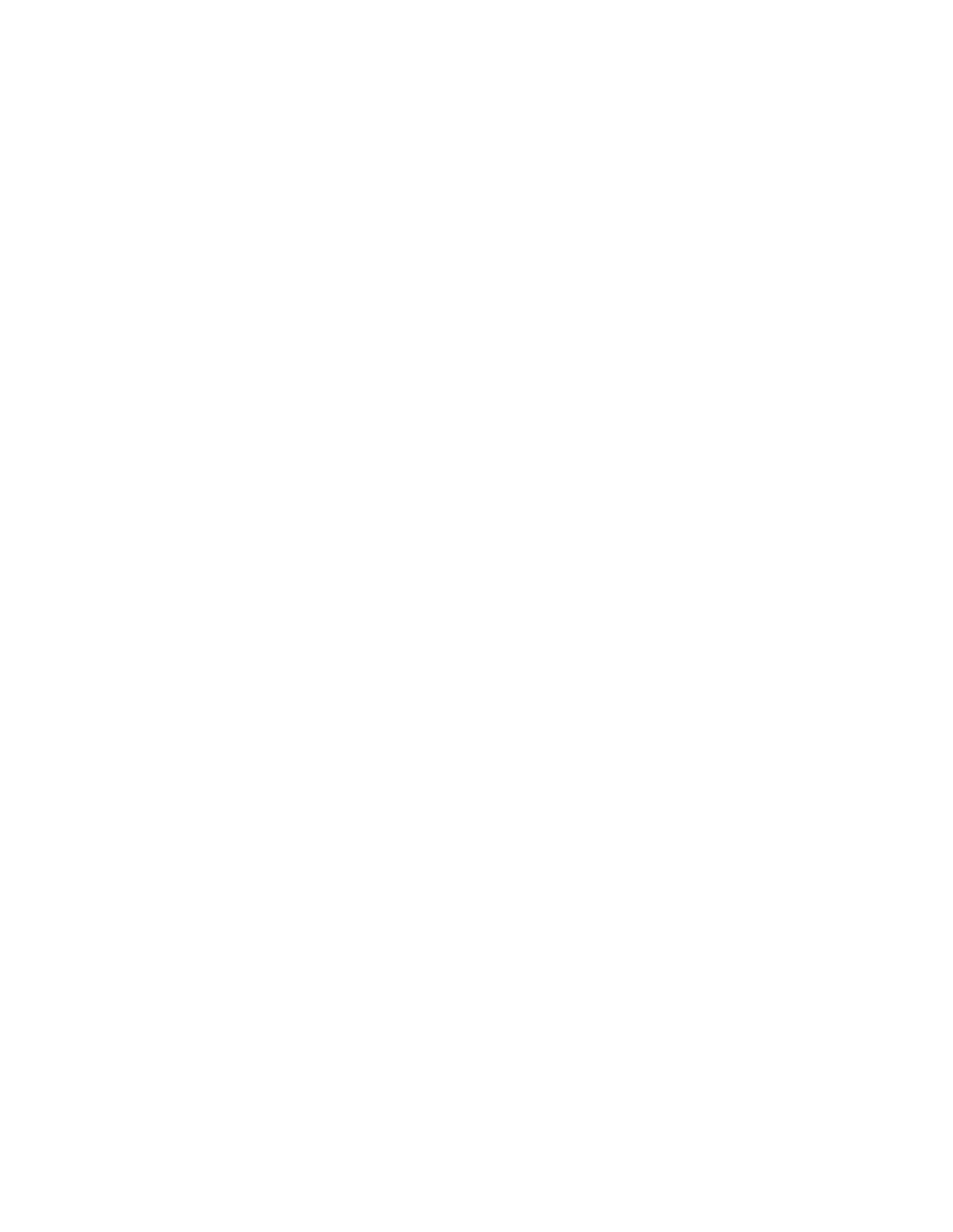### **Table of Contents**

|                                         | Page |
|-----------------------------------------|------|
|                                         |      |
| <b>Summary Tables</b>                   |      |
|                                         |      |
|                                         |      |
|                                         |      |
|                                         |      |
|                                         |      |
|                                         |      |
|                                         |      |
|                                         |      |
|                                         |      |
|                                         |      |
| AGRICULTURE AND AGRI-FOOD               |      |
|                                         |      |
|                                         |      |
|                                         |      |
| ATLANTIC CANADA OPPORTUNITIES AGENCY    |      |
|                                         |      |
|                                         |      |
| <b>CANADIAN HERITAGE</b>                |      |
|                                         |      |
|                                         |      |
|                                         |      |
|                                         |      |
| CITIZENSHIP AND IMMIGRATION             |      |
|                                         |      |
|                                         |      |
| <b>ENVIRONMENT</b>                      |      |
|                                         |      |
|                                         |      |
| <b>FINANCE</b>                          |      |
|                                         |      |
|                                         |      |
| FOREIGN AFFAIRS AND INTERNATIONAL TRADE |      |
|                                         |      |
|                                         |      |
|                                         |      |
| <b>HEALTH</b>                           |      |
|                                         |      |
|                                         |      |
|                                         |      |
| HUMAN RESOURCES AND SKILLS DEVELOPMENT  |      |
|                                         |      |
| INDIAN AFFAIRS AND NORTHERN DEVELOPMENT |      |
|                                         |      |
| <b>INDUSTRY</b>                         |      |
|                                         |      |
|                                         |      |
|                                         |      |
|                                         |      |
| <b>INDUSTRY</b>                         |      |
|                                         |      |
| <b>JUSTICE</b>                          |      |
|                                         |      |
|                                         |      |
| NATIONAL DEFENCE                        |      |
|                                         |      |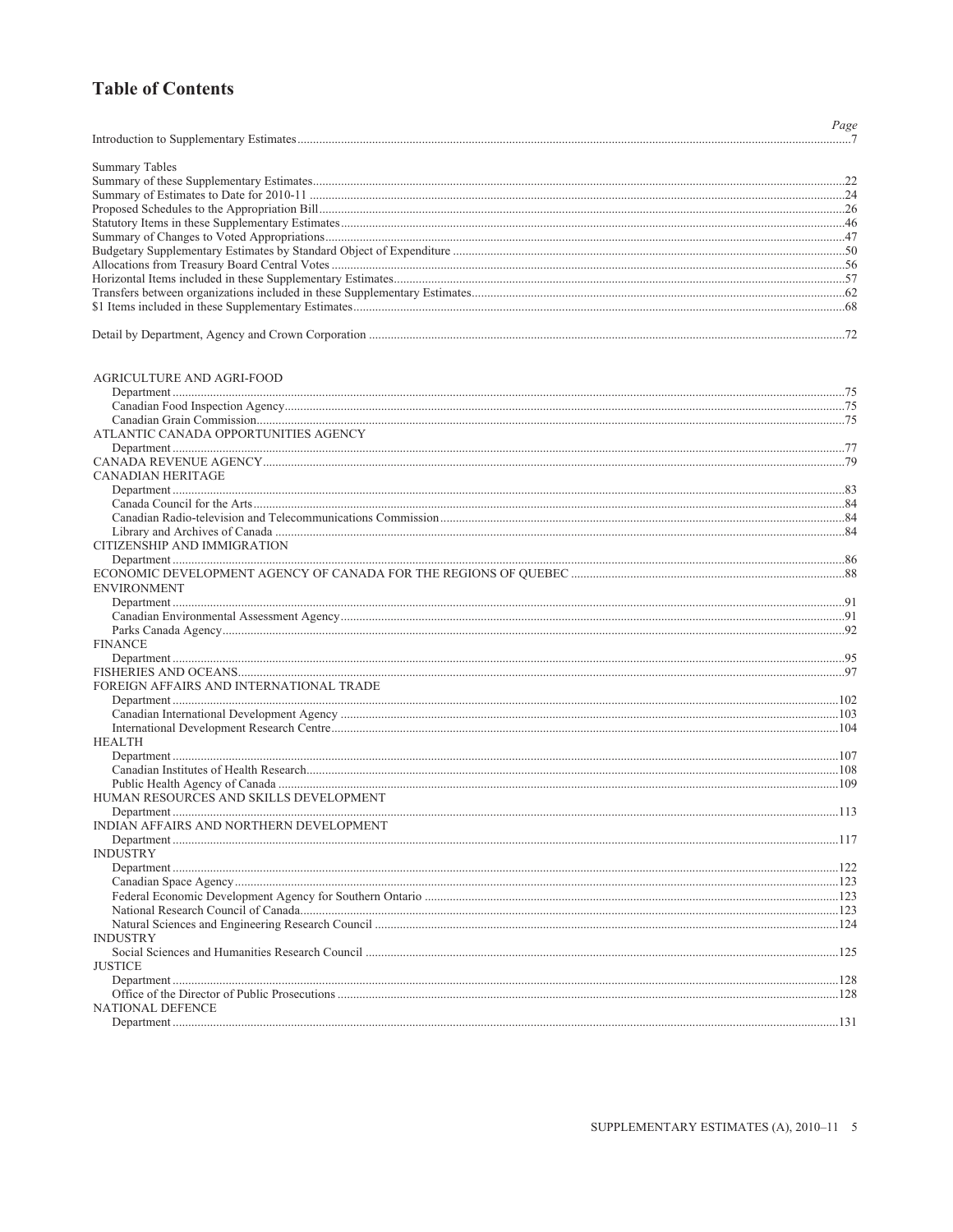### **Table of Contents**

| <b>NATURAL RESOURCES</b>                 |  |
|------------------------------------------|--|
|                                          |  |
|                                          |  |
|                                          |  |
| PRIVY COUNCIL                            |  |
|                                          |  |
| PUBLIC SAFETY AND EMERGENCY PREPAREDNESS |  |
|                                          |  |
|                                          |  |
|                                          |  |
|                                          |  |
|                                          |  |
|                                          |  |
|                                          |  |
|                                          |  |
|                                          |  |
|                                          |  |
| <b>TRANSPORT</b>                         |  |
|                                          |  |
|                                          |  |
|                                          |  |
|                                          |  |
|                                          |  |
|                                          |  |
|                                          |  |
| <b>TREASURY BOARD</b>                    |  |
|                                          |  |
|                                          |  |
|                                          |  |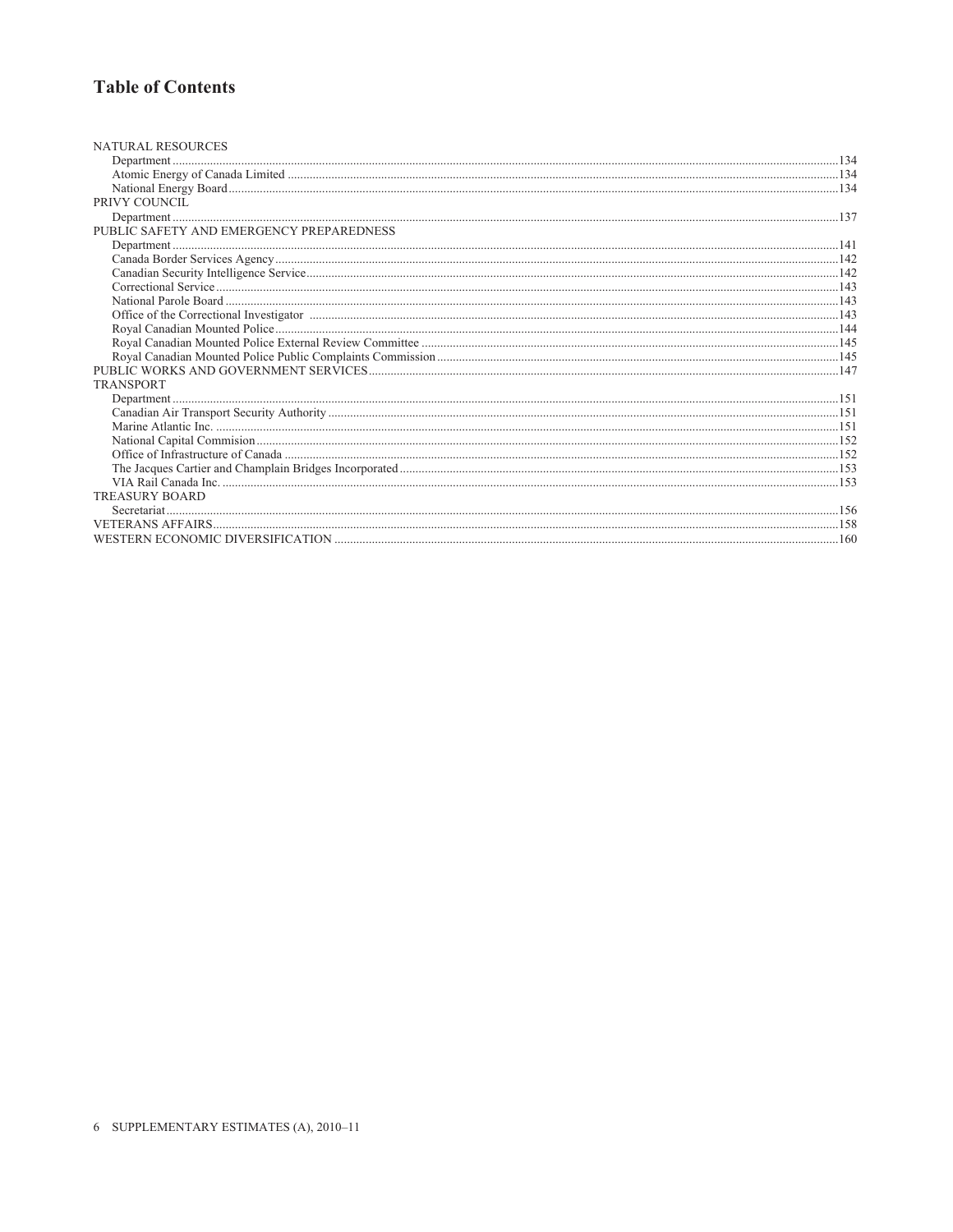#### <span id="page-4-0"></span>*Structure of these Supplementary Estimates*

This Supplementary Estimates document is presented in three distinct sections:

- 1. *Introduction to Supplementary Estimates;*
- 2. *Summary Tables; and*
- 3. *Detail by Department, Agency and Crown Corporation.*

#### *Purpose and General Information*

The purpose of Supplementary Estimates is to present to Parliament information on the Government of Canada's spending requirements which were either not sufficiently developed in time for inclusion in the Main Estimates, or have subsequently been refined to account for developments in particular programs and services. Supplementary Estimates also provide updated information on changes to expenditure forecasts of major statutory items as well as on such items as: transfers of money between Votes; debt deletion; loan guarantees; new or increased grants; and changes to Vote wording.

Supplementary Estimates documents are normally tabled in Parliament approximately one month in advance of the related Appropriation Act that provides the necessary authority for the Government of Canada to spend monies from the Consolidated Revenue Fund to carry out its programs and services. This period is intended to provide the various Standing Committees of Parliament with sufficient time to review proposed spending before the introduction of the Appropriation Act.

Since the spring of 2007, the practice has been to table a Supplementary Estimate for each of the three parliamentary Supply periods ending June 23, December 10, and March 26. These Supplementary Estimates (A) are the first Supplementary Estimates planned for this fiscal year, for consideration by Parliament in the Supply period ending June 23, 2010.

#### *Summary of Estimates to Date – Fiscal Year ending March 31, 2011*

The 2010-11 Main Estimates were tabled on March 3, 2010 seeking Parliament's approval to spend \$96.3 billion in Voted appropriations. The Main Estimates also presented information on \$162.7 billion in statutory requirements for a total Main Estimates of \$259.0 billion. *Appropriation Act No. 1, 2010-11* received Royal Assent on March 31, 2010 and provided interim supply to departments, agencies and appropriation-dependent Crown Corporations until the end of June 2010. The President of the Treasury Board will introduce a bill requesting the remainder of the funding included in these Main Estimates in June.

The Supplementary Estimates (A), 2010-11 provide information in support of Parliament's approval of \$3.3 billion in Voted appropriations which represents an increase of 3.4% of Main Estimates. Also presented in this document is information related to a reduction of \$747.2 million in statutory expenditures.

#### **Table 1: Total 2010-11 Supplementary Estimates (A)** (\$ millions)

|                                     | Budgetary <sup>1</sup> | Non-budgetary <sup>2</sup> | Total   |
|-------------------------------------|------------------------|----------------------------|---------|
| Voted Appropriations <sup>3</sup>   | 3.312.0                | 1.1.1.1                    | 3.312.0 |
| Statutory Expenditures <sup>4</sup> | (1.465.7)              | 718.5                      | (747.2) |
|                                     | 1,846.3                | 718.5                      | 2,564.8 |

1. Budgetary expenditures include the cost of servicing the public debt; operating and capital expenditures; transfer payments to other levels of government, organizations or individuals; and payments to Crown corporations.

2. Non-budgetary expenditures (loans, investments and advances) are outlays that represent changes in the composition of the financial assets of the Government of Canada.

3. Voted Appropriations are those for which parliamentary authority is sought through an Appropriation bill.

4. Statutory Expenditures are those authorized by Parliament through enabling legislation.



**Main Estimates – \$259.0 billion**  *\$96.3 billion in Voted appropriations and \$162.7 billion in statutory expenditures.*

**These Supplementary Estimates – \$2.6 billion**  *\$3.3 billion in Voted appropriations and a deacrease of \$0.7 billion in statutory expenditures.*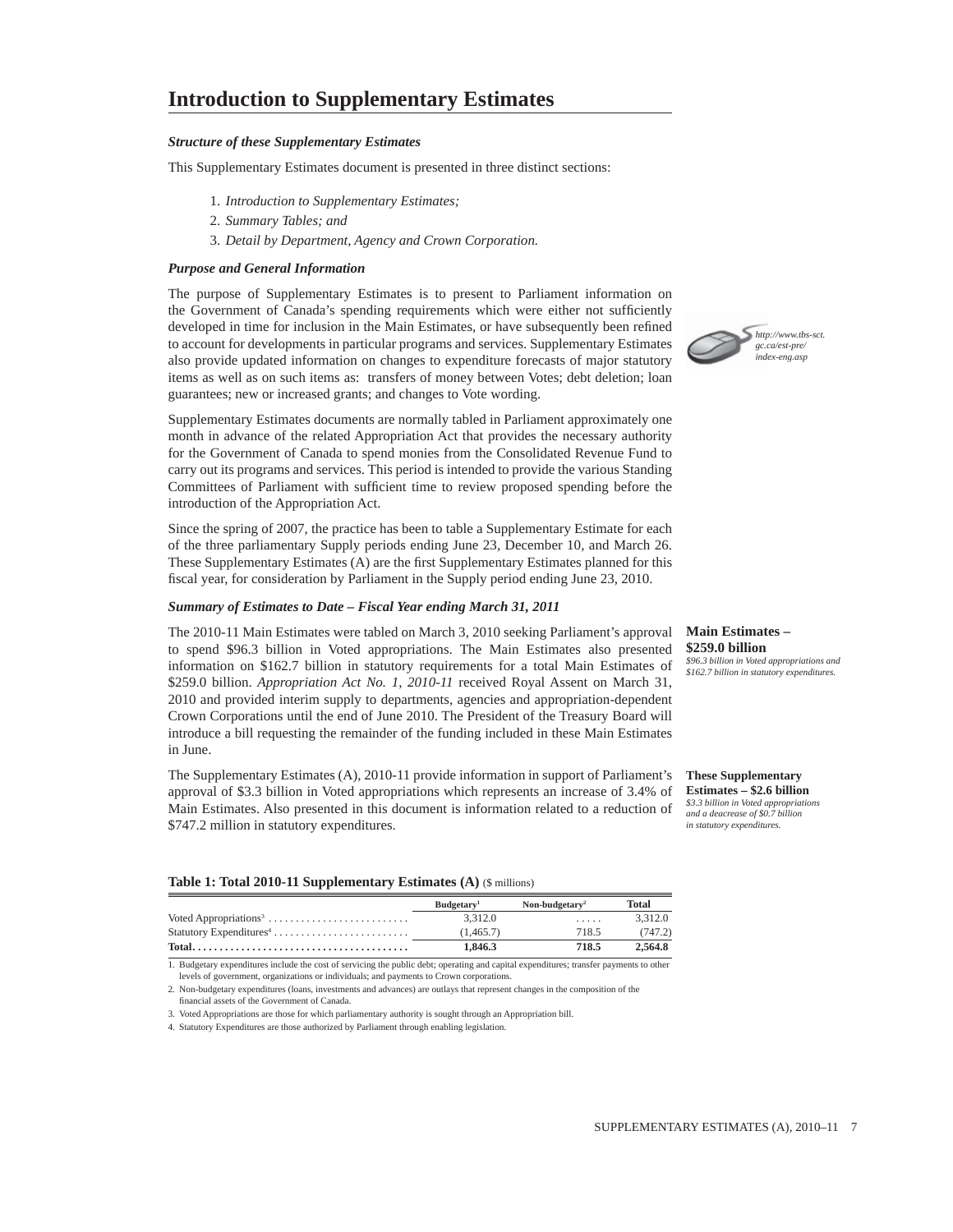#### **Table 2: 2010-11 Budgetary Expenditures** (\$ billions)

| <b>Budget (March 2010)</b>                                                                                                      |       | 280.5 |
|---------------------------------------------------------------------------------------------------------------------------------|-------|-------|
| Estimates to-date                                                                                                               |       |       |
|                                                                                                                                 | 261.2 |       |
|                                                                                                                                 | 1.9   |       |
|                                                                                                                                 |       | 263.1 |
| Adjustments                                                                                                                     |       |       |
|                                                                                                                                 | 16.4  |       |
|                                                                                                                                 | 1.0   |       |
|                                                                                                                                 |       | 17.4  |
|                                                                                                                                 |       | 280.5 |
|                                                                                                                                 |       | - 0   |
| * The Budget presents expenses on a gross basis, whereas Main Estimates are presented on net basis. Certain revenues are netted |       |       |

against budgetary expenses.

\*\* Other adjustments consist of cash disbursements for capital acquisition, expenditures charged to prior years and program expenses not yet allocated.

#### *Highlights of these Supplementary Estimates*

The following provides an overview of the major items (voted and statutory) included in these Supplementary Estimates.

#### *Voted items* **Major voted initiatives included in these Supplementary Estimates requiring parliamentary approval:**

#### **Funding for planning and operations related to policing and security at the 2010 G8 and G20 summits** *(horizontal item)* **– \$653.9 million**

**Royal Canadian Mounted Police**  *\$321.5 million* 

**Public Safety and Emergency Preparedness**  *\$262.6 million*

> **National Defence**  *\$63.1 million*  **Others**

*\$6.7 million*

**Canadian Air Transport Security Authority**  *\$350.6 million*

This funding will support planning and operations related to policing and security at the 2010 G8 and G20 Summits. The Royal Canadian Mounted Police (RCMP), in cooperation with its federal, provincial and municipal partners, will provide security for all participants. The funding requested through these Supplementary Estimates will be used to: design, plan, coordinate and implement security operations for the summits; provide the RCMP and its security partners with accommodation facilities for the G8 and G20 Summits; procure information technology and portable communication assets; work with federal, provincial and municipal security partners responsible for providing Summit security; and ensure the safekeeping of all International Protected Persons attending the summits.

#### **Funding to enhance Canadian aviation security – \$350.6 million**

This funding will support the Canadian Air Transport Security Authority's (CATSA) mandate to maintain security for Canada's air transportation system by allowing CATSA to obtain the newest and most effective machines for screening passengers and baggage, to better align with international security requirements, and to meet new U.S. rules for U.S. bound flights from Canada.

**National Defence**  *\$338.7 million*

#### **Funding for major capital projects – \$338.7 million**

This funding will support ongoing capital projects, including the Tactical Airlift Capability Project and the Medium Heavy Lift Helicopter Project, as well as funding 17 new infrastructure projects from resources for National Defence announced in Budgets 2005 and 2006. The timing of cash requirements for these projects has been amended to reflect updated project schedules.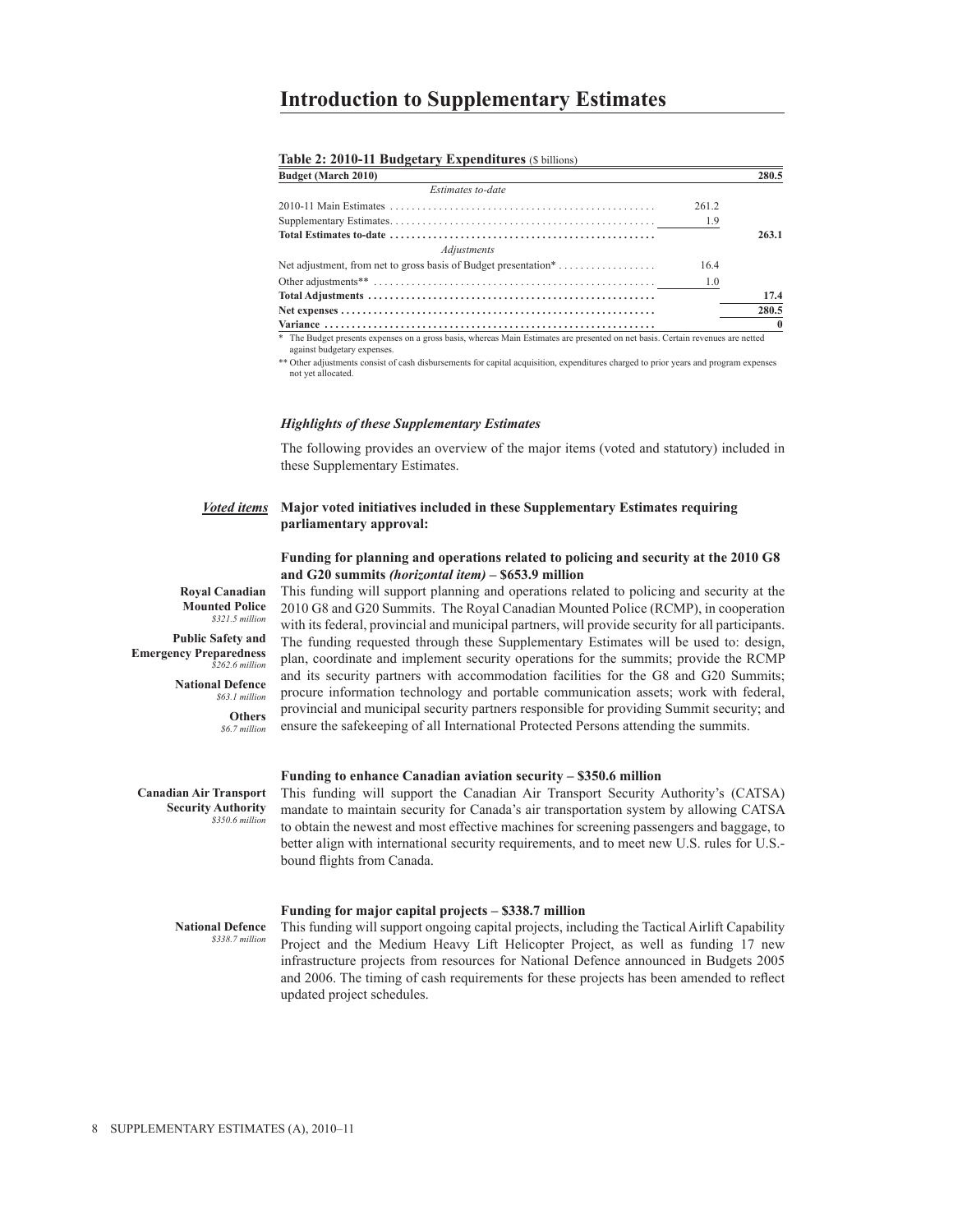#### **Funding to meet operational requirements such as ensuring continued isotope production, health and safety upgrades, new build reactor technology development, refurbishment project shortfalls and one-time employee reduction costs – \$300.0 million**

This funding will allow Atomic Energy of Canada Ltd. to meet costs associated with continued isotope production, including the repair and restart of the National Research Universal (NRU) reactor; winding down of the Dedicated Isotopes Facility; addressing infrastructure and operational upgrades related to health, safety, security and environmental priorities at Chalk River Laboratories; developing new build reactor technology; funding shortfalls in reactor life extension projects; and managing operational pressures.

#### **Funding to continue to support the implementation of the First Nations Water and Wastewater Action Plan** *(horizontal item)* **– \$162.1 million**

These funds extend the First Nations Water and Wastewater Action Plan for the first of an additional two years. Renewed funding will allow departments to continue working with First Nations communities on capital construction, operation and maintenance of water and wastewater systems, thus ensuring and preserving the integrity of those systems.

#### **Funding to maintain and improve current Aboriginal health promotion and disease prevention programs, as well as programs aimed at improving the First Nations and Inuit health system** *(horizontal item)* **– \$135.1 million**

This funding will support community programs that promote healthy behaviours and that help reduce rates of illness among First Nations and Inuit. The funds will also ensure that Health Canada can continue to address health human resource shortages in Aboriginal communities and to support projects that promote the integration of federal services with provincial systems.

#### **Funding for Canada's initial response to the earthquake in Haiti** *(horizontal item)* **– \$130.3 million**

This funding will continue to support Canada's initial whole-of-government response to the earthquake in Haiti including: contributions to appeals for humanitarian assistance launched by the United Nations as well as to project proposals by Canadian non-governmental organizations already operating on the ground in Haiti; the Haiti Earthquake Relief Fund to support humanitarian assistance; early recovery and reconstruction; the deployment of additional police officers under Canada's Police Arrangement; and an initial investment to the reconstitution of essential security system institutions. The funding will also support other measures such as repair and reconfiguration of Canada's real property in Haiti, incremental operating costs to various government organizations involved in activities to assist Haiti, including special immigration measures for those directly and seriously affected by the earthquake in Haiti and support to the Haitian government.

#### **Funding to support the creation of the Canada Media Fund to ensure Canadian choices are available on television and other digital platforms – \$107.6 million**

This funding will support the creation of Canadian content for distribution on television and on at least one other digital platform, such as the internet or mobile devices. The Canada Media Fund also supports the development of interactive content and applications created exclusively for digital platforms other than television. Organizations supported by the Canada Media Fund include; but are not limited to: Canadian television and interactive production companies; broadcasters; cable and satellite distributors; Internet service providers; and mobile communications operators. Both the Government of Canada, through Canadian Heritage, and cable and satellite distributors provide annual funding to the Canada Media Fund.

**Atomic Energy of Canada Limited**  *\$300.0 million*

**Indian Affairs and Northern Development**  *\$136.5 million* **Health** *\$25.6 million* 

**Health** *\$130.4 million*

**Public Health Agency of Canada** *\$4.6 million*

**Canadian International Development Agency** *\$70.0 million*

**Foreign Affairs and International Trade** *\$34.7 million*

**Others** *\$25.6 million*

**Canadian Heritage** *\$107.6 million*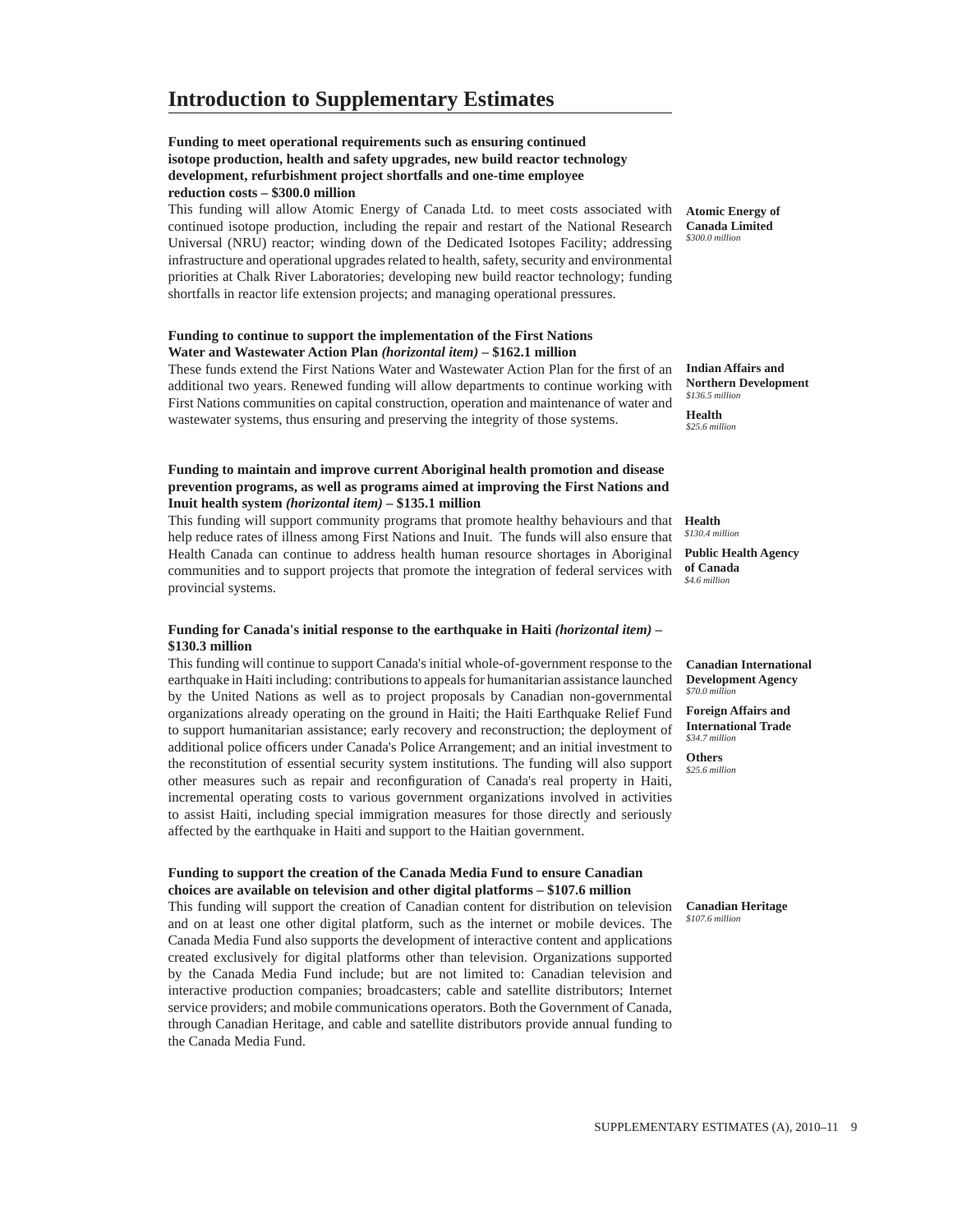#### **Paylist Requirements – Funding for allocations to departments and agencies for parental and maternity allowances and payments of severance benefi ts and vacation pay upon termination of service – \$100.0 million**

**Treasury Board Secretariat** *\$100.0 million*

Funding will be used to reimburse departments, agencies and Crown corporations for severance pay, vacation credits payable upon termination of employment, parental and maternity allowances. Eligible expenditures are reimbursed through a direct transfer to departmental appropriations during the fiscal year in which such costs were actually incurred.

#### **Funding for the organization of the 2010 G20 Summit in Toronto** *(horizontal item)* **– \$101.0 million**

**Foreign Affairs and International Trade** *\$70.6 million* **Public Works and** 

**Government Services** *\$29.2 million*

> **Health** *\$1.2 million*

This funding will support the organization of the G20 Leaders Summit in June, as well as a number of preparatory meetings and outreach activities, including a Youth Summit. The funding requested through these Supplementary Estimates will be used for the expansion of the Summits Management Office, acquisition of meeting space and accommodation for the various events, including site improvements, advance payments or deposits to reserve and commit to Summit venues and hotels for delegates, office accommodations in Toronto, and funding for essential and emergency health services, including the development of health and food surveillance plans, in accordance with Health Canada's responsibility to ensure the security of Internationally Protected Persons.

#### **Funding related to government advertising programs** *(horizontal item)* **– \$65.4 million**

**Human Resources and Skills Development** *\$16.8 million*

> **Finance** *\$10.0 million* **Others** *\$38.6 million*

This funding will support advertising campaigns and initiatives intended to provide information to Canadians on a variety of government programs and services as well as on changes to income tax policy, to recruit new members to the Canadian Forces and Royal Canadian Mounted Police, to commemorate Canadian milestones, and to raise awareness of social issues.

#### **Funding for the continuation of the Technology Cluster Initiative which helps regions, communities and businesses build a competitive advantage in targeted science and technology areas – \$62.8 million**

**National Research Council of Canada**  *\$62.8 million* This funding, announced in Budget 2010, will support the continuation of the National Research Council of Canada's (NRC) Technology Cluster Initiative (Clusters). The NRC's 11 Clusters, a key part of NRC's operations since 2000, are designed to support research, innovation and commercialization partnerships in all 10 provinces. The Clusters help regions, communities and business build a competitive advantage in targeted science and technology areas by linking researchers with business to build capacity and expertise.

**Signifi cant updates to statutory forecasts included in these Supplementary Estimates for information purposes only:** *Statutory items*

#### **Transitional Assistance Payments to British Columbia Related to Sales Tax Harmonization – \$769.0 million**

**Finance** *\$769.0 million* 

This funding will support the winding down of the Provincial Sales Tax and the implementation of Harmonized Sales Tax in British Columbia in accordance with the Comprehensive Integrated Tax Coordination Agreement (CITCA).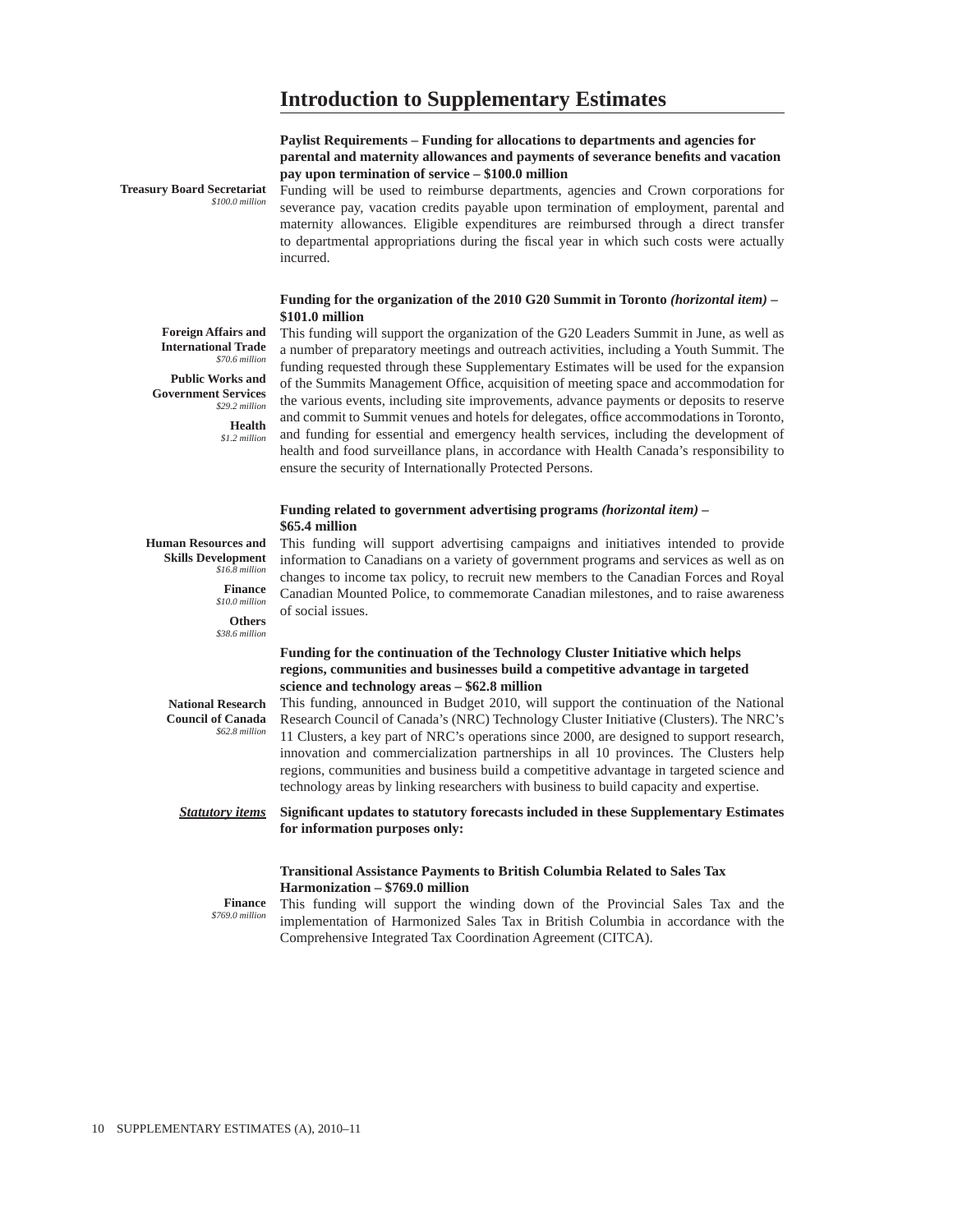#### **Payments to Export Development Canada to discharge obligations incurred pursuant to Section 23 of the** *Export Development Act* **(Canada Account) for the purpose of facilitating and developing trade between Canada and other countries (Non-budgetary) – \$718.5 million**

Export Development Canada (EDC) is Canada's export credit agency, wholly owned by the Government of Canada and operated on commercial principles and in a financially self-sustaining manner. EDC offers innovative financing, insurance and risk management solutions to help Canadian exporters and investors expand their international business. The Canada Account facilitates trade by supporting transactions that exceed EDC's risk threshold but are determined by the Government to be in the public interest. Disbursements have primarily included support for the restructuring of the Canadian portion of the North American automotive industry. Repayments of Canada Account transactions are deposited back into the Consolidated Revenue Fund.

#### **Revised forecast of public debt charges due to a revision in projected borrowing and lower than expected interest rates – (\$2,352.0 million)**

This decrease is due to lower than expected interest rates and a revised forecast of borrowing amounts due to the lower than projected take-up under the Insured Mortgage Purchase Program.

#### *Changes to Government Structure and New Authorities Being Sought*

#### **Changes to the structure of Government refl ected in these Supplementary Estimates include:**

Pursuant to the *Public Service Rearrangement and Transfer of Duties Act*, there are no changes to the structure of Government reflected in these Supplementary Estimates.

#### **Changes to voted and statutory authorities being sought in these Supplementary Estimates include:**

A new vote authority is being sought by Public Works and Government Services **New Votes** (Vote 7a).

Amendments to the wording of voted authorities are being sought by:

- Foreign Affairs and International Trade (Votes 1a and 10a), and
- National Parole Board (Vote 40a).

New statutory authorities included in these Supplementary Estimates are:

- Economic Development Agency of Canada for the Regions of Quebec Community Adjustment Fund,
- Finance Subsidy Resources to the International Monetary Fund's Poverty Reduction and Growth Trust (Section 8 – *Bretton Woods and Related Agreements Act*),
- Industy Community Adjustment Fund, and
- Western Economic Diversification Community Adjustment Fund.

**Foreign Affairs and International Trade** *\$718.5 million*

**Finance** *(\$2,352.0 million)*

**New statutory authorities**

**Amendments to Votes**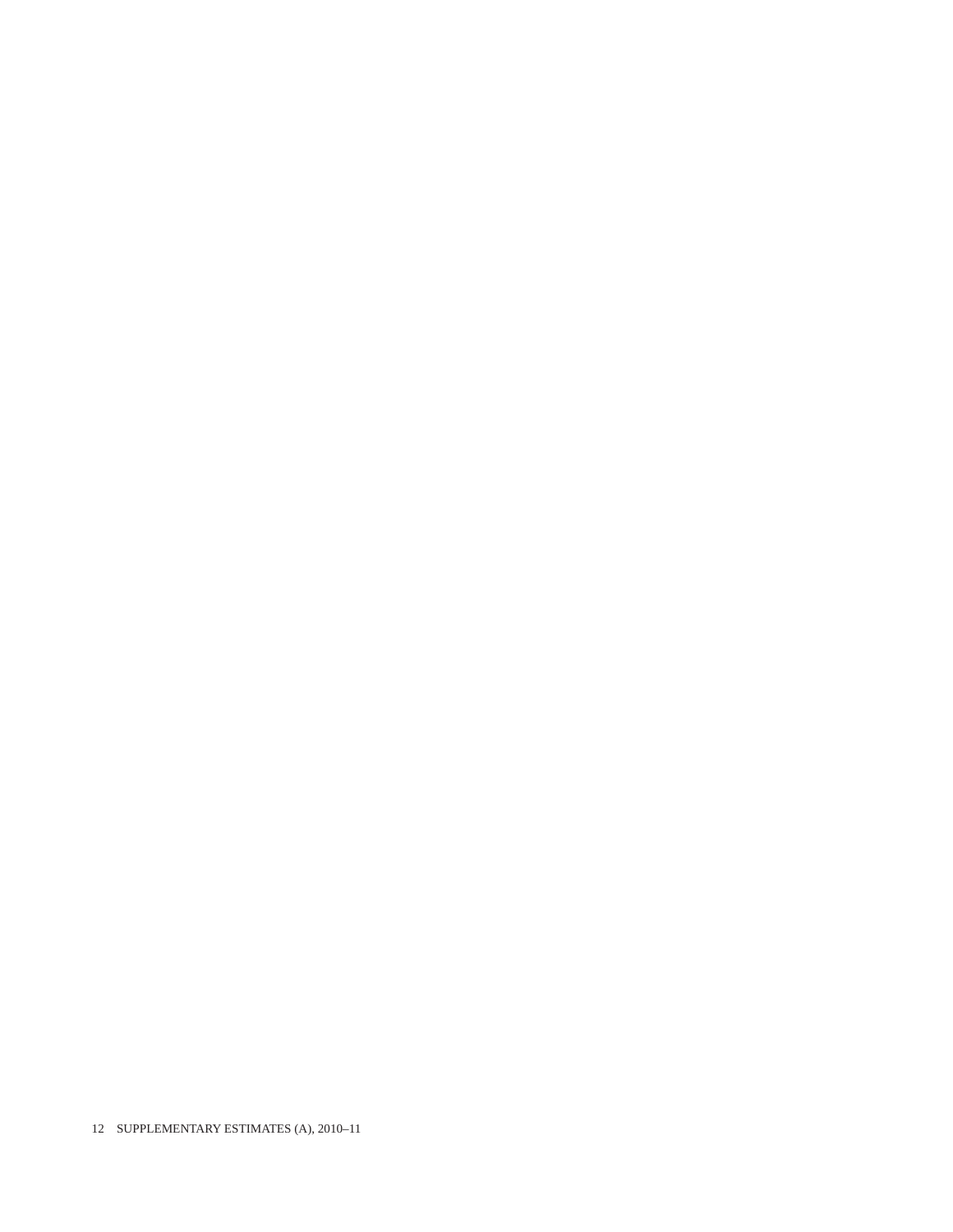#### **SUMMARY TABLES**

**Summary of these Supplementary Estimates Summary of Estimates to Date for 2010-11 Proposed Schedules to the Appropriation Bill Statutory Items in these Supplementary Estimates Summary of Changes to Voted Appropriations Budgetary Supplementary Estimates by Standard Object of Expenditure Allocations from the Treasury Board Central Votes Horizontal Items included in these Supplementary Estimates Transfers between organizations included in these Supplementary Estimates \$1 Items included in these Supplementary Estimates**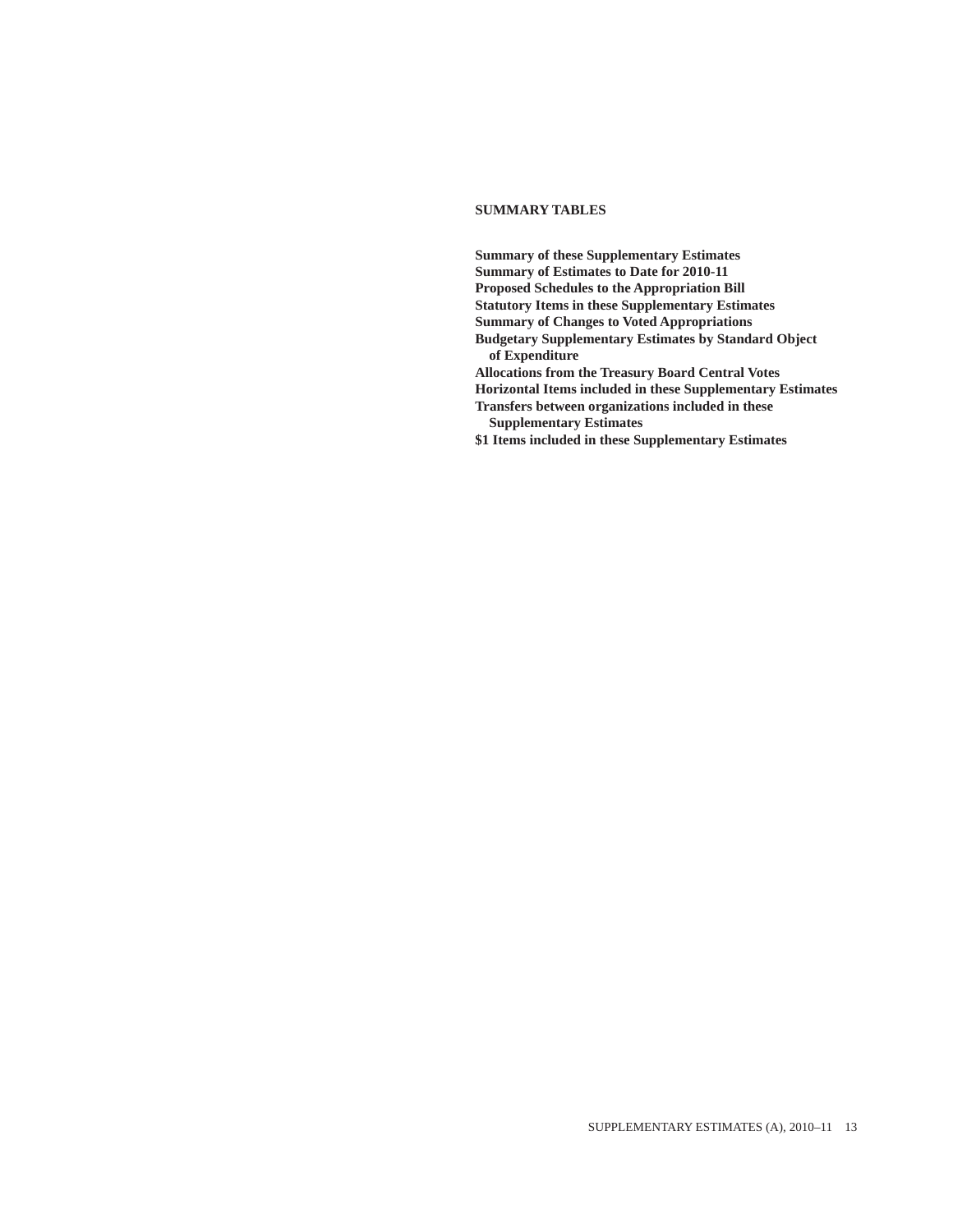#### <span id="page-11-0"></span>*Overview of Summary Tables*

This section provides an overview of the following summary tables provided in the Supplementary Estimates.

- 1. Summary of these Supplementary Estimates
- 2. Summary of Estimates to date for 2010-11
- 3. Proposed Schedules to the Appropriation Bill
- 4. Statutory Items in these Supplementary Estimates
- 5. Summary of Changes to Voted Appropriations
- 6. Budgetary Supplementary Estimates by Standard Object of Expenditure
- 7. Allocations from Treasury Board Central Votes
- 8. Horizontal Items included in these Supplementary Estimates
- 9. Transfers between organizations included in these Supplementary Estimates
- 10. \$1 Items included in these Supplementary Estimates

#### **1. Summary of these Supplementary Estimates**

This table identifies Budgetary and Non-Budgetary Supplementary Estimates by department, agency and Crown corporation, and by type of parliamentary authority (annual Votes and Statutory requirements).

The first two columns entitled "Previous Estimates" represent Estimates to date which consist of the Main Estimates. The third column entitled "Permanent Allocations from TB Central Votes" represents permanent allocations from Treasury Board centrally-managed Votes which have an impact on spending authorities. Information on Treasury Board centrallymanaged Votes can be found in the table entitled "Allocations from the Treasury Board Central Votes". The columns under "Previous Estimates to Date" represent the organizations' total Estimates which is the starting point for these Estimates.

The next six columns entitled "These Supplementary Estimates" are the current requirements as provided in Supplementary Estimates (A). These requirements are split into three categories: Transfers, To be Voted and Statutory.

The last two columns entitled "Total Estimates to Date" provide the reader with an update of total Budgetary and Non-Budgetary requirements for 2010-11.

#### **2. Summary of these Supplementary Estimates**

This table displays previous Estimates publications and amounts being requested in these Supplementary Estimates and contains a breakdown of funding by Budgetary and Non-Budgetary/Voted and Statutory requirements.

#### **3. Proposed Schedules to the Appropriation Bill**

This table provides the reader with a preview of the Appropriation Bill. As noted previously, Supplementary Estimates directly supports the Bill. This table provides a list of Vote numbers, Vote wording and the requested funds that will be proposed to Parliament for approval. There are two schedules to the Appropriation Bill in Supplementary Estimates: Schedule 1 identifies those items for the fiscal year ending March 31, 2011 whereas Schedule 2 identifies those items for the fiscal year ending March 31, 2012.

Only positive adjustments to appropriations are included in a Proposed Schedule to the Appropriation Bill. Where funding for a Vote has netted to zero or has a negative amount displayed in these Supplementary Estimates, no change is required to existing spending authority and not requested of Parliament. Therefore, they are not included in these schedules.

Once the Appropriation Bill is approved, the Vote wording becomes the governing conditions under which expenditures may be made. The following kinds of Votes can appear in Supplementary Estimates:

- a. Program expenditures Votes This type of Vote is used when there is no requirement for either a separate "Capital expenditures" Vote or "Grants and contributions" Vote because neither equals or exceeds \$5 million. In this case, all expenditures are charged to the one Vote.
- b. Operating expenditures Votes This type of Vote is used when there is a requirement for either a "Capital expenditures" Vote or a "Grants and contributions" Vote or both; that is, when expenditures of either type equals or exceeds \$5 million.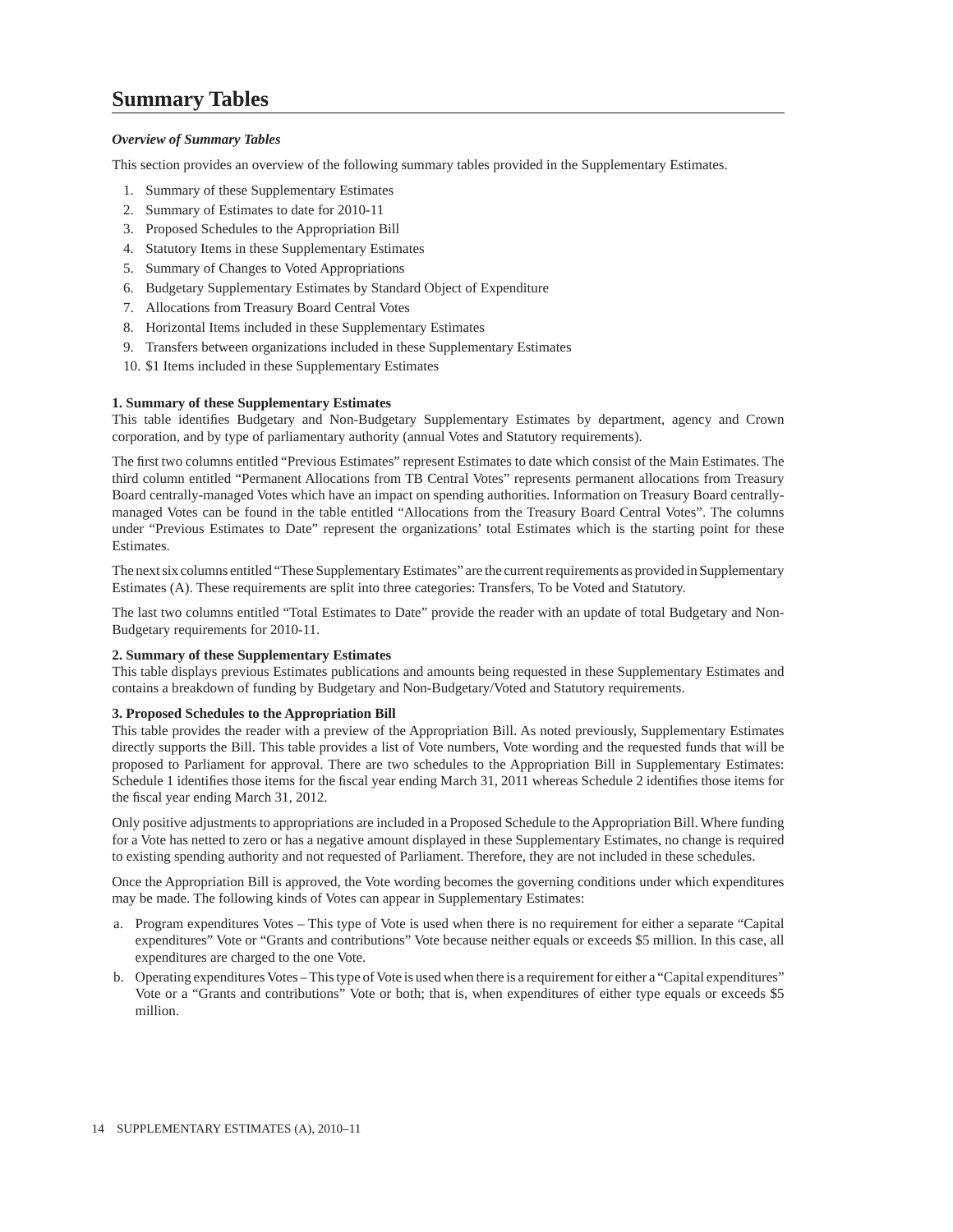- c. Capital expenditures Votes This type of Vote is used when capital expenditures equal or exceed \$5 million. Expenditure items in a "Capital expenditures" Vote could include individual items expected to exceed \$10,000 for the acquisition of land, buildings and works (Standard Object 8), as well as the acquisition of machinery and equipment (Standard Object 9), or for purposes of constructing or creating assets, where an organization expects to draw upon its own labour and materials, or employs consultants or other services or goods (Standard objects 1 to 9). Different threshold limits may be applied for different capital expenditure classes.
- d. Grants and contributions Votes This type of Vote is used when the total of grants and contributions expenditures equals or exceeds \$5 million. It should be noted that the inclusion of a grant, contribution or other transfer payment item in Supplementary Estimates imposes no requirement to make a payment, nor does it give a prospective recipient any right to the funds. It should also be noted that in the Vote wording, the meaning of the word "contributions" is considered to include "other transfer payments" because of the similar characteristics of each.
- e. Non-budgetary Votes This type of Vote is identified by the letter "L", and provides authority for spending in the form of loans or advances to, and investments in, Crown corporations and loans or advances for specific purposes to other governments, international organizations or persons or corporations in the private sector.
- f. Special Votes: Crown Corporation Deficits and Separate Legal Entities Where it is necessary to appropriate funds for a payment to a Crown corporation or for the expenditures of a legal entity, a separate Vote is established. A legal entity for these purposes is defined as a unit of government operating under an Act of Parliament and is responsible directly to a Minister.
- g. Treasury Board centrally-managed Votes To support the Treasury Board in performing its statutory responsibilities for managing the government's financial, human and materiel resources, a number of special authorities are required as outlined below.
	- i. Government Contingencies Vote This Vote serves to supplement other appropriations and to provide for miscellaneous, urgent or unforeseen expenditures not otherwise provided for, including grants and contributions not listed in the Estimates and the increase of the amount of grants listed in these Supplementary Estimates. This authority to supplement other appropriations is provided until parliamentary approval can be obtained and as long as the expenditures are within the legal mandate of the organization.
	- ii. Government-Wide Initiatives Vote This Vote supplements other appropriations in support of the implementation of strategic management initiatives in the Public Service of Canada.
	- iii. Compensation Adjustments Vote This Vote supplements other appropriations to provide funding for the increased personnel costs of collective agreements between the Treasury Board and collective bargaining units representing public servants, as well as collective agreements signed by separate employers, including members of the Royal Canadian Mounted Police and the Canadian Forces, Governor in Council appointees and Crown corporations as defined in section 83 of the *Financial Administration Act*.
	- iv. Public Service Insurance Vote This Vote provides for the payment, in respect of insurance, pension or benefit programs or other arrangements, or in respect of the administration of such programs, or arrangements, including premiums, contributions, benefits, fees and other expenditures, made in respect of the public service or any part thereof and for such other persons, as Treasury Board determines, and authority to expend any revenues or other amounts received in respect of such programs or arrangements to offset any such expenditures in respect of such programs or arrangements and to provide for the return to certain employees of their share of the premium reduction under subsection 96(3) of the *Employment Insurance Act* .
	- v. Operating Budget Carry Forward Vote This Vote supplements other appropriations for the operating budget carry forward from the previous fiscal year.
	- vi. Paylist Requirements Vote This Vote supplements other appropriations for requirements related to parental and maternity allowances, entitlements on cessation of service or employment and adjustments made to terms and conditions of service or employment of the federal public administration including members of the Royal Canadian Mounted Police and the Canadian Forces, where these have not been provided from the Compensation Adjustments Vote.

#### **4. Statutory Items in these Supplementary Estimates**

This table provides Parliament with an update on significant changes to expenditure forecasts of major statutory items. Statutory items are those that Parliament has approved through other legislation that sets out both the purpose of the expenditures and the terms and conditions under which they may be made. Statutory spending is displayed in the Supplementary Estimates for information only.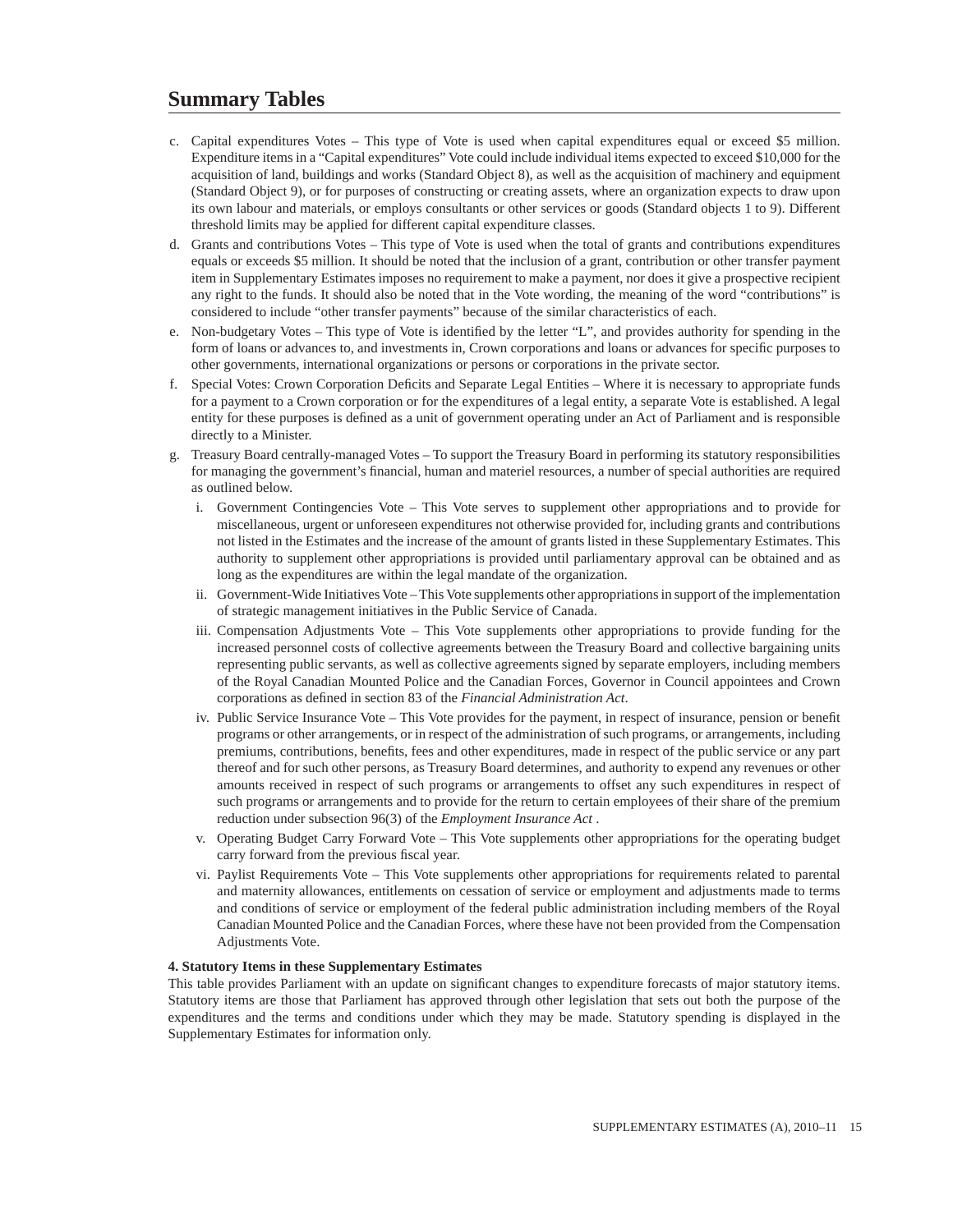#### **5. Summary of Changes to Voted Appropriations**

This table displays all Voted information displayed in these Supplementary Estimates in Ministry order.

The first column (Vote Number) indicates the Vote that is to be augmented through these Supplementary Estimates. The letter accompanying the Vote indicates which Supplementary Estimates was used to augment the Vote.

The second column (Gross Amount) displays the total amount of funding being sought in these Supplementary Estimates.

The third column (Less: Available Spending Authorities) represents unused spending authority being used by organizations to minimize the amount being requested in these Supplementary Estimates. Additional information on these amounts is provided in the details section.

The fourth column (Net Amount) displays the net amount of incremental funding being reflected in these Supplementary Estimates. However, it should be noted that the Proposed Schedules to the Appropriation Bill do not reflect funding for organizations where the net amount is zero or negative.

#### **6. Budgetary Supplementary Estimates by Standard Object of Expenditure**

To determine and report more accurately the impact of government expenditures on the rest of the economy, the net amount of government purchases by standard object must be determined. All organizations, including those that use revolving funds, must charge their expenditures for purchases to standard object expense categories. Standard objects are the highest level of object classification used for parliamentary and executive purposes, and are reported in the Main and Supplementary Estimates and the Public Accounts. The standard objects of expenditure are as follows:

- 1. Personnel
- 2. Transportation and communications
- 3. Information
- 4. Professional and special services
- Rentals 5.
- 6. Purchased repair and maintenance
- 7. Utilities, materials and supplies
- 8. Acquisition of land, buildings and works
- 9. Acquisition of machinery and equipment
- 10. Transfer payments
- 11. Public debt charges
- 12. Other subsidies and payments

A brief explanation of each Standard Object is provided at the end of the this section.

#### **7. Allocations from Treasury Board Central Votes**

This summary table provides a comprehensive list of allocations from Treasury Board (TB) Central Votes for Government Contingencies, Government-Wide Initiatives, Compensation Adjustments, Operating Budget Carry Forward and Paylist Requirements, where applicable.

Government Contingencies (TB Vote 5) – This summary table provides a comprehensive list of organizations that have received temporary Treasury Board Contingency Vote (TB Vote 5) funding. Temporary funding can be provided for miscellaneous, urgent or unforeseen expenditures, which were not provided for in the Main Estimates and which are required before the next Supplementary Estimates receive Royal Assent. Once Parliament approves the Appropriation Bill for Supplementary Estimates and the Governor General provides Royal Assent, the temporary funding is reimbursed to TB Vote 5.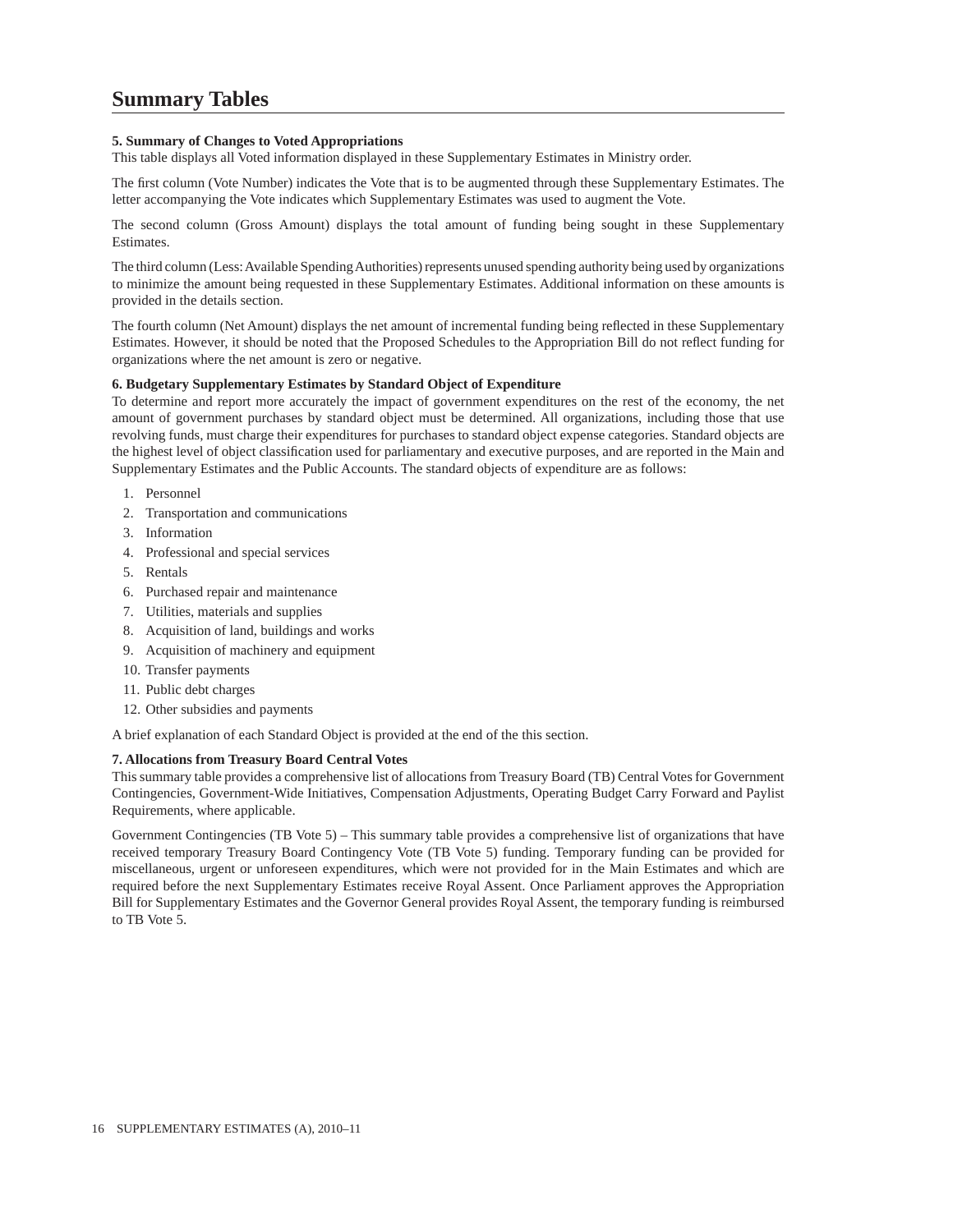The following criteria must be met in order for Treasury Board to approve access to TB Vote 5:

- All advances from the Government Contingencies Vote should be considered temporary advances to be covered by items included in subsequent Supplementary Estimates and reimbursed when the associated Appropriation Act is passed. Exceptions are made for requirements that arise after final Supplementary Estimates for the fiscal year where advances would not be reimbursable.
- An organization's existing appropriation must be insufficient to cover both existing requirements and the new initiative until the next Supply period. To that end, an organization must support any request with a valid cash flow analysis.
- A valid and compelling reason exists, particularly as it relates to the payment of grants, as to why the payment needs to be made before the next Supply period. If not, the payment should be deferred and access to TB Vote 5 denied.
- For grants, the Transfer Payment Policy must be consulted and followed to ensure that a valid, legally incorporated recipient exists and that the organization clearly demonstrates that it needs to make a payment before the next Supply period.

Government-Wide Initiatives (TB Vote 10) – This Vote supplements other appropriations in support of the implementation of strategic management initiatives within the public service of Canada. Departments and agencies are not required to reimburse funding allocated from Vote 10.

Compensation Adjustments (TB Vote 15) – This Vote supplements other appropriations that may need to be partially or fully augmented as a result of adjustments made to terms and conditions of service or employment of the federal public administration, including members of the Royal Canadian Mounted Police and the Canadian Forces, Governor in Council appointees and Crown corporations as defined in section 83 of the *Financial Administration Act*. Departments and agencies are not required to reimburse funding allocated from Vote 15.

Operating Budget Carry Forward (TB Vote 25) – This Vote supplements other appropriations by authorizing a carry forward of unused funds from the previous fiscal year up to a maximum of five per cent of departments' and agencies' Main Estimates operating budget as was established in the previous fiscal year. Departments and agencies are not required to reimburse funding allocated from Vote 25.

Paylist Requirements (TB Vote 30) – This Vote supplements other appropriations by providing the government with funding to meet legal requirements of the employer such as parental leave, maternity leave, entitlements upon cessation of service or employment and adjustments made to terms and conditions of service or employment of the federal public administration. Departments, agencies and Crown corporations may access this Vote throughout the fiscal year. Departments and agencies are not required to reimburse funding allocated from Vote 30.

#### **8. Horizontal Items included in these Supplementary Estimates**

A horizontal initiative is an initiative in which partners from two or more organizations have established a formal funding agreement (e.g. Memorandum to Cabinet, Treasury Board submission, federal-provincial agreement) to work toward the achievement of shared outcomes.

This table provides a summary of those items for which funding is sought in these Supplementary Estimates. It also provides an overview of initiatives related to these Supplementary Estimates where two or more organizations are seeking incremental funding increases.

#### **9. Transfers between organizations included in these Supplementary Estimates**

Organizations often request the authority to transfer monies between organizations for various purposes. This table provides a summary of these transactions.

#### **10. \$1 Items included in these Supplementary Estimates**

Supplementary Estimates often include "one dollar items", which seek an alteration in the existing allocation of funds or to existing Vote wording (as in the case of loan guarantees) as authorized in the Main Estimates. The purpose of a one dollar item is not to seek new or additional funds, but rather to reallocate existing spending authorities between Votes and/or to provide appropriate authorities. Therefore, since no new funds are requested, the "one-dollar" amount is merely symbolic.

For example, one-dollar items may be used to:

- Transfer funds from one Vote to another;
- Write off debts;
- Adjust loan guarantees;
- Authorize grants; or
- Amend previous Appropriation Acts.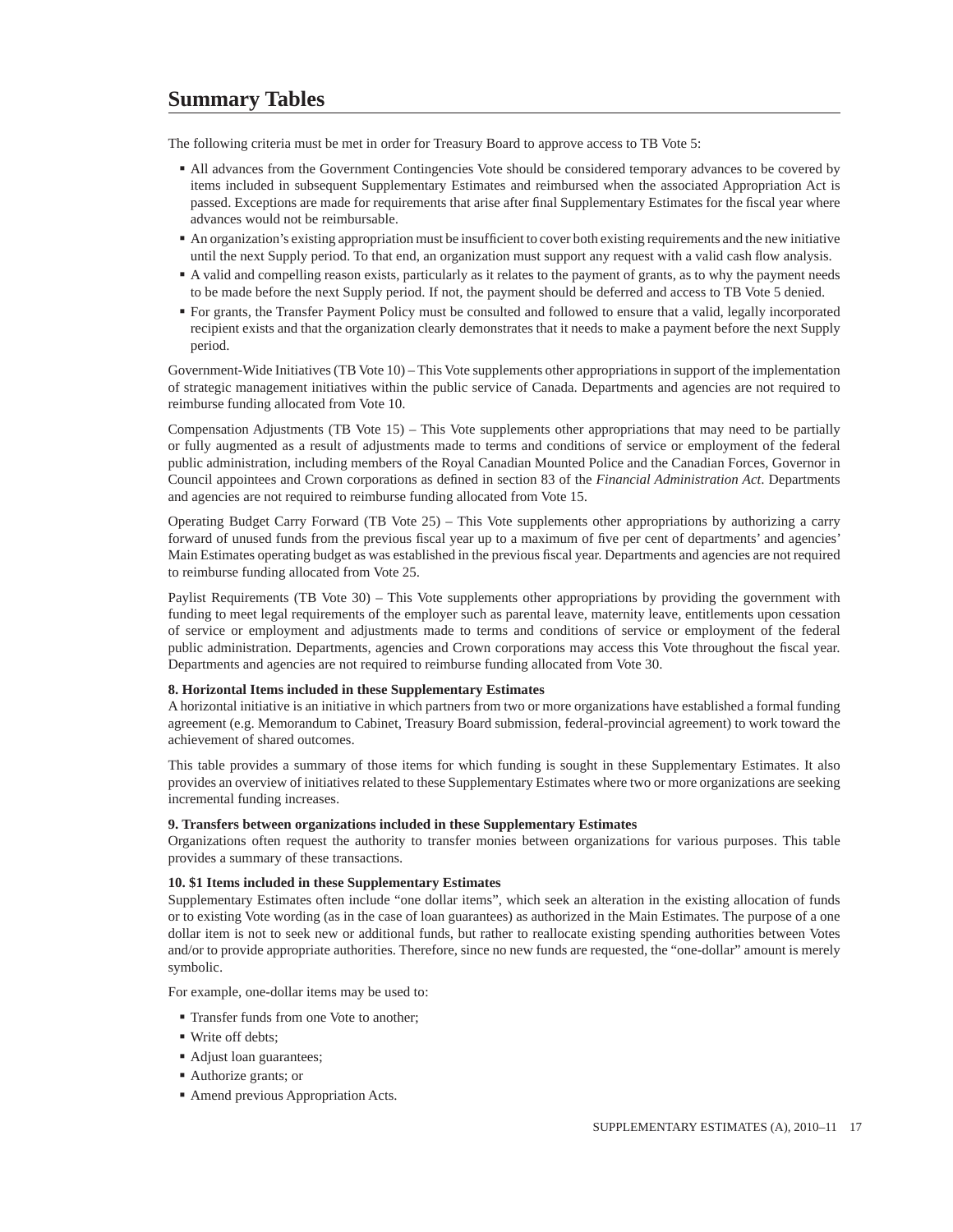#### *Explanation of the Standard Objects of Expenditure*

#### **1. Personnel**

- Salaries and wages, overtime, severance pay, retroactive pay and other special pay of civilian continuing (full-time) or term (part-time, seasonal and casual) employees except those of agency and proprietary Crown corporations, as well as members of the military and the Royal Canadian Mounted Police.
- Judges' salaries, those of the Governor General, the Lieutenant-Governors and the indemnities to Members of both Houses of Parliament, and all types of allowances paid to or in respect of continuing and term employees (such as living, terminable, foreign service, isolated post, board and subsistence allowances, shift differential allowances for assistants, and other such allowances).
- Ministers' motor car allowances, and the expense allowances to Senators and Members of the House of Commons.
- The Government's contribution to various employee benefi t plans (the Public Service Superannuation Account, the Supplementary Retirement Benefits Account, the Canada Pension Plan Account, the Quebec Pension Plan Account, the Public Service Death Benefi t Account and the Employment Insurance Account).
- The Royal Canadian Mounted Police Superannuation Account, the Canadian Forces Superannuation Account and the Members of Parliament Retiring Allowances Account, and the Government's contribution to provincial and other medical and hospital insurance plans and supplementary personnel costs for various purposes.

#### **2. Transportation and Communications**

- Traveling and transportation expenses of Government employees, members of the Canadian Forces and the Royal Canadian Mounted Police, removal expenses of those persons and their dependants, and living and other expenses of such persons on travel status, judges' traveling expenses, and traveling expenses and allowances payable to Senators and Members of the House of Commons.
- Transportation of persons by contract and chartered facilities or by other means (including traveling expenses of persons engaged in field survey work, inspections and investigations), and traveling and transportation of non-Government employees such as travel costs of veterans who are applicants for treatment or pensions.
- Ordinary postage, airmail, registered mail, parcel post special delivery mail, post office box rentals, and any other postal charges.
- Expenditures relating to the transportation of goods other than initial delivery cost on a purchase (which is included in the Standard Object covering the cost of the purchase itself) including charges for courier services provided by outside carriers.
- All costs of telecommunication services by telephone, telegram, cable, teletype, radio and wireless communication (tolls, rates, etc.) and other communication costs such as courier services provided by outside agencies and communication services performed under contract or agreement.

#### **3. Information**

- Advertising services acquired for publicity and general purposes from advertising agencies or directly for time on broadcast media or for space in print media or on outdoor posters or billboards. It includes advertising and creative work services such as graphic artwork.
- Publishing services for commissioning, marketing, distribution and sales of publications sponsored by the department, and for the acquisition of related government publications. Also included are services for printing, duplicating, photocopying, text editing, design of graphics, art work, technical and advisory services such as computerized text processing and mass transmission of printed material. In addition, it includes exposition services such as exhibits and associated audio-visual services related to exhibitions and displays.
- Public relations and public affairs services for attitude and service assessment surveys, sales promotion, marketing, export marketing, public relations and publicity, opinion polls, and contracts to organize and operate focus groups and media monitoring services. It also includes services for speech writing, press releases, briefing, press conferences and special events.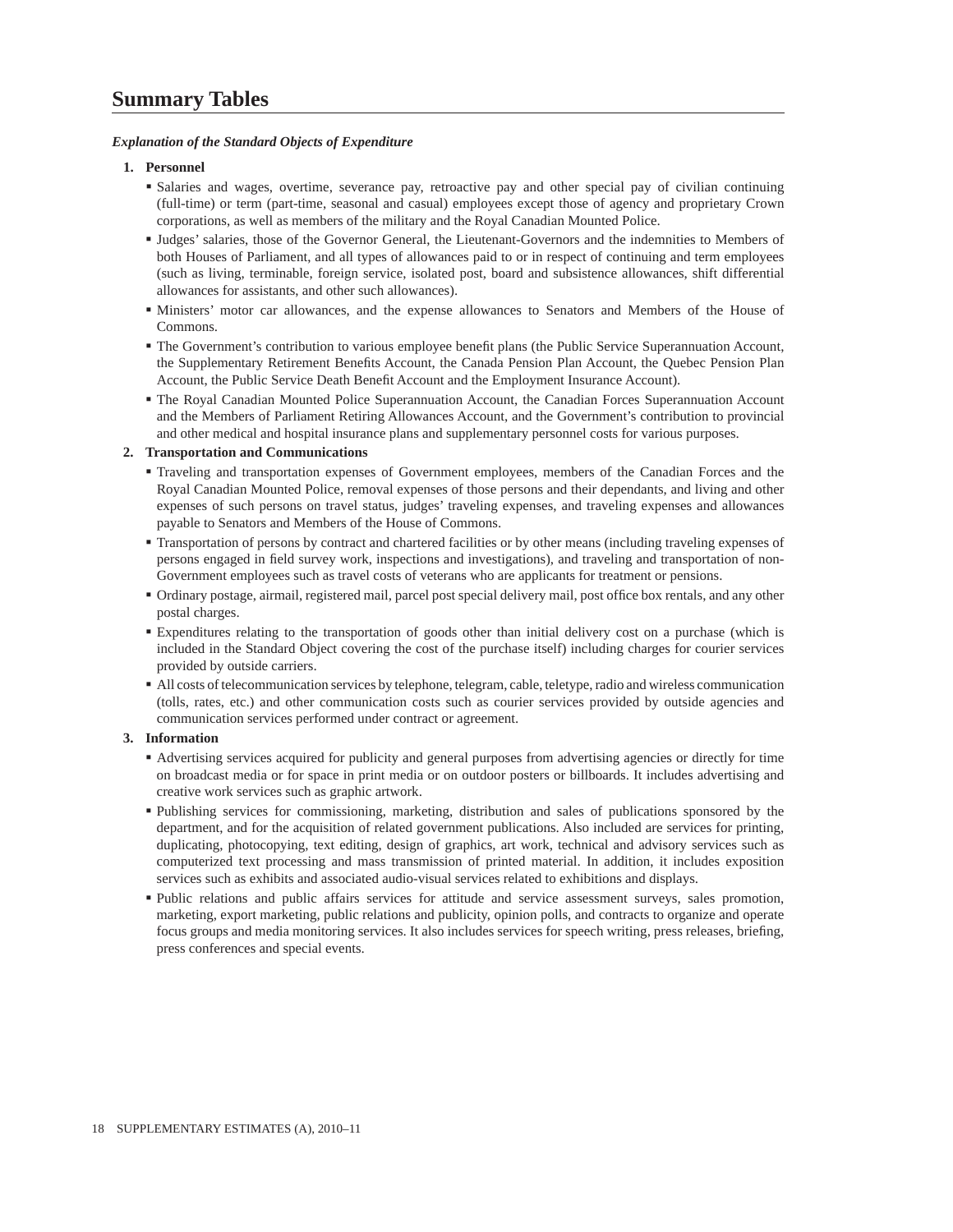#### **4. Professional and Special Services**

- Provision for all professional services performed by individuals or organizations such as payments (in the nature of fees, commissions, etc.) for the services of accountants, lawyers, architects, engineers, scientific analysts, reporters, and translators; for teachers at various levels of educational institutions; for doctors, nurses and other medical personnel; for management, data processing and other research consultants; and for other outside technical, professional and other expert assistance.
- Payments for hospital treatment, care of veterans and welfare services, payments for the provision of informatics services, payment of tuition for Indians at non-federal schools, purchase of training services under the *Adult Occupational Training Act* , and payments made to the Canada School of Public Service for training.
- Payments for Corps of Commissionaires services and for other operational and maintenance services performed under contract, such as armoured cars, laundry and dry cleaning, cleaning of buildings, temporary help, hospitality, storage and warehousing, and other business services, as well as payments made to the Department of Public Works and Government Services for contract administration.

#### **5. Rentals**

- Rental of properties required for special purposes by the various departments and for the accommodation of government offices and services by the Department of Public Works and Government Services.
- Hire and charter with or without crew of vessels, aircraft, motor vehicles and other equipment, and rental of telecommunication and office equipment including computers.
- Storage and warehousing services is, however, in Standard Object 4 even though it involves the rental of space.

#### **6. Purchased Repair and Maintenance**

- The repair and upkeep under contract of the durable physical assets provided for in Standard Object 8 for Acquisition of Land, Buildings, and Works and of equipment provided for in Standard Object 9 for Acquisition of Machinery and Equipment.
- **Payments to the Department of Public Works and Government Services for tenant services.**
- Materials, supplies and other charges for repairs undertaken by a department directly are coded to other objects, according to the nature of the purchase.

#### **7. Utilities, Materials and Supplies**

- The provision for all payments for services of a type normally provided by a municipality, or public utility service such as the supply of water, electricity, gas, etc., and includes water, light, power and gas services, and payment for such services whether obtained from the municipality or elsewhere.
- The provision for materials and supplies required for normal operation and maintenance of government services such as:
	- gasoline and oil purchased in bulk; fuel for ships, planes, transport and heating
	- **feed for livestock**
	- food and other supplies for ships and other establishments
	- livestock purchased for ultimate consumption or resale
	- **seed for farming operations**
	- books and other publications purchased for outside distribution
	- uniforms and kits
	- photographs, maps and charts purchased for administrative and operational purposes
	- $\blacksquare$  laboratory and scientific supplies, including samples for testing
	- drafting, blueprinting and artists' supplies; supplies for surveys and investigations
	- chemicals
	- hospital, surgical and medical supplies
	- works of art for exhibits, and historical material for galleries, museums and archives
	- char service supplies
	- coal and wood
	- **e** electrical supplies
	- repair parts other than parts normally acquired with equipment at the time of purchase for aircraft, ships, road vehicles, and for communication and other equipment; and all other materials and supplies.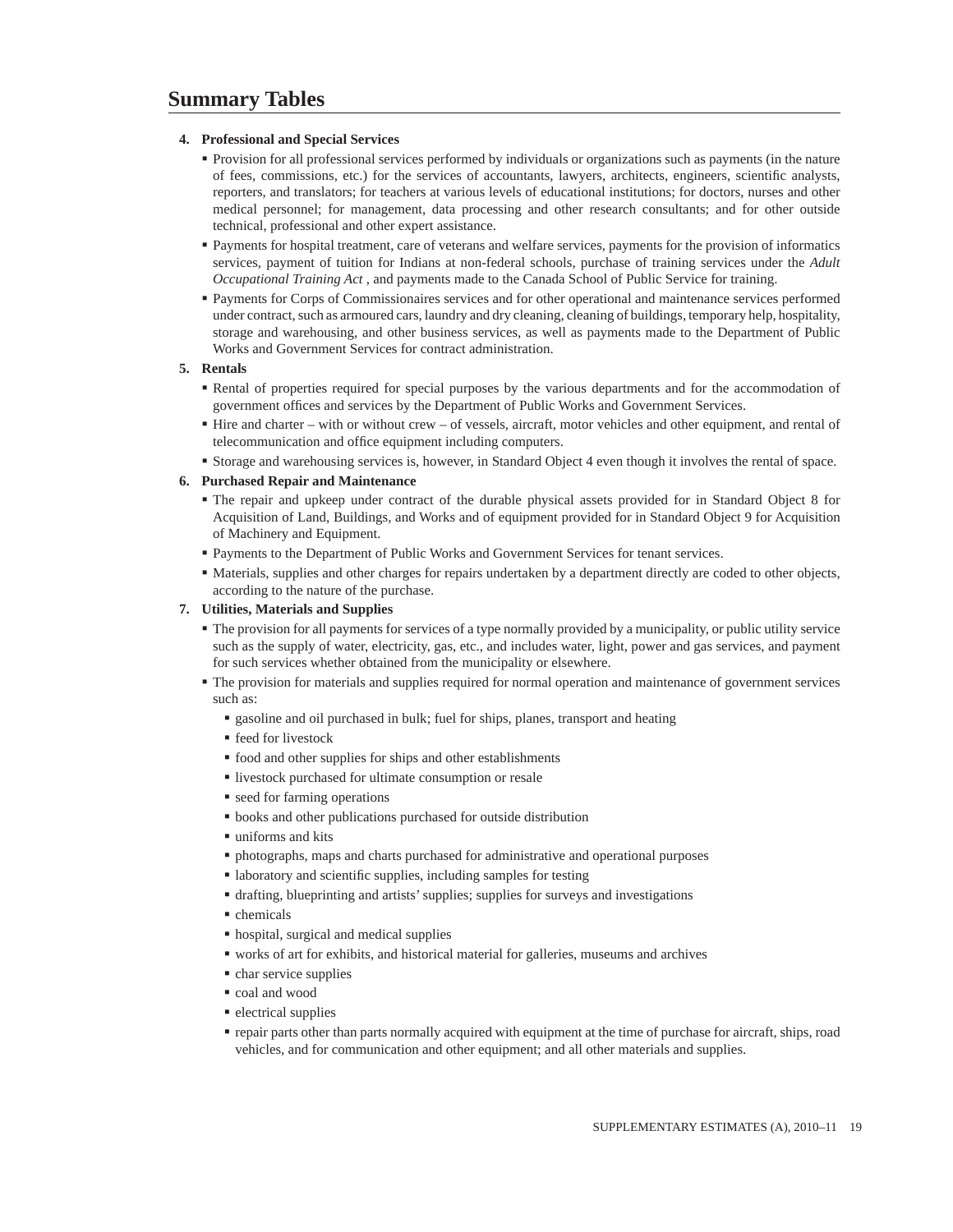#### **8. Acquisition of Land, Buildings, and Works**

- All expenditures for the acquisition of buildings, roads, irrigation works, canals, airports, wharves, bridges and other such types of fixed assets.
- Improvements involving additions or changes of a structural nature, and for installing fixed equipment which is essentially a part of the work or structure such as elevators, heating and ventilating equipment.
- All reconstruction of such types of physical assets and such projects performed under contract or agreement.
- The purchase of land.
- Expenditures pursuant to contracts for new construction for casual employees hired or continuing employees assigned to work full or part-time on specified projects, travel, professional services, equipment rentals, equipment maintenance and of materials purchased directly for use on such projects are charged to the relevant standard objects (Standard Objects 1 to 9).

#### **9. Acquisition of Machinery and Equipment**

- Expenditures for the acquisition of all machinery, equipment, office furniture and furnishings, electronic data processing and electronic or other office equipment.
- Microfilming equipment and supplies, inter-office communication equipment, postal meter machines, machine records and all other office equipment.
- Motor vehicles, aeroplanes, tractors, road equipment, telecommunications and related equipment, laboratory and other scientific equipment, vessels, icebreakers and other aids to navigation and all other types of light and heavy equipment; includes ammunition and various types of equipment for National Defence, such as ships, aircraft, mechanical equipment, fighting vehicles, weapons, engines and such spare parts and supplies as are normally acquired with that equipment at the time of purchase.

#### **10. Transfer Payments**

- Grants, contributions, and all other transfer payments made by Government, such as:
	- Major social assistance payments made to persons such as Old Age Security benefits and related allowances, Veterans' pensions and allowances.
	- Payments to the provinces and territories under the *Constitution Acts* , the *Federal-Provincial Fiscal Arrangements Act*, the Canada Health and Social Transfers and for official languages.
	- Payments to Indians and Inuit in support of self-government initiatives, health, educational, social and community development programming and in respect of native claims.
	- **Payments to the territorial governments pursuant to financing agreements entered into between the Minister** of Finance and the respective territorial Minister of Finance.
	- Capital assistance to industry; research grants and other assistance towards research carried on by nongovernmental organizations; scholarships.
	- Sustaining grants to national and international non-profi t organizations.
	- Contributions to international organizations and assessments for membership in such organizations, such as the contribution to the International Food Aid Program and Canada's assessment for membership in the United Nations.

Most of the payments in this standard object category are identified in the Estimates as "Grants" or "Contributions". The former are not subject to audit and are therefore restricted by Parliament as to amount and recipient and often as to purpose through the approval of the Supply bill which specifies "grants listed in the Estimates"; the latter are conditional and subject to audit and are not so restricted. Grants and their total values have a legislative character and specific descriptions that govern their use.

#### **11. Public Debt Charges**

- Interest on the unmatured debt of Canada (including Treasury Bills) and on other liabilities such as trust and other special funds.
- The cost of issuing new loans, amortization of bond discount, premiums and commissions.
- The cost of servicing and administering the Public Debt.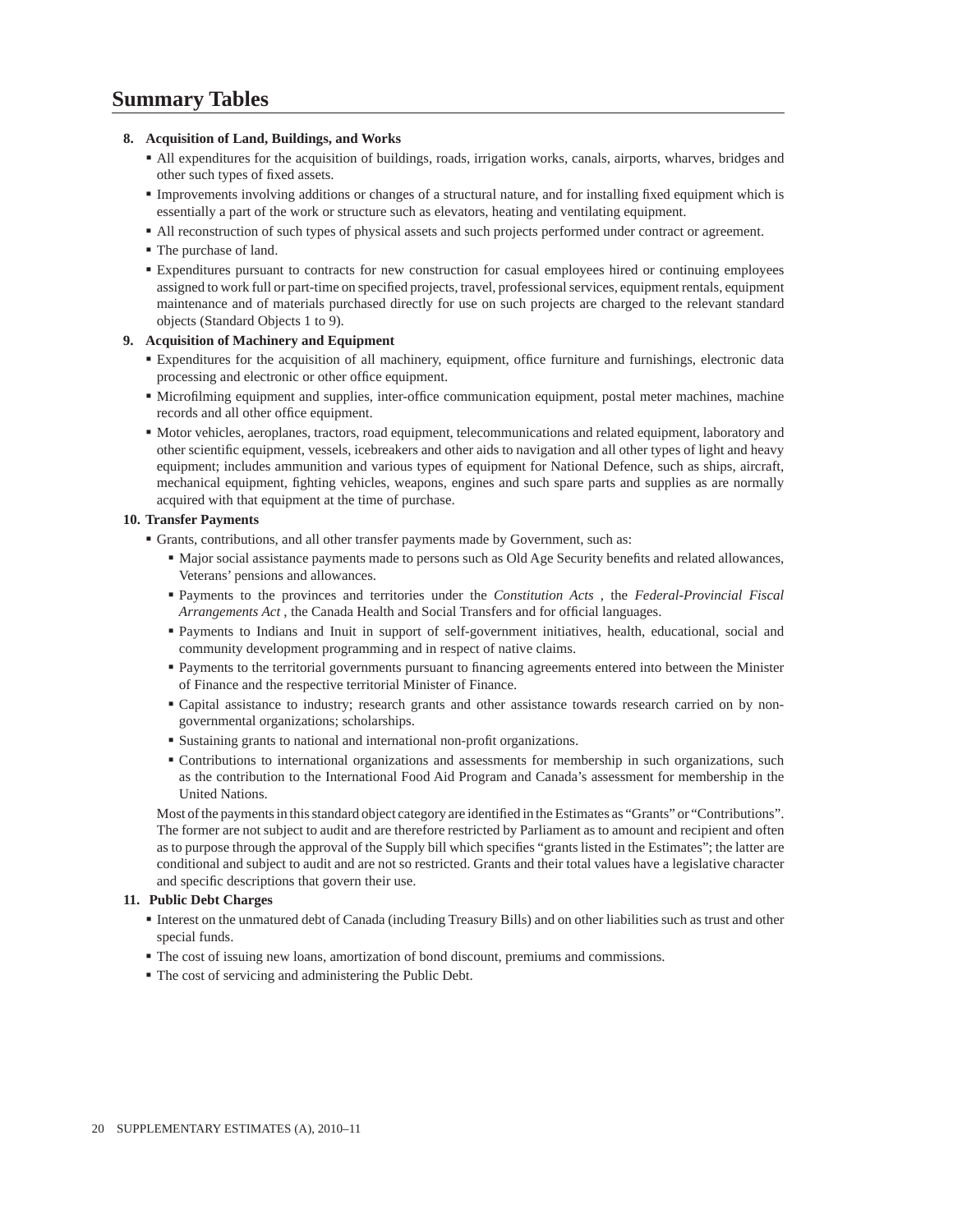#### **12. Other Subsidies and Payments**

- Payments to Crown corporations that include those made to provide for operating deficits as well as other transfers paid to Crown corporations.
- Payments to certain non-budgetary accounts (such as the government contributions to agricultural commodities stabilization accounts, as well as benefits under the *Veterans Land Act*), as well as the write-offs of various types of losses, the annual adjustment of reserves for financial claims and some other miscellaneous items referred to as "Sundries".
- Miscellaneous expenditures include licences, permits and payments for dockage, towage, wharfage and mooring privileges; bonding of government employees, loss of personal effects, and expenditures for small miscellaneous articles and services. Also included are many small items and services that do not lend themselves to identification under specific headings detailed in this summary. photographs, maps and charts purchased for administrative and operational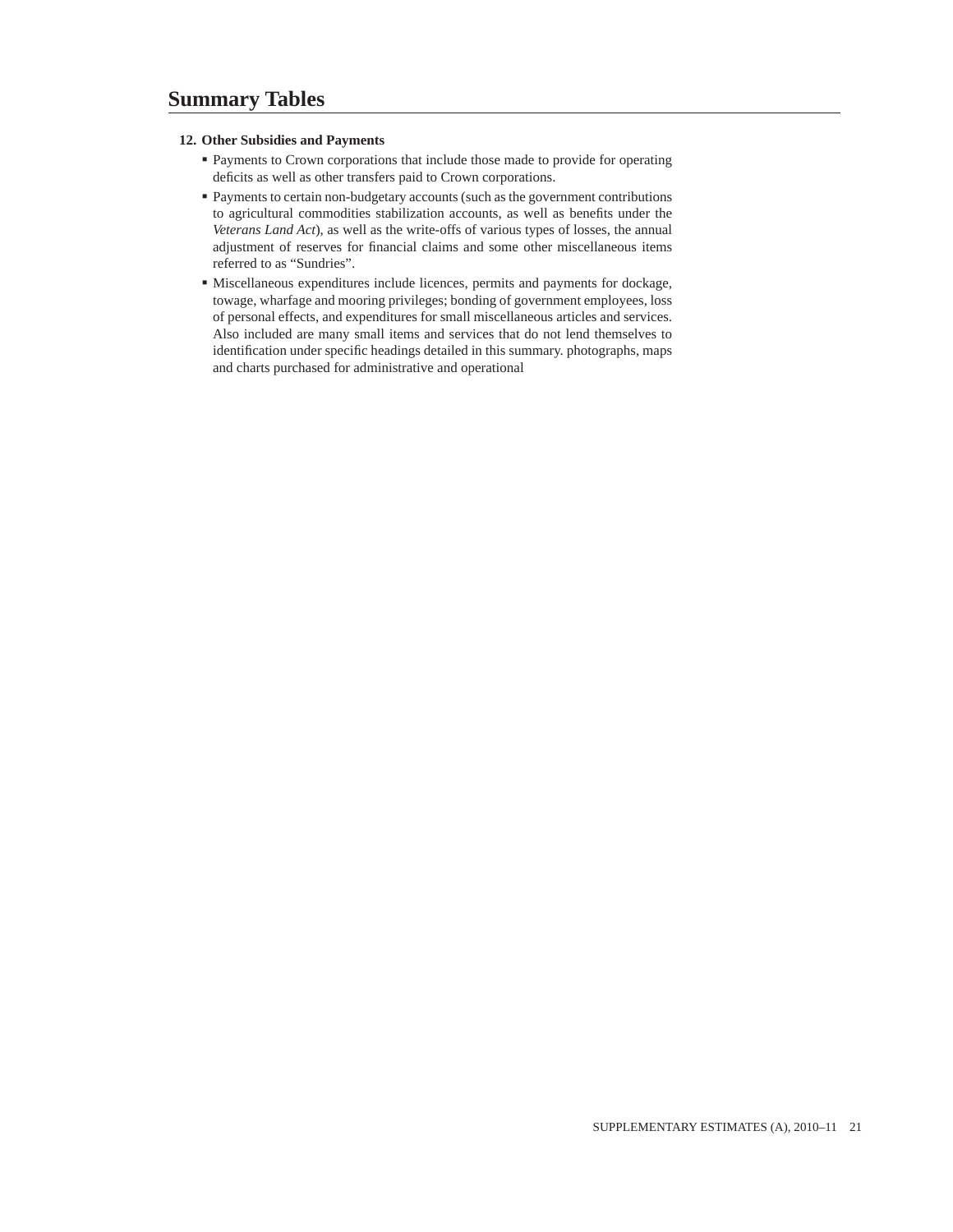# <span id="page-19-0"></span>**Summary of these Supplementary Estimates**

| Department, Agency or Crown corporation           | Previous Estimates           |                                            | Permanent<br>Allocations<br>from TB              | Previous Estimates to Date   |                                        |
|---------------------------------------------------|------------------------------|--------------------------------------------|--------------------------------------------------|------------------------------|----------------------------------------|
|                                                   | Budgetary                    | $Non-$<br>Budgetary                        | Central<br>Votes                                 | Budgetary                    | $Non-$<br>Budgetary                    |
|                                                   | S                            | \$.                                        | $\mathbb{S}$                                     | S                            | \$                                     |
| AGRICULTURE AND AGRI-FOOD                         |                              |                                            |                                                  |                              |                                        |
|                                                   | 2.990.141.697                | $\mathbb{Z}^2$ . The set of $\mathbb{Z}^2$ | $\mathbb{R}^n$ . In the $\mathbb{R}^n$           | 2,990,141,697                | .                                      |
|                                                   | 645, 426, 219                | $\mathbb{Z}^2$ . The set of $\mathbb{Z}^2$ | $\ldots$                                         | 645, 426, 219                | .                                      |
|                                                   | 5,393,790                    | $\mathbb{Z}^2$ . The set of $\mathbb{Z}^2$ | $\ldots$                                         | 5,393,790                    | .                                      |
| ATLANTIC CANADA OPPORTUNITIES AGENCY              |                              |                                            |                                                  |                              |                                        |
|                                                   | 382,139,920                  | .                                          | $\mathbb{Z}^2$ . In the $\mathbb{Z}^2$           | 382,139,920                  | .                                      |
|                                                   | 4,476,430,412                | .                                          | $\ldots$                                         | 4,476,430,412                | .                                      |
| <b>CANADIAN HERITAGE</b>                          |                              |                                            |                                                  |                              |                                        |
|                                                   | 1,145,948,845<br>181,696,784 | .                                          | $\mathbb{Z}^n$ . $\mathbb{Z}^n$ , $\mathbb{Z}^n$ | 1,145,948,845<br>181,696,784 | .                                      |
| Canadian Radio-television and Telecommunications  |                              | $\cdots$                                   | $\mathbb{Z}^n$ . In the $\mathbb{Z}^n$           |                              | .                                      |
|                                                   | 5,664,920                    | .                                          | $\mathbb{Z}^2$ . The set of $\mathbb{Z}^2$       | 5,664,920                    | .                                      |
|                                                   | 120,285,150                  | $\ldots$                                   | $\ldots$                                         | 120,285,150                  | .                                      |
| CITIZENSHIP AND IMMIGRATION                       |                              |                                            |                                                  |                              |                                        |
|                                                   | 1,532,468,607                | 1                                          | .                                                | 1,532,468,607                | 1                                      |
| ECONOMIC DEVELOPMENT AGENCY OF CANADA             |                              |                                            |                                                  |                              |                                        |
|                                                   | 429, 162, 145                | $\cdots$                                   | $\cdots$                                         | 429, 162, 145                | .                                      |
| <b>ENVIRONMENT</b>                                |                              |                                            |                                                  |                              |                                        |
|                                                   | 1,094,064,973                | $\mathbb{Z}^2$ . The set of $\mathbb{Z}^2$ | $\ldots$                                         | 1,094,064,973                | .                                      |
| Canadian Environmental Assessment Agency          | 28,960,128                   | $\mathbb{Z}^2$ . The set of $\mathbb{Z}^2$ | $\ldots$                                         | 28,960,128                   | .                                      |
| <b>FINANCE</b>                                    | 804,955,309                  | $\ldots$                                   | $\alpha$ is a second .                           | 804,955,309                  | .                                      |
|                                                   | 88,525,569,352               | 1                                          |                                                  | 88,525,569,352               | 1                                      |
|                                                   | 1,967,737,091                | $\cdots$                                   | $\ldots$<br>$\ldots$                             | 1,967,737,091                | .                                      |
| FOREIGN AFFAIRS AND INTERNATIONAL TRADE           |                              |                                            |                                                  |                              |                                        |
|                                                   | 2,567,219,610                | (552,000,000)                              | $\mathbb{R}^n$ . In the $\mathbb{R}^n$           | 2,567,219,610                | (552,000,000)                          |
| Canadian International Development Agency         | 3,153,571,754                | 1                                          | $\ldots$                                         | 3, 153, 571, 754             |                                        |
| International Development Research Centre         | 181, 303, 761                | .                                          | $\ldots$                                         | 181, 303, 761                | .                                      |
| <b>HEALTH</b>                                     |                              |                                            |                                                  |                              |                                        |
|                                                   | 3,419,376,046                | $\ldots$                                   | $\mathbb{Z}^2$ . $\mathbb{Z}^2$ , $\mathbb{Z}^2$ | 3,419,376,046                | .                                      |
|                                                   | 980,820,890                  | $\mathbb{Z}^2$ . The set of $\mathbb{Z}^2$ | $\alpha$ is a second .                           | 980,820,890                  | .                                      |
|                                                   | 677,995,263                  | .                                          | $\alpha$ is a second .                           | 677,995,263                  | $\cdots$                               |
| HUMAN RESOURCES AND SKILLS DEVELOPMENT            |                              |                                            |                                                  |                              |                                        |
| INDIAN AFFAIRS AND NORTHERN DEVELOPMENT           | 44, 335, 582, 819            | 765,110,776                                | $\ldots$                                         | 44, 335, 582, 819            | 765,110,776                            |
|                                                   | 7,223,387,016                | 77,803,000                                 | $\ldots$                                         | 7,223,387,016                | 77,803,000                             |
| <b>INDUSTRY</b>                                   |                              |                                            |                                                  |                              |                                        |
|                                                   | 2,412,707,836                | 800,000                                    | $\alpha$ is a second .                           | 2,412,707,836                | 800,000                                |
|                                                   | 390,756,787                  | $\alpha$ is a second .                     | $\ldots$                                         | 390,756,787                  | $\mathbb{Z}^2$ . In the $\mathbb{Z}^2$ |
| Federal Economic Development Agency for Southern  |                              |                                            |                                                  |                              |                                        |
|                                                   | 506,965,277                  | $\ldots$                                   | $\ldots$                                         | 506,965,277                  | $\ldots$                               |
|                                                   | 748,969,199                  | $\ldots$                                   | $\ldots$                                         | 748,969,199                  | .                                      |
| Natural Sciences and Engineering Research Council | 1,020,198,431                | .                                          | $\alpha$ is a second .                           | 1,020,198,431                | .                                      |
| Social Sciences and Humanities Research Council   | 674,916,724                  | $\cdots$                                   | $\ldots$                                         | 674,916,724                  | .                                      |
| <b>JUSTICE</b>                                    |                              |                                            |                                                  |                              |                                        |
|                                                   | 712,270,997<br>158,879,468   | .                                          | $\ldots$                                         | 712,270,997                  | .                                      |
| <b>NATIONAL DEFENCE</b>                           |                              | .                                          | $\alpha$ is a second .                           | 158,879,468                  | .                                      |
|                                                   | 21, 101, 511, 883            | .                                          | $\mathbb{Z}^n$ . $\mathbb{Z}^n$ , $\mathbb{Z}^n$ | 21, 101, 511, 883            | .                                      |
| NATURAL RESOURCES                                 |                              |                                            |                                                  |                              |                                        |
|                                                   | 4,452,723,433                | .                                          | $\ldots$                                         | 4,452,723,433                | .                                      |
|                                                   | 102,452,000                  | .                                          | .                                                | 102,452,000                  | .                                      |
|                                                   | 52,549,403                   | .                                          | $\ldots$                                         | 52,549,403                   | .                                      |
| PRIVY COUNCIL                                     |                              |                                            |                                                  |                              |                                        |
|                                                   | 143,947,689                  | $\cdots\cdots\cdots$                       | $\ldots$                                         | 143,947,689                  | .                                      |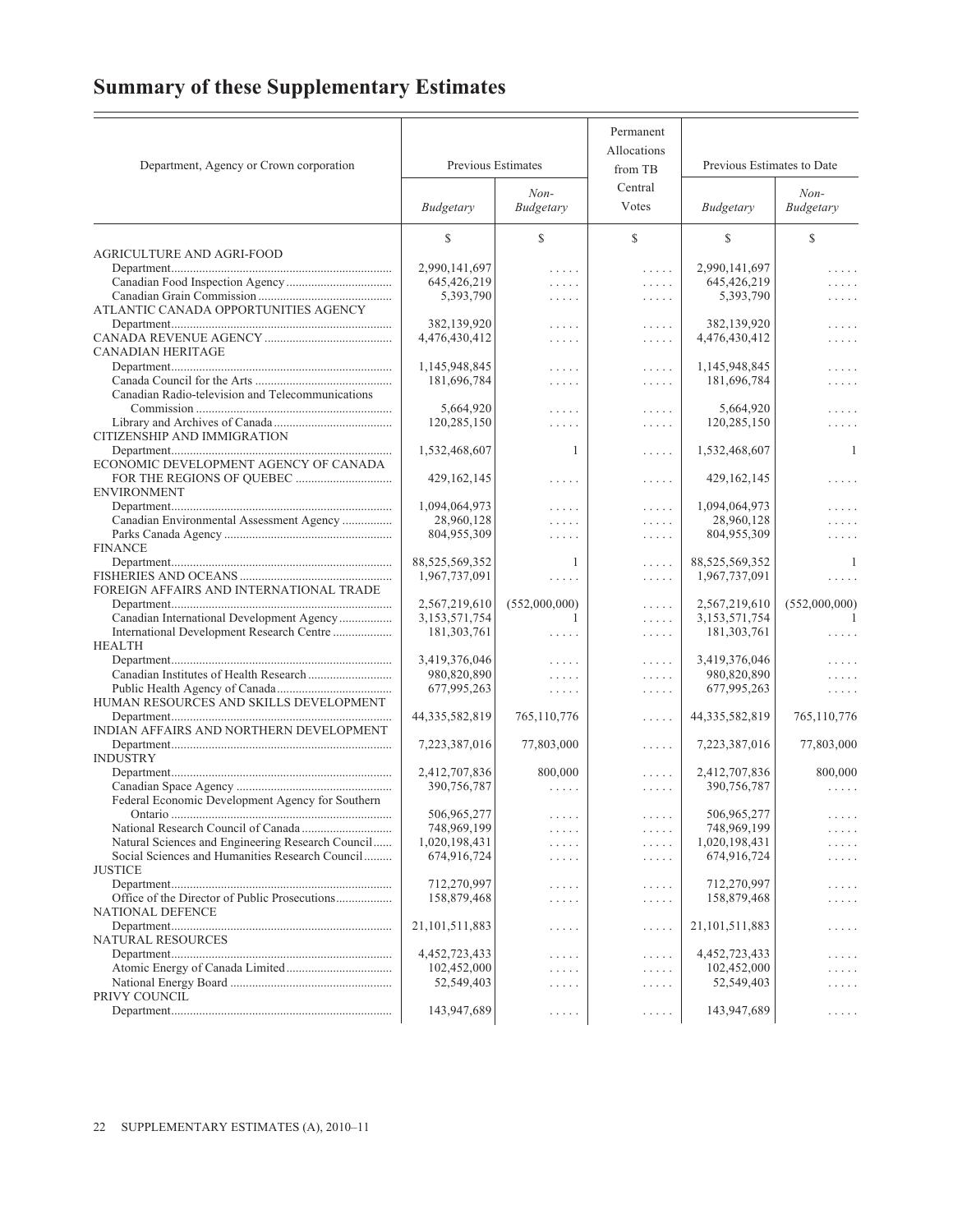|                                                                     | These Supplementary Estimates          |                                              |                                                                |                                                                       |                                                        | Total Estimates to Date                                    |                                               |
|---------------------------------------------------------------------|----------------------------------------|----------------------------------------------|----------------------------------------------------------------|-----------------------------------------------------------------------|--------------------------------------------------------|------------------------------------------------------------|-----------------------------------------------|
|                                                                     |                                        | Budgetary                                    | Non-Budgetary                                                  |                                                                       |                                                        |                                                            | $Non-$                                        |
| Transfer                                                            | To be Voted                            | Statutory                                    | To be Voted                                                    | Statutory                                                             | Total                                                  | Budgetary                                                  | Budgetary                                     |
| \$                                                                  | \$                                     | \$                                           | \$                                                             | \$                                                                    | \$                                                     | \$                                                         | \$                                            |
| (14,255,800)<br>7,237,094<br>$\ldots$                               | 17,055,913<br>26,000,000               | .<br>.<br>.                                  | .<br>.<br>.                                                    | .<br>.<br>.                                                           | (14, 255, 799)<br>24,293,007<br>26,000,000             | 2,975,885,898<br>669,719,226<br>31,393,790                 | .<br>.                                        |
| .<br>(1,360,532)                                                    | 30,566<br>10,128,085                   | .<br>.                                       | .<br>.                                                         | .<br>.                                                                | 30,566<br>8,767,553                                    | 382,170,486<br>4,485,197,965                               | .<br>.                                        |
| (823, 056)<br>127,000                                               | 144,896,633<br>1                       | .<br>.                                       | .<br>.                                                         | .<br>.                                                                | 144,073,577<br>127,001                                 | 1,290,022,422<br>181,823,785                               | .<br>$\ldots$ .                               |
| $\cdots$<br>445,804                                                 | 2,628,572<br>1                         | .<br>.                                       | .<br>.                                                         | .<br>.                                                                | 2,628,572<br>445,805                                   | 8,293,492<br>120,730,955                                   | .<br>.                                        |
| (28,056,453)                                                        | 66,604,848                             | .                                            | .                                                              | .                                                                     | 38,548,395                                             | 1,571,017,002                                              | $\mathbf{1}$                                  |
| 450,000                                                             | 32,767,666                             | 5,000,000                                    | .                                                              | .                                                                     | 38,217,666                                             | 467,379,811                                                | .                                             |
| 630,000<br>62,697,000                                               | 3,230,259<br>1,451,500<br>1,078,229    | .<br>.                                       | .<br>.<br>.                                                    | .<br>.<br>.                                                           | 3,860,259<br>1,451,500<br>63,775,229                   | 1,097,925,232<br>30,411,628<br>868,730,538                 | .<br>$\sim 1.1$ .<br>.                        |
| .<br>(69, 458)                                                      | 12,338,924                             | $32,617,162$ (1,485,656,000)<br>.            | .<br>$\cdots$                                                  | .<br>.                                                                | (1,453,038,838)<br>12,269,466                          | 87,072,530,514<br>1,980,006,557                            | $\mathbf{1}$<br>.                             |
| 45,390,453<br>(12,365,900)<br>171,946                               | 220,403,852<br>70,000,000              | .<br>.<br>.                                  | .<br>.<br>.                                                    | 718,500,000<br>$\ldots$<br>$\alpha$ is a second .                     | 984,294,305<br>57,634,100<br>171,947                   | 2,833,013,915<br>3,211,205,854<br>181,475,708              | 166,500,000<br>-1<br>.                        |
| 8,751,912<br>8,054<br>(180,000)                                     | 232,611,646<br>11,058,571              | .<br>.                                       | .<br>.<br>.                                                    | $\alpha$ is a second .<br>.<br>$\alpha$ is a second .                 | 241, 363, 558<br>8,055<br>10,878,571                   | 3,660,739,604<br>980,828,945<br>688, 873, 834              | .<br>.                                        |
| $\ldots$                                                            | 81,845,400                             | .                                            | $\cdots$                                                       | $\ldots$                                                              | 81,845,400                                             | 44,417,428,219                                             | 765,110,776                                   |
| 1,962,452                                                           | 181,854,148                            | .                                            | .                                                              | $\alpha$ is a second .                                                | 183,816,600                                            | 7,407,203,616                                              | 77,803,000                                    |
| (751,000)<br>35,000                                                 | 72,617,792<br>1                        | 5,000,000<br>.                               | .<br>.                                                         | .<br>.                                                                | 76,866,792<br>35,001                                   | 2,489,574,628<br>390,791,788                               | 800,000<br>.                                  |
| (45,000,000)<br>44,965,000<br>(508,000)<br>(574, 748)               | $\ldots$<br>88,507,240<br>.<br>1       | $\ldots$ . $\ldots$<br>(3,573,500)<br>.<br>. | .<br>$\cdots\cdots$<br>.<br>$\sim$ $\sim$ $\sim$ $\sim$ $\sim$ | $\ldots$<br>$\ldots$<br>$\ldots$<br>$\ldots$                          | (45,000,000)<br>129,898,740<br>(508,000)<br>(574, 747) | 461,965,277<br>878,867,939<br>1,019,690,431<br>674,341,977 | .<br>.<br>$\alpha$ , $\alpha$ , $\alpha$<br>. |
| $\ldots$<br>$\ldots$                                                | 24,310,434<br>4,743,997                | .<br>.                                       | .<br>.                                                         | .<br>.                                                                | 24,310,434<br>4,743,997                                | 736,581,431<br>163,623,465                                 | .<br>.                                        |
| (3,599,364)                                                         | 411,507,136                            | $\cdots\cdots$                               | .                                                              | $\ldots$                                                              | 407,907,772                                            | 21,509,419,655                                             | .                                             |
| (124,500)<br>$\mathbb{Z}^2$ . The set of $\mathbb{Z}^2$<br>$\ldots$ | 15,878,751<br>300,000,000<br>7,119,789 | .<br>.                                       | .<br>$\cdots$<br>.                                             | $\alpha$ is a second .<br>.<br>$\epsilon$ , $\epsilon$ , $\epsilon$ , | 15,754,251<br>300,000,000<br>7,119,789                 | 4,468,477,684<br>402,452,000<br>59,669,192                 | .<br>$\ldots$<br>.                            |
| (255,000)                                                           | 13,824,670                             | $\ldots$                                     | $\cdots$                                                       | $\ldots$                                                              | 13,569,670                                             | 157,517,359                                                | .                                             |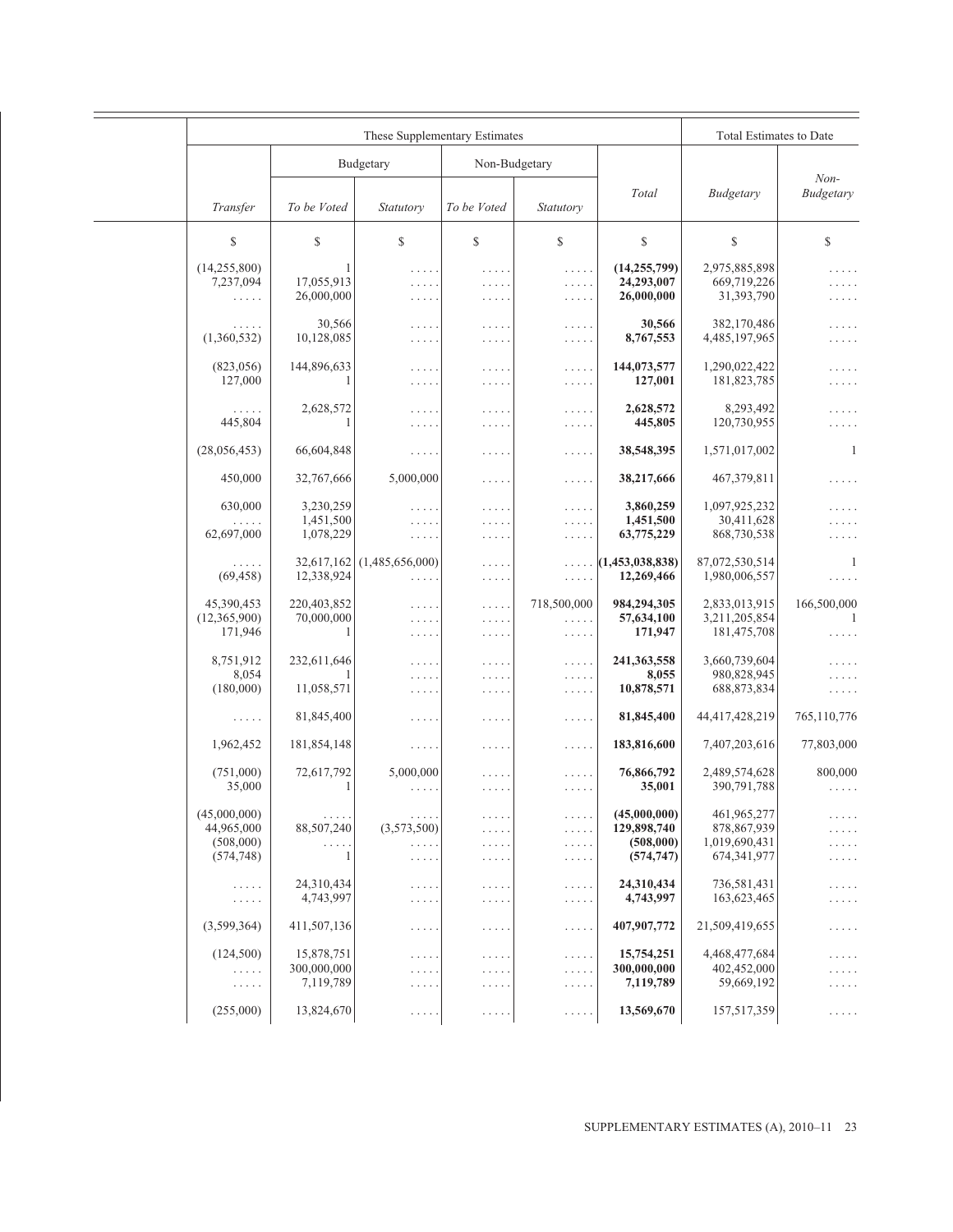### <span id="page-21-0"></span>**Summary of these Supplementary Estimates**

| Department, Agency or Crown corporation                   | Previous Estimates                    |                               | Permanent<br>Allocations<br>from TB | Previous Estimates to Date            |                               |
|-----------------------------------------------------------|---------------------------------------|-------------------------------|-------------------------------------|---------------------------------------|-------------------------------|
|                                                           | Budgetary                             | $Non-$<br>Budgetary           | Central<br>Votes                    | Budgetary                             | $Non-$<br>Budgetary           |
|                                                           | \$                                    | \$.                           | $\mathcal{S}$                       | \$.                                   | \$                            |
| PUBLIC SAFETY AND EMERGENCY<br><b>PREPAREDNESS</b>        |                                       |                               |                                     |                                       |                               |
|                                                           | 440,728,724                           | .                             | .                                   | 440,728,724                           | .                             |
|                                                           | 1,619,390,409                         | .                             | .                                   | 1,619,390,409                         | .                             |
|                                                           | 506,572,769                           | .                             | .                                   | 506, 572, 769                         | .                             |
|                                                           | 2,460,249,419                         | .                             | .                                   | 2,460,249,419                         | .                             |
|                                                           | 46,406,732                            | .                             | .                                   | 46,406,732                            |                               |
|                                                           | 3,557,065                             | .                             | .                                   | 3,557,065                             | .                             |
|                                                           | 2,813,949,670                         | .                             | .                                   | 2,813,949,670                         | .                             |
| Royal Canadian Mounted Police External Review             |                                       |                               |                                     |                                       |                               |
|                                                           | 1,811,047                             | .                             | .                                   | 1,811,047                             |                               |
| Royal Canadian Mounted Police Public Complaints           |                                       |                               |                                     |                                       |                               |
|                                                           | 5,387,680                             | .                             | .                                   | 5,387,680                             | .                             |
| PUBLIC WORKS AND GOVERNMENT SERVICES                      | 2,843,325,934                         | .                             | .                                   | 2,843,325,934                         | .                             |
| <b>TRANSPORT</b>                                          |                                       |                               |                                     |                                       |                               |
|                                                           | 1,867,271,934                         | .                             | .                                   | 1,867,271,934                         | .                             |
| Canadian Air Transport Security Authority                 | 243,556,000                           | .                             | .                                   | 243,556,000                           |                               |
|                                                           | 108,202,000                           | .                             | .                                   | 108,202,000                           | .                             |
|                                                           | 117,360,909                           | .                             | .                                   | 117,360,909                           | .                             |
|                                                           | 8,182,657,880                         | .                             | .                                   | 8,182,657,880                         | .                             |
| The Jacques Cartier and Champlain Bridges                 |                                       |                               |                                     |                                       |                               |
|                                                           | 60,558,000                            | .                             | .                                   | 60,558,000                            | .                             |
|                                                           | 523,721,000                           | .                             | .                                   | 523,721,000                           | .                             |
| <b>TREASURY BOARD</b>                                     |                                       |                               |                                     |                                       |                               |
|                                                           | 4,946,289,889                         | .                             | .                                   | 4,946,289,889                         |                               |
|                                                           | 3,414,105,302                         | .                             | .                                   | 3,414,105,302                         | .                             |
| WESTERN ECONOMIC DIVERSIFICATION                          | 428,958,419                           | .                             | .                                   | 428,958,419                           | .                             |
| All other departments, agencies or Crown corporations not |                                       |                               |                                     |                                       |                               |
|                                                           |                                       | 8,051,492,828 (2,504,996,000) | .                                   |                                       | 8,051,492,828 (2,504,996,000) |
|                                                           | 23, 195, 163, 112                     | .                             | .                                   | 23, 195, 163, 112                     | .                             |
|                                                           | 261, 234, 868, 350 (2, 213, 282, 221) |                               | .                                   | 261, 234, 868, 350 (2, 213, 282, 221) |                               |

### **Summary of Estimates to Date for 2010-11**

Previous Estimates: Main Estimates......................................................................................................................................................................................................................

<sup>-</sup>

These Supplementary Estimates..................................................................................................................................................................................................

Total Estimates to Date ...............................................................................................................................................................................................................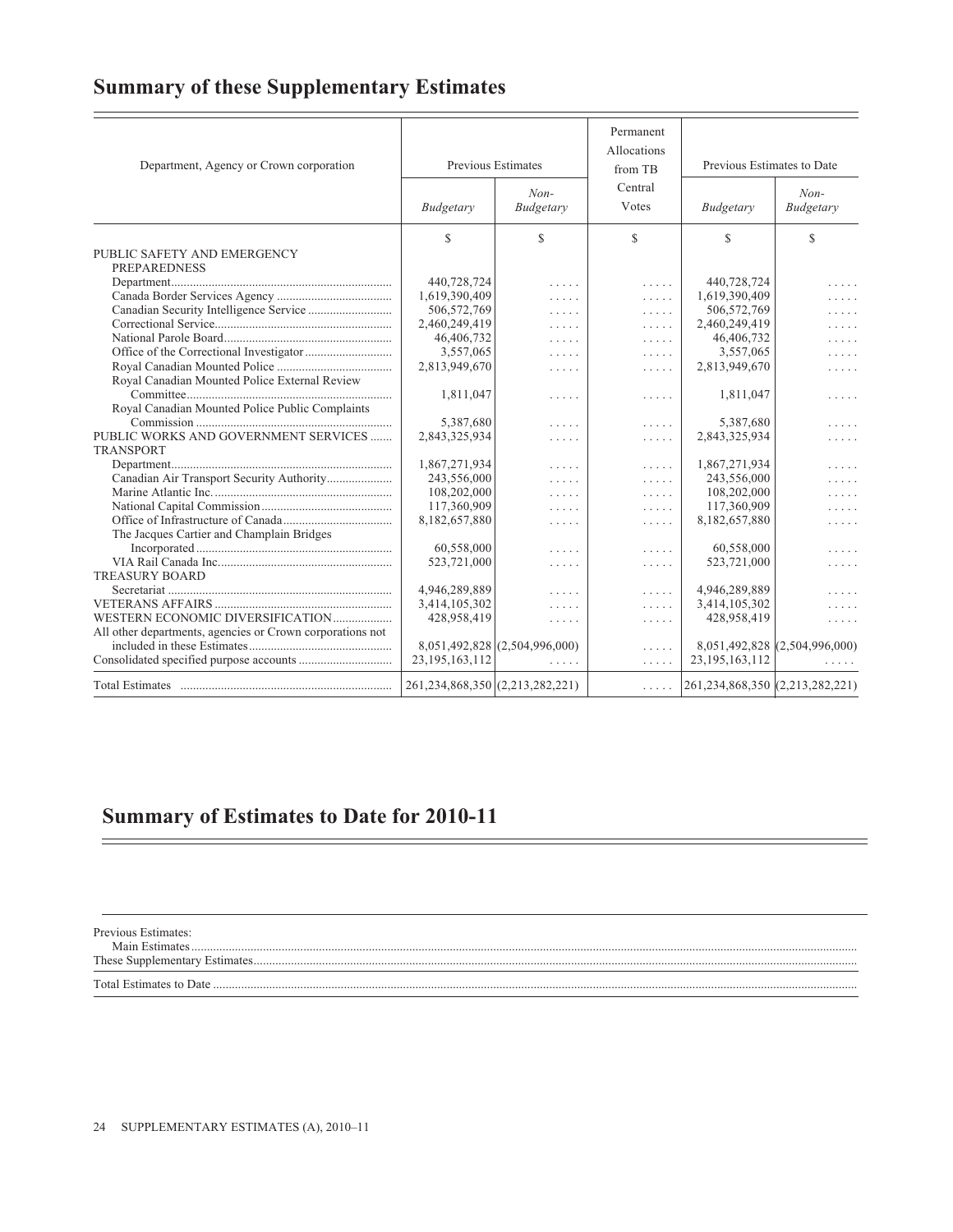|                                        | These Supplementary Estimates |                               |                                |                                           |                 |                                 | <b>Total Estimates to Date</b>         |
|----------------------------------------|-------------------------------|-------------------------------|--------------------------------|-------------------------------------------|-----------------|---------------------------------|----------------------------------------|
|                                        |                               | Budgetary                     | Non-Budgetary                  |                                           |                 |                                 |                                        |
| Transfer                               | To be Voted                   | Statutory                     | To be Voted                    | Statutory                                 | Total           | Budgetary                       | Non-<br>Budgetary                      |
| S                                      | \$                            | \$                            | \$                             | \$                                        | S               | \$                              | \$                                     |
| (35, 179, 720)                         | 267, 197, 729                 | .                             | .                              | $\cdots$                                  | 232,018,009     | 672,746,733                     | .                                      |
| 280,532                                | 12,411,484                    | .                             | .                              | .                                         | 12,692,016      | 1,632,082,425                   | .                                      |
| (835,000)                              | 2,162,296                     | .                             | .                              | .                                         | 1,327,296       | 507,900,065                     | .                                      |
| .                                      | 7,896,720                     | .                             | .                              | .                                         | 7,896,720       | 2,468,146,139                   | .                                      |
| .                                      |                               | .                             | .                              | .                                         | 1               | 46,406,733                      |                                        |
| .                                      | 400,874                       | .                             | .                              | .                                         | 400,874         | 3,957,939                       | .                                      |
| 30,393,100                             | 350, 368, 760                 | .                             | .                              | $\ldots$                                  | 380,761,860     | 3,194,711,530                   | .                                      |
| 480,000                                |                               | .                             | .                              | $\cdots$                                  | 480,001         | 2,291,048                       | $\cdots$                               |
| .                                      | 2,660,673                     | .                             | $\cdots$                       | .                                         | 2,660,673       | 8,048,353                       | .                                      |
| 2,177,706                              | 57,175,212                    | .                             | $\cdots$                       | $\cdots$                                  | 59,352,918      | 2,902,678,852                   | .                                      |
| 13,920                                 | 1,220,634                     |                               |                                |                                           | 1,234,554       | 1,868,506,488                   |                                        |
|                                        | 350,999,399                   | .                             | .                              | .                                         | 350,999,399     |                                 | .                                      |
| .<br>9,240,000                         |                               | .                             | .                              | .                                         |                 | 594,555,399                     |                                        |
|                                        |                               | .                             | .                              | .                                         | 9,240,001       | 117,442,001                     | .                                      |
| 45,650,000                             |                               | .                             | .                              | .                                         | 45,650,001      | 163,010,910                     | .                                      |
| (149, 387, 000)                        | 26,714,974                    | .                             | .                              | $\alpha$ , $\alpha$ , $\alpha$ , $\alpha$ | (122, 672, 026) | 8,059,985,854                   | $\mathbb{Z}^2$ . In the $\mathbb{Z}^2$ |
| 31,800,000                             |                               | .                             | .                              | $\alpha$ , $\alpha$ , $\alpha$ , $\alpha$ | 31,800,001      | 92,358,001                      | .                                      |
| .                                      | 26,800,000                    | .                             | .                              | .                                         | 26,800,000      | 550,521,000                     | .                                      |
| 144,458                                | 106,307,893                   |                               |                                |                                           | 106,452,351     | 5,052,742,240                   |                                        |
|                                        |                               | .                             |                                | .                                         |                 |                                 |                                        |
| 274,100                                | 3,414,000                     | .                             | .                              | .                                         | 3,688,100       | 3,417,793,402                   | .                                      |
| $\mathbb{Z}^n$ . In the $\mathbb{Z}^n$ | 9,193,971                     | 13,500,000                    | .                              | $\alpha$ , $\alpha$ , $\alpha$ , $\alpha$ | 22,693,971      | 451,652,390                     | 1.1.1.1                                |
| .                                      | .                             | .                             | .                              | $\cdots$                                  | .               |                                 | 8,051,492,828 (2,504,996,000)          |
| .                                      | .                             | $\ldots$                      | $\cdots$                       | .                                         | .               | 23, 195, 163, 112               |                                        |
| $\mathbb{Z}^n$ . In the $\mathbb{Z}^n$ |                               | 3,312,036,414 (1,465,729,500) | $\alpha$ , $\alpha$ , $\alpha$ | 718,500,000                               | 2,564,806,914   | 263,081,175,264 (1,494,782,221) |                                        |

|                                 | Budgetary                          |                                     |                 | Total                          |                                |                                  |
|---------------------------------|------------------------------------|-------------------------------------|-----------------|--------------------------------|--------------------------------|----------------------------------|
| To be Voted                     | Statutory                          | Total                               | To be Voted     | <i>Statutory</i>               | Total                          |                                  |
|                                 |                                    | Φ                                   |                 |                                |                                |                                  |
|                                 |                                    |                                     |                 |                                |                                |                                  |
| 96,251,825,047<br>3,312,036,414 | 164,983,043,303<br>(1,465,729,500) | 261, 234, 868, 350<br>1.846.306.914 | 78,603,002<br>. | (2,291,885,223)<br>718,500,000 | (2,213,282,221)<br>718,500,000 | 259,021,586,129<br>2,564,806,914 |
| 99, 563, 861, 461               | 163,517,313,803                    | 263,081,175,264                     | 78,603,002      | (1,573,385,223)                | (1,494,782,221)                | 261,586,392,043                  |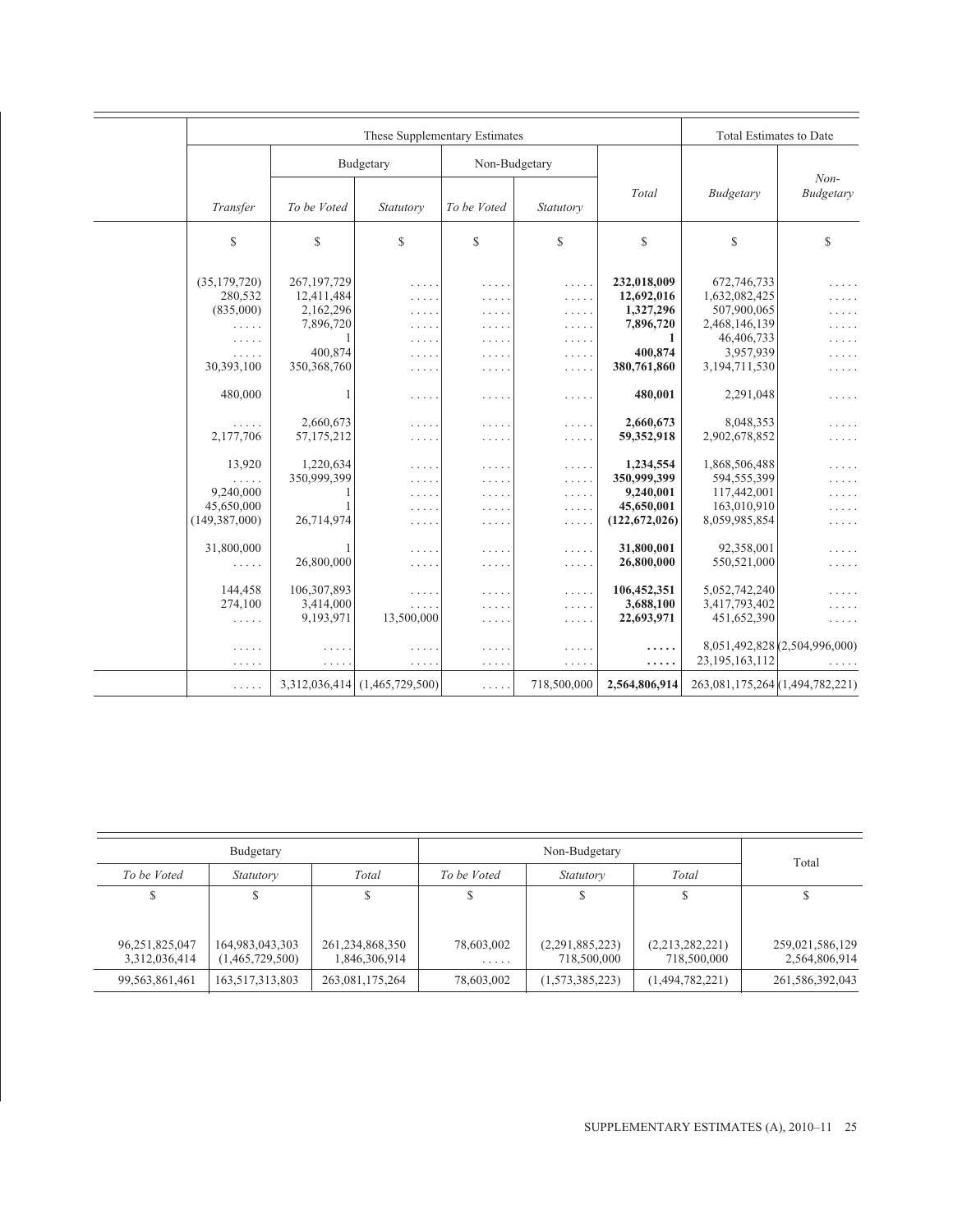<span id="page-23-0"></span>

| Vote |                                                                                                                                                                                                                                                                                                                                                                                                                               |             |              |
|------|-------------------------------------------------------------------------------------------------------------------------------------------------------------------------------------------------------------------------------------------------------------------------------------------------------------------------------------------------------------------------------------------------------------------------------|-------------|--------------|
| No.  | Service                                                                                                                                                                                                                                                                                                                                                                                                                       | Amount (\$) | Total $(\$)$ |
|      | AGRICULTURE AND AGRI-FOOD                                                                                                                                                                                                                                                                                                                                                                                                     |             |              |
|      | <b>DEPARTMENT</b>                                                                                                                                                                                                                                                                                                                                                                                                             |             |              |
| 5a   | Agriculture and Agri-Food - Capital expenditures - To authorize the transfer of<br>\$606,200 from Public Works and Government Services Vote 1, Appropriation                                                                                                                                                                                                                                                                  |             | $\mathbf{1}$ |
|      | CANADIAN FOOD INSPECTION AGENCY                                                                                                                                                                                                                                                                                                                                                                                               |             |              |
| 30a  | Canadian Food Inspection Agency - Operating expenditures and contributions - To<br>authorize the transfer of \$4,991,000 from Agriculture and Agri-Food Vote 1,<br>Appropriation Act No. 1, 2010-11 for the purposes of this Vote and to provide a                                                                                                                                                                            | 16,219,770  |              |
| 35a  | Canadian Food Inspection Agency - Capital expenditures - To authorize the transfer<br>of \$1,716,094 from Public Works and Government Services Vote 1, and<br>\$530,000 from National Defence Vote 5, Appropriation Act No. 1, 2010-11 for                                                                                                                                                                                    | 836,143     |              |
|      |                                                                                                                                                                                                                                                                                                                                                                                                                               |             | 17,055,913   |
|      | CANADIAN GRAIN COMMISSION                                                                                                                                                                                                                                                                                                                                                                                                     |             |              |
| 40a  |                                                                                                                                                                                                                                                                                                                                                                                                                               |             | 26,000,000   |
|      | ATLANTIC CANADA OPPORTUNITIES AGENCY                                                                                                                                                                                                                                                                                                                                                                                          |             |              |
|      | <b>DEPARTMENT</b>                                                                                                                                                                                                                                                                                                                                                                                                             |             |              |
| 1a   | Atlantic Canada Opportunities Agency - Operating expenditures and the payment to<br>each member of the Queen's Privy Council for Canada who is a Minister without<br>Portfolio or a Minister of State who does not preside over a Ministry of State of a<br>salary not to exceed the salary paid to Ministers of State who preside over<br>Ministries of State under the Salaries Act, as adjusted pursuant to the Parliament |             | 30,566       |
|      |                                                                                                                                                                                                                                                                                                                                                                                                                               |             |              |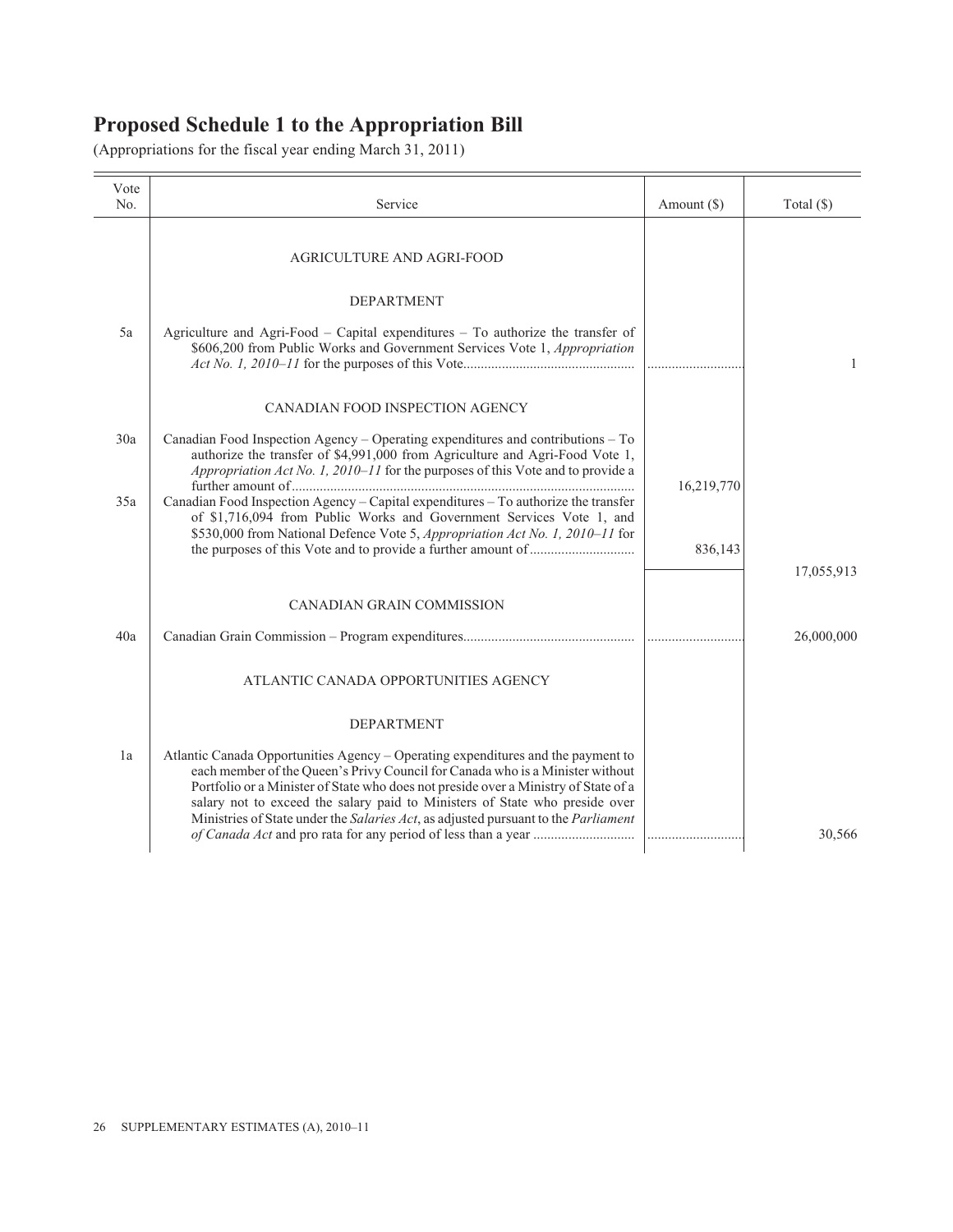| Vote<br>No. | Service                                                                                                                                                                                                                                                                                                                                                                                                                                                                                                                                                                                                                                                                            | Amount $(\$)$ | Total $(\$)$ |
|-------------|------------------------------------------------------------------------------------------------------------------------------------------------------------------------------------------------------------------------------------------------------------------------------------------------------------------------------------------------------------------------------------------------------------------------------------------------------------------------------------------------------------------------------------------------------------------------------------------------------------------------------------------------------------------------------------|---------------|--------------|
|             | <b>CANADIAN HERITAGE</b><br><b>DEPARTMENT</b>                                                                                                                                                                                                                                                                                                                                                                                                                                                                                                                                                                                                                                      |               |              |
|             |                                                                                                                                                                                                                                                                                                                                                                                                                                                                                                                                                                                                                                                                                    |               |              |
| 1a          | Canadian Heritage – Operating expenditures and, pursuant to paragraph $29.1(2)(a)$ of<br>the Financial Administration Act, authority to expend revenues received during<br>the fiscal year by the Canadian Conservation Institute, the Canadian Heritage<br>Information Network and the Canadian Audio-visual Certification Office, and<br>international expositions, including the catering of special events at international<br>expositions, and the payment to each member of the Queen's Privy Council for<br>Canada who is a Minister without Portfolio or a Minister of State who does not<br>preside over a Ministry of State of a salary not to exceed the salary paid to |               |              |
| 5a          | Ministers of State who preside over Ministries of State under the Salaries Act, as<br>adjusted pursuant to the Parliament of Canada Act and pro rata for any period of<br>less than a year - To authorize the transfer of \$335,320 from Canadian Heritage<br>Vote 5, Appropriation Act No. 1, 2010-11 for the purposes of this Vote and to<br>Canadian Heritage - The grants listed in the Estimates and contributions - To<br>authorize the transfer of \$2,650,000 from Canadian Heritage Vote 1, and<br>\$150,000 from Indian Affairs and Northern Development Vote 1, Appropriation                                                                                           | 8,850,426     |              |
|             | Act No. 1, 2010–11 for the purposes of this Vote and to provide a further amount                                                                                                                                                                                                                                                                                                                                                                                                                                                                                                                                                                                                   | 136,046,207   |              |
|             |                                                                                                                                                                                                                                                                                                                                                                                                                                                                                                                                                                                                                                                                                    |               | 144,896,633  |
|             | CANADA COUNCIL FOR THE ARTS                                                                                                                                                                                                                                                                                                                                                                                                                                                                                                                                                                                                                                                        |               |              |
| 10a         | Payments to the Canada Council for the Arts under section 18 of the Canada Council<br>for the Arts Act, to be used for the furtherance of the objects set out in section 8 of<br>that Act – To authorize the transfer of \$127,000 from Canadian Heritage Vote 5,                                                                                                                                                                                                                                                                                                                                                                                                                  |               | 1            |
|             | CANADIAN RADIO-TELEVISION AND<br>TELECOMMUNICATIONS COMMISSION                                                                                                                                                                                                                                                                                                                                                                                                                                                                                                                                                                                                                     |               |              |
| 50a         | Canadian Radio-television and Telecommunications Commission – Program<br>expenditures and, pursuant to paragraph $29.1(2)(a)$ of the <i>Financial</i><br>Administration Act, authority to expend revenues received during the fiscal year<br>pursuant to the Telecommunications Fees Regulations, 1995, Broadcasting<br>Licence Fee Regulations, 1997, and other activities related to the conduct of its                                                                                                                                                                                                                                                                          |               | 2,628,572    |
|             | LIBRARY AND ARCHIVES OF CANADA                                                                                                                                                                                                                                                                                                                                                                                                                                                                                                                                                                                                                                                     |               |              |
| 55a         | Library and Archives of Canada – Operating expenditures, the grants listed in the<br>Estimates and contributions and pursuant to paragraph $29.1(2)(a)$ of the<br>Financial Administration Act, authority to expend revenues received to offset<br>related expenditures incurred in the fiscal year arising from access to and<br>reproduction of materials from the collection $-$ To authorize the transfer of<br>\$445,804 from Canadian Heritage Vote 1, Appropriation Act No. 1, 2010-11 for                                                                                                                                                                                  |               | 1            |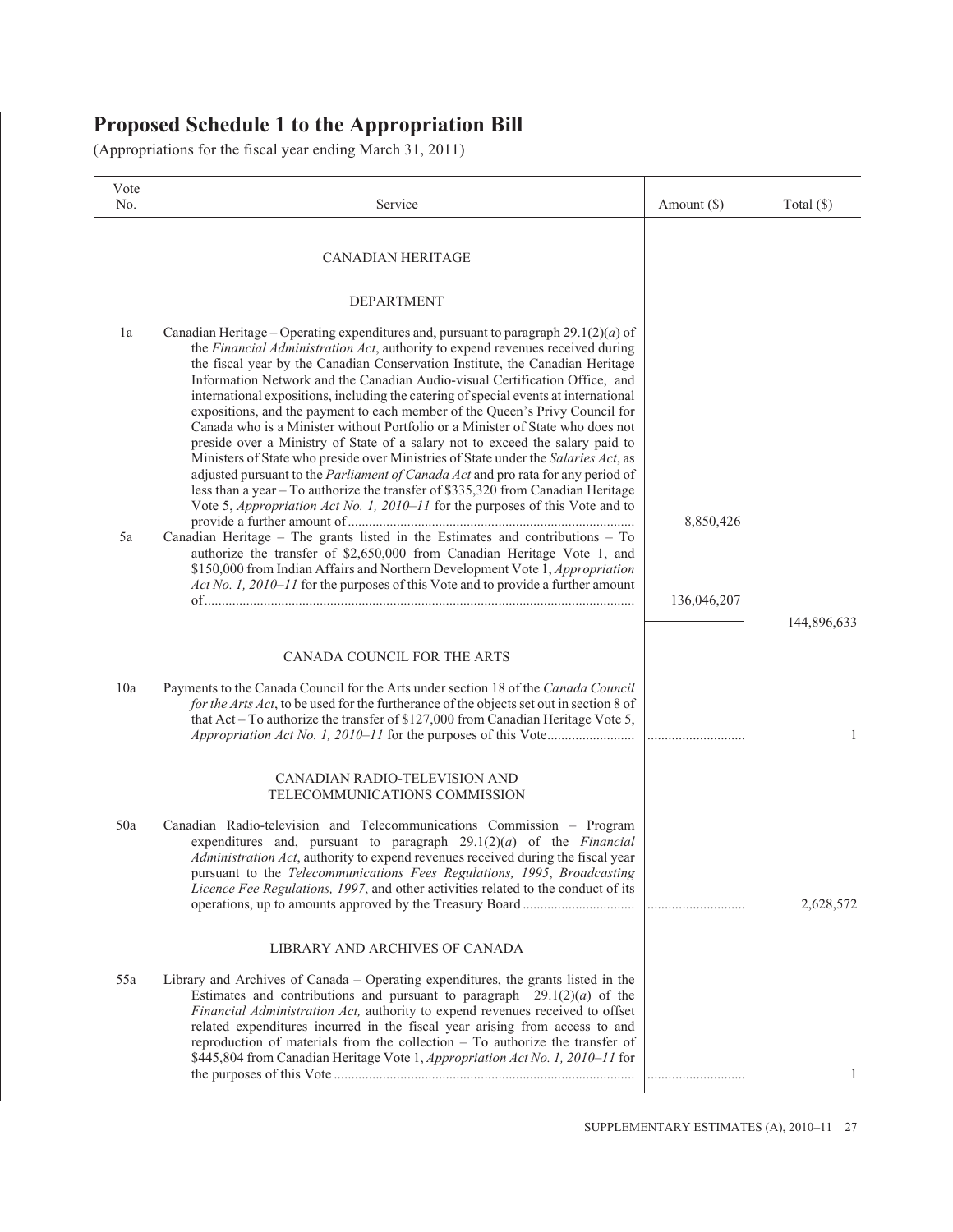| Vote<br>No. | Service                                                                                                                                                                                                                                                                                                                                                                                                                                                                                                                                                                                                                                                                                                                                                                                                                                                                                                                                                                                                                                                                                                                                                                                                                                                                                                                                                                                                                                                                                                                                                                                                                                                                                | Amount (\$) | Total $(\$)$ |
|-------------|----------------------------------------------------------------------------------------------------------------------------------------------------------------------------------------------------------------------------------------------------------------------------------------------------------------------------------------------------------------------------------------------------------------------------------------------------------------------------------------------------------------------------------------------------------------------------------------------------------------------------------------------------------------------------------------------------------------------------------------------------------------------------------------------------------------------------------------------------------------------------------------------------------------------------------------------------------------------------------------------------------------------------------------------------------------------------------------------------------------------------------------------------------------------------------------------------------------------------------------------------------------------------------------------------------------------------------------------------------------------------------------------------------------------------------------------------------------------------------------------------------------------------------------------------------------------------------------------------------------------------------------------------------------------------------------|-------------|--------------|
|             | CITIZENSHIP AND IMMIGRATION                                                                                                                                                                                                                                                                                                                                                                                                                                                                                                                                                                                                                                                                                                                                                                                                                                                                                                                                                                                                                                                                                                                                                                                                                                                                                                                                                                                                                                                                                                                                                                                                                                                            |             |              |
|             | <b>DEPARTMENT</b>                                                                                                                                                                                                                                                                                                                                                                                                                                                                                                                                                                                                                                                                                                                                                                                                                                                                                                                                                                                                                                                                                                                                                                                                                                                                                                                                                                                                                                                                                                                                                                                                                                                                      |             |              |
| 1a          | Citizenship and Immigration – Operating expenditures and the payment to each<br>member of the Queen's Privy Council for Canada who is a Minister without<br>Portfolio or a Minister of State who does not preside over a Ministry of State of a<br>salary not to exceed the salary paid to Ministers of State who preside over<br>Ministries of State under the Salaries Act, as adjusted pursuant to the Parliament<br>of Canada Act and pro rata for any period of less than a year $-$ To authorize the<br>transfer of \$85,000 from Canadian Heritage Vote 1, Appropriation Act No. 1,<br>2010–11 for the purposes of this Vote and to provide a further amount of                                                                                                                                                                                                                                                                                                                                                                                                                                                                                                                                                                                                                                                                                                                                                                                                                                                                                                                                                                                                                 | 63,604,848  |              |
| 5a          | Citizenship and Immigration – The grants listed in the Estimates and contributions                                                                                                                                                                                                                                                                                                                                                                                                                                                                                                                                                                                                                                                                                                                                                                                                                                                                                                                                                                                                                                                                                                                                                                                                                                                                                                                                                                                                                                                                                                                                                                                                     | 3,000,000   | 66,604,848   |
|             | ECONOMIC DEVELOPMENT AGENCY OF CANADA<br>FOR THE REGIONS OF QUEBEC                                                                                                                                                                                                                                                                                                                                                                                                                                                                                                                                                                                                                                                                                                                                                                                                                                                                                                                                                                                                                                                                                                                                                                                                                                                                                                                                                                                                                                                                                                                                                                                                                     |             |              |
| 5a          | Economic Development Agency of Canada for the Regions of Quebec – The grants<br>listed in the Estimates and contributions - To authorize the transfer of \$450,000<br>from Foreign Affairs and International Trade Vote 25, Appropriation Act No. 1,<br>2010–11 for the purposes of this Vote and to provide a further amount of                                                                                                                                                                                                                                                                                                                                                                                                                                                                                                                                                                                                                                                                                                                                                                                                                                                                                                                                                                                                                                                                                                                                                                                                                                                                                                                                                       |             | 32,767,666   |
|             | <b>ENVIRONMENT</b>                                                                                                                                                                                                                                                                                                                                                                                                                                                                                                                                                                                                                                                                                                                                                                                                                                                                                                                                                                                                                                                                                                                                                                                                                                                                                                                                                                                                                                                                                                                                                                                                                                                                     |             |              |
|             | <b>DEPARTMENT</b>                                                                                                                                                                                                                                                                                                                                                                                                                                                                                                                                                                                                                                                                                                                                                                                                                                                                                                                                                                                                                                                                                                                                                                                                                                                                                                                                                                                                                                                                                                                                                                                                                                                                      |             |              |
| 1a          | Environment – Operating expenditures, and<br>(a) recoverable expenditures incurred in respect of the Prairie Provinces Water<br>Board, the Qu'Appelle Basin Study Board and the St. John River Basin Study<br>Board:<br>$(b)$ authority for the Minister of the Environment to engage such consultants as<br>may be required by the Boards identified in paragraph $(a)$ , at such remuneration<br>as those Boards may determine;<br>(c) recoverable expenditures incurred in respect of Regional Water Resources<br>Planning Investigations and Water Resources Inventories;<br>$(d)$ authority to make recoverable advances not exceeding the aggregate of the<br>amount of the shares of the Provinces of Manitoba and Ontario of the cost of<br>regulating the levels of Lake of the Woods and Lac Seul;<br>(e) authority to make recoverable advances not exceeding the aggregate of the<br>amount of the shares of provincial and outside agencies of the cost of hydrometric<br>surveys;<br>(f) pursuant to paragraph $29.1(2)(a)$ of the Financial Administration Act,<br>authority to expend in the current fiscal year revenues received during the fiscal<br>year arising from the operations of the department funded from this Vote; and<br>(g) the payment to each member of the Queen's Privy Council for Canada who is<br>a Minister without Portfolio or a Minister of State who does not preside over a<br>Ministry of State of a salary not to exceed the salary paid to Ministers of State who<br>preside over Ministries of State under the Salaries Act, as adjusted pursuant to the<br>Parliament of Canada Act and pro rata for any period of less than a year | 775,259     |              |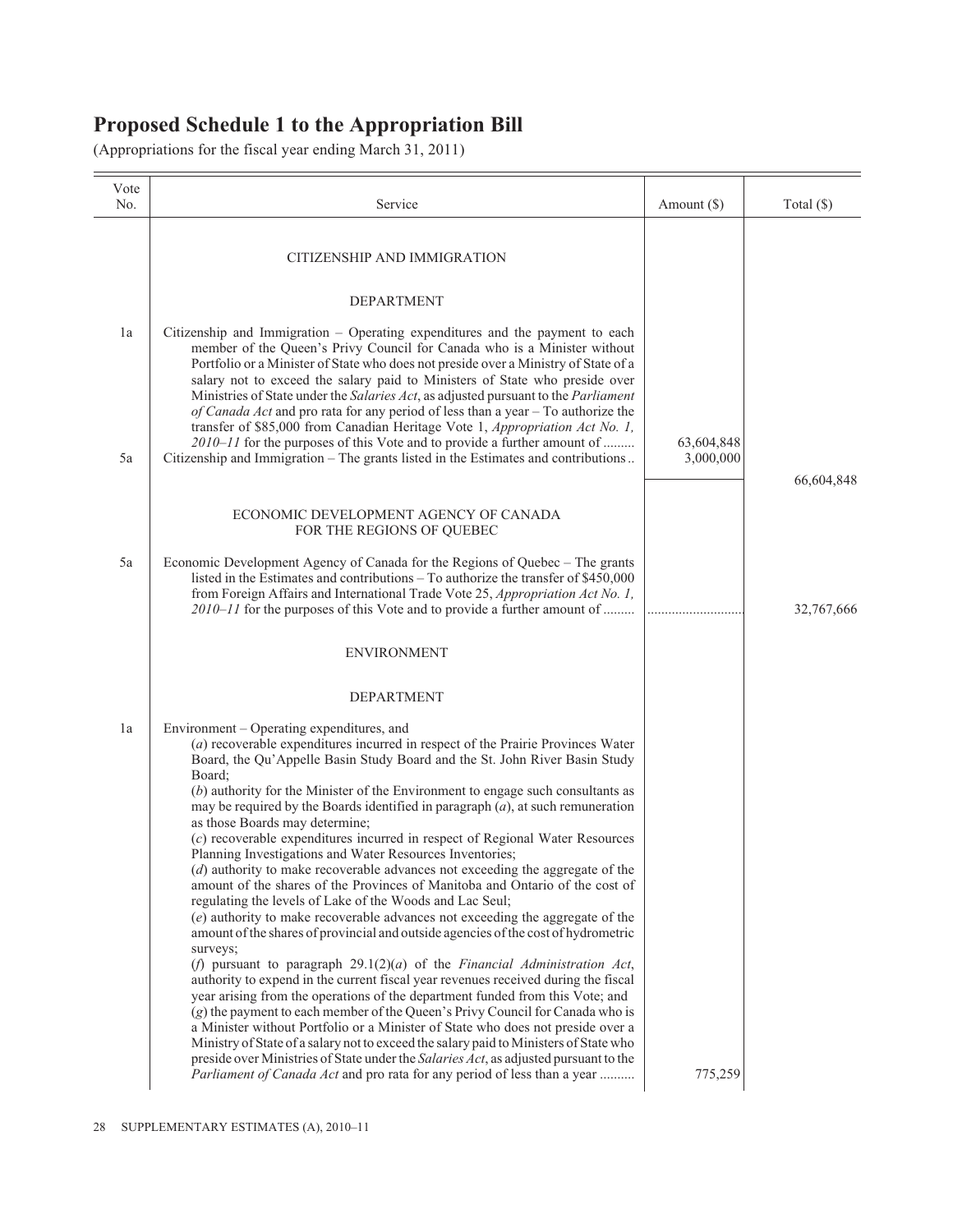| Vote<br>No. | Service                                                                                                                                                                                                                                                                                                                                                                                                                                                                                                           | Amount $(\$)$ | Total $(\$)$ |
|-------------|-------------------------------------------------------------------------------------------------------------------------------------------------------------------------------------------------------------------------------------------------------------------------------------------------------------------------------------------------------------------------------------------------------------------------------------------------------------------------------------------------------------------|---------------|--------------|
|             | ENVIRONMENT - Concluded                                                                                                                                                                                                                                                                                                                                                                                                                                                                                           |               |              |
|             | DEPARTMENT-Concluded                                                                                                                                                                                                                                                                                                                                                                                                                                                                                              |               |              |
| 5a          | Environment – Capital expenditures and authority to make payments to provinces or<br>municipalities as contributions towards construction done by those bodies and<br>authority to make recoverable advances not exceeding the amount of the shares of<br>provincial and outside agencies of the cost of joint projects including<br>expenditures on other than federal property $-$ To authorize the transfer of<br>\$630,000 from National Defence Vote 5, Appropriation Act No. 1, 2010-11 for                 |               |              |
| 10a         | Environment - The grants listed in the Estimates and contributions, contributions to<br>developing countries in accordance with the Multilateral Fund of the Montreal                                                                                                                                                                                                                                                                                                                                             | 2,220,000     |              |
|             | Protocol taking the form of cash payments or the provision of goods, equipment                                                                                                                                                                                                                                                                                                                                                                                                                                    | 235,000       | 3,230,259    |
|             | CANADIAN ENVIRONMENTAL ASSESSMENT AGENCY                                                                                                                                                                                                                                                                                                                                                                                                                                                                          |               |              |
| 15a         | Canadian Environmental Assessment Agency – Program expenditures, contributions<br>and, pursuant to paragraph $29.1(2)(a)$ of the <i>Financial Administration Act</i> ,<br>authority to expend revenues received during the fiscal year arising from the<br>provision of environmental assessment services including the conduct of panel<br>reviews, comprehensive studies, mediations, training and information                                                                                                  |               | 1,451,500    |
|             | <b>FINANCE</b>                                                                                                                                                                                                                                                                                                                                                                                                                                                                                                    |               |              |
|             | <b>DEPARTMENT</b>                                                                                                                                                                                                                                                                                                                                                                                                                                                                                                 |               |              |
| 1a          | Finance – Operating expenditures and the payment to each member of the Queen's<br>Privy Council for Canada who is a Minister without Portfolio or a Minister of<br>State who does not preside over a Ministry of State of a salary not to exceed the<br>salary paid to Ministers of State who preside over Ministries of State under the<br>Salaries Act, as adjusted pursuant to the Parliament of Canada Act and pro rata<br>for any period of less than a year and authority to expend revenue received during |               |              |
| 5a          | Finance – The grants listed in the Estimates and contributions – To authorize the<br>transfer of \$382,000 from Finance Vote 1, Appropriation Act No. 1, 2010-11 for                                                                                                                                                                                                                                                                                                                                              | 12,855,162    |              |
|             |                                                                                                                                                                                                                                                                                                                                                                                                                                                                                                                   | 19,762,000    | 32,617,162   |
|             |                                                                                                                                                                                                                                                                                                                                                                                                                                                                                                                   |               |              |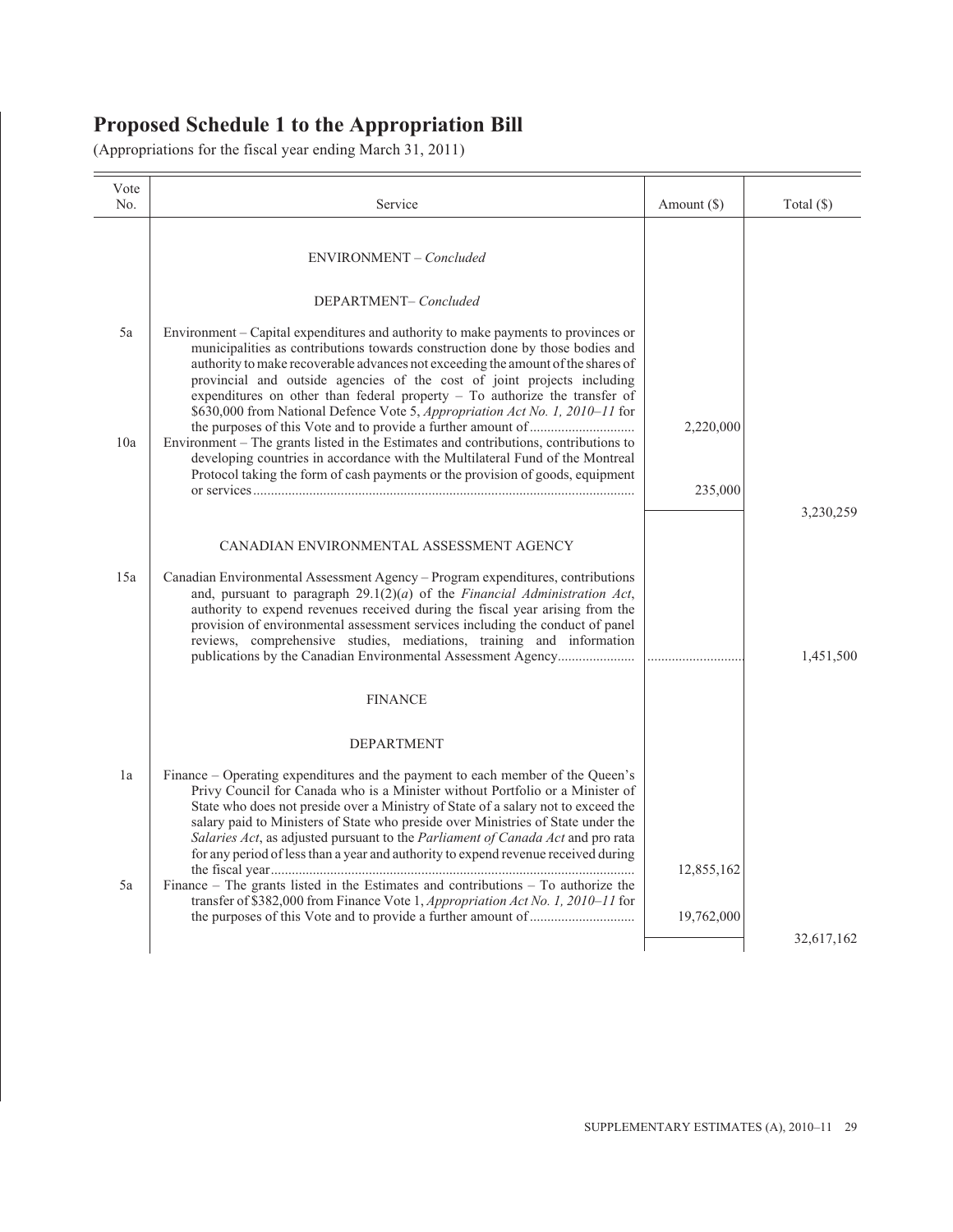| Vote<br>No. | Service                                                                                                                                                                                                                                                                                                                                                                                                                                                                                                                                                                                                                                                                                                                                                                                                                                                                                                                                                                                                                                                                                                                                                                                                                                                                                                                                                                                | Amount (\$)    | Total $(\$)$ |
|-------------|----------------------------------------------------------------------------------------------------------------------------------------------------------------------------------------------------------------------------------------------------------------------------------------------------------------------------------------------------------------------------------------------------------------------------------------------------------------------------------------------------------------------------------------------------------------------------------------------------------------------------------------------------------------------------------------------------------------------------------------------------------------------------------------------------------------------------------------------------------------------------------------------------------------------------------------------------------------------------------------------------------------------------------------------------------------------------------------------------------------------------------------------------------------------------------------------------------------------------------------------------------------------------------------------------------------------------------------------------------------------------------------|----------------|--------------|
|             | <b>FISHERIES AND OCEANS</b>                                                                                                                                                                                                                                                                                                                                                                                                                                                                                                                                                                                                                                                                                                                                                                                                                                                                                                                                                                                                                                                                                                                                                                                                                                                                                                                                                            |                |              |
| 1a          | Fisheries and Oceans – Operating expenditures, and<br>(a) Canada's share of expenses of the International Fisheries Commissions,<br>authority to provide free accommodation for the International Fisheries<br>Commissions and authority to make recoverable advances in the amounts of the<br>shares of the International Fisheries Commissions of joint cost projects;<br>(b) authority to make recoverable advances for transportation, stevedoring and<br>other shipping services performed on behalf of individuals, outside agencies and<br>other governments in the course of, or arising out of, the exercise of jurisdiction in<br>navigation, including aids to navigation and shipping;<br>(c) pursuant to paragraph $29.1(2)(a)$ of the <i>Financial Administration Act</i> ,<br>authority to expend revenue received during the fiscal year in the course of, or<br>arising from, the activities of the Canadian Coast Guard; and<br>(d) the payment to each member of the Queen's Privy Council for Canada who is<br>a Minister without Portfolio or a Minister of State who does not preside over a<br>Ministry of State of a salary not to exceed the salary paid to Ministers of State who<br>preside over Ministries of State under the Salaries Act, as adjusted pursuant to the<br><i>Parliament of Canada Act</i> and pro rata for any period of less than a year | 5,362,923      |              |
| 5a          | Fisheries and Oceans – Capital expenditures and authority to make payments to<br>provinces, municipalities and local or private authorities as contributions<br>towards construction done by those bodies and authority for the purchase and<br>disposal of commercial fishing vessels - To authorize the transfer of \$3,887,000<br>from Fisheries and Oceans Vote 1, Appropriation Act No. 1, 2010-11 for the                                                                                                                                                                                                                                                                                                                                                                                                                                                                                                                                                                                                                                                                                                                                                                                                                                                                                                                                                                        |                |              |
| 10a         | Fisheries and Oceans $-$ The grants listed in the Estimates and contributions $-$ To<br>authorize the transfer of \$1,897,034 from Fisheries and Oceans Vote 1, and<br>\$75,000 from Transport Vote 1, Appropriation Act No. 1, 2010–11 for the                                                                                                                                                                                                                                                                                                                                                                                                                                                                                                                                                                                                                                                                                                                                                                                                                                                                                                                                                                                                                                                                                                                                        | 6,976,000<br>1 | 12,338,924   |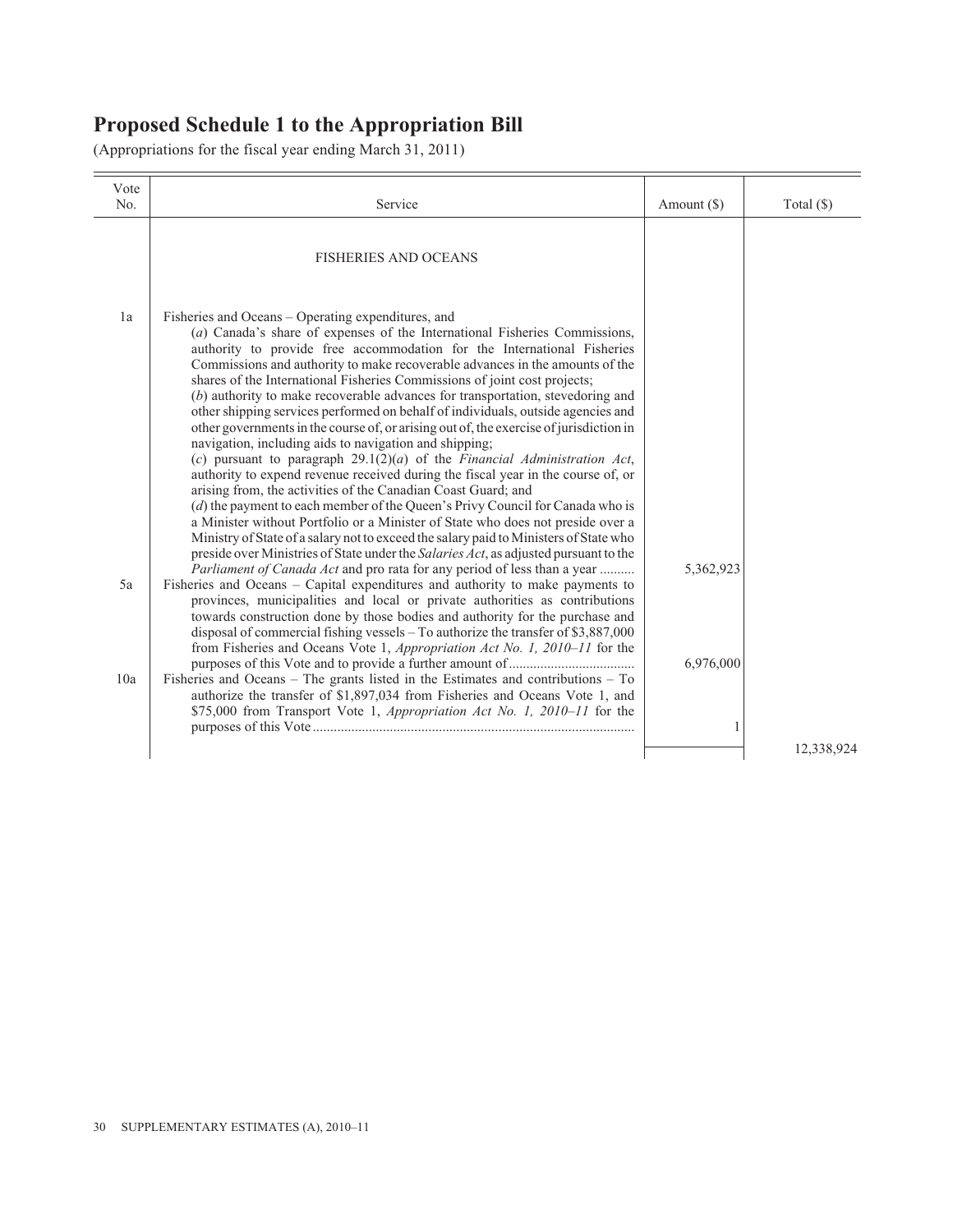| Vote<br>No. | Service                                                                                                                                                                                                                                                                                                                                                                                                                                                                                                                                                                                                                                                                                                                                                                                                                                                                                                                                                                                                                                                                                                                                                                                                                                                                                                                                                                                                                                                                                                                                                                                                                                                                                                                                                                                                                                                                                                                                                                                                                                                                                                                                                                                                                                                                                                                                                                                                                                                                                                                                                                                                                                                                                                                                                                                                     | Amount $(\$)$             | Total (\$) |
|-------------|-------------------------------------------------------------------------------------------------------------------------------------------------------------------------------------------------------------------------------------------------------------------------------------------------------------------------------------------------------------------------------------------------------------------------------------------------------------------------------------------------------------------------------------------------------------------------------------------------------------------------------------------------------------------------------------------------------------------------------------------------------------------------------------------------------------------------------------------------------------------------------------------------------------------------------------------------------------------------------------------------------------------------------------------------------------------------------------------------------------------------------------------------------------------------------------------------------------------------------------------------------------------------------------------------------------------------------------------------------------------------------------------------------------------------------------------------------------------------------------------------------------------------------------------------------------------------------------------------------------------------------------------------------------------------------------------------------------------------------------------------------------------------------------------------------------------------------------------------------------------------------------------------------------------------------------------------------------------------------------------------------------------------------------------------------------------------------------------------------------------------------------------------------------------------------------------------------------------------------------------------------------------------------------------------------------------------------------------------------------------------------------------------------------------------------------------------------------------------------------------------------------------------------------------------------------------------------------------------------------------------------------------------------------------------------------------------------------------------------------------------------------------------------------------------------------|---------------------------|------------|
|             | FOREIGN AFFAIRS AND INTERNATIONAL TRADE                                                                                                                                                                                                                                                                                                                                                                                                                                                                                                                                                                                                                                                                                                                                                                                                                                                                                                                                                                                                                                                                                                                                                                                                                                                                                                                                                                                                                                                                                                                                                                                                                                                                                                                                                                                                                                                                                                                                                                                                                                                                                                                                                                                                                                                                                                                                                                                                                                                                                                                                                                                                                                                                                                                                                                     |                           |            |
|             | <b>DEPARTMENT</b>                                                                                                                                                                                                                                                                                                                                                                                                                                                                                                                                                                                                                                                                                                                                                                                                                                                                                                                                                                                                                                                                                                                                                                                                                                                                                                                                                                                                                                                                                                                                                                                                                                                                                                                                                                                                                                                                                                                                                                                                                                                                                                                                                                                                                                                                                                                                                                                                                                                                                                                                                                                                                                                                                                                                                                                           |                           |            |
| 1a          | Foreign Affairs and International Trade – Operating expenditures, including the<br>payment of remuneration and other expenditures subject to the approval of the<br>Governor in Council in connection with the assignment by the Canadian<br>Government of Canadians to the staffs of international organizations and<br>authority to make recoverable advances in amounts not exceeding the amounts of<br>the shares of such organizations of such expenses; authority for the appointment<br>and fixing of salaries by the Governor in Council of High Commissioners,<br>Ambassadors, Ministers Plenipotentiary, Consuls, Representatives on<br>International Commissions, the staff of such officials and other persons to<br>represent Canada in another country; expenditures in respect of the provision of<br>office accommodation for the International Civil Aviation Organization;<br>recoverable expenditures for assistance to and repatriation of distressed<br>Canadian citizens and Canadian residents living abroad, including their<br>dependants; cultural relations and academic exchange programs with other<br>countries; and, pursuant to paragraph $29.1(2)(a)$ of the <i>Financial Administration</i><br>Act, authority to expend revenues received in a fiscal year from, and to offset<br>related expenditures incurred in the fiscal year arising from the provision of<br>services related to: training services provided by the Canadian Foreign Service<br>Institute; trade fairs, missions and other international business development<br>services; investment development services; international telecommunication<br>services; departmental publications; other services provided abroad to other<br>government departments, agencies, Crown corporations and other non-federal<br>organizations; specialized consular services; and international youth<br>employment exchange programs and the payment to each member of the Queen's<br>Privy Council for Canada who is a Minister without Portfolio or a Minister of<br>State who does not preside over a Ministry of State of a salary not to exceed the<br>salary paid to Ministers of State who preside over Ministries of State under the<br>Salaries Act, as adjusted pursuant to the Parliament of Canada Act and pro rata<br>for any period of less than a year $-$ To authorize the transfer of \$11,915,900 from<br>Foreign Affairs and International Trade Vote 25, \$4,483,853 from Citizenship<br>and Immigration Vote 1, \$1,100,000 from Public Safety and Emergency<br>Preparedness Vote 10, \$835,000 from Public Safety and Emergency<br>Preparedness Vote 20, \$781,000 from National Defence Vote 1, \$601,000 from<br>Industry Vote 1, \$255,000 from Privy Council Vote 1, \$213,000 from Health |                           |            |
| 5a          | Vote 1, and \$124,500 from Natural Resources Vote 1, Appropriation Act No. 1,<br>2010–11 for the purposes of this Vote and to provide a further amount of<br>Foreign Affairs and International Trade – Capital expenditures – To authorize the<br>transfer of \$23,657,600 from Citizenship and Immigration Vote 1, Appropriation<br>Act No. 1, 2010–11 for the purposes of this Vote and to provide a further amount                                                                                                                                                                                                                                                                                                                                                                                                                                                                                                                                                                                                                                                                                                                                                                                                                                                                                                                                                                                                                                                                                                                                                                                                                                                                                                                                                                                                                                                                                                                                                                                                                                                                                                                                                                                                                                                                                                                                                                                                                                                                                                                                                                                                                                                                                                                                                                                       | 154,752,832<br>40,548,238 |            |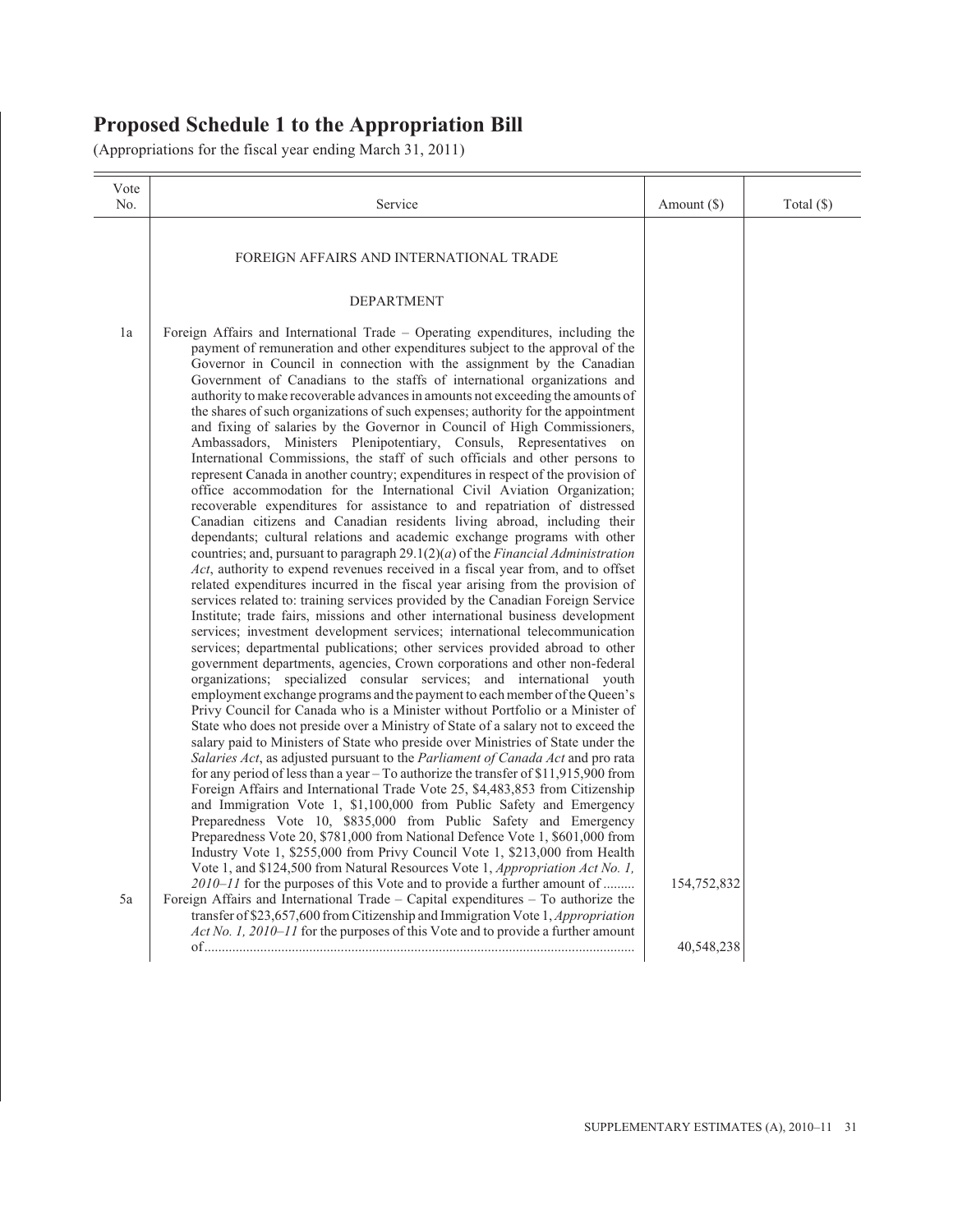| Vote<br>N <sub>0</sub> | Service                                                                                                                                                                                                                                                                                                                                                                                                                                                                                                                                                                                                                                                                                                                                                                                                                                                                                                                                                                                                                                                                                                                                                                                                                                                                                                                                                                                                                                                                                                                                                                                                                                                                                                                                                                                                                               | Amount (\$)  | Total $(\$)$ |
|------------------------|---------------------------------------------------------------------------------------------------------------------------------------------------------------------------------------------------------------------------------------------------------------------------------------------------------------------------------------------------------------------------------------------------------------------------------------------------------------------------------------------------------------------------------------------------------------------------------------------------------------------------------------------------------------------------------------------------------------------------------------------------------------------------------------------------------------------------------------------------------------------------------------------------------------------------------------------------------------------------------------------------------------------------------------------------------------------------------------------------------------------------------------------------------------------------------------------------------------------------------------------------------------------------------------------------------------------------------------------------------------------------------------------------------------------------------------------------------------------------------------------------------------------------------------------------------------------------------------------------------------------------------------------------------------------------------------------------------------------------------------------------------------------------------------------------------------------------------------|--------------|--------------|
|                        | FOREIGN AFFAIRS AND INTERNATIONAL TRADE – Concluded                                                                                                                                                                                                                                                                                                                                                                                                                                                                                                                                                                                                                                                                                                                                                                                                                                                                                                                                                                                                                                                                                                                                                                                                                                                                                                                                                                                                                                                                                                                                                                                                                                                                                                                                                                                   |              |              |
|                        | DEPARTMENT- Concluded                                                                                                                                                                                                                                                                                                                                                                                                                                                                                                                                                                                                                                                                                                                                                                                                                                                                                                                                                                                                                                                                                                                                                                                                                                                                                                                                                                                                                                                                                                                                                                                                                                                                                                                                                                                                                 |              |              |
| 10a                    | Foreign Affairs and International Trade $-$ The grants listed in the Estimates,<br>contributions, which may include: with respect to Canada's Global Partnership<br>Program (under the G8 Global Partnership), cash payments or the provision of<br>goods, equipment and services for the purpose of assistance to countries of the<br>former Soviet Union; with respect to Canada's Counter-Terrorism Capacity<br>Building Program and the Anti-Crime Capacity Building Program, cash<br>payments or the provision of goods and services for the purpose of<br>counter-terrorism and anti-crime assistance to states and government entities;<br>and, with respect to the Global Peace and Security Program, Global Peace<br>Operations Program, and Glyn Berry Program, cash payments or the provision of<br>goods, services, equipment and technology for the purpose of global peace and<br>security assistance; as well as the authority to make commitments for the current<br>fiscal year not exceeding \$30,000,000, in respect of contributions to persons,<br>groups of persons, councils and associations to promote the development of<br>Canadian export sales; and, the authority to pay assessments in the amounts and<br>in the currencies in which they are levied as well the authority to pay other<br>amounts specified in the currencies of the countries indicated, notwithstanding<br>that the total of such payments may exceed the equivalent in Canadian dollars,<br>estimated as of September $2009 - To$ authorize the transfer of \$5,808,700 from<br>Foreign Affairs and International Trade Vote 1, \$200,300 from Foreign Affairs<br>and International Trade Vote 5, and \$2,000,000 from National Defence Vote 5,<br>Appropriation Act No. 1, 2010-11 for the purposes of this Vote and to provide a | 25, 102, 782 |              |
|                        |                                                                                                                                                                                                                                                                                                                                                                                                                                                                                                                                                                                                                                                                                                                                                                                                                                                                                                                                                                                                                                                                                                                                                                                                                                                                                                                                                                                                                                                                                                                                                                                                                                                                                                                                                                                                                                       |              | 220,403,852  |
|                        | CANADIAN INTERNATIONAL DEVELOPMENT AGENCY                                                                                                                                                                                                                                                                                                                                                                                                                                                                                                                                                                                                                                                                                                                                                                                                                                                                                                                                                                                                                                                                                                                                                                                                                                                                                                                                                                                                                                                                                                                                                                                                                                                                                                                                                                                             |              |              |
| 25a                    | Canadian International Development Agency – The grants listed in the Estimates,<br>contributions and payments to international financial institutions in accordance<br>with the International Development (Financial Institutions) Assistance Act, for<br>international development assistance, international humanitarian assistance and<br>other specified purposes, in the form of cash payments or the provision of goods,                                                                                                                                                                                                                                                                                                                                                                                                                                                                                                                                                                                                                                                                                                                                                                                                                                                                                                                                                                                                                                                                                                                                                                                                                                                                                                                                                                                                        |              | 70,000,000   |
|                        | INTERNATIONAL DEVELOPMENT RESEARCH CENTRE                                                                                                                                                                                                                                                                                                                                                                                                                                                                                                                                                                                                                                                                                                                                                                                                                                                                                                                                                                                                                                                                                                                                                                                                                                                                                                                                                                                                                                                                                                                                                                                                                                                                                                                                                                                             |              |              |
| 35a                    | Payments to the International Development Research Centre $-$ To authorize the<br>transfer of \$171,946 from Health Vote 25, Appropriation Act No. 1, 2010-11 for                                                                                                                                                                                                                                                                                                                                                                                                                                                                                                                                                                                                                                                                                                                                                                                                                                                                                                                                                                                                                                                                                                                                                                                                                                                                                                                                                                                                                                                                                                                                                                                                                                                                     |              | $\mathbf{1}$ |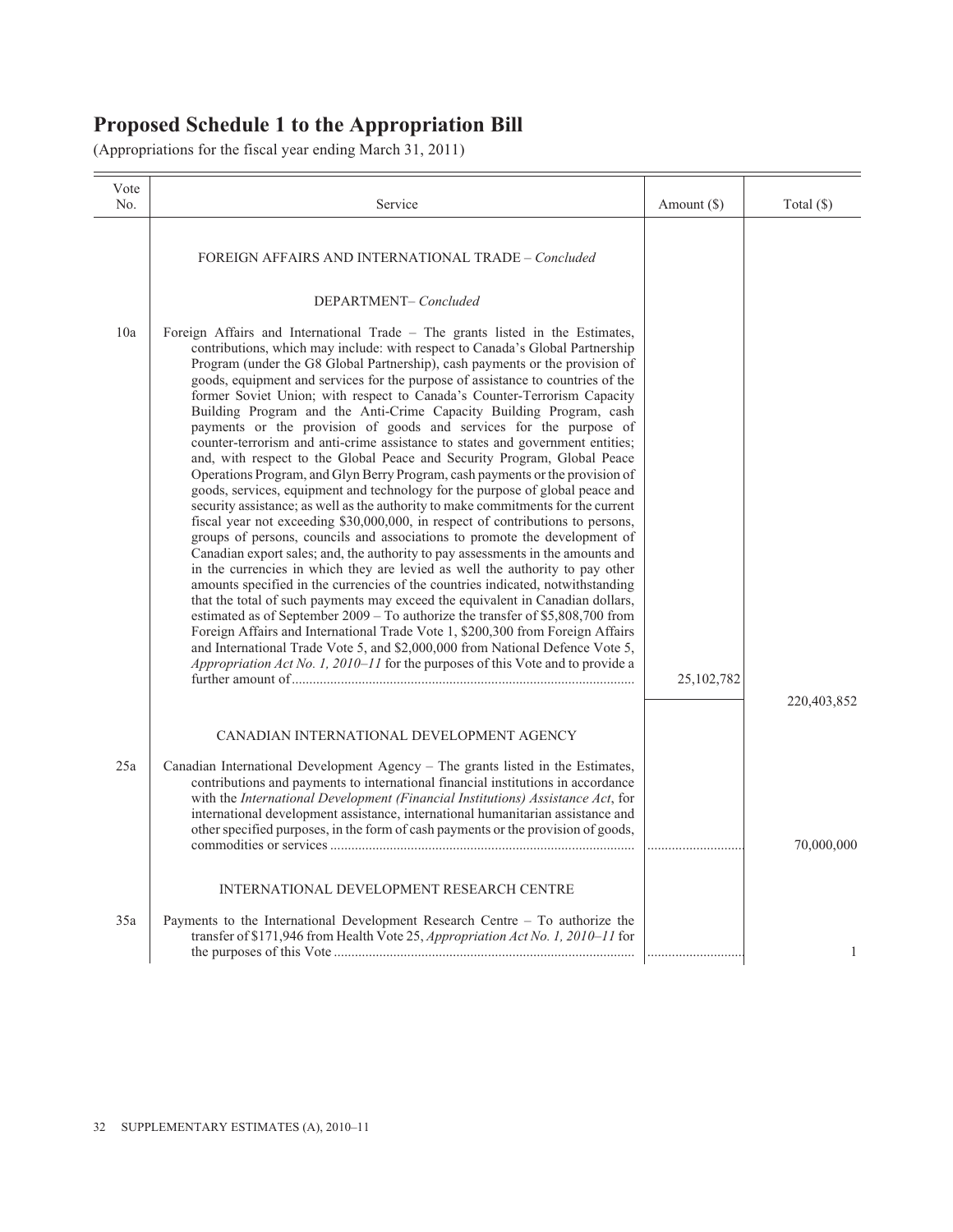| Vote<br>No. | Service                                                                                                                                                                                                                                                                                                                                                                                                                                                                                                                                                                                                                                                                                                                                                                                                                                                                                                                                                                                                                                                                                                                             | Amount (\$)            | Total $(\$)$ |
|-------------|-------------------------------------------------------------------------------------------------------------------------------------------------------------------------------------------------------------------------------------------------------------------------------------------------------------------------------------------------------------------------------------------------------------------------------------------------------------------------------------------------------------------------------------------------------------------------------------------------------------------------------------------------------------------------------------------------------------------------------------------------------------------------------------------------------------------------------------------------------------------------------------------------------------------------------------------------------------------------------------------------------------------------------------------------------------------------------------------------------------------------------------|------------------------|--------------|
|             | <b>HEALTH</b>                                                                                                                                                                                                                                                                                                                                                                                                                                                                                                                                                                                                                                                                                                                                                                                                                                                                                                                                                                                                                                                                                                                       |                        |              |
|             | <b>DEPARTMENT</b>                                                                                                                                                                                                                                                                                                                                                                                                                                                                                                                                                                                                                                                                                                                                                                                                                                                                                                                                                                                                                                                                                                                   |                        |              |
| 1a<br>5a    | Health – Operating expenditures and, pursuant to paragraph $29.1(2)(a)$ of the<br>Financial Administration Act, authority to spend revenues to offset expenditures<br>incurred in the fiscal year arising from the provision of services or the sale of<br>products related to health protection, regulatory activities and medical services<br>and the payment to each member of the Queen's Privy Council for Canada who is<br>a Minister without Portfolio or a Minister of State who does not preside over a<br>Ministry of State of a salary not to exceed the salary paid to Ministers of State who<br>preside over Ministries of State under the Salaries Act, as adjusted pursuant to the<br>Parliament of Canada Act and pro rata for any period of less than a year - To<br>authorize the transfer of \$9,871,000 from Agriculture and Agri-Food Vote 1, and<br>\$150,000 from Industry Vote 1, Appropriation Act No. 1, 2010-11 for the<br>Health – Capital expenditures – To authorize the transfer of \$508,000 from National<br>Defence Vote 5, <i>Appropriation Act No. 1, 2010–11</i> for the purposes of this Vote | 103,007,922<br>350,000 |              |
| 10a         |                                                                                                                                                                                                                                                                                                                                                                                                                                                                                                                                                                                                                                                                                                                                                                                                                                                                                                                                                                                                                                                                                                                                     | 129,253,724            | 232,611,646  |
| 25a         | CANADIAN INSTITUTES OF HEALTH RESEARCH<br>Canadian Institutes of Health Research $-$ The grants listed in the Estimates $-$ To<br>authorize the transfer of \$180,000 from Health Vote 50, Appropriation Act No. 1,                                                                                                                                                                                                                                                                                                                                                                                                                                                                                                                                                                                                                                                                                                                                                                                                                                                                                                                 | .                      | 1            |
|             | PUBLIC HEALTH AGENCY OF CANADA                                                                                                                                                                                                                                                                                                                                                                                                                                                                                                                                                                                                                                                                                                                                                                                                                                                                                                                                                                                                                                                                                                      |                        |              |
| 40a         | Public Health Agency of Canada - Operating expenditures and, pursuant to<br>paragraph $29.1(2)(a)$ of the <i>Financial Administration Act</i> , authority to spend<br>revenues to offset expenditures incurred in the fiscal year arising from the sale of                                                                                                                                                                                                                                                                                                                                                                                                                                                                                                                                                                                                                                                                                                                                                                                                                                                                          | 8,058,571              |              |
| 50a         | Public Health Agency of Canada - The grants listed in the Estimates and contributions.                                                                                                                                                                                                                                                                                                                                                                                                                                                                                                                                                                                                                                                                                                                                                                                                                                                                                                                                                                                                                                              | 3,000,000              | 11,058,571   |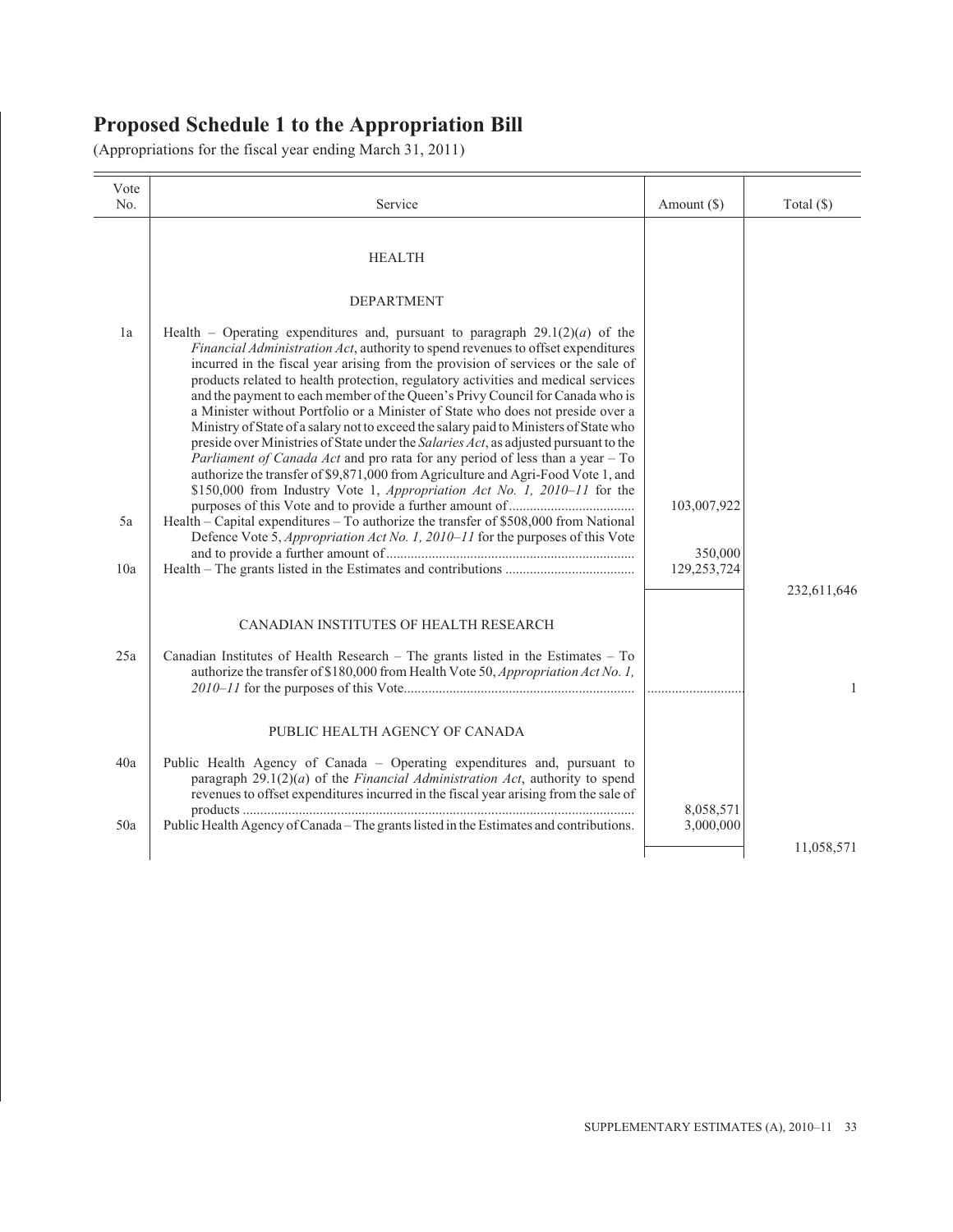| Vote<br>No. | Service                                                                                                                                                                                                                                                                                                                                                                                                                                                                                                                                                                                                                                                                                                                                                                                                                                                                                                                                                                                                                                                                                                                                                                                                                                                                                                                                                                                                                                                                                                                                                                                                                                                                                                                                                                                                                                                                                                      | Amount (\$)              | Total $(\$)$ |
|-------------|--------------------------------------------------------------------------------------------------------------------------------------------------------------------------------------------------------------------------------------------------------------------------------------------------------------------------------------------------------------------------------------------------------------------------------------------------------------------------------------------------------------------------------------------------------------------------------------------------------------------------------------------------------------------------------------------------------------------------------------------------------------------------------------------------------------------------------------------------------------------------------------------------------------------------------------------------------------------------------------------------------------------------------------------------------------------------------------------------------------------------------------------------------------------------------------------------------------------------------------------------------------------------------------------------------------------------------------------------------------------------------------------------------------------------------------------------------------------------------------------------------------------------------------------------------------------------------------------------------------------------------------------------------------------------------------------------------------------------------------------------------------------------------------------------------------------------------------------------------------------------------------------------------------|--------------------------|--------------|
|             | HUMAN RESOURCES AND SKILLS DEVELOPMENT                                                                                                                                                                                                                                                                                                                                                                                                                                                                                                                                                                                                                                                                                                                                                                                                                                                                                                                                                                                                                                                                                                                                                                                                                                                                                                                                                                                                                                                                                                                                                                                                                                                                                                                                                                                                                                                                       |                          |              |
|             | <b>DEPARTMENT</b>                                                                                                                                                                                                                                                                                                                                                                                                                                                                                                                                                                                                                                                                                                                                                                                                                                                                                                                                                                                                                                                                                                                                                                                                                                                                                                                                                                                                                                                                                                                                                                                                                                                                                                                                                                                                                                                                                            |                          |              |
| 1a<br>5a    | Human Resources and Skills Development – Operating expenditures and<br>(a) authority to make recoverable expenditures on behalf of the Canada Pension<br>Plan, the Employment Insurance Account and the Specified Purpose Account for<br>the administration of the Millennium Excellence Awards;<br>(b) pursuant to paragraph $29.1(2)(a)$ of the <i>Financial Administration Act</i> ,<br>authority to spend, to offset related expenditures incurred in the fiscal year,<br>revenues received in the fiscal year arising from:<br>(i) the provision of Public Access Programs Sector services;<br>(ii) services to assist provinces in the administration of provincial programs<br>funded under Labour Market Development Agreements;<br>(iii) receiving agent services offered to Canadians on behalf of Passport Canada;<br>(iv) services to offset the administration and delivery of Millennium Excellence<br>Awards to eligible students on behalf of the Canada Millennium Scholarship<br>Foundation;<br>(v) the amount charged to any Crown Corporation under paragraph $14(b)$ of<br>Government Employees Compensation Act in relation to the litigation costs for<br>subrogated claims for Crown Corporations;<br>(vi) the portion of Government Employees Compensation Act departmental or<br>agency subrogated claim settlements related to litigation costs; and<br>$(c)$ the payment to each member of the Queen's Privy Council for Canada who is a<br>Minister without Portfolio or a Minister of State who does not preside over a<br>Ministry of State of a salary not to exceed the salary paid to Ministers of State who<br>preside over Ministries of State under the Salaries Act, as adjusted pursuant to the<br><i>Parliament of Canada Act</i> and pro rata for any period of less than a year<br>Human Resources and Skills Development - The grants listed in the Estimates and | 26,975,400<br>54,870,000 |              |
|             |                                                                                                                                                                                                                                                                                                                                                                                                                                                                                                                                                                                                                                                                                                                                                                                                                                                                                                                                                                                                                                                                                                                                                                                                                                                                                                                                                                                                                                                                                                                                                                                                                                                                                                                                                                                                                                                                                                              |                          | 81,845,400   |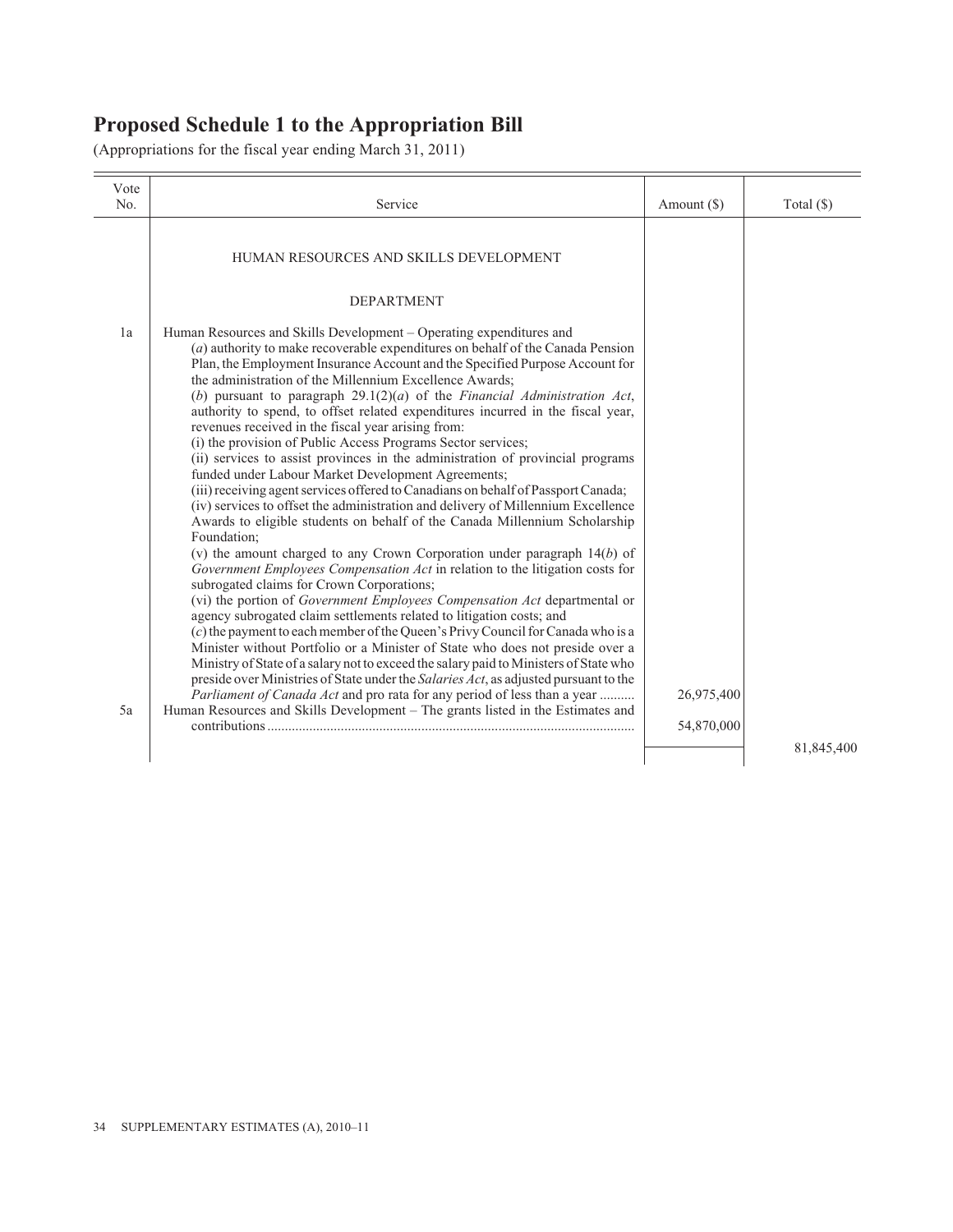| Vote<br>No. | Service                                                                                                                                                                                                                                                                                                                                                                                                                                                                                                                                                                                                                                                                                                                                                                                                                                                                                                                                                                                                                                                                                                                                                                                                                                 | Amount $(\$)$ | Total $(\$)$ |
|-------------|-----------------------------------------------------------------------------------------------------------------------------------------------------------------------------------------------------------------------------------------------------------------------------------------------------------------------------------------------------------------------------------------------------------------------------------------------------------------------------------------------------------------------------------------------------------------------------------------------------------------------------------------------------------------------------------------------------------------------------------------------------------------------------------------------------------------------------------------------------------------------------------------------------------------------------------------------------------------------------------------------------------------------------------------------------------------------------------------------------------------------------------------------------------------------------------------------------------------------------------------|---------------|--------------|
|             | INDIAN AFFAIRS AND NORTHERN DEVELOPMENT                                                                                                                                                                                                                                                                                                                                                                                                                                                                                                                                                                                                                                                                                                                                                                                                                                                                                                                                                                                                                                                                                                                                                                                                 |               |              |
|             | <b>DEPARTMENT</b>                                                                                                                                                                                                                                                                                                                                                                                                                                                                                                                                                                                                                                                                                                                                                                                                                                                                                                                                                                                                                                                                                                                                                                                                                       |               |              |
| 1a          | Indian Affairs and Northern Development – Operating expenditures, and<br>(a) expenditures on works, buildings and equipment; and expenditures and<br>recoverable expenditures in respect of services provided and work performed on<br>other than federal property;<br>(b) authority to provide, in respect of Indian and Inuit economic development<br>activities, for the capacity development for Indian and Inuit and the furnishing of<br>materials and equipment;<br>$(c)$ authority to sell electric power to private consumers in remote locations when<br>alternative local sources of supply are not available, in accordance with terms and<br>conditions approved by the Governor in Council; and<br>$(d)$ the payment to each member of the Queen's Privy Council for Canada who is<br>a Minister without Portfolio or a Minister of State who does not preside over a<br>Ministry of State of a salary not to exceed the salary paid to Ministers of State who<br>preside over Ministries of State under the Salaries Act, as adjusted pursuant to the<br>Parliament of Canada Act and pro rata for any period of less than a year - To<br>authorize the transfer of \$80,369 from National Defence Vote 1, Appropriation |               |              |
| 10a         | Act No. 1, 2010–11 for the purposes of this Vote and to provide a further amount<br>Indian Affairs and Northern Development - The grants listed in the Estimates and<br>contributions – To authorize the transfer of \$10,000,000 from Indian Affairs and                                                                                                                                                                                                                                                                                                                                                                                                                                                                                                                                                                                                                                                                                                                                                                                                                                                                                                                                                                               | 19,739,918    |              |
|             | Northern Development Vote 1, \$1,564,088 from Health Vote 10, and \$467,995<br>from National Defence Vote 1, Appropriation Act No. 1, 2010–11 for the                                                                                                                                                                                                                                                                                                                                                                                                                                                                                                                                                                                                                                                                                                                                                                                                                                                                                                                                                                                                                                                                                   | 150,393,817   |              |
| 20a         | Office of the Federal Interlocutor for Métis and non-Status Indians - Operating                                                                                                                                                                                                                                                                                                                                                                                                                                                                                                                                                                                                                                                                                                                                                                                                                                                                                                                                                                                                                                                                                                                                                         | 3,720,413     |              |
| 25a         | Office of the Federal Interlocutor for Métis and non-Status Indians – Contributions.                                                                                                                                                                                                                                                                                                                                                                                                                                                                                                                                                                                                                                                                                                                                                                                                                                                                                                                                                                                                                                                                                                                                                    | 8,000,000     | 181,854,148  |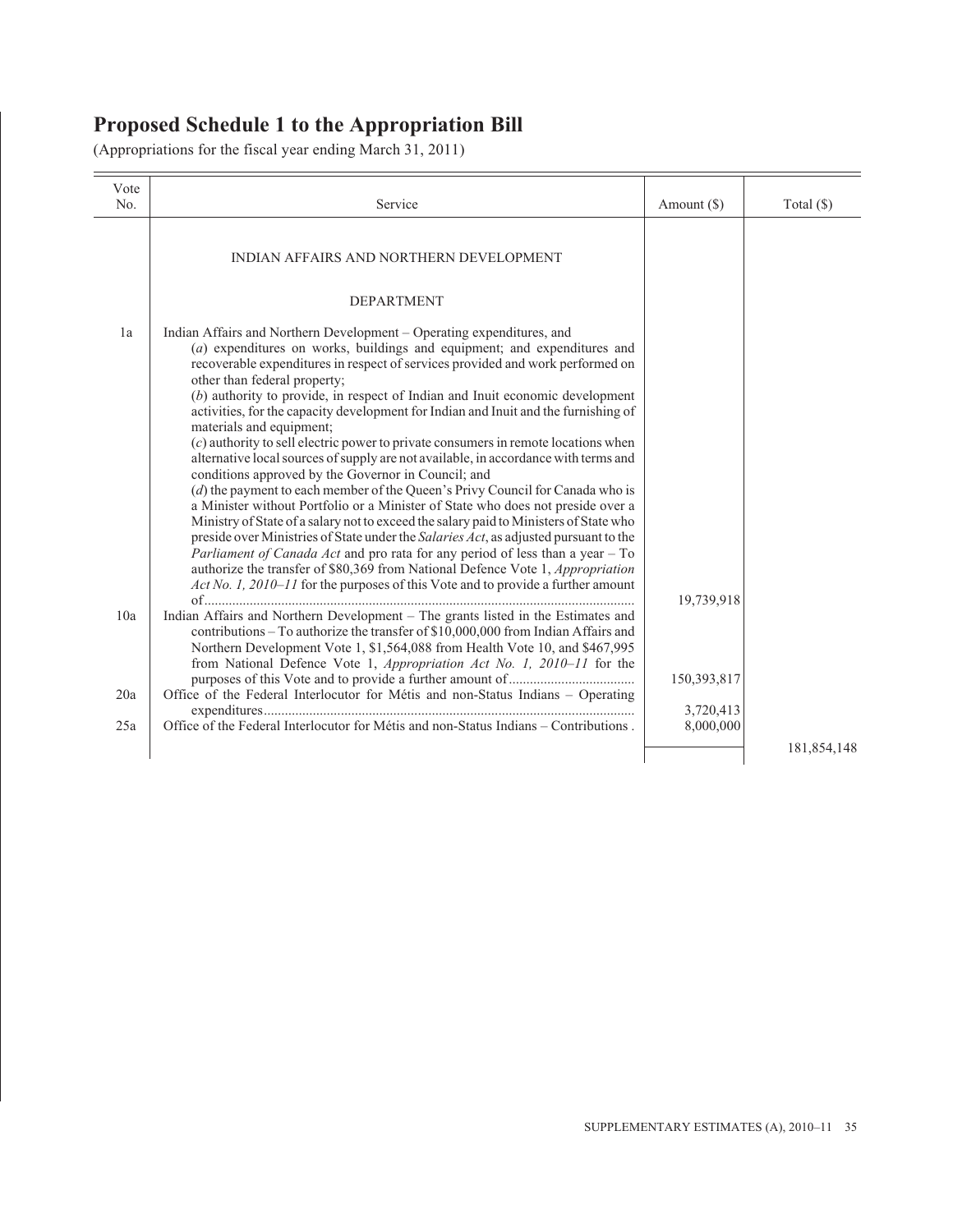| Vote<br>No.       | Service                                                                                                                                                                                                                                                                                                                                                                                                                                                                                                                                                                                                                                                                                                                                                                                                                                                                 | Amount $(\$)$           | Total $(\$)$ |
|-------------------|-------------------------------------------------------------------------------------------------------------------------------------------------------------------------------------------------------------------------------------------------------------------------------------------------------------------------------------------------------------------------------------------------------------------------------------------------------------------------------------------------------------------------------------------------------------------------------------------------------------------------------------------------------------------------------------------------------------------------------------------------------------------------------------------------------------------------------------------------------------------------|-------------------------|--------------|
|                   | <b>INDUSTRY</b>                                                                                                                                                                                                                                                                                                                                                                                                                                                                                                                                                                                                                                                                                                                                                                                                                                                         |                         |              |
|                   | <b>DEPARTMENT</b>                                                                                                                                                                                                                                                                                                                                                                                                                                                                                                                                                                                                                                                                                                                                                                                                                                                       |                         |              |
| 1a                | Industry – Operating expenditures, and pursuant to paragraph $29.1(2)(a)$ of the<br>Financial Administration Act, authority to expend revenue received during the<br>fiscal year related to Communications Research, Bankruptcy and Corporations<br>and from services and regulatory processes, specifically pre-merger notification<br>filings, advance ruling certificates, advisory opinions and photocopies, provided<br>under the Competition Act and the payment to each member of the Queen's Privy<br>Council for Canada who is a Minister without Portfolio or a Minister of State who<br>does not preside over a Ministry of State of a salary not to exceed the salary paid<br>to Ministers of State who preside over Ministries of State under the Salaries Act,<br>as adjusted pursuant to the <i>Parliament of Canada Act</i> and pro rata for any period |                         |              |
| 5a                | Industry – Capital expenditures – To authorize the transfer of $$3,700,500$ from<br>Industry Vote 1, Appropriation Act No. 1, 2010-11 for the purposes of this Vote                                                                                                                                                                                                                                                                                                                                                                                                                                                                                                                                                                                                                                                                                                     | 31,994,428              |              |
| 10a               |                                                                                                                                                                                                                                                                                                                                                                                                                                                                                                                                                                                                                                                                                                                                                                                                                                                                         | 761,550<br>39,861,814   |              |
|                   | CANADIAN SPACE AGENCY                                                                                                                                                                                                                                                                                                                                                                                                                                                                                                                                                                                                                                                                                                                                                                                                                                                   |                         | 72,617,792   |
| 35a               | Canadian Space Agency – The grants listed in the Estimates and contributions – To<br>authorize the transfer of \$35,000 from Industry Vote 60, Appropriation Act No. 1,                                                                                                                                                                                                                                                                                                                                                                                                                                                                                                                                                                                                                                                                                                 |                         | 1            |
|                   | NATIONAL RESEARCH COUNCIL OF CANADA                                                                                                                                                                                                                                                                                                                                                                                                                                                                                                                                                                                                                                                                                                                                                                                                                                     |                         |              |
| 60a<br>65a<br>70a | National Research Council of Canada - Operating expenditures - To authorize the<br>transfer of \$2,250,000 from Industry Vote 55, Appropriation Act No. 1, 2010-11<br>National Research Council of Canada - The grants listed in the Estimates and<br>contributions - To authorize the transfer of \$42,750,000 from Industry Vote 55,                                                                                                                                                                                                                                                                                                                                                                                                                                                                                                                                  | 57,212,440<br>3,439,000 |              |
|                   | and \$7,200,000 from Industry Vote 60, Appropriation Act No. 1, 2010-11 for the                                                                                                                                                                                                                                                                                                                                                                                                                                                                                                                                                                                                                                                                                                                                                                                         | 27,855,800              | 88,507,240   |
|                   | SOCIAL SCIENCES AND HUMANITIES RESEARCH COUNCIL                                                                                                                                                                                                                                                                                                                                                                                                                                                                                                                                                                                                                                                                                                                                                                                                                         |                         |              |
| 95a               | Social Sciences and Humanities Research Council – The grants listed in the Estimates<br>- To authorize the transfer of \$315,252 from Canadian Heritage Vote 5,                                                                                                                                                                                                                                                                                                                                                                                                                                                                                                                                                                                                                                                                                                         |                         | 1            |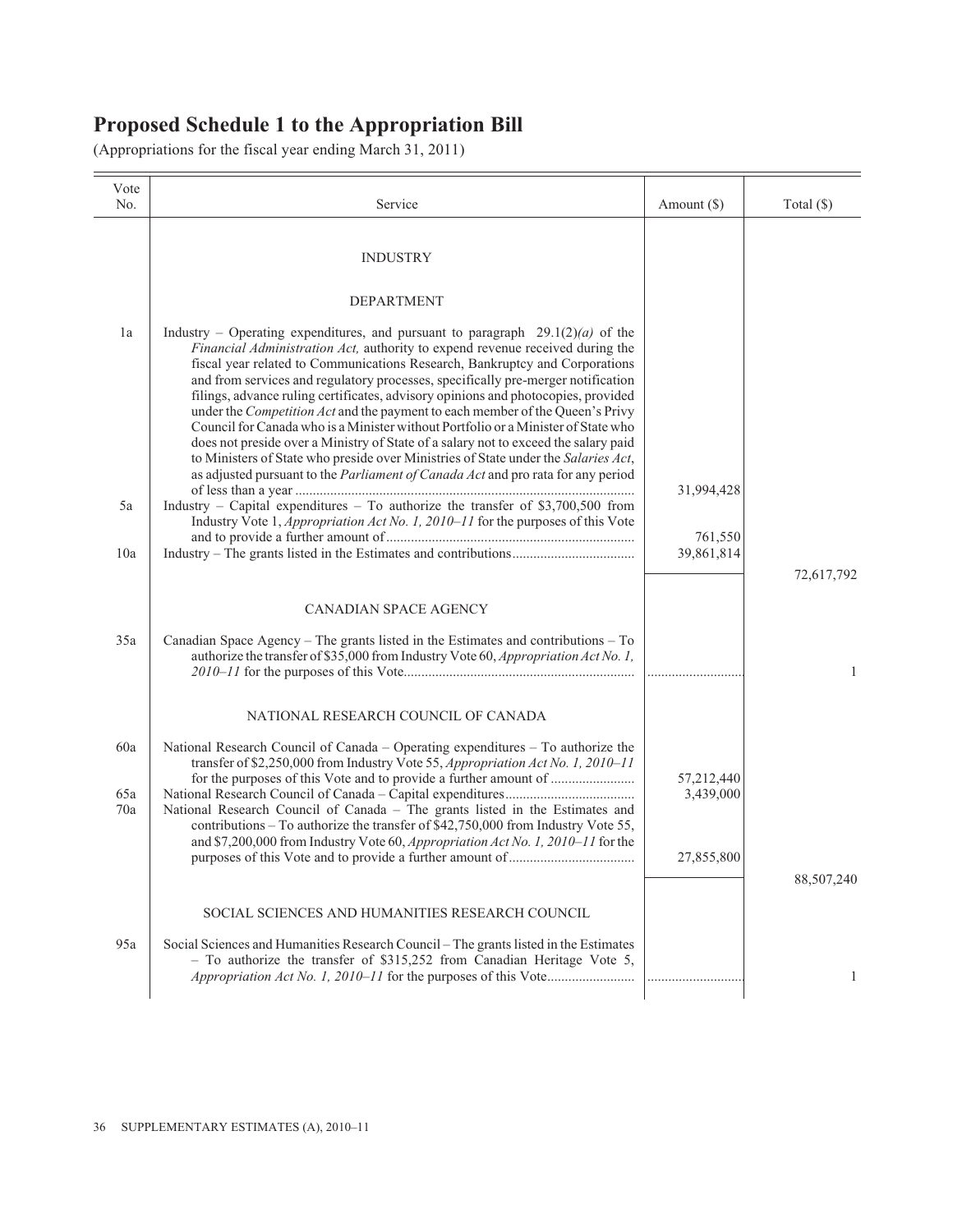| Vote<br>No. | Service                                                                                                                                                                                                                                                                                                                                                                                                                                                                                                                                                                                                                                                                                                                                                                                                                                                                                                                                                                                                                                                                                                      | Amount (\$) | Total $(\$)$ |
|-------------|--------------------------------------------------------------------------------------------------------------------------------------------------------------------------------------------------------------------------------------------------------------------------------------------------------------------------------------------------------------------------------------------------------------------------------------------------------------------------------------------------------------------------------------------------------------------------------------------------------------------------------------------------------------------------------------------------------------------------------------------------------------------------------------------------------------------------------------------------------------------------------------------------------------------------------------------------------------------------------------------------------------------------------------------------------------------------------------------------------------|-------------|--------------|
|             | <b>JUSTICE</b>                                                                                                                                                                                                                                                                                                                                                                                                                                                                                                                                                                                                                                                                                                                                                                                                                                                                                                                                                                                                                                                                                               |             |              |
|             | <b>DEPARTMENT</b>                                                                                                                                                                                                                                                                                                                                                                                                                                                                                                                                                                                                                                                                                                                                                                                                                                                                                                                                                                                                                                                                                            |             |              |
| 1a<br>5a    | Justice – Operating expenditures, and, pursuant to paragraph $29.1(2)(a)$ of the<br>Financial Administration Act, authority to expend revenues received in a fiscal<br>year, and to offset expenditures incurred in the fiscal year, arising from the<br>provision of mandatory legal services to Government departments and agencies<br>and optional services to Crown corporations, non-federal organizations and<br>international organizations provided they are consistent with the Department's<br>mandate and the payment to each member of the Queen's Privy Council for<br>Canada who is a Minister without Portfolio or a Minister of State who does not<br>preside over a Ministry of State of a salary not to exceed the salary paid to<br>Ministers of State who preside over Ministries of State under the Salaries Act, as<br>adjusted pursuant to the <i>Parliament of Canada Act</i> and pro rata for any period of<br>Justice – The grants listed in the Estimates and contributions – To authorize the<br>transfer of \$215,000 from Justice Vote 1, Appropriation Act No. 1, 2010-11 for | 22,310,434  |              |
|             |                                                                                                                                                                                                                                                                                                                                                                                                                                                                                                                                                                                                                                                                                                                                                                                                                                                                                                                                                                                                                                                                                                              | 2,000,000   | 24,310,434   |
|             | OFFICE OF THE DIRECTOR OF PUBLIC PROSECUTIONS                                                                                                                                                                                                                                                                                                                                                                                                                                                                                                                                                                                                                                                                                                                                                                                                                                                                                                                                                                                                                                                                |             |              |
| 35a         | Office of the Director of Public Prosecutions - Program expenditures, and, pursuant to<br>paragraph $29.1(2)(a)$ of the <i>Financial Administration Act</i> , authority to expend<br>revenues received in a fiscal year, and to offset expenditures incurred in the fiscal<br>year, arising from the provision of prosecution and prosecution-related services<br>to Government departments and agencies and optional services to Crown<br>corporations, non-federal organizations and international organizations provided<br>they are consistent with the Office of the Director of Public Prosecution's                                                                                                                                                                                                                                                                                                                                                                                                                                                                                                   |             |              |
|             |                                                                                                                                                                                                                                                                                                                                                                                                                                                                                                                                                                                                                                                                                                                                                                                                                                                                                                                                                                                                                                                                                                              |             | 4,743,997    |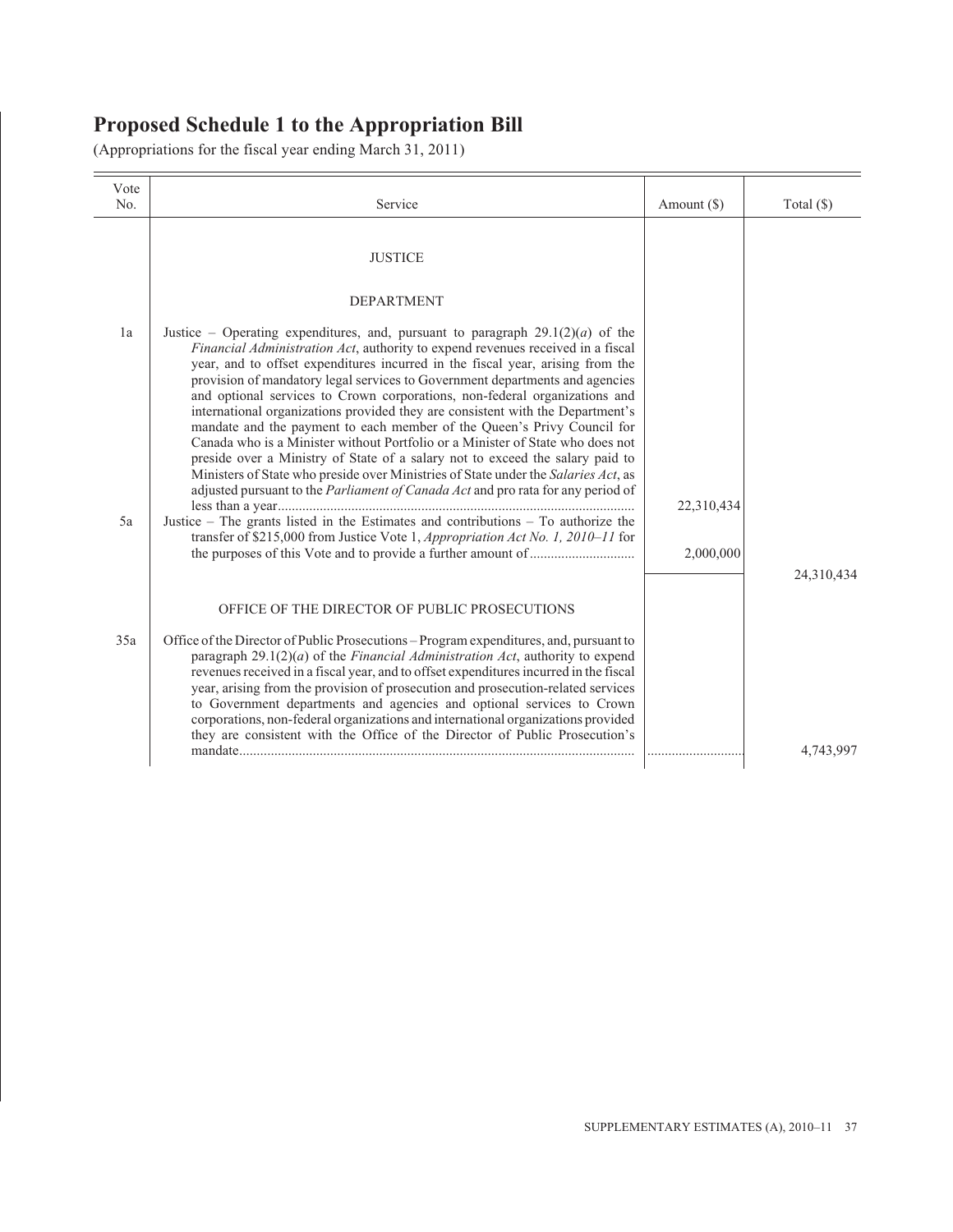| Vote<br>No.     | Service                                                                                                                                                                                                                                                                                                                                                                                                                                                                                                                                                                                                                                                                                                                                                                                                                                                                                                                                                                                                                                                                                                                                                                                                                                                                                                                                                                                                                                                                                                                                                                                                                                                                                                                                                                                   | Amount $(\$)$             | Total $(\$)$ |
|-----------------|-------------------------------------------------------------------------------------------------------------------------------------------------------------------------------------------------------------------------------------------------------------------------------------------------------------------------------------------------------------------------------------------------------------------------------------------------------------------------------------------------------------------------------------------------------------------------------------------------------------------------------------------------------------------------------------------------------------------------------------------------------------------------------------------------------------------------------------------------------------------------------------------------------------------------------------------------------------------------------------------------------------------------------------------------------------------------------------------------------------------------------------------------------------------------------------------------------------------------------------------------------------------------------------------------------------------------------------------------------------------------------------------------------------------------------------------------------------------------------------------------------------------------------------------------------------------------------------------------------------------------------------------------------------------------------------------------------------------------------------------------------------------------------------------|---------------------------|--------------|
|                 | NATIONAL DEFENCE                                                                                                                                                                                                                                                                                                                                                                                                                                                                                                                                                                                                                                                                                                                                                                                                                                                                                                                                                                                                                                                                                                                                                                                                                                                                                                                                                                                                                                                                                                                                                                                                                                                                                                                                                                          |                           |              |
|                 | <b>DEPARTMENT</b>                                                                                                                                                                                                                                                                                                                                                                                                                                                                                                                                                                                                                                                                                                                                                                                                                                                                                                                                                                                                                                                                                                                                                                                                                                                                                                                                                                                                                                                                                                                                                                                                                                                                                                                                                                         |                           |              |
| 1a<br>5a<br>10a | National Defence – Operating expenditures and authority for total commitments,<br>subject to allotment by the Treasury Board, of \$29,408,434,518 for the purposes<br>of Votes 1, 5 and 10 of the Department regardless of the year in which the<br>payment of those commitments comes due (of which it is estimated that<br>\$9,238,213,000 will come due for payment in future years), authority to make<br>payments from any of those Votes to provinces or municipalities as contributions<br>toward construction done by those bodies, authority, subject to the direction of<br>the Treasury Board, to make recoverable expenditures or advances from any of<br>those Votes in respect of materials supplied to or services performed on behalf of<br>individuals, corporations, outside agencies, other government departments and<br>agencies and other governments and authority to expend revenue, as authorized<br>by the Treasury Board, received during the fiscal year for the purposes of any of<br>those Votes and the payment to each member of the Queen's Privy Council for<br>Canada who is a Minister without Portfolio or a Minister of State who does not<br>preside over a Ministry of State of a salary not to exceed the salary paid to<br>Ministers of State who preside over Ministries of State under the Salaries Act, as<br>adjusted pursuant to the Parliament of Canada Act and pro rata for any period of<br>less than a year - To authorize the transfer of \$890,000 from Industry Vote 95,<br>and \$508,000 from Industry Vote 80, Appropriation Act No. 1, 2010–11 for the<br>National Defence - The grants listed in the Estimates and contributions, which grants<br>and contributions may include cash payments or, in lieu of payment made to a | 72,085,067<br>339,422,068 |              |
|                 | recipient, the provision of goods or services or of the use of facilities, and which<br>may also include the contributions that may be approved by the Governor in<br>Council in accordance with section 3 of The Defence Appropriation Act, 1950,<br>for provision or transfer of defence equipment or services or supplies or facilities<br>for defence purposes $-$ To authorize the transfer of \$18,386,400 from National<br>Defence Vote 5, <i>Appropriation Act No. 1, 2010–11</i> for the purposes of this Vote                                                                                                                                                                                                                                                                                                                                                                                                                                                                                                                                                                                                                                                                                                                                                                                                                                                                                                                                                                                                                                                                                                                                                                                                                                                                   | 1                         | 411,507,136  |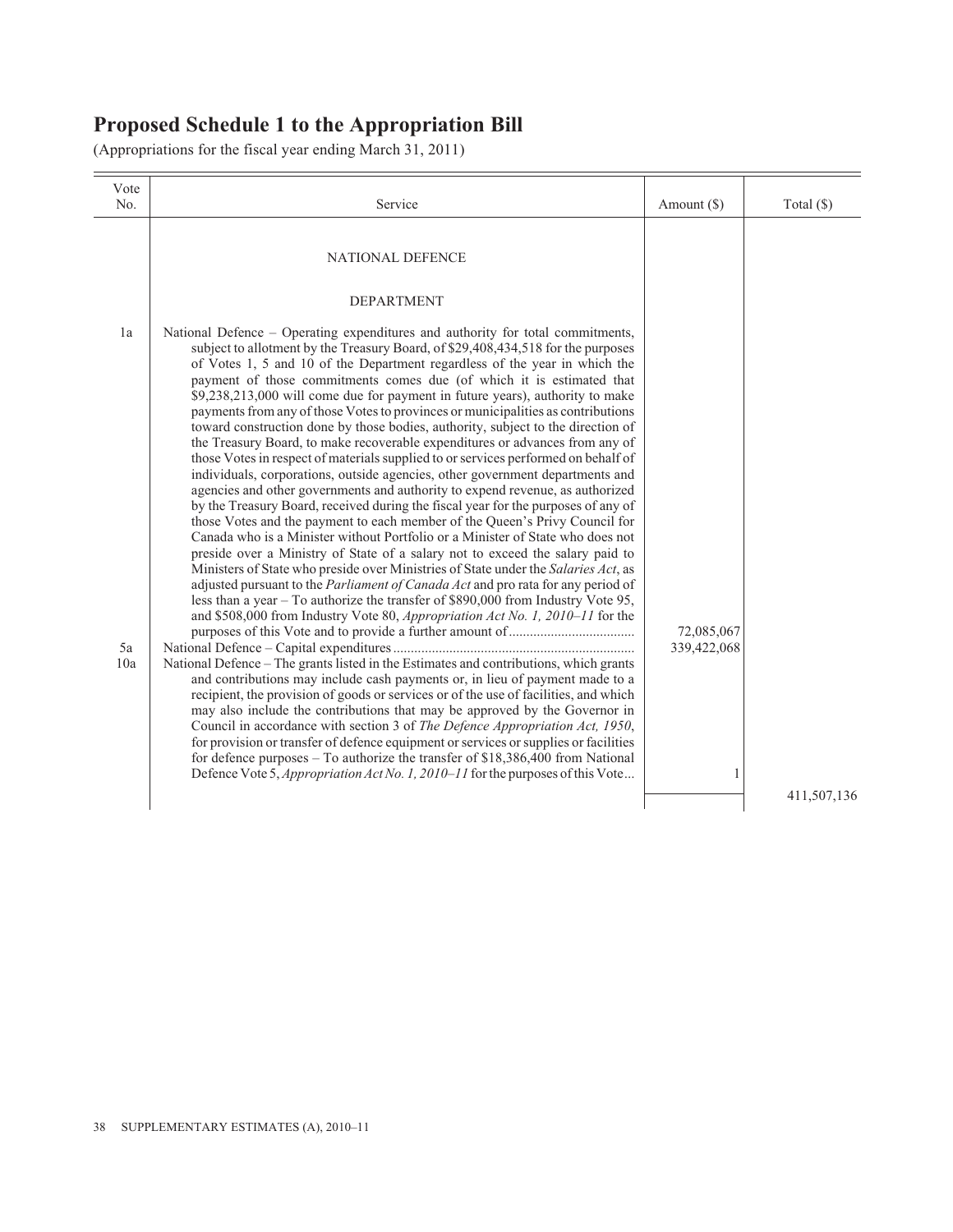| Vote<br>No. | Service                                                                                                                                                                                                                                                                                                                                                                                                                                                                                                                                                                                                                                                                                                                                                                       | Amount $(\$)$   | Total $(\$)$ |
|-------------|-------------------------------------------------------------------------------------------------------------------------------------------------------------------------------------------------------------------------------------------------------------------------------------------------------------------------------------------------------------------------------------------------------------------------------------------------------------------------------------------------------------------------------------------------------------------------------------------------------------------------------------------------------------------------------------------------------------------------------------------------------------------------------|-----------------|--------------|
|             | NATURAL RESOURCES                                                                                                                                                                                                                                                                                                                                                                                                                                                                                                                                                                                                                                                                                                                                                             |                 |              |
|             | <b>DEPARTMENT</b>                                                                                                                                                                                                                                                                                                                                                                                                                                                                                                                                                                                                                                                                                                                                                             |                 |              |
| 1a          | Natural Resources – Operating expenditures and, pursuant to paragraph 29.1(2)( <i>a</i> ) of<br>the Financial Administration Act, authority to expend revenues received during<br>the fiscal year from the sale of forestry and information products; licensing,<br>training and certification activities related to the Explosives Act and Explosives<br>and from research, consultation, testing, analysis, and<br>Regulations;<br>administration services as part of the departmental operations and the payment to<br>each member of the Queen's Privy Council for Canada who is a Minister without<br>Portfolio or a Minister of State who does not preside over a Ministry of State of a<br>salary not to exceed the salary paid to Ministers of State who preside over |                 |              |
| 5a          | Ministries of State under the <i>Salaries Act</i> , as adjusted pursuant to the <i>Parliament</i><br>Natural Resources - Capital expenditures - To authorize the transfer of \$902,000 from<br>Natural Resources Vote 1, <i>Appropriation Act No. 1, 2010–11</i> for the purposes of                                                                                                                                                                                                                                                                                                                                                                                                                                                                                          | 15,878,750<br>1 |              |
|             |                                                                                                                                                                                                                                                                                                                                                                                                                                                                                                                                                                                                                                                                                                                                                                               |                 | 15,878,751   |
|             | ATOMIC ENERGY OF CANADA LIMITED                                                                                                                                                                                                                                                                                                                                                                                                                                                                                                                                                                                                                                                                                                                                               |                 |              |
| 15a         | Payments to Atomic Energy of Canada Limited for operating and capital expenditures.                                                                                                                                                                                                                                                                                                                                                                                                                                                                                                                                                                                                                                                                                           |                 | 300,000,000  |
|             | NATIONAL ENERGY BOARD                                                                                                                                                                                                                                                                                                                                                                                                                                                                                                                                                                                                                                                                                                                                                         |                 |              |
| 25a         |                                                                                                                                                                                                                                                                                                                                                                                                                                                                                                                                                                                                                                                                                                                                                                               |                 | 7,119,789    |
|             | PRIVY COUNCIL                                                                                                                                                                                                                                                                                                                                                                                                                                                                                                                                                                                                                                                                                                                                                                 |                 |              |
|             | <b>DEPARTMENT</b>                                                                                                                                                                                                                                                                                                                                                                                                                                                                                                                                                                                                                                                                                                                                                             |                 |              |
| 1a          | Privy Council - Program expenditures, including operating expenditures of<br>Commissions of Inquiry not otherwise provided for and the operation of the<br>Prime Minister's residence; and the payment to each member of the Queen's<br>Privy Council for Canada who is a Minister without Portfolio or a Minister of<br>State who does not preside over a Ministry of State of a salary not to exceed the<br>salary paid to Ministers of State who preside over Ministries of State under the<br><i>Salaries Act</i> , as adjusted pursuant to the <i>Parliament of Canada Act</i> and pro rata                                                                                                                                                                              |                 | 13,824,670   |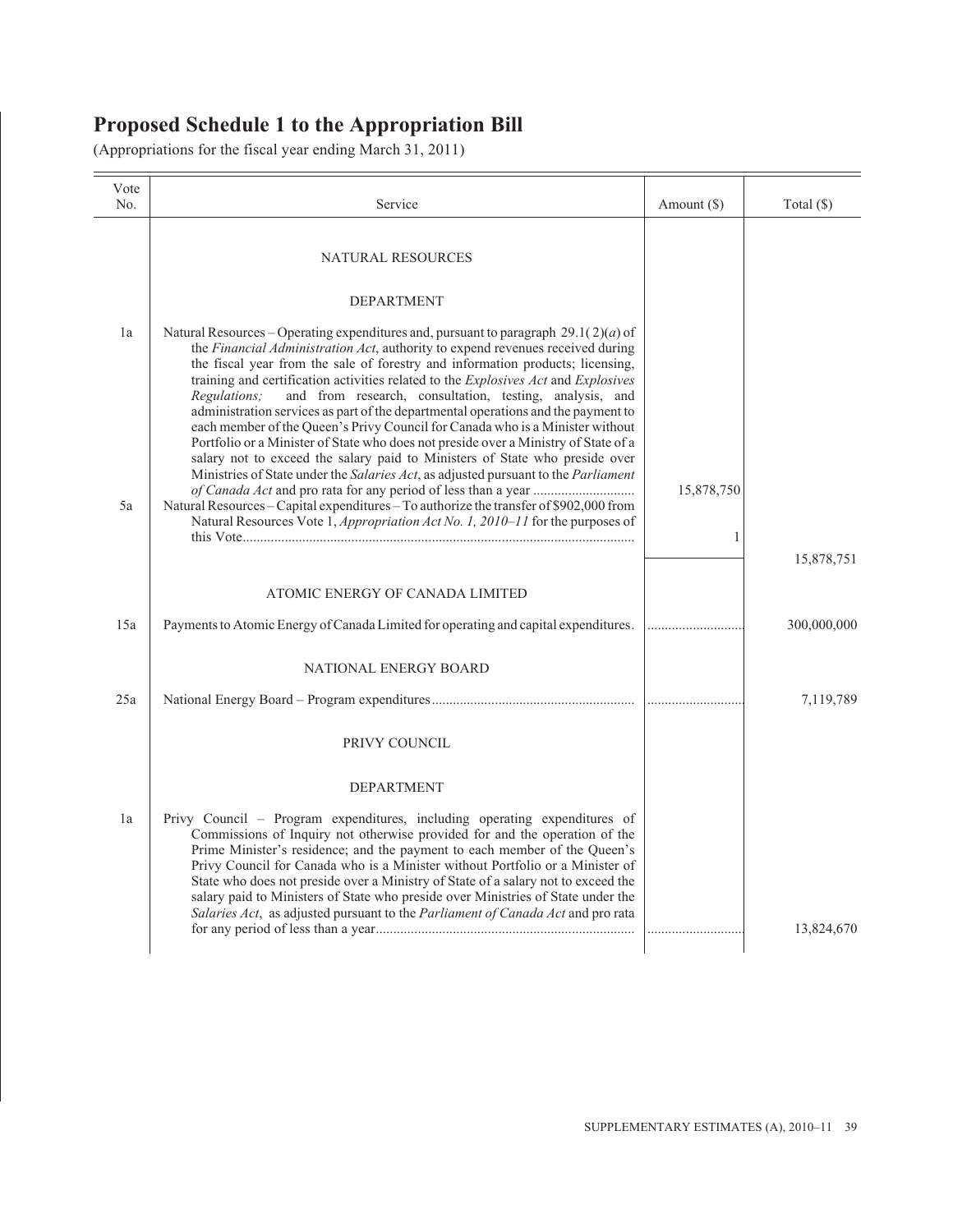| Vote<br>No. | Service                                                                                                                                                                                                                                                                                                                                                                                                                                                                                            | Amount $(\$)$ | Total (\$)    |
|-------------|----------------------------------------------------------------------------------------------------------------------------------------------------------------------------------------------------------------------------------------------------------------------------------------------------------------------------------------------------------------------------------------------------------------------------------------------------------------------------------------------------|---------------|---------------|
|             | PUBLIC SAFETY AND EMERGENCY PREPAREDNESS                                                                                                                                                                                                                                                                                                                                                                                                                                                           |               |               |
|             | <b>DEPARTMENT</b>                                                                                                                                                                                                                                                                                                                                                                                                                                                                                  |               |               |
| 1a          | Public Safety and Emergency Preparedness – Operating expenditures and the payment<br>to each member of the Queen's Privy Council for Canada who is a Minister<br>without Portfolio or a Minister of State who does not preside over a Ministry of<br>State of a salary not to exceed the salary paid to Ministers of State who preside<br>over Ministries of State under the Salaries Act, as adjusted pursuant to the<br>Parliament of Canada Act and pro rata for any period of less than a year | 2,092,670     |               |
| 5a          | Public Safety and Emergency Preparedness - The grants listed in the Estimates and                                                                                                                                                                                                                                                                                                                                                                                                                  | 265,105,059   |               |
|             |                                                                                                                                                                                                                                                                                                                                                                                                                                                                                                    |               | 267, 197, 729 |
|             | CANADIAN SECURITY INTELLIGENCE SERVICE                                                                                                                                                                                                                                                                                                                                                                                                                                                             |               |               |
| 20a         |                                                                                                                                                                                                                                                                                                                                                                                                                                                                                                    |               | 2,162,296     |
|             | <b>CORRECTIONAL SERVICE</b>                                                                                                                                                                                                                                                                                                                                                                                                                                                                        |               |               |
| 35a         | Correctional Service - Capital expenditures, including payments as contributions to<br>$(a)$ aboriginal communities as defined in section 79 of the Corrections and<br>Conditional Release Act in connection with the provision of correctional services<br>pursuant to section 81 of that Act; and<br>(b) non-profit organizations involved in community corrections operations,<br>provinces and municipalities towards construction done by those bodies                                        |               | 7,896,720     |
|             | NATIONAL PAROLE BOARD                                                                                                                                                                                                                                                                                                                                                                                                                                                                              |               |               |
| 40a         | National Parole Board – Program expenditures and, pursuant to paragraph 29.1(2)(a)<br>of the Financial Administration Act, authority to expend revenues received in a<br>fiscal year, and to offset expenditures incurred in the fiscal year arising from the<br>provision of services to process pardon applications for persons convicted of                                                                                                                                                     |               | 1             |
|             | OFFICE OF THE CORRECTIONAL INVESTIGATOR                                                                                                                                                                                                                                                                                                                                                                                                                                                            |               |               |
| 45a         |                                                                                                                                                                                                                                                                                                                                                                                                                                                                                                    |               | 400,874       |
|             | ROYAL CANADIAN MOUNTED POLICE                                                                                                                                                                                                                                                                                                                                                                                                                                                                      |               |               |
| 50a         | Royal Canadian Mounted Police – Operating expenditures and authority to expend<br>revenue received during the fiscal year $-$ To authorize the transfer of \$90,800<br>from Public Safety and Emergency Preparedness Vote 1, \$35,000,000 from<br>Public Safety and Emergency Preparedness Vote 5, and \$282,300 from Foreign<br>Affairs and International Trade Vote 1, Appropriation Act No. 1, 2010-11 for the                                                                                  | 328, 278, 760 |               |
| 55a         |                                                                                                                                                                                                                                                                                                                                                                                                                                                                                                    | 22,090,000    |               |
|             |                                                                                                                                                                                                                                                                                                                                                                                                                                                                                                    |               | 350, 368, 760 |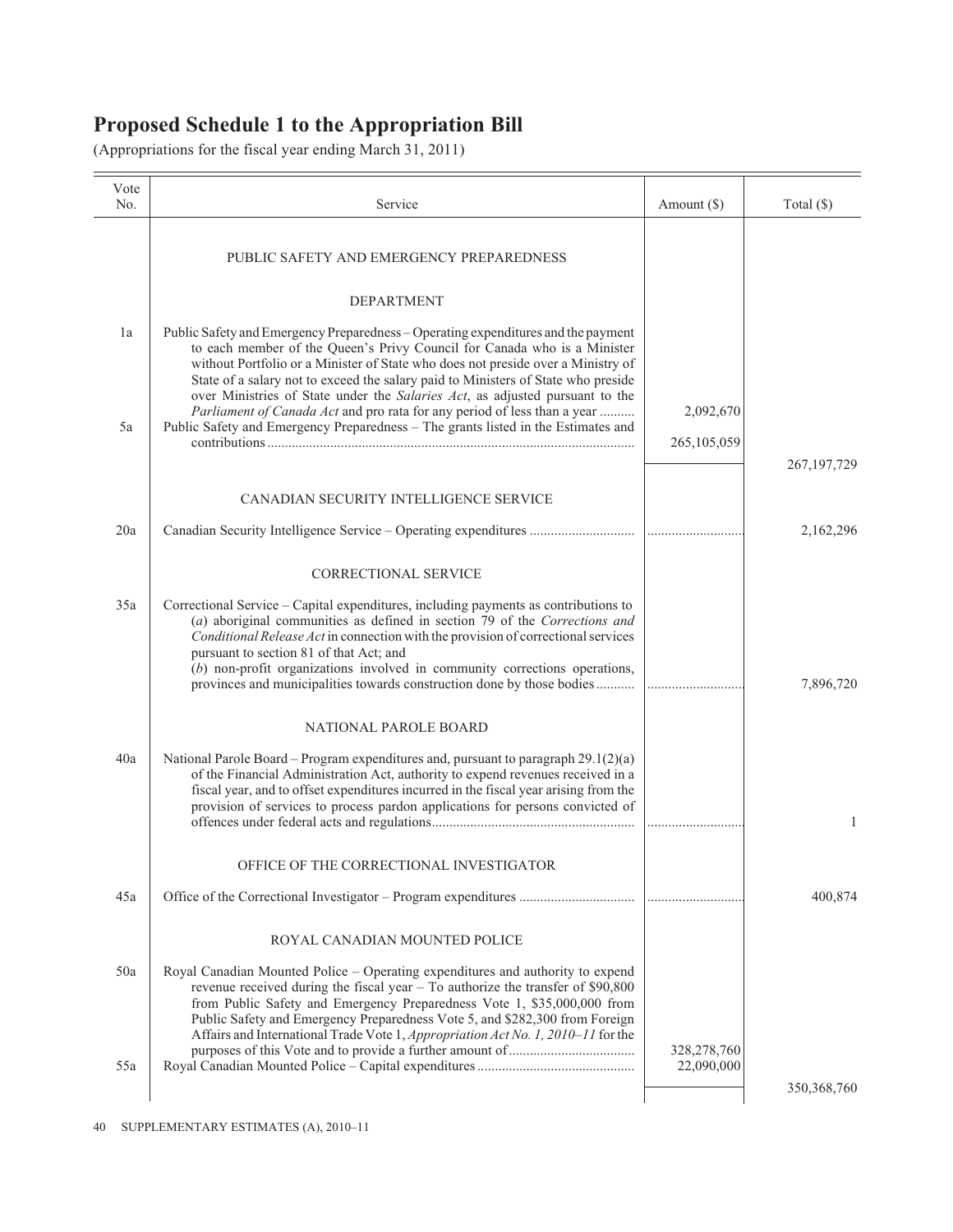| Vote |                                                                                                                                                                                                                                                                                                                                                                                                                                                                                                                                                                                                                                                                                                                                                                                                                                   |               |              |
|------|-----------------------------------------------------------------------------------------------------------------------------------------------------------------------------------------------------------------------------------------------------------------------------------------------------------------------------------------------------------------------------------------------------------------------------------------------------------------------------------------------------------------------------------------------------------------------------------------------------------------------------------------------------------------------------------------------------------------------------------------------------------------------------------------------------------------------------------|---------------|--------------|
| No.  | Service                                                                                                                                                                                                                                                                                                                                                                                                                                                                                                                                                                                                                                                                                                                                                                                                                           | Amount $(\$)$ | Total $(\$)$ |
|      | PUBLIC SAFETY AND EMERGENCY PREPAREDNESS - Concluded                                                                                                                                                                                                                                                                                                                                                                                                                                                                                                                                                                                                                                                                                                                                                                              |               |              |
|      | ROYAL CANADIAN MOUNTED POLICE<br>EXTERNAL REVIEW COMMITTEE                                                                                                                                                                                                                                                                                                                                                                                                                                                                                                                                                                                                                                                                                                                                                                        |               |              |
| 65a  | Royal Canadian Mounted Police External Review Committee – Program expenditures<br>- To authorize the transfer of \$480,000 from Public Safety and Emergency<br>Preparedness Vote 50, <i>Appropriation Act No. 1, 2010–11</i> for the purposes of this                                                                                                                                                                                                                                                                                                                                                                                                                                                                                                                                                                             |               | $\mathbf{1}$ |
|      | ROYAL CANADIAN MOUNTED POLICE<br>PUBLIC COMPLAINTS COMMISSION                                                                                                                                                                                                                                                                                                                                                                                                                                                                                                                                                                                                                                                                                                                                                                     |               |              |
| 70a  | Royal Canadian Mounted Police Public Complaints Commission - Program                                                                                                                                                                                                                                                                                                                                                                                                                                                                                                                                                                                                                                                                                                                                                              |               | 2,660,673    |
|      | PUBLIC WORKS AND GOVERNMENT SERVICES                                                                                                                                                                                                                                                                                                                                                                                                                                                                                                                                                                                                                                                                                                                                                                                              |               |              |
| 1a   | Public Works and Government Services – Operating, contributions and expenditures<br>for the provision of accommodation, common and central services including<br>recoverable expenditures on behalf of the Canada Pension Plan, the Employment<br>Insurance Act and the Seized Property Management Act; authority to spend<br>revenues received during the fiscal year arising from accommodation and central<br>and common services in respect of these services and the payment to each<br>member of the Queen's Privy Council for Canada who is a Minister without<br>Portfolio or a Minister of State who does not preside over a Ministry of State of a<br>salary not to exceed the salary paid to Ministers of State who preside over<br>Ministries of State under the Salaries Act, as adjusted pursuant to the Parliament | 57,175,210    |              |
| 5a   | Public Works and Government Services - Capital expenditures including<br>expenditures on works other than federal property and authority to reimburse<br>tenants of federal property for improvements authorized by the Minister of Public<br>Works and Government Services - To authorize the transfer of \$13,826,958 from<br>Public Works and Government Services Vote 1, and \$4,500, 000 from Public<br>Safety and Emergency Preparedness Vote 55, Appropriation Act No. 1, 2010–11                                                                                                                                                                                                                                                                                                                                          | $\mathbf{1}$  |              |
| 7a   | Government Telecommunications and Informatics Common Services Revolving<br>Fund - In accordance with Section 12 of the Revolving Funds Act<br>R.S.C., 1985, c. R-8, to amend subsection 5.2(3) of the Act, by increasing from<br>\$20,000,000 to \$40,000,000, the amount by which the aggregate of expenditures                                                                                                                                                                                                                                                                                                                                                                                                                                                                                                                  |               |              |
|      | made for the purpose of the fund may exceed the revenues, effective April 1, 2010                                                                                                                                                                                                                                                                                                                                                                                                                                                                                                                                                                                                                                                                                                                                                 | $\mathbf{1}$  | 57, 175, 212 |
|      |                                                                                                                                                                                                                                                                                                                                                                                                                                                                                                                                                                                                                                                                                                                                                                                                                                   |               |              |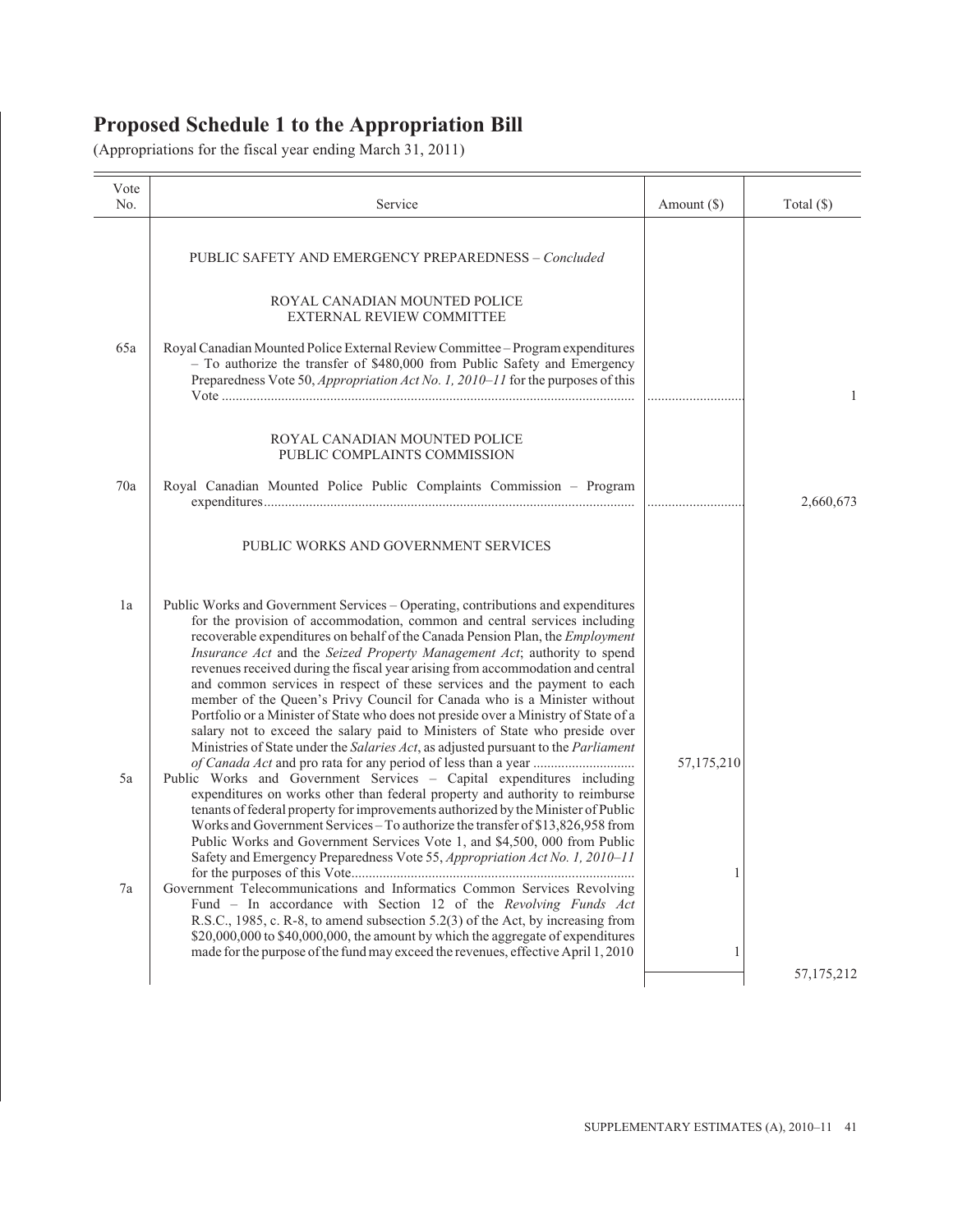| Vote<br>No. | Service                                                                                                                                                                                                                                                                                                                                                                                                                                                                                                                                                                                                                                                                                                                                                                                                                                                                                                                                                                                                                                                       | Amount (\$) | Total $(\$)$ |
|-------------|---------------------------------------------------------------------------------------------------------------------------------------------------------------------------------------------------------------------------------------------------------------------------------------------------------------------------------------------------------------------------------------------------------------------------------------------------------------------------------------------------------------------------------------------------------------------------------------------------------------------------------------------------------------------------------------------------------------------------------------------------------------------------------------------------------------------------------------------------------------------------------------------------------------------------------------------------------------------------------------------------------------------------------------------------------------|-------------|--------------|
|             | <b>TRANSPORT</b>                                                                                                                                                                                                                                                                                                                                                                                                                                                                                                                                                                                                                                                                                                                                                                                                                                                                                                                                                                                                                                              |             |              |
|             | DEPARTMENT                                                                                                                                                                                                                                                                                                                                                                                                                                                                                                                                                                                                                                                                                                                                                                                                                                                                                                                                                                                                                                                    |             |              |
| 1a          | Transport – Operating expenditures, and<br>(a) authority to make expenditures on other than federal property in the course of<br>or arising out of the exercise of jurisdiction in aeronautics;<br>$(b)$ authority for the payment of commissions for revenue collection pursuant to<br>the Aeronautics Act;<br>(c) pursuant to paragraph 29.1(2)(a) of the Federal Administration Act, authority<br>to expend revenue recovered during the fiscal year; and<br>$(d)$ the payment to each member of the Queen's Privy Council for Canada who is<br>a Minister without Portfolio or a Minister of State who does not preside over a<br>Ministry of State of a salary not to exceed the salary paid to Ministers of State who<br>preside over Ministries of State under the Salaries Act, as adjusted pursuant to the<br>Parliament of Canada Act and pro rata for any period of less than a year - To<br>authorize the transfer of \$88,920 from Public Safety and Emergency<br>Preparedness Vote 1, Appropriation Act No. 1, 2010-11 for the purposes of this |             | 1,220,634    |
|             |                                                                                                                                                                                                                                                                                                                                                                                                                                                                                                                                                                                                                                                                                                                                                                                                                                                                                                                                                                                                                                                               |             |              |
|             | CANADIAN AIR TRANSPORT SECURITY AUTHORITY                                                                                                                                                                                                                                                                                                                                                                                                                                                                                                                                                                                                                                                                                                                                                                                                                                                                                                                                                                                                                     |             |              |
| 25a         | Payments to the Canadian Air Transport Security Authority for operating and capital                                                                                                                                                                                                                                                                                                                                                                                                                                                                                                                                                                                                                                                                                                                                                                                                                                                                                                                                                                           |             | 350,999,399  |
|             | MARINE ATLANTIC INC.                                                                                                                                                                                                                                                                                                                                                                                                                                                                                                                                                                                                                                                                                                                                                                                                                                                                                                                                                                                                                                          |             |              |
| 40a         | Payments to Marine Atlantic Inc. in respect of<br>$(a)$ the costs of the management of the Company, payments for capital purposes<br>and for transportation activities including the following water transportation<br>services pursuant to contracts with Her Majesty: Newfoundland ferries and<br>terminals; and<br>$(b)$ payments made by the Company of the costs incurred for the provision of<br>early retirement benefits, severance and other benefits where such costs result<br>from employee cutbacks or the discontinuance or reduction of a service $-$ To<br>authorize the transfer of \$9,240,000 from Transport Vote 60, Appropriation Act                                                                                                                                                                                                                                                                                                                                                                                                    |             |              |
|             |                                                                                                                                                                                                                                                                                                                                                                                                                                                                                                                                                                                                                                                                                                                                                                                                                                                                                                                                                                                                                                                               |             |              |
|             | NATIONAL CAPITAL COMMISSION                                                                                                                                                                                                                                                                                                                                                                                                                                                                                                                                                                                                                                                                                                                                                                                                                                                                                                                                                                                                                                   |             |              |
| 50a         | Payments to the National Capital Commission for capital expenditures – To authorize<br>the transfer of \$45,650,000 from Transport Vote 60, Appropriation Act No. 1,                                                                                                                                                                                                                                                                                                                                                                                                                                                                                                                                                                                                                                                                                                                                                                                                                                                                                          |             | 1            |
|             | OFFICE OF INFRASTRUCTURE OF CANADA                                                                                                                                                                                                                                                                                                                                                                                                                                                                                                                                                                                                                                                                                                                                                                                                                                                                                                                                                                                                                            |             |              |
| 60a         |                                                                                                                                                                                                                                                                                                                                                                                                                                                                                                                                                                                                                                                                                                                                                                                                                                                                                                                                                                                                                                                               |             | 26,714,974   |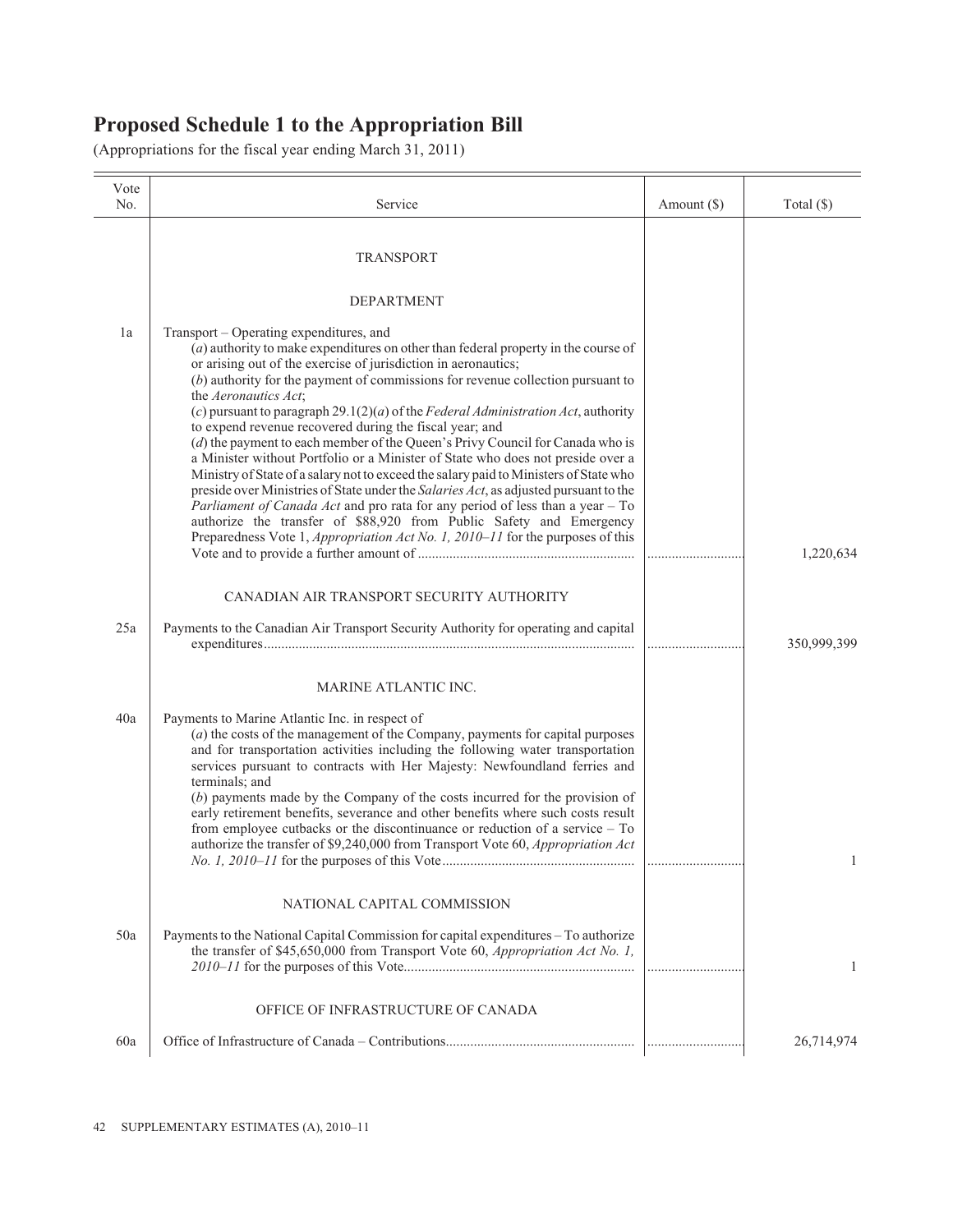| Vote |                                                                                                                                                                                                                                                                                                                                                                                                                                                                                                                                                                                                                                                                                                                                                                                |             |               |
|------|--------------------------------------------------------------------------------------------------------------------------------------------------------------------------------------------------------------------------------------------------------------------------------------------------------------------------------------------------------------------------------------------------------------------------------------------------------------------------------------------------------------------------------------------------------------------------------------------------------------------------------------------------------------------------------------------------------------------------------------------------------------------------------|-------------|---------------|
| No.  | Service                                                                                                                                                                                                                                                                                                                                                                                                                                                                                                                                                                                                                                                                                                                                                                        | Amount (\$) | Total $(\$)$  |
|      | TRANSPORT - Concluded                                                                                                                                                                                                                                                                                                                                                                                                                                                                                                                                                                                                                                                                                                                                                          |             |               |
|      | THE JACQUES CARTIER AND CHAMPLAIN<br><b>BRIDGES INCORPORATED</b>                                                                                                                                                                                                                                                                                                                                                                                                                                                                                                                                                                                                                                                                                                               |             |               |
| 70a  | Payments to the Jacques Cartier and Champlain Bridges Inc. to be applied in payment<br>of the excess of the expenditures over the revenues of the Corporation (exclusive<br>of depreciation on capital structures and reserves) in the operation of the Jacques<br>Cartier, Champlain and Honoré Mercier Bridges, a portion of the Bonaventure<br>Autoroute, the Pont-Champlain Jetty, and Melocheville Tunnel, Montreal - To<br>authorize the transfer of \$31,800,000 from Transport Vote 60, Appropriation Act                                                                                                                                                                                                                                                              |             | 1             |
|      | VIA RAIL CANADA INC.                                                                                                                                                                                                                                                                                                                                                                                                                                                                                                                                                                                                                                                                                                                                                           |             |               |
| 80a  | Payments to VIA Rail Canada Inc. in respect of the costs of the management of the<br>Company, payments for capital purposes and payments for the provision of rail<br>passenger services in Canada in accordance with contracts entered into pursuant<br>to subparagraph (c)(i) of Transport Vote 52d, Appropriation Act No. 1, 1977                                                                                                                                                                                                                                                                                                                                                                                                                                           |             | 26,800,000    |
|      | <b>TREASURY BOARD</b>                                                                                                                                                                                                                                                                                                                                                                                                                                                                                                                                                                                                                                                                                                                                                          |             |               |
|      | <b>SECRETARIAT</b>                                                                                                                                                                                                                                                                                                                                                                                                                                                                                                                                                                                                                                                                                                                                                             |             |               |
| 1a   | Treasury Board Secretariat – Program expenditures and the payment to each member<br>of the Queen's Privy Council for Canada who is a Minister without Portfolio or a<br>Minister of State who does not preside over a Ministry of State of a salary not to<br>exceed the salary paid to Ministers of State who preside over Ministries of State<br>under the Salaries Act, as adjusted pursuant to the Parliament of Canada Act and<br>pro rata for any period of less than a year and authority to expend revenues<br>received during the fiscal year arising from activities of the Treasury Board<br>Secretariat - To authorize the transfer of \$144,458 from Fisheries and Oceans<br>Vote 1, <i>Appropriation Act No. 1, 2010–11</i> for the purposes of this Vote and to |             |               |
| 10a  | Government-Wide Initiatives – Subject to the approval of the Treasury Board, to                                                                                                                                                                                                                                                                                                                                                                                                                                                                                                                                                                                                                                                                                                | 3,440,000   |               |
|      | supplement other appropriations in support of the implementation of strategic                                                                                                                                                                                                                                                                                                                                                                                                                                                                                                                                                                                                                                                                                                  | 2,867,893   |               |
| 30a  | Paylist Requirements – Subject to the approval of the Treasury Board, to supplement<br>other appropriations for requirements related to parental and maternity<br>allowances, entitlements on cessation of service or employment and adjustments<br>made to terms and conditions of service or employment of the Federal public<br>administration including members of the Royal Canadian Mounted Police and<br>the Canadian Forces, where these have not been provided from Vote 15,                                                                                                                                                                                                                                                                                          | 100,000,000 |               |
|      |                                                                                                                                                                                                                                                                                                                                                                                                                                                                                                                                                                                                                                                                                                                                                                                |             | 106, 307, 893 |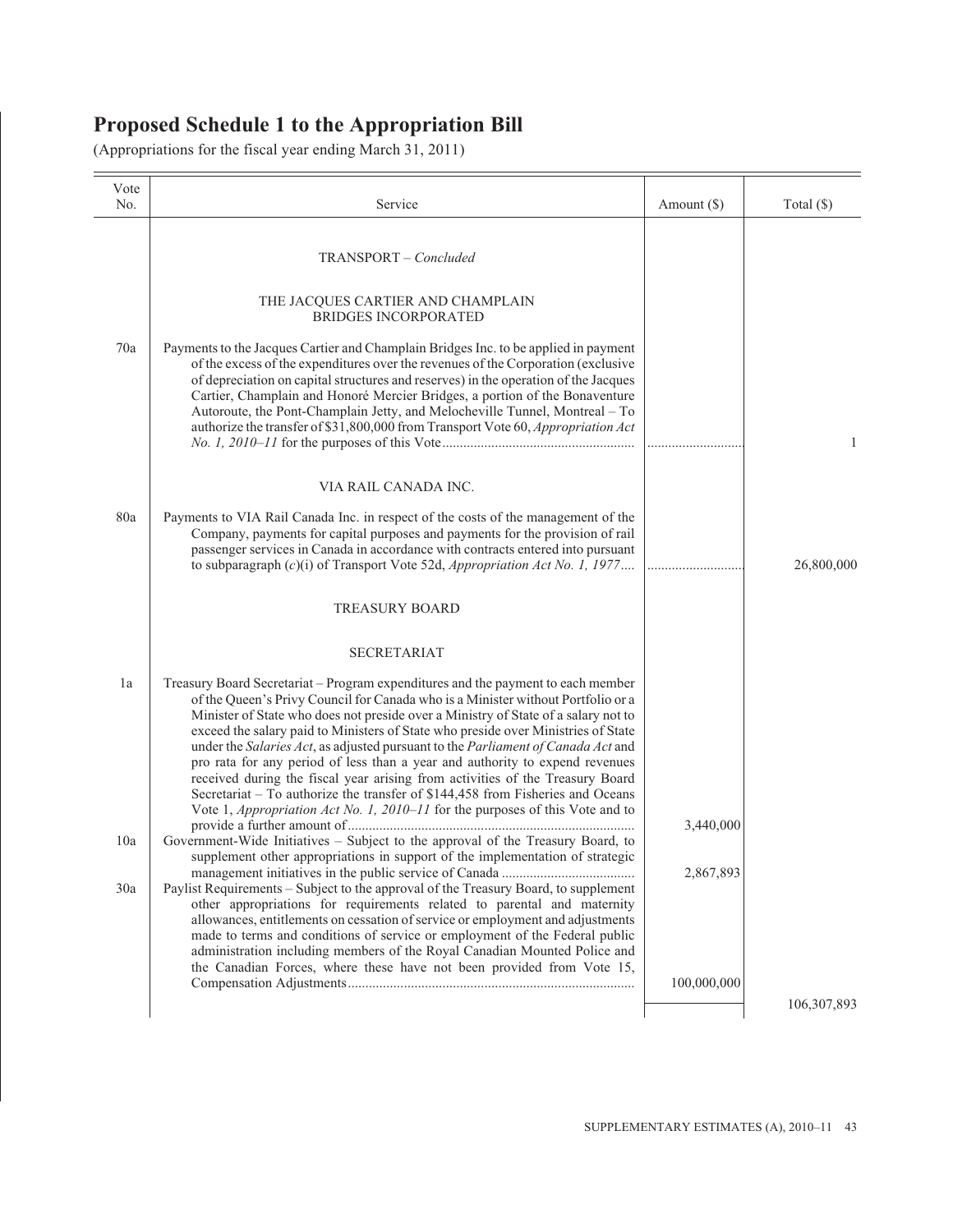| Vote<br>No. | Service                                                                                                                                                                                                                                                                                                                                                                                                                                                                                                                                                                                                                                                                                                                                                                                                                                                                                                                                                                                                                                                                                                                                                                                                                                                                                                | Amount $(\$)$ | Total $(\$)$  |
|-------------|--------------------------------------------------------------------------------------------------------------------------------------------------------------------------------------------------------------------------------------------------------------------------------------------------------------------------------------------------------------------------------------------------------------------------------------------------------------------------------------------------------------------------------------------------------------------------------------------------------------------------------------------------------------------------------------------------------------------------------------------------------------------------------------------------------------------------------------------------------------------------------------------------------------------------------------------------------------------------------------------------------------------------------------------------------------------------------------------------------------------------------------------------------------------------------------------------------------------------------------------------------------------------------------------------------|---------------|---------------|
|             | <b>VETERANS AFFAIRS</b>                                                                                                                                                                                                                                                                                                                                                                                                                                                                                                                                                                                                                                                                                                                                                                                                                                                                                                                                                                                                                                                                                                                                                                                                                                                                                |               |               |
| 1a          | Veterans Affairs – Operating expenditures, upkeep of property, including engineering<br>and other investigatory planning expenses that do not add tangible value to real<br>property, taxes, insurance and maintenance of public utilities; to authorize,<br>subject to the approval of the Governor in Council, necessary remedial work on<br>properties constructed under individual firm price contracts and sold under the<br>Veterans' Land Act (R.S.C., 1970, c.V-4), to correct defects for which neither the<br>veteran nor the contractor can be held financially responsible, and such other<br>work on other properties as may be required to protect the interest of the Director<br>therein and the payment to each member of the Queen's Privy Council for Canada<br>who is a Minister without Portfolio or a Minister of State who does not preside<br>over a Ministry of State of a salary not to exceed the salary paid to Ministers of<br>State who preside over Ministries of State under the Salaries Act, as adjusted<br>pursuant to the <i>Parliament of Canada Act</i> and pro rata for any period of less than a<br>year - To authorize the transfer of \$274,100 from Foreign Affairs and<br>International Trade Vote 1, Appropriation Act No. 1, 2010-11 for the purposes of |               | 3,414,000     |
|             | WESTERN ECONOMIC DIVERSIFICATION                                                                                                                                                                                                                                                                                                                                                                                                                                                                                                                                                                                                                                                                                                                                                                                                                                                                                                                                                                                                                                                                                                                                                                                                                                                                       |               |               |
| 5a          | Western Economic Diversification $-$ The grants listed in the Estimates and                                                                                                                                                                                                                                                                                                                                                                                                                                                                                                                                                                                                                                                                                                                                                                                                                                                                                                                                                                                                                                                                                                                                                                                                                            |               | 9,193,971     |
|             |                                                                                                                                                                                                                                                                                                                                                                                                                                                                                                                                                                                                                                                                                                                                                                                                                                                                                                                                                                                                                                                                                                                                                                                                                                                                                                        |               | 3,288,418,616 |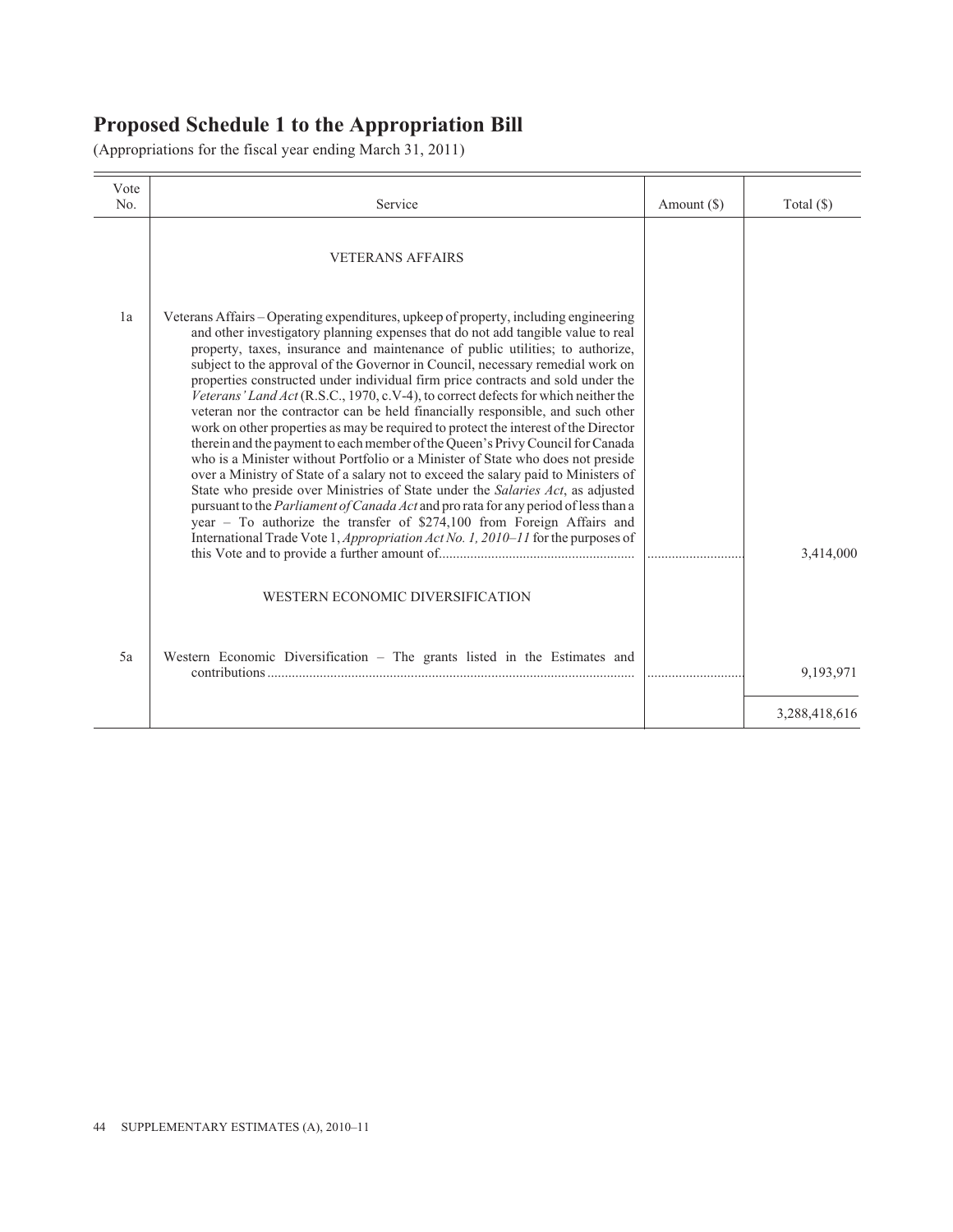(Appropriations for the fiscal year ending March 31, 2011 that may be charged to the following fiscal year ending March 31, 2012)

| Vote<br>No. | Service                                                                                                                                                                                                                                                                                                                                                                                                                                                                                                                                                                                                                                                                                                                                                                                                                                                                                                                                                                       | Amount (\$)             | Total $(\$)$ |
|-------------|-------------------------------------------------------------------------------------------------------------------------------------------------------------------------------------------------------------------------------------------------------------------------------------------------------------------------------------------------------------------------------------------------------------------------------------------------------------------------------------------------------------------------------------------------------------------------------------------------------------------------------------------------------------------------------------------------------------------------------------------------------------------------------------------------------------------------------------------------------------------------------------------------------------------------------------------------------------------------------|-------------------------|--------------|
| 1a          | <b>CANADA REVENUE AGENCY</b><br>Canada Revenue Agency - Operating expenditures, contributions and recoverable<br>expenditures on behalf of the Canada Pension Plan and the Employment<br><b>ENVIRONMENT</b><br>PARKS CANADA AGENCY                                                                                                                                                                                                                                                                                                                                                                                                                                                                                                                                                                                                                                                                                                                                            |                         | 10,128,085   |
| 25a         | Parks Canada Agency - Program expenditures, including capital expenditures, the<br>grants listed in the Estimates and contributions, including expenditures on other<br>than federal property, and payments to provinces and municipalities as<br>contributions towards the cost of undertakings carried out by those bodies - To<br>authorize the transfer of \$62,697,000 from Transport Vote 60, Appropriation Act<br>No. 1, 2010–11 for the purposes of this Vote and to provide a further amount of<br>PUBLIC SAFETY AND EMERGENCY PREPAREDNESS                                                                                                                                                                                                                                                                                                                                                                                                                          |                         | 1,078,229    |
| 10a<br>15a  | CANADA BORDER SERVICES AGENCY<br>Canada Border Services Agency – Operating expenditures and, pursuant to paragraph<br>$29.1(2)(a)$ of the <i>Financial Administration Act</i> , authority to expend in the current<br>fiscal year revenues received during the fiscal year related to the border<br>operations of the Canada Border Services Agency: fees for the provision of a<br>service or the use of a facility or for a product, right or privilege; and payments<br>received under contracts entered into by the Agency - To authorize the transfer of<br>\$1,360,532 from Canada Revenue Agency Vote 1, and \$20,000 from Foreign<br>Affairs and International Trade Vote 1, Appropriation Act No. 1, 2010-11 for the<br>Canada Border Services Agency - Capital expenditures - To authorize the transfer of<br>\$2,567,275 from Public Safety and Emergency Preparedness Vote 10,<br>Appropriation Act No. 1, 2010-11 for the purposes of this Vote and to provide a | 2,267,406<br>10,144,078 | 12,411,484   |
|             |                                                                                                                                                                                                                                                                                                                                                                                                                                                                                                                                                                                                                                                                                                                                                                                                                                                                                                                                                                               |                         | 23,617,798   |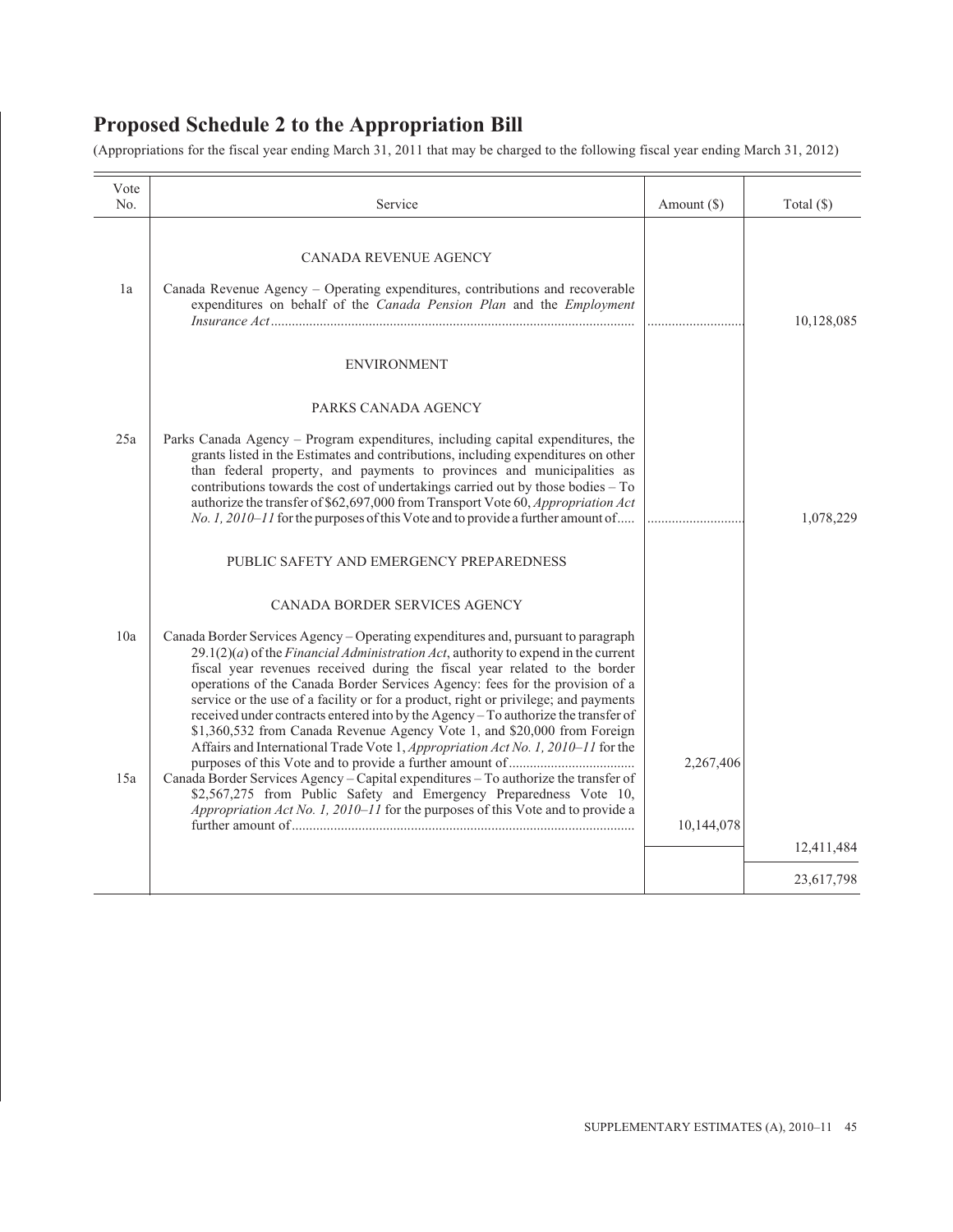# **Statutory Items in these Supplementary Estimates**

| Department, Agency or Crown corporation                                                                                                                                                                                                                                                                        | These<br><b>Supplementary Estimates</b><br>(dollars) |
|----------------------------------------------------------------------------------------------------------------------------------------------------------------------------------------------------------------------------------------------------------------------------------------------------------------|------------------------------------------------------|
| ECONOMIC DEVELOPMENT AGENCY OF CANADA FOR THE REGIONS OF QUEBEC<br>Community Adjustment Fund                                                                                                                                                                                                                   | 5,000,000                                            |
| <b>FINANCE</b>                                                                                                                                                                                                                                                                                                 |                                                      |
| <b>Department</b>                                                                                                                                                                                                                                                                                              |                                                      |
| Interest and Other Costs                                                                                                                                                                                                                                                                                       | (2,352,000,000)                                      |
| Transitional assistance to provinces entering into the harmonized value-added tax framework<br>(Part III.1 - Federal-Provincial Fiscal Arrangements Act)                                                                                                                                                       | 769,000,000                                          |
| Payment to Ontario Related to the Canada Health Transfer (Budget Implementation Act,                                                                                                                                                                                                                           |                                                      |
| 2009)                                                                                                                                                                                                                                                                                                          | (18,500,000)                                         |
| Incentive for Provinces to Eliminate Taxes on Capital (Part IV - Federal-Provincial Fiscal                                                                                                                                                                                                                     |                                                      |
| Arrangements Act)                                                                                                                                                                                                                                                                                              | 18,000,000                                           |
| Debt payments on behalf of poor countries to International Organizations pursuant to section<br>18(1) of the Economic Recovery Act                                                                                                                                                                             | 25,000,000                                           |
| Youth Allowances Recovery (Federal-Provincial Fiscal Revision Act, 1964)                                                                                                                                                                                                                                       | 5,976,000                                            |
| Alternative Payments for Standing Programs (Part VI - Federal-Provincial Fiscal                                                                                                                                                                                                                                |                                                      |
| Arrangements Act)                                                                                                                                                                                                                                                                                              | 26,868,000                                           |
| Subsidy Resources to the International Monetary Fund's Poverty Reduction and Growth Trust<br>(Section 8 – Bretton Woods and Related Agreements Act)                                                                                                                                                            | 40,000,000                                           |
| FOREIGN AFFAIRS AND INTERNATIONAL TRADE                                                                                                                                                                                                                                                                        |                                                      |
| <b>Department</b><br>Payments to Export Development Canada to discharge obligations incurred pursuant to<br>Section 23 of the <i>Export Development Act</i> (Canada Account) for the purpose of facilitating<br>and developing trade between Canada and other countries (S.C., 2001, c. 33)<br>(Non-budgetary) | 718,500,000                                          |
| <b>INDUSTRY</b>                                                                                                                                                                                                                                                                                                |                                                      |
| <b>Department</b>                                                                                                                                                                                                                                                                                              |                                                      |
| Community Adjustment Fund                                                                                                                                                                                                                                                                                      | 5,000,000                                            |
| <b>National Research Council of Canada</b>                                                                                                                                                                                                                                                                     |                                                      |
| Spending of revenues pursuant to paragraph $5(1)(e)$ of the National Research Council Act                                                                                                                                                                                                                      |                                                      |
| $(R.S.C., 1985, c. N-15)$                                                                                                                                                                                                                                                                                      | (3,573,500)                                          |
| <b>WESTERN ECONOMIC DIVERSIFICATION</b>                                                                                                                                                                                                                                                                        |                                                      |
| Community Adjustment Fund                                                                                                                                                                                                                                                                                      | 13,500,000                                           |
| Total budgetary and non-budgetary statutory items in these Supplementary Estimates                                                                                                                                                                                                                             | (747, 229, 500)                                      |
| <b>CONSOLIDATED SPECIFIED PURPOSE ACCOUNTS</b>                                                                                                                                                                                                                                                                 | .                                                    |
| Total                                                                                                                                                                                                                                                                                                          | (747, 229, 500)                                      |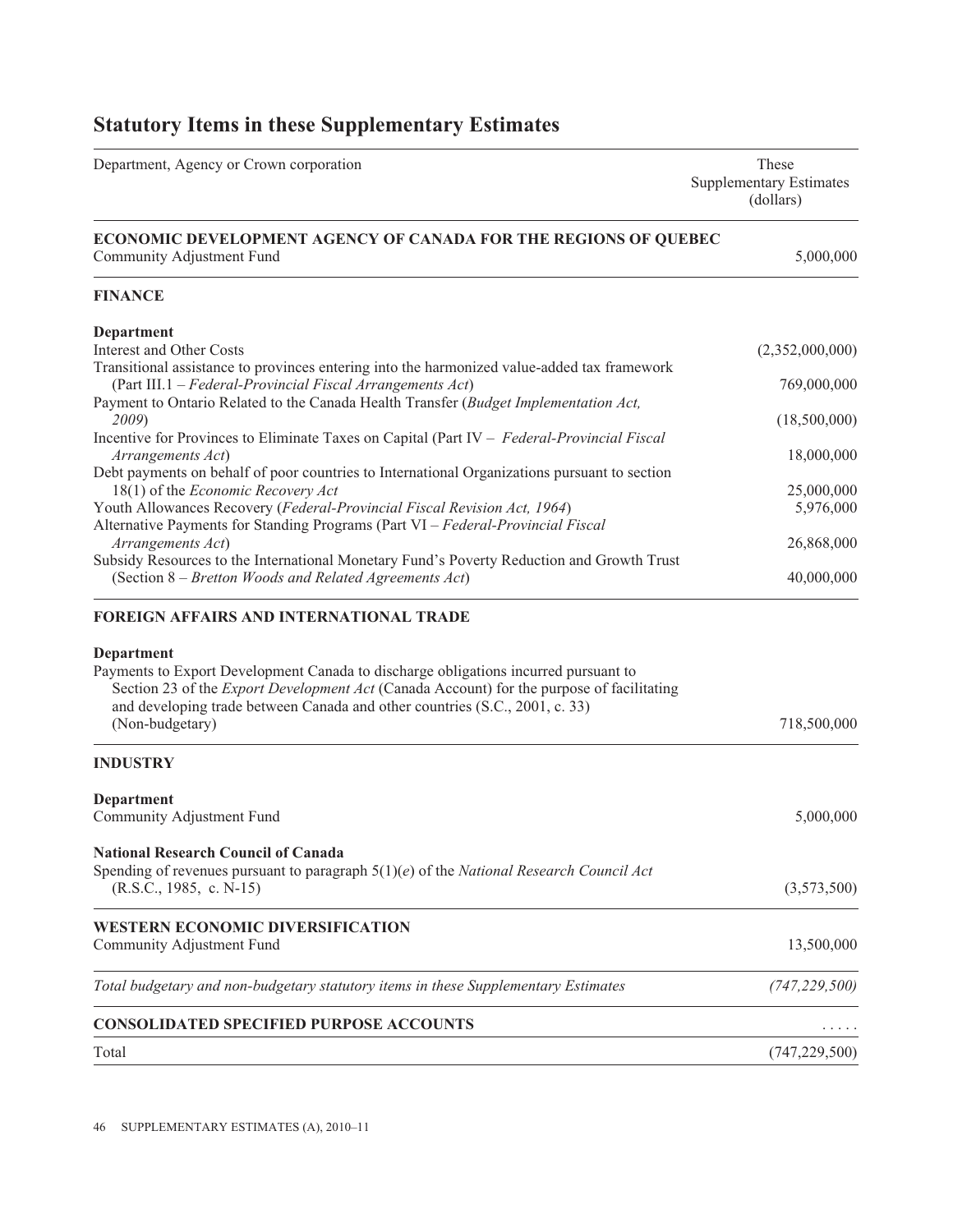| <b>Summary of Changes to Voted Appropriations</b> |  |
|---------------------------------------------------|--|
|---------------------------------------------------|--|

| Department, Agency or Crown corporation                     | Vote     |                                             | Less: Available<br>Spending                                                            |               |
|-------------------------------------------------------------|----------|---------------------------------------------|----------------------------------------------------------------------------------------|---------------|
| (thousands of dollars)                                      | Number   | <b>Gross Amount</b>                         | Authorities                                                                            | Net Amount*   |
|                                                             |          |                                             |                                                                                        |               |
| <b>AGRICULTURE AND AGRI-FOOD</b>                            | 1a       |                                             |                                                                                        |               |
|                                                             | 5a       | $\mathbb{Z}^n$ . In the $\mathbb{Z}^n$<br>. | $\alpha$ , $\alpha$ , $\alpha$ , $\alpha$<br>$\alpha$ , $\alpha$ , $\alpha$ , $\alpha$ | $\cdots$<br>. |
|                                                             | 30a      | 16,220                                      | .                                                                                      | 16,220        |
|                                                             | 35a      | 836                                         | .                                                                                      | 836           |
|                                                             | 40a      | 26,000                                      | .                                                                                      | 26,000        |
| ATLANTIC CANADA OPPORTUNITIES AGENCY                        | 1a       | 31                                          | $\alpha$ , $\alpha$ , $\alpha$ , $\alpha$                                              | 31            |
|                                                             | 1a       | 10,128                                      | $\sim$ $\sim$ $\sim$ $\sim$ $\sim$                                                     | 10,128        |
|                                                             |          |                                             |                                                                                        |               |
| <b>CANADIAN HERITAGE</b>                                    |          |                                             |                                                                                        | 8,850         |
|                                                             | 1a<br>5a | 8,850<br>137,746                            | $\alpha$ , $\alpha$ , $\alpha$ , $\alpha$<br>1,700                                     | 136,046       |
|                                                             | 10a      | .                                           | .                                                                                      | .             |
| Canadian Radio-television and Telecommunications Commission | 50a      | 2,629                                       | .                                                                                      | 2,629         |
|                                                             | 55a      | .                                           | $\alpha$ , $\alpha$ , $\alpha$ , $\alpha$                                              | .             |
| CITIZENSHIP AND IMMIGRATION                                 |          |                                             |                                                                                        |               |
|                                                             | 1a       | 63,680                                      | 76                                                                                     | 63.604        |
|                                                             | 5a       | 3,196                                       | 196                                                                                    | 3,000         |
|                                                             |          |                                             |                                                                                        |               |
| ECONOMIC DEVELOPMENT AGENCY OF CANADA FOR THE               | 5a       | 32,768                                      | $\sim$ $\sim$ $\sim$ $\sim$ $\sim$                                                     | 32,768        |
| <b>ENVIRONMENT</b>                                          |          |                                             |                                                                                        |               |
|                                                             | 1a       | 775                                         | $\alpha$ , $\alpha$ , $\alpha$ , $\alpha$                                              | 775           |
|                                                             | 5a       | 2,220                                       | .                                                                                      | 2,220         |
|                                                             | 10a      | 235                                         | .                                                                                      | 235           |
|                                                             | 15a      | 1,452                                       | $\alpha$ , $\alpha$ , $\alpha$ , $\alpha$                                              | 1,452         |
|                                                             | 25a      | 1,078                                       | .                                                                                      | 1,078         |
| <b>FINANCE</b>                                              |          |                                             |                                                                                        |               |
|                                                             | 1a       | 12,855                                      | .                                                                                      | 12,855        |
|                                                             | 5a       | 19,762                                      | $\alpha$ , $\alpha$ , $\alpha$ , $\alpha$                                              | 19,762        |
|                                                             | 1a       | 5,363                                       | .                                                                                      | 5,363         |
|                                                             | 5a       | 6,976                                       | .                                                                                      | 6,976         |
|                                                             | 10a      | .                                           | $\alpha$ , $\alpha$ , $\alpha$ , $\alpha$                                              | .             |
| FOREIGN AFFAIRS AND INTERNATIONAL TRADE                     |          |                                             |                                                                                        |               |
|                                                             | 1a       | 154,752                                     | .                                                                                      | 154,752       |
|                                                             | 5a       | 40,549                                      | $\mathbb{R}^n$ . In the $\mathbb{R}^n$                                                 | 40.549        |
|                                                             | 10a      | 25,103                                      | $\alpha$ , $\alpha$ , $\alpha$ , $\alpha$                                              | 25,103        |
|                                                             | 25a      | 70,000                                      | $\Box$                                                                                 | 70,000        |
|                                                             | 35a      | .                                           | $\sim$ $\sim$ $\sim$ $\sim$ $\sim$                                                     | .             |
| <b>HEALTH</b>                                               |          |                                             |                                                                                        |               |
|                                                             | 1a       | 103,008                                     | $\ldots$                                                                               | 103,008       |
|                                                             | 5a       | 350                                         | .                                                                                      | 350           |
|                                                             | 10a      | 129,254                                     | .                                                                                      | 129,254       |
|                                                             | 25a      | .                                           | .                                                                                      | .             |
|                                                             | 40a      | 8,058                                       | $\sim$ $\sim$ $\sim$ $\sim$ $\sim$                                                     | 8,058         |
|                                                             | 50a      | 3,000                                       | $\alpha$ , $\alpha$ , $\alpha$ , $\alpha$                                              | 3,000         |
| HUMAN RESOURCES AND SKILLS DEVELOPMENT                      |          |                                             |                                                                                        |               |
|                                                             | 1a       | 26,975                                      | .                                                                                      | 26,975        |
|                                                             | 5a       | 54,870                                      | $\sim$ $\sim$ $\sim$ $\sim$ $\sim$                                                     | 54,870        |
| INDIAN AFFAIRS AND NORTHERN DEVELOPMENT                     |          |                                             |                                                                                        |               |
|                                                             | 1a       | 19,740                                      | .                                                                                      | 19,740        |
|                                                             | 10a      | 150,394                                     | .                                                                                      | 150,394       |
|                                                             | 20a      | 3,720                                       | $\mathbb{R}^n$ . In the $\mathbb{R}^n$                                                 | 3,720         |
|                                                             | 25a      | 8,000                                       | $\ldots$                                                                               | 8,000         |
|                                                             |          |                                             |                                                                                        |               |

\* See footnote on page 49.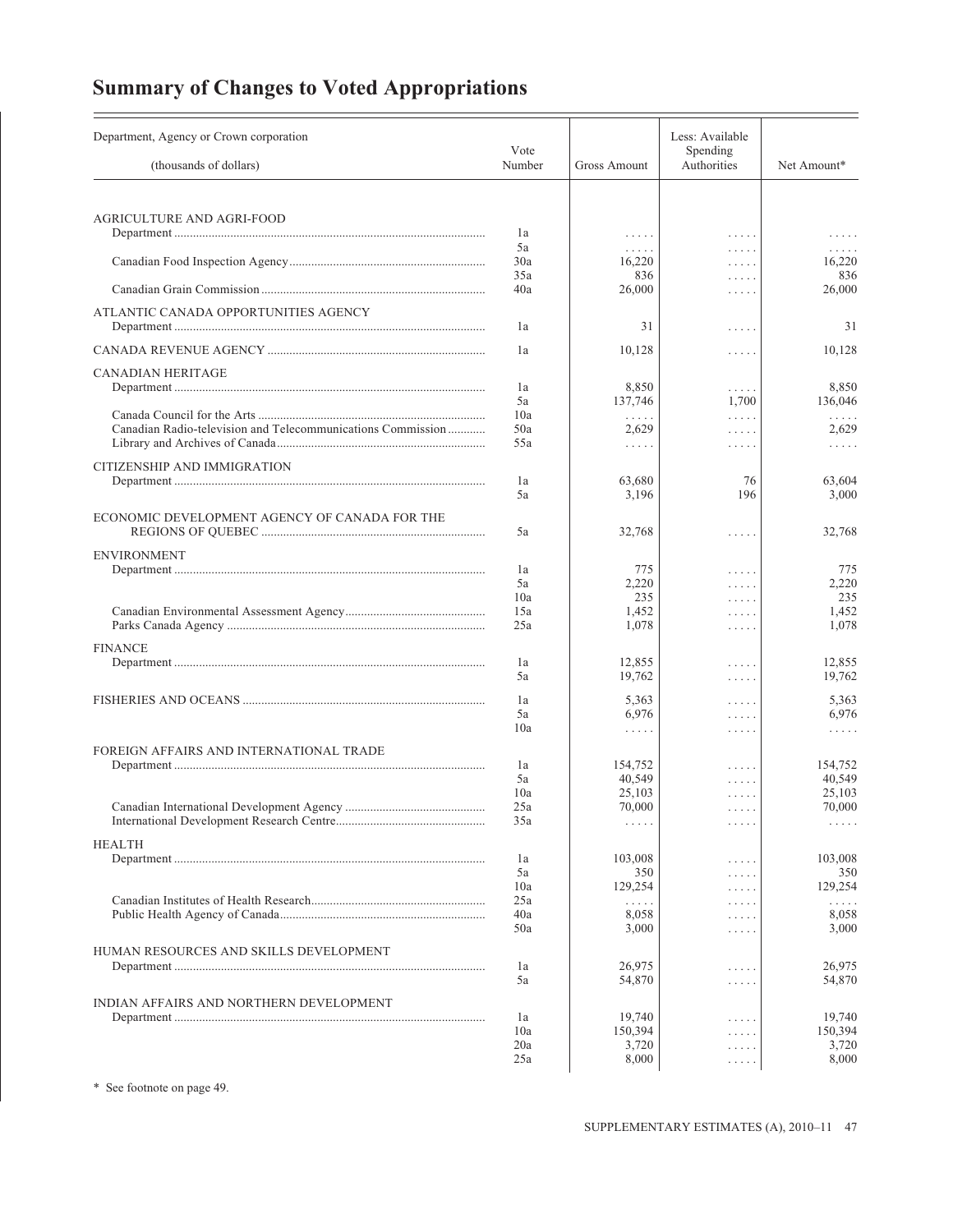# **Summary of Changes to Voted Appropriations**

| <b>INDUSTRY</b><br>31,994<br>31,994<br>1a<br>$\alpha$ , $\alpha$ , $\alpha$ , $\alpha$<br>5a<br>762<br>762<br>$\alpha$ , $\alpha$ , $\alpha$ , $\alpha$<br>10a<br>39,862<br>$\ldots \ldots$<br>35a<br>$\mathbb{R}^n$ . In the $\mathbb{R}^n$<br>$\alpha$ , $\alpha$ , $\alpha$<br>Federal Economic Development Agency for Southern Ontario<br>55a<br>$\ldots$<br>$\ldots \ldots$<br>60a<br>57,212<br>$\ldots \ldots$<br>65a<br>3,439<br>$\ldots \ldots$<br>70a<br>27,856<br>$\alpha$ , $\alpha$ , $\alpha$<br>80a<br>$\mathbb{R}^n$ . In the $\mathbb{R}^n$<br>$\ldots \ldots$<br>95a<br>$\ldots$<br>$\alpha$ , $\alpha$ , $\alpha$ , $\alpha$<br><b>JUSTICE</b><br>1a<br>22,310<br>$\alpha$ , $\alpha$ , $\alpha$ , $\alpha$<br>5a<br>2,000<br>.<br>35a<br>4,744<br>$\alpha$ , $\alpha$ , $\alpha$ , $\alpha$<br><b>NATIONAL DEFENCE</b><br>72,085<br>72,085<br>1a<br>$\alpha$ , $\alpha$ , $\alpha$ , $\alpha$<br>5a<br>339,422<br>339,422<br>.<br>10a<br>.<br>.<br>$\alpha$ , $\alpha$ , $\alpha$ , $\alpha$<br><b>NATURAL RESOURCES</b><br>15,879<br>1a<br>$\alpha$ , $\alpha$ , $\alpha$ , $\alpha$<br>5a<br>.<br>.<br>.<br>15a<br>300,000<br>$\ldots \ldots$<br>25a<br>7,120<br>$\ldots$<br>PRIVY COUNCIL<br>1a<br>13,825<br>13,825<br>$\sim$ $\sim$ $\sim$ $\sim$ $\sim$<br>PUBLIC SAFETY AND EMERGENCY PREPAREDNESS<br>2,093<br>2,093<br>1a<br>$\alpha$ , $\alpha$ , $\alpha$ , $\alpha$<br>5a<br>265,105<br>265,105<br>.<br>2,267<br>2,267<br>10a<br>$\ldots \ldots$<br>15a<br>10,144<br>10,144<br>$\ldots \ldots$<br>20a<br>2,162<br>2,162<br>$\ldots \ldots$<br>35a<br>7,897<br>7,897<br>$\ldots \ldots$<br>40a<br>.<br>$\ldots \ldots$<br>.<br>45a<br>401<br>401<br>$\alpha$ , $\alpha$ , $\alpha$ , $\alpha$<br>50a<br>328,279<br>328,279<br>$\ldots \ldots$<br>55a<br>22,090<br>22,090<br>$\mathbb{R}^n$ . In the $\mathbb{R}^n$<br>Royal Canadian Mounted Police External Review Committee<br>65a<br>.<br>$\alpha$ , $\alpha$ , $\alpha$ , $\alpha$<br>.<br>Royal Canadian Mounted Police Public Complaints Commission<br>70a<br>2,661<br>$\alpha$ , $\alpha$ , $\alpha$ , $\alpha$<br>57,175<br>57,175<br>1a<br>5a<br>.<br>1.1.1.1<br>.<br>7a<br>1.1.1.1<br>$\alpha$ , $\alpha$ , $\alpha$ , $\alpha$<br>.<br><b>TRANSPORT</b><br>1,220<br>1a<br>$\ldots$<br>25a<br>350,999<br>$\alpha$ , $\alpha$ , $\alpha$ , $\alpha$<br>40a<br>$\ldots$<br>.<br>50a<br>$\ldots$<br>$\alpha$ , $\alpha$ , $\alpha$ , $\alpha$<br>60a<br>26,715<br>26,715<br>.<br>70a<br>$\ldots$<br>$\ldots$<br>$\alpha$ , $\alpha$ , $\alpha$ , $\alpha$<br>80a<br>26,800<br>26,800<br>$\ldots$<br><b>TREASURY BOARD</b><br>3,440<br>1a<br>$\ldots$<br>10a<br>2,868<br>$\alpha$ , $\alpha$ , $\alpha$ , $\alpha$<br>30a<br>100,000<br>$\alpha$ , $\alpha$ , $\alpha$ , $\alpha$<br>$\frac{*}{ }$ See footnote on page 49 | Department, Agency or Crown corporation<br>(thousands of dollars) | Vote<br>Number | Gross Amount | Less: Available<br>Spending<br>Authorities | Net Amount*                                                       |
|--------------------------------------------------------------------------------------------------------------------------------------------------------------------------------------------------------------------------------------------------------------------------------------------------------------------------------------------------------------------------------------------------------------------------------------------------------------------------------------------------------------------------------------------------------------------------------------------------------------------------------------------------------------------------------------------------------------------------------------------------------------------------------------------------------------------------------------------------------------------------------------------------------------------------------------------------------------------------------------------------------------------------------------------------------------------------------------------------------------------------------------------------------------------------------------------------------------------------------------------------------------------------------------------------------------------------------------------------------------------------------------------------------------------------------------------------------------------------------------------------------------------------------------------------------------------------------------------------------------------------------------------------------------------------------------------------------------------------------------------------------------------------------------------------------------------------------------------------------------------------------------------------------------------------------------------------------------------------------------------------------------------------------------------------------------------------------------------------------------------------------------------------------------------------------------------------------------------------------------------------------------------------------------------------------------------------------------------------------------------------------------------------------------------------------------------------------------------------------------------------------------------------------------------------------------------------------------------------------------------------------------------------------------------------------------------------------------------------------------------------------------------------------------------------------------|-------------------------------------------------------------------|----------------|--------------|--------------------------------------------|-------------------------------------------------------------------|
|                                                                                                                                                                                                                                                                                                                                                                                                                                                                                                                                                                                                                                                                                                                                                                                                                                                                                                                                                                                                                                                                                                                                                                                                                                                                                                                                                                                                                                                                                                                                                                                                                                                                                                                                                                                                                                                                                                                                                                                                                                                                                                                                                                                                                                                                                                                                                                                                                                                                                                                                                                                                                                                                                                                                                                                                              |                                                                   |                |              |                                            |                                                                   |
|                                                                                                                                                                                                                                                                                                                                                                                                                                                                                                                                                                                                                                                                                                                                                                                                                                                                                                                                                                                                                                                                                                                                                                                                                                                                                                                                                                                                                                                                                                                                                                                                                                                                                                                                                                                                                                                                                                                                                                                                                                                                                                                                                                                                                                                                                                                                                                                                                                                                                                                                                                                                                                                                                                                                                                                                              |                                                                   |                |              |                                            |                                                                   |
|                                                                                                                                                                                                                                                                                                                                                                                                                                                                                                                                                                                                                                                                                                                                                                                                                                                                                                                                                                                                                                                                                                                                                                                                                                                                                                                                                                                                                                                                                                                                                                                                                                                                                                                                                                                                                                                                                                                                                                                                                                                                                                                                                                                                                                                                                                                                                                                                                                                                                                                                                                                                                                                                                                                                                                                                              |                                                                   |                |              |                                            |                                                                   |
|                                                                                                                                                                                                                                                                                                                                                                                                                                                                                                                                                                                                                                                                                                                                                                                                                                                                                                                                                                                                                                                                                                                                                                                                                                                                                                                                                                                                                                                                                                                                                                                                                                                                                                                                                                                                                                                                                                                                                                                                                                                                                                                                                                                                                                                                                                                                                                                                                                                                                                                                                                                                                                                                                                                                                                                                              |                                                                   |                |              |                                            |                                                                   |
|                                                                                                                                                                                                                                                                                                                                                                                                                                                                                                                                                                                                                                                                                                                                                                                                                                                                                                                                                                                                                                                                                                                                                                                                                                                                                                                                                                                                                                                                                                                                                                                                                                                                                                                                                                                                                                                                                                                                                                                                                                                                                                                                                                                                                                                                                                                                                                                                                                                                                                                                                                                                                                                                                                                                                                                                              |                                                                   |                |              |                                            | 39,862                                                            |
|                                                                                                                                                                                                                                                                                                                                                                                                                                                                                                                                                                                                                                                                                                                                                                                                                                                                                                                                                                                                                                                                                                                                                                                                                                                                                                                                                                                                                                                                                                                                                                                                                                                                                                                                                                                                                                                                                                                                                                                                                                                                                                                                                                                                                                                                                                                                                                                                                                                                                                                                                                                                                                                                                                                                                                                                              |                                                                   |                |              |                                            | .                                                                 |
|                                                                                                                                                                                                                                                                                                                                                                                                                                                                                                                                                                                                                                                                                                                                                                                                                                                                                                                                                                                                                                                                                                                                                                                                                                                                                                                                                                                                                                                                                                                                                                                                                                                                                                                                                                                                                                                                                                                                                                                                                                                                                                                                                                                                                                                                                                                                                                                                                                                                                                                                                                                                                                                                                                                                                                                                              |                                                                   |                |              |                                            | .                                                                 |
|                                                                                                                                                                                                                                                                                                                                                                                                                                                                                                                                                                                                                                                                                                                                                                                                                                                                                                                                                                                                                                                                                                                                                                                                                                                                                                                                                                                                                                                                                                                                                                                                                                                                                                                                                                                                                                                                                                                                                                                                                                                                                                                                                                                                                                                                                                                                                                                                                                                                                                                                                                                                                                                                                                                                                                                                              |                                                                   |                |              |                                            | 57,212                                                            |
|                                                                                                                                                                                                                                                                                                                                                                                                                                                                                                                                                                                                                                                                                                                                                                                                                                                                                                                                                                                                                                                                                                                                                                                                                                                                                                                                                                                                                                                                                                                                                                                                                                                                                                                                                                                                                                                                                                                                                                                                                                                                                                                                                                                                                                                                                                                                                                                                                                                                                                                                                                                                                                                                                                                                                                                                              |                                                                   |                |              |                                            | 3,439                                                             |
|                                                                                                                                                                                                                                                                                                                                                                                                                                                                                                                                                                                                                                                                                                                                                                                                                                                                                                                                                                                                                                                                                                                                                                                                                                                                                                                                                                                                                                                                                                                                                                                                                                                                                                                                                                                                                                                                                                                                                                                                                                                                                                                                                                                                                                                                                                                                                                                                                                                                                                                                                                                                                                                                                                                                                                                                              |                                                                   |                |              |                                            | 27,856                                                            |
|                                                                                                                                                                                                                                                                                                                                                                                                                                                                                                                                                                                                                                                                                                                                                                                                                                                                                                                                                                                                                                                                                                                                                                                                                                                                                                                                                                                                                                                                                                                                                                                                                                                                                                                                                                                                                                                                                                                                                                                                                                                                                                                                                                                                                                                                                                                                                                                                                                                                                                                                                                                                                                                                                                                                                                                                              |                                                                   |                |              |                                            | .                                                                 |
|                                                                                                                                                                                                                                                                                                                                                                                                                                                                                                                                                                                                                                                                                                                                                                                                                                                                                                                                                                                                                                                                                                                                                                                                                                                                                                                                                                                                                                                                                                                                                                                                                                                                                                                                                                                                                                                                                                                                                                                                                                                                                                                                                                                                                                                                                                                                                                                                                                                                                                                                                                                                                                                                                                                                                                                                              |                                                                   |                |              |                                            | $\cdots$                                                          |
|                                                                                                                                                                                                                                                                                                                                                                                                                                                                                                                                                                                                                                                                                                                                                                                                                                                                                                                                                                                                                                                                                                                                                                                                                                                                                                                                                                                                                                                                                                                                                                                                                                                                                                                                                                                                                                                                                                                                                                                                                                                                                                                                                                                                                                                                                                                                                                                                                                                                                                                                                                                                                                                                                                                                                                                                              |                                                                   |                |              |                                            |                                                                   |
|                                                                                                                                                                                                                                                                                                                                                                                                                                                                                                                                                                                                                                                                                                                                                                                                                                                                                                                                                                                                                                                                                                                                                                                                                                                                                                                                                                                                                                                                                                                                                                                                                                                                                                                                                                                                                                                                                                                                                                                                                                                                                                                                                                                                                                                                                                                                                                                                                                                                                                                                                                                                                                                                                                                                                                                                              |                                                                   |                |              |                                            | 22,310                                                            |
|                                                                                                                                                                                                                                                                                                                                                                                                                                                                                                                                                                                                                                                                                                                                                                                                                                                                                                                                                                                                                                                                                                                                                                                                                                                                                                                                                                                                                                                                                                                                                                                                                                                                                                                                                                                                                                                                                                                                                                                                                                                                                                                                                                                                                                                                                                                                                                                                                                                                                                                                                                                                                                                                                                                                                                                                              |                                                                   |                |              |                                            | 2,000                                                             |
|                                                                                                                                                                                                                                                                                                                                                                                                                                                                                                                                                                                                                                                                                                                                                                                                                                                                                                                                                                                                                                                                                                                                                                                                                                                                                                                                                                                                                                                                                                                                                                                                                                                                                                                                                                                                                                                                                                                                                                                                                                                                                                                                                                                                                                                                                                                                                                                                                                                                                                                                                                                                                                                                                                                                                                                                              |                                                                   |                |              |                                            | 4,744                                                             |
|                                                                                                                                                                                                                                                                                                                                                                                                                                                                                                                                                                                                                                                                                                                                                                                                                                                                                                                                                                                                                                                                                                                                                                                                                                                                                                                                                                                                                                                                                                                                                                                                                                                                                                                                                                                                                                                                                                                                                                                                                                                                                                                                                                                                                                                                                                                                                                                                                                                                                                                                                                                                                                                                                                                                                                                                              |                                                                   |                |              |                                            |                                                                   |
|                                                                                                                                                                                                                                                                                                                                                                                                                                                                                                                                                                                                                                                                                                                                                                                                                                                                                                                                                                                                                                                                                                                                                                                                                                                                                                                                                                                                                                                                                                                                                                                                                                                                                                                                                                                                                                                                                                                                                                                                                                                                                                                                                                                                                                                                                                                                                                                                                                                                                                                                                                                                                                                                                                                                                                                                              |                                                                   |                |              |                                            |                                                                   |
|                                                                                                                                                                                                                                                                                                                                                                                                                                                                                                                                                                                                                                                                                                                                                                                                                                                                                                                                                                                                                                                                                                                                                                                                                                                                                                                                                                                                                                                                                                                                                                                                                                                                                                                                                                                                                                                                                                                                                                                                                                                                                                                                                                                                                                                                                                                                                                                                                                                                                                                                                                                                                                                                                                                                                                                                              |                                                                   |                |              |                                            |                                                                   |
|                                                                                                                                                                                                                                                                                                                                                                                                                                                                                                                                                                                                                                                                                                                                                                                                                                                                                                                                                                                                                                                                                                                                                                                                                                                                                                                                                                                                                                                                                                                                                                                                                                                                                                                                                                                                                                                                                                                                                                                                                                                                                                                                                                                                                                                                                                                                                                                                                                                                                                                                                                                                                                                                                                                                                                                                              |                                                                   |                |              |                                            |                                                                   |
|                                                                                                                                                                                                                                                                                                                                                                                                                                                                                                                                                                                                                                                                                                                                                                                                                                                                                                                                                                                                                                                                                                                                                                                                                                                                                                                                                                                                                                                                                                                                                                                                                                                                                                                                                                                                                                                                                                                                                                                                                                                                                                                                                                                                                                                                                                                                                                                                                                                                                                                                                                                                                                                                                                                                                                                                              |                                                                   |                |              |                                            |                                                                   |
|                                                                                                                                                                                                                                                                                                                                                                                                                                                                                                                                                                                                                                                                                                                                                                                                                                                                                                                                                                                                                                                                                                                                                                                                                                                                                                                                                                                                                                                                                                                                                                                                                                                                                                                                                                                                                                                                                                                                                                                                                                                                                                                                                                                                                                                                                                                                                                                                                                                                                                                                                                                                                                                                                                                                                                                                              |                                                                   |                |              |                                            |                                                                   |
|                                                                                                                                                                                                                                                                                                                                                                                                                                                                                                                                                                                                                                                                                                                                                                                                                                                                                                                                                                                                                                                                                                                                                                                                                                                                                                                                                                                                                                                                                                                                                                                                                                                                                                                                                                                                                                                                                                                                                                                                                                                                                                                                                                                                                                                                                                                                                                                                                                                                                                                                                                                                                                                                                                                                                                                                              |                                                                   |                |              |                                            | 15,879                                                            |
|                                                                                                                                                                                                                                                                                                                                                                                                                                                                                                                                                                                                                                                                                                                                                                                                                                                                                                                                                                                                                                                                                                                                                                                                                                                                                                                                                                                                                                                                                                                                                                                                                                                                                                                                                                                                                                                                                                                                                                                                                                                                                                                                                                                                                                                                                                                                                                                                                                                                                                                                                                                                                                                                                                                                                                                                              |                                                                   |                |              |                                            |                                                                   |
|                                                                                                                                                                                                                                                                                                                                                                                                                                                                                                                                                                                                                                                                                                                                                                                                                                                                                                                                                                                                                                                                                                                                                                                                                                                                                                                                                                                                                                                                                                                                                                                                                                                                                                                                                                                                                                                                                                                                                                                                                                                                                                                                                                                                                                                                                                                                                                                                                                                                                                                                                                                                                                                                                                                                                                                                              |                                                                   |                |              |                                            | 300,000                                                           |
|                                                                                                                                                                                                                                                                                                                                                                                                                                                                                                                                                                                                                                                                                                                                                                                                                                                                                                                                                                                                                                                                                                                                                                                                                                                                                                                                                                                                                                                                                                                                                                                                                                                                                                                                                                                                                                                                                                                                                                                                                                                                                                                                                                                                                                                                                                                                                                                                                                                                                                                                                                                                                                                                                                                                                                                                              |                                                                   |                |              |                                            | 7,120                                                             |
|                                                                                                                                                                                                                                                                                                                                                                                                                                                                                                                                                                                                                                                                                                                                                                                                                                                                                                                                                                                                                                                                                                                                                                                                                                                                                                                                                                                                                                                                                                                                                                                                                                                                                                                                                                                                                                                                                                                                                                                                                                                                                                                                                                                                                                                                                                                                                                                                                                                                                                                                                                                                                                                                                                                                                                                                              |                                                                   |                |              |                                            |                                                                   |
|                                                                                                                                                                                                                                                                                                                                                                                                                                                                                                                                                                                                                                                                                                                                                                                                                                                                                                                                                                                                                                                                                                                                                                                                                                                                                                                                                                                                                                                                                                                                                                                                                                                                                                                                                                                                                                                                                                                                                                                                                                                                                                                                                                                                                                                                                                                                                                                                                                                                                                                                                                                                                                                                                                                                                                                                              |                                                                   |                |              |                                            |                                                                   |
|                                                                                                                                                                                                                                                                                                                                                                                                                                                                                                                                                                                                                                                                                                                                                                                                                                                                                                                                                                                                                                                                                                                                                                                                                                                                                                                                                                                                                                                                                                                                                                                                                                                                                                                                                                                                                                                                                                                                                                                                                                                                                                                                                                                                                                                                                                                                                                                                                                                                                                                                                                                                                                                                                                                                                                                                              |                                                                   |                |              |                                            |                                                                   |
|                                                                                                                                                                                                                                                                                                                                                                                                                                                                                                                                                                                                                                                                                                                                                                                                                                                                                                                                                                                                                                                                                                                                                                                                                                                                                                                                                                                                                                                                                                                                                                                                                                                                                                                                                                                                                                                                                                                                                                                                                                                                                                                                                                                                                                                                                                                                                                                                                                                                                                                                                                                                                                                                                                                                                                                                              |                                                                   |                |              |                                            |                                                                   |
|                                                                                                                                                                                                                                                                                                                                                                                                                                                                                                                                                                                                                                                                                                                                                                                                                                                                                                                                                                                                                                                                                                                                                                                                                                                                                                                                                                                                                                                                                                                                                                                                                                                                                                                                                                                                                                                                                                                                                                                                                                                                                                                                                                                                                                                                                                                                                                                                                                                                                                                                                                                                                                                                                                                                                                                                              |                                                                   |                |              |                                            |                                                                   |
|                                                                                                                                                                                                                                                                                                                                                                                                                                                                                                                                                                                                                                                                                                                                                                                                                                                                                                                                                                                                                                                                                                                                                                                                                                                                                                                                                                                                                                                                                                                                                                                                                                                                                                                                                                                                                                                                                                                                                                                                                                                                                                                                                                                                                                                                                                                                                                                                                                                                                                                                                                                                                                                                                                                                                                                                              |                                                                   |                |              |                                            |                                                                   |
|                                                                                                                                                                                                                                                                                                                                                                                                                                                                                                                                                                                                                                                                                                                                                                                                                                                                                                                                                                                                                                                                                                                                                                                                                                                                                                                                                                                                                                                                                                                                                                                                                                                                                                                                                                                                                                                                                                                                                                                                                                                                                                                                                                                                                                                                                                                                                                                                                                                                                                                                                                                                                                                                                                                                                                                                              |                                                                   |                |              |                                            |                                                                   |
|                                                                                                                                                                                                                                                                                                                                                                                                                                                                                                                                                                                                                                                                                                                                                                                                                                                                                                                                                                                                                                                                                                                                                                                                                                                                                                                                                                                                                                                                                                                                                                                                                                                                                                                                                                                                                                                                                                                                                                                                                                                                                                                                                                                                                                                                                                                                                                                                                                                                                                                                                                                                                                                                                                                                                                                                              |                                                                   |                |              |                                            |                                                                   |
|                                                                                                                                                                                                                                                                                                                                                                                                                                                                                                                                                                                                                                                                                                                                                                                                                                                                                                                                                                                                                                                                                                                                                                                                                                                                                                                                                                                                                                                                                                                                                                                                                                                                                                                                                                                                                                                                                                                                                                                                                                                                                                                                                                                                                                                                                                                                                                                                                                                                                                                                                                                                                                                                                                                                                                                                              |                                                                   |                |              |                                            |                                                                   |
|                                                                                                                                                                                                                                                                                                                                                                                                                                                                                                                                                                                                                                                                                                                                                                                                                                                                                                                                                                                                                                                                                                                                                                                                                                                                                                                                                                                                                                                                                                                                                                                                                                                                                                                                                                                                                                                                                                                                                                                                                                                                                                                                                                                                                                                                                                                                                                                                                                                                                                                                                                                                                                                                                                                                                                                                              |                                                                   |                |              |                                            |                                                                   |
|                                                                                                                                                                                                                                                                                                                                                                                                                                                                                                                                                                                                                                                                                                                                                                                                                                                                                                                                                                                                                                                                                                                                                                                                                                                                                                                                                                                                                                                                                                                                                                                                                                                                                                                                                                                                                                                                                                                                                                                                                                                                                                                                                                                                                                                                                                                                                                                                                                                                                                                                                                                                                                                                                                                                                                                                              |                                                                   |                |              |                                            |                                                                   |
|                                                                                                                                                                                                                                                                                                                                                                                                                                                                                                                                                                                                                                                                                                                                                                                                                                                                                                                                                                                                                                                                                                                                                                                                                                                                                                                                                                                                                                                                                                                                                                                                                                                                                                                                                                                                                                                                                                                                                                                                                                                                                                                                                                                                                                                                                                                                                                                                                                                                                                                                                                                                                                                                                                                                                                                                              |                                                                   |                |              |                                            |                                                                   |
|                                                                                                                                                                                                                                                                                                                                                                                                                                                                                                                                                                                                                                                                                                                                                                                                                                                                                                                                                                                                                                                                                                                                                                                                                                                                                                                                                                                                                                                                                                                                                                                                                                                                                                                                                                                                                                                                                                                                                                                                                                                                                                                                                                                                                                                                                                                                                                                                                                                                                                                                                                                                                                                                                                                                                                                                              |                                                                   |                |              |                                            |                                                                   |
|                                                                                                                                                                                                                                                                                                                                                                                                                                                                                                                                                                                                                                                                                                                                                                                                                                                                                                                                                                                                                                                                                                                                                                                                                                                                                                                                                                                                                                                                                                                                                                                                                                                                                                                                                                                                                                                                                                                                                                                                                                                                                                                                                                                                                                                                                                                                                                                                                                                                                                                                                                                                                                                                                                                                                                                                              |                                                                   |                |              |                                            |                                                                   |
|                                                                                                                                                                                                                                                                                                                                                                                                                                                                                                                                                                                                                                                                                                                                                                                                                                                                                                                                                                                                                                                                                                                                                                                                                                                                                                                                                                                                                                                                                                                                                                                                                                                                                                                                                                                                                                                                                                                                                                                                                                                                                                                                                                                                                                                                                                                                                                                                                                                                                                                                                                                                                                                                                                                                                                                                              |                                                                   |                |              |                                            | 2,661                                                             |
|                                                                                                                                                                                                                                                                                                                                                                                                                                                                                                                                                                                                                                                                                                                                                                                                                                                                                                                                                                                                                                                                                                                                                                                                                                                                                                                                                                                                                                                                                                                                                                                                                                                                                                                                                                                                                                                                                                                                                                                                                                                                                                                                                                                                                                                                                                                                                                                                                                                                                                                                                                                                                                                                                                                                                                                                              |                                                                   |                |              |                                            |                                                                   |
|                                                                                                                                                                                                                                                                                                                                                                                                                                                                                                                                                                                                                                                                                                                                                                                                                                                                                                                                                                                                                                                                                                                                                                                                                                                                                                                                                                                                                                                                                                                                                                                                                                                                                                                                                                                                                                                                                                                                                                                                                                                                                                                                                                                                                                                                                                                                                                                                                                                                                                                                                                                                                                                                                                                                                                                                              |                                                                   |                |              |                                            |                                                                   |
|                                                                                                                                                                                                                                                                                                                                                                                                                                                                                                                                                                                                                                                                                                                                                                                                                                                                                                                                                                                                                                                                                                                                                                                                                                                                                                                                                                                                                                                                                                                                                                                                                                                                                                                                                                                                                                                                                                                                                                                                                                                                                                                                                                                                                                                                                                                                                                                                                                                                                                                                                                                                                                                                                                                                                                                                              |                                                                   |                |              |                                            |                                                                   |
|                                                                                                                                                                                                                                                                                                                                                                                                                                                                                                                                                                                                                                                                                                                                                                                                                                                                                                                                                                                                                                                                                                                                                                                                                                                                                                                                                                                                                                                                                                                                                                                                                                                                                                                                                                                                                                                                                                                                                                                                                                                                                                                                                                                                                                                                                                                                                                                                                                                                                                                                                                                                                                                                                                                                                                                                              |                                                                   |                |              |                                            |                                                                   |
|                                                                                                                                                                                                                                                                                                                                                                                                                                                                                                                                                                                                                                                                                                                                                                                                                                                                                                                                                                                                                                                                                                                                                                                                                                                                                                                                                                                                                                                                                                                                                                                                                                                                                                                                                                                                                                                                                                                                                                                                                                                                                                                                                                                                                                                                                                                                                                                                                                                                                                                                                                                                                                                                                                                                                                                                              |                                                                   |                |              |                                            |                                                                   |
|                                                                                                                                                                                                                                                                                                                                                                                                                                                                                                                                                                                                                                                                                                                                                                                                                                                                                                                                                                                                                                                                                                                                                                                                                                                                                                                                                                                                                                                                                                                                                                                                                                                                                                                                                                                                                                                                                                                                                                                                                                                                                                                                                                                                                                                                                                                                                                                                                                                                                                                                                                                                                                                                                                                                                                                                              |                                                                   |                |              |                                            | 1,220                                                             |
|                                                                                                                                                                                                                                                                                                                                                                                                                                                                                                                                                                                                                                                                                                                                                                                                                                                                                                                                                                                                                                                                                                                                                                                                                                                                                                                                                                                                                                                                                                                                                                                                                                                                                                                                                                                                                                                                                                                                                                                                                                                                                                                                                                                                                                                                                                                                                                                                                                                                                                                                                                                                                                                                                                                                                                                                              |                                                                   |                |              |                                            | 350,999                                                           |
|                                                                                                                                                                                                                                                                                                                                                                                                                                                                                                                                                                                                                                                                                                                                                                                                                                                                                                                                                                                                                                                                                                                                                                                                                                                                                                                                                                                                                                                                                                                                                                                                                                                                                                                                                                                                                                                                                                                                                                                                                                                                                                                                                                                                                                                                                                                                                                                                                                                                                                                                                                                                                                                                                                                                                                                                              |                                                                   |                |              |                                            | $\mathbb{Z}^2$ . $\mathbb{Z}^2$ , $\mathbb{Z}^2$ , $\mathbb{Z}^2$ |
|                                                                                                                                                                                                                                                                                                                                                                                                                                                                                                                                                                                                                                                                                                                                                                                                                                                                                                                                                                                                                                                                                                                                                                                                                                                                                                                                                                                                                                                                                                                                                                                                                                                                                                                                                                                                                                                                                                                                                                                                                                                                                                                                                                                                                                                                                                                                                                                                                                                                                                                                                                                                                                                                                                                                                                                                              |                                                                   |                |              |                                            | $\cdots$                                                          |
|                                                                                                                                                                                                                                                                                                                                                                                                                                                                                                                                                                                                                                                                                                                                                                                                                                                                                                                                                                                                                                                                                                                                                                                                                                                                                                                                                                                                                                                                                                                                                                                                                                                                                                                                                                                                                                                                                                                                                                                                                                                                                                                                                                                                                                                                                                                                                                                                                                                                                                                                                                                                                                                                                                                                                                                                              |                                                                   |                |              |                                            |                                                                   |
|                                                                                                                                                                                                                                                                                                                                                                                                                                                                                                                                                                                                                                                                                                                                                                                                                                                                                                                                                                                                                                                                                                                                                                                                                                                                                                                                                                                                                                                                                                                                                                                                                                                                                                                                                                                                                                                                                                                                                                                                                                                                                                                                                                                                                                                                                                                                                                                                                                                                                                                                                                                                                                                                                                                                                                                                              |                                                                   |                |              |                                            |                                                                   |
|                                                                                                                                                                                                                                                                                                                                                                                                                                                                                                                                                                                                                                                                                                                                                                                                                                                                                                                                                                                                                                                                                                                                                                                                                                                                                                                                                                                                                                                                                                                                                                                                                                                                                                                                                                                                                                                                                                                                                                                                                                                                                                                                                                                                                                                                                                                                                                                                                                                                                                                                                                                                                                                                                                                                                                                                              |                                                                   |                |              |                                            |                                                                   |
|                                                                                                                                                                                                                                                                                                                                                                                                                                                                                                                                                                                                                                                                                                                                                                                                                                                                                                                                                                                                                                                                                                                                                                                                                                                                                                                                                                                                                                                                                                                                                                                                                                                                                                                                                                                                                                                                                                                                                                                                                                                                                                                                                                                                                                                                                                                                                                                                                                                                                                                                                                                                                                                                                                                                                                                                              |                                                                   |                |              |                                            |                                                                   |
|                                                                                                                                                                                                                                                                                                                                                                                                                                                                                                                                                                                                                                                                                                                                                                                                                                                                                                                                                                                                                                                                                                                                                                                                                                                                                                                                                                                                                                                                                                                                                                                                                                                                                                                                                                                                                                                                                                                                                                                                                                                                                                                                                                                                                                                                                                                                                                                                                                                                                                                                                                                                                                                                                                                                                                                                              |                                                                   |                |              |                                            | 3,440                                                             |
|                                                                                                                                                                                                                                                                                                                                                                                                                                                                                                                                                                                                                                                                                                                                                                                                                                                                                                                                                                                                                                                                                                                                                                                                                                                                                                                                                                                                                                                                                                                                                                                                                                                                                                                                                                                                                                                                                                                                                                                                                                                                                                                                                                                                                                                                                                                                                                                                                                                                                                                                                                                                                                                                                                                                                                                                              |                                                                   |                |              |                                            |                                                                   |
|                                                                                                                                                                                                                                                                                                                                                                                                                                                                                                                                                                                                                                                                                                                                                                                                                                                                                                                                                                                                                                                                                                                                                                                                                                                                                                                                                                                                                                                                                                                                                                                                                                                                                                                                                                                                                                                                                                                                                                                                                                                                                                                                                                                                                                                                                                                                                                                                                                                                                                                                                                                                                                                                                                                                                                                                              |                                                                   |                |              |                                            | 2,868                                                             |
|                                                                                                                                                                                                                                                                                                                                                                                                                                                                                                                                                                                                                                                                                                                                                                                                                                                                                                                                                                                                                                                                                                                                                                                                                                                                                                                                                                                                                                                                                                                                                                                                                                                                                                                                                                                                                                                                                                                                                                                                                                                                                                                                                                                                                                                                                                                                                                                                                                                                                                                                                                                                                                                                                                                                                                                                              |                                                                   |                |              |                                            | 100,000                                                           |
|                                                                                                                                                                                                                                                                                                                                                                                                                                                                                                                                                                                                                                                                                                                                                                                                                                                                                                                                                                                                                                                                                                                                                                                                                                                                                                                                                                                                                                                                                                                                                                                                                                                                                                                                                                                                                                                                                                                                                                                                                                                                                                                                                                                                                                                                                                                                                                                                                                                                                                                                                                                                                                                                                                                                                                                                              |                                                                   |                |              |                                            |                                                                   |

\* See footnote on page 49.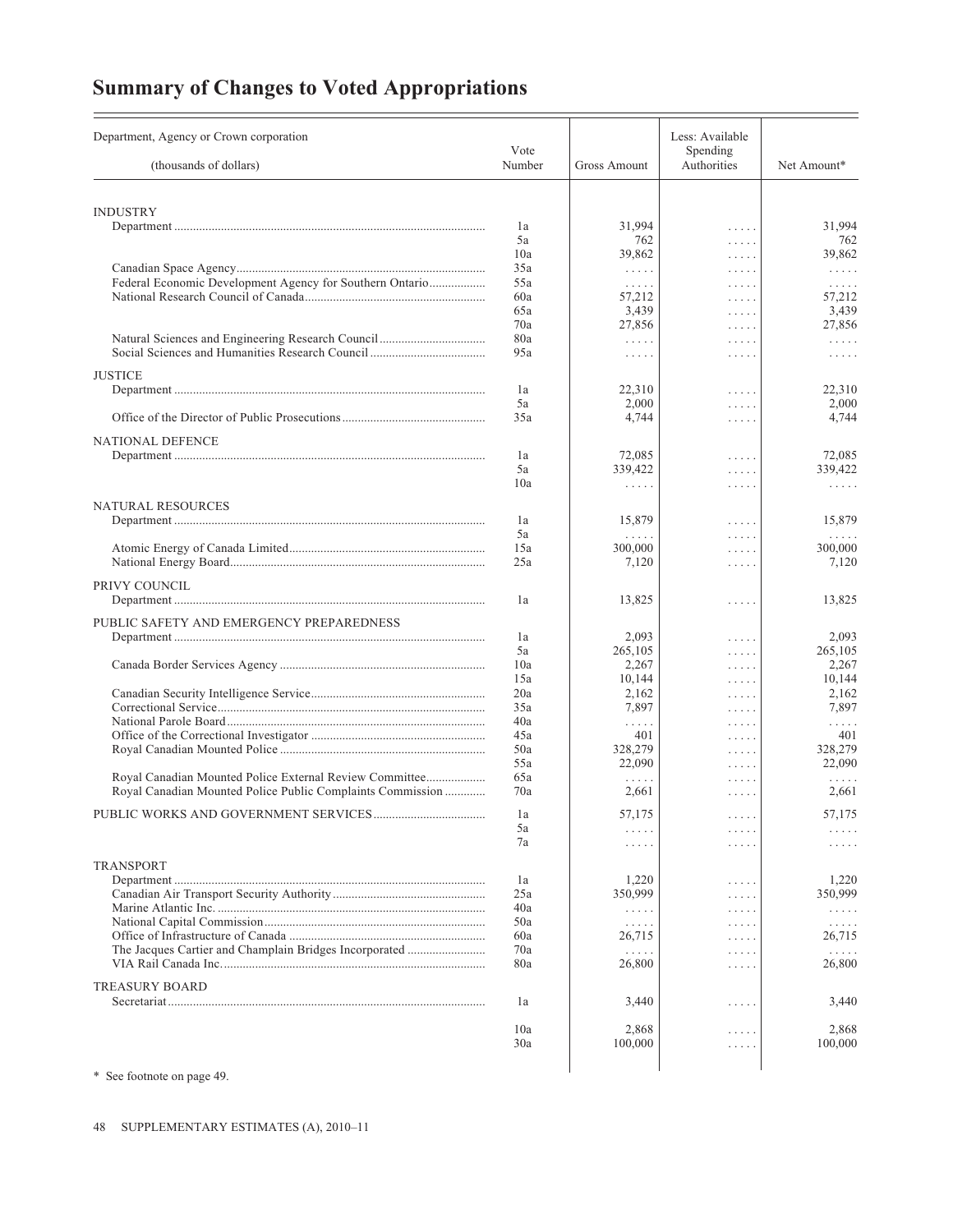# **Summary of Changes to Voted Appropriations**

| Department, Agency or Crown corporation<br>(thousands of dollars) | Vote<br>Number | Gross Amount       | Less: Available<br>Spending<br>Authorities | Net Amount*        |
|-------------------------------------------------------------------|----------------|--------------------|--------------------------------------------|--------------------|
|                                                                   |                |                    |                                            |                    |
|                                                                   | l a            | 3,414              | .                                          | 3,414              |
| Total, all departments, agencies and Crown corporations           | 5a             | 9.194<br>3,314,007 | .<br>1.972                                 | 9.194<br>3,312,035 |

\*Totals may not agree with the "Ministry Summary" due to rounding.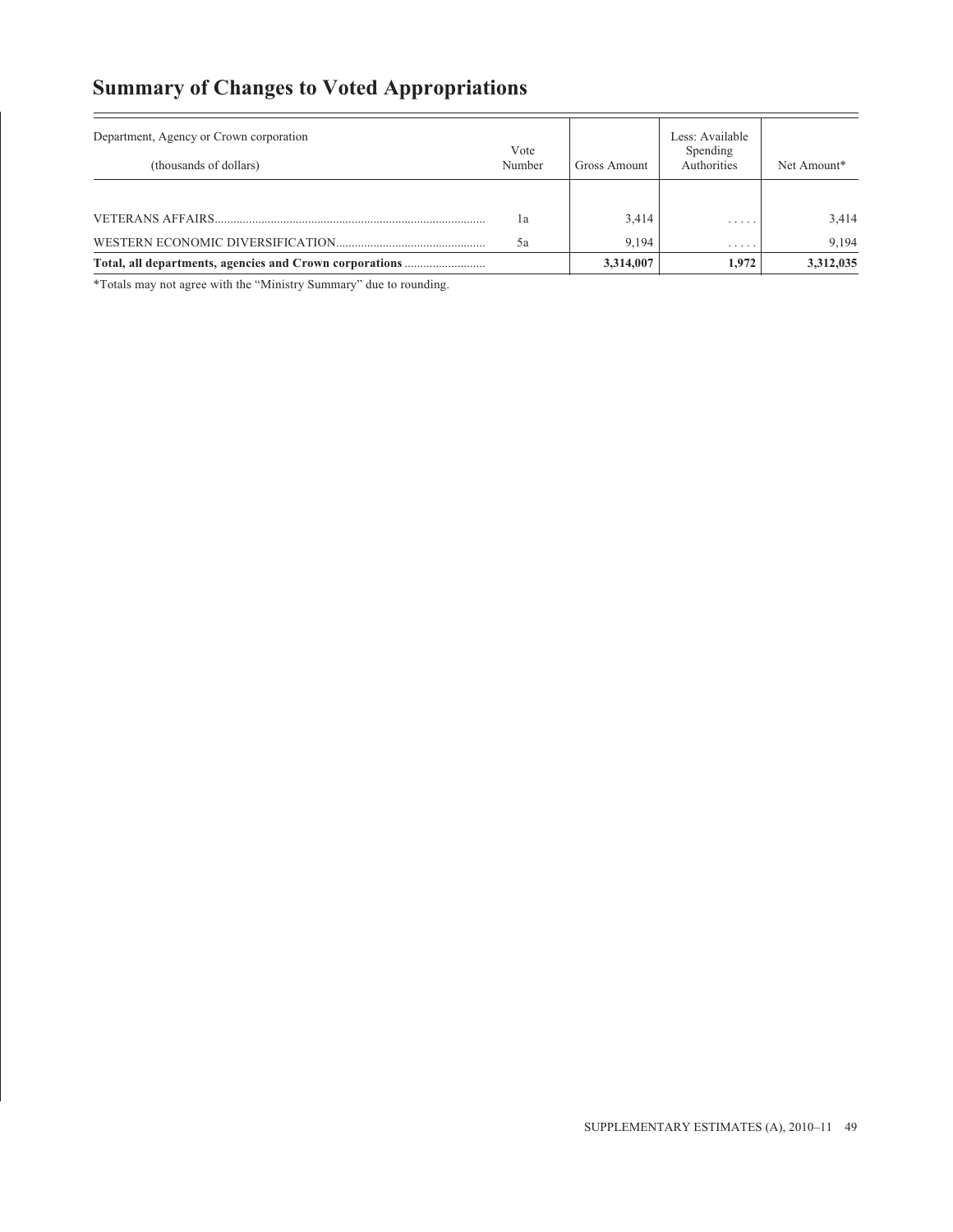| Department, Agency or Crown corporation                        | Personnel                          | Transportation Information Professional<br>and<br>communications |                                                                   | and<br>special                                     | Rentals                            |  |
|----------------------------------------------------------------|------------------------------------|------------------------------------------------------------------|-------------------------------------------------------------------|----------------------------------------------------|------------------------------------|--|
| (thousands of dollars)                                         |                                    |                                                                  |                                                                   | services                                           |                                    |  |
|                                                                | (1)                                | (2)                                                              | (3)                                                               | (4)                                                | (5)                                |  |
| Agriculture and Agri-Food                                      |                                    |                                                                  |                                                                   |                                                    |                                    |  |
| Department                                                     | .                                  | (2,065)                                                          | (317)                                                             | (6,912)                                            | (331)                              |  |
| Canadian Food Inspection Agency                                | 8,146                              | 3,660                                                            | 50                                                                | 4,773                                              | 1,535                              |  |
| Canadian Grain Commission                                      | .                                  | 6,688                                                            | 1,282                                                             | 3,402                                              | 5,726                              |  |
| Atlantic Canada Opportunities Agency                           |                                    |                                                                  |                                                                   |                                                    |                                    |  |
| Department                                                     | 18                                 | 3                                                                | $\mathbb{Z}^2$ . $\mathbb{Z}^2$ , $\mathbb{Z}^2$ , $\mathbb{Z}^2$ | 10                                                 | 1.1.1.1                            |  |
| Canada Revenue Agency                                          |                                    |                                                                  |                                                                   |                                                    |                                    |  |
| Department                                                     | .                                  | $\sim$ $\sim$ $\sim$ $\sim$ $\sim$                               | 6,500                                                             | $\mathbb{Z}^n$ . $\mathbb{Z}^n$ , $\mathbb{Z}^n$ , | .                                  |  |
| Canadian Heritage                                              |                                    |                                                                  |                                                                   |                                                    |                                    |  |
| Department                                                     | 2,668                              | 540                                                              | 386                                                               | 1,360                                              | 73                                 |  |
| Canada Council for the Arts                                    | .                                  | $\cdots$                                                         | $\sim$ $\sim$ $\sim$ $\sim$ $\sim$                                | $\ldots$                                           | 1.1.1.1                            |  |
| Canadian Radio-television and Telecommunications<br>Commission |                                    |                                                                  |                                                                   |                                                    |                                    |  |
| Library and Archives of Canada                                 | 1,429                              | .                                                                | $\ldots$                                                          | 1,200<br>9                                         | .                                  |  |
|                                                                | 1.1.1.1                            | .                                                                | .                                                                 |                                                    | .                                  |  |
| Citizenship and Immigration                                    |                                    |                                                                  |                                                                   |                                                    |                                    |  |
| Department                                                     | 15,023                             | 3,818                                                            | 6,235                                                             | 9,138                                              | 456                                |  |
| Economic Development Agency of Canada for the Regions          |                                    |                                                                  |                                                                   |                                                    |                                    |  |
| of Quebec                                                      | .                                  | .                                                                | .                                                                 | .                                                  | .                                  |  |
| Environment                                                    |                                    |                                                                  |                                                                   |                                                    |                                    |  |
| Department                                                     | 333                                | 93                                                               | 5                                                                 | 215                                                | 48                                 |  |
| Canadian Environmental Assessment Agency                       | 450                                | 95                                                               | 11                                                                | 364                                                | 23                                 |  |
| Parks Canada Agency                                            | 217                                | 198                                                              | $\ldots$                                                          | 6,709                                              | 224                                |  |
| Finance                                                        |                                    |                                                                  |                                                                   |                                                    |                                    |  |
| Department                                                     | 439                                | 10,191                                                           | 96                                                                | 1,592                                              | 3                                  |  |
| <b>Fisheries and Oceans</b>                                    | 567                                | (29)                                                             | 120                                                               | 4,085                                              | .                                  |  |
| Foreign Affairs and International Trade                        |                                    |                                                                  |                                                                   |                                                    |                                    |  |
| Department                                                     | 10,096                             | 8,771                                                            | 4,200                                                             | 104,216                                            | 25,271                             |  |
| Canadian International Development Agency                      | $\sim$ $\sim$ $\sim$ $\sim$ $\sim$ | $\cdots$                                                         | $\sim$ $\sim$ $\sim$ $\sim$ $\sim$                                | $\ldots$                                           | $\sim$ $\sim$ $\sim$ $\sim$ $\sim$ |  |
| International Development Research Centre                      | .                                  | $\alpha$ , $\alpha$ , $\alpha$                                   | $\alpha$ , $\alpha$ , $\alpha$                                    | $\ldots$                                           | .                                  |  |
| Health                                                         |                                    |                                                                  |                                                                   |                                                    |                                    |  |
| Department                                                     | 36,742                             | 11,096                                                           | 11,812                                                            | 27,026                                             | 2,791                              |  |
| Canadian Institutes of Health Research                         | .                                  | $\ldots$                                                         | $\sim$ $\sim$ $\sim$ $\sim$ $\sim$                                | .                                                  | .                                  |  |
| Public Health Agency of Canada                                 | 3,723                              | 518                                                              | 250                                                               | 2,814                                              | $\sim$ $\sim$ $\sim$ $\sim$ $\sim$ |  |
| Human Resources and Skills Development                         |                                    |                                                                  |                                                                   |                                                    |                                    |  |
| Department                                                     | 5,873                              | 571                                                              | 16,755                                                            | 2,082                                              | 1,410                              |  |

# **Budgetary Supplementary Estimates by Standard Object of Expenditure**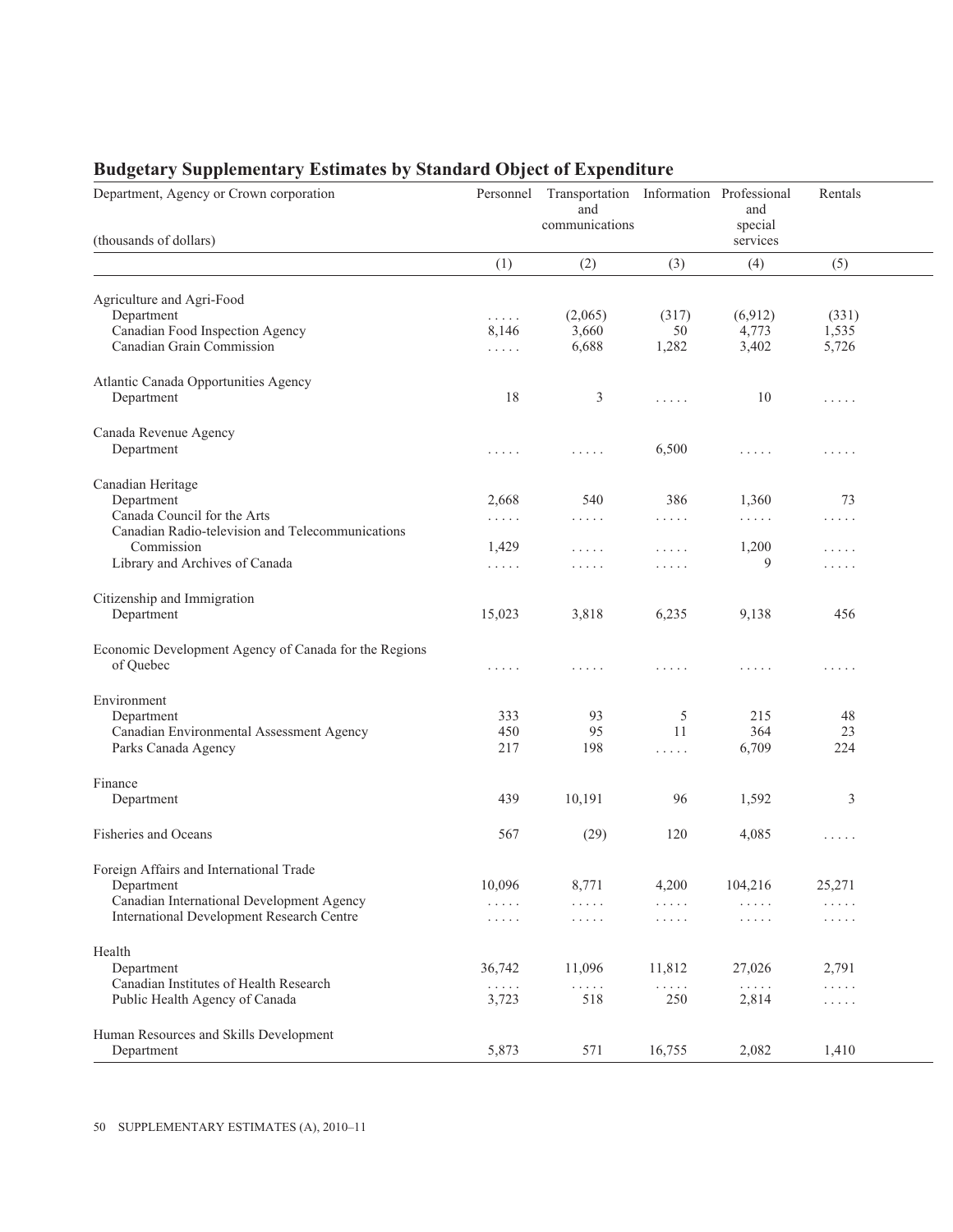| Purchased<br>repair and<br>maintenance | Utilities,<br>materials<br>and<br>supplies | Acquisition<br>of land,<br>buildings<br>and works | Acquisition<br>of machinery<br>and<br>equipment    | Transfer<br>payments               | Public<br>debt<br>charges                               | Other<br>subsidies<br>and<br>payments | Less:<br>Funds<br>Available                      | <b>Total</b><br>net<br>expenditures* |
|----------------------------------------|--------------------------------------------|---------------------------------------------------|----------------------------------------------------|------------------------------------|---------------------------------------------------------|---------------------------------------|--------------------------------------------------|--------------------------------------|
| (6)                                    | (7)                                        | (8)                                               | (9)                                                | (10)                               | (11)                                                    | (12)                                  |                                                  |                                      |
|                                        |                                            |                                                   |                                                    |                                    |                                                         |                                       |                                                  |                                      |
| (1, 548)                               | (2,804)                                    | 70                                                | 536                                                | $\sim$ $\sim$ $\sim$ $\sim$ $\sim$ | $\ldots$                                                | (885)                                 | $\ldots$                                         | (14,256)                             |
| 189                                    | 1,552                                      | $\ldots$                                          | 4,082                                              | $\sim$ $\sim$ $\sim$ $\sim$ $\sim$ | $\sim$ $\sim$ $\sim$ $\sim$ $\sim$                      | 306                                   | $\ldots$                                         | 24,293                               |
| 880                                    | 1,141                                      | $\ldots$                                          | 3,200                                              | $\ldots$                           | $\sim$ $\sim$ $\sim$ $\sim$ $\sim$                      | 3,681                                 | $\ldots$                                         | 26,000                               |
|                                        |                                            |                                                   |                                                    |                                    |                                                         |                                       |                                                  |                                      |
| $\sim$ $\sim$ $\sim$ $\sim$ $\sim$     | .                                          | .                                                 | $\cdots$                                           | .                                  | .                                                       | .                                     | $\ldots$                                         | 31                                   |
|                                        |                                            |                                                   | 2,268                                              |                                    |                                                         |                                       |                                                  | 8,768                                |
| $\ldots$                               | $\cdots$                                   | $\cdots$                                          |                                                    | $\ldots$                           | $\cdots$                                                | .                                     | $\sim$ $\sim$ $\sim$ $\sim$ $\sim$               |                                      |
| 94                                     | 134                                        | $\ldots$                                          | 285                                                | 139,769                            | $\cdots$                                                | 464                                   | 1,700                                            | 144,073                              |
| $\ldots$                               | $\alpha$ is a set of                       | $\ldots$                                          | $\sim$ $\sim$ $\sim$ $\sim$ $\sim$                 | $\sim$ $\sim$ $\sim$ $\sim$ $\sim$ | $\ldots$                                                | 127                                   | $\ldots$                                         | 127                                  |
| $\cdots$                               | $\cdots$                                   | $\cdots$                                          | $\cdots$                                           | $\cdots$                           | .                                                       | .                                     | 1.1.1.1                                          | 2,629                                |
| $\ldots$                               | 437                                        | $\sim$ $\sim$ $\sim$ $\sim$ $\sim$                | $\cdots$                                           | $\sim$ $\sim$ $\sim$ $\sim$ $\sim$ | .                                                       | .                                     | $\cdots$                                         | 446                                  |
|                                        |                                            |                                                   |                                                    |                                    |                                                         |                                       |                                                  |                                      |
| (52)                                   | 1,013                                      | $\ldots$                                          | $\ldots$                                           | 3,196                              | $\ldots$                                                | (7)                                   | 272                                              | 38,548                               |
| .                                      | .                                          | .                                                 | $\ldots$                                           | 38,218                             | $\ldots$                                                | .                                     | $\ldots$                                         | 38,218                               |
|                                        |                                            |                                                   |                                                    |                                    |                                                         |                                       |                                                  |                                      |
| 21                                     | 53                                         | 140                                               | 2,710                                              | 235                                | $\cdots$                                                | 7                                     | $\mathbb{Z}^n$ . In the $\mathbb{Z}^n$           | 3,860                                |
| 3                                      | 6                                          | $\ldots$                                          | $\mathbb{Z}^2$ . $\mathbb{Z}^2$ , $\mathbb{Z}^2$   | 500                                | $\sim$ $\sim$ $\sim$ $\sim$ $\sim$                      | $\cdots$                              | $\ldots$                                         | 1,452                                |
| $\sim$ $\sim$ $\sim$ $\sim$ $\sim$     | .                                          | 56,427                                            | $\sim$ $\sim$ $\sim$ $\sim$ $\sim$                 | $\dots$                            | $\ldots$                                                | $\cdots$                              | $\sim$ $\sim$ $\sim$ $\sim$ $\sim$               | 63,775                               |
| 144                                    | $8\,$                                      |                                                   | $\ldots$                                           | 886,488                            | (2,352,000)                                             | .                                     | $\ldots$                                         | (1,453,039)                          |
|                                        |                                            | $\sim$ $\sim$ $\sim$ $\sim$ $\sim$                |                                                    |                                    |                                                         |                                       |                                                  |                                      |
| (5,251)                                | (58)                                       | 10,863                                            | $\sim$ $\sim$ $\sim$ $\sim$ $\sim$                 | 1,972                              | $\sim$ $\sim$ $\sim$ $\sim$ $\sim$                      | .                                     | $\ldots$                                         | 12,269                               |
| 3,205                                  | 12,918                                     | 53,330                                            | 10,675                                             | 33,112                             |                                                         |                                       |                                                  | 265,794                              |
| $\alpha$ is a set of                   | $\alpha$ is a set of                       | $\alpha$ is a set of                              | $\ldots$                                           | 57,634                             | $\ldots$<br>.                                           | $\ldots$<br>$\alpha$ is a set of      | $\ldots$<br>.                                    | 57,634                               |
| $\sim$ $\sim$ $\sim$ $\sim$ $\sim$     | $\ldots$                                   | $\ldots$                                          | $\ldots$                                           | $\alpha$ , $\alpha$ , $\alpha$     | $\sim$ $\sim$ $\sim$ $\sim$ $\sim$                      | 172                                   | $\ldots$                                         | 172                                  |
|                                        |                                            |                                                   |                                                    |                                    |                                                         |                                       |                                                  |                                      |
| 7,624                                  | 14,704                                     | 129                                               | 729                                                | 127,690<br>8                       | $\cdots$                                                | 1,021                                 | 1.1.1.1                                          | 241,364<br>8                         |
| $\ldots$<br>$\ldots$                   | $\dots$<br>754                             | $\ldots$<br>$\ldots$                              | $\epsilon$ , $\epsilon$ , $\epsilon$ ,<br>$\cdots$ | 2,820                              | .<br>$\mathbb{Z}^n$ . $\mathbb{Z}^n$ , $\mathbb{Z}^n$ , | .<br>$\ldots$                         | .<br>.                                           | 10,879                               |
|                                        |                                            |                                                   |                                                    |                                    |                                                         |                                       |                                                  |                                      |
| $\sim$ $\sim$ $\sim$ $\sim$ $\sim$     | 284                                        | $\sim$ $\sim$ $\sim$ $\sim$ $\sim$                | $\sim$ $\sim$ $\sim$ $\sim$ $\sim$                 | 54,870                             | $\sim$ $\sim$ $\sim$ $\sim$ $\sim$                      | $\sim$ $\sim$ $\sim$ $\sim$ $\sim$    | $\mathbb{Z}^2$ . $\mathbb{Z}^2$ , $\mathbb{Z}^2$ | 81,845                               |

\* See footnote on page 55.

### SUPPLEMENTARY ESTIMATES (A), 2010–11 51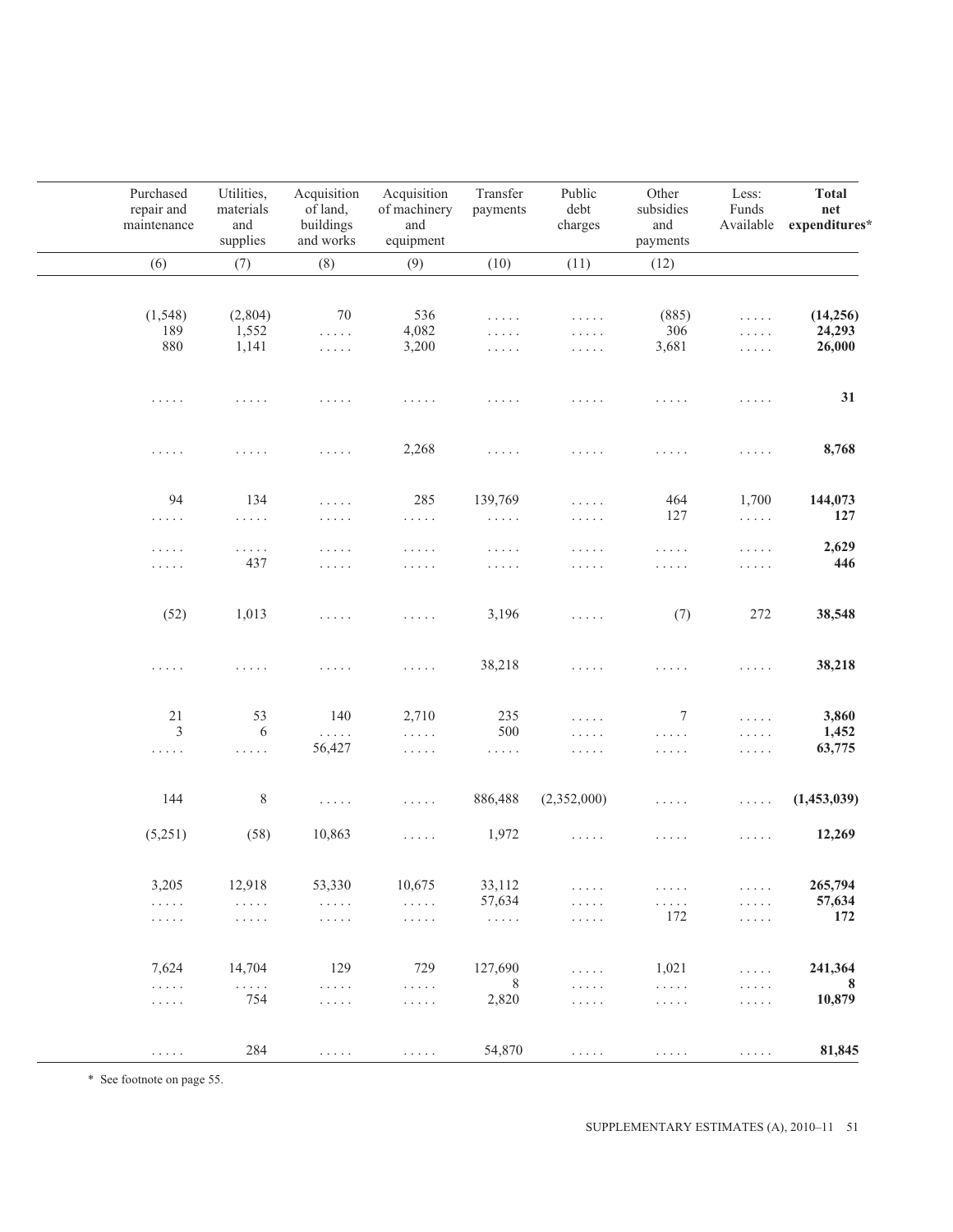| Department, Agency or Crown corporation<br>(thousands of dollars)         | Personnel                               | Transportation Information Professional<br>and<br>communications                           |                                                                          | and<br>special<br>services              | Rentals                                                                  |
|---------------------------------------------------------------------------|-----------------------------------------|--------------------------------------------------------------------------------------------|--------------------------------------------------------------------------|-----------------------------------------|--------------------------------------------------------------------------|
|                                                                           | (1)                                     | (2)                                                                                        | (3)                                                                      | (4)                                     | (5)                                                                      |
|                                                                           |                                         |                                                                                            |                                                                          |                                         |                                                                          |
| Indian Affairs and Northern Development<br>Department                     | 6,670                                   | 898                                                                                        | 349                                                                      | 5,039                                   | 193                                                                      |
| Industry                                                                  |                                         |                                                                                            |                                                                          |                                         |                                                                          |
| Department                                                                | 1,055                                   | 8,427                                                                                      | 1,006                                                                    | 13,863                                  | 510                                                                      |
| Canadian Space Agency<br>Federal Economic Development Agency for Southern | .                                       | $\alpha$ , $\alpha$ , $\alpha$                                                             | $\alpha$ is a set of                                                     | $\sim$ $\sim$ $\sim$ $\sim$ $\sim$      | $\ldots$                                                                 |
| Ontario<br>National Research Council of Canada                            | $\ldots$<br>28,079                      | .<br>2,910                                                                                 | $\ldots$<br>452                                                          | $\cdots$<br>5,164                       | .<br>437                                                                 |
| Natural Sciences and Engineering Research Council                         |                                         |                                                                                            |                                                                          |                                         |                                                                          |
| Social Sciences and Humanities Research Council                           | $\sim$ $\sim$ $\sim$ $\sim$ $\sim$<br>. | $\sim$ $\sim$ $\sim$ $\sim$ $\sim$<br>$\ldots$                                             | $\sim$ $\sim$ $\sim$ $\sim$ $\sim$<br>$\cdots$                           | $\cdots$<br>$\cdots\cdots\cdots$        | $\sim$ $\sim$ $\sim$ $\sim$ $\sim$<br>$\ldots$                           |
|                                                                           |                                         |                                                                                            |                                                                          |                                         |                                                                          |
| Justice                                                                   |                                         |                                                                                            |                                                                          |                                         |                                                                          |
| Department                                                                | 14,956                                  | 1,574                                                                                      | 317                                                                      | 3,278                                   | 144                                                                      |
| Office of the Director of Public Prosecutions                             | 3,840                                   | 96                                                                                         | 12                                                                       | 640                                     | 28                                                                       |
| National Defence                                                          |                                         |                                                                                            |                                                                          |                                         |                                                                          |
| Department                                                                | 13,781                                  | 11,111                                                                                     | 6,500                                                                    | 7,852                                   | 7,950                                                                    |
|                                                                           |                                         |                                                                                            |                                                                          |                                         |                                                                          |
| <b>Natural Resources</b>                                                  |                                         |                                                                                            |                                                                          |                                         |                                                                          |
| Department                                                                | 1,125                                   | 35                                                                                         | 1                                                                        | 14,460                                  | 5                                                                        |
| Atomic Energy of Canada Limited                                           | .                                       | .                                                                                          | .                                                                        | .                                       | .                                                                        |
| National Energy Board                                                     | 4,120                                   | 810                                                                                        | 60                                                                       | 1,110                                   | 90                                                                       |
| Privy Council                                                             |                                         |                                                                                            |                                                                          |                                         |                                                                          |
| Department                                                                | 1,866                                   | 390                                                                                        | 606                                                                      | 5,906                                   | 1,107                                                                    |
|                                                                           |                                         |                                                                                            |                                                                          |                                         |                                                                          |
| Public Safety and Emergency Preparedness                                  |                                         |                                                                                            |                                                                          |                                         |                                                                          |
| Department                                                                | 216                                     | 288                                                                                        | 129                                                                      | 843                                     | 272                                                                      |
| Canada Border Services Agency<br>Canadian Security Intelligence Service   | 2,984<br>1,433                          | (99)                                                                                       | (3)                                                                      | (358)                                   | (8)                                                                      |
| Correctional Service                                                      | .                                       | $\mathbb{Z}^2$ . $\mathbb{Z}^2$ , $\mathbb{Z}^2$<br>$\mathbb{Z}^n$ . In the $\mathbb{Z}^n$ | $\sim$ $\sim$ $\sim$ $\sim$ $\sim$<br>$\sim$ $\sim$ $\sim$ $\sim$ $\sim$ | .<br>$\sim$ $\sim$ $\sim$ $\sim$ $\sim$ | $\sim$ $\sim$ $\sim$ $\sim$ $\sim$<br>$\sim$ $\sim$ $\sim$ $\sim$ $\sim$ |
| Office of the Correctional Investigator                                   | 298                                     | 8                                                                                          | .                                                                        | 65                                      | $\sim$ $\sim$ $\sim$ $\sim$ $\sim$                                       |
| Royal Canadian Mounted Police                                             | 121,455                                 | 57,606                                                                                     | 1,541                                                                    | 84,974                                  | 20,625                                                                   |
| Royal Canadian Mounted Police External Review                             |                                         |                                                                                            |                                                                          |                                         |                                                                          |
| Committee                                                                 | $\cdots\cdots\cdots$                    | 50                                                                                         | 65                                                                       | 135                                     | $\sim$ $\sim$ $\sim$ $\sim$ $\sim$                                       |
| Royal Canadian Mounted Police Public Complaints                           |                                         |                                                                                            |                                                                          |                                         |                                                                          |
| Commission                                                                | 1,465                                   | 283                                                                                        | 200                                                                      | 345                                     | .                                                                        |
| <b>Public Works and Government Services</b>                               | 872                                     | 365                                                                                        | 224                                                                      | 9,232                                   | 30,907                                                                   |
| Transport                                                                 |                                         |                                                                                            |                                                                          |                                         |                                                                          |
| Department                                                                | 670                                     | 268                                                                                        | 70                                                                       | 201                                     | $\sim$ $\sim$ $\sim$ $\sim$ $\sim$                                       |
| Canadian Air Transport Security Authority                                 | .                                       | $\mathbb{Z}^2$ . $\mathbb{Z}^2$ , $\mathbb{Z}^2$ , $\mathbb{Z}^2$                          | $\ldots$                                                                 | .                                       | $\cdots$                                                                 |
| Marine Atlantic Inc.                                                      | .                                       | 1.1.1.1                                                                                    | $\cdots$                                                                 | .                                       | .                                                                        |
| National Capital Commission                                               | .                                       | .                                                                                          | $\cdots$                                                                 | .                                       | .                                                                        |
| Office of Infrastructure of Canada                                        | .                                       | .                                                                                          | $\cdots$                                                                 | .                                       | $\cdots\cdots\cdots$                                                     |
| The Jacques Cartier and Champlain Bridges Incorporated                    | .                                       | .                                                                                          | .                                                                        | .                                       | .                                                                        |
| VIA Rail Canada Inc.                                                      | .                                       | .                                                                                          | .                                                                        | .                                       | .                                                                        |

# **Budgetary Supplementary Estimates by Standard Object of Expenditure**

52 SUPPLEMENTARY ESTIMATES (A), 2010–11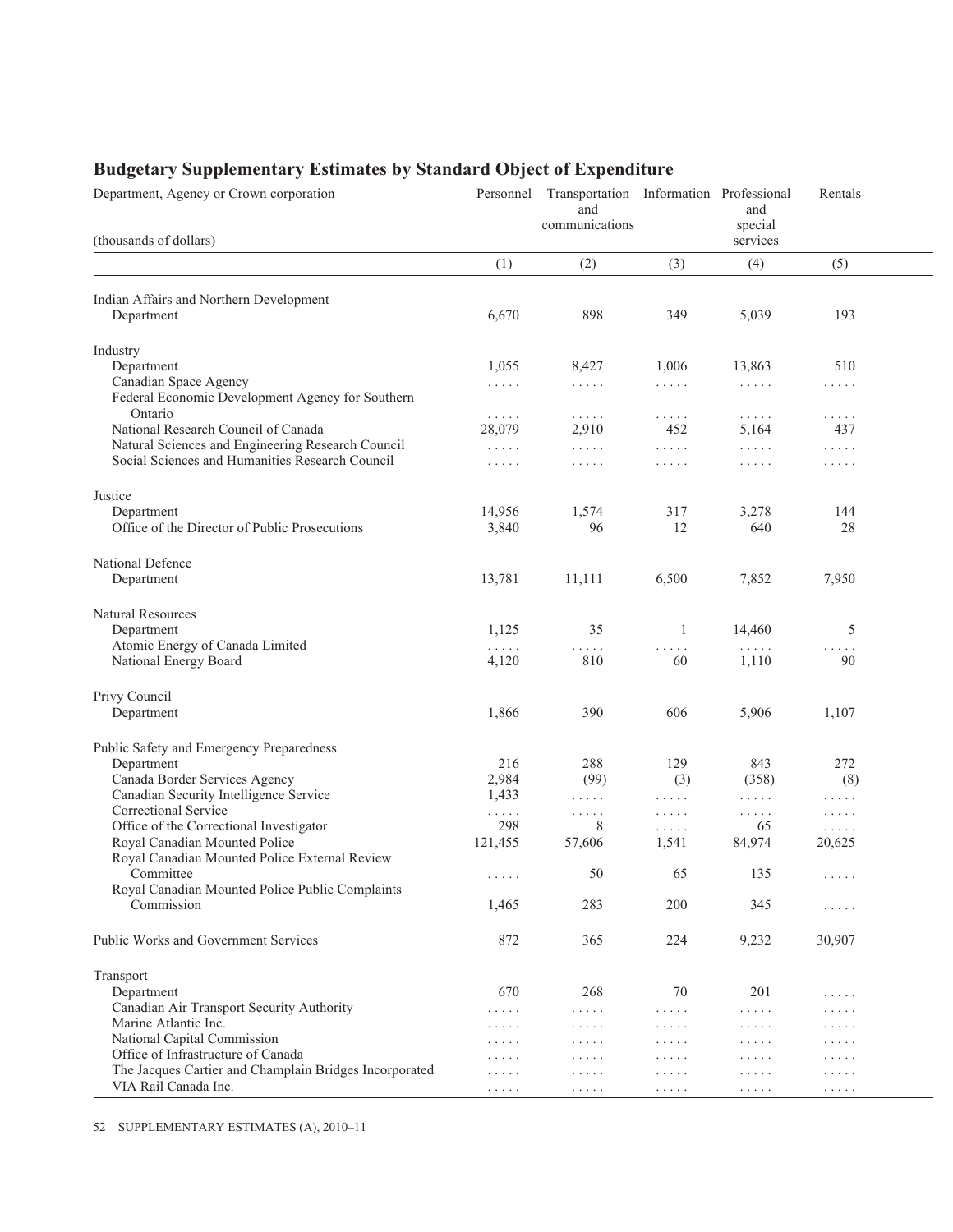| Purchased<br>repair and<br>maintenance      | Utilities,<br>materials<br>and<br>supplies       | Acquisition<br>of land,<br>buildings<br>and works               | Acquisition<br>of machinery<br>and<br>equipment  | Transfer<br>payments                                       | Public<br>debt<br>charges                                                | Other<br>subsidies<br>and<br>payments            | Less:<br>Funds<br>Available                      | <b>Total</b><br>net<br>expenditures* |
|---------------------------------------------|--------------------------------------------------|-----------------------------------------------------------------|--------------------------------------------------|------------------------------------------------------------|--------------------------------------------------------------------------|--------------------------------------------------|--------------------------------------------------|--------------------------------------|
| (6)                                         | (7)                                              | (8)                                                             | (9)                                              | (10)                                                       | (11)                                                                     | (12)                                             |                                                  |                                      |
|                                             |                                                  |                                                                 |                                                  |                                                            |                                                                          |                                                  |                                                  |                                      |
| 102                                         | 140                                              | .                                                               | .                                                | 170,426                                                    | $\sim$ $\sim$ $\sim$ $\sim$ $\sim$                                       | .                                                | $\ldots$                                         | 183,817                              |
| 700                                         | 2,182                                            | .                                                               | 4,262                                            | 44,862                                                     | $\sim$ $\sim$ $\sim$ $\sim$ $\sim$                                       | .                                                | $\sim$ $\sim$ $\sim$ $\sim$ $\sim$               | 76,867                               |
| $\sim$ $\sim$ $\sim$ $\sim$ $\sim$          | $\sim$ $\sim$ $\sim$ $\sim$ $\sim$               | $\sim$ $\sim$ $\sim$ $\sim$ $\sim$                              | $\sim$ $\sim$ $\sim$ $\sim$ $\sim$               | 35                                                         | $\sim$ $\sim$ $\sim$ $\sim$ $\sim$                                       | $\ldots$                                         | $\sim$ $\sim$ $\sim$ $\sim$ $\sim$               | 35                                   |
| $\sim$ $\sim$ $\sim$ $\sim$ $\sim$<br>1,785 | $\sim$ $\sim$ $\sim$ $\sim$ $\sim$<br>8,158      | $\cdots$<br>$\cdots$                                            | $\ldots$<br>3,439                                | (45,000)<br>77,806                                         | $\sim$ $\sim$ $\sim$ $\sim$ $\sim$<br>$\sim$ $\sim$ $\sim$ $\sim$ $\sim$ | $\ldots$<br>1,669                                | $\ldots$<br>$\ldots$                             | (45,000)<br>129,899                  |
| $\sim$ $\sim$ $\sim$ $\sim$ $\sim$          | $\sim$ $\sim$ $\sim$ $\sim$ $\sim$               | $\sim$ $\sim$ $\sim$ $\sim$ $\sim$                              | $\sim$ $\sim$ $\sim$ $\sim$ $\sim$               | (508)                                                      | $\sim$ $\sim$ $\sim$ $\sim$ $\sim$                                       | $\alpha$ , $\alpha$ , $\alpha$                   | $\ldots$                                         | (508)                                |
| $\sim$ $\sim$ $\sim$ $\sim$ $\sim$          | $\sim$ $\sim$ $\sim$ $\sim$ $\sim$               | $\sim$ $\sim$ $\sim$ $\sim$ $\sim$                              | $\ldots$                                         | (575)                                                      | $\sim$ $\sim$ $\sim$ $\sim$ $\sim$                                       | $\ldots$                                         | $\ldots$                                         | (575)                                |
| 227                                         | 412                                              | $\mathbb{Z}^2$ . The set of $\mathbb{Z}^2$                      | 907                                              | 2,215                                                      | .                                                                        | 280                                              | $\ldots$                                         | 24,310                               |
| 26                                          | 15                                               | $\sim$ $\sim$ $\sim$ $\sim$                                     | $\sim$ $\sim$ $\sim$ $\sim$ $\sim$               | $\alpha$ , $\alpha$ , $\alpha$                             | $\sim$ $\sim$ $\sim$ $\sim$ $\sim$                                       | 87                                               | $\ldots$                                         | 4,744                                |
| $\alpha$ is a set of                        | 26,538                                           | 176,941                                                         | 138,849                                          | 18,386                                                     | $\ldots$                                                                 | .                                                | $\ldots$                                         | 407,908                              |
| .                                           | (712)                                            | 902                                                             | $\mathbb{Z}^2$ . $\mathbb{Z}^2$ , $\mathbb{Z}^2$ | $\sim$ $\sim$ $\sim$ $\sim$ $\sim$                         | $\sim$ $\sim$ $\sim$ $\sim$ $\sim$                                       | (62)                                             | $\ldots$                                         | 15,754                               |
| $\sim$ $\sim$ $\sim$ $\sim$ $\sim$          | $\ldots$                                         | $\ldots$                                                        | $\sim$ $\sim$ $\sim$ $\sim$ $\sim$               | .                                                          | $\alpha$ is a set of                                                     | 300,000                                          | $\ldots$                                         | 300,000                              |
| 270                                         | 120                                              | 180                                                             | 330                                              | $\alpha$ , $\alpha$ , $\alpha$                             | $\sim$ $\sim$ $\sim$ $\sim$ $\sim$                                       | 30                                               | $\alpha$ is a set of                             | 7,120                                |
| 30                                          | $30\,$                                           | .                                                               | 212                                              | 3,423                                                      | .                                                                        | .                                                | $\sim$ $\sim$ $\sim$ $\sim$ $\sim$               | 13,570                               |
| 41                                          | 39                                               | .                                                               | 83                                               | 230,105                                                    | $\ldots$                                                                 | 2                                                | $\ldots$                                         | 232,018                              |
| (43)                                        | (36)                                             | 7,500                                                           | 2,763                                            | $\sim$ $\sim$ $\sim$ $\sim$ $\sim$                         | $\alpha$ , $\alpha$ , $\alpha$ , $\alpha$                                | (8)                                              | $\mathbb{Z}^2$ . $\mathbb{Z}^2$ , $\mathbb{Z}^2$ | 12,692                               |
| $\sim$ $\sim$ $\sim$ $\sim$ $\sim$          | $\mathbb{Z}^n$ . In the $\mathbb{Z}^n$           | $\mathcal{L}(\mathcal{L}(\mathcal{L},\mathcal{L},\mathcal{L}))$ | $\sim$ $\sim$ $\sim$ $\sim$ $\sim$               | $\sim$ $\sim$ $\sim$ $\sim$ $\sim$                         | $\sim$ $\sim$ $\sim$ $\sim$ $\sim$                                       | (106)                                            | $\sim$ $\sim$ $\sim$ $\sim$ $\sim$               | 1,327                                |
| $\ldots$<br>30                              | $\mathbb{Z}^2$ . $\mathbb{Z}^2$ , $\mathbb{Z}^2$ | 7,897                                                           | $\alpha$ , $\alpha$ , $\alpha$                   | $\sim$ $\sim$ $\sim$ $\sim$ $\sim$                         | $\sim$ $\sim$ $\sim$ $\sim$ $\sim$                                       | $\mathbb{Z}^2$ . $\mathbb{Z}^2$ , $\mathbb{Z}^2$ | $\ldots$                                         | 7,897<br>401                         |
| 24,992                                      | $\alpha$ , $\alpha$ , $\alpha$<br>30,225         | .<br>3,615                                                      | $\alpha$ , $\alpha$ , $\alpha$<br>13,975         | $\sim$ $\sim$ $\sim$ $\sim$ $\sim$<br>$\alpha$ is a set of | $\sim$ $\sim$ $\sim$ $\sim$ $\sim$<br>$\ldots$                           | $\ldots$<br>21,754                               | $\sim$ $\sim$ $\sim$ $\sim$ $\sim$<br>$\ldots$   | 380,762                              |
| .                                           | 50                                               | $\cdots$                                                        | $180\,$                                          |                                                            |                                                                          |                                                  |                                                  | 480                                  |
| $\cdots$                                    | $\cdots$                                         | .                                                               | .                                                | .                                                          | $\ldots$                                                                 | 368                                              | $\ldots$                                         | 2,661                                |
|                                             |                                                  |                                                                 |                                                  |                                                            |                                                                          |                                                  |                                                  |                                      |
| 9,693                                       | 494                                              | 3,046                                                           | 589                                              | .                                                          | $\ldots$                                                                 | 3,931                                            | $\cdots$                                         | 59,353                               |
| .                                           | 11                                               | .                                                               | .                                                | .                                                          | .                                                                        | 14                                               | .                                                | 1,234                                |
| $\cdots\cdots\cdots$                        | $\cdots\cdots\cdots$                             | $\cdots\cdots\cdots$                                            | .                                                | .                                                          | $\sim$ $\sim$ $\sim$ $\sim$ $\sim$                                       | 350,999                                          | $\alpha$ is a set of                             | 350,999                              |
| $\sim$ $\sim$ $\sim$ $\sim$ $\sim$          | $\sim$ $\sim$ $\sim$ $\sim$ $\sim$               | $\sim$ $\sim$ $\sim$ $\sim$ $\sim$                              | $\cdots\cdots\cdots$                             | $\sim$ $\sim$ $\sim$ $\sim$ $\sim$                         | $\sim$ $\sim$ $\sim$ $\sim$ $\sim$                                       | 9,240                                            | $\ldots$                                         | 9,240                                |
| $\cdots\cdots\cdots$                        | $\cdots$<br>.                                    | .<br>.                                                          | .<br>.                                           | $\sim$ $\sim$ $\sim$ $\sim$ $\sim$<br>(122, 672)           | $\ldots$<br>$\mathbb{Z}^n$ . $\mathbb{Z}^n$ , $\mathbb{Z}^n$ ,           | 45,650<br>$\alpha$ , $\alpha$ , $\alpha$         | $\ldots$<br>$\ldots$                             | 45,650<br>(122, 672)                 |
| .<br>$\sim$ $\sim$ $\sim$ $\sim$ $\sim$     | $\sim$ $\sim$ $\sim$ $\sim$ $\sim$               | $\cdots\cdots\cdots$                                            | $\sim$ $\sim$ $\sim$ $\sim$ $\sim$               | $\sim$ $\sim$ $\sim$ $\sim$ $\sim$                         | $\ldots$                                                                 | 31,800                                           | $\sim$ $\sim$ $\sim$ $\sim$ $\sim$               | 31,800                               |
| $\sim$ $\sim$ $\sim$ $\sim$ $\sim$          | $\sim$ $\sim$ $\sim$ $\sim$ $\sim$               | $\sim$ $\sim$ $\sim$ $\sim$ $\sim$                              | $\sim$ $\sim$ $\sim$ $\sim$ $\sim$               | $\sim$ $\sim$ $\sim$ $\sim$ $\sim$                         | $\sim$ $\sim$ $\sim$ $\sim$ $\sim$                                       | 26,800                                           | $\ldots$                                         | 26,800                               |

\* See footnote on page 55. SUPPLEMENTARY ESTIMATES (A), 2010–11 53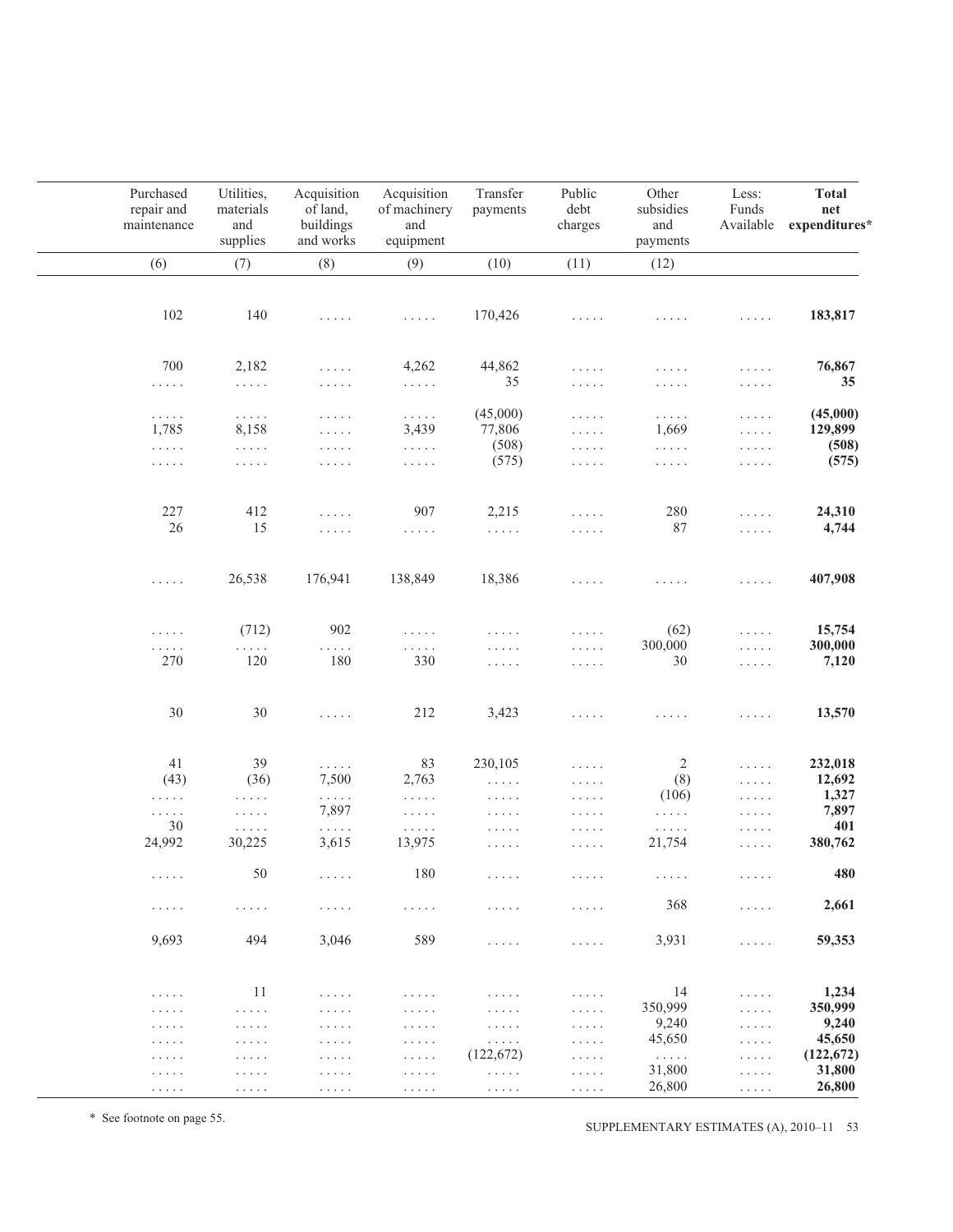| Department, Agency or Crown corporation<br>(thousands of dollars) | Personnel | Transportation<br>and<br>communications | Information | Professional<br>and<br>special<br>services | Rentals |
|-------------------------------------------------------------------|-----------|-----------------------------------------|-------------|--------------------------------------------|---------|
|                                                                   | (1)       | (2)                                     | (3)         | (4)                                        | (5)     |
| Treasury Board<br>Secretariat                                     | 100,000   | .                                       | .           | 3,544                                      | .       |
| Veterans Affairs                                                  | .         | .                                       | 3,414       | 274                                        | .       |
| Western Economic Diversification                                  | .         | .                                       | .           | .                                          | .       |
| <b>Total, all Departments, Agencies and Crown corporations</b>    | 390,609   | 129,168                                 | 62,328      | 318,650                                    | 99,489  |
| Consolidated specified purpose accounts                           | .         | .                                       | .           | .                                          | .       |
| 2010-11 Total Supplementary Estimates                             | 390,609   | 129,168                                 | 62,328      | 318,650                                    | 99,489  |

# **Budgetary Supplementary Estimates by Standard Object of Expenditure**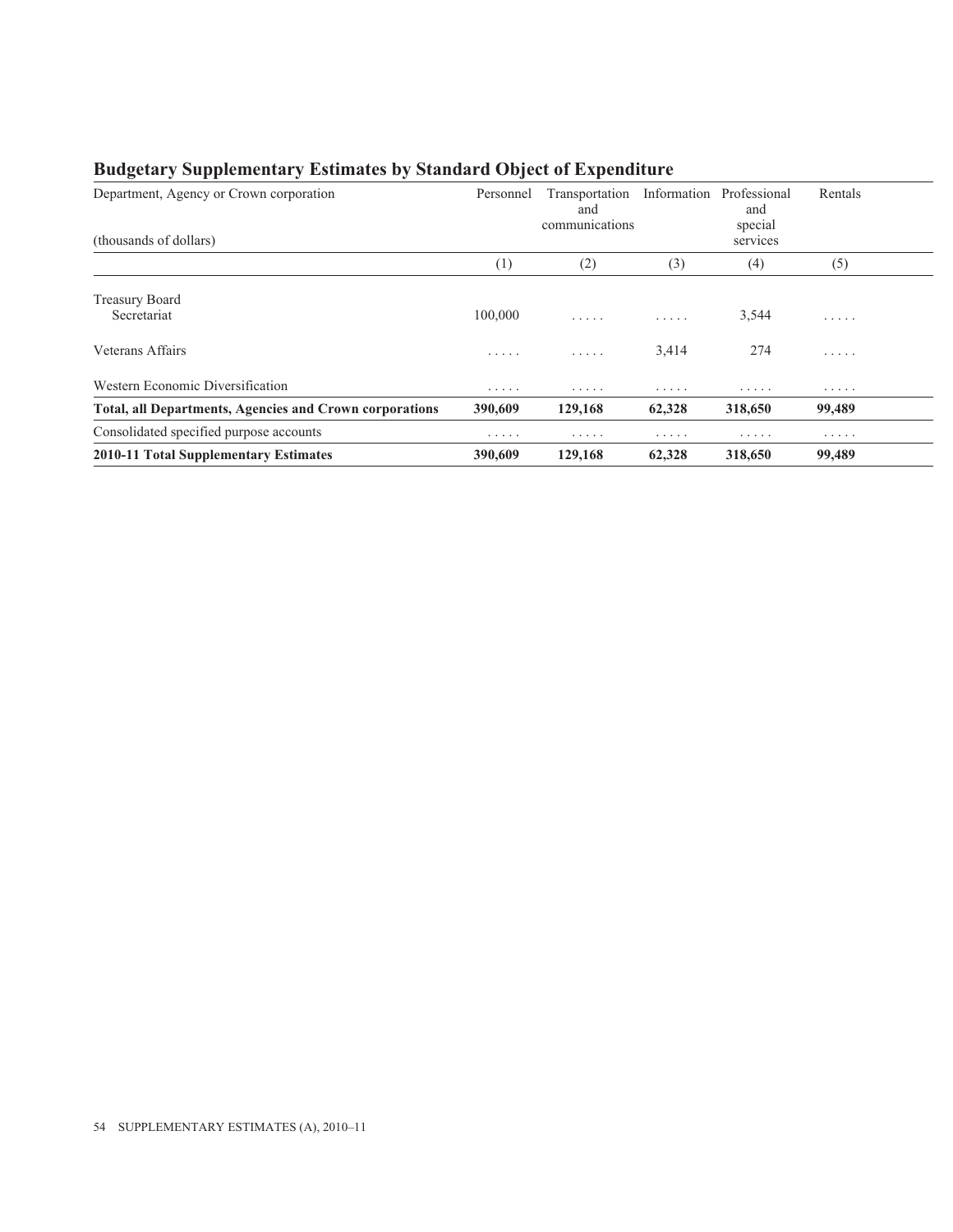| Purchased<br>repair and<br>maintenance | Utilities,<br>materials<br>and<br>supplies | Acquisition<br>of land,<br>buildings<br>and works | Acquisition<br>of machinery<br>and<br>equipment | Transfer<br>payments | Public<br>debt<br>charges | Other<br>subsidies<br>and<br>payments | Less:<br>Funds<br>Available | <b>Total</b><br>net<br>expenditures* |
|----------------------------------------|--------------------------------------------|---------------------------------------------------|-------------------------------------------------|----------------------|---------------------------|---------------------------------------|-----------------------------|--------------------------------------|
| (6)                                    | (7)                                        | (8)                                               | (9)                                             | (10)                 | (11)                      | (12)                                  |                             |                                      |
| .                                      | 40                                         | .                                                 | .                                               | .                    | .                         | 2,868                                 | $\ldots$                    | 106,452                              |
| .                                      | .                                          | .                                                 | .                                               | .                    | .                         | .                                     | .                           | 3,688                                |
| .                                      | .                                          | .                                                 | .                                               | 22,694               | .                         | .                                     | .                           | 22,694                               |
| 43,162                                 | 97,848                                     | 321,040                                           | 190,074                                         | 1,747,709            | (2,352,000)               | 800,202                               | 1,972                       | 1,846,307                            |
| .                                      | .                                          | .                                                 | .                                               | .                    | .                         | .                                     | .                           | .                                    |
| 43,162                                 | 97,848                                     | 321,040                                           | 190,074                                         | 1,747,709            | (2,352,000)               | 800,202                               | 1,972                       | 1,846,307                            |

\* Totals may not agree with the " Summary of These Supplementary Estimates" due to rounding.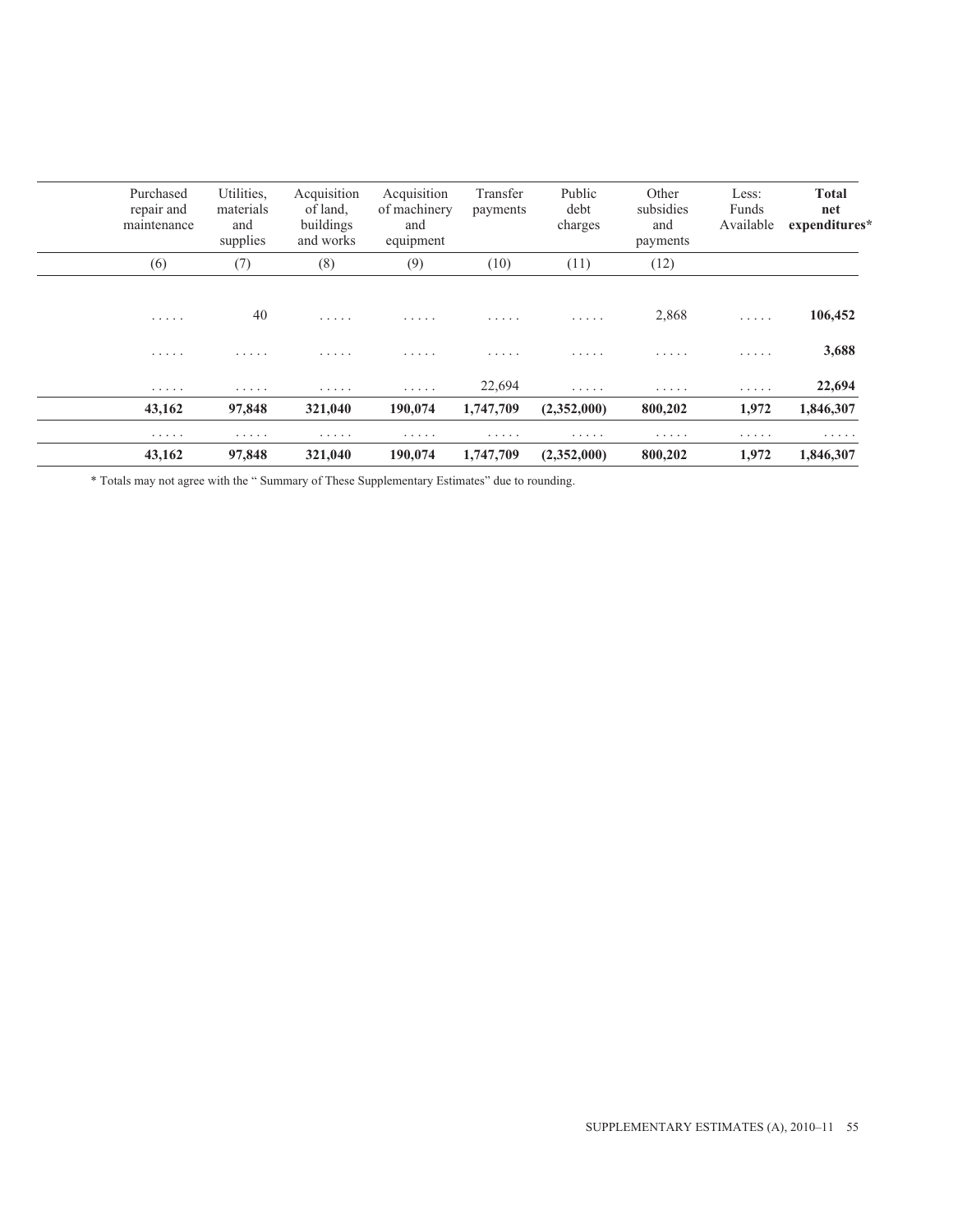## **Allocations from the Treasury Board Central Votes**

#### **Vote 5 – Government Contingencies \$0**

Subject to the approval of the Treasury Board, this serves to supplement other appropriations and to provide the government with sufficient flexibility to meet urgent or unforeseen expenditures where a valid cash requirement exists in advance of a Supply period. This authority to supplement other appropriations is provided until parliamentary approval can be obtained and as long as the expenditures are within the legal mandate of the organization. Temporary allocations are reimbursed to TB Vote 5 upon receiving Royal Assent for an Appropriation Act.

No allocations have been made from TB Vote 5.

#### **Vote 10 – Government-Wide Initiatives \$0**

Subject to the approval of the Treasury Board, this Vote supplements other appropriations in support of the implementation of strategic management initiatives in the public service of Canada. Departments and agencies are not required to reimburse funding allocated from Vote 10.

No allocations have been made from TB Vote 10.

#### **Vote 15 – Compensation Adjustments**  $\qquad$  **80**

Subject to the approval of the Treasury Board, this Vote supplements other appropriations as a result of adjustments made to terms and conditions of service or employment of the federal public administration, including members of the Royal Canadian Mounted Police and the Canadian Forces, Governor in Council appointees and Crown corporations as defined in section 83 of the *Financial Administration Act*. Departments and agencies are not required to reimburse funding allocated from Vote 15.

No allocations have been made from TB Vote 15.

### **Vote 25 – Operating Budget Carry Forward**  $\bullet$  **80**  $\bullet$  **80**  $\bullet$  **80**  $\bullet$  **80**  $\bullet$  **80**  $\bullet$  **80**  $\bullet$  **80**  $\bullet$  **80**  $\bullet$  **80**  $\bullet$  **80**  $\bullet$  **80**  $\bullet$  **80**  $\bullet$  **80**  $\bullet$  **80**  $\bullet$  **80**  $\bullet$  **80**  $\bullet$  **80**  $\bullet$  **80**  $\bullet$  **80**  $\bullet$  **80**  $\bullet$  **80**  $\bullet$  **80**  $\bullet$

Subject to the approval of the Treasury Board, this Vote supplements other appropriations by authorizing a carry forward of unused funds from the previous fiscal year up to a maximum of five per cent of departments' and agencies' Main Estimates operating budget from that previous fiscal year. Departments and agencies are not required to reimburse funding allocated from Vote 25.

No allocations have been made from TB Vote 25.

#### **Vote 30 – Paylist Requirements**  $\qquad$  **80**

Subject to the approval of the Treasury Board, this supplements other appropriations by providing the government with funding to meet legal requirements of the employer such as parental and maternity leave, entitlements upon cessation of service or employment and adjustments made to terms and conditions of service or employment in the public service. Departments and agencies may access this throughout the fiscal year.

No allocations have been made from TB Vote 30.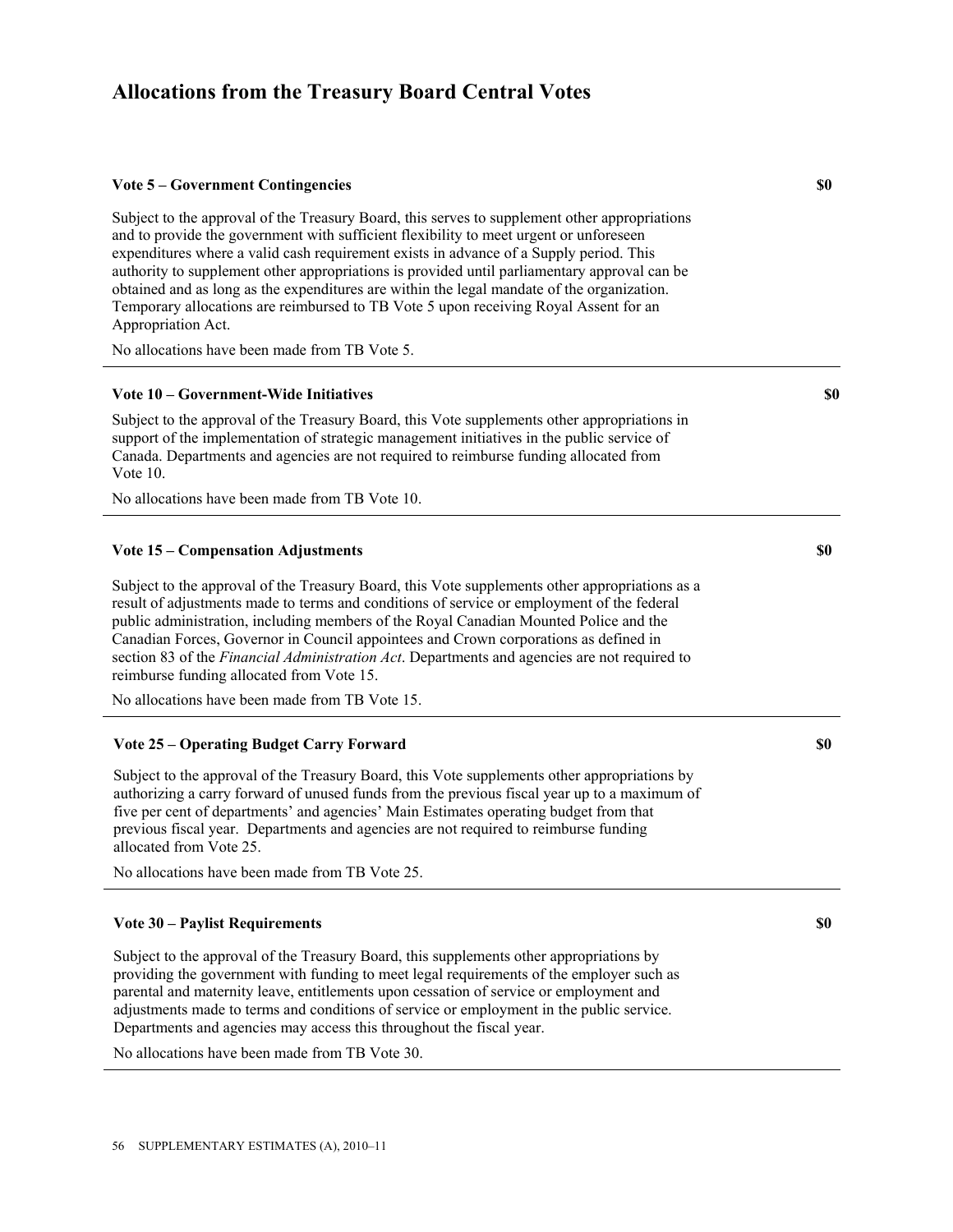Department, Agency or Crown Corporation \$000s

### **Funding for planning and operations related to policing and security at the 2010 G8 and G20 summits**

*(This funding will support planning and operations related to policing and security at the 2010 G8 and G20 summits. The Royal Canadian Mounted Police (RCMP), in cooperation with its federal, provincial and municipal partners, will provide security for all participants. The funding requested through these Supplementary Estimates will be used to: design, plan, coordinate and implement security operations for the summits; provide the RCMP and its security partners with accommodation facilities for the G8 and G20 summits; procure information technology and portable communication assets; work with federal, provincial and municipal security partners responsible for providing Summit security; and ensure the safe keeping of all International Protected Persons attending the summits)*

| Canada Border Services Agency             | 997     |
|-------------------------------------------|---------|
| Canadian Air Transport Security Authority | 399     |
| Canadian Security Intelligence Service    | 2,162   |
| Health                                    | 1,962   |
| Industry                                  | 136     |
| National Defence                          | 63,143  |
| Public Health Agency of Canada            | 356     |
| Public Safety and Emergency Preparedness  | 262.613 |
| Royal Canadian Mounted Police             | 321,480 |
| Transport                                 | 637     |
| Total                                     | 653,885 |

### **Funding to continue to support the implementation of the First Nations Water and Wastewater Action Plan**

*(These funds extend the First Nations Water and Wastewater Action Plan for the first of an additional two years. Renewed funding will allow departments to continue working with First Nations communities on capital construction, operation and maintenance of water and wastewater systems, thus ensuring and preserving the integrity of those systems)*

| Health                                  | 25,601  |
|-----------------------------------------|---------|
| Indian Affairs and Northern Development | 136,470 |
| Total                                   | 162,071 |

### **Funding to maintain and improve current Aboriginal health promotion and disease prevention programs, as well as programs aimed at improving the First Nations and Inuit health system**

*(This funding will support community programs that promote healthy behaviours and help reduce rates of illness among First Nations and Inuit. The funds will also ensure Health Canada can continue to address health human resource shortages in Aboriginal communities and to support projects that promote the integration of federal services with provincial systems)*

| Health                         | 130,411 |
|--------------------------------|---------|
| Public Health Agency of Canada | 4.640   |
| Total                          | 135,051 |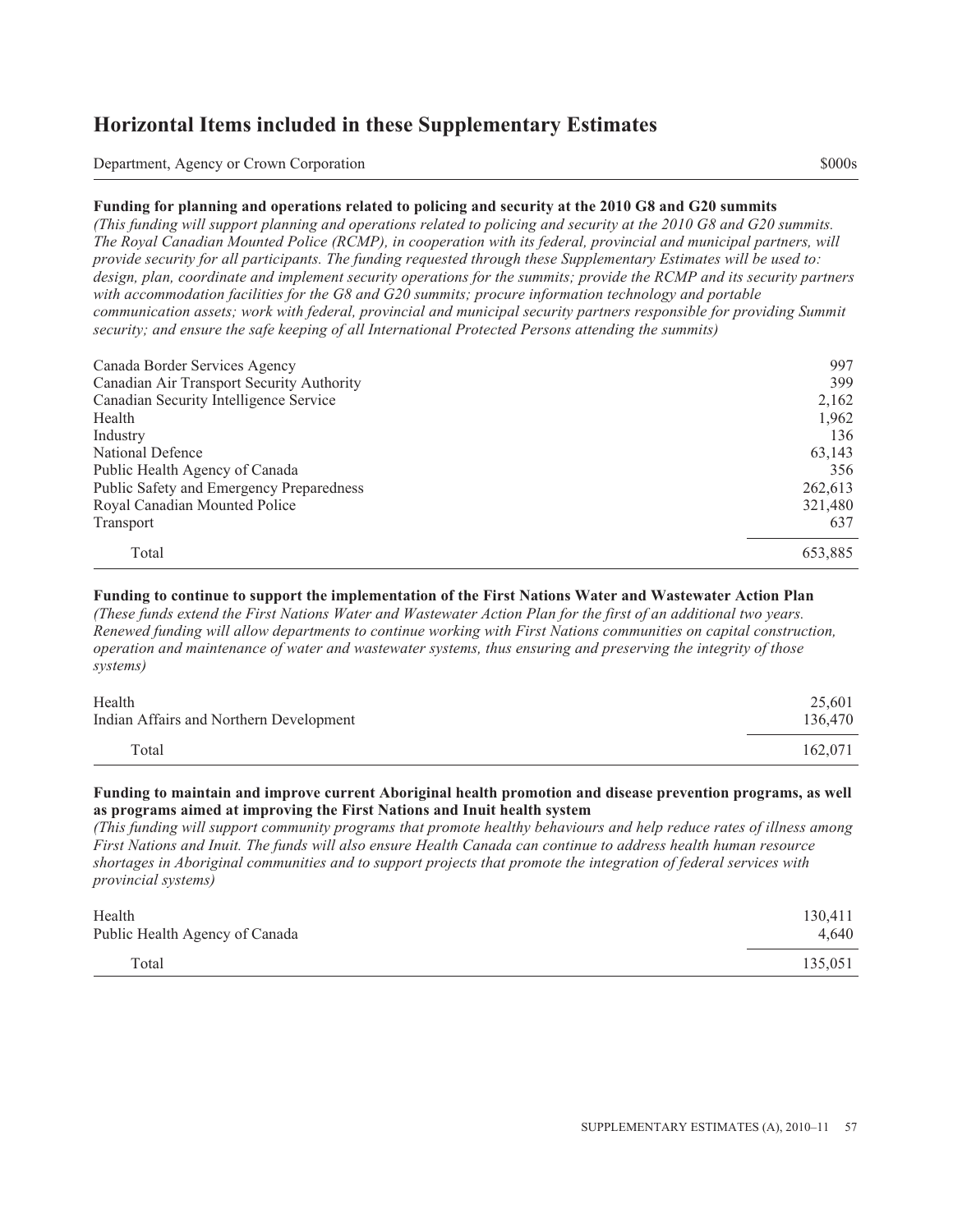Department, Agency or Crown Corporation \$000s

#### **Funding for Canada's initial response to the earthquake in Haiti**

*(This funding will continue to support Canada's initial whole-of-government response to the earthquake in Haiti including: contributions to appeals for humanitarian assistance launched by the United Nations as well as to project proposals by Canadian non-governmental organizations already operating on the ground in Haiti; the Haiti Earthquake Relief Fund to support humanitarian assistance; early recovery and reconstruction; the deployment of additional police officers under Canada's Police Arrangement; and an initial investment to the reconstitution of essential security system institutions. The funding will also support other measures such as repair and reconfiguration of Canada's real property in Haiti, incremental operating costs to various government organizations involved in activities to assist Haiti, including special immigration measures for those directly and seriously affected by the earthquake in Haiti and support to the Haitian government)*

| Canada Border Services Agency             | 545     |
|-------------------------------------------|---------|
| Canadian International Development Agency | 70,000  |
| Citizenship and Immigration               | 13.720  |
| Foreign Affairs and International Trade   | 34.705  |
| Royal Canadian Mounted Police             | 11,369  |
| Total                                     | 130.339 |

### **Funding for the organization of the 2010 G20 Summit in Toronto**

*(This funding will support the organization of the G20 Leaders Summit in June, as well as a number of preparatory meetings and outreach activities, including a Youth Summit. The funding requested through these Supplementary Estimates will be used for the expansion of the Summits Management Office, acquisition of meeting space and accommodation for the various events, including site improvements, advance payments or deposits to reserve and commit to Summit venues and hotels for delegates, office accommodations in Toronto, and funding for essential and emergency health services, including the development of health and food surveillance plans, in accordance with Health Canada's responsibility to ensure the security of Internationally Protected Persons)*

| Foreign Affairs and International Trade     | 70.560  |
|---------------------------------------------|---------|
| Health                                      | 1.175   |
| <b>Public Works and Government Services</b> | 29.235  |
| Total                                       | 100.970 |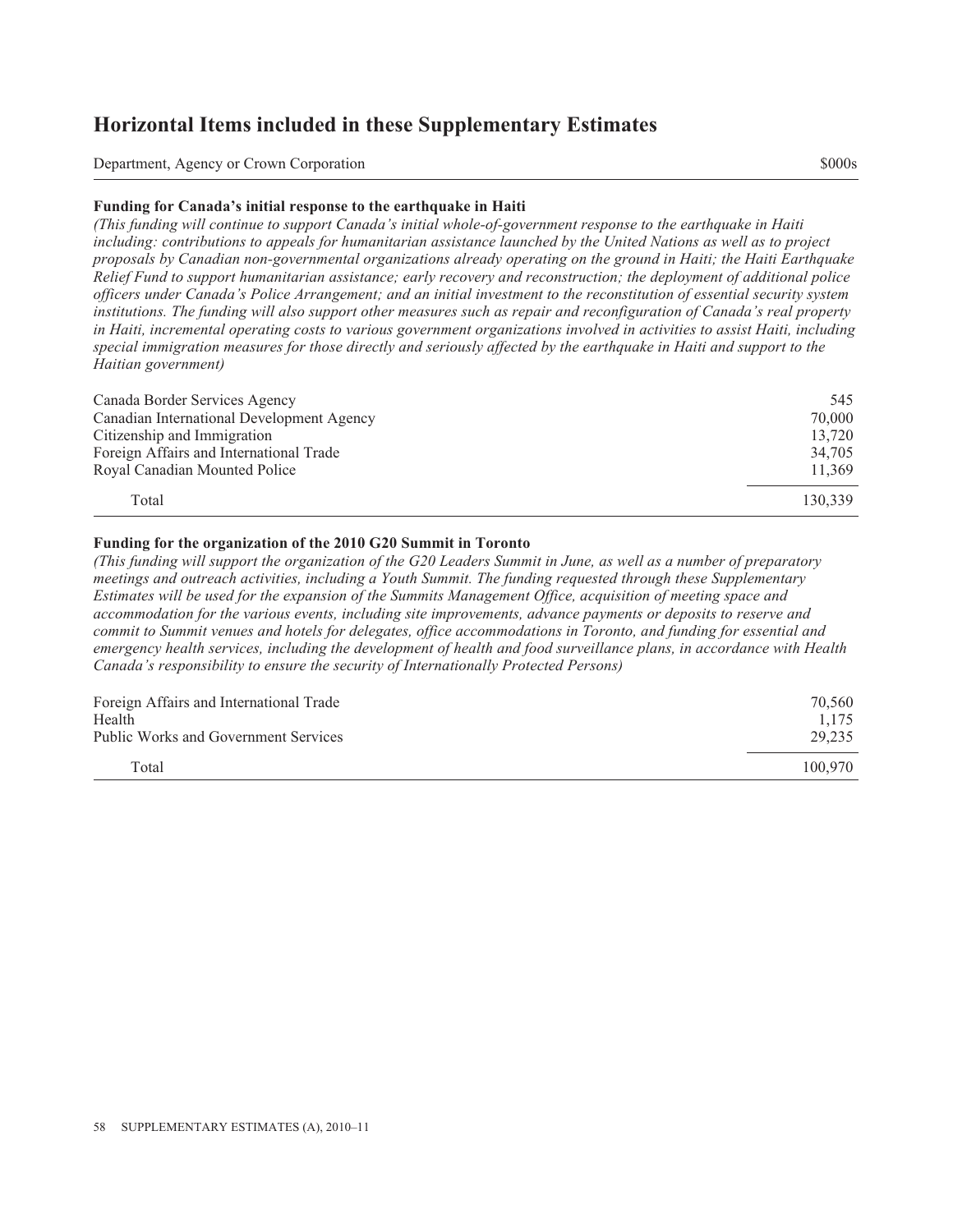Department, Agency or Crown Corporation \$000s

### **Funding related to government advertising programs**

*(This funding will support advertising campaigns and initiatives intended to provide information to Canadians on a variety of government programs and services as well as on changes to income tax policy, to recruit new members to the Canadian Forces and Royal Canadian Mounted Police, to commemorate Canadian milestones, and to raise awareness of social issues)*

| Canada Revenue Agency                  | 6,500  |
|----------------------------------------|--------|
| Canadian Heritage                      | 250    |
| Citizenship and Immigration            | 6,000  |
| Finance                                | 10,000 |
| Health                                 | 8,000  |
| Human Resources and Skills Development | 16,750 |
| Justice                                | 6,000  |
| National Defence                       | 6,500  |
| Royal Canadian Mounted Police          | 2,000  |
| Veterans Affairs                       | 3,414  |
| Total                                  | 65.414 |

### **Funding to enhance the ability to prevent, detect and respond to outbreaks of food-borne illness**

*(Pursuant to recommendations stemming from the Weatherill Report of the 2008 listeriosis outbreak, this funding will provide the federal government with additional capacity to hire more meat inspectors, improve training programs and tools for inspectors, support additional testing, enhance the national public health surveillance system, allow modernization of food safety standards, and enhance capacity to manage the response to outbreaks of food-borne illness)*

| Canadian Food Inspection Agency<br>Health | 17.056<br>3.854 |
|-------------------------------------------|-----------------|
| Public Health Agency of Canada            | 6.045           |
| Total                                     | 26,955          |

### **Funding to provide for the timely assessment and recognition of foreign qualifications**

*(This funding will support the development and implementation of a Pan-Canadian Framework on foreign credential recognition, in partnership with provinces and territories, to ensure that immigrants are better integrated into the labour force)*

| Citizenship and Immigration            | 5.774  |
|----------------------------------------|--------|
| Human Resources and Skills Development | 18,270 |
| Total                                  | 24.044 |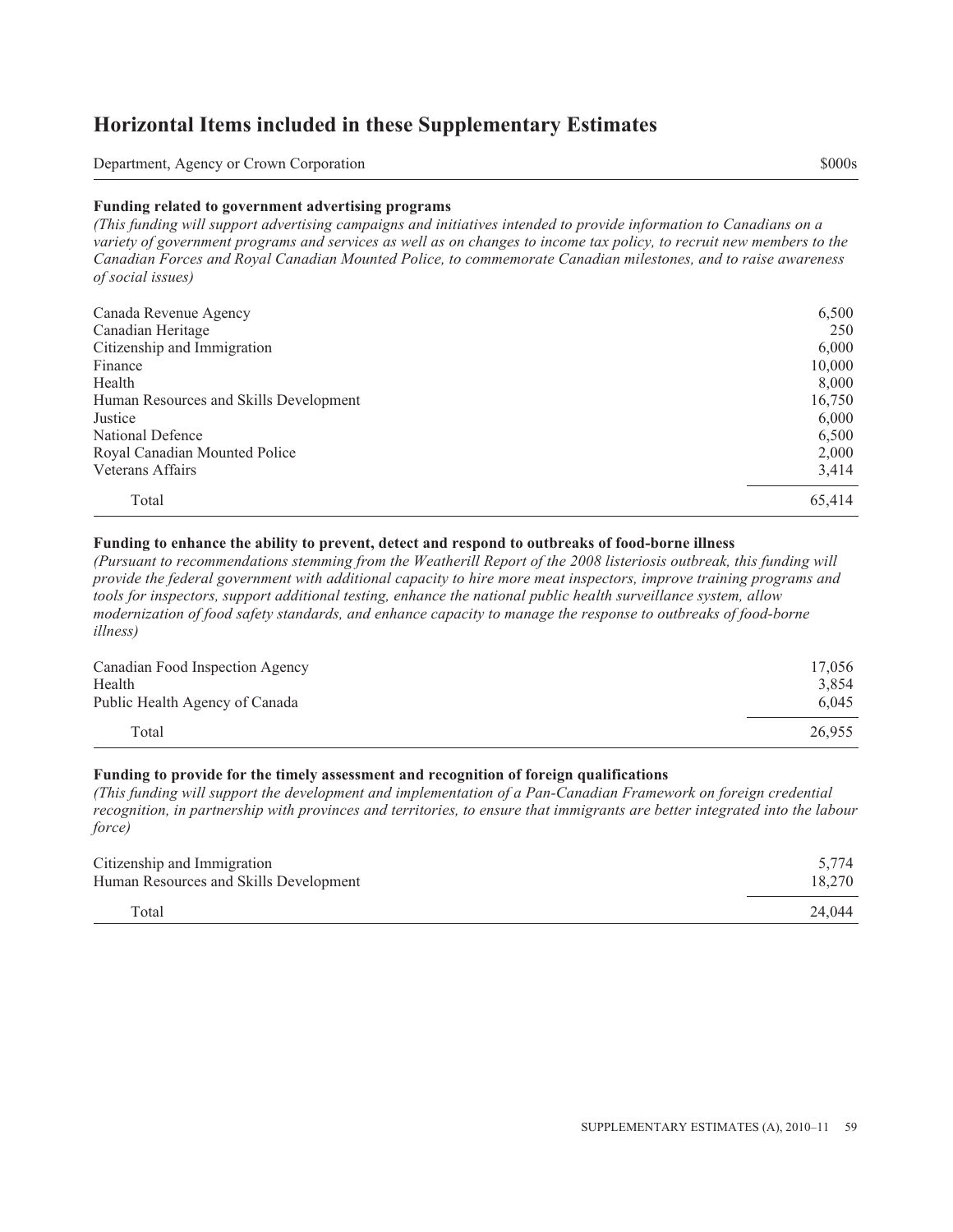Department, Agency or Crown Corporation \$000s

### **Funding to retrieve the proceeds of crime from targeted organized crime entities (Integrated Proceeds of Crime Initiative)**

*(The Integrated Proceeds of Crime initiative brings together the skills, knowledge, and abilities of diverse groups of experts in an effort to disrupt and dismantle criminal organizations. This funding supports the investigation and prosecution of criminal organizations as well as the management and liquidation of seized assets)*

| Canada Border Services Agency                 | 292    |
|-----------------------------------------------|--------|
| Office of the Director of Public Prosecutions | 4.744  |
| Public Safety and Emergency Preparedness      | 283    |
| <b>Public Works and Government Services</b>   | 1.401  |
| Royal Canadian Mounted Police                 | 13.204 |
| Total                                         | 19.924 |

#### **Funding to manage Métis and non-status Indian litigation and to implement the proactive reconciliation and management of Métis Aboriginal rights**

*(This funding will be used to continue activities in support of the reconciliation and management of Métis aboriginal rights including: developing coordinated approaches to the management of Métis Aboriginal rights; supporting Métis organizations such that they can develop and solidify membership and identification systems and enhance capacity and governance; and maintaining ongoing dialogues with provincial governments to ensure consistency with the management of Métis Aboriginal rights. Funding will also be used to manage Métis and non-status Indian litigation)*

| Environment                             | 1.010  |
|-----------------------------------------|--------|
| Indian Affairs and Northern Development | 15.920 |
| Parks Canada Agency                     | 1.078  |
| Royal Canadian Mounted Police           | 609    |
| Total                                   | 18.617 |

## **Funding for the operation of the Commission of Inquiry into the Decline of Sockeye Salmon in the Fraser River**

*(This funding will be used to support the day-to-day operations of the Commission and cover costs of legal advice, document management, and reimbursing the costs of witnesses appearing before the Commission. The Commission's mandate is two-fold: first, to conduct a factual investigation of the sockeye salmon stocks in the Fraser River and a review of Fisheries and Oceans' policies and practices on fisheries management; and, second, to provide recommendations on the future sustainability of the fisheries)*

| Fisheries and Oceans | 4.913  |
|----------------------|--------|
| Privy Council        | 12,823 |
| Total                | 17,736 |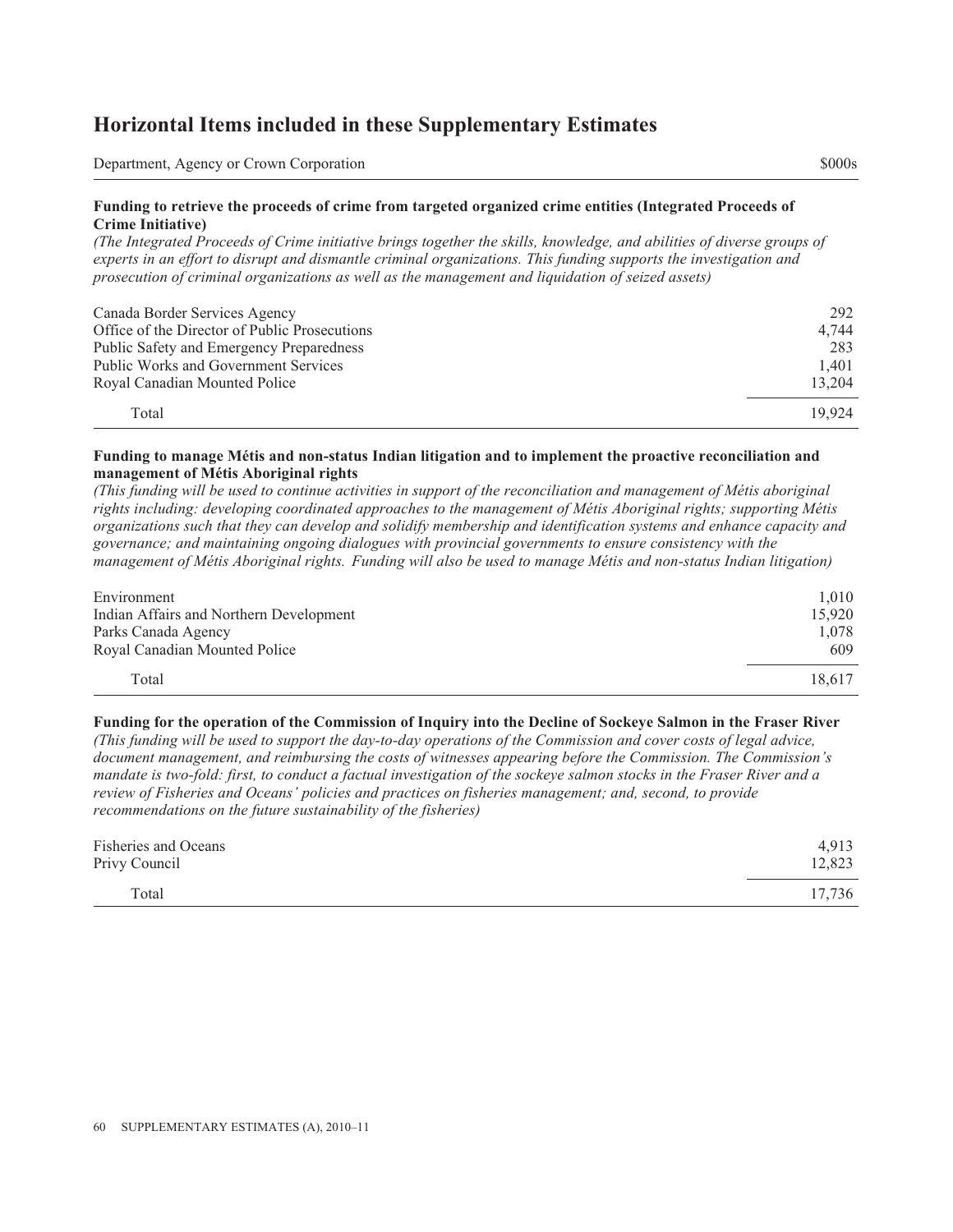Department, Agency or Crown Corporation \$000s

#### **Funding to continue work on the inclusion of biometrics in the temporary visa stream**

*(This funding will support the planning and design of the required systems, processes, and infrastructure to set the stage for the successful rollout of biometrics as a tool for enhancing identity management in the Temporary Resident Program)*

| Canada Border Services Agency | 3.077  |
|-------------------------------|--------|
| Citizenship and Immigration   | 12.821 |
| Royal Canadian Mounted Police | 1.707  |
| Total                         | 17.605 |

#### **Funding to improve financial systems and to support financial decision-making in the Government of Canada**

*(This funding will be used to undertake a variety of studies and projects under the Financial Interopability and Stewardship Initiative to improve the interoperablility and efficiency of financial information systems, to better support Deputy Ministers in their role as accounting officers and to facilitate the move toward audited financial statements)*

| Canada Revenue Agency                       | 3,628  |
|---------------------------------------------|--------|
| <b>Fisheries and Oceans</b>                 | 450    |
| Foreign Affairs and International Trade     | 350    |
| National Defence                            | 3,072  |
| <b>Public Works and Government Services</b> | 925    |
| <b>Treasury Board Secretariat</b>           | 3,440  |
| Total                                       | 11.865 |

#### **Funding to implement and enforce legislation concerning unsolicited commercial email and related online threats**

*(This funding will provide for the implementation and enforcement of the proposed Electronic Commerce Protection Act (ECPA) which aims to reduce the proliferation of unsolicited commercial email (spam) and to deter the spread of spyware)*

| Canadian Radio-television and Telecommunications Commission | 2.629 |
|-------------------------------------------------------------|-------|
| Industry                                                    | 2.561 |
| Total                                                       | 5.190 |

#### **Funding for the Canada Strategic Infrastructure Fund to support the construction of a wastewater treatment lagoon system for the Town of Happy Valley-Goose Bay**

*(This funding will support the construction, in partnership with the provincial and municipal governments, of a series of lagoons and associated works to collect, convey, disinfect, and discharge all collected municipal wastewater in Happy Valley-Goose Bay, including the wastewater generated by 5 Wing Goose Bay Air Base)*

| <b>GRAND TOTAL</b>                                                         | 1,392,336 |
|----------------------------------------------------------------------------|-----------|
| Total                                                                      | 2.670     |
| Atlantic Canada Opportunities Agency<br>Office of Infrastructure of Canada | 2.639     |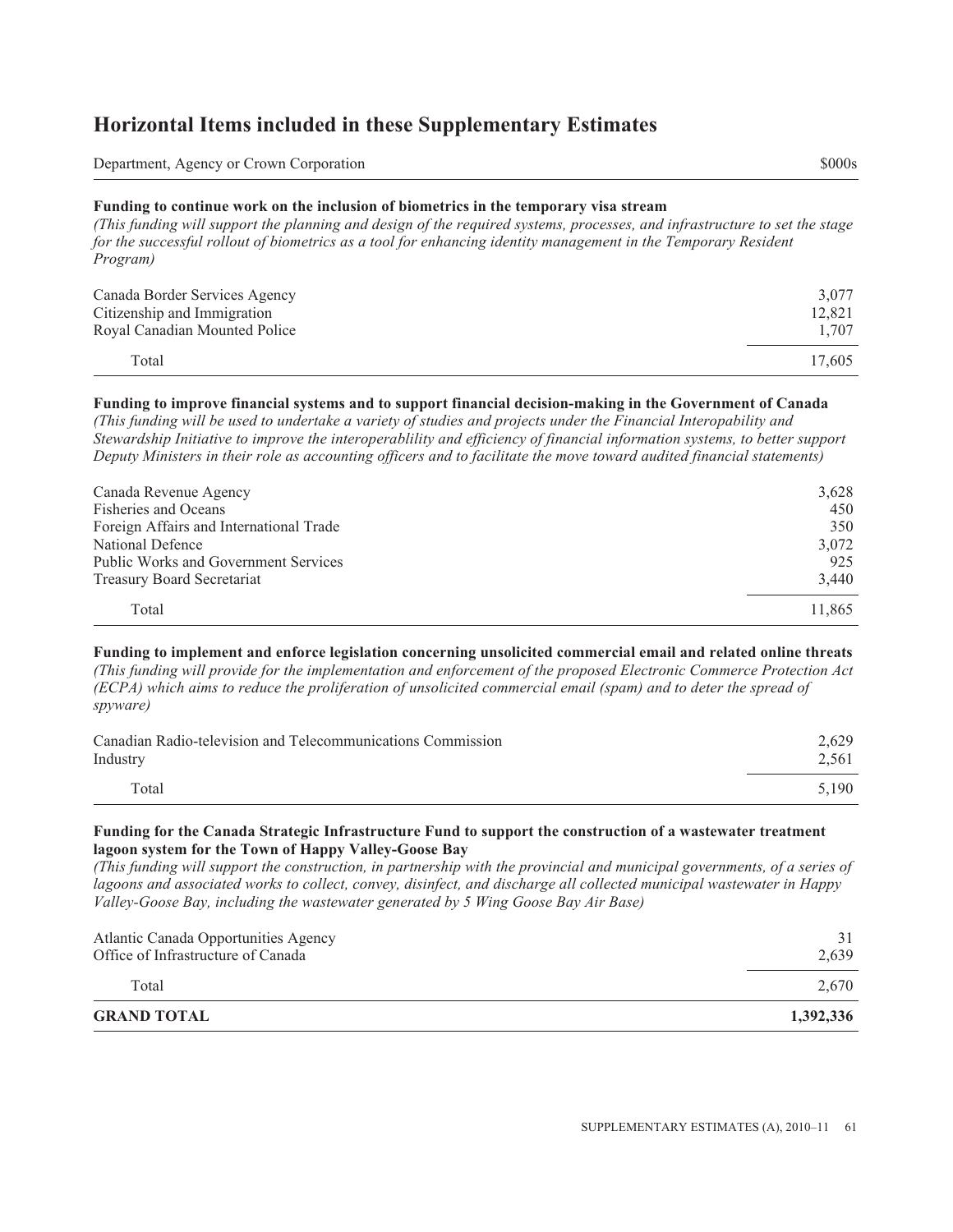Organizations routinely request the authority to transfer monies between organizations for various purposes. This table provides a summary of these transactions. Positive amounts reflect organizations that are receiving funds, while negative amounts indicate the reductions to organizations transferring funds out.

| Department/Agency/Crown Corporation | √ote | (dollars) |
|-------------------------------------|------|-----------|
|-------------------------------------|------|-----------|

#### **To support improvements and upgrades in national historic sites and national parks in British Columbia, Alberta, Quebec and Ontario under the Infrastructure Stimulus Fund**

| Parks Canada Agency                | Vote 25 (Program expenditures) | 62,697,000   |
|------------------------------------|--------------------------------|--------------|
| Office of Infrastructure of Canada | Vote 60 (Contributions)        | (62,697,000) |

### **For the rehabilitation, upgrade and replacement of various capital assets in the National Capital Region provided for under the Infrastructure Stimulus Fund**

| National Capital Commission        | Vote 50 (Payments to the National<br>Capital Commission for capital<br>expenditures) | 45,650,000   |
|------------------------------------|--------------------------------------------------------------------------------------|--------------|
| Office of Infrastructure of Canada | Vote 60 (Contributions)                                                              | (45,650,000) |

#### **To provide support to departmental staff located at missions abroad**

| Foreign Affairs and International Trade      | Vote 1 (Operating expenditures)<br>Vote 5 (Capital expenditures) | 19,171,800<br>23,657,600 |
|----------------------------------------------|------------------------------------------------------------------|--------------------------|
| Citizenship and Immigration                  | Vote 1 (Operating expenditures)                                  | (27,024,000)             |
| Canadian International Development<br>Agency | Vote 25 (Grants and contributions)                               | (11, 915, 900)           |
| Canada Border Services Agency                | Vote 10 (Operating expenditures)                                 | (1,080,000)              |
| Canadian Security Intelligence Service       | Vote 20 (Operating expenditures)                                 | (835,000)                |
| National Defence                             | Vote 1 (Operating expenditures)                                  | (781,000)                |
| Industry                                     | Vote 1 (Operating expenditures)                                  | (601,000)                |
| Privy Council                                | Vote 1 (Program expenditures)                                    | (255,000)                |
| Health                                       | Vote 1 (Operating expenditures)                                  | (213,000)                |
| <b>Natural Resources</b>                     | Vote 1 (Operating expenditures)                                  | (124, 500)               |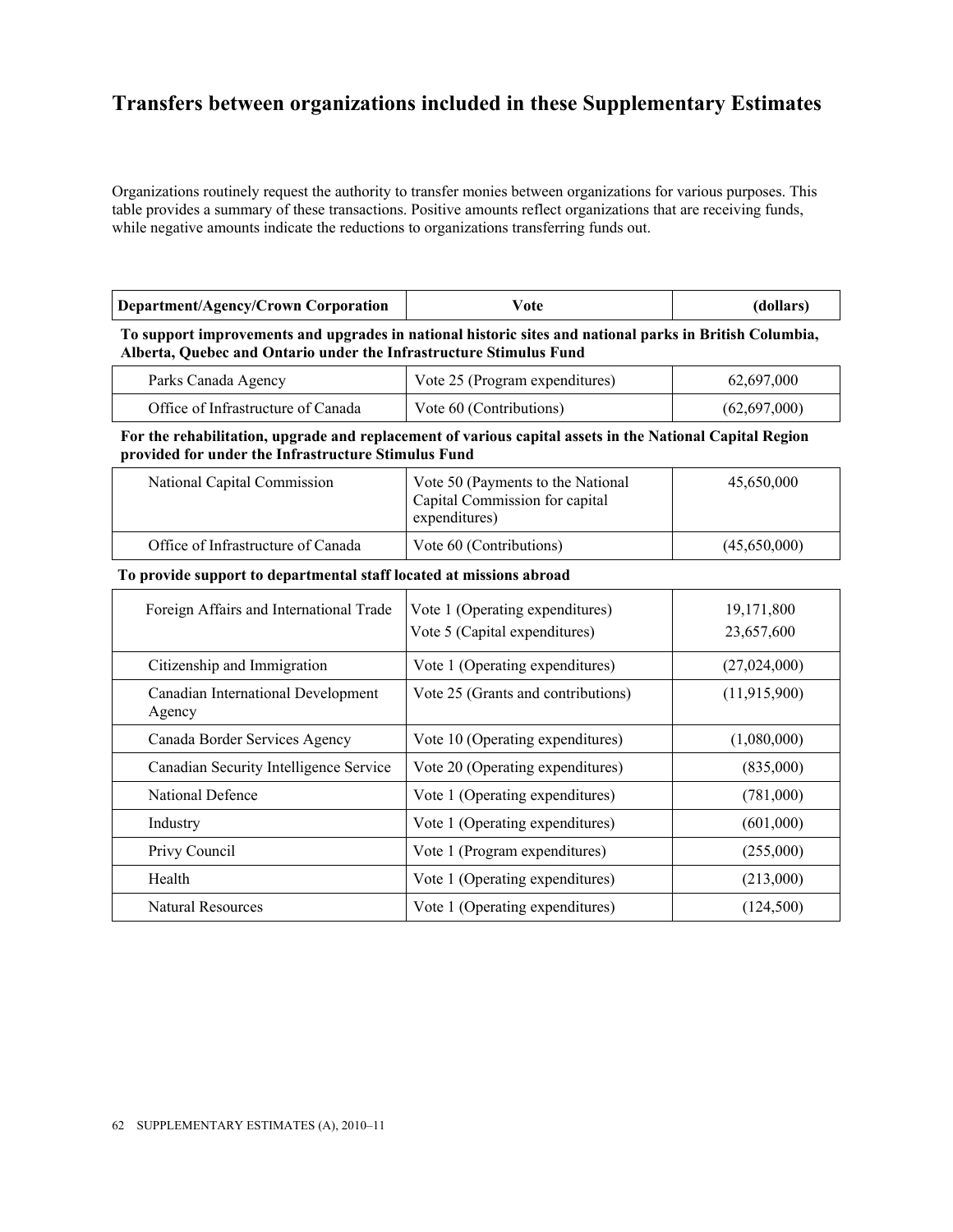| Department/Agency/Crown Corporation                         | <b>Vote</b>                                                                   | (dollars)    |  |
|-------------------------------------------------------------|-------------------------------------------------------------------------------|--------------|--|
|                                                             | For the Industrial Research Assistance Program in the Southern Ontario Region |              |  |
| National Research Council of Canada                         | Vote 70 (Grants and contributions)                                            | 42,750,000   |  |
|                                                             | Vote 60 (Operating expenditures)                                              | 2,250,000    |  |
| Federal Economic Development<br>Agency for Southern Ontario | Vote 55 (Grants and contributions)                                            | (45,000,000) |  |
| For First Nations community policing services               |                                                                               |              |  |
| Royal Canadian Mounted Police                               | Vote 50 (Operating expenditures)                                              | 35,000,000   |  |
| Public Safety and Emergency<br>Preparedness                 | Vote 5 (Grants and contributions)                                             | (35,000,000) |  |

### **To support the operations, regular maintenance and urgent bridge safety needs within the Montreal area**

| The Jacques Cartier and Champlain<br>Bridges Incorporated | Vote 70 (Payments to the Jacques<br>Cartier and Champlain Bridges Inc.) | 31,800,000   |
|-----------------------------------------------------------|-------------------------------------------------------------------------|--------------|
| Office of Infrastructure of Canada                        | Vote 60 (Contributions)                                                 | (31,800,000) |

#### **To protect and promote health while being more responsive to innovation and industry advances and issues identified by the agriculture and agri-food sector (Agriculture Regulatory Action Plan)**

| Health                    | Vote 1 (Operating expenditures) | 9,871,000   |
|---------------------------|---------------------------------|-------------|
| Agriculture and Agri-Food | Vote 1 (Operating expenditures) | (9,871,000) |

## **For dock repairs at the North Sydney ferry terminal in Nova Scotia**

| Marine Atlantic Inc.               | Vote 40 (Payments to Marine Atlantic<br>Inc. | 9,240,000   |
|------------------------------------|----------------------------------------------|-------------|
| Office of Infrastructure of Canada | Vote 60 (Contributions)                      | (9,240,000) |

### **To support programs that address food safety, biosecurity and traceability (Canadian Integrated Food Safety Initiative)**

| Canadian Food Inspection Agency | Vote 30 (Operating expenditures and<br>contributions) | 4,991,000   |
|---------------------------------|-------------------------------------------------------|-------------|
| Agriculture and Agri-Food       | Vote 1 (Operating expenditures)                       | (4,991,000) |

### **To cover the costs related to the new Royal Canadian Mounted Police headquarters located in Surrey, British Columbia**

| <b>Public Works and Government</b><br><b>Services</b> | Vote 5 (Capital expenditures)  | 4,500,000   |
|-------------------------------------------------------|--------------------------------|-------------|
| Royal Canadian Mounted Police                         | Vote 55 (Capital expenditures) | (4,500,000) |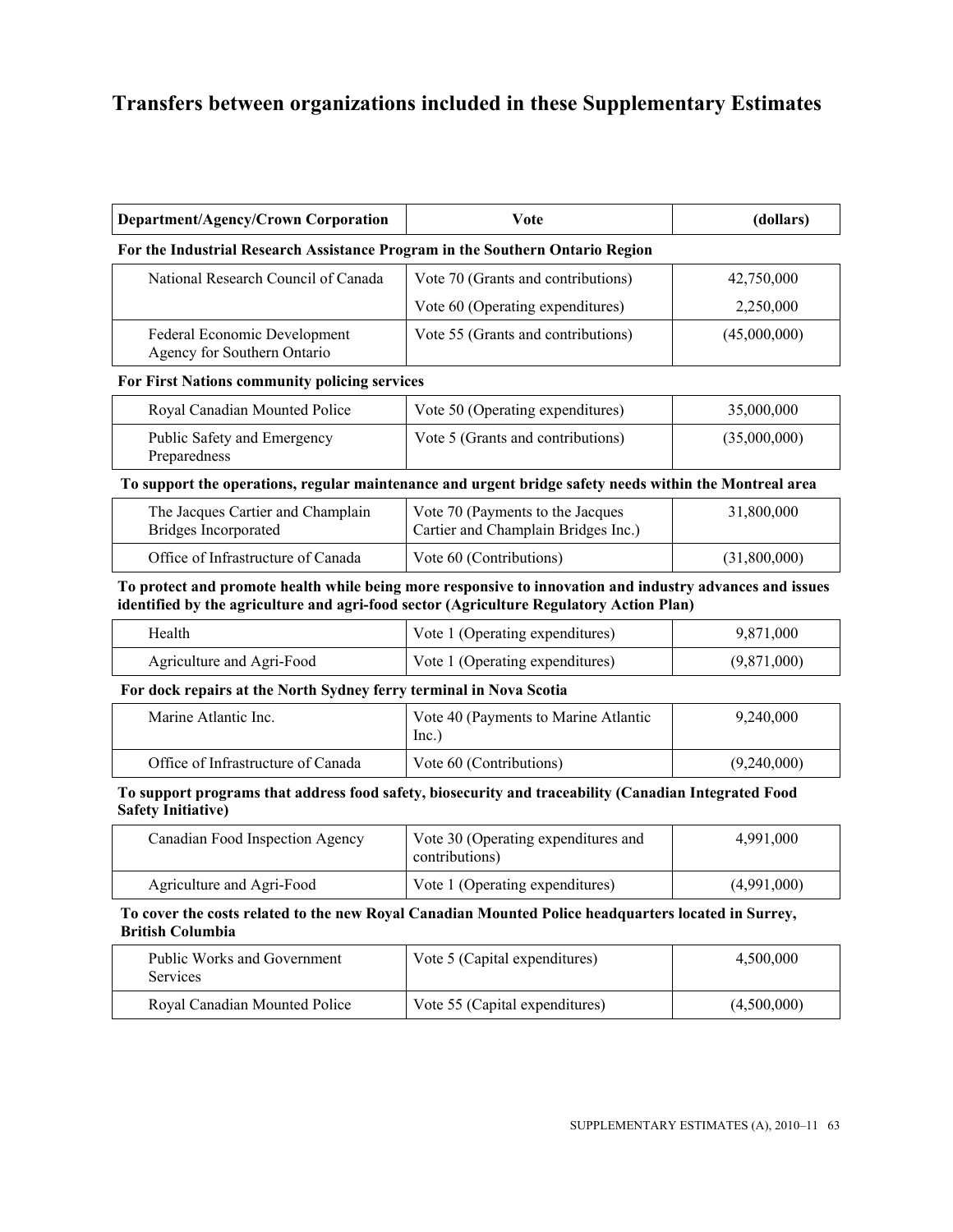| Department/Agency/Crown Corporation | V ote | (dollars) |
|-------------------------------------|-------|-----------|
|-------------------------------------|-------|-----------|

**Adjustment of funding previously provided for the fit-up of the new headquarters complex for Agriculture and Agri-Food and the Canadian Food Inspection Agency** 

| Canadian Food Inspection Agency                | Vote 35 (Capital expenditures)  | 1,716,094   |
|------------------------------------------------|---------------------------------|-------------|
| Agriculture and Agri-Food                      | Vote 5 (Capital expenditures)   | 606,200     |
| Public Works and Government<br><b>Services</b> | Vote 1 (Operating expenditures) | (2,322,294) |

### **To fund the operating expenses of the Pearson Peacekeeping Centre**

| Foreign Affairs and International Trade   Vote 10 (Grants and contributions) |                               | 2,000,000   |
|------------------------------------------------------------------------------|-------------------------------|-------------|
| National Defence                                                             | Vote 5 (Capital expenditures) | (2,000,000) |

### **For public security initiatives related to the Chemical, Biological, Radiological and Nuclear Research and Technology Initiative**

| Environment                     | Vote 5 (Capital expenditures)  | 630,000     |
|---------------------------------|--------------------------------|-------------|
| Canadian Food Inspection Agency | Vote 35 (Capital expenditures) | 530,000     |
| Health                          | Vote 5 (Capital expenditures)  | 508,000     |
| National Defence                | Vote 5 (Capital expenditures)  | (1,668,000) |

### **To improve financial systems and to support financial decision-making in the Government of Canada**

| Canada Border Services Agency | Vote 10 (Operating expenditures) | 1,360,532   |
|-------------------------------|----------------------------------|-------------|
| Canada Revenue Agency         | Vote 1 (Operating expenditures)  | (1,360,532) |

### **For the renewal of financial provisions of the Nisga'a Nation Fiscal Financing Agreement**

| Indian Affairs and Northern<br>Development | Vote 10 (Grants and contributions) | 1,257,088   |
|--------------------------------------------|------------------------------------|-------------|
| Health                                     | Vote 10 (Grants and contributions) | (1,257,088) |

#### **Adjustment to funding previously provided for the administration of applications from foreign participants under the International Youth Program**

| Foreign Affairs and International Trade   Vote 1 (Operating expenditures) |                                 | 1,117,453   |
|---------------------------------------------------------------------------|---------------------------------|-------------|
| Citizenship and Immigration                                               | Vote 1 (Operating expenditures) | (1,117,453) |

### **To support the indirect costs of federally-funded research at the Royal Military College**

| National Defence                                   | Vote 1 (Operating expenditures) | 750,000   |
|----------------------------------------------------|---------------------------------|-----------|
| Social Sciences and Humanities<br>Research Council | Vote 95 (Grants)                | (750,000) |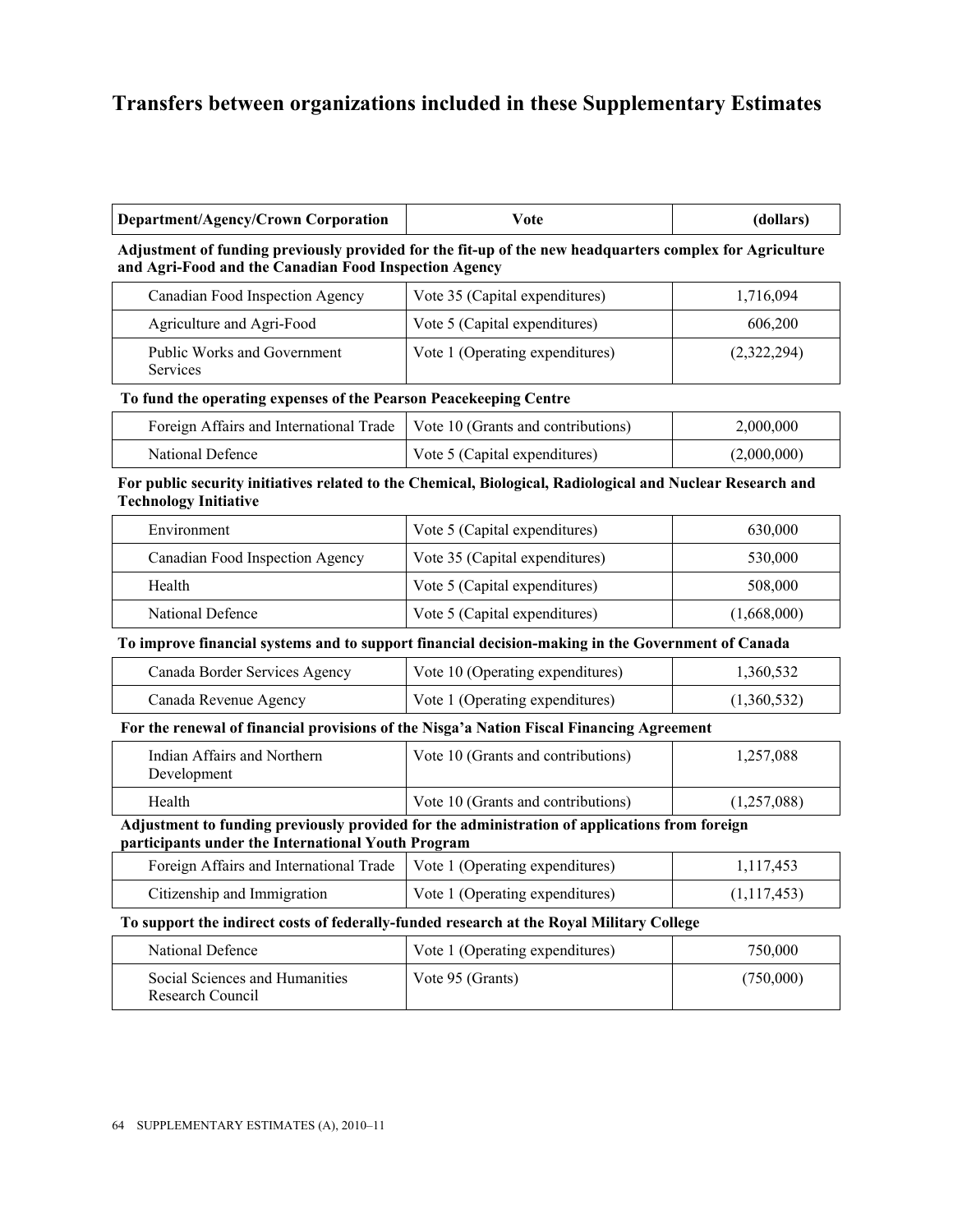| Department/Agency/Crown Corporation                                                         | Vote                             | (dollars)  |
|---------------------------------------------------------------------------------------------|----------------------------------|------------|
| Adjustment to funding previously provided for departmental staff located at missions abroad |                                  |            |
| Royal Canadian Mounted Police                                                               | Vote 50 (Operating expenditures) | 282,300    |
| <b>Veterans Affairs</b>                                                                     | Vote 1 (Operating expenditures)  | 274,100    |
| Foreign Affairs and International Trade   Vote 1 (Operating expenditures)                   |                                  | (556, 400) |

**To provide for the First Nations management costs related to the clean up of unexploded explosive ordnance contaminated sites** 

| Indian Affairs and Northern | Vote 1 (Operating expenditures)    | 80.369     |
|-----------------------------|------------------------------------|------------|
| Development                 | Vote 10 (Grants and contributions) | 467.995    |
| National Defence            | Vote 1 (Operating expenditures)    | (548, 364) |

### **To support the Canada Research Chairs at the Royal Military College**

| National Defence                                     | Vote 1 (Operating expenditures) | 490,000   |
|------------------------------------------------------|---------------------------------|-----------|
| Natural Sciences and Engineering<br>Research Council | Vote 80 (Grants)                | (350,000) |
| Social Sciences and Humanities<br>Research Council   | Vote 95 (Grants)                | (140,000) |

### **For funding received from contract policing partners in support of Royal Canadian Mounted Police External Review Committee operations**

| Royal Canadian Mounted Police<br><b>External Review Committee</b> | Vote 65 (Program expenditures)   | 480,000   |
|-------------------------------------------------------------------|----------------------------------|-----------|
| Royal Canadian Mounted Police                                     | Vote 50 (Operating expenditures) | (480,000) |

## **To provide funding to ensure Canada's presence at the International Economic Forum of the Americas/Conference of Montreal**

| Economic Development Agency of<br>Canada for the Regions of Quebec | Vote 5 (Grants and contributions)  | 450,000   |
|--------------------------------------------------------------------|------------------------------------|-----------|
| <b>Canadian International Development</b><br>Agency                | Vote 25 (Grants and contributions) | (450,000) |

## **For film acquisition and preservation activities under the Canadian Feature Film Policy**

| Library and Archives of Canada | Vote 55 (Operating expenditures) | 445,804    |
|--------------------------------|----------------------------------|------------|
| Canadian Heritage              | Vote 1 (Operating expenditures)  | (445, 804) |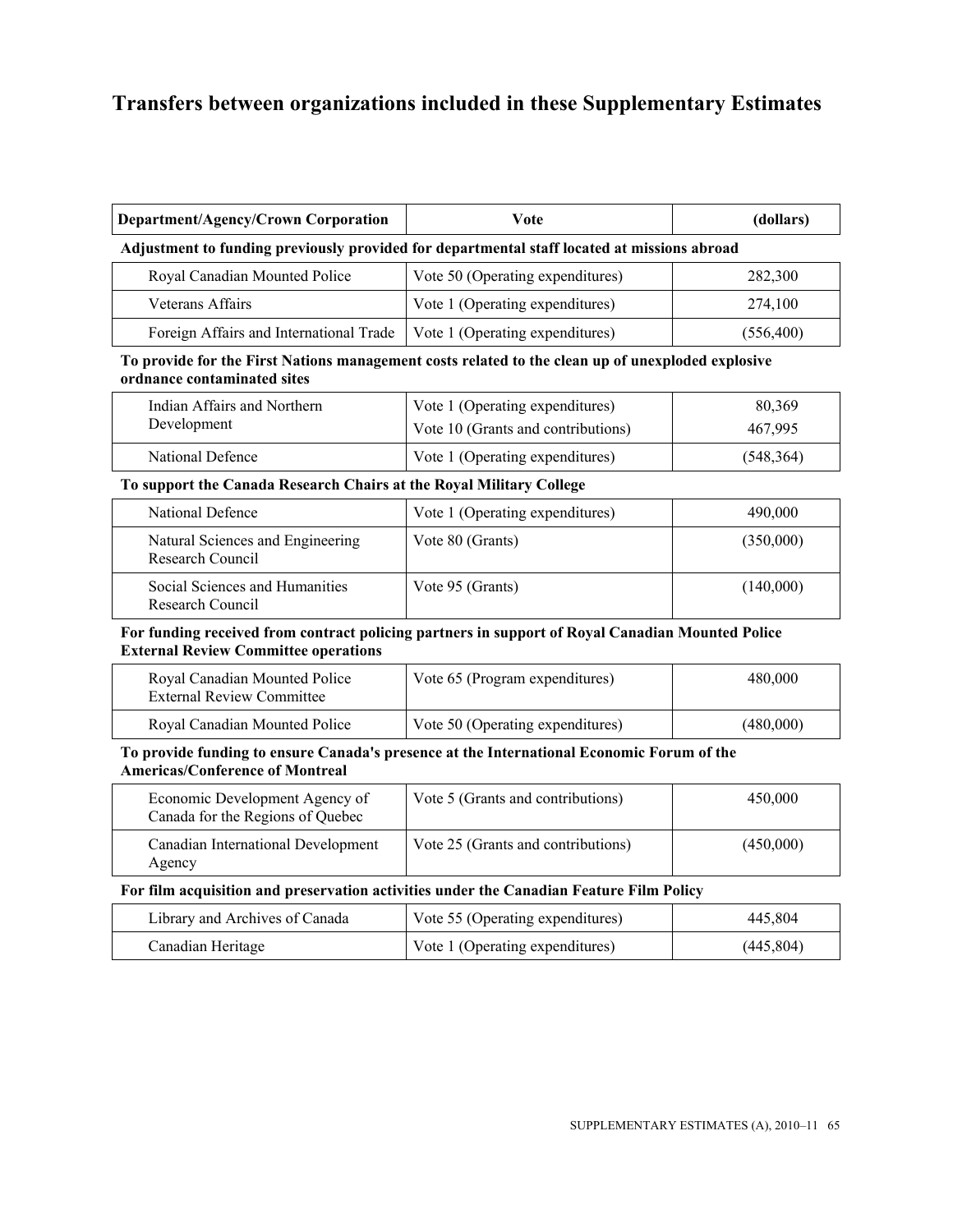| <b>Department/Agency/Crown Corporation</b>                                                                                                                                          | Vote<br>(dollars)                                                      |            |
|-------------------------------------------------------------------------------------------------------------------------------------------------------------------------------------|------------------------------------------------------------------------|------------|
| For research to inform policy development related to sport participation                                                                                                            |                                                                        |            |
| Social Sciences and Humanities<br>Research Council                                                                                                                                  | Vote 95 (Grants)                                                       | 315,252    |
| Canadian Heritage                                                                                                                                                                   | Vote 5 (Grants and contributions)                                      | (315,252)  |
| To increase grants to the Sechelt Indian Band pursuant to the Sechelt Indian Band Self-Government Act                                                                               |                                                                        |            |
| Indian Affairs and Northern<br>Development                                                                                                                                          | Vote 10 (Grants and contributions)                                     | 307,000    |
| Health                                                                                                                                                                              | Vote 10 (Grants and contributions)                                     | (307,000)  |
| To support engagement and consultation in the development and use of a survey tool to assess chronic<br>disease prevention capacity                                                 |                                                                        |            |
| Canadian Institutes of Health Research                                                                                                                                              | Vote 25 (Grants)                                                       | 180,000    |
| Public Health Agency of Canada                                                                                                                                                      | Vote 50 (Grants and contributions)                                     | (180,000)  |
| For the Global Health Research Initiative to develop new knowledge to strengthen health systems and<br>build global health research capacity in developing countries and in Canada  |                                                                        |            |
| <b>International Development Research</b><br>Centre                                                                                                                                 | Vote 35 (Payments to the International<br>Development Research Centre) | 171,946    |
| Canadian Institutes of Health Research                                                                                                                                              | Vote 25 (Grants)                                                       | (171, 946) |
| To promote public awareness and community participation in National Aboriginal Day activities                                                                                       |                                                                        |            |
| Canadian Heritage                                                                                                                                                                   | Vote 5 (Grants and contributions)                                      | 150,000    |
| Indian Affairs and Northern<br>Development                                                                                                                                          | Vote 1 (Operating expenditures)                                        | (150,000)  |
| To support the Canadian Regulatory System for Biotechnology                                                                                                                         |                                                                        |            |
| Health                                                                                                                                                                              | Vote 1 (Operating expenditures)                                        | 150,000    |
| Industry                                                                                                                                                                            | Vote 1 (Operating expenditures)                                        | (150,000)  |
| To support the National Managers' Community                                                                                                                                         |                                                                        |            |
| <b>Treasury Board Secretariat</b>                                                                                                                                                   | Vote 1 (Program expenditures)                                          | 144,458    |
| Fisheries and Oceans                                                                                                                                                                | Vote 1 (Operating expenditures)                                        | (144, 458) |
| To support multilateral cooperation projects in French language, as well as to ensure Canada's<br>participation in meetings of the Commission internationale du théâtre francophone |                                                                        |            |
| Canada Council for the Arts                                                                                                                                                         | Vote 10 (Payments to the Canada<br>Council for the Arts)               | 127,000    |
| Canadian Heritage                                                                                                                                                                   | Vote 5 (Grants and contributions)                                      | (127,000)  |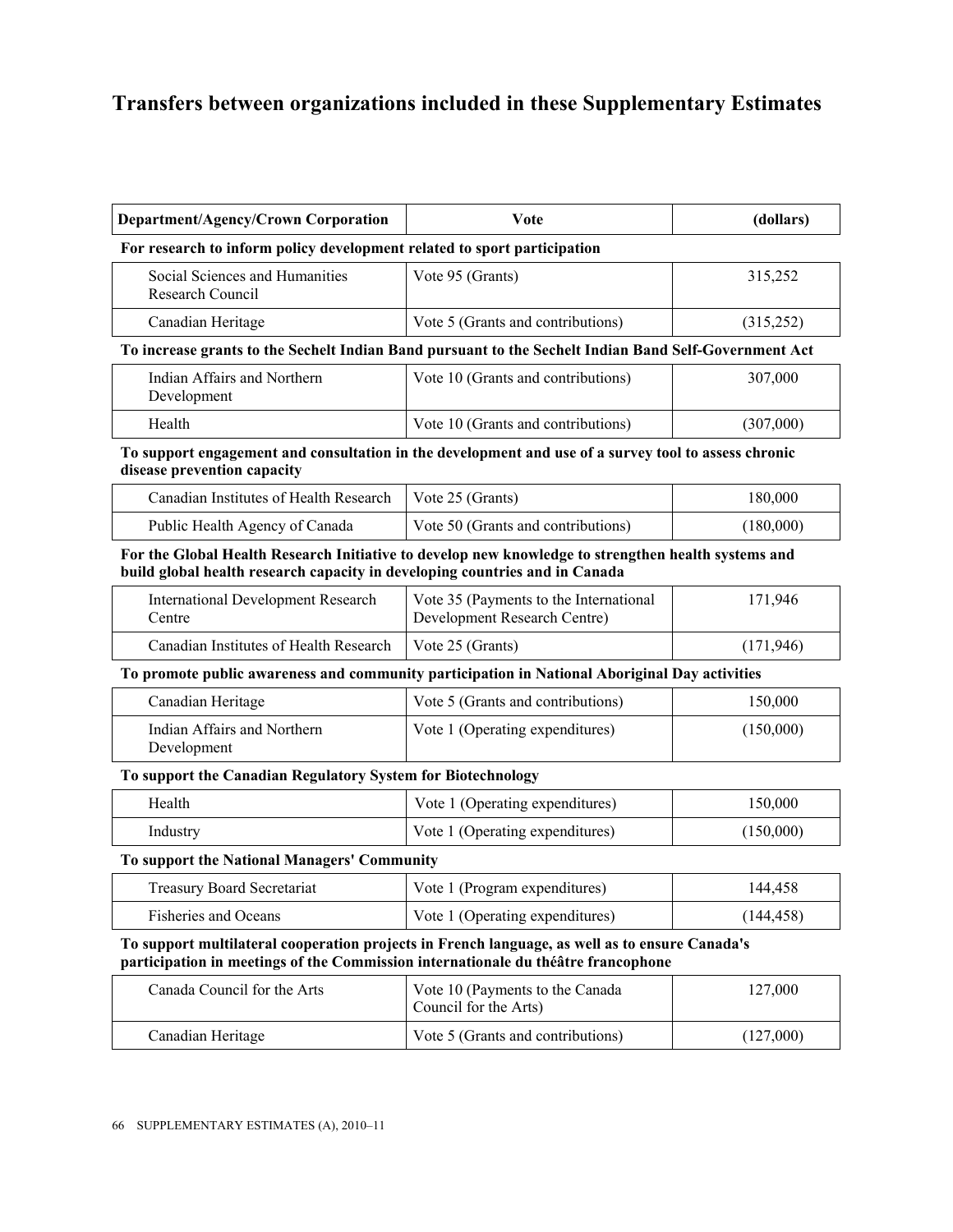| Department/Agency/Crown Corporation                                                                                                                                                        | <b>V</b> ote                                 | (dollars) |
|--------------------------------------------------------------------------------------------------------------------------------------------------------------------------------------------|----------------------------------------------|-----------|
| To support the Continuity of Constitutional Government Program that establishes the necessary<br>arrangements for the continuity of constitutional government in the event of an emergency |                                              |           |
| Royal Canadian Mounted Police                                                                                                                                                              | Vote 50 (Operating expenditures)             | 90,800    |
| Public Safety and Emergency<br>Preparedness                                                                                                                                                | Vote 1 (Operating expenditures)<br>(90, 800) |           |
| For the creation and operations of an aviation security assessment course                                                                                                                  |                                              |           |
| Transport                                                                                                                                                                                  | Vote 1 (Operating expenditures)              | 88,920    |
| Public Safety and Emergency<br>Preparedness                                                                                                                                                | Vote 1 (Operating expenditures)              | (88,920)  |
| To stimulate and support research on immigration and diversity                                                                                                                             |                                              |           |
| Citizenship and Immigration                                                                                                                                                                | Vote 1 (Operating expenditures)              | 85,000    |
| Canadian Heritage                                                                                                                                                                          | Vote 1 (Operating expenditures)              | (85,000)  |
| To support research at the Royal Military College through the University Faculty Awards Program                                                                                            |                                              |           |
| National Defence                                                                                                                                                                           | Vote 1 (Operating expenditures)              | 80,000    |
| Natural Sciences and Engineering<br>Research Council                                                                                                                                       | Vote 80 (Grants)<br>(80,000)                 |           |
| To support the Industrial Research Chairs at the Royal Military College                                                                                                                    |                                              |           |
| National Defence                                                                                                                                                                           | Vote 1 (Operating expenditures)              | 78,000    |
| Natural Sciences and Engineering<br>Research Council                                                                                                                                       | Vote 80 (Grants)                             | (78,000)  |
| To support the Canadian Chair in Marine Environmental Protection at the World Maritime University                                                                                          |                                              |           |
| <b>Fisheries and Oceans</b>                                                                                                                                                                | Vote 10 (Grants and contributions)           | 75,000    |
| Transport                                                                                                                                                                                  | Vote 1 (Operating expenditures)              | (75,000)  |
| To support the student travel fund for Canada's participation at the 38th Scientific Assembly of the<br><b>Committee on Space Research (COSPAR 2010)</b>                                   |                                              |           |
| Canadian Space Agency                                                                                                                                                                      | Vote 35 (Grants and contributions)           | 35,000    |
| National Research Council of Canada                                                                                                                                                        | Vote 60 (Operating expenditures)             | (35,000)  |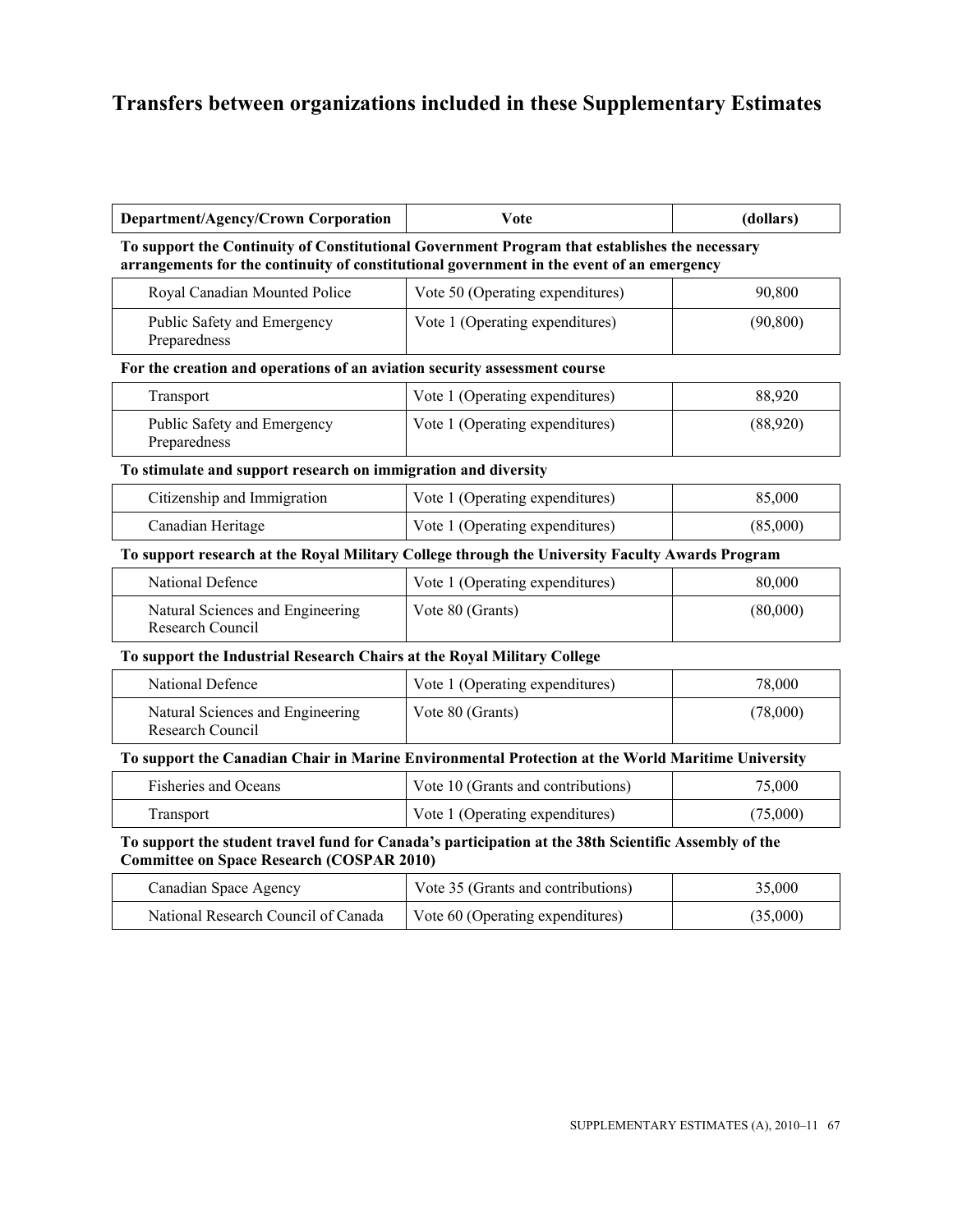Through the Supplementary Estimates, an organization can seek changes to various spending authorities originally received through parliamentary approval of the previous Supply bills for Main or Supplementary Estimates. These alterations might include requests for additional funding relating to a transfer of funds from another organization, a re-allocation or amendment of existing spending authorities, or the addition of new authorities.

Parliamentary approval of such changes is sought through an enabling Supply bill. However, in order to be included in a Supply bill, an item must have a monetary value. This is not an issue when a department is also requesting an adjustment to its appropriation. However, in the absence of any increase to the Vote, a notional amount of "\$1" allows the item to be included in the Supply bill.

The authority associated with each \$1 item relates to either:

- 1. *Approval of grants* The wording used in the Estimates to describe a grant has a legislative character and, therefore all new grants or increases to existing grants must first be approved by Parliament before any payments can be made to eligible recipients. A \$1 item is included when there is no requirement for additional appropriations because the new grant or the increase to an existing grant is to be funded from within existing resources or from a transfer of funds from another organization.
- 2. *Vote transfers within an organization* Through Supply legislation, an organization may have received spending authorities in more than one Vote (e.g., operating expenditures Vote and capital expenditures Vote). As the fiscal year progresses, and for various reasons, the organization may need to realign its approved funding due to changes in delivery mechanisms within organizational priorities.
- 3. *Transfers between organizations* Transfers between organizations are used for a variety of reasons such as: to redirect funding from one organization to another in order to manage or to implement more efficiently an initiative or project; and/or to reflect new organizational responsibilities.
- 4. *Modify authority embedded in existing vote wording* The Supplementary Estimates can be used to amend an existing authority that is embedded in the Vote wording of an organization. Most of these authorities can be found in the non-budgetary Vote wording of organizations and are related to limits or ceilings on loans and investments. Such non-budgetary Votes are preceded by the letter "L".
- 5. *Create new vote and associated wording* The Supplementary Estimates can be used to create a new vote with the associated wording which will give the organization the authority as specified in the new vote wording.

The following table captures, under each of the above categories, the instances where a \$1 item is required in these Supplementary Estimates. A number of these transactions can be captured in a department's Vote wording, but will require a single \$1 item. Therefore, as the following table is presented by category, there may be some departmental Votes that appear more than once despite the fact they relate to a single \$1 item.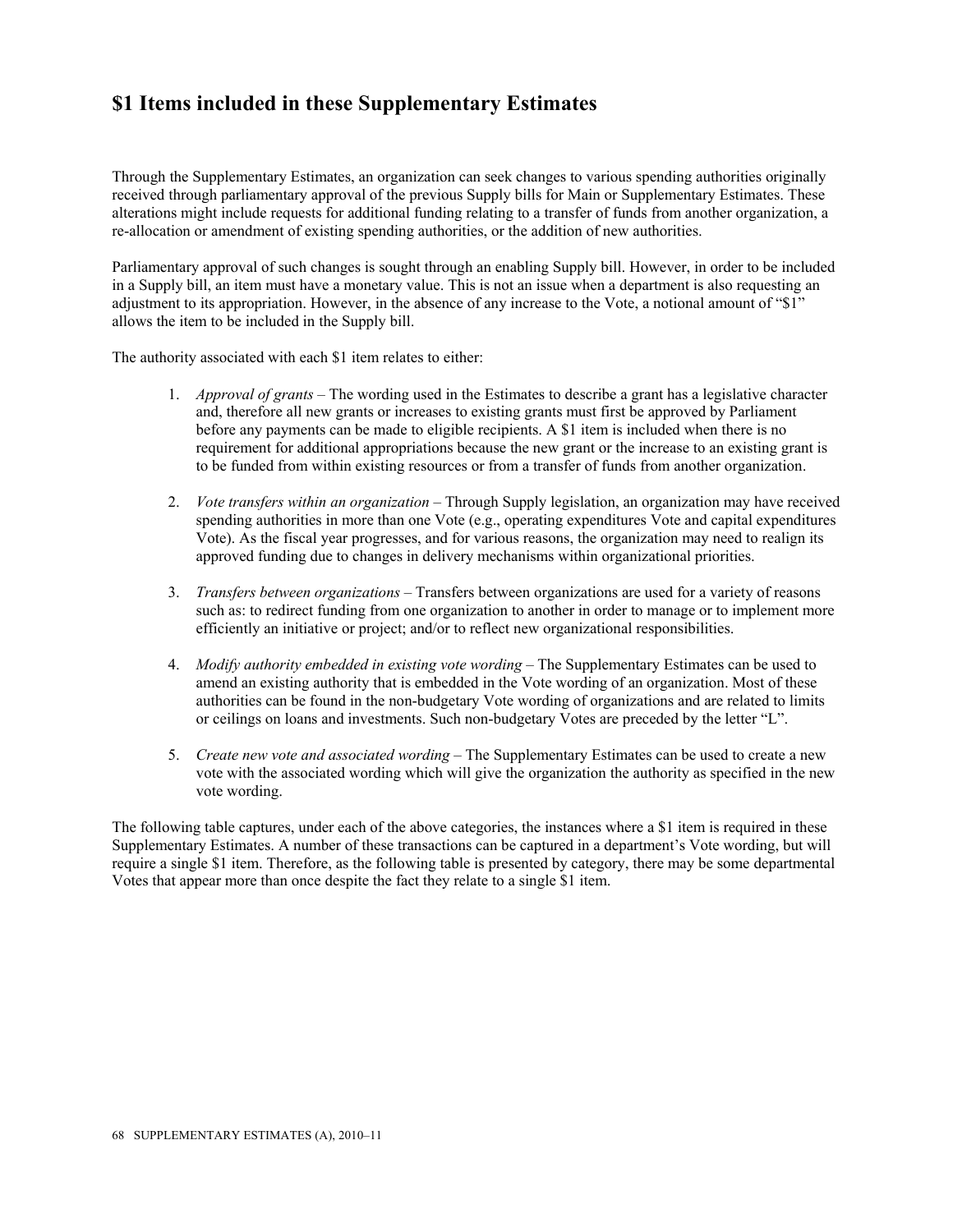## **1. Approval of grants**

| Organization                                       | <b>V</b> ote<br><b>Number</b> | <b>Explanation</b>                                                                                                                          |
|----------------------------------------------------|-------------------------------|---------------------------------------------------------------------------------------------------------------------------------------------|
| <b>Fisheries and Oceans</b>                        | 10a                           | To <b>increase the grant</b> "Grant Program for the<br>disposal of small craft harbours" by \$1,414,000.                                    |
| Health – Canadian Institutes of Health<br>Research | 25a                           | To increase the grant "Grants for research projects<br>and personnel support" by \$180,000.                                                 |
| Industry – Canadian Space Agency                   | 35a                           | To increase the grant "Class Grant Program to<br>Support Research, Awareness, and Learning in Space<br>Science and Technology" by \$35,000. |

## **2. Vote transfers within an organization**

| Organization                                | <b>Vote</b><br><b>Number</b> | <b>Explanation</b>                                                                                                                                                                                                                                                                                                                                                                                                                                                                                                                                                    |
|---------------------------------------------|------------------------------|-----------------------------------------------------------------------------------------------------------------------------------------------------------------------------------------------------------------------------------------------------------------------------------------------------------------------------------------------------------------------------------------------------------------------------------------------------------------------------------------------------------------------------------------------------------------------|
| Fisheries and Oceans                        | 10a                          | To authorize the transfer of \$1,414,000 from<br>Fisheries and Oceans Vote 1 to support Small Craft<br>Harbour Infrastructure Repair Program projects; of<br>\$414,000 from Fisheries and Oceans Vote 1 for the<br>support of academic research and development related<br>to science priorities (Academic Research Contribution<br>Program); and \$69,034 from Fisheries and Oceans<br>Vote 1 for the Fraser Basin scientific study of salmon<br>populations; the enhancement of relationships with<br>stakeholders; and the improvement of fisheries<br>management. |
| National Defence - Department               | 10a                          | To authorize the transfer of \$18,386,400 from<br>National Defence Vote 5 for the funding and renewal<br>of the grant and contribution programs.                                                                                                                                                                                                                                                                                                                                                                                                                      |
| Natural Resources - Department              | 5a                           | To authorize the transfer of \$902,000 from Natural<br><b>Resources Vote 1</b> for the modernization of the<br>Natural Resources Invasive Species Research Centre.                                                                                                                                                                                                                                                                                                                                                                                                    |
| <b>Public Works and Government Services</b> | 5a                           | To authorize the transfer of \$13,826,958 from Public<br><b>Works and Government Services Vote 1 for</b><br>construction and fit-up for a new building for the<br>RCMP and to cover the cost of the RCMP space<br>expansion requirement.                                                                                                                                                                                                                                                                                                                              |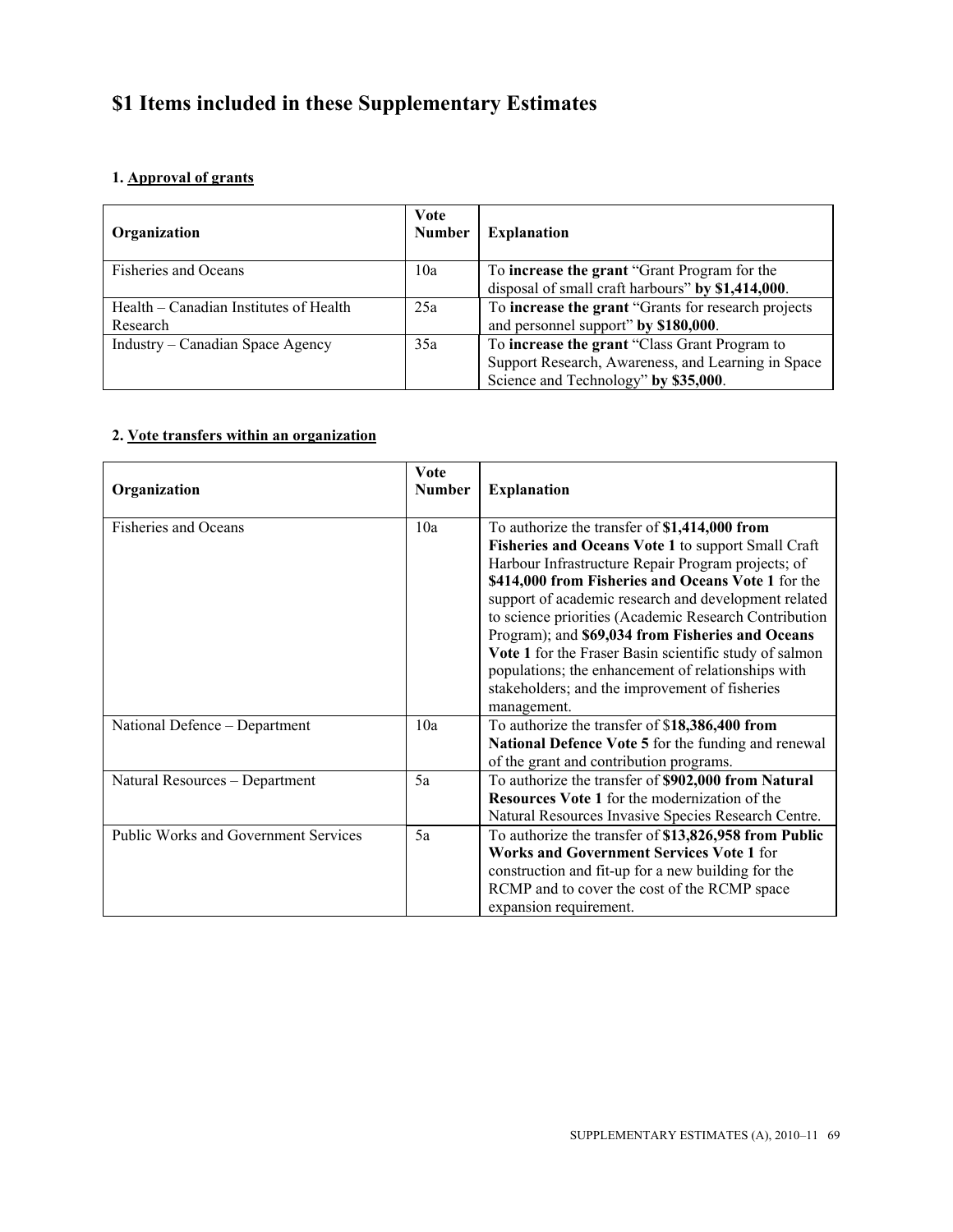## **3. Transfers between organizations**

| Organization                                                                                     | Vote<br><b>Number</b> | <b>Explanation</b>                                                                                                                                                                                                                                                 |
|--------------------------------------------------------------------------------------------------|-----------------------|--------------------------------------------------------------------------------------------------------------------------------------------------------------------------------------------------------------------------------------------------------------------|
| Agriculture and Agri-Food - Department                                                           | 5a                    | To authorize the transfer of \$606,200 from Public<br>Works and Government Services Vote 1 to adjust<br>funding previously provided for the fit-up of the new<br>headquarters complex for Agriculture and Agri-Food<br>and the Canadian Food Inspection Agency.    |
| Canadian Heritage - Canada Council for<br>the Arts                                               | 10a                   | To authorize the transfer of \$127,000 from Canadian<br>Heritage Vote 5 to support multilateral cooperation<br>projects in French language, as well as to ensure<br>Canada's participation in meetings of the Commission<br>internationale du théâtre francophone. |
| Canadian Heritage - Library and Archives<br>of Canada                                            | 55a                   | To authorize the transfer of \$445,804 from Canadian<br>Heritage Vote 1 for film acquisition and preservation<br>activities of the Canadian Feature Film Policy.                                                                                                   |
| Fisheries and Oceans                                                                             | 10a                   | To authorize the transfer of \$75,000 from Transport<br>Vote 1 to support the Canadian Chair in Marine<br>Environmental Protection at the World Maritime<br>University.                                                                                            |
| Foreign Affairs and International Trade -<br><b>International Development Research</b><br>Centre | 35a                   | To authorize the transfer of \$171,946 from Health<br>Vote 25 for the Global Health Research Initiative to<br>develop new knowledge to strengthen health systems<br>and build global health research capacity in<br>developing countries and in Canada.            |
| Health - Canadian Institutes of Health<br>Research                                               | 25a                   | To authorize the transfer of \$180,000 from Health<br>Vote 50 to support engagement and consultation in<br>the development and use of a survey tool to assess<br>chronic disease prevention capacity.                                                              |
| Industry - Canadian Space Agency                                                                 | 35a                   | To authorize the transfer of \$35,000 from Industry<br>Vote 60 to support the student travel fund for<br>Canada's participation at the 38th Scientific<br>Assembly of the Committee on Space Research<br>(COSPAR 2010).                                            |
| Industry - Social Sciences and Humanities<br>Research Council                                    | 95a                   | To authorize the transfer of \$315,252 from Canadian<br>Heritage Vote 5 for research to inform policy<br>development related to sport participation.                                                                                                               |
| Transport - Marine Atlantic Inc.                                                                 | 40a                   | To authorize the transfer of \$9,240,000 from<br>Transport Vote 60 for dock repairs at the North<br>Sydney ferry terminal in Nova Scotia.                                                                                                                          |
| Transport - National Capital Commission                                                          | 50a                   | To authorize the transfer of \$45,650,000 from<br><b>Transport Vote 60</b> for the rehabilitation, upgrade and<br>replacement of various capital assets in the National<br>Capital Region provided for under the Infrastructure<br>Stimulus Fund.                  |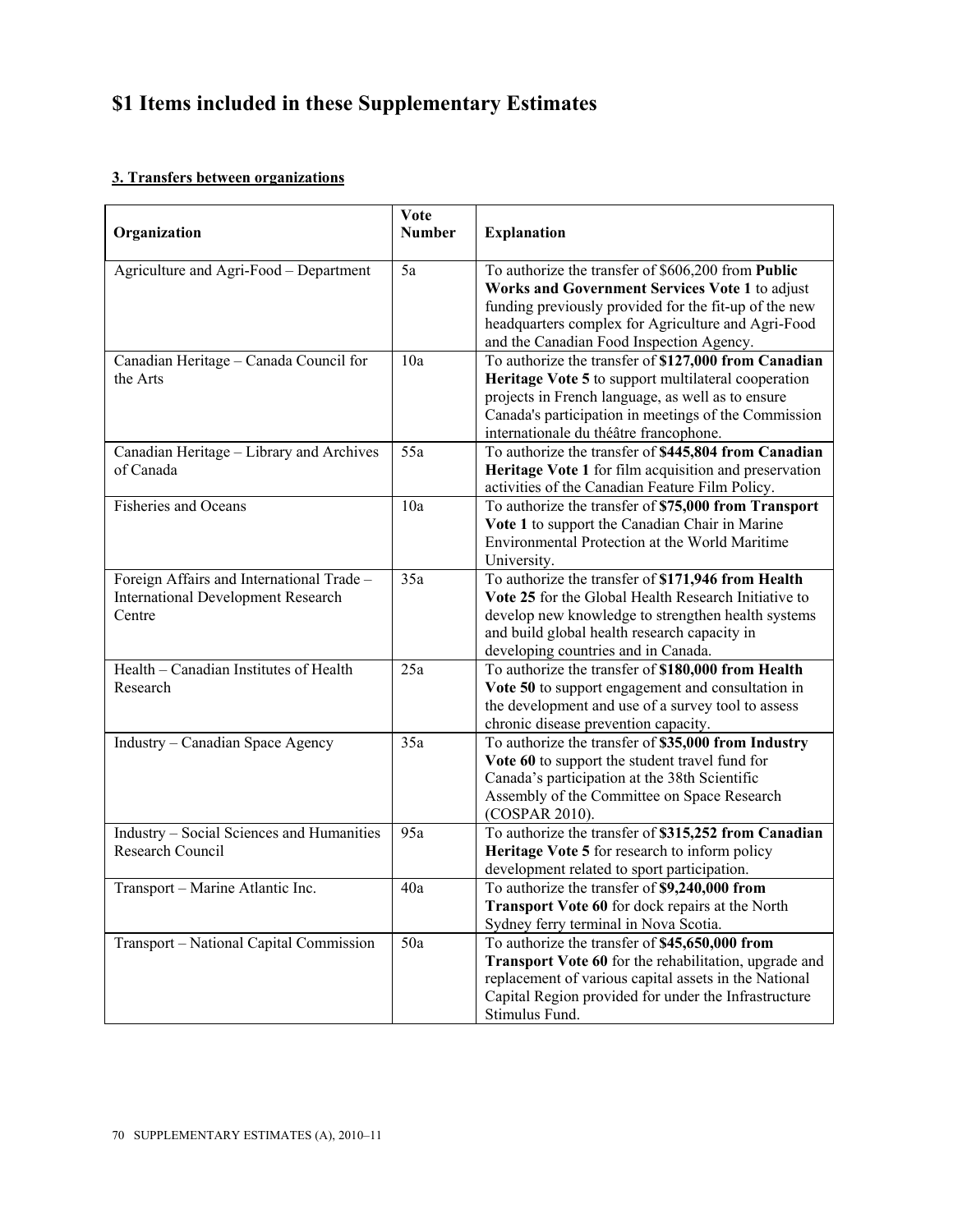| Organization                                | <b>V</b> ote<br><b>Number</b> | <b>Explanation</b>                                                                                                                     |
|---------------------------------------------|-------------------------------|----------------------------------------------------------------------------------------------------------------------------------------|
| Transport – The Jacques Cartier and         | 70a                           | To authorize the transfer of \$31,800,000 from                                                                                         |
| Champlain Bridges Incorporated              |                               | <b>Transport Vote 60 to support the operations, regular</b><br>maintenance and urgent bridge safety needs within the<br>Montreal area. |
| Public Safety and Emergency                 | 65a                           | To authorize the transfer of \$480,000 from Public                                                                                     |
| Preparedness - Royal Canadian Mounted       |                               | Safety and Emergency Preparedness Vote 50 for                                                                                          |
| Police External Review Committee            |                               | funding received from contract policing partners in                                                                                    |
|                                             |                               | support the Royal Canadian Mounted Police External                                                                                     |
|                                             |                               | Review Committee operations.                                                                                                           |
| <b>Public Works and Government Services</b> | 5a                            | To authorize the transfer of \$4,500,000 from Public                                                                                   |
|                                             |                               | Safety and Emergency Preparedness Vote 55 to                                                                                           |
|                                             |                               | cover the costs related to the new Royal Canadian                                                                                      |
|                                             |                               | Mounted Police headquarters located in Surrey,                                                                                         |
|                                             |                               | British Columbia.                                                                                                                      |

## **4. Modify authority embedded in existing vote wording**

| Organization                                                        | <b>Vote</b><br><b>Number</b> | <b>Explanation</b>                                                                                                                                                                                                                                                                                                                                                 |
|---------------------------------------------------------------------|------------------------------|--------------------------------------------------------------------------------------------------------------------------------------------------------------------------------------------------------------------------------------------------------------------------------------------------------------------------------------------------------------------|
| Public Safety and Emergency<br>Preparedness - National Parole Board | 40a                          | Pursuant to paragraph 29.1(2)( <i>a</i> ) of the <i>Financial</i><br>Administration Act, authority to expend revenues<br>received in a fiscal year, and to offset expenditures<br>incurred in the fiscal year arising from the provision<br>of services to process pardon applications for persons<br>convicted of offences under federal acts and<br>regulations. |

## **5. Create new vote and associated wording**

| Organization                                | <b>Vote</b><br><b>Number</b> | <b>Explanation</b>                                                                                                                                                                                                                                                                                                                                                                                              |
|---------------------------------------------|------------------------------|-----------------------------------------------------------------------------------------------------------------------------------------------------------------------------------------------------------------------------------------------------------------------------------------------------------------------------------------------------------------------------------------------------------------|
| <b>Public Works and Government Services</b> | 7a                           | Government Telecommunications and Informatics<br>Common Services Revolving Fund - In accordance<br>with Section 12 of the Revolving Funds Act R.S.C.<br>1985, c R-8, to amend subsection $5.2(3)$ of the Act,<br>by increasing from \$20,000,000 to \$40,000,000, the<br>amount by which the aggregate of expenditures made<br>for the purpose of the fund may exceed the revenues,<br>effective April 1, 2010. |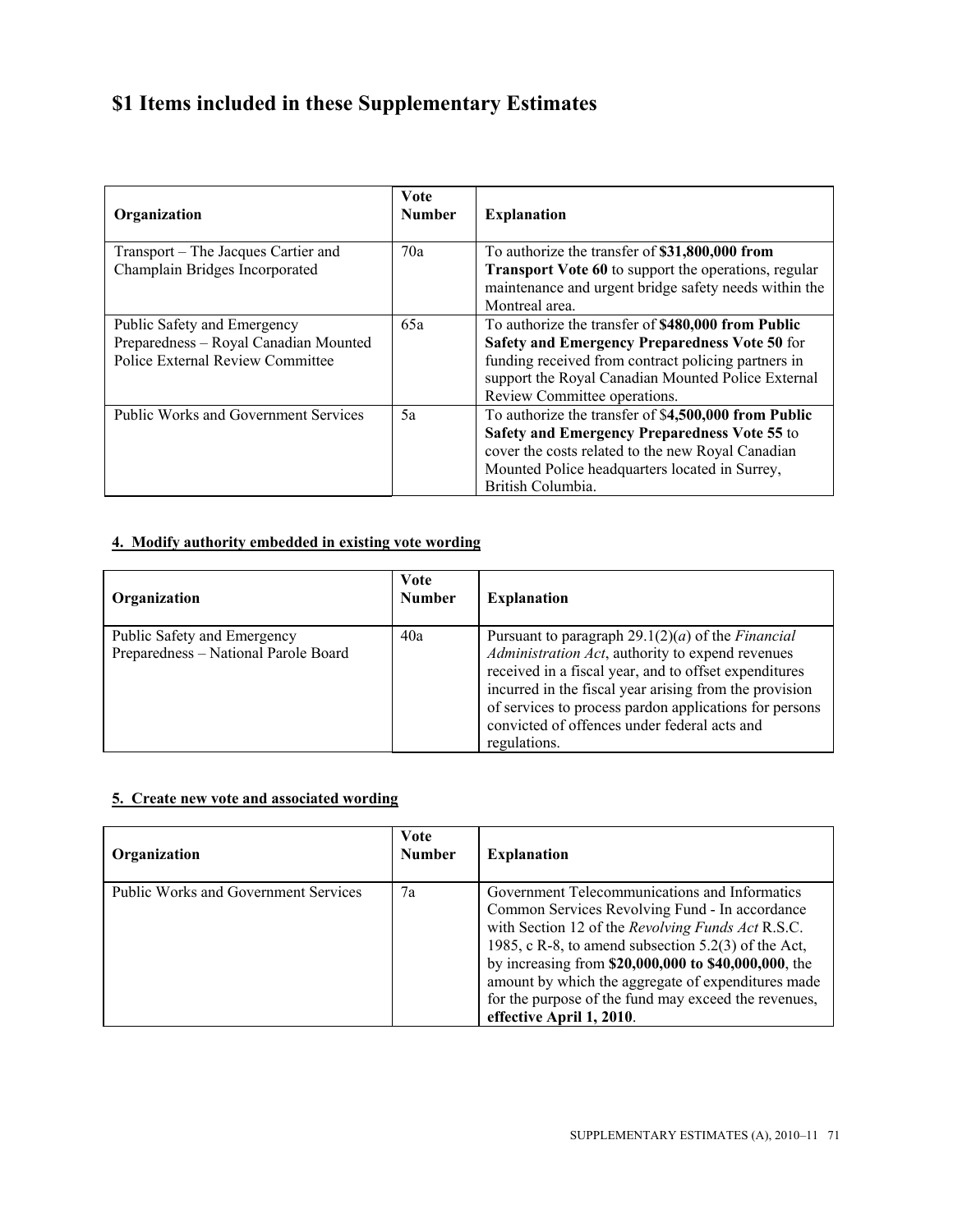### **Detail by Department, Agency and Crown Corporation**

Departments, agencies and Crown corporations for which a Minister is responsible, or reports to Parliament, are grouped together to provide a total ministry presentation.

Each Ministry is divided into four sections:

- 1. Ministry Summary;
- 2. Explanation of Requirements (Voted Appropriations, Funds Available, Statutory Appropriations and Transfers) for each organization requiring supplementary estimates;
- 3. Explanation of Funds Available (if applicable); and
- 4. Transfer Payments (if applicable).

#### **1. Ministry Summary**

This table displays all Voted and Statutory information in Ministry order, including:

- Vote number and Vote wording;
- **Previous Estimates Main Estimates;**
- Transfers between Votes both within and between organizations;
- Adjustments to Appropriations (new funding requests); and
- Total Estimates to date.

Where a Vote's "Adjustment to Appropriations" result in a net zero or negative amount for an organization, it will not form part of the Appropriation Bill. Net zero or negative amounts are displayed for information purposes only.

#### **2. Explanation of Requirements**

This section provides a description of individual items or initiatives for which spending authority is being requested. Horizontal initiatives affecting more than one organization are flagged as (*horizontal item*) and will be displayed in the summary table "Horizontal Items included in these Supplementary Estimates" presented at the front of these Supplementary Estimates.

This section also identifies all transfers between and within organizations, whether they relate to: a transfer of monies between organizations to accomplish a particular objective; the transfer of responsibility for the delivery of a program; realignments flowing from machinery changes announced by the government; or transfers within an organization to support program needs. Transfers do not have an impact on new appropriations being requested by organizations. Transfers are displayed in the Ministry Summary separately from new appropriations and are also displayed in the summary table dealing with transfers between organizations at the front of these Supplementary Estimates.

#### **3. Explanation of Funds Available**

This section provides information about funds that are used to offset or reduce new spending requirements included in these Supplementary Estimates. To minimize the amount of new appropriation authorities requested from Parliament, surplus spending authority available in one Vote can be redirected to another Vote to reduce the overall amount of spending authority required. As well, surplus spending authority available in a number of frozen allotments can also be used with Treasury Board authority to reduce the amount of new appropriations required.

Some examples of surplus spending authority used for offsets include: funds moved from one fiscal year to another fiscal year in the same organization; or funds from one program being redirected to another program.

#### **4. Transfer Payments**

This table provides a listing of transfer payments.

A transfer payment is a grant, contribution or other payment made for the purpose of furthering program objectives but for which no goods or services are received.

Grants, contributions and other transfer payments differ in several respects:

- Grants are transfer payments made on the basis of established eligibility and not normally subject to audit. Grants and their total values have a legislative character and specific descriptions that govern their use;
- Contributions are transfer payments where the recipients must meet performance conditions and may be subject to audit; and
- Other transfer payments are transfer payments, other than grants and contributions, based on legislation or an arrangement which may include a formula to determine the annual amounts.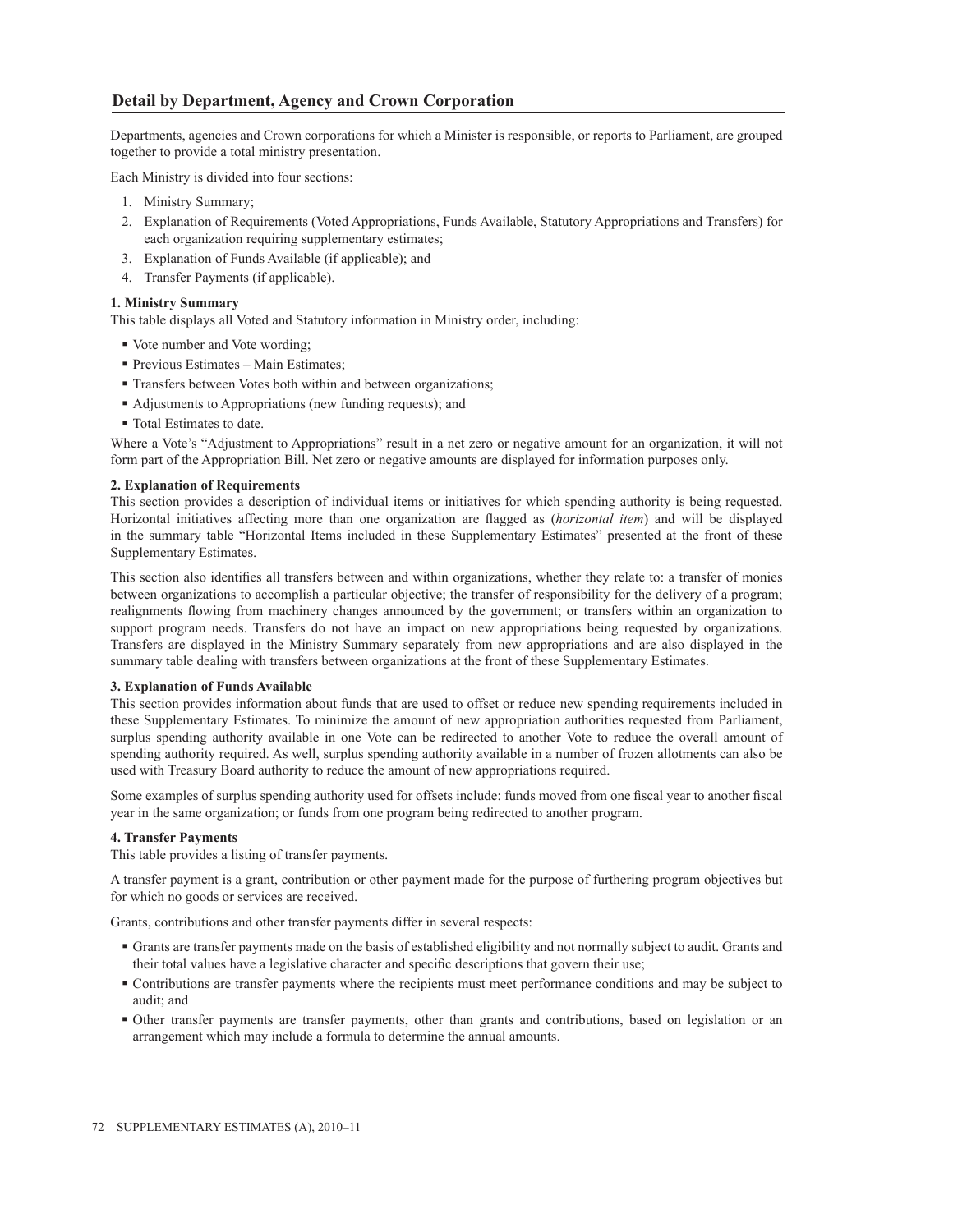## **AGRICULTURE AND AGRI-FOOD**

# **Ministry Summary**

|            | Vote (dollars)                                                                                                                                                                                                                                                                                                                                                                                                                                                                                                                                                                                                                                                                                                                                                                                                                                                       | Previous<br>Estimates<br>to date | <b>Transfers</b> | <b>Adjustments to</b><br><b>Appropriations</b> | <b>Total Estimates</b><br>to date |
|------------|----------------------------------------------------------------------------------------------------------------------------------------------------------------------------------------------------------------------------------------------------------------------------------------------------------------------------------------------------------------------------------------------------------------------------------------------------------------------------------------------------------------------------------------------------------------------------------------------------------------------------------------------------------------------------------------------------------------------------------------------------------------------------------------------------------------------------------------------------------------------|----------------------------------|------------------|------------------------------------------------|-----------------------------------|
|            |                                                                                                                                                                                                                                                                                                                                                                                                                                                                                                                                                                                                                                                                                                                                                                                                                                                                      |                                  |                  |                                                |                                   |
| 1a         | Department<br>Operating expenditures and, pursuant to<br>paragraph $29.1(2)(a)$ of the Financial Administration<br>Act, authority to expend revenues received from, and<br>to offset expenditures incurred in the fiscal year for,<br>collaborative research agreements and research<br>services, the grazing and breeding activities of the<br>Community Pastures Program and the administration<br>of the AgriStability program; and the payment to each<br>member of the Queen's Privy Council for Canada<br>who is a Minister without Portfolio or a Minister of<br>State who does not preside over a Ministry of State of<br>a salary not to exceed the salary paid to Ministers of<br>State who preside over Ministries of State under the<br>Salaries Act, as adjusted pursuant to the Parliament of<br>Canada Act and pro rata for any period of less than a |                                  |                  |                                                |                                   |
| 5a         | Capital expenditures - To authorize the transfer of<br>\$606,200 from Public Works and Government<br>Services Vote 1, <i>Appropriation Act No. 1, 2010–11</i>                                                                                                                                                                                                                                                                                                                                                                                                                                                                                                                                                                                                                                                                                                        | 742,447,762                      | (14, 862, 000)   |                                                | 727,585,762                       |
|            |                                                                                                                                                                                                                                                                                                                                                                                                                                                                                                                                                                                                                                                                                                                                                                                                                                                                      | 49,998,000                       | 606,200          | 1                                              | 50,604,201                        |
| 10<br>15   | The grants listed in the Estimates and contributions<br>Pursuant to section 29 of the <i>Financial</i><br>Administration Act, to authorize the Minister of<br>Agriculture and Agri-Food, on behalf of Her Majesty<br>in right of Canada, in accordance with terms and<br>conditions approved by the Minister of Finance, to<br>guarantee payments of amounts not exceeding, at any<br>time, in aggregate, the sum of \$140,000,000 payable<br>in respect of Line of Credit Agreements to be entered<br>into by the Farm Credit Canada for the purpose of the<br>renewed (2003) National Biomass Ethanol Program                                                                                                                                                                                                                                                      | 551,243,868<br>1                 | .                |                                                | 551,243,868<br>1                  |
| 20         | Canadian Pari-Mutuel Agency - Program                                                                                                                                                                                                                                                                                                                                                                                                                                                                                                                                                                                                                                                                                                                                                                                                                                |                                  |                  |                                                |                                   |
| (S)<br>(S) | Minister of Agriculture and Agri-Food and Minister<br>for the Canadian Wheat Board - Salary and motor car                                                                                                                                                                                                                                                                                                                                                                                                                                                                                                                                                                                                                                                                                                                                                            | 345,000<br>83, 262, 843          | .                | .                                              | 345,000<br>83,262,843             |
| (S)        | Contribution payments for the AgriStability program                                                                                                                                                                                                                                                                                                                                                                                                                                                                                                                                                                                                                                                                                                                                                                                                                  | 78,649<br>500,034,000            |                  |                                                | 78,649<br>500,034,000             |
| (S)<br>(S) | Contribution payments for the Agril nsurance program<br>Payments in connection with the <i>Agriculutral</i>                                                                                                                                                                                                                                                                                                                                                                                                                                                                                                                                                                                                                                                                                                                                                          | 452,000,000                      |                  | $\cdots$                                       | 452,000,000                       |
|            | Marketing Programs Act (S.C. 1997, c. C-34)                                                                                                                                                                                                                                                                                                                                                                                                                                                                                                                                                                                                                                                                                                                                                                                                                          | 184,000,000                      | .                | .                                              | 184,000,000                       |
| (S)<br>(S) | Grant payments for the AgriInvest program<br>Grant payments for the AgriStability program                                                                                                                                                                                                                                                                                                                                                                                                                                                                                                                                                                                                                                                                                                                                                                            | 155,820,000<br>95,282,000        |                  |                                                | 155,820,000<br>95,282,000         |
| (S)        | Contribution payments for the Agricultural Disaster                                                                                                                                                                                                                                                                                                                                                                                                                                                                                                                                                                                                                                                                                                                                                                                                                  |                                  |                  |                                                |                                   |
| (S)        | Grant payments for the Agricultural Disaster Relief                                                                                                                                                                                                                                                                                                                                                                                                                                                                                                                                                                                                                                                                                                                                                                                                                  | 54,200,000                       | .                | .                                              | 54,200,000                        |
| (S)        | Contributions in support of the Assistance to the Pork                                                                                                                                                                                                                                                                                                                                                                                                                                                                                                                                                                                                                                                                                                                                                                                                               | 54,200,000                       |                  |                                                | 54,200,000                        |
| (S)        | Contribution payments for the AgriInvest program                                                                                                                                                                                                                                                                                                                                                                                                                                                                                                                                                                                                                                                                                                                                                                                                                     | 39,070,574<br>18,959,000         |                  |                                                | 39,070,574<br>18,959,000          |
| (S)        | Canadian Cattlemen's Association Legacy Fund                                                                                                                                                                                                                                                                                                                                                                                                                                                                                                                                                                                                                                                                                                                                                                                                                         | 5,000,000                        |                  |                                                | 5,000,000                         |
| (S)        | Loan guarantees under the Canadian Agriculture                                                                                                                                                                                                                                                                                                                                                                                                                                                                                                                                                                                                                                                                                                                                                                                                                       | 4,000,000                        |                  | $\cdots$                                       | 4,000,000                         |
| (S)        | Grants to agencies established under the Farm<br>Products Agencies Act (R.S.C., 1985, c. F-4)                                                                                                                                                                                                                                                                                                                                                                                                                                                                                                                                                                                                                                                                                                                                                                        | 200,000                          |                  |                                                | 200,000                           |
| (S)        | Canadian Pari-Mutuel Agency Revolving Fund                                                                                                                                                                                                                                                                                                                                                                                                                                                                                                                                                                                                                                                                                                                                                                                                                           |                                  | .                | .                                              |                                   |
|            |                                                                                                                                                                                                                                                                                                                                                                                                                                                                                                                                                                                                                                                                                                                                                                                                                                                                      | 2,990,141,697                    | (14, 255, 800)   | 1                                              | 2,975,885,898                     |

SUPPLEMENTARY ESTIMATES (A), 2010–11 73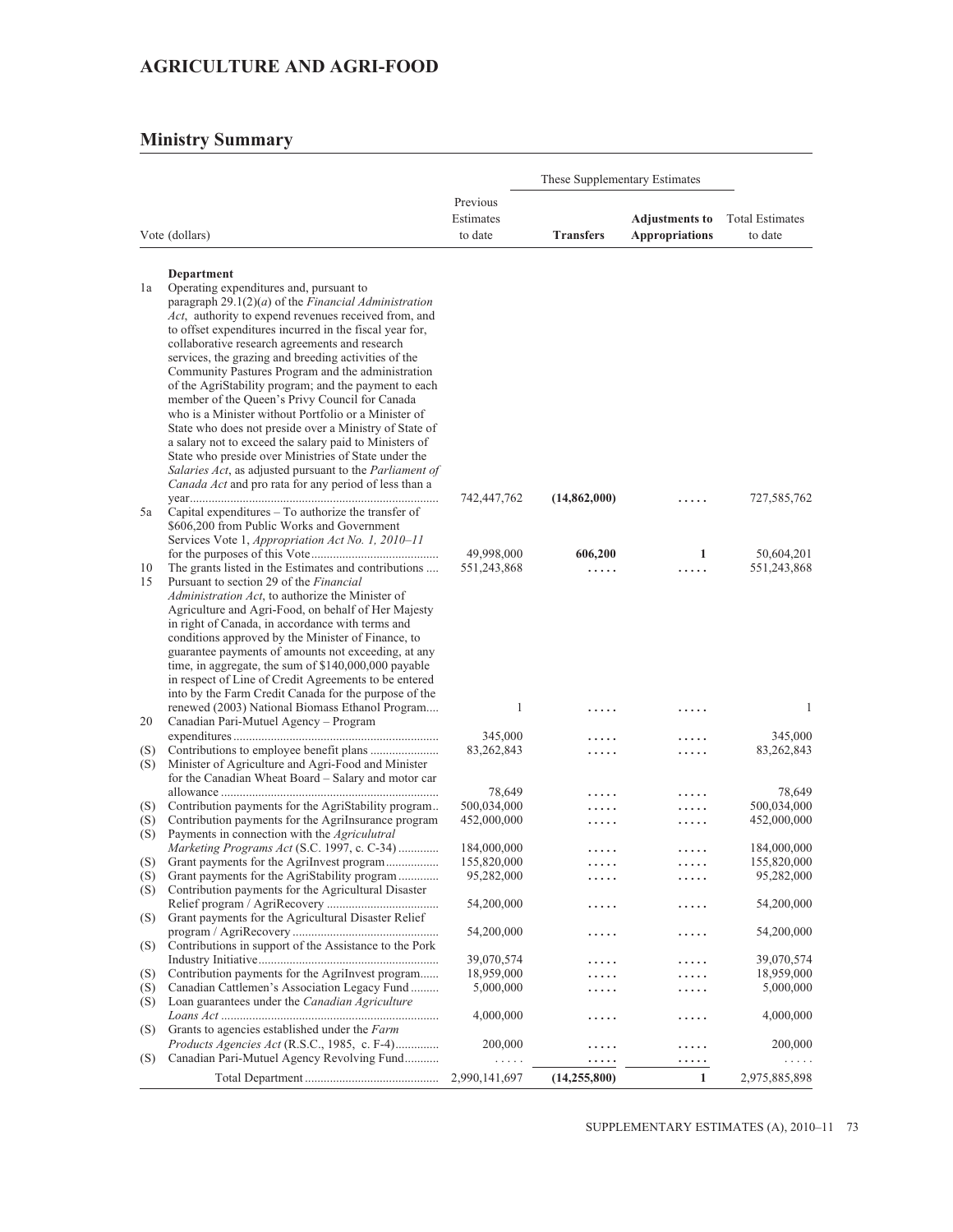## **AGRICULTURE AND AGRI-FOOD**

## **Ministry Summary**

|                   |                                                                                                                                                                                                                                                                                     |                                                | These Supplementary Estimates |                                                |                                                  |
|-------------------|-------------------------------------------------------------------------------------------------------------------------------------------------------------------------------------------------------------------------------------------------------------------------------------|------------------------------------------------|-------------------------------|------------------------------------------------|--------------------------------------------------|
| Vote (dollars)    |                                                                                                                                                                                                                                                                                     | Previous<br>Estimates<br>to date               | <b>Transfers</b>              | <b>Adjustments to</b><br><b>Appropriations</b> | <b>Total Estimates</b><br>to date                |
| 25                | <b>Canadian Dairy Commission</b>                                                                                                                                                                                                                                                    | 3,981,089                                      |                               |                                                | 3,981,089                                        |
|                   |                                                                                                                                                                                                                                                                                     | 3,981,089                                      |                               |                                                | 3,981,089                                        |
|                   | <b>Canadian Food Inspection Agency</b><br>$30a$ Operating expenditures and contributions – To<br>authorize the transfer of \$4,991,000 from Agriculture<br>and Agri-Food Vote 1, Appropriation Act No. 1,<br>$2010 - 11$ for the purposes of this Vote and to provide               | 534, 261, 472                                  | 4,991,000                     | 16,219,770                                     | 555,472,242                                      |
|                   | 35a Capital expenditures – To authorize the transfer of<br>\$1,716,094 from Public Works and Government<br>Services Vote 1, and \$530,000 from National Defence<br>Vote 5, <i>Appropriation Act No. 1, 2010–11</i> for the<br>purposes of this Vote and to provide a further amount |                                                |                               |                                                |                                                  |
| (S)<br>(S)        | Compensation payments in accordance with<br>requirements established by Regulations under the<br>Health of Animals Act and the Plant Protection Act,<br>and authorized pursuant to the Canadian Food                                                                                | 36, 377, 500<br>73,287,247                     | 2,246,094                     | 836,143                                        | 39,459,737<br>73,287,247                         |
|                   |                                                                                                                                                                                                                                                                                     | 1,500,000                                      | .                             |                                                | 1,500,000                                        |
|                   |                                                                                                                                                                                                                                                                                     | 645, 426, 219                                  | 7.237.094                     | 17,055,913                                     | 669,719,226                                      |
| 40a<br>(S)<br>(S) | <b>Canadian Grain Commission</b><br>Contributions to employee benefit plans<br>Canadian Grain Commission Revolving Fund                                                                                                                                                             | 4,924,343<br>589,448<br>(120,001)<br>5,393,790 | .                             | 26,000,000<br>.<br>26,000,000                  | 30,924,343<br>589,448<br>(120,001)<br>31,393,790 |
|                   |                                                                                                                                                                                                                                                                                     | 3,644,942,795                                  | (7,018,706)                   | 43,055,914                                     | 3,680,980,003                                    |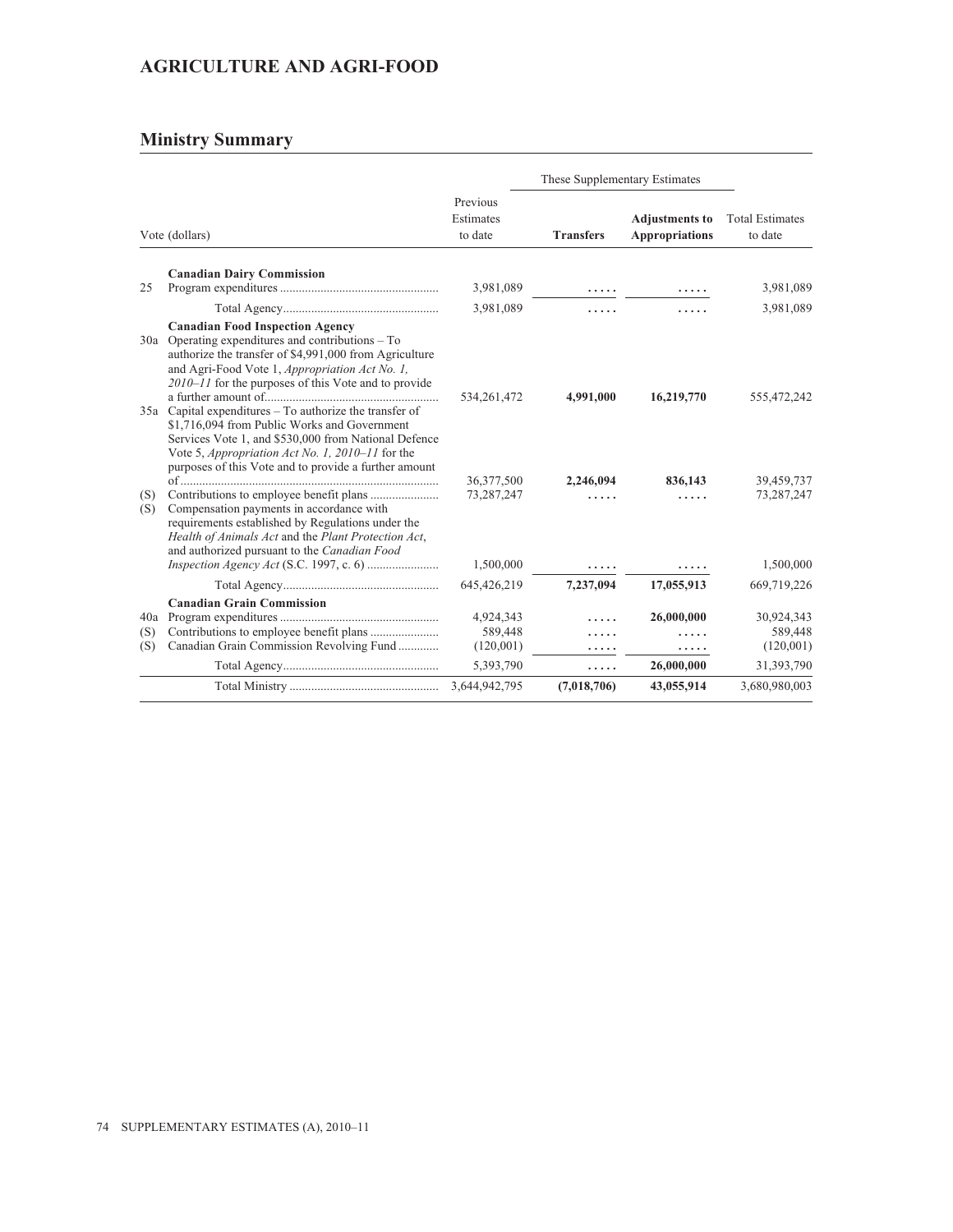# **AGRICULTURE AND AGRI-FOOD Department**

### **Explanation of Requirements (thousands of dollars)**

Agriculture and Agri-Food requests funds for the following items:

| <b>Transfers</b>                                                                                                                                                   | Vote 1    | Vote 5 | Total    |
|--------------------------------------------------------------------------------------------------------------------------------------------------------------------|-----------|--------|----------|
| Transfer from Public Works and Government Services – Adjustment of funding<br>previously provided for the fit-up of the new headquarters complex for               |           | 606    | 606      |
| Transfer to the Canadian Food Inspection Agency – To support programs that address<br>food safety, biosecurity and traceability (Canadian Integrated Food Safety   | (4,991)   |        | (4,991)  |
| Transfer to Health – To protect and promote health while being more responsive to<br>innovation and industry advances and issues identified by the agriculture and | (9,871)   | .      | (9,871)  |
| <b>These Supplementary Estimates</b>                                                                                                                               | (14, 862) | 606    | (14,256) |

Note: Figures in the "Explanation of Requirements" may not agree with the "Ministry Summary" due to rounding.

## **Canadian Food Inspection Agency**

#### **Explanation of Requirements (thousands of dollars)**

Canadian Food Inspection Agency requests funds for the following items:

| <b>Voted Appropriations</b>                                                                                                                                                                                                                                                                                                  | Vote 30 | Vote 35 | Total  |
|------------------------------------------------------------------------------------------------------------------------------------------------------------------------------------------------------------------------------------------------------------------------------------------------------------------------------|---------|---------|--------|
| Funding to enhance the ability to prevent, detect and respond to outbreaks of                                                                                                                                                                                                                                                | 16,220  | 836     | 17,056 |
| <b>Transfers</b>                                                                                                                                                                                                                                                                                                             |         |         |        |
| Transfer from Agriculture and Agri-Food – To support programs that address food<br>safety, biosecurity and traceability (Canadian Integrated Food Safety Initiative)<br>Transfer from Public Works and Government Services – Adjustment of funding<br>previously provided for the fit-up of the new headquarters complex for | 4.991   |         | 4.991  |
| Agriculture and Agri-Food and the Canadian Food Inspection Agency<br>Transfer from National Defence – For public security initiatives related to the<br>Chemical, Biological, Radiological and Nuclear Research and Technology                                                                                               | 1.1.1.1 | 1.716   | 1.716  |
|                                                                                                                                                                                                                                                                                                                              | .       | 530     | 530    |
| <b>Total Transfers</b>                                                                                                                                                                                                                                                                                                       | 4,991   | 2,246   | 7,237  |
| <b>These Supplementary Estimates</b>                                                                                                                                                                                                                                                                                         | 21,211  | 3.082   | 24,293 |

Note: Figures in the "Explanation of Requirements" may not agree with the "Ministry Summary" due to rounding.

## **Canadian Grain Commission**

## **Explanation of Requirements (thousands of dollars)**

Canadian Grain Commission requests funds for the following items:

| <b>Voted Appropriations</b>                                                                                      | Vote 40 |
|------------------------------------------------------------------------------------------------------------------|---------|
| Funding to deliver core programming of establishing and maintaining grain quality standards and regulating grain |         |
|                                                                                                                  | 26,000  |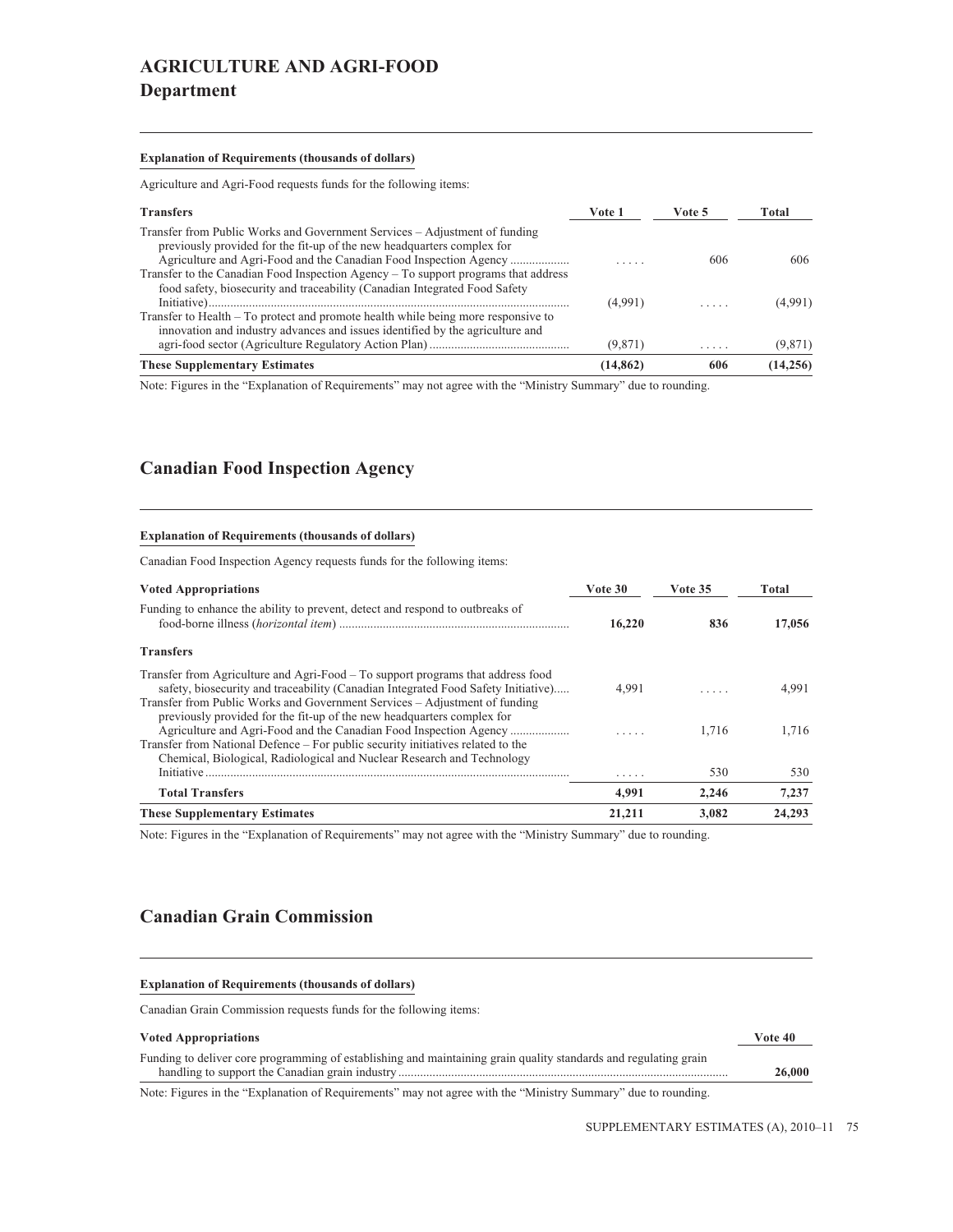# **ATLANTIC CANADA OPPORTUNITIES AGENCY**

|         |                                                                                                                                                                                                                                                                                                                                                                                                                                                                                                                                 |                                  | These Supplementary Estimates |                                                |                                   |
|---------|---------------------------------------------------------------------------------------------------------------------------------------------------------------------------------------------------------------------------------------------------------------------------------------------------------------------------------------------------------------------------------------------------------------------------------------------------------------------------------------------------------------------------------|----------------------------------|-------------------------------|------------------------------------------------|-----------------------------------|
|         | Vote (dollars)                                                                                                                                                                                                                                                                                                                                                                                                                                                                                                                  | Previous<br>Estimates<br>to date | <b>Transfers</b>              | <b>Adjustments to</b><br><b>Appropriations</b> | <b>Total Estimates</b><br>to date |
|         | Department                                                                                                                                                                                                                                                                                                                                                                                                                                                                                                                      |                                  |                               |                                                |                                   |
| 1a<br>5 | Operating expenditures and the payment to each<br>member of the Queen's Privy Council for Canada<br>who is a Minister without Portfolio or a Minister of<br>State who does not preside over a Ministry of State of<br>a salary not to exceed the salary paid to Ministers of<br>State who preside over Ministries of State under the<br><i>Salaries Act</i> , as adjusted pursuant to the <i>Parliament of</i><br>Canada Act and pro rata for any period of less than a<br>The grants listed in the Estimates and contributions | 84,796,819<br>288,875,548        |                               | 30,566                                         | 84, 827, 385<br>288, 875, 548     |
| (S)     |                                                                                                                                                                                                                                                                                                                                                                                                                                                                                                                                 | 8,467,553                        |                               | .                                              | 8,467,553                         |
|         |                                                                                                                                                                                                                                                                                                                                                                                                                                                                                                                                 | 382,139,920                      | .                             | 30,566                                         | 382,170,486                       |
| 10      | <b>Enterprise Cape Breton Corporation</b><br>Payments to the Enterprise Cape Breton Corporation<br>pursuant to the Enterprise Cape Breton Corporation                                                                                                                                                                                                                                                                                                                                                                           |                                  |                               |                                                |                                   |
|         |                                                                                                                                                                                                                                                                                                                                                                                                                                                                                                                                 | 83,070,000                       |                               |                                                | 83,070,000                        |
|         |                                                                                                                                                                                                                                                                                                                                                                                                                                                                                                                                 | 83,070,000                       |                               |                                                | 83,070,000                        |
|         |                                                                                                                                                                                                                                                                                                                                                                                                                                                                                                                                 | 465,209,920                      |                               | 30,566                                         | 465,240,486                       |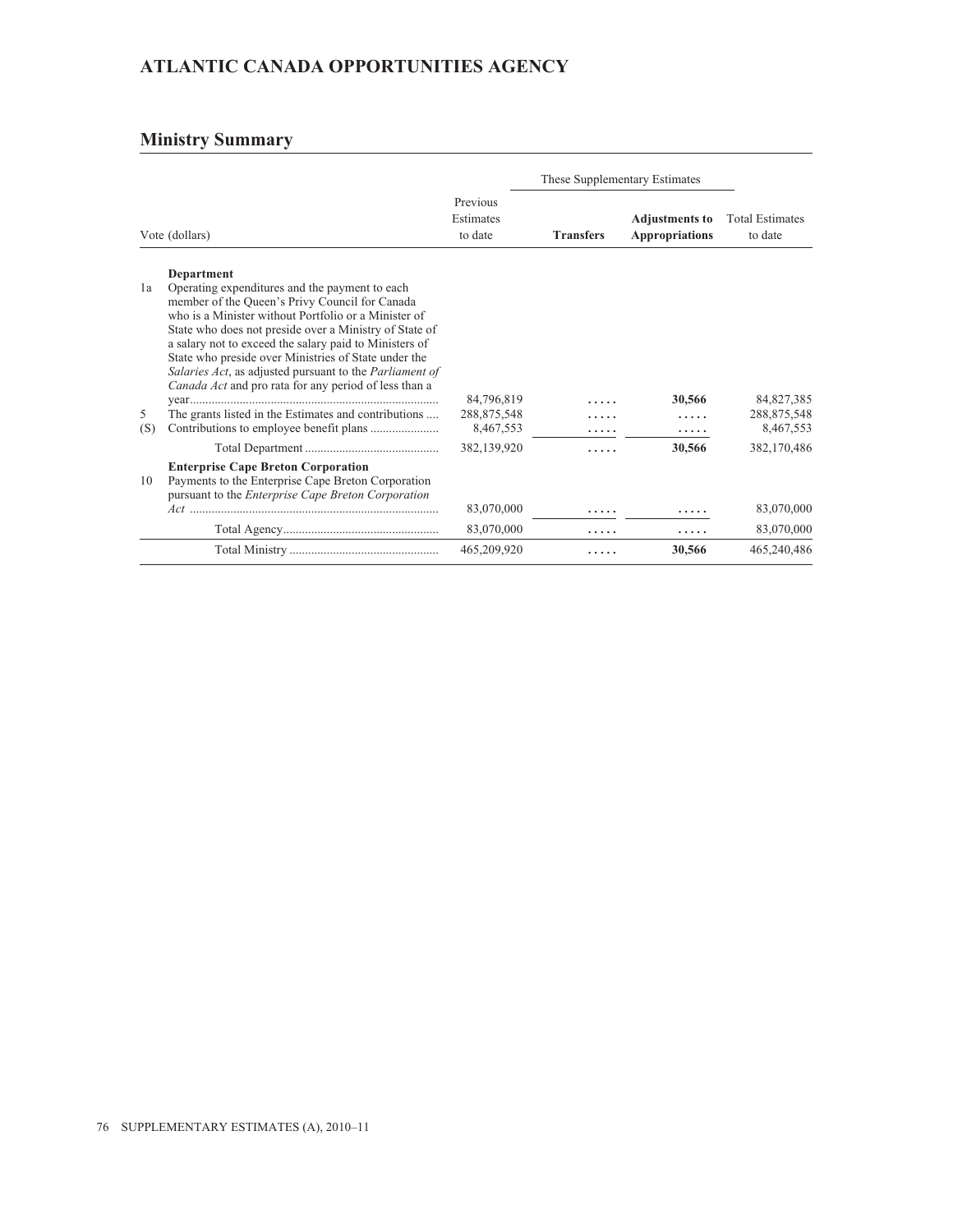# **ATLANTIC CANADA OPPORTUNITIES AGENCY Department**

## **Explanation of Requirements (thousands of dollars)**

Atlantic Canada Opportunities Agency requests funds for the following items:

| <b>Voted Appropriations</b>                                                                                       | Vote 1 |
|-------------------------------------------------------------------------------------------------------------------|--------|
| Funding for the Canada Strategic Infrastructure Fund to support the construction of a wastewater treatment lagoon |        |
|                                                                                                                   |        |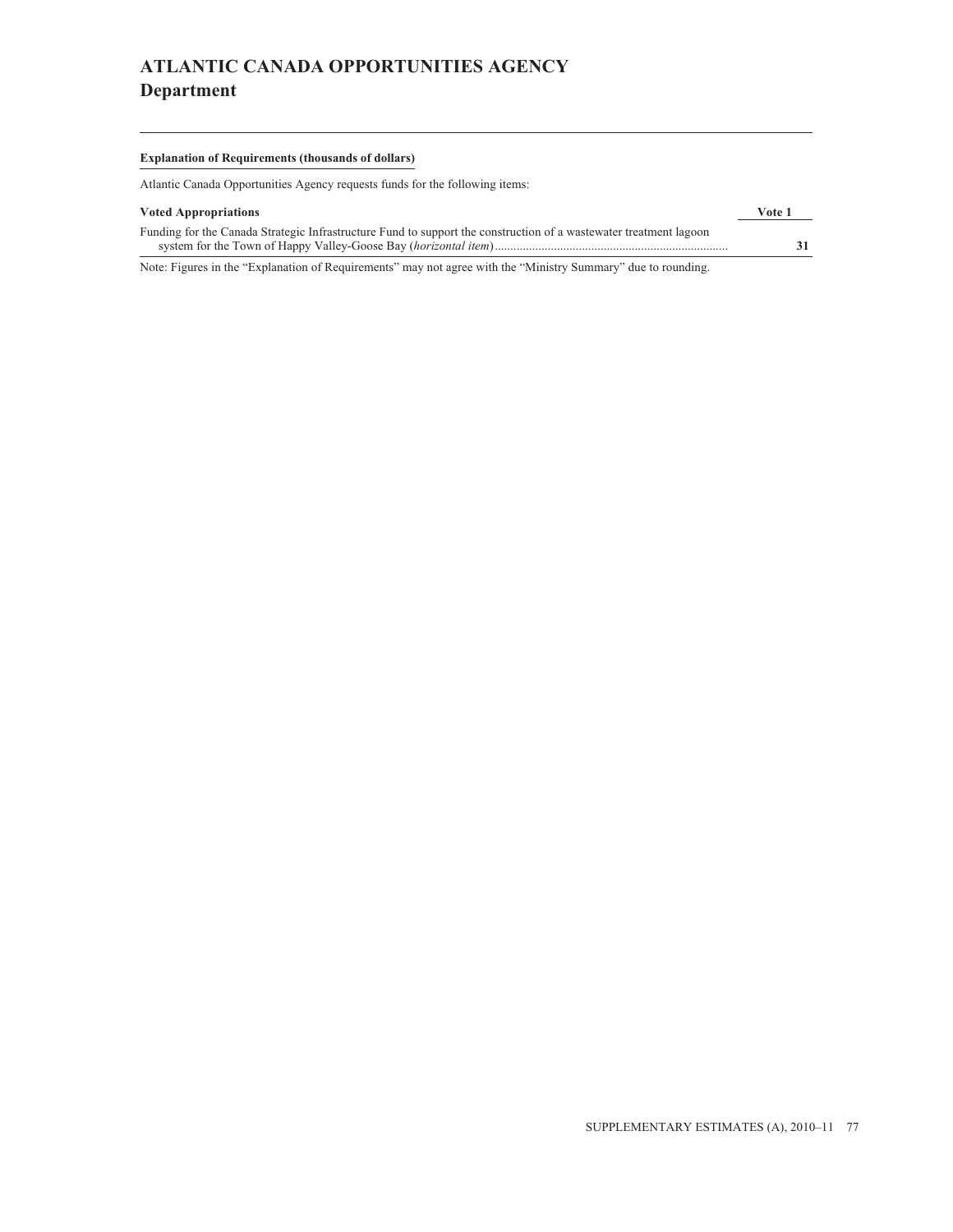## **CANADA REVENUE AGENCY**

|            | These Supplementary Estimates                                                                                                                         |                                  |                  |                                                |                                   |
|------------|-------------------------------------------------------------------------------------------------------------------------------------------------------|----------------------------------|------------------|------------------------------------------------|-----------------------------------|
|            | Vote (dollars)                                                                                                                                        | Previous<br>Estimates<br>to date | <b>Transfers</b> | <b>Adjustments to</b><br><b>Appropriations</b> | <b>Total Estimates</b><br>to date |
| 1a         | Operating expenditures, contributions and recoverable<br>expenditures on behalf of the Canada Pension Plan                                            |                                  |                  |                                                |                                   |
| .5         | and the <i>Employment Insurance Act</i><br>Capital expenditures and recoverable expenditures on<br>behalf of the <i>Canada Pension Plan</i> and the   | 2,992,673,116                    | (1,360,532)      | 10,128,085                                     | 3,001,440,669                     |
|            |                                                                                                                                                       | 136,085,000                      |                  |                                                | 136,085,000                       |
| (S)<br>(S) | Minister of National Revenue, Minister of the<br>Atlantic Canada Opportunities Agency and Minister<br>for the Atlantic Gateway – Salary and motor car | 416,699,690                      |                  |                                                | 416,699,690                       |
| (S)        | Payments to provinces under the Softwood Lumber                                                                                                       | 78,649                           |                  |                                                | 78,649                            |
| (S)        | Spending of revenues received through the conduct of<br>its operations pursuant to section 60 of the Canada                                           | 479,000,000                      | .                | .                                              | 479,000,000                       |
|            |                                                                                                                                                       | 226,893,957                      |                  |                                                | 226,893,957                       |
| (S)        |                                                                                                                                                       | 225,000,000                      |                  |                                                | 225,000,000                       |
|            |                                                                                                                                                       | 4,476,430,412                    | (1,360,532)      | 10,128,085                                     | 4,485,197,965                     |
|            |                                                                                                                                                       | 4,476,430,412                    | (1,360,532)      | 10,128,085                                     | 4,485,197,965                     |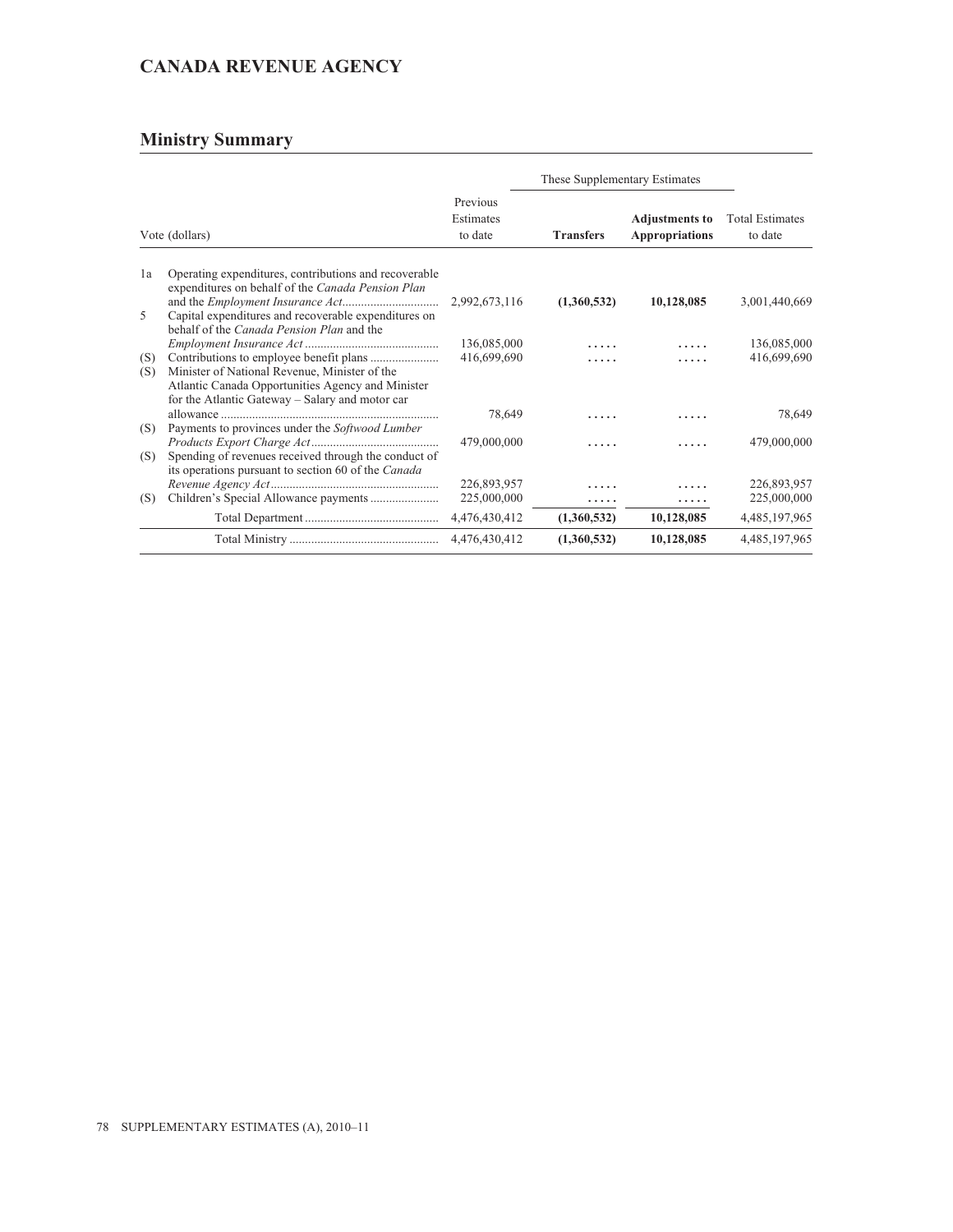## **CANADA REVENUE AGENCY**

## **Explanation of Requirements (thousands of dollars)**

Canada Revenue Agency requests funds for the following items:

| <b>Voted Appropriations</b>                                                                                                                      | Vote 1  |
|--------------------------------------------------------------------------------------------------------------------------------------------------|---------|
| Funding to improve financial systems and to support financial decision-making in the Government of Canada                                        | 6.500   |
|                                                                                                                                                  | 3.628   |
| <b>Total Voted Appropriations</b>                                                                                                                | 10.128  |
| <b>Transfers</b>                                                                                                                                 |         |
| Transfer to Canada Border Services Agency – To improve financial systems and to support financial decision-making<br>in the Government of Canada | (1.361) |

## **These Supplementary Estimates 8,767**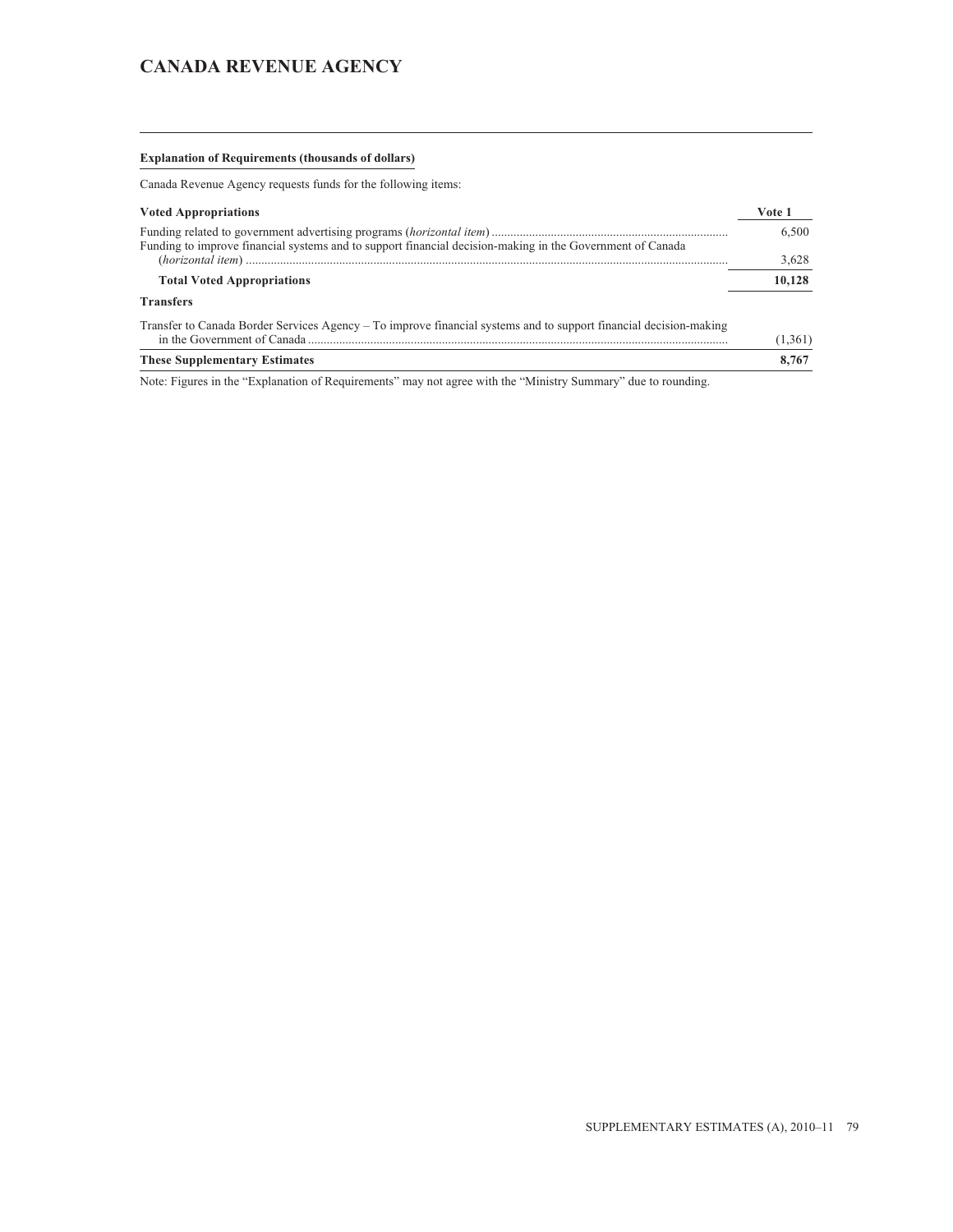|            |                                                                                                                                                                                                                                                                         |                                  | These Supplementary Estimates |                                                |                                   |  |
|------------|-------------------------------------------------------------------------------------------------------------------------------------------------------------------------------------------------------------------------------------------------------------------------|----------------------------------|-------------------------------|------------------------------------------------|-----------------------------------|--|
|            | Vote (dollars)                                                                                                                                                                                                                                                          | Previous<br>Estimates<br>to date | <b>Transfers</b>              | <b>Adjustments to</b><br><b>Appropriations</b> | <b>Total Estimates</b><br>to date |  |
|            |                                                                                                                                                                                                                                                                         |                                  |                               |                                                |                                   |  |
| 1a         | Department<br>Operating expenditures and, pursuant to<br>paragraph $29.1(2)(a)$ of the <i>Financial Administration</i><br>Act, authority to expend revenues received during the                                                                                         |                                  |                               |                                                |                                   |  |
|            | fiscal year by the Canadian Conservation Institute, the<br>Canadian Heritage Information Network and the<br>Canadian Audio-visual Certification Office, and<br>international expositions, including the catering of                                                     |                                  |                               |                                                |                                   |  |
|            | special events at international expositions, and the<br>payment to each member of the Queen's Privy<br>Council for Canada who is a Minister without<br>Portfolio or a Minister of State who does not preside                                                            |                                  |                               |                                                |                                   |  |
|            | over a Ministry of State of a salary not to exceed the<br>salary paid to Ministers of State who preside over<br>Ministries of State under the Salaries Act, as adjusted<br>pursuant to the Parliament of Canada Act and pro rata                                        |                                  |                               |                                                |                                   |  |
|            | for any period of less than a year $-$ To authorize the<br>transfer of \$335,320 from Canadian Heritage Vote 5,<br>Appropriation Act No. 1, 2010–11 for the purposes of                                                                                                 |                                  |                               |                                                |                                   |  |
| 5a         | this Vote and to provide a further amount of<br>The grants listed in the Estimates and contributions –<br>To authorize the transfer of \$2,650,000 from                                                                                                                 | 216,810,505                      | (2,845,484)                   | 8,850,426                                      | 222,815,447                       |  |
|            | Canadian Heritage Vote 1, and \$150,000 from Indian<br>Affairs and Northern Development Vote 1,<br>Appropriation Act No. 1, 2010–11 for the purposes of                                                                                                                 |                                  |                               |                                                |                                   |  |
| (S)        | this Vote and to provide a further amount of<br>Minister of Canadian Heritage and Official                                                                                                                                                                              | 901,280,805<br>25,761,886        | 2,022,428<br>.                | 136,046,207<br>.                               | 1,039,349,440<br>25,761,886       |  |
| (S)        | Languages – Salary and motor car allowance                                                                                                                                                                                                                              | 78,649                           |                               |                                                | 78,649                            |  |
| (S)        | Minister of State (Sport) – Motor car allowance                                                                                                                                                                                                                         | 2,000                            |                               |                                                | 2,000                             |  |
| (S)<br>(S) | Payments under the Lieutenant-Governors                                                                                                                                                                                                                                 | 1,196,000                        | .                             | .                                              | 1,196,000                         |  |
| (S)        | Supplementary Retirement Benefits – Former                                                                                                                                                                                                                              | 637,000                          | .                             | .                                              | 637,000                           |  |
|            |                                                                                                                                                                                                                                                                         | 182,000                          |                               |                                                | 182,000                           |  |
|            |                                                                                                                                                                                                                                                                         | 1,145,948,845                    | (823, 056)                    | 144,896,633                                    | 1,290,022,422                     |  |
|            | <b>Canada Council for the Arts</b><br>10a Payments to the Canada Council for the Arts under<br>section 18 of the Canada Council for the Arts Act, to<br>be used for the furtherance of the objects set out in<br>section 8 of that $Act - To$ authorize the transfer of |                                  |                               |                                                |                                   |  |
|            | \$127,000 from Canadian Heritage Vote 5,                                                                                                                                                                                                                                |                                  |                               |                                                |                                   |  |
|            | Appropriation Act No. 1, 2010–11 for the purposes of                                                                                                                                                                                                                    | 181,696,784                      | 127,000                       | $\mathbf{1}$                                   | 181,823,785                       |  |
|            |                                                                                                                                                                                                                                                                         | 181,696,784                      | 127,000                       | 1                                              | 181,823,785                       |  |
|            | <b>Canadian Broadcasting Corporation</b>                                                                                                                                                                                                                                |                                  |                               |                                                |                                   |  |
| 15         | Payments to the Canadian Broadcasting Corporation                                                                                                                                                                                                                       |                                  |                               |                                                |                                   |  |
| 20         | Payments to the Canadian Broadcasting Corporation                                                                                                                                                                                                                       | 985, 342, 149                    |                               |                                                | 985, 342, 149                     |  |
| 25         | Payments to the Canadian Broadcasting Corporation                                                                                                                                                                                                                       | 4,000,000                        |                               |                                                | 4,000,000                         |  |
|            | Pursuant to subsection $46.1(3)(b)$ of the <i>Broadcasting</i>                                                                                                                                                                                                          | 101,564,000                      |                               |                                                | 101,564,000                       |  |
| 30         | Act, to authorize a total indebtedness in respect of<br>borrowings under subsections $46.1(1)$ and $46.1(2)$ of                                                                                                                                                         |                                  |                               |                                                |                                   |  |
|            | the Act of an amount not to exceed \$220,000,000                                                                                                                                                                                                                        | 1                                |                               |                                                | 1                                 |  |
|            |                                                                                                                                                                                                                                                                         | 1,090,906,150                    | .                             | .                                              | 1,090,906,150                     |  |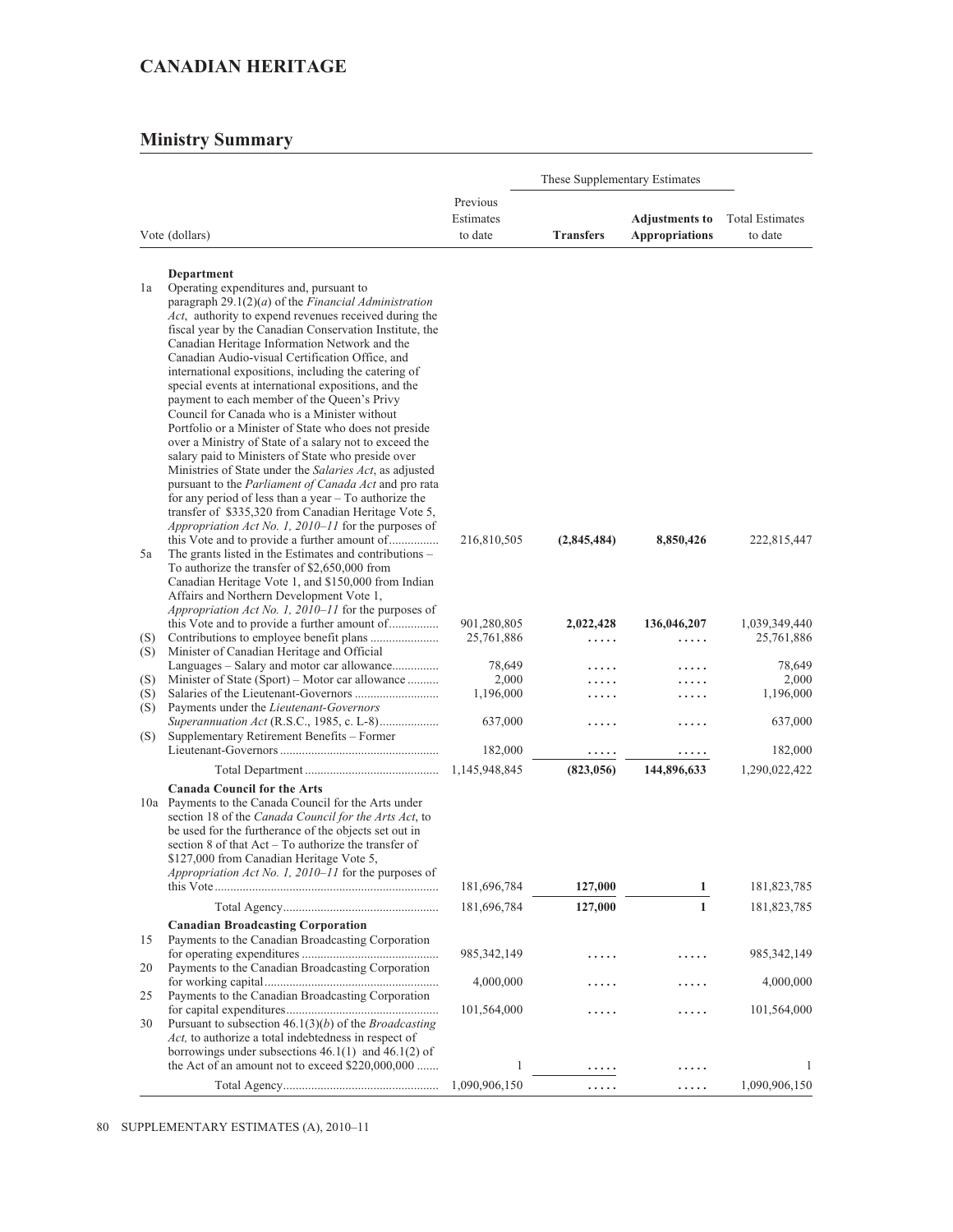# **Ministry Summary**

|     |                                                                                                                                                                                                                                                                                                                                                                                                                                                                                                                                                    |                                  | These Supplementary Estimates |                                                |                                   |
|-----|----------------------------------------------------------------------------------------------------------------------------------------------------------------------------------------------------------------------------------------------------------------------------------------------------------------------------------------------------------------------------------------------------------------------------------------------------------------------------------------------------------------------------------------------------|----------------------------------|-------------------------------|------------------------------------------------|-----------------------------------|
|     | Vote (dollars)                                                                                                                                                                                                                                                                                                                                                                                                                                                                                                                                     | Previous<br>Estimates<br>to date | <b>Transfers</b>              | <b>Adjustments to</b><br><b>Appropriations</b> | <b>Total Estimates</b><br>to date |
|     | <b>Canadian Museum for Human Rights</b>                                                                                                                                                                                                                                                                                                                                                                                                                                                                                                            |                                  |                               |                                                |                                   |
| 35  | Payments to the Canadian Museum for Human Rights                                                                                                                                                                                                                                                                                                                                                                                                                                                                                                   |                                  |                               |                                                |                                   |
|     |                                                                                                                                                                                                                                                                                                                                                                                                                                                                                                                                                    | 55,850,000                       |                               | .                                              | 55,850,000                        |
|     |                                                                                                                                                                                                                                                                                                                                                                                                                                                                                                                                                    | 55,850,000                       | .                             | .                                              | 55,850,000                        |
|     | <b>Canadian Museum of Civilization</b>                                                                                                                                                                                                                                                                                                                                                                                                                                                                                                             |                                  |                               |                                                |                                   |
| 40  | Payments to the Canadian Museum of Civilization for                                                                                                                                                                                                                                                                                                                                                                                                                                                                                                |                                  |                               |                                                |                                   |
|     |                                                                                                                                                                                                                                                                                                                                                                                                                                                                                                                                                    | 65,325,330                       | .                             |                                                | 65, 325, 330                      |
|     |                                                                                                                                                                                                                                                                                                                                                                                                                                                                                                                                                    | 65,325,330                       |                               | .                                              | 65, 325, 330                      |
| 45  | <b>Canadian Museum of Nature</b><br>Payments to the Canadian Museum of Nature for                                                                                                                                                                                                                                                                                                                                                                                                                                                                  |                                  |                               |                                                |                                   |
|     |                                                                                                                                                                                                                                                                                                                                                                                                                                                                                                                                                    | 30, 360, 757                     |                               |                                                | 30,360,757                        |
|     |                                                                                                                                                                                                                                                                                                                                                                                                                                                                                                                                                    | 30,360,757                       | .                             | .                                              | 30,360,757                        |
|     | <b>Canadian Radio-television and</b>                                                                                                                                                                                                                                                                                                                                                                                                                                                                                                               |                                  |                               |                                                |                                   |
|     | <b>Telecommunications Commission</b><br>50a Program expenditures and, pursuant to paragraph<br>$29.1(2)(a)$ of the Financial Administration Act,<br>authority to expend revenues received during the<br>fiscal year pursuant to the Telecommunications Fees<br>Regulations, 1995, Broadcasting Licence Fee<br>Regulations, 1997, and other activities related to the<br>conduct of its operations, up to amounts approved by                                                                                                                       | 14,236                           | .                             | 2,628,572                                      | 2,642,808                         |
| (S) | Contributions to employee benefit plans                                                                                                                                                                                                                                                                                                                                                                                                                                                                                                            | 5,650,684                        |                               | .                                              | 5,650,684                         |
|     |                                                                                                                                                                                                                                                                                                                                                                                                                                                                                                                                                    | 5,664,920                        | .                             | 2,628,572                                      | 8,293,492                         |
|     | <b>Library and Archives of Canada</b><br>55a Operating expenditures, the grants listed in the<br>Estimates and contributions and pursuant to<br>paragraph $29.1(2)(a)$ of the Financial Administration<br>Act, authority to expend revenues received to offset<br>related expenditures incurred in the fiscal year arising<br>from access to and reproduction of materials from the<br>collection $-$ To authorize the transfer of \$445,804<br>from Canadian Heritage Vote 1, Appropriation Act<br>$No. 1, 2010-11$ for the purposes of this Vote | 97,071,044                       | 445,804                       | 1                                              | 97,516,849                        |
| 60  |                                                                                                                                                                                                                                                                                                                                                                                                                                                                                                                                                    | 11,997,971                       | .                             | .                                              | 11,997,971<br>11,216,135          |
| (S) |                                                                                                                                                                                                                                                                                                                                                                                                                                                                                                                                                    | 11,216,135                       | .                             | .                                              |                                   |
|     |                                                                                                                                                                                                                                                                                                                                                                                                                                                                                                                                                    | 120,285,150                      | 445,804                       | 1                                              | 120,730,955                       |
| 65  | <b>National Arts Centre Corporation</b><br>Payments to the National Arts Centre Corporation for                                                                                                                                                                                                                                                                                                                                                                                                                                                    |                                  |                               |                                                |                                   |
|     |                                                                                                                                                                                                                                                                                                                                                                                                                                                                                                                                                    | 35,183,033                       | .                             |                                                | 35,183,033                        |
|     |                                                                                                                                                                                                                                                                                                                                                                                                                                                                                                                                                    | 35,183,033                       | .                             | .                                              | 35,183,033                        |
|     | <b>National Battlefields Commission</b>                                                                                                                                                                                                                                                                                                                                                                                                                                                                                                            |                                  |                               |                                                |                                   |
| 70  |                                                                                                                                                                                                                                                                                                                                                                                                                                                                                                                                                    | 7,485,555                        | .                             |                                                | 7,485,555                         |
| (S) |                                                                                                                                                                                                                                                                                                                                                                                                                                                                                                                                                    | 386,844                          |                               |                                                | 386,844                           |
| (S) | Expenditures pursuant to paragraph $29.1(1)$ of the                                                                                                                                                                                                                                                                                                                                                                                                                                                                                                | 1,600,000                        |                               |                                                | 1,600,000                         |
|     |                                                                                                                                                                                                                                                                                                                                                                                                                                                                                                                                                    |                                  | .                             | .                                              |                                   |
|     |                                                                                                                                                                                                                                                                                                                                                                                                                                                                                                                                                    | 9,472,399                        | .                             | .                                              | 9,472,399                         |
| 75  | National Film Board<br>Program expenditures, the grants listed in the                                                                                                                                                                                                                                                                                                                                                                                                                                                                              |                                  |                               |                                                |                                   |
|     |                                                                                                                                                                                                                                                                                                                                                                                                                                                                                                                                                    | 67,217,560                       | .                             |                                                | 67,217,560                        |
| (S) |                                                                                                                                                                                                                                                                                                                                                                                                                                                                                                                                                    | .                                | .                             |                                                | .                                 |
|     |                                                                                                                                                                                                                                                                                                                                                                                                                                                                                                                                                    | 67,217,560                       | .                             | .                                              | 67,217,560                        |

SUPPLEMENTARY ESTIMATES (A), 2010–11 81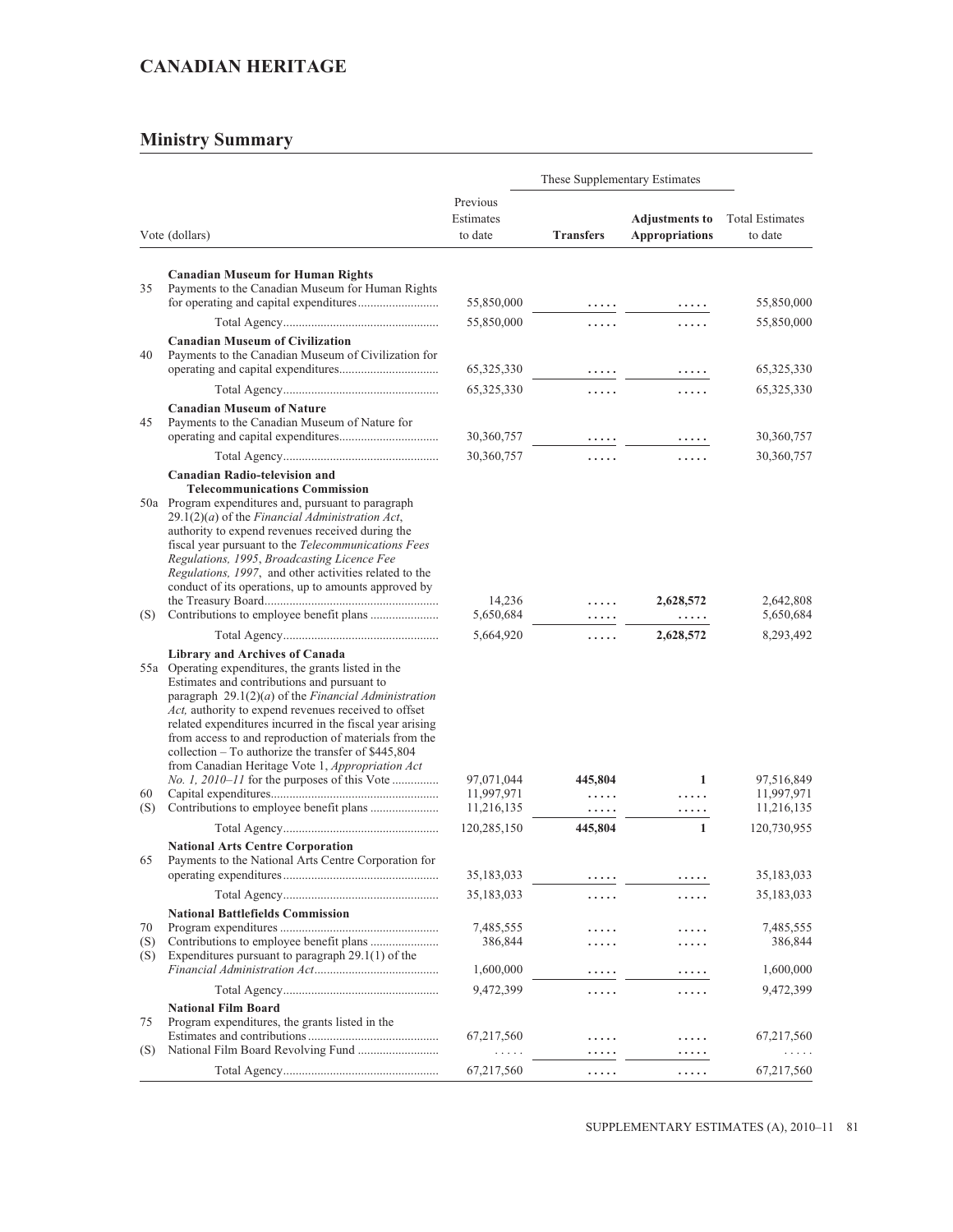| These Supplementary Estimates |                                                                                                                                                                                                                                                                                                                                                                                                                                                                                                      |                                  |                  |                                                |                                   |
|-------------------------------|------------------------------------------------------------------------------------------------------------------------------------------------------------------------------------------------------------------------------------------------------------------------------------------------------------------------------------------------------------------------------------------------------------------------------------------------------------------------------------------------------|----------------------------------|------------------|------------------------------------------------|-----------------------------------|
|                               | Vote (dollars)                                                                                                                                                                                                                                                                                                                                                                                                                                                                                       | Previous<br>Estimates<br>to date | <b>Transfers</b> | <b>Adjustments to</b><br><b>Appropriations</b> | <b>Total Estimates</b><br>to date |
|                               |                                                                                                                                                                                                                                                                                                                                                                                                                                                                                                      |                                  |                  |                                                |                                   |
| 80<br>85                      | <b>National Gallery of Canada</b><br>Payments to the National Gallery of Canada for<br>Payment to the National Gallery of Canada for the                                                                                                                                                                                                                                                                                                                                                             | 41,266,222                       |                  |                                                | 41,266,222                        |
|                               | acquisition of objects for the Collection and other                                                                                                                                                                                                                                                                                                                                                                                                                                                  | 8,000,000                        |                  |                                                | 8,000,000                         |
|                               |                                                                                                                                                                                                                                                                                                                                                                                                                                                                                                      | 49,266,222                       | .                | .                                              | 49,266,222                        |
| 90                            | <b>National Museum of Science and Technology</b><br>Payments to the National Museum of Science and<br>Technology for operating and capital expenditures                                                                                                                                                                                                                                                                                                                                              | 30,684,131                       |                  | .                                              | 30,684,131                        |
|                               |                                                                                                                                                                                                                                                                                                                                                                                                                                                                                                      | 30,684,131                       | .                | .                                              | 30,684,131                        |
| 95                            | Office of the Co-ordinator, Status of Women<br>Operating expenditures and the payment to each<br>member of the Queen's Privy Council for Canada<br>who is a Minister without Portfolio or a Minister of<br>State who does not preside over a Ministry of State of<br>a salary not to exceed the salary paid to Ministers of<br>State who preside over Ministries of State under the<br>Salaries Act, as adjusted pursuant to the Parliament of<br>Canada Act and pro rata for any period less than a |                                  |                  |                                                |                                   |
|                               |                                                                                                                                                                                                                                                                                                                                                                                                                                                                                                      | 9,717,478                        |                  |                                                | 9,717,478                         |
| 100<br>(S)                    | The grants listed in the Estimates and contributions<br>Contributions to employee benefit plans                                                                                                                                                                                                                                                                                                                                                                                                      | 19,950,000<br>1,170,174          |                  |                                                | 19,950,000<br>1,170,174           |
| (S)                           |                                                                                                                                                                                                                                                                                                                                                                                                                                                                                                      | 2,000                            | .<br>.           |                                                | 2,000                             |
|                               |                                                                                                                                                                                                                                                                                                                                                                                                                                                                                                      | 30,839,652                       | .                | .                                              | 30,839,652                        |
| (S)                           | <b>Public Service Commission</b><br>105 Program expenditures and, pursuant to<br>paragraph $29.1(2)(a)$ of the Financial Administration<br>Act, authority to expend revenues received in a fiscal<br>year to offset expenditures incurred in that fiscal year<br>arising from the provision of assessment and                                                                                                                                                                                        | 85,766,472<br>13,195,076         | .<br>.           | .                                              | 85,766,472<br>13,195,076          |
|                               |                                                                                                                                                                                                                                                                                                                                                                                                                                                                                                      | 98,961,548                       | .                | .                                              | 98,961,548                        |
|                               | <b>Public Service Labour Relations Board</b>                                                                                                                                                                                                                                                                                                                                                                                                                                                         |                                  |                  |                                                |                                   |
|                               |                                                                                                                                                                                                                                                                                                                                                                                                                                                                                                      | 12,401,003                       | .                |                                                | 12,401,003                        |
| (S)                           |                                                                                                                                                                                                                                                                                                                                                                                                                                                                                                      | 1,253,270                        | .                | .                                              | 1,253,270                         |
|                               | <b>Public Service Staffing Tribunal</b>                                                                                                                                                                                                                                                                                                                                                                                                                                                              | 13,654,273                       | .                | .                                              | 13,654,273                        |
|                               |                                                                                                                                                                                                                                                                                                                                                                                                                                                                                                      | 4,916,511                        |                  |                                                | 4,916,511                         |
| (S)                           |                                                                                                                                                                                                                                                                                                                                                                                                                                                                                                      | 546,807                          |                  |                                                | 546,807                           |
|                               |                                                                                                                                                                                                                                                                                                                                                                                                                                                                                                      | 5,463,318                        | .                | .                                              | 5,463,318                         |
|                               | <b>Registry of the Public Servants Disclosure</b><br><b>Protection Tribunal</b>                                                                                                                                                                                                                                                                                                                                                                                                                      |                                  |                  |                                                |                                   |
| (S)                           |                                                                                                                                                                                                                                                                                                                                                                                                                                                                                                      | 1,644,000<br>183,600             | .                |                                                | 1,644,000<br>183,600              |
|                               |                                                                                                                                                                                                                                                                                                                                                                                                                                                                                                      | 1,827,600                        | .                | .<br>.                                         | 1,827,600                         |
|                               | Telefilm Canada                                                                                                                                                                                                                                                                                                                                                                                                                                                                                      |                                  | .                |                                                |                                   |
|                               | 125 Payments to Telefilm Canada to be used for the                                                                                                                                                                                                                                                                                                                                                                                                                                                   |                                  |                  |                                                |                                   |
|                               | purposes set out in the <i>Telefilm Canada Act</i>                                                                                                                                                                                                                                                                                                                                                                                                                                                   | 105,418,014                      | .                | .                                              | 105,418,014                       |
|                               |                                                                                                                                                                                                                                                                                                                                                                                                                                                                                                      | 105,418,014                      | .                | .                                              | 105,418,014                       |
|                               |                                                                                                                                                                                                                                                                                                                                                                                                                                                                                                      | 3,144,025,686                    | (250, 252)       | 147,525,207                                    | 3,291,300,641                     |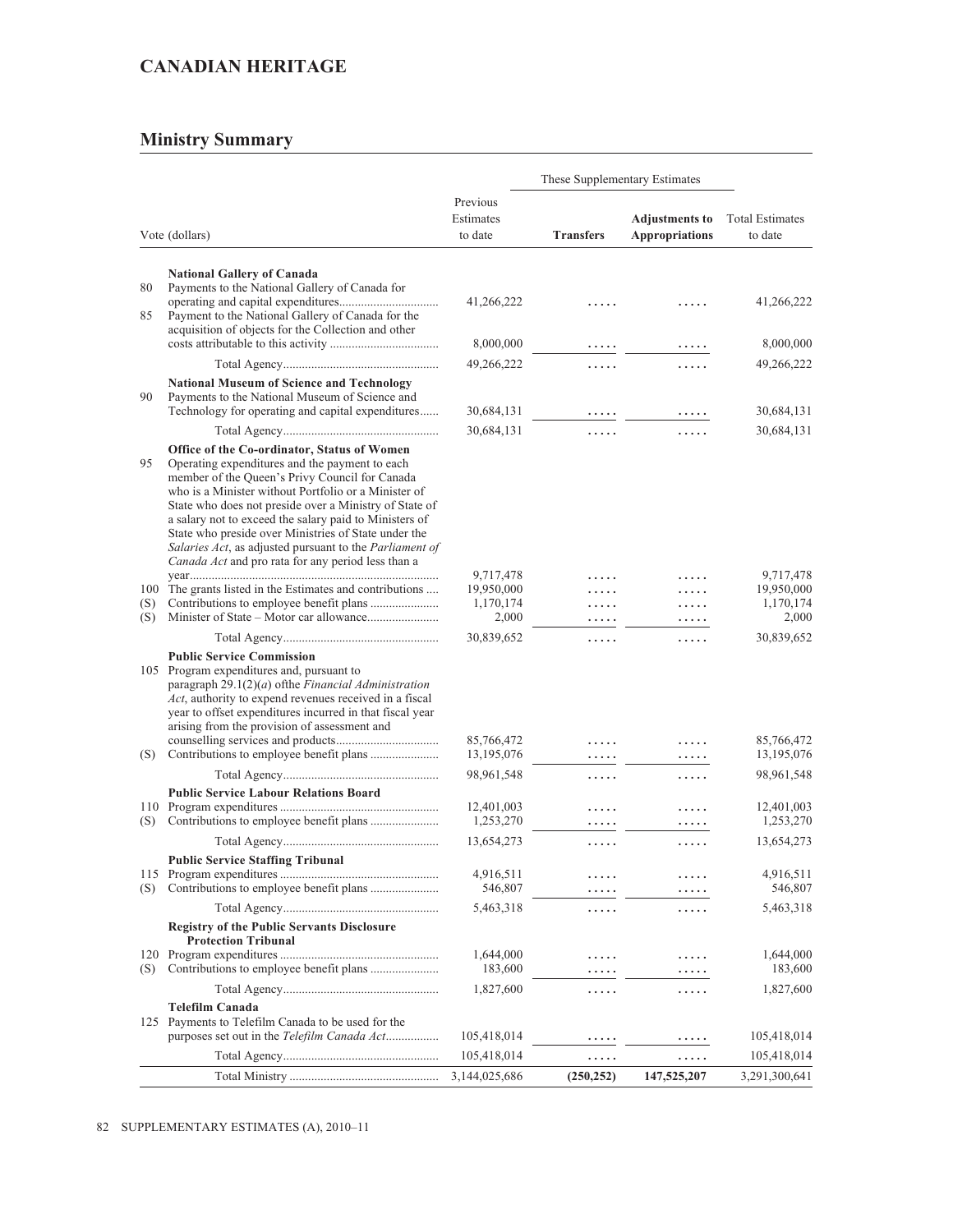## **Department**

## **Explanation of Requirements (thousands of dollars)**

Canadian Heritage requests funds for the following items:

| <b>Voted Appropriations</b>                                                                                                                                                                                                                                                                                                           | Vote 1   | Vote 5     | Total        |
|---------------------------------------------------------------------------------------------------------------------------------------------------------------------------------------------------------------------------------------------------------------------------------------------------------------------------------------|----------|------------|--------------|
| Funding to support the creation of the Canada Media Fund to ensure Canadian<br>Renewal of funding for Cultural Connections for Aboriginal Youth to support the                                                                                                                                                                        | 496      | 107,121    | 107,617      |
| Renewal of funding to continue the support of Canadian digital content and                                                                                                                                                                                                                                                            | 1,938    | 22,740     | 24,678       |
| Funding to support the creation of the Youth Take Charge Program to strengthen                                                                                                                                                                                                                                                        | 6,166    | 6,185      | 12,351       |
| Funding related to government advertising programs (horizontal item)                                                                                                                                                                                                                                                                  | .<br>250 | 1,700<br>. | 1,700<br>250 |
| Gross Voted Appropriations                                                                                                                                                                                                                                                                                                            | 8,850    | 137,746    | 146,596      |
| <b>Funds Available</b>                                                                                                                                                                                                                                                                                                                |          |            |              |
|                                                                                                                                                                                                                                                                                                                                       | .        | 1,700      | 1,700        |
| <b>Total Voted Appropriations</b>                                                                                                                                                                                                                                                                                                     | 8,850    | 136,046    | 144,896      |
| <b>Transfers</b>                                                                                                                                                                                                                                                                                                                      |          |            |              |
| Transfer from Indian Affairs and Northern Development – To promote public<br>awareness and community participation in National Aboriginal Day activities<br>Internal reallocation of resources – To support the new operating requirements related<br>to the creation of the Youth Take Charge Program to strengthen youth attachment |          | 150        | 150          |
| Internal reallocation of resources - For contributions to support Canada Interactive                                                                                                                                                                                                                                                  | 335      | (335)      |              |
| Transfer to Citizenship and Immigration – To stimulate and support research on                                                                                                                                                                                                                                                        | (2,650)  | 2,650      |              |
| Transfer to Canada Council for the Arts – To support multilateral cooperation                                                                                                                                                                                                                                                         | (85)     | .          | (85)         |
| projects in French language, as well as to ensure Canada's participation in                                                                                                                                                                                                                                                           |          | (127)      | (127)        |
| Transfer to Social Sciences and Humanities Research Council – For research to<br>Transfer to Library and Archives of Canada – For film acquisition and preservation                                                                                                                                                                   | .        | (315)      | (315)        |
|                                                                                                                                                                                                                                                                                                                                       | (446)    | .          | (446)        |
| <b>Total Transfers</b>                                                                                                                                                                                                                                                                                                                | (2,846)  | 2,023      | (823)        |
| <b>These Supplementary Estimates</b>                                                                                                                                                                                                                                                                                                  | 6,004    | 138,069    | 144,073      |

## **Explanation of Funds Available (dollars)**

Vote 5: \$1,700,000 in total authorities is available within the Vote due to a reduced contribution requirement for the Katimavik Program.

| <b>Transfer Payments (dollars)</b>   | <b>Voted</b>                             | <b>Statutory</b> |
|--------------------------------------|------------------------------------------|------------------|
| Grants                               |                                          |                  |
|                                      | 1,700,000                                | .                |
| <b>Total Gross Grants</b>            | 1,700,000                                |                  |
| <b>Contributions</b>                 |                                          |                  |
|                                      | 107, 121, 077<br>22,890,000<br>8,835,130 | .<br>.<br>.      |
| <b>Total Gross Contributions</b>     | 138,846,207                              | .                |
| <b>Total Gross Transfer Payments</b> | 140,546,207                              | .                |
|                                      | 1,700,000<br>777,572                     | .<br>.           |
| <b>Net Transfer Payments</b>         | 138,068,635                              | .                |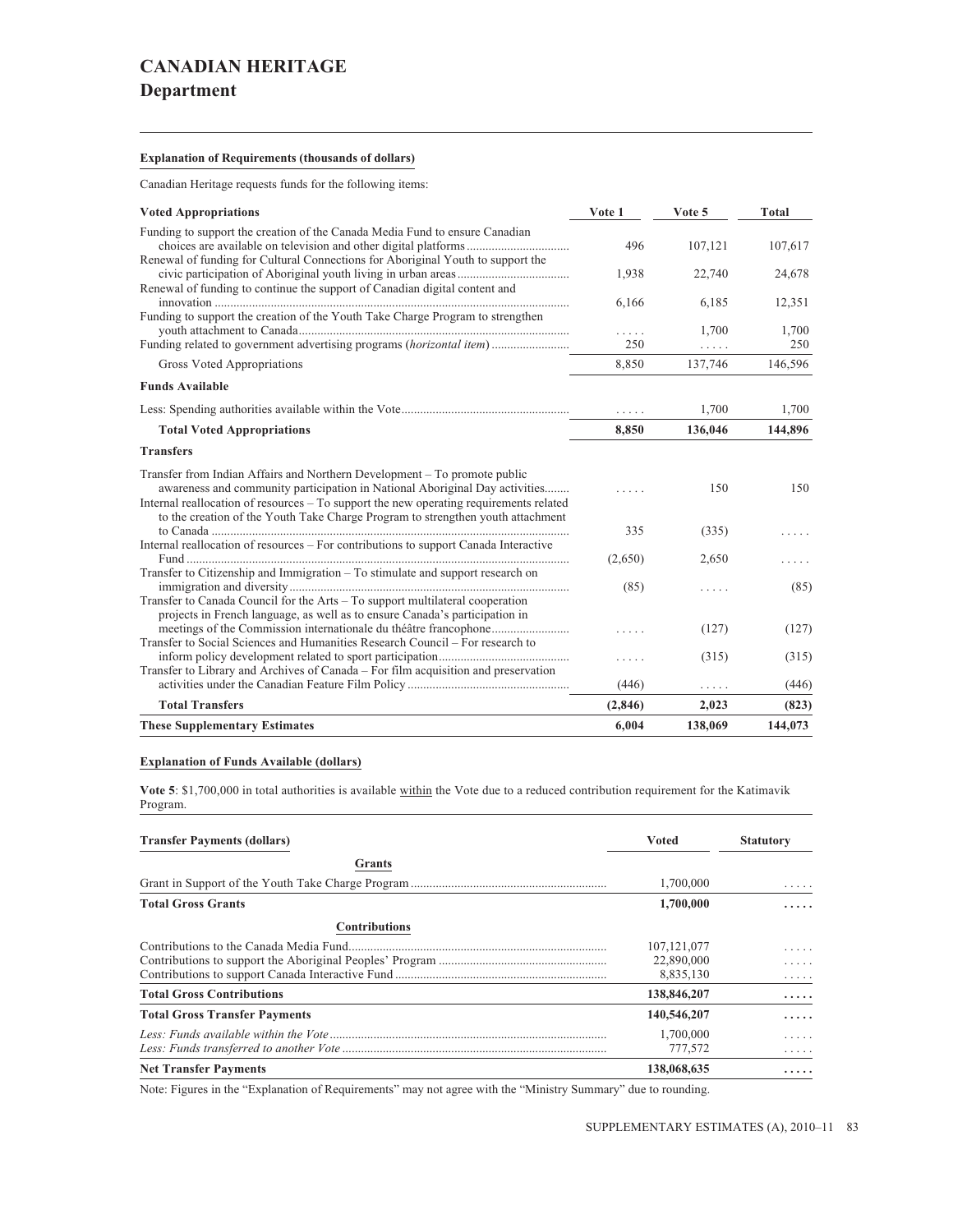# **CANADIAN HERITAGE Canada Council for the Arts**

#### **Explanation of Requirements (thousands of dollars)**

Canada Council for the Arts requests funds for the following items:

| <b>Transfers</b>                                                                                                 | Vote 10 |
|------------------------------------------------------------------------------------------------------------------|---------|
| Transfer from Canadian Heritage – To support multilateral cooperation projects in French language, as well as to |         |
|                                                                                                                  | 127     |
| ा अन्तरीय साथ से अन्य प्राप्त करते हैं। अन्य प्राप्त का प्राप्त करते हैं। अन्य प्राप्त का अन्य प्राप्त करते है   |         |

Note: Figures in the "Explanation of Requirements" may not agree with the "Ministry Summary" due to rounding.

## **Canadian Radio-television and Telecommunications Commission**

#### **Explanation of Requirements (thousands of dollars)**

Canadian Radio-television and Telecommunications Commission requests funds for the following items:

| <b>Voted Appropriations</b>                                                                                     | Vote 50 |
|-----------------------------------------------------------------------------------------------------------------|---------|
| Funding to implement and enforce legislation concerning unsolicited commercial email and related online threats | 2.629   |
| Note: Figures in the "Explanation of Requirements" may not agree with the "Ministry Summary" due to rounding.   |         |

## **Library and Archives of Canada**

### **Explanation of Requirements (thousands of dollars)**

Library and Archives of Canada requests funds for the following items:

**Transfers Vote 55** Transfer from Canadian Heritage – For film acquisition and preservation activities under the Canadian Feature Film Policy ............................................................................................................................................................................ **446**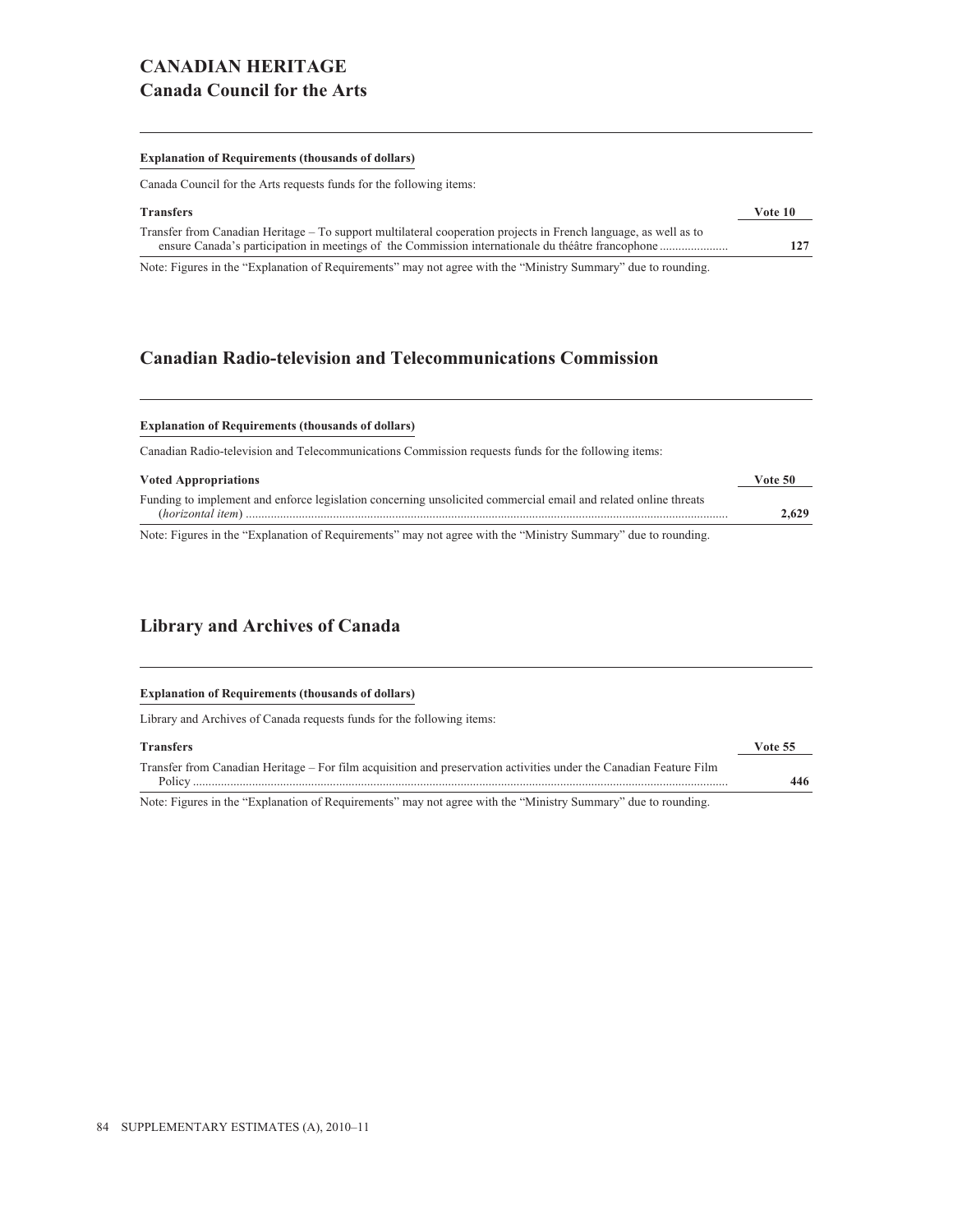# **CITIZENSHIP AND IMMIGRATION**

|            |                                                                                                                                                                                                                                                                                                                                                                                                                                                                                                                     |                                  | These Supplementary Estimates |                                                |                                   |
|------------|---------------------------------------------------------------------------------------------------------------------------------------------------------------------------------------------------------------------------------------------------------------------------------------------------------------------------------------------------------------------------------------------------------------------------------------------------------------------------------------------------------------------|----------------------------------|-------------------------------|------------------------------------------------|-----------------------------------|
|            | Vote (dollars)                                                                                                                                                                                                                                                                                                                                                                                                                                                                                                      | Previous<br>Estimates<br>to date | <b>Transfers</b>              | <b>Adjustments to</b><br><b>Appropriations</b> | <b>Total Estimates</b><br>to date |
| 1a         | Department<br>Operating expenditures and the payment to each                                                                                                                                                                                                                                                                                                                                                                                                                                                        |                                  |                               |                                                |                                   |
|            | member of the Queen's Privy Council for Canada<br>who is a Minister without Portfolio or a Minister of<br>State who does not preside over a Ministry of State of<br>a salary not to exceed the salary paid to Ministers of<br>State who preside over Ministries of State under the<br>Salaries Act, as adjusted pursuant to the Parliament of<br>Canada Act and pro rata for any period of less than a<br>year $-$ To authorize the transfer of \$85,000 from<br>Canadian Heritage Vote 1, Appropriation Act No. 1, |                                  |                               |                                                |                                   |
|            | $2010 - 11$ for the purposes of this Vote and to provide                                                                                                                                                                                                                                                                                                                                                                                                                                                            |                                  |                               |                                                |                                   |
| 5a         | The grants listed in the Estimates and contributions                                                                                                                                                                                                                                                                                                                                                                                                                                                                | 514,836,446<br>969,339,044       | (28, 056, 453)                | 63,604,848<br>3,000,000                        | 550,384,841<br>972,339,044        |
| (S)<br>(S) | Minister of Citizenship, Immigration and                                                                                                                                                                                                                                                                                                                                                                                                                                                                            | 48,214,468                       |                               |                                                | 48,214,468                        |
|            | Multiculturalism - Salary and motor car allowance                                                                                                                                                                                                                                                                                                                                                                                                                                                                   | 78,649                           |                               |                                                | 78,649                            |
|            |                                                                                                                                                                                                                                                                                                                                                                                                                                                                                                                     | 1,532,468,607                    | (28,056,453)                  | 66,604,848                                     | 1,571,017,002                     |
| (S)        | Loans to immigrants and refugees to facilitate the<br>arrival of newcomers pursuant to section 88 of<br>the Immigration and Refugee Protection Act                                                                                                                                                                                                                                                                                                                                                                  |                                  |                               |                                                |                                   |
|            |                                                                                                                                                                                                                                                                                                                                                                                                                                                                                                                     | 1                                |                               |                                                | 1                                 |
|            |                                                                                                                                                                                                                                                                                                                                                                                                                                                                                                                     | $\mathbf{1}$                     | .                             |                                                | $\mathbf{1}$                      |
|            |                                                                                                                                                                                                                                                                                                                                                                                                                                                                                                                     | 1,532,468,608                    | (28,056,453)                  | 66,604,848                                     | 1,571,017,003                     |
|            | <b>Immigration and Refugee Board of Canada</b>                                                                                                                                                                                                                                                                                                                                                                                                                                                                      |                                  |                               |                                                |                                   |
| 10         |                                                                                                                                                                                                                                                                                                                                                                                                                                                                                                                     | 103,924,031                      |                               |                                                | 103,924,031                       |
| (S)        |                                                                                                                                                                                                                                                                                                                                                                                                                                                                                                                     | 13,136,038                       |                               |                                                | 13,136,038                        |
|            |                                                                                                                                                                                                                                                                                                                                                                                                                                                                                                                     | 117,060,069                      | .                             | .                                              | 117,060,069                       |
|            |                                                                                                                                                                                                                                                                                                                                                                                                                                                                                                                     | 1,649,528,677                    | (28, 056, 453)                | 66,604,848                                     | 1,688,077,072                     |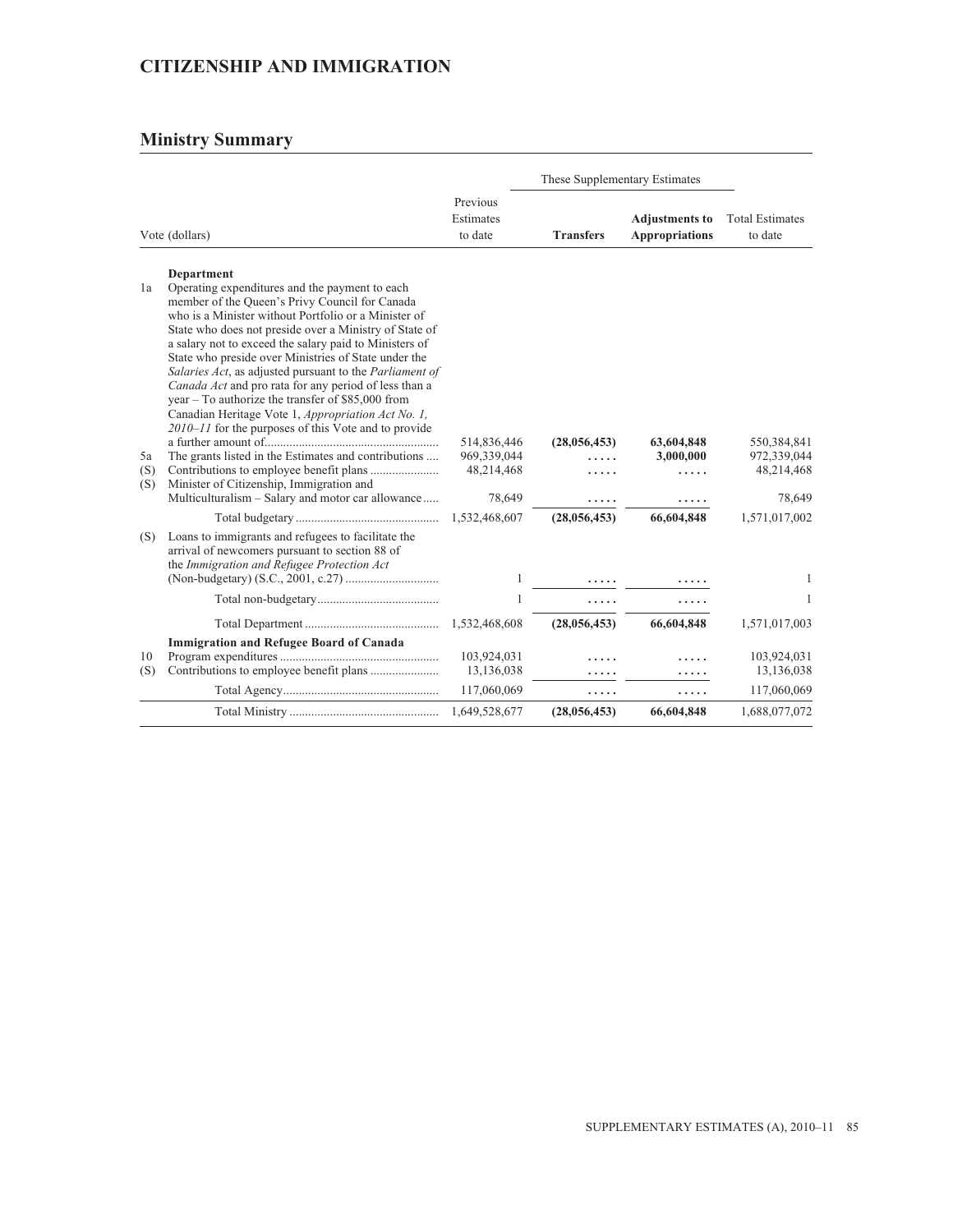# **CITIZENSHIP AND IMMIGRATION Department**

### **Explanation of Requirements (thousands of dollars)**

Citizenship and Immigration requests funds for the following items:

| <b>Voted Appropriations</b>                                                            | Vote 1    | Vote 5  | Total     |
|----------------------------------------------------------------------------------------|-----------|---------|-----------|
| Funding to support the amendment to the <i>Immigration and Refugee Protection</i>      |           |         |           |
|                                                                                        | 28,365    | 1.1.1.1 | 28,365    |
| Funding for Canada's initial response to the earthquake in Haiti (horizontal item)     | 13,720    |         | 13,720    |
| Funding to continue work on the inclusion of biometrics in the temporary visa stream   |           |         |           |
|                                                                                        | 12,821    | .       | 12,821    |
| Funding related to government advertising programs (horizontal item)                   | 6.000     | .       | 6,000     |
| Funding to provide for the timely assessment and recognition of foreign qualifications |           |         |           |
|                                                                                        | 2,774     | 3.000   | 5.774     |
| Funding to support the development of international migration policy and research      | .         | 196     | 196       |
| Gross Voted Appropriations                                                             | 63,680    | 3,196   | 66,876    |
| <b>Funds Available</b>                                                                 |           |         |           |
|                                                                                        | 76        | 196     | 272       |
| <b>Total Voted Appropriations</b>                                                      | 63,604    | 3,000   | 66,604    |
| <b>Transfers</b>                                                                       |           |         |           |
| Transfer from Canadian Heritage – To stimulate and support research on immigration     |           |         |           |
|                                                                                        | 85        |         | 85        |
| Transfer to Foreign Affairs and International Trade – Adjustment to funding            |           |         |           |
| previously provided for the administration of applications from foreign                |           |         |           |
|                                                                                        | (1,117)   | .       | (1,117)   |
| Transfer to Foreign Affairs and International Trade – To provide support to            |           |         |           |
|                                                                                        | (27, 024) | .       | (27, 024) |
| <b>Total Transfers</b>                                                                 | (28, 056) | .       | (28,056)  |
| <b>These Supplementary Estimates</b>                                                   | 35,548    | 3,000   | 38,548    |

## **Explanation of Funds Available (dollars)**

**Vote 1** : \$76,440 in total authorities is available within the Vote due to funds having been set aside to offset foregone revenue related to the remission of the Right of Permanent Residence Fee for certain local staff in direct support of the Canadian mission in Kandahar province.

**Vote 5**: \$196,000 in total authorities is available within the Vote due to reduced contribution requirements under the International Organization for Migration.

| <b>Transfer Payments (dollars)</b>   | Voted     | <b>Statutory</b> |
|--------------------------------------|-----------|------------------|
| Grants                               | 196,000   | .                |
| <b>Contributions</b>                 |           |                  |
|                                      | 3,000,000 | .                |
| <b>Total Gross Transfer Payments</b> | 3,196,000 | .                |
|                                      | 196,000   | .                |
| <b>Net Transfer Payments</b>         | 3,000,000 | .                |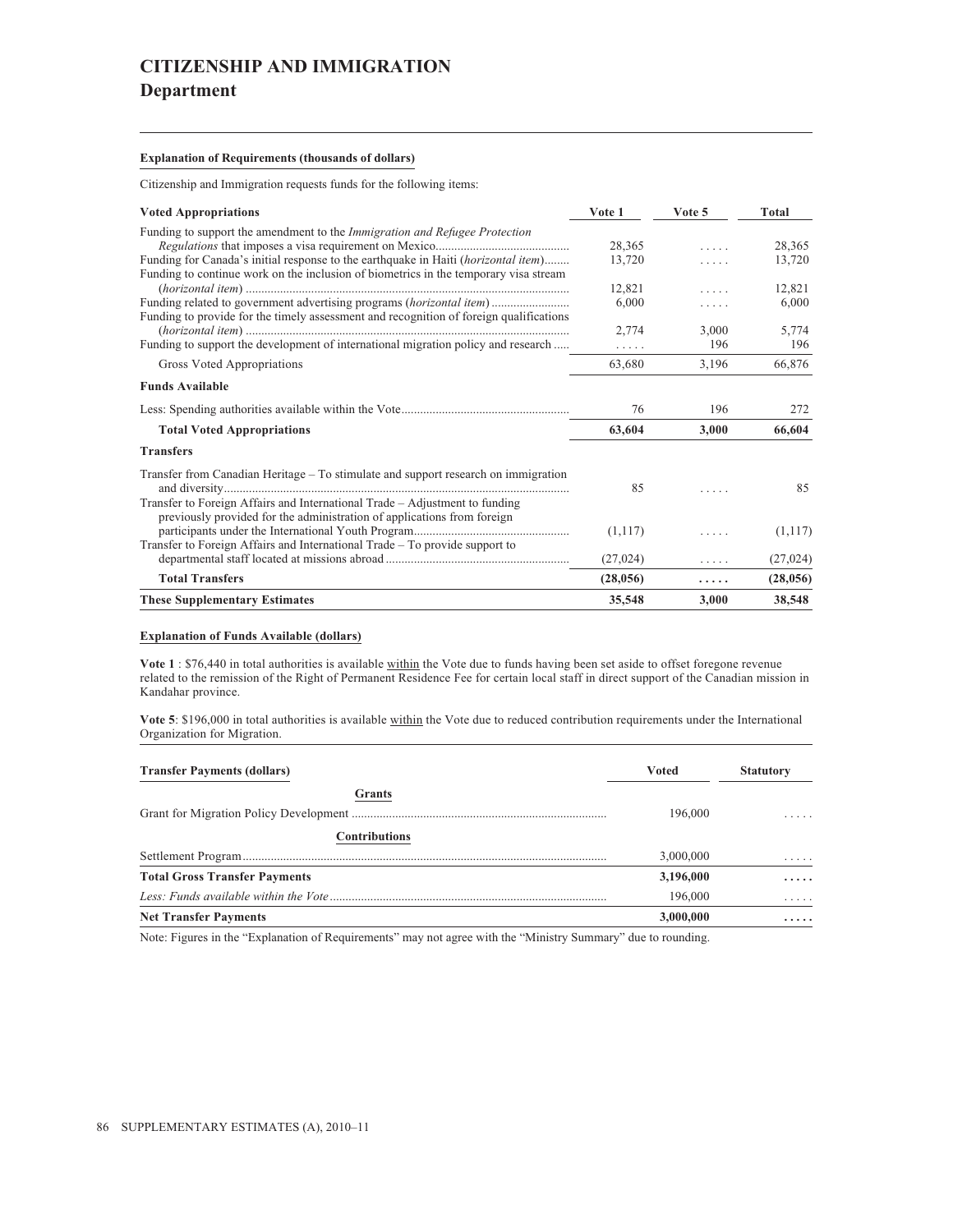# **ECONOMIC DEVELOPMENT AGENCY OF CANADA FOR THE REGIONS OF QUEBEC**

|     |                                                                                                                                                                                                                                                                                                                                                                                                                                                          |                                  | These Supplementary Estimates |                                                |                                   |
|-----|----------------------------------------------------------------------------------------------------------------------------------------------------------------------------------------------------------------------------------------------------------------------------------------------------------------------------------------------------------------------------------------------------------------------------------------------------------|----------------------------------|-------------------------------|------------------------------------------------|-----------------------------------|
|     | Vote (dollars)                                                                                                                                                                                                                                                                                                                                                                                                                                           | Previous<br>Estimates<br>to date | <b>Transfers</b>              | <b>Adjustments to</b><br><b>Appropriations</b> | <b>Total Estimates</b><br>to date |
| 1   | Operating expenditures and the payment to each<br>member of the Queen's Privy Council for Canada<br>who is a Minister without Portfolio or a Minister of<br>State who does not preside over a Ministry of State of<br>a salary not to exceed the salary paid to Ministers of<br>State who preside over Ministries of State under the<br>Salaries Act, as adjusted pursuant to the Parliament of<br>Canada Act and pro rata for any period of less than a | 47,082,606                       |                               |                                                | 47,082,606                        |
| 5a  | The grants listed in the Estimates and contributions –<br>To authorize the transfer of \$450,000 from Foreign<br>Affairs and International Trade Vote 25,<br><i>Appropriation Act No. 1, 2010–11</i> for the purposes of                                                                                                                                                                                                                                 |                                  |                               |                                                |                                   |
|     |                                                                                                                                                                                                                                                                                                                                                                                                                                                          | 376, 443, 180                    | 450,000                       | 32,767,666                                     | 409,660,846                       |
| (S) |                                                                                                                                                                                                                                                                                                                                                                                                                                                          | 5,634,359                        |                               |                                                | 5,634,359                         |
| (S) |                                                                                                                                                                                                                                                                                                                                                                                                                                                          | 2,000                            |                               | .                                              | 2,000                             |
| (S) |                                                                                                                                                                                                                                                                                                                                                                                                                                                          | .                                | .                             | 5,000,000                                      | 5,000,000                         |
|     |                                                                                                                                                                                                                                                                                                                                                                                                                                                          | 429, 162, 145                    | 450,000                       | 37,767,666                                     | 467, 379, 811                     |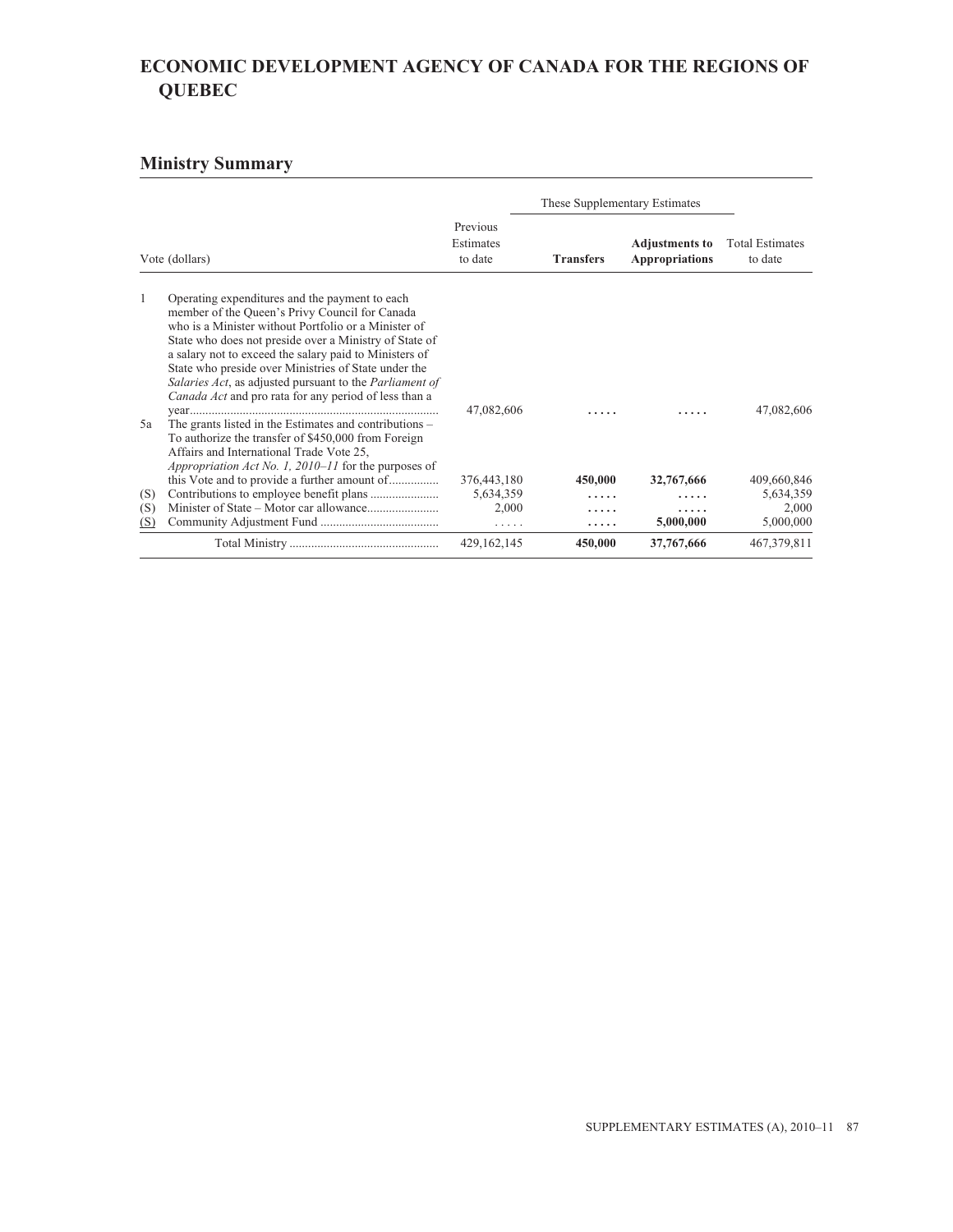# **ECONOMIC DEVELOPMENT AGENCY OF CANADA FOR THE REGIONS OF QUEBEC**

## **Explanation of Requirements (thousands of dollars)**

Economic Development Agency of Canada for the Regions of Quebec requests funds for the following items:

| <b>Voted Appropriations</b>                                                                                                                                  | Vote 5 | <b>Statutory</b>      | Total            |
|--------------------------------------------------------------------------------------------------------------------------------------------------------------|--------|-----------------------|------------------|
| Funding to support construction activities related to recreational infrastructure                                                                            | 32,768 |                       | 32,768           |
| <b>Statutory Appropriations</b>                                                                                                                              |        |                       |                  |
| Funding to foster economic development, science and technology initiatives and other<br>measures to promote economic diversification in Canadian communities | .      | 5,000                 | 5,000            |
| <b>Total Adjustments to Appropriations</b>                                                                                                                   | 32,768 | 5,000                 | 37,768           |
| <b>Transfers</b>                                                                                                                                             |        |                       |                  |
| Transfer from Canadian International Development Agency – To provide funding to<br>ensure Canada's presence at the International Economic Forum of the       | 450    | .                     | 450              |
| <b>These Supplementary Estimates</b>                                                                                                                         | 33,218 | 5,000                 | 38,218           |
| <b>Transfer Payments (dollars)</b>                                                                                                                           |        | Voted                 | <b>Statutory</b> |
| <b>Contributions</b>                                                                                                                                         |        |                       |                  |
|                                                                                                                                                              |        | 32,767,666<br>.       | 5,000,000        |
| <b>Total Transfer Payments</b>                                                                                                                               |        | 450,000<br>33,217,666 | 5,000,000        |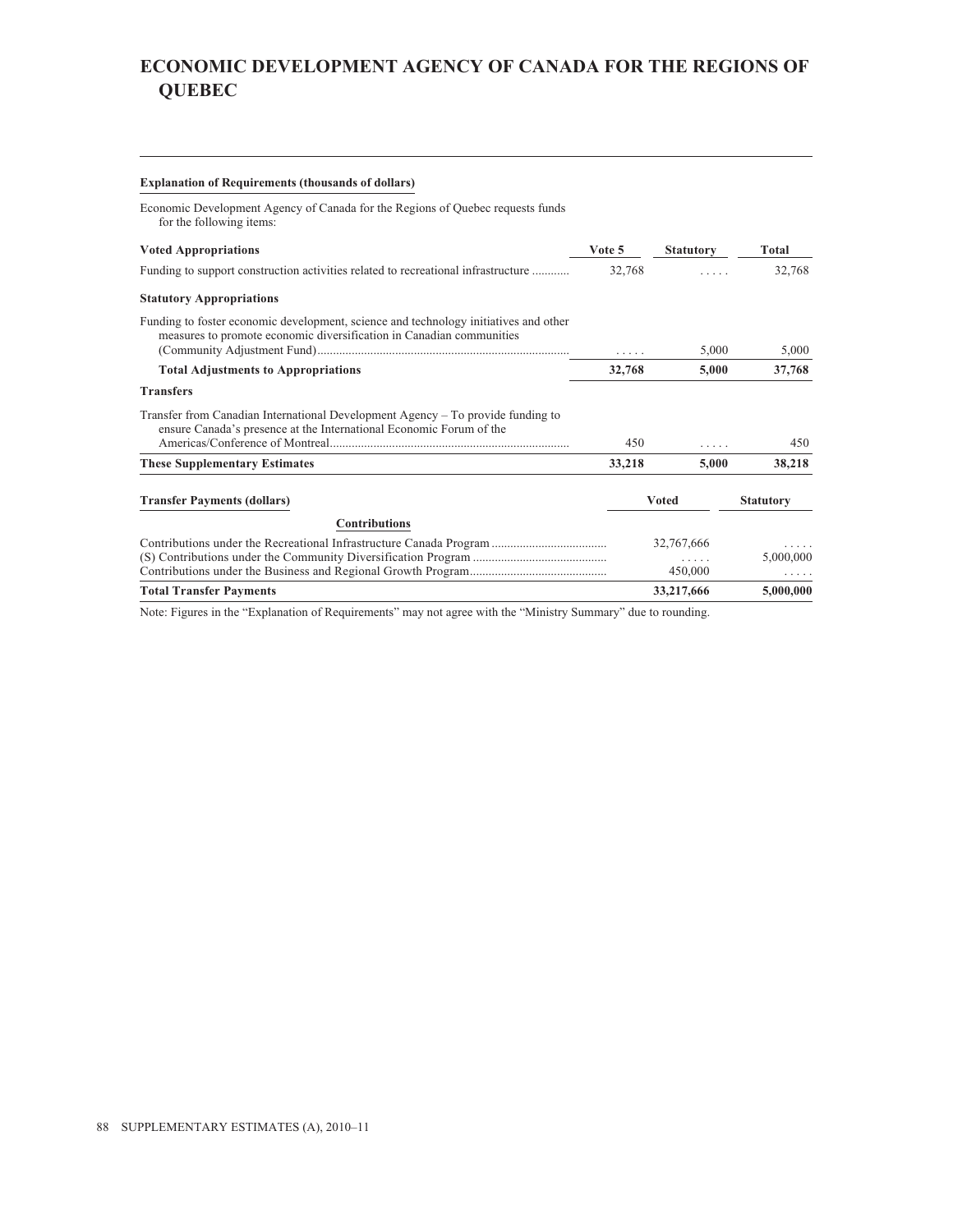| These Supplementary Estimates |                                                                                                                                                                                                                                                                                                                                                                                                                                                                                                                                                                                                                                                                                                                                                                   |                                  |                  |                                                |                                   |
|-------------------------------|-------------------------------------------------------------------------------------------------------------------------------------------------------------------------------------------------------------------------------------------------------------------------------------------------------------------------------------------------------------------------------------------------------------------------------------------------------------------------------------------------------------------------------------------------------------------------------------------------------------------------------------------------------------------------------------------------------------------------------------------------------------------|----------------------------------|------------------|------------------------------------------------|-----------------------------------|
|                               | Vote (dollars)                                                                                                                                                                                                                                                                                                                                                                                                                                                                                                                                                                                                                                                                                                                                                    | Previous<br>Estimates<br>to date | <b>Transfers</b> | <b>Adjustments to</b><br><b>Appropriations</b> | <b>Total Estimates</b><br>to date |
|                               |                                                                                                                                                                                                                                                                                                                                                                                                                                                                                                                                                                                                                                                                                                                                                                   |                                  |                  |                                                |                                   |
| 1a                            | Department<br>Operating expenditures, and<br>(a) recoverable expenditures incurred in respect of the<br>Prairie Provinces Water Board, the Qu'Appelle Basin<br>Study Board and the St. John River Basin Study<br>Board:<br>$(b)$ authority for the Minister of the Environment to<br>engage such consultants as may be required by the<br>Boards identified in paragraph $(a)$ , at such<br>remuneration as those Boards may determine;<br>$(c)$ recoverable expenditures incurred in respect of<br>Regional Water Resources Planning Investigations<br>and Water Resources Inventories;<br>$(d)$ authority to make recoverable advances not<br>exceeding the aggregate of the amount of the shares                                                               |                                  |                  |                                                |                                   |
|                               | of the Provinces of Manitoba and Ontario of the cost<br>of regulating the levels of Lake of the Woods and Lac<br>Seul:<br>(e) authority to make recoverable advances not<br>exceeding the aggregate of the amount of the shares<br>of provincial and outside agencies of the cost of<br>hydrometric surveys;<br>( <i>f</i> ) pursuant to paragraph 29.1(2)( <i>a</i> ) of the <i>Financial</i><br>Administration Act, authority to expend in the current<br>fiscal year revenues received during the fiscal year<br>arising from the operations of the department funded<br>from this Vote; and<br>$(g)$ the payment to each member of the Queen's Privy<br>Council for Canada who is a Minister without<br>Portfolio or a Minister of State who does not preside |                                  |                  |                                                |                                   |
| 5a                            | over a Ministry of State of a salary not to exceed the<br>salary paid to Ministers of State who preside over<br>Ministries of State under the Salaries Act, as adjusted<br>pursuant to the Parliament of Canada Act and pro rata<br>Capital expenditures and authority to make payments<br>to provinces or municipalities as contributions<br>towards construction done by those bodies and<br>authority to make recoverable advances not exceeding<br>the amount of the shares of provincial and outside<br>agencies of the cost of joint projects including<br>expenditures on other than federal property $-$ To                                                                                                                                               | 795,083,491                      |                  | 775,259                                        | 795,858,750                       |
|                               | authorize the transfer of \$630,000 from National<br>Defence Vote 5, Appropriation Act No. 1, 2010-11<br>for the purposes of this Vote and to provide a further<br>10a The grants listed in the Estimates and contributions,<br>contributions to developing countries in accordance<br>with the Multilateral Fund of the Montreal Protocol<br>taking the form of cash payments or the provision of                                                                                                                                                                                                                                                                                                                                                                | 51,015,740                       | 630,000          | 2,220,000                                      | 53,865,740                        |
| (S)                           |                                                                                                                                                                                                                                                                                                                                                                                                                                                                                                                                                                                                                                                                                                                                                                   | 158,767,461<br>89,119,632        |                  | 235,000<br>.                                   | 159,002,461<br>89,119,632         |
| (S)                           | Minister of the Environment - Salary and motor car                                                                                                                                                                                                                                                                                                                                                                                                                                                                                                                                                                                                                                                                                                                | 78,649                           | .                | .                                              | 78,649                            |
|                               |                                                                                                                                                                                                                                                                                                                                                                                                                                                                                                                                                                                                                                                                                                                                                                   | 1,094,064,973                    | 630,000          | 3,230,259                                      | 1,097,925,232                     |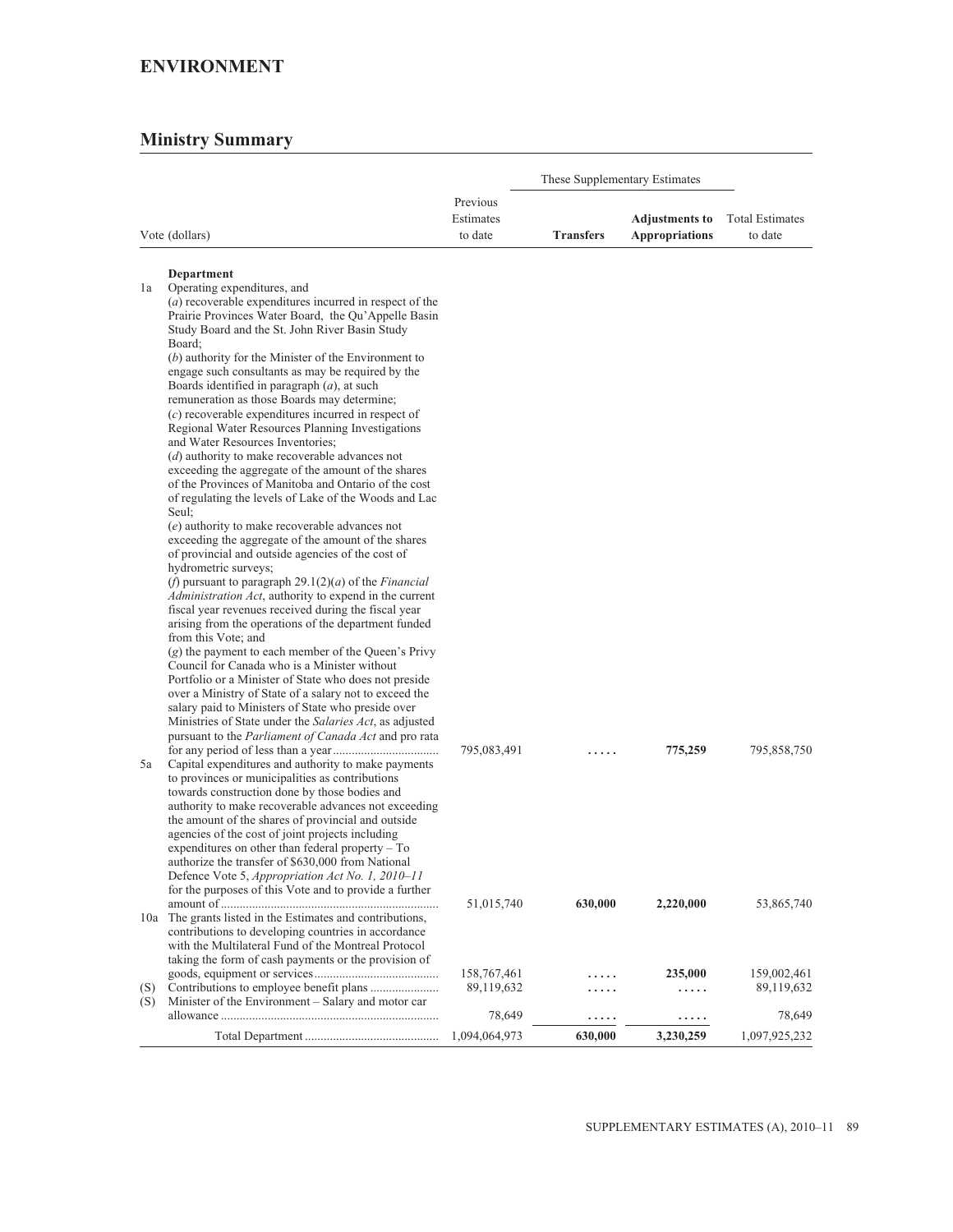## **ENVIRONMENT**

|            |                                                                                                                                                                                                                                                                                                                                                                                                                                                                                                                                      |                                      | These Supplementary Estimates |                                                |                                      |
|------------|--------------------------------------------------------------------------------------------------------------------------------------------------------------------------------------------------------------------------------------------------------------------------------------------------------------------------------------------------------------------------------------------------------------------------------------------------------------------------------------------------------------------------------------|--------------------------------------|-------------------------------|------------------------------------------------|--------------------------------------|
|            | Vote (dollars)                                                                                                                                                                                                                                                                                                                                                                                                                                                                                                                       | Previous<br>Estimates<br>to date     | <b>Transfers</b>              | <b>Adjustments to</b><br><b>Appropriations</b> | <b>Total Estimates</b><br>to date    |
| (S)        | <b>Canadian Environmental Assessment Agency</b><br>15a Program expenditures, contributions and, pursuant to<br>paragraph $29.1(2)(a)$ of the <i>Financial Administration</i><br>Act, authority to expend revenues received during the<br>fiscal year arising from the provision of<br>environmental assessment services including the<br>conduct of panel reviews, comprehensive studies,<br>mediations, training and information publications by<br>the Canadian Environmental Assessment Agency                                    | 26, 305, 494<br>2,654,634            | .                             | 1,451,500<br>.                                 | 27,756,994<br>2,654,634              |
|            |                                                                                                                                                                                                                                                                                                                                                                                                                                                                                                                                      | 28,960,128                           | .                             | 1,451,500                                      | 30,411,628                           |
| 20<br>(S)  | <b>National Round Table on the Environment and</b><br>the Economy                                                                                                                                                                                                                                                                                                                                                                                                                                                                    | 4,825,829<br>417,491                 |                               |                                                | 4,825,829<br>417,491                 |
|            |                                                                                                                                                                                                                                                                                                                                                                                                                                                                                                                                      | 5,243,320                            | .                             | .                                              | 5,243,320                            |
| 30         | Parks Canada Agency<br>25a Program expenditures, including capital expenditures,<br>the grants listed in the Estimates and contributions,<br>including expenditures on other than federal property,<br>and payments to provinces and municipalities as<br>contributions towards the cost of undertakings carried<br>out by those bodies - To authorize the transfer of<br>\$62,697,000 from Transport Vote 60, Appropriation<br>Act No. 1, 2010–11 for the purposes of this Vote and<br>Payments to the New Parks and Historic Sites | 647,226,016                          | 62,697,000                    | 1,078,229                                      | 711,001,245                          |
| (S)<br>(S) | Account for the purposes of establishing new national<br>parks, national historic sites and related heritage<br>areas, as set out in section 21 of the Parks Canada<br>Expenditures equivalent to revenues resulting from<br>the conduct of operations pursuant to section 20 of the                                                                                                                                                                                                                                                 | 500,000<br>46,229,293<br>111,000,000 | .                             | .                                              | 500,000<br>46,229,293<br>111,000,000 |
|            |                                                                                                                                                                                                                                                                                                                                                                                                                                                                                                                                      | 804,955,309                          | 62,697,000                    | 1,078,229                                      | 868,730,538                          |
|            |                                                                                                                                                                                                                                                                                                                                                                                                                                                                                                                                      | 1,933,223,730                        | 63,327,000                    | 5,759,988                                      | 2,002,310,718                        |
|            |                                                                                                                                                                                                                                                                                                                                                                                                                                                                                                                                      |                                      |                               |                                                |                                      |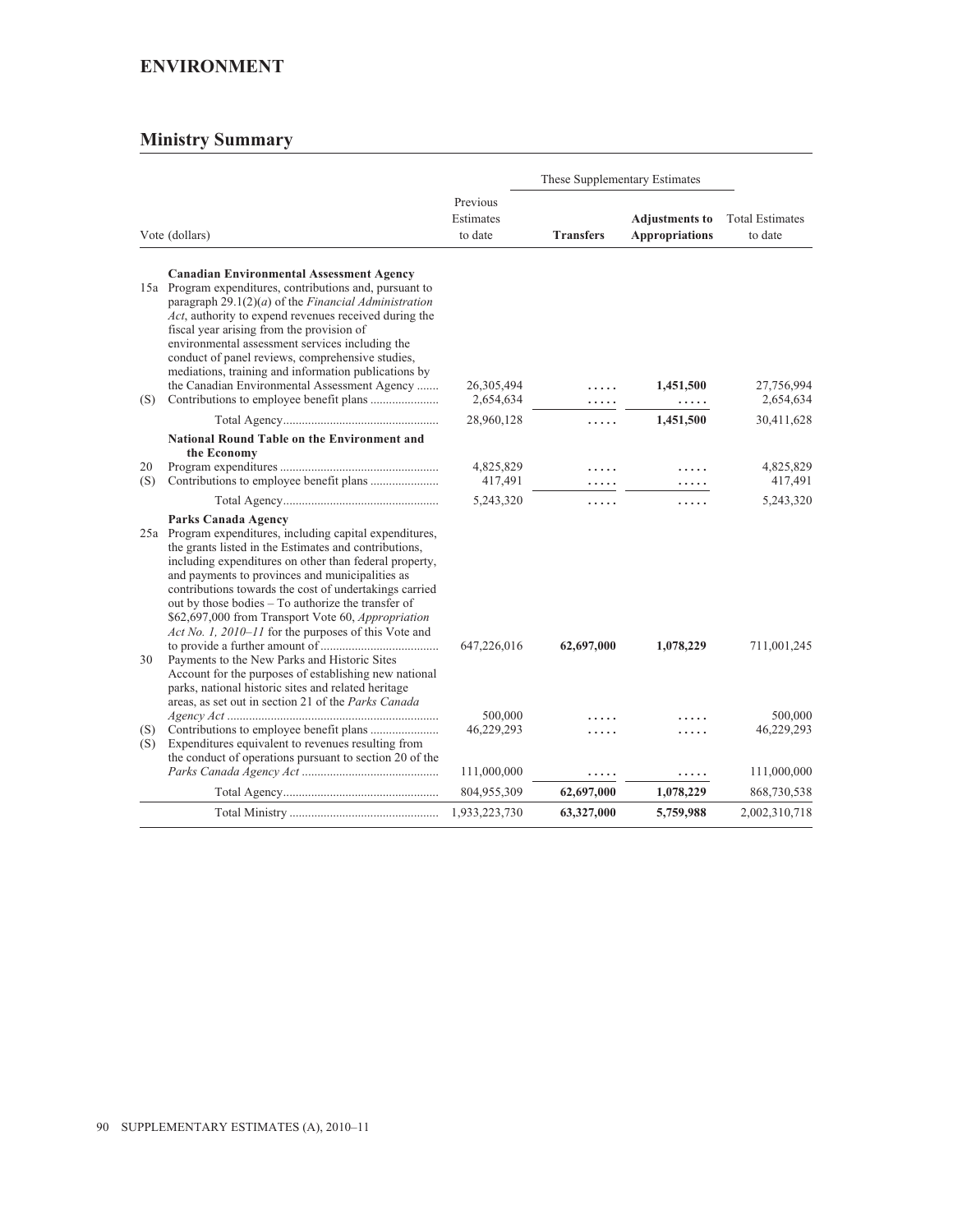# **ENVIRONMENT**

## **Department**

## **Explanation of Requirements (thousands of dollars)**

Environment requests funds for the following items:

| <b>Voted Appropriations</b>                                                                                                                                                                            | Vote 1 | Vote 5 | Vote 10      | Total            |
|--------------------------------------------------------------------------------------------------------------------------------------------------------------------------------------------------------|--------|--------|--------------|------------------|
| Funding for capital investments related to life cycle maintenance<br>Funding to manage Métis and non-status Indian litigation and to<br>implement the proactive reconciliation and management of Métis |        | 2,220  | .            | 2,220            |
|                                                                                                                                                                                                        | 775    | .      | 235          | 1.010            |
| <b>Total Voted Appropriations</b>                                                                                                                                                                      | 775    | 2,220  | 235          | 3,230            |
| <b>Transfers</b>                                                                                                                                                                                       |        |        |              |                  |
| Transfer from National Defence – For public security initiatives<br>related to the Chemical, Biological, Radiological and Nuclear                                                                      | .      | 630    | .            | 630              |
| <b>These Supplementary Estimates</b>                                                                                                                                                                   | 775    | 2,850  | 235          | 3,860            |
| <b>Transfer Payments (dollars)</b>                                                                                                                                                                     |        |        | <b>Voted</b> | <b>Statutory</b> |
| Contributions                                                                                                                                                                                          |        |        |              |                  |
|                                                                                                                                                                                                        |        |        | 235,000      | .                |

Note: Figures in the "Explanation of Requirements" may not agree with the "Ministry Summary" due to rounding.

# **Canadian Environmental Assessment Agency**

| <b>Explanation of Requirements (thousands of dollars)</b>                                               |              |                  |
|---------------------------------------------------------------------------------------------------------|--------------|------------------|
| Canadian Environmental Assessment Agency requests funds for the following items:                        |              |                  |
| <b>Voted Appropriations</b>                                                                             |              | Vote 15          |
| Renewal of funding for the Participant Funding Program to proactively lead Aboriginal consultations for |              | 1.452            |
| <b>Transfer Payments (dollars)</b>                                                                      | <b>Voted</b> | <b>Statutory</b> |
| <b>Contributions</b>                                                                                    |              |                  |
| Contributions for the support of public participation in the environmental assessment                   | 500,000      | .                |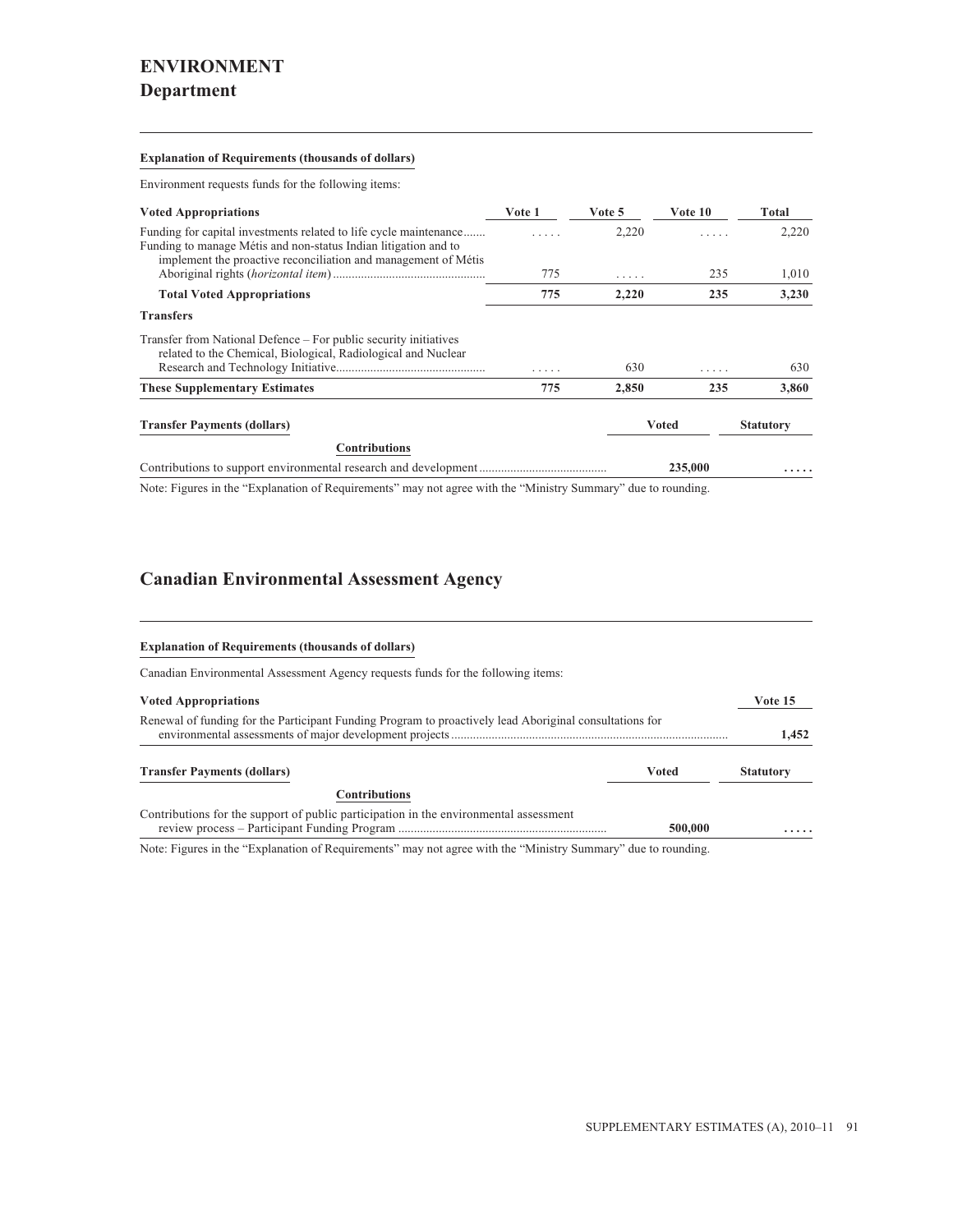## **Explanation of Requirements (thousands of dollars)**

Parks Canada Agency requests funds for the following items:

| <b>Voted Appropriations</b>                                                                                                                                                                                                           | Vote 25 |
|---------------------------------------------------------------------------------------------------------------------------------------------------------------------------------------------------------------------------------------|---------|
| Funding to manage Métis and non-status Indian litigation and to implement the proactive reconciliation and                                                                                                                            | 1.078   |
| <b>Transfers</b>                                                                                                                                                                                                                      |         |
| Transfer from the Office of Infrastructure of Canada – To support improvements and upgrades in national historic<br>sites and national parks in British Columbia, Alberta, Quebec and Ontario under the Infrastructure Stimulus Fund. | 62,697  |
| <b>These Supplementary Estimates</b>                                                                                                                                                                                                  | 63,775  |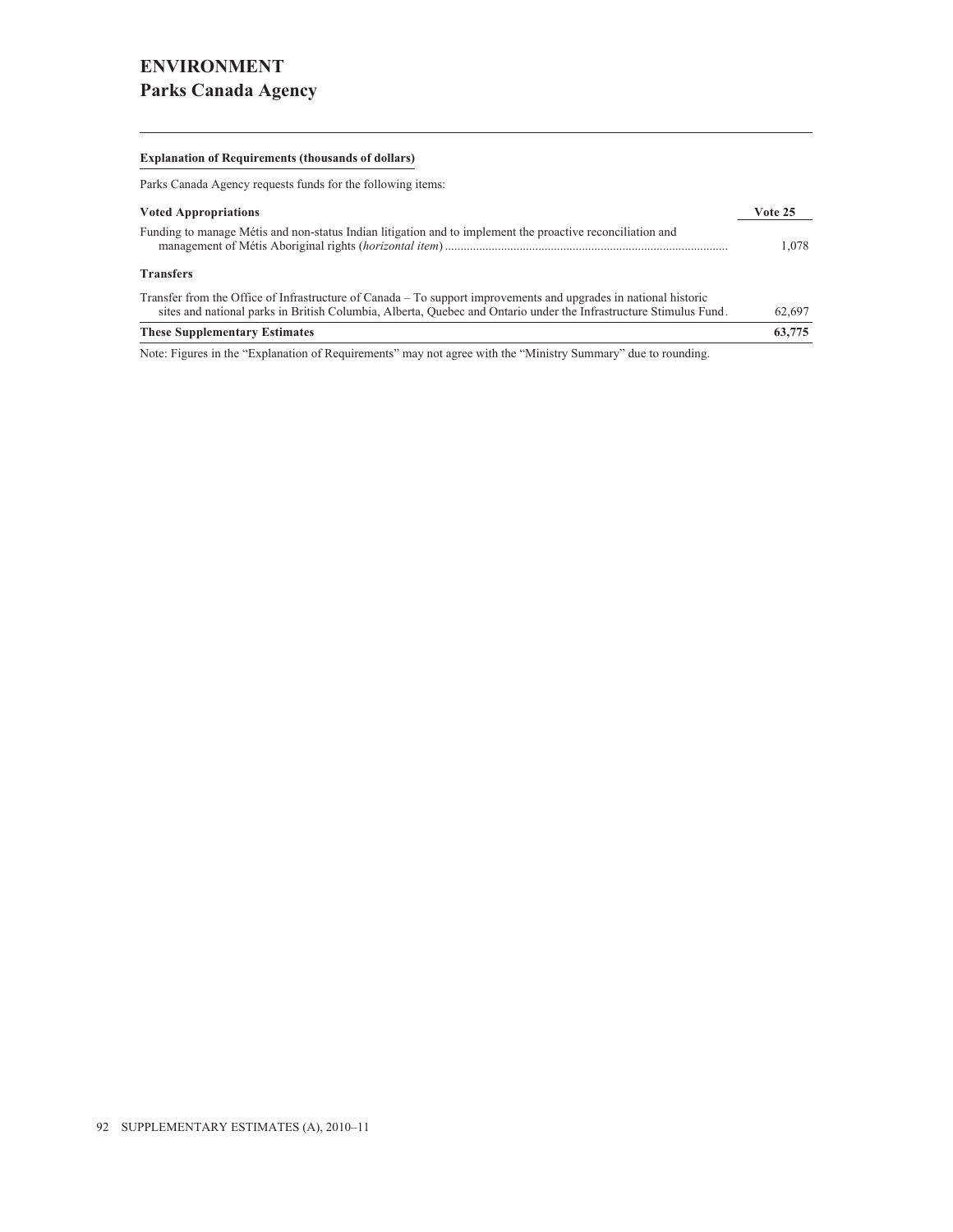| These Supplementary Estimates |                                                                                                                |                      |                  |                       |                        |
|-------------------------------|----------------------------------------------------------------------------------------------------------------|----------------------|------------------|-----------------------|------------------------|
|                               |                                                                                                                | Previous             |                  |                       |                        |
|                               |                                                                                                                | Estimates            |                  | <b>Adjustments to</b> | <b>Total Estimates</b> |
|                               | Vote (dollars)                                                                                                 | to date              | <b>Transfers</b> | <b>Appropriations</b> | to date                |
|                               |                                                                                                                |                      |                  |                       |                        |
|                               | Department                                                                                                     |                      |                  |                       |                        |
| 1a                            | Operating expenditures and the payment to each                                                                 |                      |                  |                       |                        |
|                               | member of the Queen's Privy Council for Canada                                                                 |                      |                  |                       |                        |
|                               | who is a Minister without Portfolio or a Minister of                                                           |                      |                  |                       |                        |
|                               | State who does not preside over a Ministry of State of                                                         |                      |                  |                       |                        |
|                               | a salary not to exceed the salary paid to Ministers of<br>State who preside over Ministries of State under the |                      |                  |                       |                        |
|                               | Salaries Act, as adjusted pursuant to the Parliament of                                                        |                      |                  |                       |                        |
|                               | Canada Act and pro rata for any period of less than a                                                          |                      |                  |                       |                        |
|                               | year and authority to expend revenue received during                                                           |                      |                  |                       |                        |
|                               |                                                                                                                | 110,272,552          | (382,000)        | 12,855,162            | 122,745,714            |
| 5a                            | The grants listed in the Estimates and contributions $-$                                                       |                      |                  |                       |                        |
|                               | To authorize the transfer of \$382,000 from Finance                                                            |                      |                  |                       |                        |
|                               | Vote 1, <i>Appropriation Act No. 1, 2010–11</i> for the                                                        |                      |                  |                       |                        |
|                               | purposes of this Vote and to provide a further amount                                                          |                      |                  |                       |                        |
|                               |                                                                                                                | 299,051,054          | 382,000          | 19,762,000            | 319,195,054            |
| (S)<br>(S)                    | Minister of Finance - Salary and motor car allowance                                                           | 12,836,097<br>78,649 | .<br>.           | .<br>.                | 12,836,097<br>78,649   |
| (S)                           |                                                                                                                |                      | .                | (2,352,000,000)       | 31,341,000,000         |
| (S)                           | Canada Health Transfer (Part V.1 -                                                                             |                      |                  |                       |                        |
|                               | Federal-Provincial Fiscal Arrangements Act)  25,426,286,000                                                    |                      | .                | .                     | 25,426,286,000         |
| (S)                           | Fiscal Equalization (Part I – Federal-Provincial                                                               |                      |                  |                       |                        |
|                               |                                                                                                                |                      |                  |                       | 14,372,000,000         |
| (S)                           | Canada Social Transfer (Part V.1 -                                                                             |                      |                  |                       |                        |
|                               | Federal-Provincial Fiscal Arrangements Act)  11,178,703,000                                                    |                      |                  | .                     | 11,178,703,000         |
| (S)                           | Transitional assistance to provinces entering into the                                                         |                      |                  |                       |                        |
|                               | harmonized value-added tax framework (Part III.1 -<br>Federal-Provincial Fiscal Arrangements Act)              | 3,000,000,000        |                  | 769,000,000           | 3,769,000,000          |
| (S)                           | Territorial Financing (Part I.1 - Federal-Provincial                                                           |                      |                  |                       |                        |
|                               |                                                                                                                | 2,663,567,000        |                  |                       | 2,663,567,000          |
| (S)                           | Payments to International Development Association                                                              |                      |                  |                       |                        |
|                               |                                                                                                                | 384,280,000          |                  |                       | 384,280,000            |
| (S)                           | Wait Times Reduction Transfer (Part V.1)                                                                       |                      |                  |                       |                        |
|                               | Federal-Provincial Fiscal Arrangements Act)                                                                    | 250,000,000          |                  |                       | 250,000,000            |
| (S)                           | Payment to Ontario Related to the Canada Health                                                                |                      |                  |                       |                        |
|                               | Transfer (Budget Implementation Act, 2009)                                                                     | 213,800,000          |                  | (18,500,000)          | 195,300,000            |
| (S)                           | Incentive for Provinces to Eliminate Taxes on Capital<br>(Part IV - Federal-Provincial Fiscal Arrangements     |                      |                  |                       |                        |
|                               |                                                                                                                | 170,000,000          |                  | 18,000,000            | 188,000,000            |
| (S)                           | Establishment of a Canadian Securities Regulation                                                              |                      |                  |                       |                        |
|                               | Regime and Canadian Regulatory Authority (Budget)                                                              |                      |                  |                       |                        |
|                               |                                                                                                                | 150,000,000          | .                | .                     | 150,000,000            |
| (S)                           |                                                                                                                | 140,000,000          | .                |                       | 140,000,000            |
| (S)                           | Debt payments on behalf of poor countries to                                                                   |                      |                  |                       |                        |
|                               | International Organizations pursuant to section 18(1)                                                          |                      |                  |                       |                        |
|                               | Statutory Subsidies (Constitution Acts, 1867-1982,                                                             | 51,200,000           |                  | 25,000,000            | 76,200,000             |
| (S)                           |                                                                                                                | 32,000,000           |                  |                       | 32,000,000             |
| (S)                           | Canadian Securities Regulation Regime Transition                                                               |                      |                  | .                     |                        |
|                               | Office (Canadian Securities Regulation Regime                                                                  |                      |                  |                       |                        |
|                               |                                                                                                                | 11,000,000           |                  |                       | 11,000,000             |
| (S)                           | Youth Allowances Recovery (Federal-Provincial                                                                  |                      |                  |                       |                        |
|                               |                                                                                                                | (655,786,000)        | .                | 5,976,000             | (649, 810, 000)        |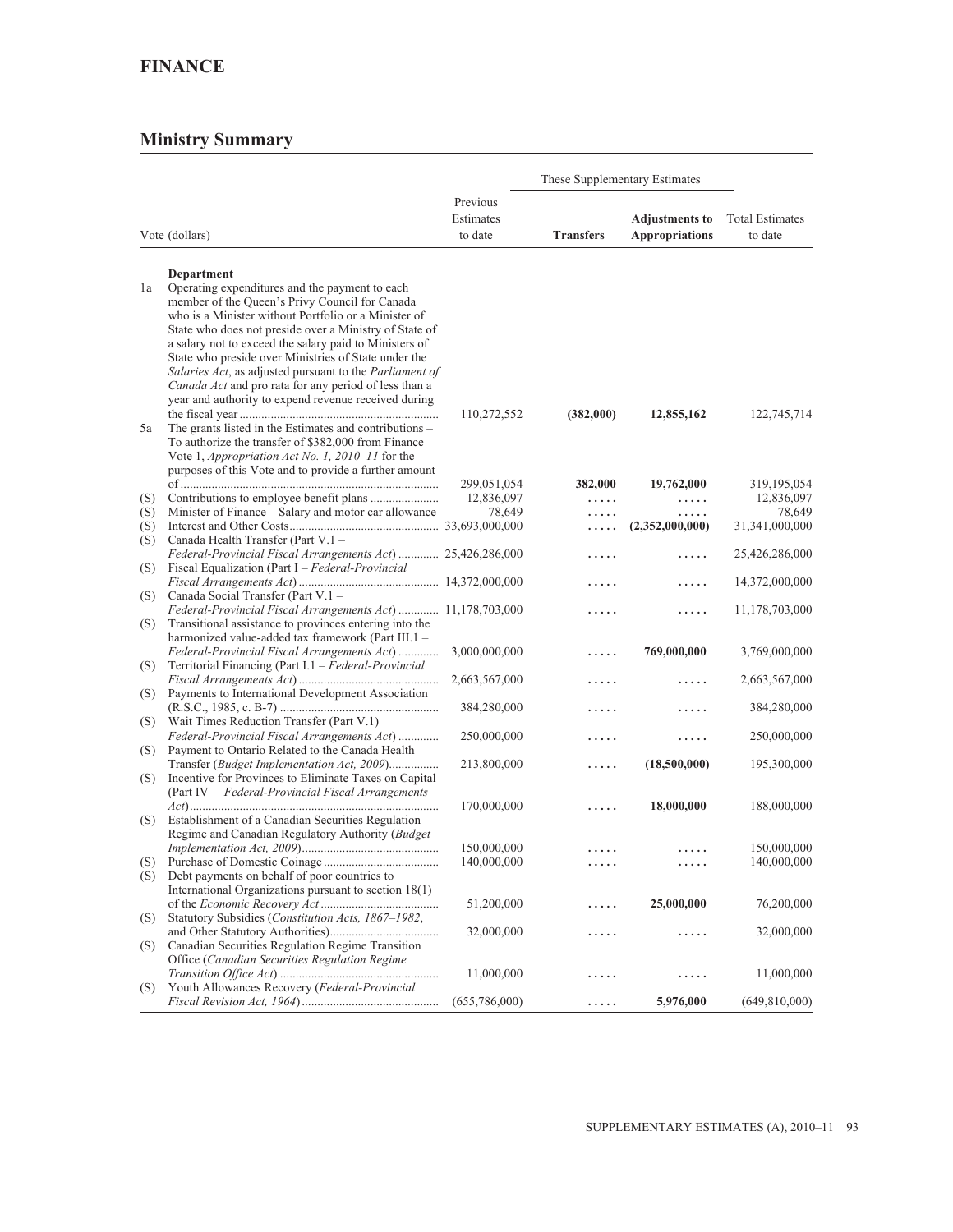## **FINANCE**

|           |                                                                                                                                                                                                                                                                                                                                                                |                                  |                  | These Supplementary Estimates                  |                                   |  |
|-----------|----------------------------------------------------------------------------------------------------------------------------------------------------------------------------------------------------------------------------------------------------------------------------------------------------------------------------------------------------------------|----------------------------------|------------------|------------------------------------------------|-----------------------------------|--|
|           | Vote (dollars)                                                                                                                                                                                                                                                                                                                                                 | Previous<br>Estimates<br>to date | <b>Transfers</b> | <b>Adjustments to</b><br><b>Appropriations</b> | <b>Total Estimates</b><br>to date |  |
| (S)       | Alternative Payments for Standing Programs<br>(Part VI – Federal-Provincial Fiscal                                                                                                                                                                                                                                                                             |                                  |                  | 26,868,000                                     | (2,949,851,000)                   |  |
| (S)       | Subsidy Resources to the International Monetary<br>Fund's Poverty Reduction and Growth Trust<br>(Section 8 – Bretton Woods and Related Agreements                                                                                                                                                                                                              |                                  |                  |                                                |                                   |  |
|           |                                                                                                                                                                                                                                                                                                                                                                |                                  |                  | 40,000,000                                     | 40,000,000                        |  |
|           |                                                                                                                                                                                                                                                                                                                                                                |                                  | .                | (1,453,038,838)                                | 87,072,530,514                    |  |
|           | L10 In accordance with the Bretton Woods and Related<br><i>Agreements Act</i> , the issuance and payment of<br>non-interest bearing, non-negotiable demand notes in<br>an amount not to exceed \$384,280,000 to the                                                                                                                                            | 1                                | .                |                                                | 1                                 |  |
|           |                                                                                                                                                                                                                                                                                                                                                                |                                  | .                | (1,453,038,838)                                | 87,072,530,515                    |  |
| 15<br>(S) | <b>Auditor General</b><br>Program expenditures and, pursuant to<br>paragraph $29.1(2)(a)$ of the <i>Financial Administration</i><br>Act, authority to expend revenues received to offset<br>related expenditures incurred in the fiscal year arising<br>from the provision of audit professional services to<br>members of the Canadian Council of Legislative | 75,103,833<br>9,960,917          |                  |                                                | 75,103,833<br>9,960,917           |  |
|           |                                                                                                                                                                                                                                                                                                                                                                |                                  | .                | .                                              |                                   |  |
|           |                                                                                                                                                                                                                                                                                                                                                                | 85,064,750                       | .                | .                                              | 85,064,750                        |  |
| 20        | <b>Canadian International Trade Tribunal</b>                                                                                                                                                                                                                                                                                                                   | 10,474,261                       | .                | .                                              | 10,474,261                        |  |
| (S)       | Contributions to employee benefit plans                                                                                                                                                                                                                                                                                                                        | 1,466,634                        | .                |                                                | 1,466,634                         |  |
|           |                                                                                                                                                                                                                                                                                                                                                                | 11,940,895                       | .                | .                                              | 11,940,895                        |  |
|           | <b>Financial Transactions and Reports Analysis</b><br><b>Centre of Canada</b>                                                                                                                                                                                                                                                                                  |                                  |                  |                                                |                                   |  |
| 25        |                                                                                                                                                                                                                                                                                                                                                                | 45,380,108                       |                  |                                                | 45,380,108                        |  |
| (S)       |                                                                                                                                                                                                                                                                                                                                                                | 4,393,772                        | .                | .                                              | 4,393,772                         |  |
|           |                                                                                                                                                                                                                                                                                                                                                                | 49,773,880                       | .                | .                                              | 49,773,880                        |  |
| 30<br>(S) | Office of the Superintendent of Financial<br><b>Institutions</b><br>Spending of revenues pursuant to subsection $17(2)$ of<br>the Office of the Superintendent of Financial                                                                                                                                                                                    | 946,801                          |                  | .                                              | 946,801                           |  |
|           | Institutions Act (R.S.C., 1985, c. 18 (3rd Supp.))                                                                                                                                                                                                                                                                                                             | -1                               |                  |                                                |                                   |  |
|           |                                                                                                                                                                                                                                                                                                                                                                | 946,802                          | .                | .                                              | 946,802                           |  |
|           | PPP Canada Inc.                                                                                                                                                                                                                                                                                                                                                |                                  |                  |                                                |                                   |  |
| 35<br>40  | Payments to PPP Canada Inc. for operations and<br>Payments to PPP Canada Inc. for P3 Fund                                                                                                                                                                                                                                                                      | 12,700,000                       | .                | .                                              | 12,700,000                        |  |
|           |                                                                                                                                                                                                                                                                                                                                                                | 242,500,000                      | .                | .                                              | 242,500,000                       |  |
|           |                                                                                                                                                                                                                                                                                                                                                                | 255,200,000                      | .                | .                                              | 255,200,000                       |  |
|           |                                                                                                                                                                                                                                                                                                                                                                |                                  | .                | (1,453,038,838)                                | 87,475,456,842                    |  |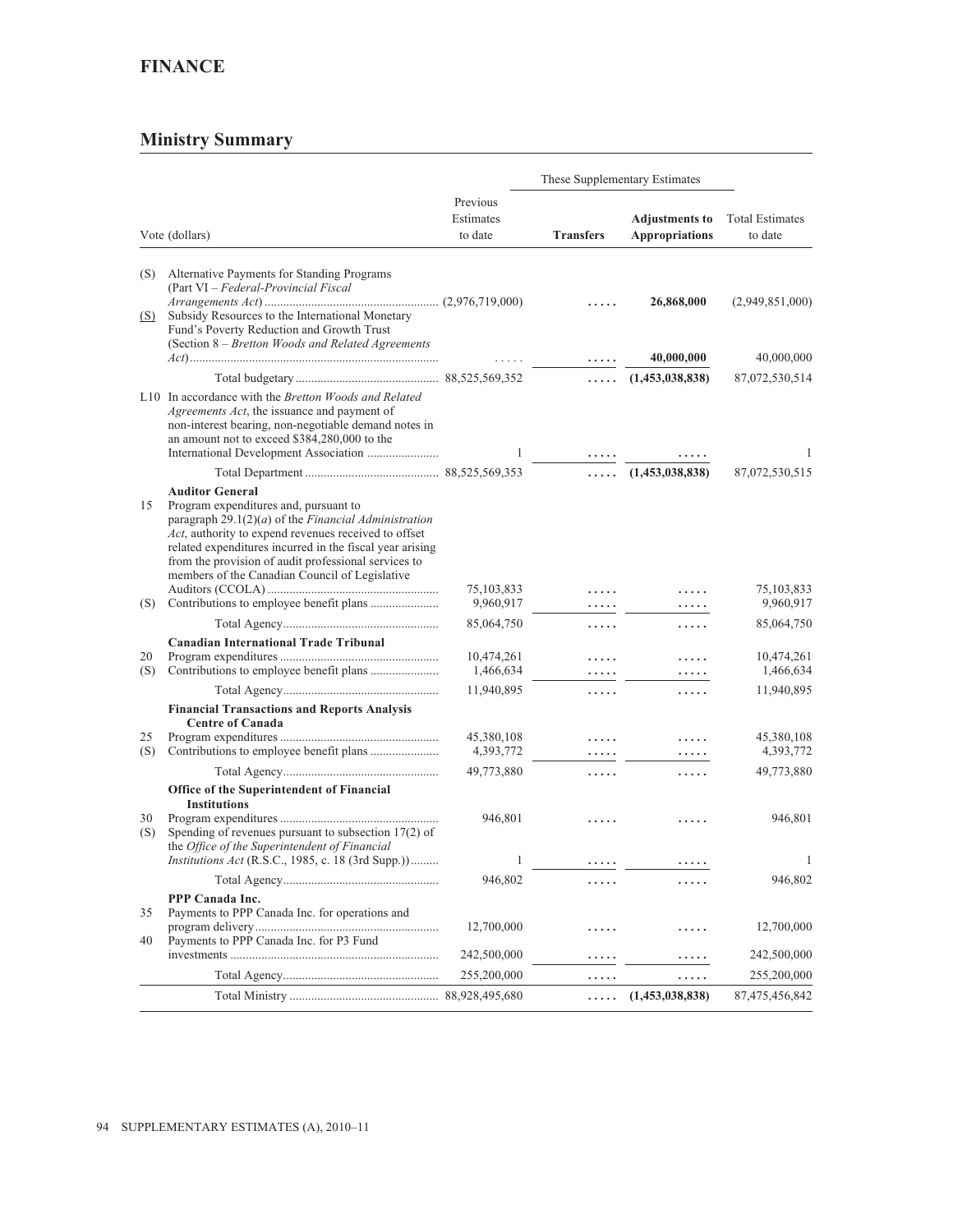## **Explanation of Requirements (thousands of dollars)**

Finance requests funds for the following items:

| <b>Voted Appropriations</b>                                                                                                                                                                                                                    | Vote 1            | Vote 5 | Total            |
|------------------------------------------------------------------------------------------------------------------------------------------------------------------------------------------------------------------------------------------------|-------------------|--------|------------------|
| Funding related to government advertising programs (horizontal item)<br>Funding to support the Task Force for the Payments System Review, which will make<br>recommendations to the Minister of Finance in charting the future of the Canadian | 1.1.1.1<br>10,000 | 19,762 | 19,762<br>10,000 |
|                                                                                                                                                                                                                                                | 2,855             | .      | 2,855            |
| <b>Total Voted Appropriations</b>                                                                                                                                                                                                              | 12,855            | 19,762 | 32,617           |
| <b>Statutory Appropriations</b>                                                                                                                                                                                                                |                   |        |                  |
| Transitional Assistance Payments to British Columbia Related to Sales Tax                                                                                                                                                                      |                   |        | 769,000          |
| Funding to support the International Monetary Fund's Poverty Reduction and Growth                                                                                                                                                              |                   |        | 40,000           |
| Revised forecast of transfer payments to provincial and territorial governments<br>Multilateral Debt Relief payment on behalf of Haiti to the Inter-American                                                                                   |                   |        | 32,344           |
|                                                                                                                                                                                                                                                |                   |        | 25,000           |
| Revised forecast of public debt charges due to a revision in projected borrowing and                                                                                                                                                           |                   |        | (2,352,000)      |
| <b>Total Statutory Appropriations</b>                                                                                                                                                                                                          |                   |        | (1,485,656)      |
| <b>Total Adjustments to Appropriations</b>                                                                                                                                                                                                     |                   |        | (1,453,039)      |
| <b>Transfers</b>                                                                                                                                                                                                                               |                   |        |                  |

Internal reallocation of resources – To support the Toronto Waterfront Revitalization

|                                                                                                                                                                                     | (382)  | 382          | .                |
|-------------------------------------------------------------------------------------------------------------------------------------------------------------------------------------|--------|--------------|------------------|
| <b>These Supplementary Estimates</b>                                                                                                                                                | 12,473 | 20,144       | (1,453,039)      |
| <b>Transfer Payments (dollars)</b>                                                                                                                                                  |        | <b>Voted</b> | <b>Statutory</b> |
| <b>Contributions</b>                                                                                                                                                                |        |              |                  |
|                                                                                                                                                                                     |        | 20,144,000   |                  |
| <b>Total Contributions</b>                                                                                                                                                          |        | 20,144,000   |                  |
| <b>Other Transfer Payments</b>                                                                                                                                                      |        |              |                  |
| (S) Transitional assistance to provinces entering into the harmonized value-added tax<br>(S) Subsidy Resources to the International Monetary Fund's Poverty Reduction and           |        |              | 769,000,000      |
| Growth Trust (Section 8 – Bretton Woods and Related Agreements Act)<br>(S) Alternative Payments for Standing Programs (Part VI - Federal-Provincial Fiscal                          |        |              | 40,000,000       |
|                                                                                                                                                                                     |        |              | 26,868,000       |
| (S) Debt Payments on behalf of poor countries to International Organizations pursuant to<br>(S) Incentive for Provinces to Eliminate Taxes on Capital (Part IV – Federal-Provincial |        |              | 25,000,000       |
|                                                                                                                                                                                     |        |              | 18,000,000       |
|                                                                                                                                                                                     |        |              | 5,976,000        |
| (S) Payment to Ontario Related to the Canada Health Transfer (Budget Implementation                                                                                                 |        | .            | (18,500,000)     |
| <b>Total Other Transfer Payments</b>                                                                                                                                                |        | .            | 866,344,000      |
| <b>Total Transfer Payments</b>                                                                                                                                                      |        | 20,144,000   | 866,344,000      |
|                                                                                                                                                                                     |        |              |                  |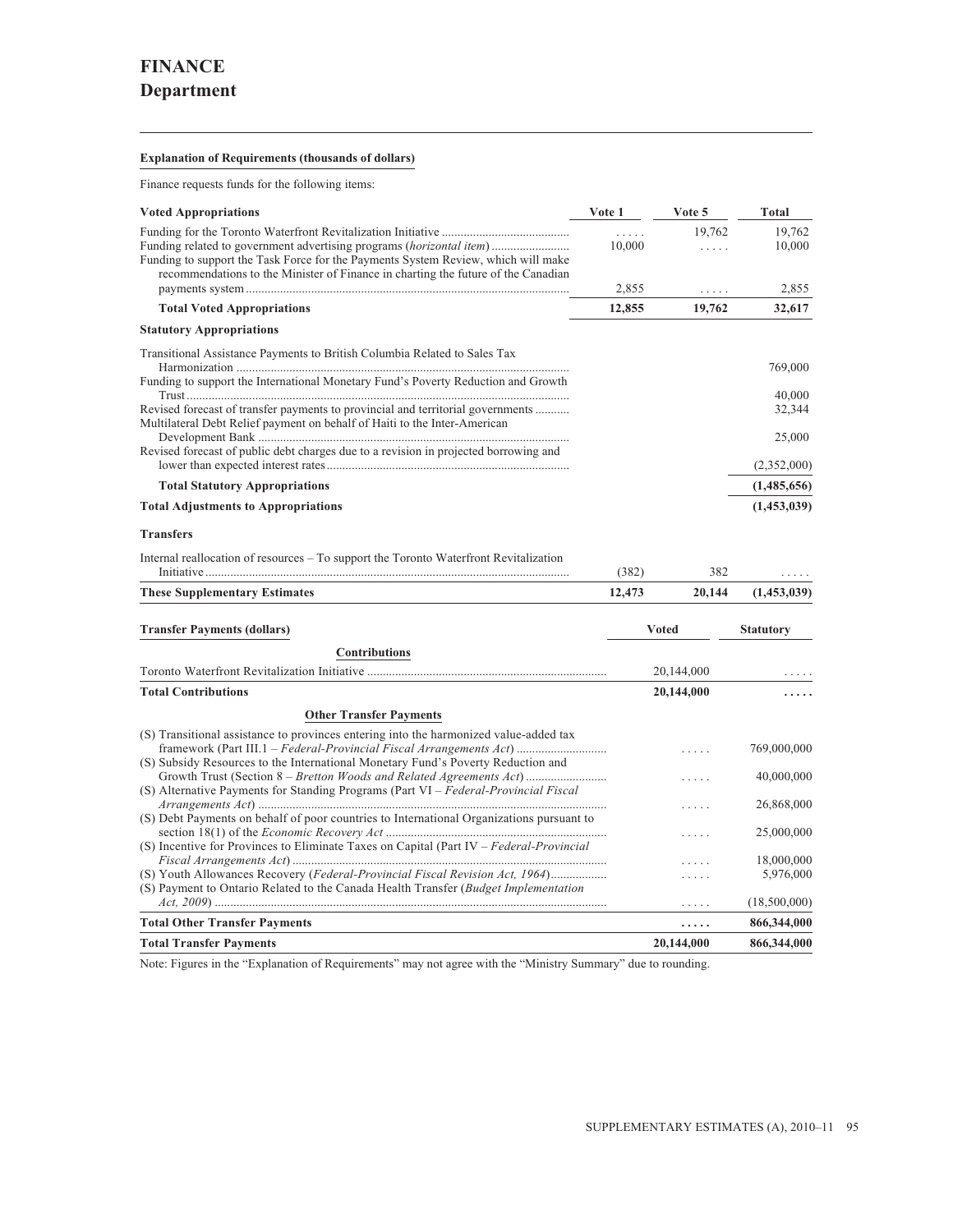## **FISHERIES AND OCEANS**

|     |                                                                                                                                                                                                                                                                                                                                                                                                                                                                                                                                                                                                                                                                                                                                                                                                                                                                                                                                                                                                                                                                                                                                                                                                                                                                                                                                                              |                                  | These Supplementary Estimates |                                                |                                   |
|-----|--------------------------------------------------------------------------------------------------------------------------------------------------------------------------------------------------------------------------------------------------------------------------------------------------------------------------------------------------------------------------------------------------------------------------------------------------------------------------------------------------------------------------------------------------------------------------------------------------------------------------------------------------------------------------------------------------------------------------------------------------------------------------------------------------------------------------------------------------------------------------------------------------------------------------------------------------------------------------------------------------------------------------------------------------------------------------------------------------------------------------------------------------------------------------------------------------------------------------------------------------------------------------------------------------------------------------------------------------------------|----------------------------------|-------------------------------|------------------------------------------------|-----------------------------------|
|     | Vote (dollars)                                                                                                                                                                                                                                                                                                                                                                                                                                                                                                                                                                                                                                                                                                                                                                                                                                                                                                                                                                                                                                                                                                                                                                                                                                                                                                                                               | Previous<br>Estimates<br>to date | <b>Transfers</b>              | <b>Adjustments to</b><br><b>Appropriations</b> | <b>Total Estimates</b><br>to date |
| 1a  | Operating expenditures, and<br>$(a)$ Canada's share of expenses of the International<br>Fisheries Commissions, authority to provide free<br>accommodation for the International Fisheries<br>Commissions and authority to make recoverable<br>advances in the amounts of the shares of the<br>International Fisheries Commissions of joint cost<br>projects:<br>$(b)$ authority to make recoverable advances for<br>transportation, stevedoring and other shipping<br>services performed on behalf of individuals, outside<br>agencies and other governments in the course of, or<br>arising out of, the exercise of jurisdiction in<br>navigation, including aids to navigation and shipping;<br>(c) pursuant to paragraph $29.1(2)(a)$ of the <i>Financial</i><br>Administration Act, authority to expend revenue<br>received during the fiscal year in the course of, or<br>arising from, the activities of the Canadian Coast<br>Guard; and<br>$(d)$ the payment to each member of the Queen's Privy<br>Council for Canada who is a Minister without<br>Portfolio or a Minister of State who does not preside<br>over a Ministry of State of a salary not to exceed the<br>salary paid to Ministers of State who preside over<br>Ministries of State under the Salaries Act, as adjusted<br>pursuant to the <i>Parliament of Canada Act</i> and pro rata |                                  |                               |                                                |                                   |
| 5a  | Capital expenditures and authority to make payments<br>to provinces, municipalities and local or private<br>authorities as contributions towards construction done<br>by those bodies and authority for the purchase and<br>disposal of commercial fishing vessels – To authorize<br>the transfer of \$3,887,000 from Fisheries and Oceans<br>Vote 1, <i>Appropriation Act No. 1, 2010–11</i> for the<br>purposes of this Vote and to provide a further amount                                                                                                                                                                                                                                                                                                                                                                                                                                                                                                                                                                                                                                                                                                                                                                                                                                                                                               | 1,283,084,028                    | (5,928,492)                   | 5,362,923                                      | 1,282,518,459                     |
|     | 10a The grants listed in the Estimates and contributions –<br>To authorize the transfer of \$1,897,034 from Fisheries<br>and Oceans Vote 1, and \$75,000 from Transport<br>Vote 1, Appropriation Act No. 1, 2010-11 for the                                                                                                                                                                                                                                                                                                                                                                                                                                                                                                                                                                                                                                                                                                                                                                                                                                                                                                                                                                                                                                                                                                                                  | 427,591,260                      | 3,887,000                     | 6,976,000                                      | 438,454,260                       |
|     |                                                                                                                                                                                                                                                                                                                                                                                                                                                                                                                                                                                                                                                                                                                                                                                                                                                                                                                                                                                                                                                                                                                                                                                                                                                                                                                                                              | 129, 231, 417                    | 1,972,034                     | 1                                              | 131,203,452                       |
| (S) |                                                                                                                                                                                                                                                                                                                                                                                                                                                                                                                                                                                                                                                                                                                                                                                                                                                                                                                                                                                                                                                                                                                                                                                                                                                                                                                                                              | 127,751,737                      | .                             | .                                              | 127,751,737                       |
| (S) | Minister of Fisheries and Oceans – Salary and motor                                                                                                                                                                                                                                                                                                                                                                                                                                                                                                                                                                                                                                                                                                                                                                                                                                                                                                                                                                                                                                                                                                                                                                                                                                                                                                          | 78,649                           | .                             |                                                | 78,649                            |
|     |                                                                                                                                                                                                                                                                                                                                                                                                                                                                                                                                                                                                                                                                                                                                                                                                                                                                                                                                                                                                                                                                                                                                                                                                                                                                                                                                                              | 1,967,737,091                    | (69, 458)                     | 12,338,924                                     | 1,980,006,557                     |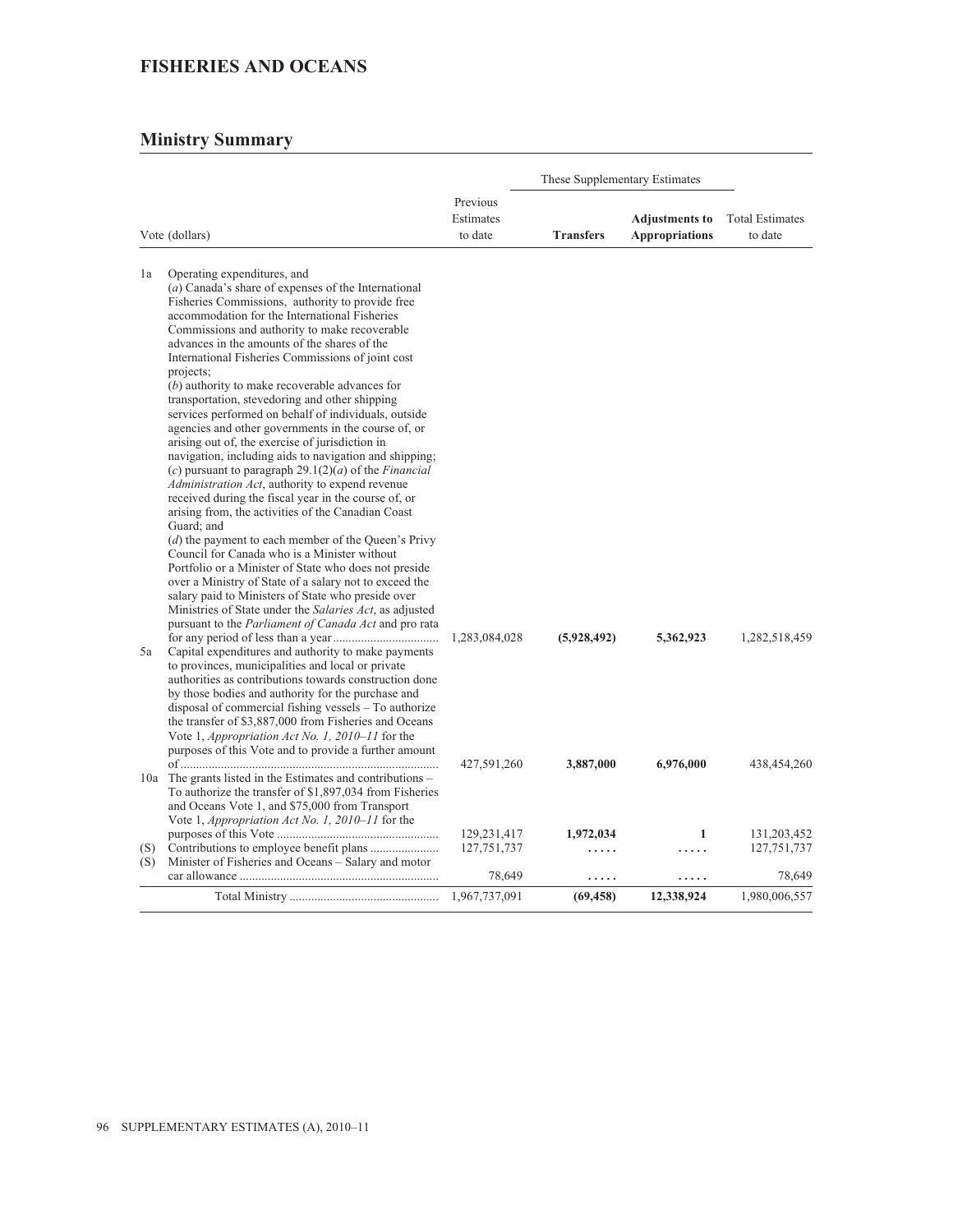## **FISHERIES AND OCEANS**

## **Explanation of Requirements (thousands of dollars)**

Fisheries and Oceans requests funds for the following items:

| <b>Voted Appropriations</b>                                                                                                                                                                           | Vote 1   | Vote 5  | Vote 10          | Total            |
|-------------------------------------------------------------------------------------------------------------------------------------------------------------------------------------------------------|----------|---------|------------------|------------------|
| Funding to support construction of the Pangnirtung Small Craft                                                                                                                                        |          | 6,976   | .                | 6,976            |
| Funding for the operation of the Commission of Inquiry into the<br>Decline of Sockeye Salmon in the Fraser River (horizontal item).<br>Funding to improve financial systems and to support financial  | 4,913    | .       | .                | 4,913            |
| decision-making in the Government of Canada (horizontal item)                                                                                                                                         | 450      | .       | .                | 450              |
| <b>Total Voted Appropriations</b>                                                                                                                                                                     | 5,363    | 6,976   | .                | 12,339           |
| <b>Transfers</b>                                                                                                                                                                                      |          |         |                  |                  |
| Transfer from Transport - To support the Canadian Chair in Marine<br>Environmental Protection at the World Maritime University<br>Internal reallocation of resources - To support Small Craft Harbour |          |         | 75               | 75               |
| Internal reallocation of resources – To support divestiture projects                                                                                                                                  | (3,887)  | 3,887   | .                |                  |
| Internal reallocation of resources – For the support of academic                                                                                                                                      | (1, 414) | .       | 1,414            |                  |
| research and development related to science priorities (Academic<br>Internal reallocation of resources - For the Fraser Basin scientific                                                              | (414)    | .       | 414              |                  |
| study of salmon populations; the enhancement of relationships<br>with stakeholders; and the improvement of fisheries management<br>Transfer to Treasury Board Secretariat - To support the National   | (69)     | .       | 69               |                  |
|                                                                                                                                                                                                       | (144)    | .       | $\cdots$         | (144)            |
| <b>Total Transfers</b>                                                                                                                                                                                | (5,928)  | 3,887   | 1,972            | (69)             |
| <b>These Supplementary Estimates</b>                                                                                                                                                                  | (565)    | 10,863  | 1,972            | 12,270           |
| <b>Transfer Payments (dollars)</b>                                                                                                                                                                    |          |         | <b>Voted</b>     | <b>Statutory</b> |
| Grants                                                                                                                                                                                                |          |         |                  |                  |
|                                                                                                                                                                                                       |          |         | 1,414,000        |                  |
| <b>Total Grants</b>                                                                                                                                                                                   |          |         | 1,414,000        | .                |
| <b>Contributions</b>                                                                                                                                                                                  |          |         |                  |                  |
| Contributions to support the Academic Research Contribution Program for the support of<br>Contributions to support organizations associated with research, development,                               |          | 414,000 |                  |                  |
|                                                                                                                                                                                                       |          |         | 75,000<br>69,034 |                  |
| <b>Total Contributions</b>                                                                                                                                                                            |          |         | 558,034          | .                |
| <b>Total Transfer Payments</b>                                                                                                                                                                        |          |         | 1,972,034        | .                |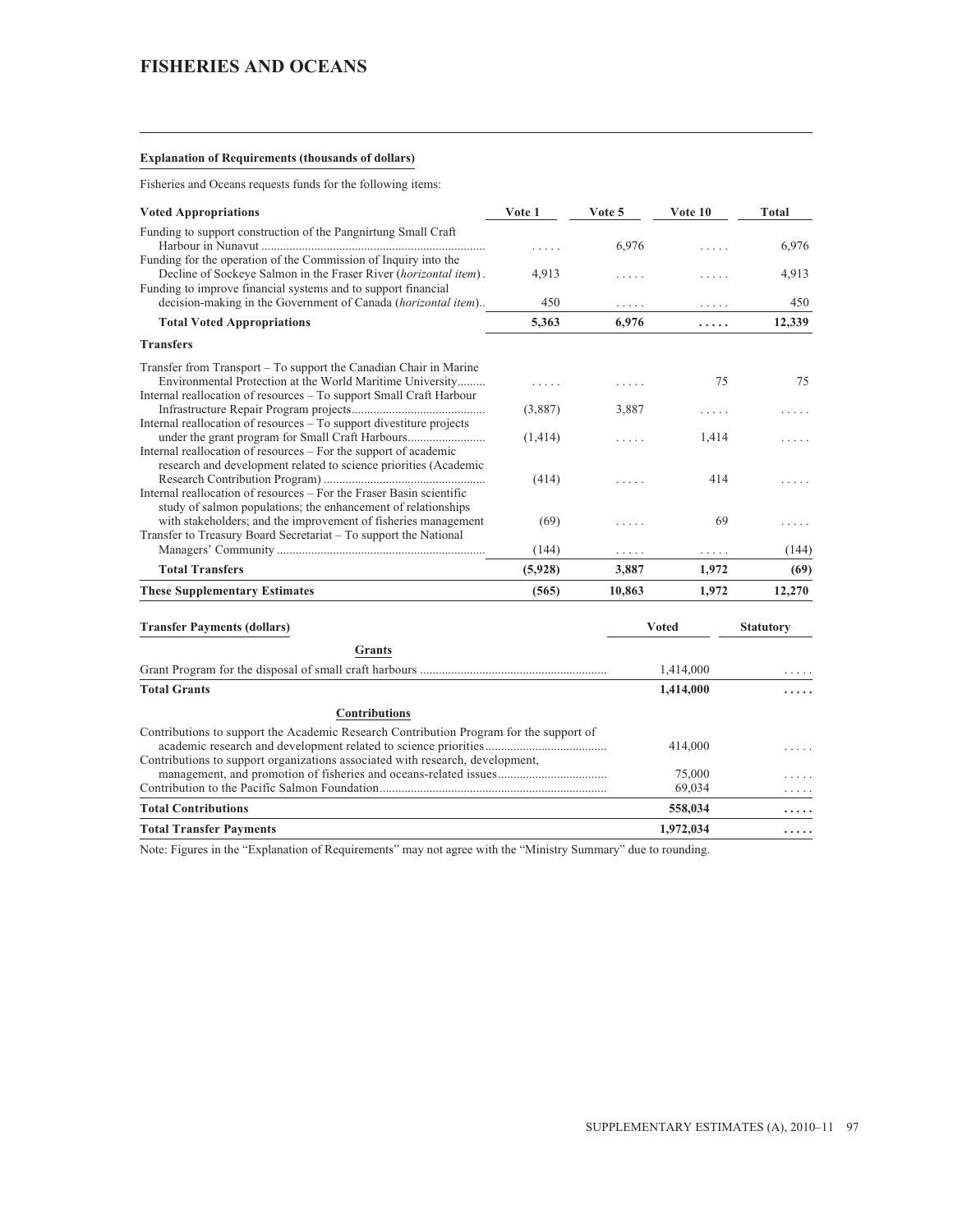## **Ministry Summary**

|                |           |                  | These Supplementary Estimates         |         |
|----------------|-----------|------------------|---------------------------------------|---------|
|                | Previous  |                  |                                       |         |
|                | Estimates |                  | <b>Adjustments to</b> Total Estimates |         |
| Vote (dollars) | to date   | <b>Transfers</b> | Appropriations                        | to date |

## **Department**

| 1a | Operating expenditures, including the payment of<br>remuneration and other expenditures subject to the<br>approval of the Governor in Council in connection<br>with the assignment by the Canadian Government of<br>Canadians to the staffs of international organizations<br>and authority to make recoverable advances in<br>amounts not exceeding the amounts of the shares of<br>such organizations of such expenses; authority for the<br>appointment and fixing of salaries by the Governor in<br>Council of High Commissioners, Ambassadors,<br>Ministers Plenipotentiary, Consuls, Representatives<br>on International Commissions, the staff of such<br>officials and other persons to represent Canada in<br>another country; expenditures in respect of the<br>provision of office accommodation for the<br>International Civil Aviation Organization; |               |            |             |                      |
|----|-------------------------------------------------------------------------------------------------------------------------------------------------------------------------------------------------------------------------------------------------------------------------------------------------------------------------------------------------------------------------------------------------------------------------------------------------------------------------------------------------------------------------------------------------------------------------------------------------------------------------------------------------------------------------------------------------------------------------------------------------------------------------------------------------------------------------------------------------------------------|---------------|------------|-------------|----------------------|
|    | recoverable expenditures for assistance to and                                                                                                                                                                                                                                                                                                                                                                                                                                                                                                                                                                                                                                                                                                                                                                                                                    |               |            |             |                      |
|    | repatriation of distressed Canadian citizens and                                                                                                                                                                                                                                                                                                                                                                                                                                                                                                                                                                                                                                                                                                                                                                                                                  |               |            |             |                      |
|    | Canadian residents living abroad, including their                                                                                                                                                                                                                                                                                                                                                                                                                                                                                                                                                                                                                                                                                                                                                                                                                 |               |            |             |                      |
|    | dependants; cultural relations and academic exchange                                                                                                                                                                                                                                                                                                                                                                                                                                                                                                                                                                                                                                                                                                                                                                                                              |               |            |             |                      |
|    | programs with other countries; and, pursuant to                                                                                                                                                                                                                                                                                                                                                                                                                                                                                                                                                                                                                                                                                                                                                                                                                   |               |            |             |                      |
|    | paragraph $29.1(2)(a)$ of the <i>Financial Administration</i>                                                                                                                                                                                                                                                                                                                                                                                                                                                                                                                                                                                                                                                                                                                                                                                                     |               |            |             |                      |
|    | Act, authority to expend revenues received in a fiscal                                                                                                                                                                                                                                                                                                                                                                                                                                                                                                                                                                                                                                                                                                                                                                                                            |               |            |             |                      |
|    | year from, and to offset related expenditures incurred                                                                                                                                                                                                                                                                                                                                                                                                                                                                                                                                                                                                                                                                                                                                                                                                            |               |            |             |                      |
|    | in the fiscal year arising from the provision of<br>services related to: training services provided by the                                                                                                                                                                                                                                                                                                                                                                                                                                                                                                                                                                                                                                                                                                                                                        |               |            |             |                      |
|    | Canadian Foreign Service Institute; trade fairs,                                                                                                                                                                                                                                                                                                                                                                                                                                                                                                                                                                                                                                                                                                                                                                                                                  |               |            |             |                      |
|    | missions and other international business                                                                                                                                                                                                                                                                                                                                                                                                                                                                                                                                                                                                                                                                                                                                                                                                                         |               |            |             |                      |
|    | development services; investment development                                                                                                                                                                                                                                                                                                                                                                                                                                                                                                                                                                                                                                                                                                                                                                                                                      |               |            |             |                      |
|    | services; international telecommunication services;                                                                                                                                                                                                                                                                                                                                                                                                                                                                                                                                                                                                                                                                                                                                                                                                               |               |            |             |                      |
|    | departmental publications; other services provided                                                                                                                                                                                                                                                                                                                                                                                                                                                                                                                                                                                                                                                                                                                                                                                                                |               |            |             |                      |
|    | abroad to other government departments, agencies,                                                                                                                                                                                                                                                                                                                                                                                                                                                                                                                                                                                                                                                                                                                                                                                                                 |               |            |             |                      |
|    | Crown corporations and other non-federal                                                                                                                                                                                                                                                                                                                                                                                                                                                                                                                                                                                                                                                                                                                                                                                                                          |               |            |             |                      |
|    | organizations; specialized consular services; and                                                                                                                                                                                                                                                                                                                                                                                                                                                                                                                                                                                                                                                                                                                                                                                                                 |               |            |             |                      |
|    | international youth employment exchange programs                                                                                                                                                                                                                                                                                                                                                                                                                                                                                                                                                                                                                                                                                                                                                                                                                  |               |            |             |                      |
|    | and the payment to each member of the Queen's                                                                                                                                                                                                                                                                                                                                                                                                                                                                                                                                                                                                                                                                                                                                                                                                                     |               |            |             |                      |
|    | Privy Council for Canada who is a Minister without                                                                                                                                                                                                                                                                                                                                                                                                                                                                                                                                                                                                                                                                                                                                                                                                                |               |            |             |                      |
|    | Portfolio or a Minister of State who does not preside                                                                                                                                                                                                                                                                                                                                                                                                                                                                                                                                                                                                                                                                                                                                                                                                             |               |            |             |                      |
|    | over a Ministry of State of a salary not to exceed the                                                                                                                                                                                                                                                                                                                                                                                                                                                                                                                                                                                                                                                                                                                                                                                                            |               |            |             |                      |
|    | salary paid to Ministers of State who preside over                                                                                                                                                                                                                                                                                                                                                                                                                                                                                                                                                                                                                                                                                                                                                                                                                |               |            |             |                      |
|    | Ministries of State under the Salaries Act, as adjusted                                                                                                                                                                                                                                                                                                                                                                                                                                                                                                                                                                                                                                                                                                                                                                                                           |               |            |             |                      |
|    | pursuant to the <i>Parliament of Canada Act</i> and pro rata<br>for any period of less than a year $-$ To authorize the                                                                                                                                                                                                                                                                                                                                                                                                                                                                                                                                                                                                                                                                                                                                           |               |            |             |                      |
|    | transfer of \$11,915,900 from Foreign Affairs and                                                                                                                                                                                                                                                                                                                                                                                                                                                                                                                                                                                                                                                                                                                                                                                                                 |               |            |             |                      |
|    | International Trade Vote 25, \$4,483,853 from                                                                                                                                                                                                                                                                                                                                                                                                                                                                                                                                                                                                                                                                                                                                                                                                                     |               |            |             |                      |
|    | Citizenship and Immigration Vote 1, \$1,100,000 from                                                                                                                                                                                                                                                                                                                                                                                                                                                                                                                                                                                                                                                                                                                                                                                                              |               |            |             |                      |
|    | Public Safety and Emergency Preparedness Vote 10,                                                                                                                                                                                                                                                                                                                                                                                                                                                                                                                                                                                                                                                                                                                                                                                                                 |               |            |             |                      |
|    | \$835,000 from Public Safety and Emergency                                                                                                                                                                                                                                                                                                                                                                                                                                                                                                                                                                                                                                                                                                                                                                                                                        |               |            |             |                      |
|    | Preparedness Vote 20, \$781,000 from National                                                                                                                                                                                                                                                                                                                                                                                                                                                                                                                                                                                                                                                                                                                                                                                                                     |               |            |             |                      |
|    | Defence Vote 1, \$601,000 from Industry Vote 1,                                                                                                                                                                                                                                                                                                                                                                                                                                                                                                                                                                                                                                                                                                                                                                                                                   |               |            |             |                      |
|    | \$255,000 from Privy Council Vote 1, \$213,000 from                                                                                                                                                                                                                                                                                                                                                                                                                                                                                                                                                                                                                                                                                                                                                                                                               |               |            |             |                      |
|    | Health Vote 1, and \$124,500 from Natural Resources                                                                                                                                                                                                                                                                                                                                                                                                                                                                                                                                                                                                                                                                                                                                                                                                               |               |            |             |                      |
|    | Vote 1, <i>Appropriation Act No. 1, 2010–11</i> for the                                                                                                                                                                                                                                                                                                                                                                                                                                                                                                                                                                                                                                                                                                                                                                                                           |               |            |             |                      |
|    | purposes of this Vote and to provide a further amount                                                                                                                                                                                                                                                                                                                                                                                                                                                                                                                                                                                                                                                                                                                                                                                                             |               |            |             |                      |
|    | of.                                                                                                                                                                                                                                                                                                                                                                                                                                                                                                                                                                                                                                                                                                                                                                                                                                                               | 1,397,151,743 | 13,924,153 | 154,752,832 | <u>1,565,828,728</u> |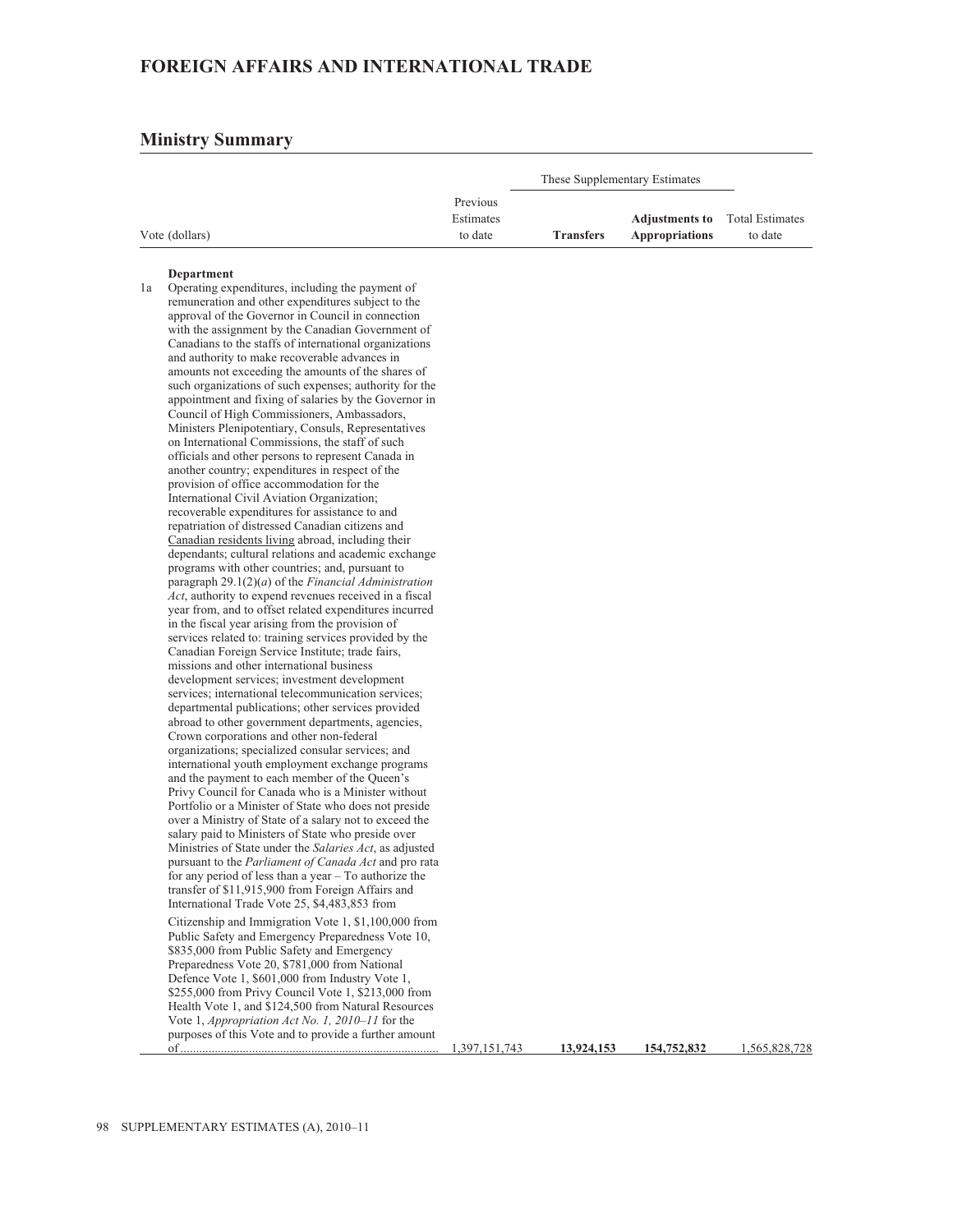## **Ministry Summary**

|            | Vote (dollars)                                                                                                                                                                                                                                                                                                                                                                                                                                                                                                                                                                                                                                                                                                                                                                                                                                                                                                                                                                                                                                                                                                                                                                                                                                                                                                                                                                                                                                                                                                                                                                                                                                                                                                                                                     | Previous<br>Estimates<br>to date | <b>Transfers</b> | <b>Adjustments to</b><br><b>Appropriations</b> | <b>Total Estimates</b><br>to date |
|------------|--------------------------------------------------------------------------------------------------------------------------------------------------------------------------------------------------------------------------------------------------------------------------------------------------------------------------------------------------------------------------------------------------------------------------------------------------------------------------------------------------------------------------------------------------------------------------------------------------------------------------------------------------------------------------------------------------------------------------------------------------------------------------------------------------------------------------------------------------------------------------------------------------------------------------------------------------------------------------------------------------------------------------------------------------------------------------------------------------------------------------------------------------------------------------------------------------------------------------------------------------------------------------------------------------------------------------------------------------------------------------------------------------------------------------------------------------------------------------------------------------------------------------------------------------------------------------------------------------------------------------------------------------------------------------------------------------------------------------------------------------------------------|----------------------------------|------------------|------------------------------------------------|-----------------------------------|
| 5a         | Capital expenditures – To authorize the transfer of<br>\$23,657,600 from Citizenship and Immigration<br>Vote 1, <i>Appropriation Act No. 1, 2010–11</i> for the<br>purposes of this Vote and to provide a further amount                                                                                                                                                                                                                                                                                                                                                                                                                                                                                                                                                                                                                                                                                                                                                                                                                                                                                                                                                                                                                                                                                                                                                                                                                                                                                                                                                                                                                                                                                                                                           | 159,060,010                      | 23,457,300       | 40,548,238                                     | 223,065,548                       |
|            | 10a The grants listed in the Estimates, contributions,<br>which may include: with respect to Canada's Global<br>Partnership Program (under the G8 Global<br>Partnership), cash payments or the provision of<br>goods, equipment and services for the purpose of<br>assistance to countries of the former Soviet Union;<br>with respect to Canada's Counter-Terrorism Capacity<br>Building Program and the Anti-Crime Capacity<br>Building Program, cash payments or the provision of<br>goods and services for the purpose of<br>counter-terrorism and anti-crime assistance to states<br>and government entities; and, with respect to the<br>Global Peace and Security Program, Global Peace<br>Operations Program, and Glyn Berry Program, cash<br>payments or the provision of goods, services,<br>equipment and technology for the purpose of global<br>peace and security assistance; as well as the authority<br>to make commitments for the current fiscal year not<br>exceeding \$30,000,000, in respect of contributions to<br>persons, groups of persons, councils and associations<br>to promote the development of Canadian export sales;<br>and, the authority to pay assessments in the amounts<br>and in the currencies in which they are levied as well<br>the authority to pay other amounts specified in the<br>currencies of the countries indicated, notwithstanding<br>that the total of such payments may exceed the<br>equivalent in Canadian dollars, estimated as of<br>September 2009 – To authorize the transfer of<br>\$5,808,700 from Foreign Affairs and International<br>Trade Vote 1, \$200,300 from Foreign Affairs and<br>International Trade Vote 5, and \$2,000,000 from<br>National Defence Vote 5, Appropriation Act No. 1, |                                  |                  |                                                |                                   |
|            | 2010-11 for the purposes of this Vote and to provide                                                                                                                                                                                                                                                                                                                                                                                                                                                                                                                                                                                                                                                                                                                                                                                                                                                                                                                                                                                                                                                                                                                                                                                                                                                                                                                                                                                                                                                                                                                                                                                                                                                                                                               | 923,474,510                      | 8,009,000        | 25, 102, 782                                   | 956,586,292                       |
| (S)<br>(S) | Minister of Foreign Affairs – Salary and motor car                                                                                                                                                                                                                                                                                                                                                                                                                                                                                                                                                                                                                                                                                                                                                                                                                                                                                                                                                                                                                                                                                                                                                                                                                                                                                                                                                                                                                                                                                                                                                                                                                                                                                                                 | 86,624,049                       | .                | .                                              | 86,624,049                        |
| (S)        | Minister of International Trade - Salary and motor                                                                                                                                                                                                                                                                                                                                                                                                                                                                                                                                                                                                                                                                                                                                                                                                                                                                                                                                                                                                                                                                                                                                                                                                                                                                                                                                                                                                                                                                                                                                                                                                                                                                                                                 | 78,649                           | .                | .                                              | 78,649                            |
|            | Minister of State - Salary and motor car allowance                                                                                                                                                                                                                                                                                                                                                                                                                                                                                                                                                                                                                                                                                                                                                                                                                                                                                                                                                                                                                                                                                                                                                                                                                                                                                                                                                                                                                                                                                                                                                                                                                                                                                                                 | 78,649<br>2,000                  |                  |                                                | 78,649<br>2,000                   |
| (S)<br>(S) | Payments to Export Development Canada to<br>discharge obligations incurred pursuant to Section 23<br>of the Export Development Act (Canada Account) for<br>the purpose of facilitating and developing trade<br>between Canada and other countries                                                                                                                                                                                                                                                                                                                                                                                                                                                                                                                                                                                                                                                                                                                                                                                                                                                                                                                                                                                                                                                                                                                                                                                                                                                                                                                                                                                                                                                                                                                  |                                  |                  |                                                |                                   |
| (S)        | Payments under the Diplomatic Service (Special)                                                                                                                                                                                                                                                                                                                                                                                                                                                                                                                                                                                                                                                                                                                                                                                                                                                                                                                                                                                                                                                                                                                                                                                                                                                                                                                                                                                                                                                                                                                                                                                                                                                                                                                    | 500,000                          |                  |                                                | 500,000                           |
| (S)        | Superannuation Act (R.S.C, 1985, c. D-2)<br>Passport Office Revolving Fund (Revolving Funds                                                                                                                                                                                                                                                                                                                                                                                                                                                                                                                                                                                                                                                                                                                                                                                                                                                                                                                                                                                                                                                                                                                                                                                                                                                                                                                                                                                                                                                                                                                                                                                                                                                                        | 250,000                          |                  |                                                | 250,000                           |
|            |                                                                                                                                                                                                                                                                                                                                                                                                                                                                                                                                                                                                                                                                                                                                                                                                                                                                                                                                                                                                                                                                                                                                                                                                                                                                                                                                                                                                                                                                                                                                                                                                                                                                                                                                                                    |                                  |                  |                                                |                                   |
|            |                                                                                                                                                                                                                                                                                                                                                                                                                                                                                                                                                                                                                                                                                                                                                                                                                                                                                                                                                                                                                                                                                                                                                                                                                                                                                                                                                                                                                                                                                                                                                                                                                                                                                                                                                                    | 2,567,219,610                    | 45,390,453       | 220,403,852                                    | 2,833,013,915                     |

<u> 1989 - Johann Barn, mars ann an t-Amhain Aonaich an t-Aonaich an t-Aonaich ann an t-Aonaich ann an t-Aonaich</u>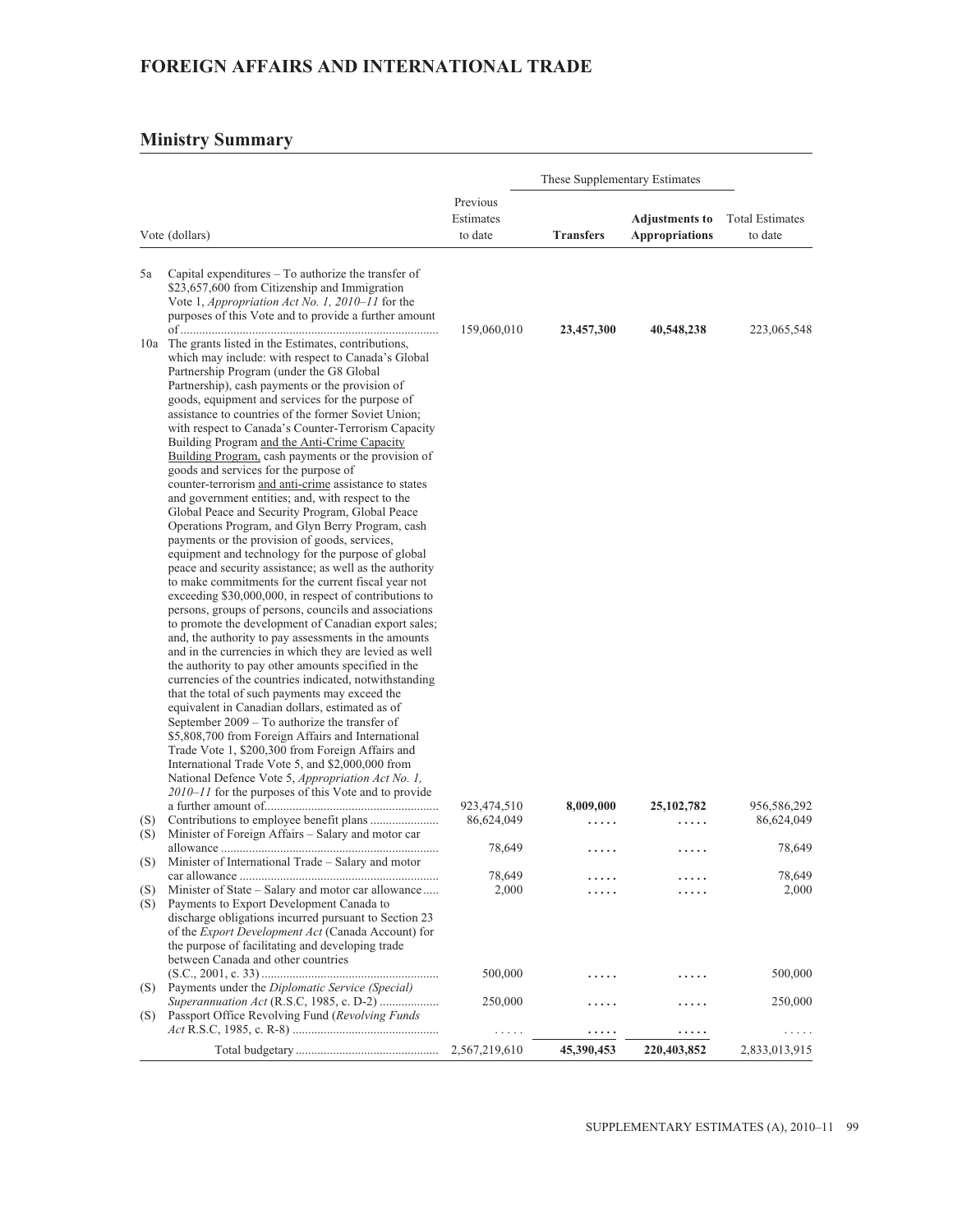## **Ministry Summary**

| These Supplementary Estimates |                                                                                                                                                                                                                                                                                                                                                                                                                                                                                                                                                                                                                                                                                                                                                                                                                                                                                                                                                                                                                                                                                                                                                                                                                                                                   |                                  |                  |                                                |                                   |
|-------------------------------|-------------------------------------------------------------------------------------------------------------------------------------------------------------------------------------------------------------------------------------------------------------------------------------------------------------------------------------------------------------------------------------------------------------------------------------------------------------------------------------------------------------------------------------------------------------------------------------------------------------------------------------------------------------------------------------------------------------------------------------------------------------------------------------------------------------------------------------------------------------------------------------------------------------------------------------------------------------------------------------------------------------------------------------------------------------------------------------------------------------------------------------------------------------------------------------------------------------------------------------------------------------------|----------------------------------|------------------|------------------------------------------------|-----------------------------------|
|                               | Vote (dollars)                                                                                                                                                                                                                                                                                                                                                                                                                                                                                                                                                                                                                                                                                                                                                                                                                                                                                                                                                                                                                                                                                                                                                                                                                                                    | Previous<br>Estimates<br>to date | <b>Transfers</b> | <b>Adjustments to</b><br><b>Appropriations</b> | <b>Total Estimates</b><br>to date |
| (S)                           | Payments to Export Development Canada to<br>discharge obligations incurred pursuant to Section 23<br>of the Export Development Act (Canada Account) for<br>the purpose of facilitating and developing trade<br>between Canada and other countries (S.C. (2001), c.                                                                                                                                                                                                                                                                                                                                                                                                                                                                                                                                                                                                                                                                                                                                                                                                                                                                                                                                                                                                |                                  |                  |                                                |                                   |
|                               |                                                                                                                                                                                                                                                                                                                                                                                                                                                                                                                                                                                                                                                                                                                                                                                                                                                                                                                                                                                                                                                                                                                                                                                                                                                                   | (552,000,000)                    | .                | 718,500,000                                    | 166,500,000                       |
|                               |                                                                                                                                                                                                                                                                                                                                                                                                                                                                                                                                                                                                                                                                                                                                                                                                                                                                                                                                                                                                                                                                                                                                                                                                                                                                   | (552,000,000)                    | .                | 718,500,000                                    | 166,500,000                       |
|                               |                                                                                                                                                                                                                                                                                                                                                                                                                                                                                                                                                                                                                                                                                                                                                                                                                                                                                                                                                                                                                                                                                                                                                                                                                                                                   | 2,015,219,610                    | 45,390,453       | 938,903,852                                    | 2,999,513,915                     |
|                               | <b>Canadian Commercial Corporation</b>                                                                                                                                                                                                                                                                                                                                                                                                                                                                                                                                                                                                                                                                                                                                                                                                                                                                                                                                                                                                                                                                                                                                                                                                                            |                                  |                  |                                                |                                   |
| 15                            | Payments to the Canadian Commercial Corporation                                                                                                                                                                                                                                                                                                                                                                                                                                                                                                                                                                                                                                                                                                                                                                                                                                                                                                                                                                                                                                                                                                                                                                                                                   | 15,549,962<br>15,549,962         |                  |                                                | 15,549,962<br>15,549,962          |
| 20                            | <b>Canadian International Development Agency</b><br>Operating expenditures and authority to<br>$(a)$ engage persons for service in developing countries<br>and in countries in transition; and<br>$(b)$ provide education or training for persons from<br>developing countries and from countries in transition,<br>in accordance with the Technical Assistance<br><i>Regulations</i> , made by Order in Council P.C.<br>1986-993 of April 24, 1986 (and registered as<br>SOR/86-475), as may be amended, or any other<br>regulations that may be made by the Governor in<br>Council with respect to:<br>(i) the remuneration payable to persons for service in<br>developing countries and in countries in transition,<br>and the payment of their expenses or of allowances<br>with respect thereto,<br>(ii) the maintenance of persons from developing<br>countries and from countries in transition who are<br>undergoing education or training, and the payment of<br>their expenses or of allowances with respect thereto,<br>and<br>(iii) the payment of special expenses directly or<br>indirectly related to the service of persons in<br>developing countries and in countries in transition or<br>the education or training of persons from developing |                                  | .                |                                                |                                   |
|                               | 25a The grants listed in the Estimates, contributions and<br>payments to international financial institutions in<br>accordance with the <i>International Development</i><br>(Financial Institutions) Assistance Act, for<br>international development assistance, international<br>humanitarian assistance and other specified purposes,<br>in the form of cash payments or the provision of                                                                                                                                                                                                                                                                                                                                                                                                                                                                                                                                                                                                                                                                                                                                                                                                                                                                      | 203, 362, 996                    |                  |                                                | 203,362,996                       |
|                               |                                                                                                                                                                                                                                                                                                                                                                                                                                                                                                                                                                                                                                                                                                                                                                                                                                                                                                                                                                                                                                                                                                                                                                                                                                                                   | 2,693,407,819                    | (12,365,900)     | 70,000,000                                     | 2,751,041,919                     |
| (S)<br>(S)                    | Minister of International Cooperation - Salary and                                                                                                                                                                                                                                                                                                                                                                                                                                                                                                                                                                                                                                                                                                                                                                                                                                                                                                                                                                                                                                                                                                                                                                                                                | 26,031,290                       |                  |                                                | 26,031,290                        |
| (S)                           | Encashment of notes issued to the development<br>assistance funds of the international financial<br>institutions in accordance with the <i>International</i>                                                                                                                                                                                                                                                                                                                                                                                                                                                                                                                                                                                                                                                                                                                                                                                                                                                                                                                                                                                                                                                                                                      | 78,649                           |                  | .                                              | 78,649                            |
|                               | Development (Financial Institutions) Assistance Act                                                                                                                                                                                                                                                                                                                                                                                                                                                                                                                                                                                                                                                                                                                                                                                                                                                                                                                                                                                                                                                                                                                                                                                                               | 230,691,000                      | .                | .                                              | 230,691,000                       |
|                               |                                                                                                                                                                                                                                                                                                                                                                                                                                                                                                                                                                                                                                                                                                                                                                                                                                                                                                                                                                                                                                                                                                                                                                                                                                                                   | 3, 153, 571, 754                 | (12, 365, 900)   | 70,000,000                                     | 3,211,205,854                     |

<u> 1989 - Johann Barbara, martxa alemaniar a</u>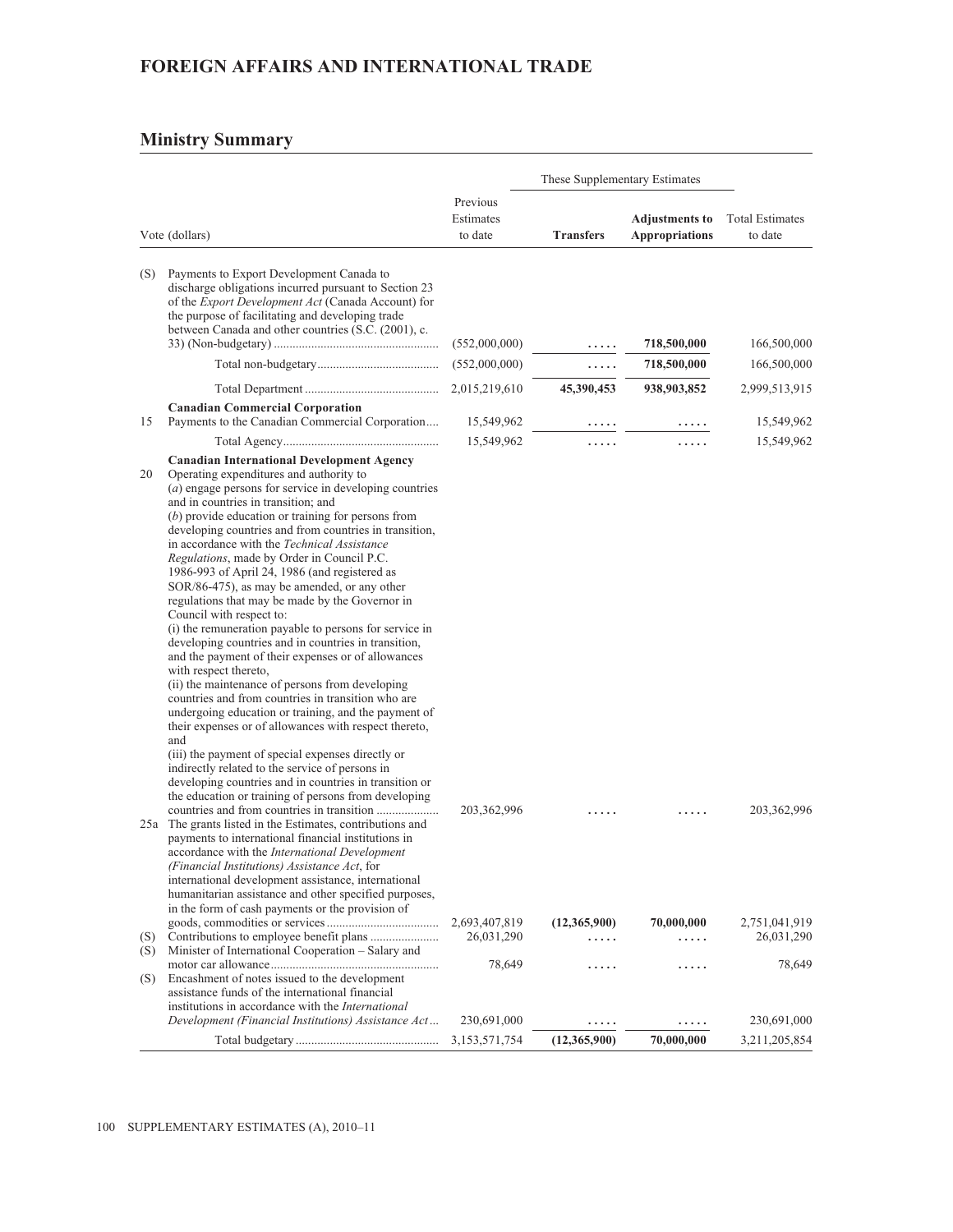## **Ministry Summary**

|           |                                                                                                                                                                                                                                                                                                                               |                                  | These Supplementary Estimates |                                                |                                   |
|-----------|-------------------------------------------------------------------------------------------------------------------------------------------------------------------------------------------------------------------------------------------------------------------------------------------------------------------------------|----------------------------------|-------------------------------|------------------------------------------------|-----------------------------------|
|           | Vote (dollars)                                                                                                                                                                                                                                                                                                                | Previous<br>Estimates<br>to date | <b>Transfers</b>              | <b>Adjustments to</b><br><b>Appropriations</b> | <b>Total Estimates</b><br>to date |
|           | L30 The issuance and payment of non-interest bearing,<br>non-negotiable demand notes in an amount not to<br>exceed \$227,032,000 in accordance with the<br>International Development (Financial Institutions)<br>Assistance Act, for the purpose of contributions to the<br>International Financial Institution Fund Accounts | 1                                |                               |                                                | 1                                 |
|           |                                                                                                                                                                                                                                                                                                                               | 3,153,571,755                    | (12,365,900)                  | 70,000,000                                     | 3,211,205,855                     |
|           | <b>International Development Research Centre</b><br>35a Payments to the International Development Research<br>Centre – To authorize the transfer of \$171,946 from<br>Health Vote 25, Appropriation Act No. 1, 2010–11 for                                                                                                    | 181, 303, 761                    | 171,946                       | 1                                              | 181,475,708                       |
|           |                                                                                                                                                                                                                                                                                                                               | 181, 303, 761                    | 171,946                       | $\mathbf{1}$                                   | 181,475,708                       |
| 40        | <b>International Joint Commission</b><br>Program expenditures – Salaries and expenses of the<br>Canadian Section, expenses of studies, surveys and<br>investigations by the Commission under International<br>References and expenses of the Commission under<br>the Canada/United States Great Lakes Water Quality           |                                  |                               |                                                |                                   |
|           |                                                                                                                                                                                                                                                                                                                               | 7,805,364                        |                               |                                                | 7,805,364                         |
| (S)       |                                                                                                                                                                                                                                                                                                                               | 569,222                          |                               |                                                | 569,222                           |
|           |                                                                                                                                                                                                                                                                                                                               | 8,374,586                        |                               |                                                | 8,374,586                         |
| 45<br>(S) | <b>NAFTA Secretariat, Canadian Section</b>                                                                                                                                                                                                                                                                                    | 2,857,820<br>192,749             |                               |                                                | 2,857,820<br>192,749              |
|           |                                                                                                                                                                                                                                                                                                                               | 3,050,569                        | .                             |                                                | 3,050,569                         |
|           |                                                                                                                                                                                                                                                                                                                               | 5,377,070,243                    | 33,196,499                    | 1,008,903,853                                  | 6,419,170,595                     |

<u> 1989 - Johann Barn, mars eta bainar eta baina eta baina eta baina eta baina eta baina eta baina eta baina e</u>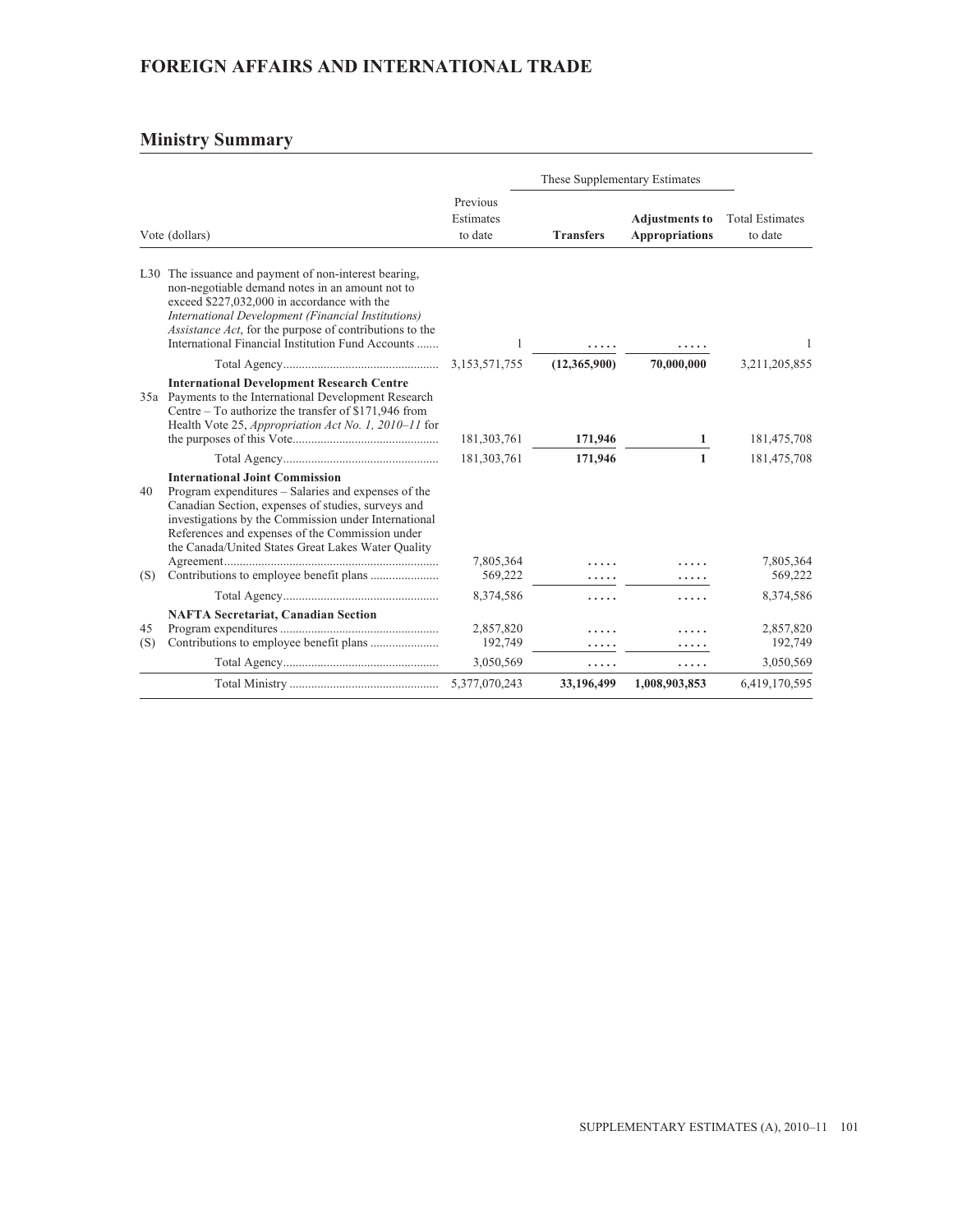# **FOREIGN AFFAIRS AND INTERNATIONAL TRADE Department**

## **Explanation of Requirements (thousands of dollars)**

Foreign Affairs and International Trade requests funds for the following items:

| <b>Voted Appropriations</b>                                                                                                                                                                                                                                                                                                                                                                        | Vote 1  | Vote 5 | Vote 10 | <b>Total</b> |
|----------------------------------------------------------------------------------------------------------------------------------------------------------------------------------------------------------------------------------------------------------------------------------------------------------------------------------------------------------------------------------------------------|---------|--------|---------|--------------|
| Funding for the organization of the 2010 G20 Summit in Toronto                                                                                                                                                                                                                                                                                                                                     |         |        |         |              |
|                                                                                                                                                                                                                                                                                                                                                                                                    | 70,560  | .      | .       | 70,560       |
| Funding for assessment and potential litigation under NAFTA                                                                                                                                                                                                                                                                                                                                        |         |        |         |              |
| Funding for Canada's initial response to the earthquake in Haiti                                                                                                                                                                                                                                                                                                                                   | 50,723  | .      | .       | 50,723       |
|                                                                                                                                                                                                                                                                                                                                                                                                    | 11,650  | 11,155 | 11,900  | 34,705       |
| Funding for legal costs related to the Softwood Lumber Agreement                                                                                                                                                                                                                                                                                                                                   | 15,473  | .      | .       | 15,473       |
| Funding to deliver the Anti-Crime Capacity Building Program that                                                                                                                                                                                                                                                                                                                                   |         |        |         |              |
| builds capacity abroad to ensure the security of Canadians and                                                                                                                                                                                                                                                                                                                                     |         |        |         |              |
|                                                                                                                                                                                                                                                                                                                                                                                                    | 1,561   | .      | 13,203  | 14,764       |
| Reinvestment of revenues from the sale or transfer of real property                                                                                                                                                                                                                                                                                                                                |         |        |         |              |
| Funding for the construction of an Emergency Watch and Response                                                                                                                                                                                                                                                                                                                                    | .       | 13,982 | .       | 13,982       |
|                                                                                                                                                                                                                                                                                                                                                                                                    | .       | 9,091  | .       | 9,091        |
| Funding for the site acquisition and development for permanent staff                                                                                                                                                                                                                                                                                                                               |         |        |         |              |
|                                                                                                                                                                                                                                                                                                                                                                                                    | .       | 5,400  | .       | 5,400        |
| Funding for strengthening Canada's Representation Abroad: the                                                                                                                                                                                                                                                                                                                                      |         |        |         |              |
|                                                                                                                                                                                                                                                                                                                                                                                                    | 4,435   | 921    | .       | 5,356        |
| Funding to improve financial systems and to support financial                                                                                                                                                                                                                                                                                                                                      |         |        |         |              |
| decision-making in the Government of Canada (horizontal item)                                                                                                                                                                                                                                                                                                                                      | 350     | .      |         | 350          |
| <b>Total Voted Appropriations</b>                                                                                                                                                                                                                                                                                                                                                                  | 154,752 | 40,549 | 25,103  | 220,404      |
| <b>Statutory Appropriations</b>                                                                                                                                                                                                                                                                                                                                                                    |         |        |         |              |
| Payments to Export Development Canada to discharge obligations<br>incurred pursuant to Section 23 of the <i>Export Development Act</i><br>(Canada Account) for the purpose of facilitating and developing                                                                                                                                                                                          |         |        |         |              |
| trade between Canada and other countries (S.C., 2001, c. 33)                                                                                                                                                                                                                                                                                                                                       |         |        |         | 718,500      |
| <b>Total Adjustments to Appropriations</b>                                                                                                                                                                                                                                                                                                                                                         |         |        |         | 938,904      |
| <b>Transfers</b>                                                                                                                                                                                                                                                                                                                                                                                   |         |        |         |              |
| Transfer from Citizenship and Immigration (\$27,024), Canadian<br>International Development Agency (\$11,916), Canada Border<br>Services Agency (\$1,080), Canadian Security Intelligence<br>Service (\$835), National Defence (\$781), Industry (\$601), Privy<br>Council (\$255), Health (\$213) and Natural Resources (\$125) –<br>To provide support to departmental staff located at missions |         |        |         |              |
|                                                                                                                                                                                                                                                                                                                                                                                                    | 19,172  | 23,657 |         | 42,829       |
| Transfer from National Defence – To fund the operating expenses of                                                                                                                                                                                                                                                                                                                                 |         |        |         |              |
|                                                                                                                                                                                                                                                                                                                                                                                                    | .       |        | 2,000   | 2,000        |
| Transfer from Citizenship and Immigration – Adjustment to funding                                                                                                                                                                                                                                                                                                                                  |         |        |         |              |
| previously provided for the administration of applications from                                                                                                                                                                                                                                                                                                                                    |         |        |         |              |
| foreign participants under the International Youth Program                                                                                                                                                                                                                                                                                                                                         | 1,117   | .      | .       | 1,117        |
| Internal reallocation of resources – For a contribution for the<br>construction of a youth centre at the University of L'Aquila, Italy                                                                                                                                                                                                                                                             | (3,039) |        | 3,039   |              |
| Internal reallocation of resources – For the renewal of the                                                                                                                                                                                                                                                                                                                                        |         | .      |         | .            |
|                                                                                                                                                                                                                                                                                                                                                                                                    | (2,770) | (200)  | 2,970   | .            |
| Transfer to Royal Canadian Mounted Police (\$282) and Veterans                                                                                                                                                                                                                                                                                                                                     |         |        |         |              |
| Affairs (\$274) – Adjustment to funding previously provided for                                                                                                                                                                                                                                                                                                                                    |         |        |         |              |
| departmental staff located at missions abroad                                                                                                                                                                                                                                                                                                                                                      | (556)   | .      | .       | (556)        |
| <b>Total Transfers</b>                                                                                                                                                                                                                                                                                                                                                                             | 13,924  | 23,457 | 8,009   | 45,390       |
| <b>These Supplementary Estimates</b>                                                                                                                                                                                                                                                                                                                                                               | 168,676 | 64,006 | 33,112  | 984,294      |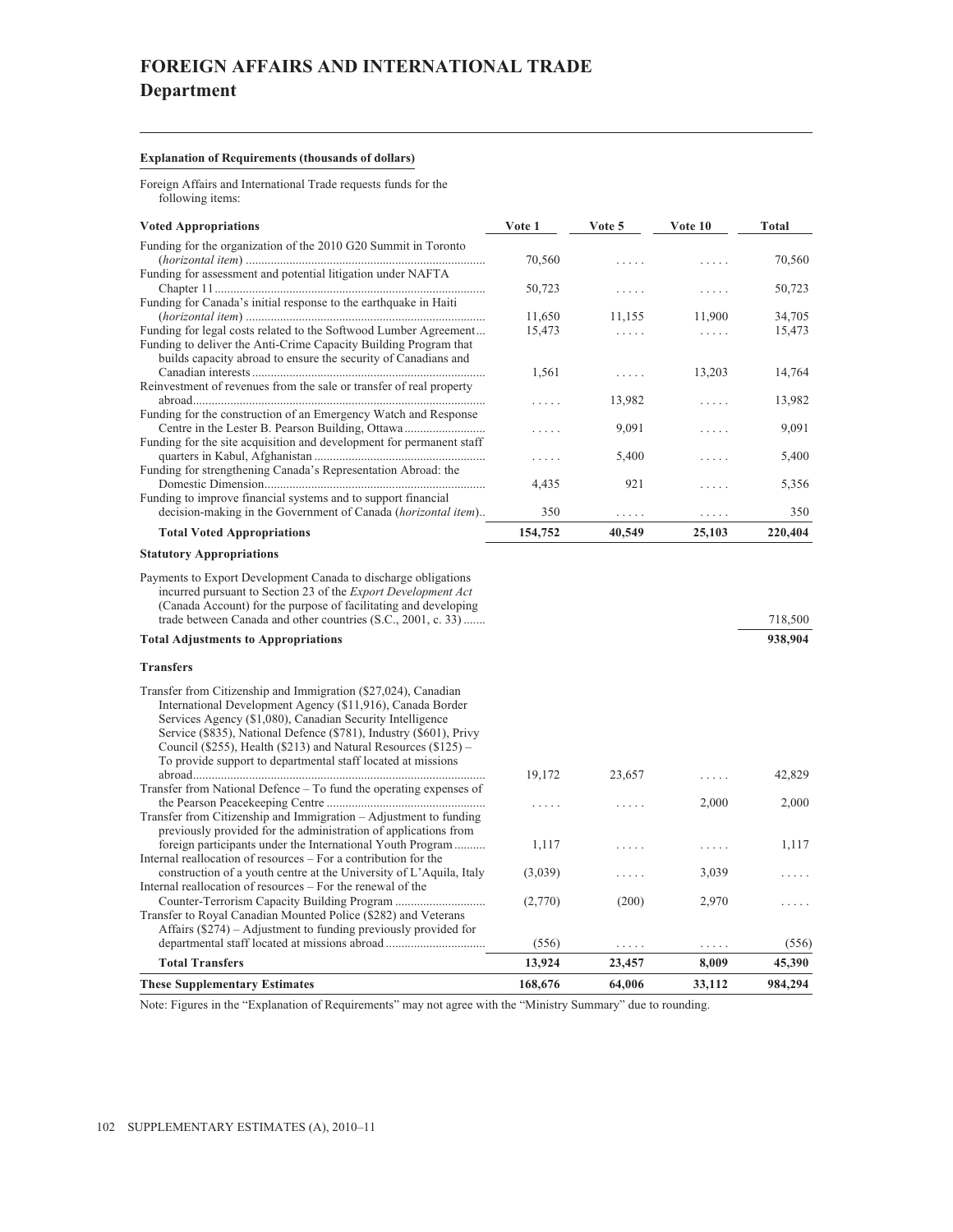# **FOREIGN AFFAIRS AND INTERNATIONAL TRADE Department**

| <b>Transfer Payments (dollars)</b> | <b>Voted</b> | <b>Statutory</b> |
|------------------------------------|--------------|------------------|
| <b>Grants</b>                      |              |                  |
|                                    | 7,000,000    | .                |
|                                    | 1,900,000    | .                |
|                                    | 1,470,000    | .                |
| <b>Total Grants</b>                | 10,370,000   | .                |
| <b>Contributions</b>               |              |                  |
|                                    | 15,039,000   | .                |
|                                    | 6,202,782    | .                |
|                                    | 1,500,000    | .                |
| <b>Total Contributions</b>         | 22,741,782   | .                |
| <b>Total Transfer Payments</b>     | 33,111,782   | .                |

## **Canadian International Development Agency**

| <b>Explanation of Requirements (thousands of dollars)</b>                                                                                                                                                                                                                                                                                             |              |                  |
|-------------------------------------------------------------------------------------------------------------------------------------------------------------------------------------------------------------------------------------------------------------------------------------------------------------------------------------------------------|--------------|------------------|
| Canadian International Development Agency requests funds for the following items:                                                                                                                                                                                                                                                                     |              |                  |
| <b>Voted Appropriations</b>                                                                                                                                                                                                                                                                                                                           |              | Vote 25          |
|                                                                                                                                                                                                                                                                                                                                                       |              | 70,000           |
| <b>Transfers</b>                                                                                                                                                                                                                                                                                                                                      |              |                  |
| Transfer to Economic Development Agency of Canada for the Regions of Ouebec – To provide funding to ensure<br>Transfer to Foreign Affairs and International Trade – To provide support to departmental staff located at missions                                                                                                                      |              | (450)            |
|                                                                                                                                                                                                                                                                                                                                                       |              | (11,916)         |
| <b>Total Transfers</b>                                                                                                                                                                                                                                                                                                                                |              | (12,366)         |
| <b>These Supplementary Estimates</b>                                                                                                                                                                                                                                                                                                                  |              | 57,634           |
| <b>Transfer Payments (dollars)</b>                                                                                                                                                                                                                                                                                                                    | <b>Voted</b> | <b>Statutory</b> |
| <b>Grants</b>                                                                                                                                                                                                                                                                                                                                         |              |                  |
| Grants for Multilateral Programming: Grants in support of development assistance,<br>humanitarian assistance or disaster preparedness, including peace building, for global<br>operations, programs, projects, activities and appeals; as well as in support of<br>programming against hunger, malnutrition and disease for the benefit of developing | 70,000,000   |                  |
| <b>Total Gross Transfer Payments</b>                                                                                                                                                                                                                                                                                                                  | 70,000,000   |                  |
|                                                                                                                                                                                                                                                                                                                                                       | 12,365,900   |                  |
|                                                                                                                                                                                                                                                                                                                                                       |              |                  |
| <b>Net Transfer Payments</b>                                                                                                                                                                                                                                                                                                                          | 57,634,100   |                  |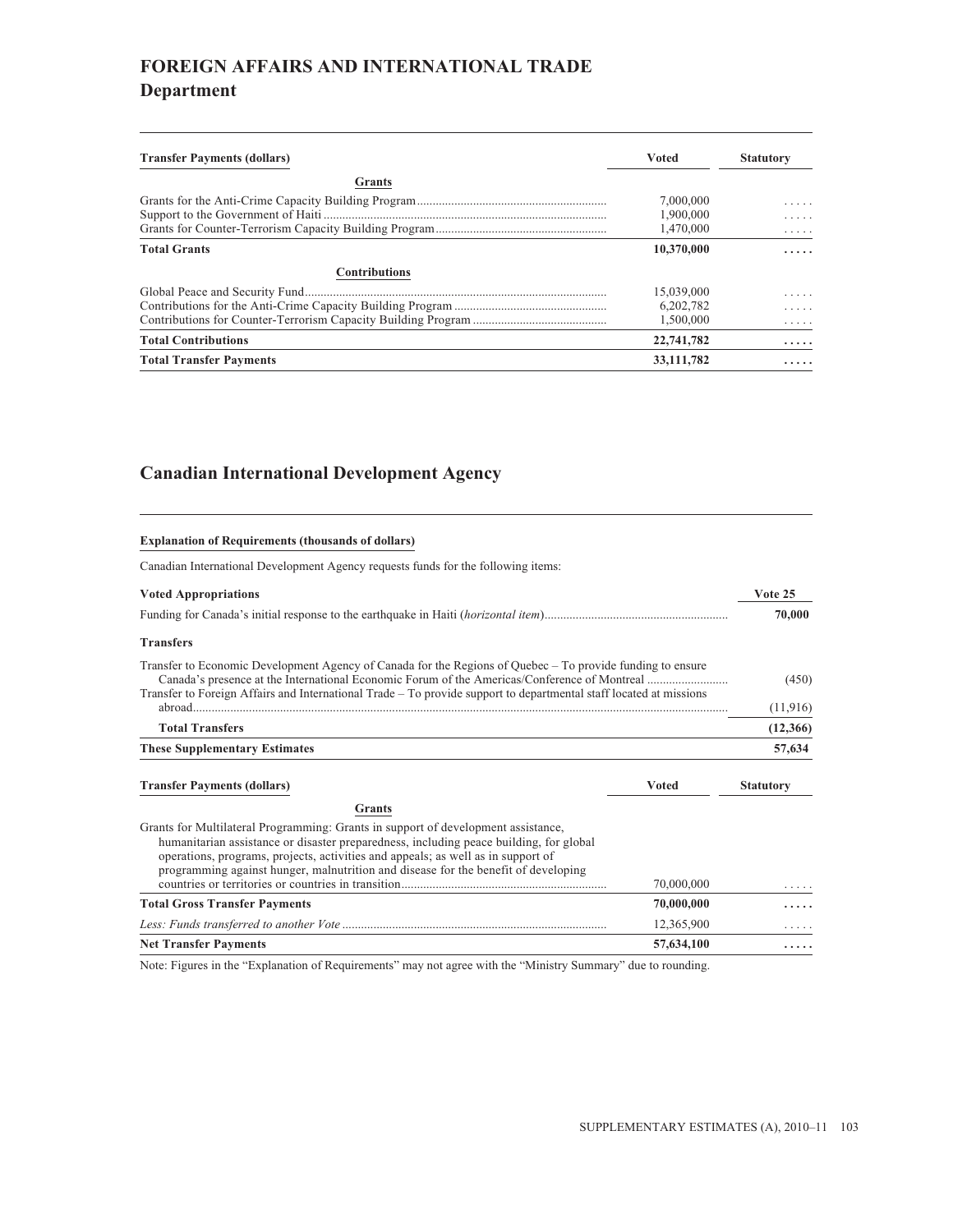# **FOREIGN AFFAIRS AND INTERNATIONAL TRADE International Development Research Centre**

## **Explanation of Requirements (thousands of dollars)**

International Development Research Centre requests funds for the following items:

| <b>Transfers</b>                                                                                                                                                                                                                             | Vote 35 |
|----------------------------------------------------------------------------------------------------------------------------------------------------------------------------------------------------------------------------------------------|---------|
| Transfer from Canadian Institutes of Health Research – For the Global Health Research Initiative to develop new<br>knowledge to strengthen health systems and build global health research capacity in developing countries and in<br>Canada | 172     |
|                                                                                                                                                                                                                                              |         |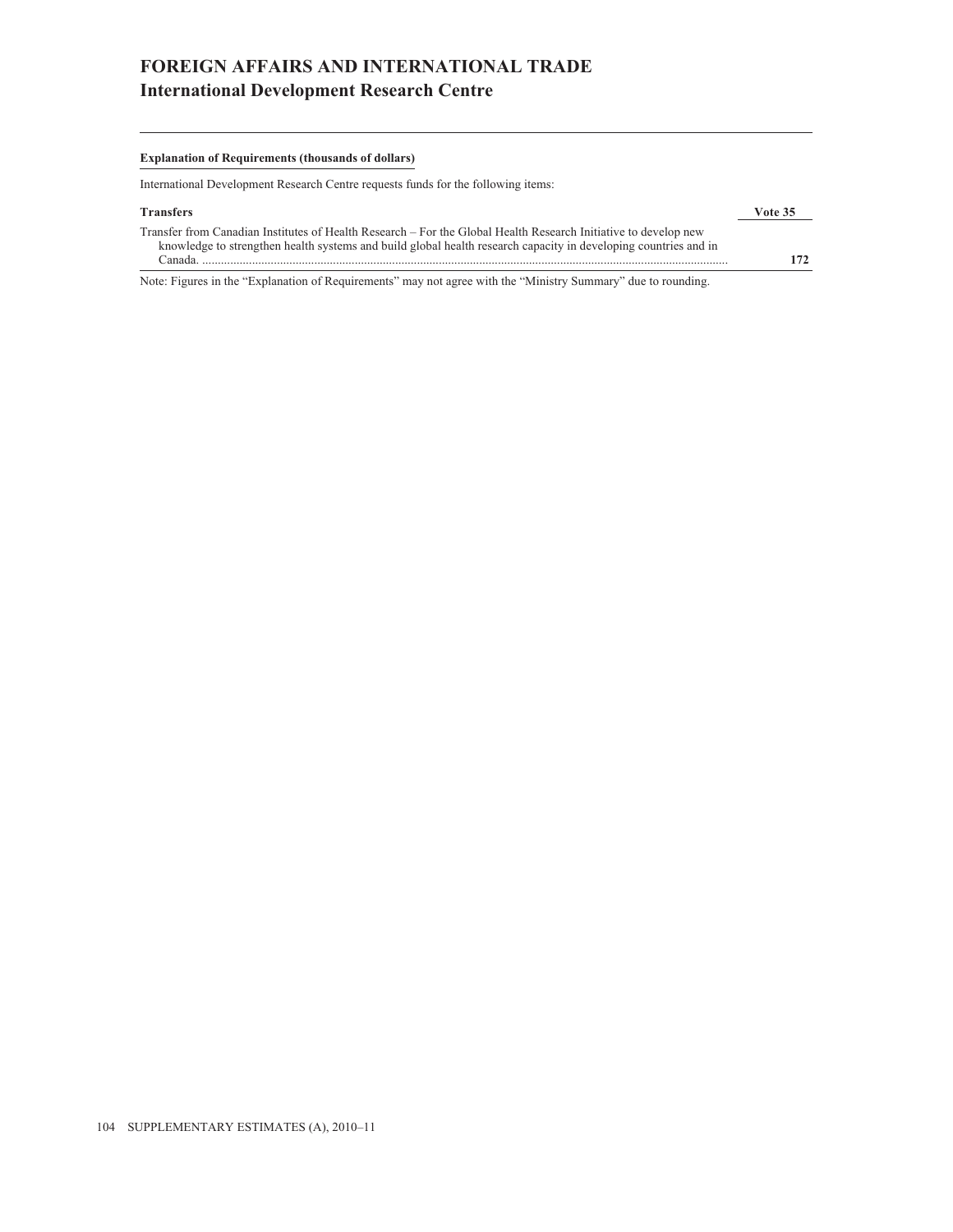|            | Vote (dollars)                                                                                                                                                                                                                                                                                                                                                                                                                                                                                                                                                                                                                                                                                                                                                                                                                                                                                                                                                                                                                                                                                                                                                                                                                          | Previous<br>Estimates<br>to date       | <b>Transfers</b>      | <b>Adjustments to</b><br><b>Appropriations</b> | <b>Total Estimates</b><br>to date      |
|------------|-----------------------------------------------------------------------------------------------------------------------------------------------------------------------------------------------------------------------------------------------------------------------------------------------------------------------------------------------------------------------------------------------------------------------------------------------------------------------------------------------------------------------------------------------------------------------------------------------------------------------------------------------------------------------------------------------------------------------------------------------------------------------------------------------------------------------------------------------------------------------------------------------------------------------------------------------------------------------------------------------------------------------------------------------------------------------------------------------------------------------------------------------------------------------------------------------------------------------------------------|----------------------------------------|-----------------------|------------------------------------------------|----------------------------------------|
| 1a<br>5a   | Department<br>Operating expenditures and, pursuant to<br>paragraph $29.1(2)(a)$ of the Financial Administration<br>Act, authority to spend revenues to offset<br>expenditures incurred in the fiscal year arising from<br>the provision of services or the sale of products<br>related to health protection, regulatory activities and<br>medical services and the payment to each member of<br>the Queen's Privy Council for Canada who is a<br>Minister without Portfolio or a Minister of State who<br>does not preside over a Ministry of State of a salary<br>not to exceed the salary paid to Ministers of State<br>who preside over Ministries of State under the<br>Salaries Act, as adjusted pursuant to the Parliament of<br>Canada Act and pro rata for any period of less than a<br>year – To authorize the transfer of $$9,871,000$ from<br>Agriculture and Agri-Food Vote 1, and \$150,000<br>from Industry Vote 1, Appropriation Act No. 1,<br>$2010 - 11$ for the purposes of this Vote and to provide<br>Capital expenditures – To authorize the transfer of<br>\$508,000 from National Defence Vote 5,<br><i>Appropriation Act No. 1, 2010–11</i> for the purposes of<br>this Vote and to provide a further amount of | 1,876,073,442<br>37,718,271            | 9,808,000<br>508,000  | 103,007,922<br>350,000                         | 1,988,889,364<br>38,576,271            |
| (S)<br>(S) | 10a The grants listed in the Estimates and contributions<br>Minister of Health - Salary and motor car allowance                                                                                                                                                                                                                                                                                                                                                                                                                                                                                                                                                                                                                                                                                                                                                                                                                                                                                                                                                                                                                                                                                                                         | 1,382,680,292<br>122,825,392<br>78,649 | (1,564,088)<br>.<br>. | 129,253,724<br>.<br>.                          | 1,510,369,928<br>122,825,392<br>78,649 |
|            |                                                                                                                                                                                                                                                                                                                                                                                                                                                                                                                                                                                                                                                                                                                                                                                                                                                                                                                                                                                                                                                                                                                                                                                                                                         | 3,419,376,046                          | 8,751,912             | 232,611,646                                    | 3,660,739,604                          |
|            | <b>Assisted Human Reproduction Agency of Canada</b>                                                                                                                                                                                                                                                                                                                                                                                                                                                                                                                                                                                                                                                                                                                                                                                                                                                                                                                                                                                                                                                                                                                                                                                     |                                        |                       |                                                |                                        |
| 15         |                                                                                                                                                                                                                                                                                                                                                                                                                                                                                                                                                                                                                                                                                                                                                                                                                                                                                                                                                                                                                                                                                                                                                                                                                                         | 9,929,142                              |                       |                                                | 9,929,142                              |
| (S)        |                                                                                                                                                                                                                                                                                                                                                                                                                                                                                                                                                                                                                                                                                                                                                                                                                                                                                                                                                                                                                                                                                                                                                                                                                                         | 594,174                                | .                     | .                                              | 594,174                                |
|            |                                                                                                                                                                                                                                                                                                                                                                                                                                                                                                                                                                                                                                                                                                                                                                                                                                                                                                                                                                                                                                                                                                                                                                                                                                         | 10,523,316                             | .                     | .                                              | 10,523,316                             |
| 20<br>25a  | <b>Canadian Institutes of Health Research</b><br>The grants listed in the Estimates $-$ To authorize the<br>transfer of \$180,000 from Health Vote 50,<br>Appropriation Act No. 1, 2010–11 for the purposes of                                                                                                                                                                                                                                                                                                                                                                                                                                                                                                                                                                                                                                                                                                                                                                                                                                                                                                                                                                                                                          | 48,994,883                             |                       | .                                              | 48,994,883                             |
|            |                                                                                                                                                                                                                                                                                                                                                                                                                                                                                                                                                                                                                                                                                                                                                                                                                                                                                                                                                                                                                                                                                                                                                                                                                                         | 926, 925, 685                          | 8,054                 | 1                                              | 926, 933, 740                          |
| (S)        |                                                                                                                                                                                                                                                                                                                                                                                                                                                                                                                                                                                                                                                                                                                                                                                                                                                                                                                                                                                                                                                                                                                                                                                                                                         | 4,900,322                              | .                     |                                                | 4,900,322                              |
|            |                                                                                                                                                                                                                                                                                                                                                                                                                                                                                                                                                                                                                                                                                                                                                                                                                                                                                                                                                                                                                                                                                                                                                                                                                                         | 980,820,890                            | 8,054                 | 1                                              | 980,828,945                            |
|            | <b>Hazardous Materials Information Review</b><br>Commission                                                                                                                                                                                                                                                                                                                                                                                                                                                                                                                                                                                                                                                                                                                                                                                                                                                                                                                                                                                                                                                                                                                                                                             |                                        |                       |                                                |                                        |
| 30         |                                                                                                                                                                                                                                                                                                                                                                                                                                                                                                                                                                                                                                                                                                                                                                                                                                                                                                                                                                                                                                                                                                                                                                                                                                         | 4,980,289                              | .                     |                                                | 4,980,289                              |
| (S)        |                                                                                                                                                                                                                                                                                                                                                                                                                                                                                                                                                                                                                                                                                                                                                                                                                                                                                                                                                                                                                                                                                                                                                                                                                                         | 723,742                                | .                     | .                                              | 723,742                                |
|            |                                                                                                                                                                                                                                                                                                                                                                                                                                                                                                                                                                                                                                                                                                                                                                                                                                                                                                                                                                                                                                                                                                                                                                                                                                         | 5,704,031                              | .                     | .                                              | 5,704,031                              |
| 35         | <b>Patented Medicine Prices Review Board</b>                                                                                                                                                                                                                                                                                                                                                                                                                                                                                                                                                                                                                                                                                                                                                                                                                                                                                                                                                                                                                                                                                                                                                                                            | 11, 163, 291                           |                       |                                                | 11,163,291                             |
| (S)        |                                                                                                                                                                                                                                                                                                                                                                                                                                                                                                                                                                                                                                                                                                                                                                                                                                                                                                                                                                                                                                                                                                                                                                                                                                         | 1,018,349                              | .<br>.                | .<br>.                                         | 1,018,349                              |
|            |                                                                                                                                                                                                                                                                                                                                                                                                                                                                                                                                                                                                                                                                                                                                                                                                                                                                                                                                                                                                                                                                                                                                                                                                                                         | 12,181,640                             | .                     | .                                              | 12,181,640                             |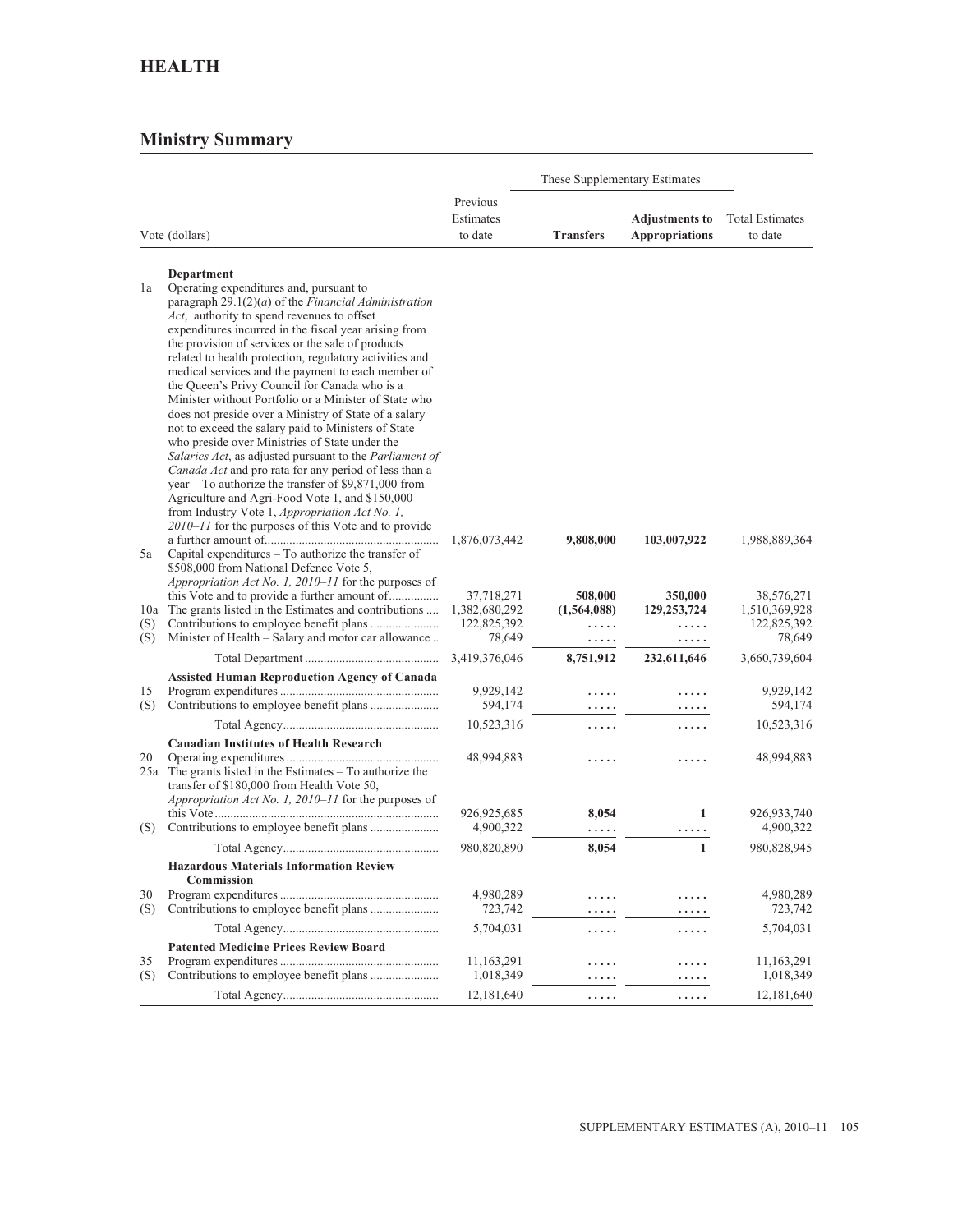## **HEALTH**

|                  |                                                                                                                                                                                                                                                          |                                                        | These Supplementary Estimates |                                         |                                                        |
|------------------|----------------------------------------------------------------------------------------------------------------------------------------------------------------------------------------------------------------------------------------------------------|--------------------------------------------------------|-------------------------------|-----------------------------------------|--------------------------------------------------------|
|                  | Vote (dollars)                                                                                                                                                                                                                                           | Previous<br>Estimates<br>to date                       | <b>Transfers</b>              | <b>Adjustments to</b><br>Appropriations | <b>Total Estimates</b><br>to date                      |
| 40a              | <b>Public Health Agency of Canada</b><br>Operating expenditures and, pursuant to<br>paragraph $29.1(2)(a)$ of the <i>Financial Administration</i><br>Act, authority to spend revenues to offset<br>expenditures incurred in the fiscal year arising from |                                                        |                               |                                         |                                                        |
| 45<br>50a<br>(S) | The grants listed in the Estimates and contributions                                                                                                                                                                                                     | 406,215,725<br>36,773,594<br>203,200,000<br>31,805,944 | .<br>(180,000)<br>.           | 8,058,571<br>.<br>3,000,000<br>.        | 414,274,296<br>36,773,594<br>206,020,000<br>31,805,944 |
|                  |                                                                                                                                                                                                                                                          | 677,995,263<br>5,106,601,186                           | (180,000)<br>8,579,966        | 11,058,571<br>243,670,218               | 688, 873, 834<br>5,358,851,370                         |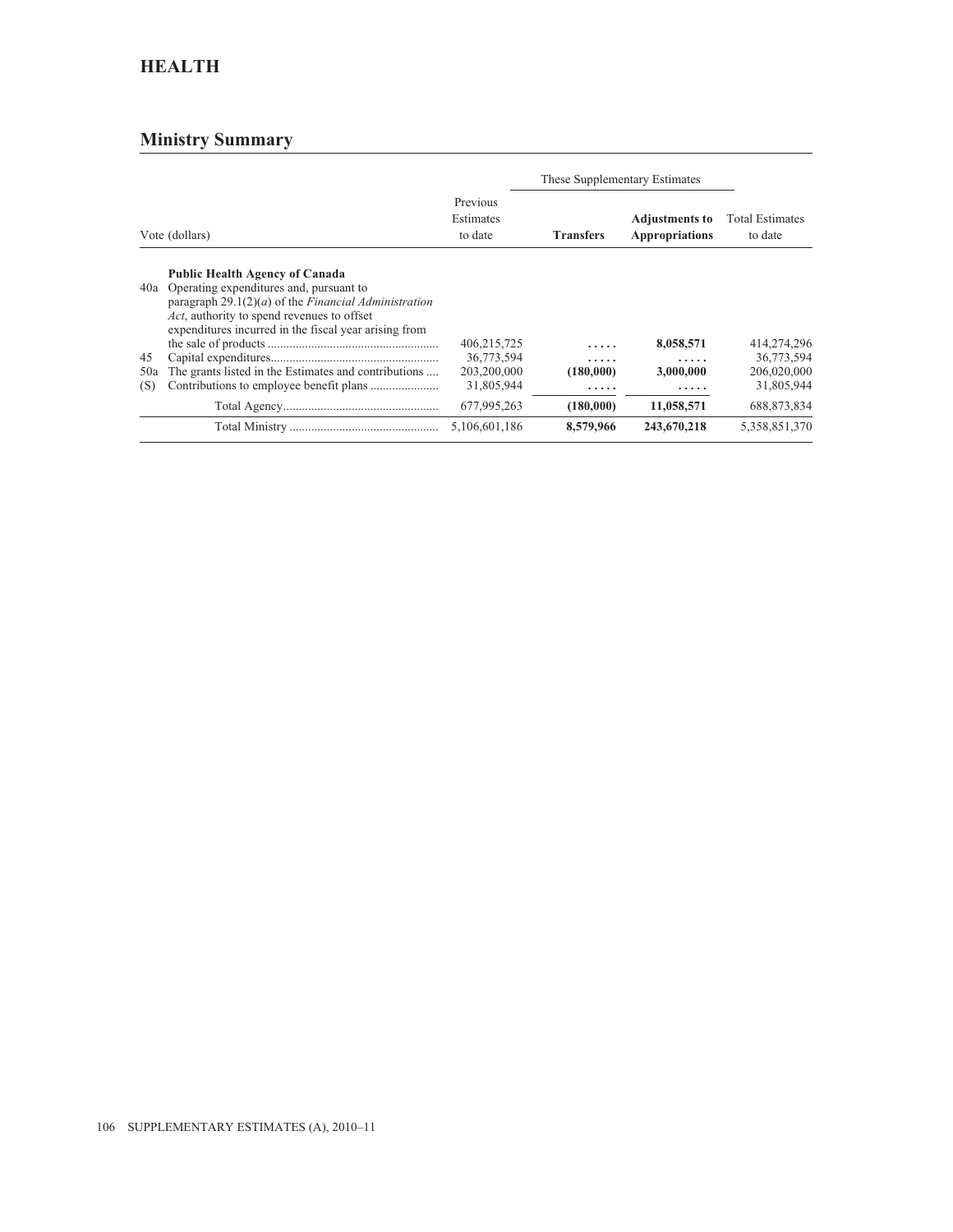## **Explanation of Requirements (thousands of dollars)**

Health requests funds for the following items:

| <b>Voted Appropriations</b>                                                                                                                                                                          | Vote 1  | Vote 5   | Vote 10       | <b>Total</b> |
|------------------------------------------------------------------------------------------------------------------------------------------------------------------------------------------------------|---------|----------|---------------|--------------|
| Funding to maintain and improve current Aboriginal health<br>promotion and disease prevention programs, as well as programs<br>aimed at improving the First Nations and Inuit health system          |         |          |               |              |
| Funding for grants to the Governments of Nunavut, Northwest<br>Territories, and Yukon to support a two-year extension of the                                                                         | 36,415  | .        | 93,996        | 130,411      |
| Territorial Health System Sustainability Initiative<br>Funding to continue to support the implementation of the First                                                                                | .       | .        | 30,000        | 30,000       |
| Nations Water and Wastewater Action Plan (horizontal item)<br>Funding for health risk assessments and related activities under the<br>Canadian Environmental Protection Act and the Chemicals        | 20,343  | .        | 5,258         | 25,601       |
| Funding to maintain support for regulatory reviews of drugs and                                                                                                                                      | 21,478  | .        | .             | 21,478       |
| Funding related to government advertising programs (horizontal                                                                                                                                       | 10,131  | .        | .             | 10,131       |
| Funding to enhance the ability to prevent, detect and respond to                                                                                                                                     | 8,000   | .        | .             | 8,000        |
| outbreaks of food-borne illness (horizontal item)<br>Funding for planning and operations related to policing and security                                                                            | 3,854   | .        | .             | 3,854        |
| Funding for the organization of the 2010 G20 Summit in Toronto                                                                                                                                       | 1,612   | 350      | .             | 1,962        |
|                                                                                                                                                                                                      | 1,175   | .        | .             | 1,175        |
| <b>Total Voted Appropriations</b>                                                                                                                                                                    | 103,008 | 350      | 129,254       | 232,612      |
| <b>Transfers</b>                                                                                                                                                                                     |         |          |               |              |
| Transfer from Agriculture and Agri-Food - To protect and promote<br>health while being more responsive to innovation and industry<br>advances and issues identified by the agriculture and agri-food | 9,871   |          | .             | 9,871        |
| Transfer from National Defence – For public security initiatives<br>related to the Chemical, Biological, Radiological and Nuclear                                                                    |         | 508      |               | 508          |
| Transfer from Industry – To support the Canadian Regulatory                                                                                                                                          | 150     | .        | .<br>$\cdots$ | 150          |
| Transfer to Foreign Affairs and International Trade – To provide<br>support to departmental staff located at missions abroad                                                                         | (213)   | $\cdots$ |               | (213)        |
| Transfer to Indian Affairs and Northern Development – To increase<br>grants to the Sechelt Indian Band pursuant to the Sechelt Indian                                                                | .       | .        | (307)         | (307)        |
| Transfer to Indian Affairs and Northern Development – For the<br>renewal of financial provisions of the Nisga'a Nation Fiscal                                                                        | .       | .        | (1,257)       | (1,257)      |
| <b>Total Transfers</b>                                                                                                                                                                               | 9,808   | 508      | (1, 564)      | 8,752        |
| <b>These Supplementary Estimates</b>                                                                                                                                                                 | 112,816 | 858      | 127,690       | 241,364      |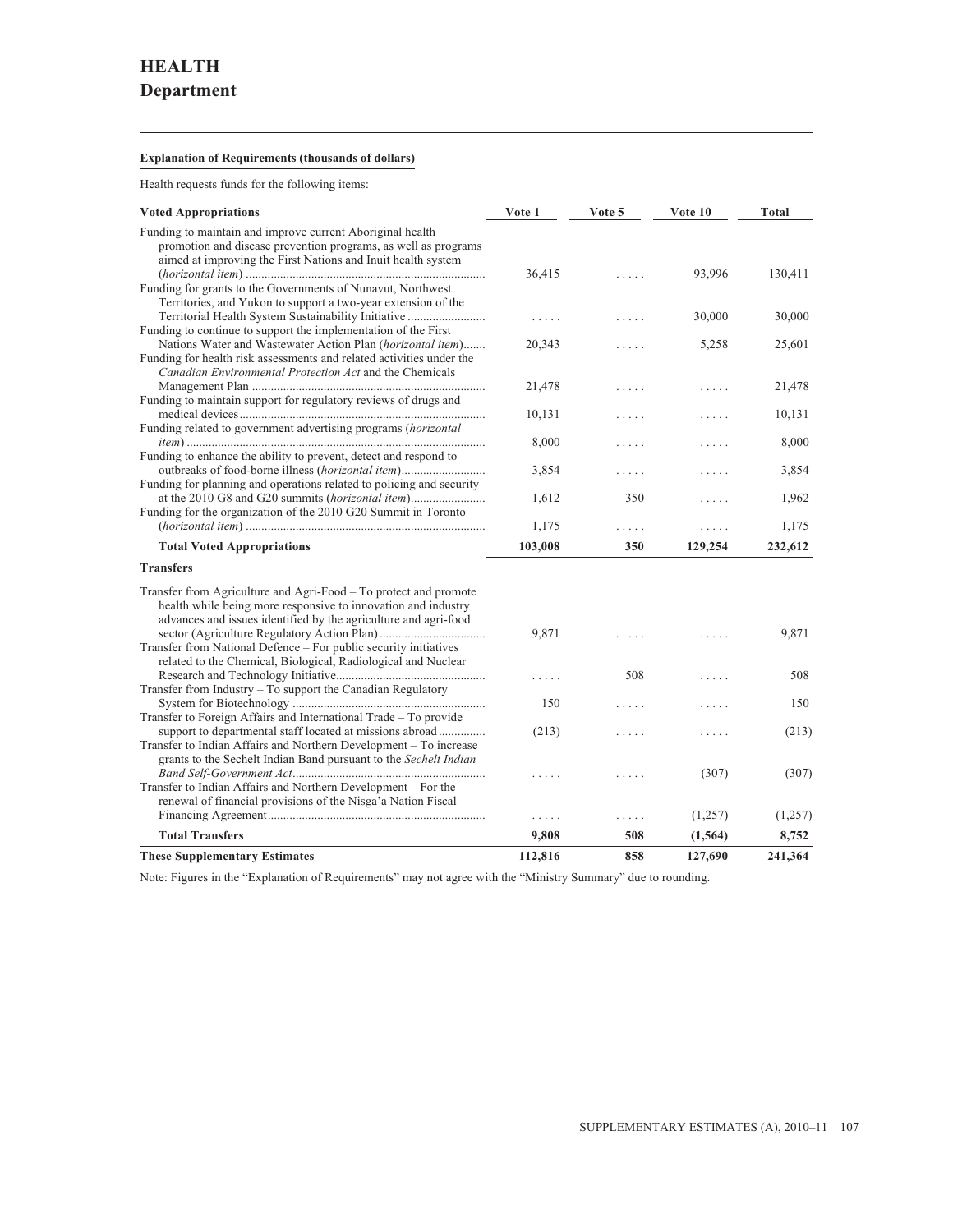# **HEALTH Department**

| <b>Transfer Payments (dollars)</b>                                                                                                                                       | <b>Voted</b>  | <b>Statutory</b> |
|--------------------------------------------------------------------------------------------------------------------------------------------------------------------------|---------------|------------------|
| <b>Grants</b>                                                                                                                                                            |               |                  |
| Grant to the Government of Nunavut for the Territorial Health System Sustainability<br>Grant to the Government of Yukon for the Territorial Health System Sustainability | 14,533,333    |                  |
| Grant to the Government of Northwest Territories for the Territorial Health System                                                                                       | 7,933,333     |                  |
|                                                                                                                                                                          | 7,533,334     |                  |
| <b>Total Gross Grants</b>                                                                                                                                                | 30,000,000    |                  |
| <b>Contributions</b>                                                                                                                                                     |               |                  |
|                                                                                                                                                                          | 70,398,801    |                  |
| Contributions for First Nations and Inuit Health Governance and Infrastructure Support                                                                                   | 16,879,374    |                  |
|                                                                                                                                                                          | 6,717,349     |                  |
|                                                                                                                                                                          | 5,258,200     |                  |
| <b>Total Gross Contributions</b>                                                                                                                                         | 99,253,724    |                  |
| <b>Total Gross Transfer Payments</b>                                                                                                                                     | 129, 253, 724 |                  |
|                                                                                                                                                                          | 1,564,088     |                  |
| <b>Net Transfer Payments</b>                                                                                                                                             | 127,689,636   | .                |

## **Canadian Institutes of Health Research**

## **Explanation of Requirements (thousands of dollars)**

Canadian Institutes of Health Research requests funds for the following items:

| <b>Transfers</b>                                                                                                 | Vote 25          |
|------------------------------------------------------------------------------------------------------------------|------------------|
| Transfer from Public Health Agency of Canada – To support engagement and consultation in the development and     | 180.             |
| Transfer to International Development Research Centre – For the Global Health Research Initiative to develop new |                  |
| knowledge to strengthen health systems and build global health research capacity in developing countries and in  | (172)            |
| <b>These Supplementary Estimates</b>                                                                             |                  |
|                                                                                                                  |                  |
| <b>Transfer Payments (dollars)</b><br>Voted                                                                      | <b>Statutory</b> |
| Grants                                                                                                           |                  |
| 180,000                                                                                                          |                  |
| <b>Total Gross Transfer Payments</b><br>180,000                                                                  |                  |
| 171.946                                                                                                          | .                |
| <b>Net Transfer Payments</b><br>8,054                                                                            | .                |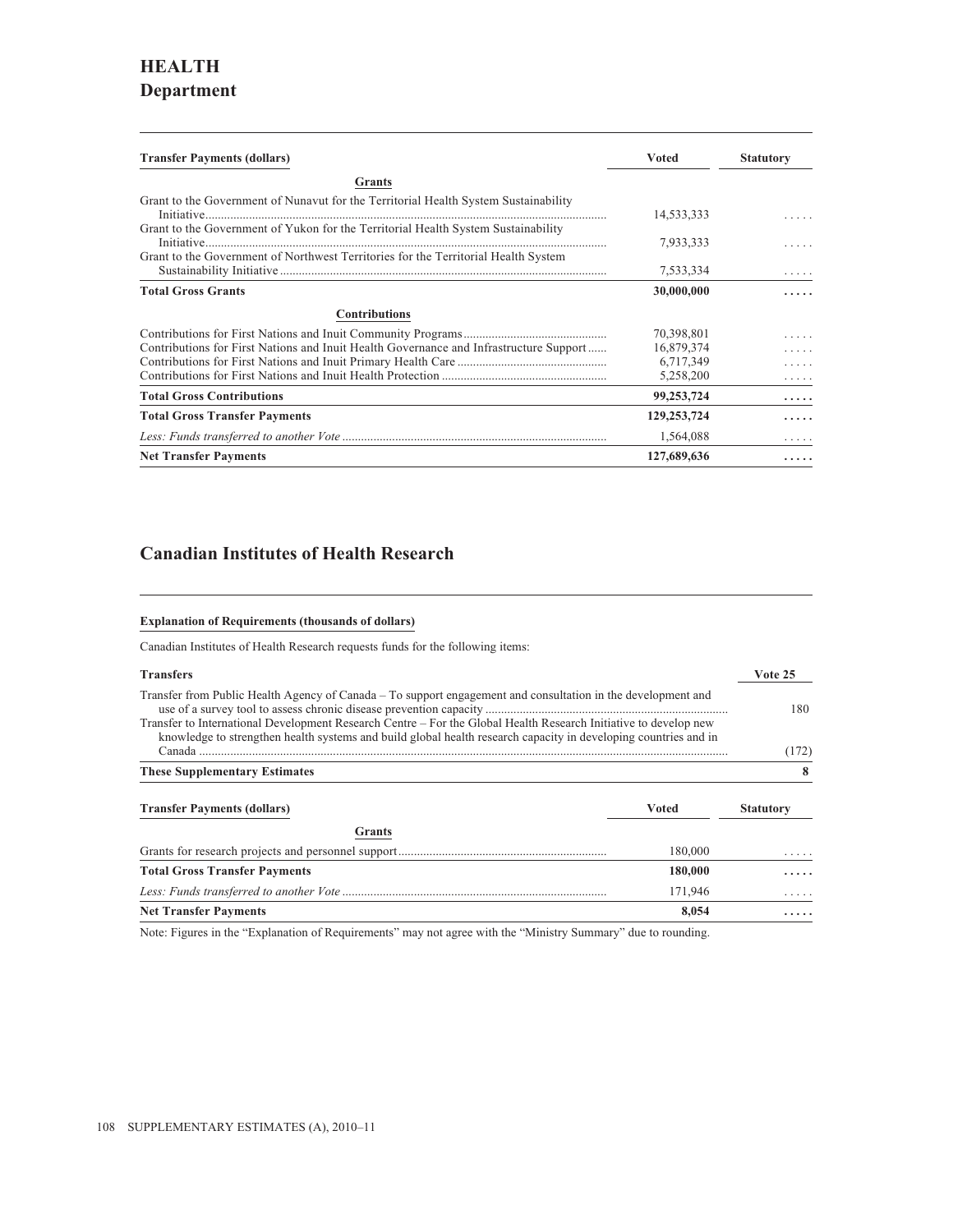# **HEALTH Public Health Agency of Canada**

## **Explanation of Requirements (thousands of dollars)**

Public Health Agency of Canada requests funds for the following items:

| <b>Voted Appropriations</b>                                                                                                                                                      | Vote 40 | Vote 50      | Total            |
|----------------------------------------------------------------------------------------------------------------------------------------------------------------------------------|---------|--------------|------------------|
| Funding to enhance the ability to prevent, detect and respond to outbreaks of                                                                                                    | 6,045   |              | 6,045            |
| Funding to maintain and improve current Aboriginal health promotion and disease<br>prevention programs, as well as programs aimed at improving the First Nations                 |         |              |                  |
| Funding for planning and operations related to policing and security at the 2010 G8                                                                                              | 1,640   | 3,000        | 4,640            |
|                                                                                                                                                                                  | 356     | .            | 356              |
|                                                                                                                                                                                  | 17      |              | 17               |
| <b>Total Voted Appropriations</b>                                                                                                                                                | 8,058   | 3,000        | 11,058           |
| <b>Transfers</b>                                                                                                                                                                 |         |              |                  |
| Transfer to Canadian Institutes of Health Research – To support engagement and<br>consultation in the development and use of a survey tool to assess chronic disease             |         |              |                  |
|                                                                                                                                                                                  |         | (180)        | (180)            |
| <b>These Supplementary Estimates</b>                                                                                                                                             | 8,058   | 2,820        | 10,878           |
| <b>Transfer Payments (dollars)</b>                                                                                                                                               |         | <b>Voted</b> | <b>Statutory</b> |
| <b>Contributions</b>                                                                                                                                                             |         |              |                  |
| Contributions to incorporated local or regional non-profit Aboriginal organizations and<br>institutions for the purpose of developing early intervention programs for Aboriginal |         |              |                  |
|                                                                                                                                                                                  |         | 3,000,000    |                  |
| <b>Total Gross Transfer Payments</b>                                                                                                                                             |         | 3,000,000    |                  |
|                                                                                                                                                                                  |         | 180,000      |                  |
| <b>Net Transfer Payments</b>                                                                                                                                                     |         | 2,820,000    | .                |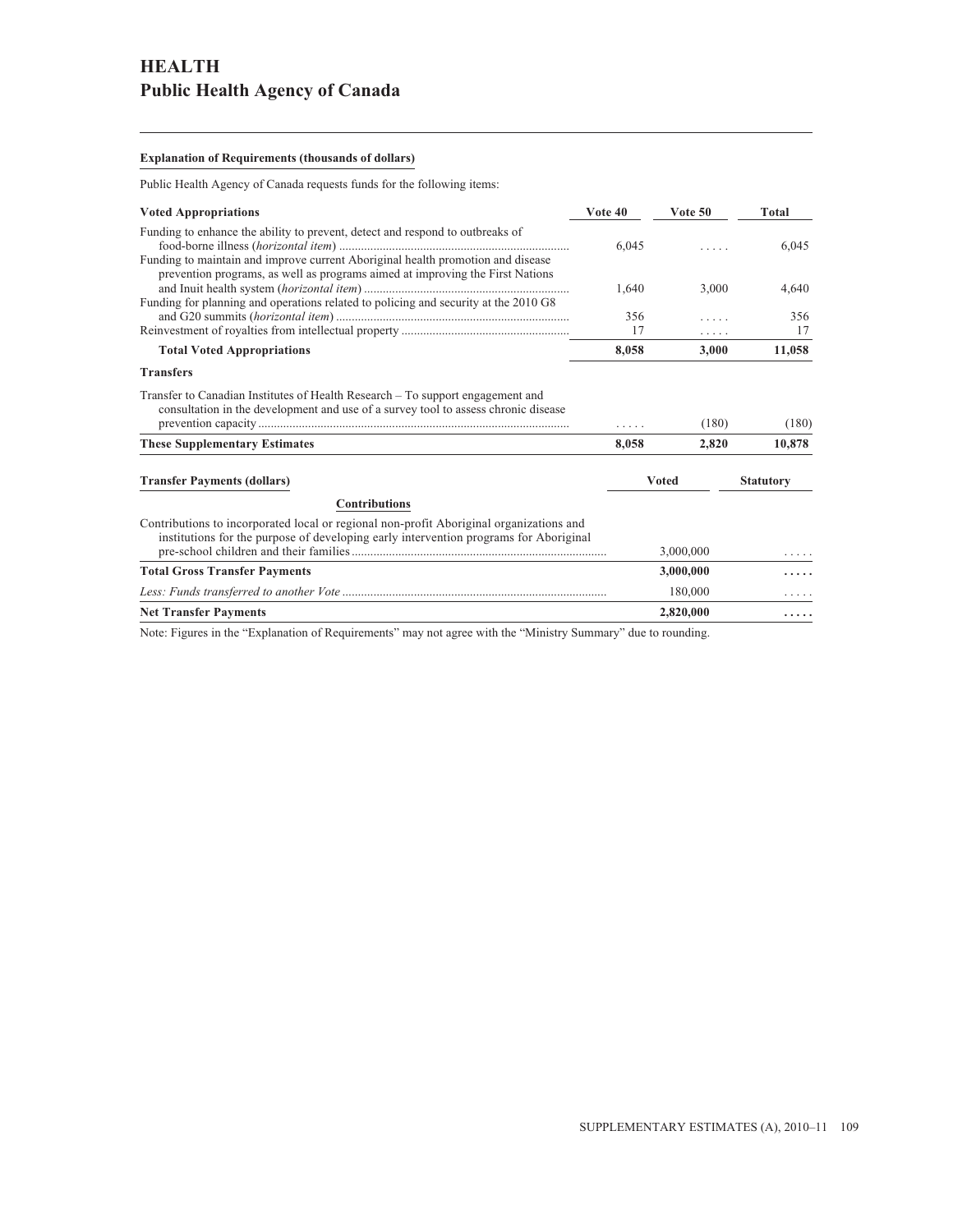## **HUMAN RESOURCES AND SKILLS DEVELOPMENT**

## **Ministry Summary**

|            |                                                                                                                     | These Supplementary Estimates    |                  |                                                |                                   |
|------------|---------------------------------------------------------------------------------------------------------------------|----------------------------------|------------------|------------------------------------------------|-----------------------------------|
|            | Vote (dollars)                                                                                                      | Previous<br>Estimates<br>to date | <b>Transfers</b> | <b>Adjustments to</b><br><b>Appropriations</b> | <b>Total Estimates</b><br>to date |
|            | Department                                                                                                          |                                  |                  |                                                |                                   |
| 1a         | Operating expenditures and<br>$(a)$ authority to make recoverable expenditures on                                   |                                  |                  |                                                |                                   |
|            | behalf of the Canada Pension Plan, the Employment<br>Insurance Account and the Specified Purpose                    |                                  |                  |                                                |                                   |
|            | Account for the administration of the Millennium<br>Excellence Awards:                                              |                                  |                  |                                                |                                   |
|            | (b) pursuant to paragraph $29.1(2)(a)$ of the <i>Financial</i><br>Administration Act, authority to spend, to offset |                                  |                  |                                                |                                   |
|            | related expenditures incurred in the fiscal year,<br>revenues received in the fiscal year arising from:             |                                  |                  |                                                |                                   |
|            | (i) the provision of Public Access Programs Sector<br>services;                                                     |                                  |                  |                                                |                                   |
|            | (ii) services to assist provinces in the administration<br>of provincial programs funded under Labour Market        |                                  |                  |                                                |                                   |
|            | Development Agreements;                                                                                             |                                  |                  |                                                |                                   |
|            | (iii) receiving agent services offered to Canadians on<br>behalf of Passport Canada;                                |                                  |                  |                                                |                                   |
|            | (iv) services to offset the administration and delivery<br>of Millennium Excellence Awards to eligible students     |                                  |                  |                                                |                                   |
|            | on behalf of the Canada Millennium Scholarship<br>Foundation:                                                       |                                  |                  |                                                |                                   |
|            | (v) the amount charged to any Crown Corporation                                                                     |                                  |                  |                                                |                                   |
|            | under paragraph $14(b)$ of Government Employees<br>Compensation Act in relation to the litigation costs for         |                                  |                  |                                                |                                   |
|            | subrogated claims for Crown Corporations;<br>(vi) the portion of Government Employees                               |                                  |                  |                                                |                                   |
|            | Compensation Act departmental or agency subrogated                                                                  |                                  |                  |                                                |                                   |
|            | claim settlements related to litigation costs; and<br>$(c)$ the payment to each member of the Queen's Privy         |                                  |                  |                                                |                                   |
|            | Council for Canada who is a Minister without<br>Portfolio or a Minister of State who does not preside               |                                  |                  |                                                |                                   |
|            | over a Ministry of State of a salary not to exceed the                                                              |                                  |                  |                                                |                                   |
|            | salary paid to Ministers of State who preside over<br>Ministries of State under the Salaries Act, as adjusted       |                                  |                  |                                                |                                   |
|            | pursuant to the Parliament of Canada Act and pro rata                                                               | 702,332,275                      |                  | 26,975,400                                     | 729,307,675                       |
| 5a         | The grants listed in the Estimates and contributions                                                                | 2,137,469,400                    |                  | 54,870,000                                     | 2,192,339,400                     |
| (S)<br>(S) | Minister of Human Resources and Skills                                                                              | 241,339,063                      | .                | .                                              | 241,339,063                       |
|            | Development – Salary and motor car allowance                                                                        | 78,649                           |                  | .                                              | 78.649                            |
| (S)        | Minister of Labour - Salary and motor car allowance.<br>Minister of State (Seniors) – Motor car allowance           | 78,649<br>2,000                  | .                | .                                              | 78,649<br>2,000                   |
| (S)<br>(S) | Old Age Security Payments (R.S.C., 1985, c. O-9) 28,048,000,000                                                     |                                  |                  | .                                              | 28,048,000,000                    |
| (S)        | Guaranteed Income Supplement Payments                                                                               |                                  |                  |                                                |                                   |
|            |                                                                                                                     | 8,257,000,000<br>2,594,000,000   |                  | .                                              | 8,257,000,000<br>2,594,000,000    |
| (S)<br>(S) | Canada Education Savings grant payments to                                                                          |                                  |                  | .                                              |                                   |
|            | Registered Education Savings Plan (RESP) trustees                                                                   |                                  |                  |                                                |                                   |
|            | on behalf of RESP beneficiaries to encourage<br>Canadians to save for post-secondary education for                  |                                  |                  |                                                |                                   |
|            |                                                                                                                     | 587,000,000                      |                  |                                                | 587,000,000                       |
| (S)        | Allowance Payments (R.S.C, 1985, c. O-9)                                                                            | 560,000,000                      | .                | .                                              | 560,000,000                       |

<u> 1980 - Johann Barbara, martxa alemaniar a</u>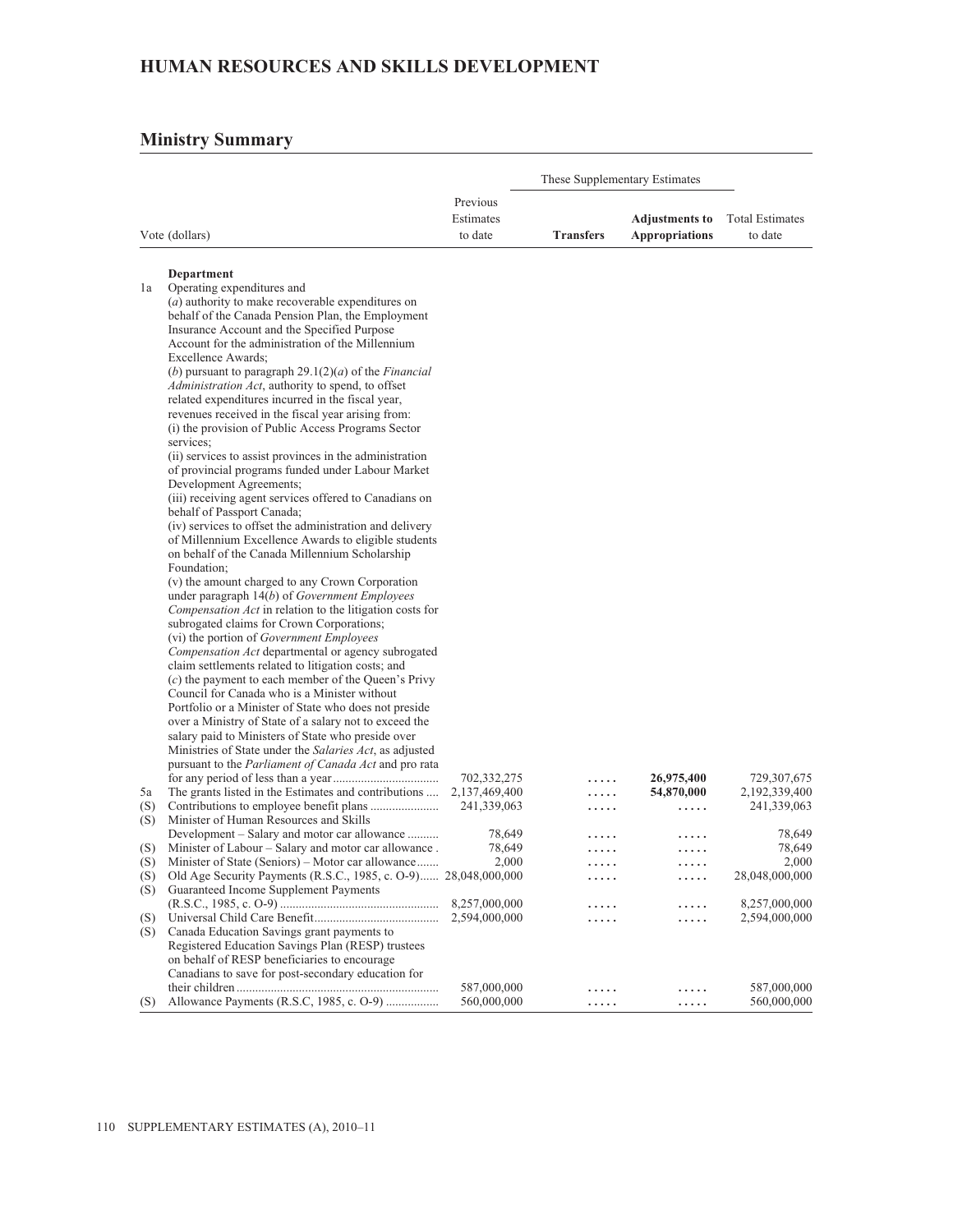# **HUMAN RESOURCES AND SKILLS DEVELOPMENT**

|            |                                                                                                                                                                                                                                                                        |                                  | These Supplementary Estimates |                                                |                                   |  |  |  |
|------------|------------------------------------------------------------------------------------------------------------------------------------------------------------------------------------------------------------------------------------------------------------------------|----------------------------------|-------------------------------|------------------------------------------------|-----------------------------------|--|--|--|
|            | Vote (dollars)                                                                                                                                                                                                                                                         | Previous<br>Estimates<br>to date | <b>Transfers</b>              | <b>Adjustments to</b><br><b>Appropriations</b> | <b>Total Estimates</b><br>to date |  |  |  |
|            |                                                                                                                                                                                                                                                                        |                                  |                               |                                                |                                   |  |  |  |
| (S)        | Canada Study Grants to qualifying full and part-time<br>students pursuant to the Canada Student Financial                                                                                                                                                              | 557,213,024                      |                               |                                                | 557,213,024                       |  |  |  |
| (S)        | Payments related to the direct financing arrangement                                                                                                                                                                                                                   |                                  |                               |                                                |                                   |  |  |  |
| (S)        | under the Canada Student Financial Assistance Act<br>Canada Learning Bond payments to Registered<br>Education Savings Plan (RESP) trustees on behalf of<br>RESP beneficiaries to support access to<br>post-secondary education for children from                       | 444, 143, 015                    |                               |                                                | 444, 143, 015                     |  |  |  |
| (S)        | Wage Earner Protection Program payments to eligible<br>applicants owed wages and vacation pay, severance<br>pay and termination pay from employers who are<br>either bankrupt or in receivership as well as payments<br>to trustees and receivers who will provide the | 64,000,000                       |                               |                                                | 64,000,000                        |  |  |  |
| (S)        | necessary information to determine eligibility<br>Payments of compensation respecting government<br>employees (R.S.C., 1985, c. G-5) and merchant                                                                                                                      | 56,200,000                       |                               | .                                              | 56,200,000                        |  |  |  |
| (S)        | The provision of funds for interest and other<br>payments to lending institutions and liabilities under                                                                                                                                                                | 51,000,000                       |                               |                                                | 51,000,000                        |  |  |  |
| (S)        | the Canada Student Financial Assistance Act<br>Canada Disability Savings Grant payments to<br>Registered Disability Savings Plan (RDSP) issuers on<br>behalf of RDSP beneficiaries to encourage long-term<br>financial security of eligible individuals with           | 15,460,033                       |                               |                                                | 15,460,033                        |  |  |  |
| (S)        | Canada Disability Savings Bond payments to<br>Registered Disability Savings Plan (RDSP) issuers on<br>behalf of RDSP beneficiaries to encourage long-term<br>financial security of eligible individuals with                                                           | 10,200,000                       |                               |                                                | 10,200,000                        |  |  |  |
| (S)        | The provision of funds for liabilities including<br>liabilities in the form of guaranteed loans under the                                                                                                                                                              | 5,700,000                        |                               |                                                | 5,700,000                         |  |  |  |
|            |                                                                                                                                                                                                                                                                        | 4,178,320                        |                               |                                                | 4,178,320                         |  |  |  |
| (S)<br>(S) | Civil Service Insurance actuarial liability adjustments.<br>Supplementary Retirement Benefits - Annuities                                                                                                                                                              | 145,000                          |                               |                                                | 145,000                           |  |  |  |
| (S)        | The provision of funds for interest payments to<br>lending institutions under the Canada Student Loans                                                                                                                                                                 | 35,000                           |                               |                                                | 35,000                            |  |  |  |
|            |                                                                                                                                                                                                                                                                        | 8,391                            |                               |                                                | 8,391                             |  |  |  |
|            |                                                                                                                                                                                                                                                                        |                                  | .                             | 81,845,400                                     | 44,417,428,219                    |  |  |  |
| (S)        | Loans disbursed under the Canada Student Financial                                                                                                                                                                                                                     | 765,110,776                      | .                             | .                                              | 765,110,776                       |  |  |  |
|            |                                                                                                                                                                                                                                                                        | 765,110,776                      | .                             | .                                              | 765,110,776                       |  |  |  |
|            |                                                                                                                                                                                                                                                                        |                                  | .                             | 81,845,400                                     | 45,182,538,995                    |  |  |  |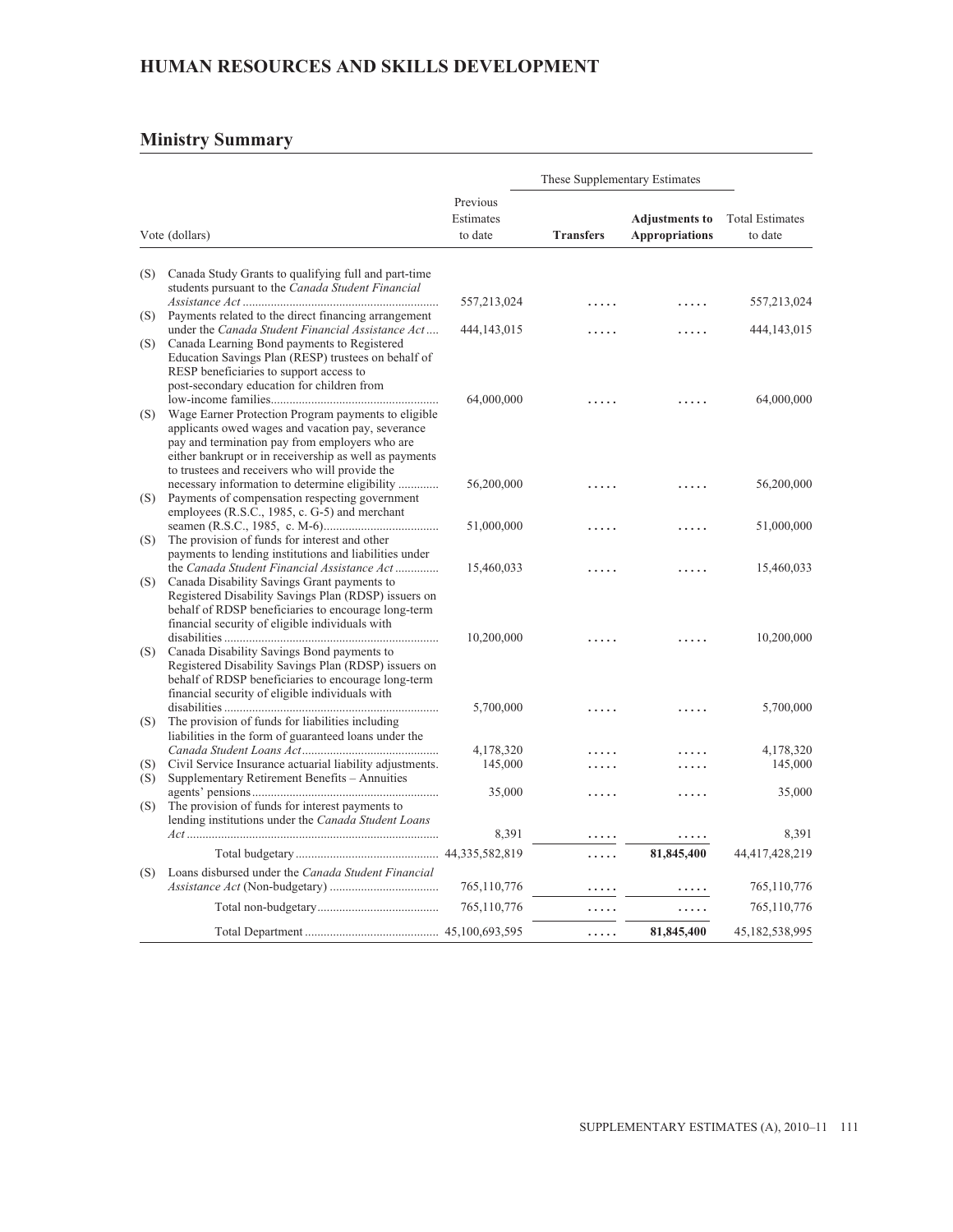# **HUMAN RESOURCES AND SKILLS DEVELOPMENT**

### **Ministry Summary**

|                  |                                                                                                                                                                                                                                                                                                                                                                                                                                                                                                                                                                                                       |                                           | These Supplementary Estimates |                                                |                                           |
|------------------|-------------------------------------------------------------------------------------------------------------------------------------------------------------------------------------------------------------------------------------------------------------------------------------------------------------------------------------------------------------------------------------------------------------------------------------------------------------------------------------------------------------------------------------------------------------------------------------------------------|-------------------------------------------|-------------------------------|------------------------------------------------|-------------------------------------------|
|                  | Vote (dollars)                                                                                                                                                                                                                                                                                                                                                                                                                                                                                                                                                                                        | Previous<br>Estimates<br>to date          | <b>Transfers</b>              | <b>Adjustments to</b><br><b>Appropriations</b> | <b>Total Estimates</b><br>to date         |
|                  | <b>Canada Industrial Relations Board</b>                                                                                                                                                                                                                                                                                                                                                                                                                                                                                                                                                              |                                           |                               |                                                |                                           |
| 10<br>(S)        |                                                                                                                                                                                                                                                                                                                                                                                                                                                                                                                                                                                                       | 11,489,699<br>1,527,229                   |                               |                                                | 11,489,699<br>1,527,229                   |
|                  |                                                                                                                                                                                                                                                                                                                                                                                                                                                                                                                                                                                                       | 13,016,928                                | .                             | .                                              | 13,016,928                                |
| 15<br>(S)<br>(S) | <b>Canada Mortgage and Housing Corporation</b><br>To reimburse Canada Mortgage and Housing<br>Corporation for the amounts of loans forgiven, grants,<br>contributions and expenditures made, and losses,<br>costs and expenses incurred under the provisions of<br>the National Housing Act or in respect of the exercise<br>of powers or the carrying out of duties or functions<br>conferred on the Corporation pursuant to the authority<br>of any Act of Parliament of Canada other than the<br>National Housing Act, in accordance with the<br>Corporation's authority under the Canada Mortgage | 2,993,841,000<br>75,000,000<br>62,500,000 | .                             | .                                              | 2,993,841,000<br>75,000,000<br>62,500,000 |
|                  |                                                                                                                                                                                                                                                                                                                                                                                                                                                                                                                                                                                                       | 3, 131, 341, 000                          | .                             | .                                              | 3, 131, 341, 000                          |
| (S)              | Advances under the National Housing Act                                                                                                                                                                                                                                                                                                                                                                                                                                                                                                                                                               |                                           | .                             | .                                              | (2,504,996,000)                           |
|                  |                                                                                                                                                                                                                                                                                                                                                                                                                                                                                                                                                                                                       |                                           | .                             | .                                              | (2,504,996,000)                           |
|                  |                                                                                                                                                                                                                                                                                                                                                                                                                                                                                                                                                                                                       | 626, 345, 000                             | .                             | .                                              | 626,345,000                               |
|                  | <b>Canadian Artists and Producers Professional</b><br><b>Relations Tribunal</b>                                                                                                                                                                                                                                                                                                                                                                                                                                                                                                                       |                                           |                               |                                                |                                           |
| 20               |                                                                                                                                                                                                                                                                                                                                                                                                                                                                                                                                                                                                       | 1,890,823                                 |                               |                                                | 1,890,823                                 |
| (S)              |                                                                                                                                                                                                                                                                                                                                                                                                                                                                                                                                                                                                       | 176,770                                   | .                             | .                                              | 176,770                                   |
|                  |                                                                                                                                                                                                                                                                                                                                                                                                                                                                                                                                                                                                       | 2,067,593                                 | .                             | .                                              | 2,067,593                                 |
|                  | <b>Canadian Centre for Occupational Health and</b><br><b>Safety</b>                                                                                                                                                                                                                                                                                                                                                                                                                                                                                                                                   |                                           |                               |                                                |                                           |
| 25               |                                                                                                                                                                                                                                                                                                                                                                                                                                                                                                                                                                                                       | 3,999,573                                 |                               |                                                | 3,999,573                                 |
| (S)              |                                                                                                                                                                                                                                                                                                                                                                                                                                                                                                                                                                                                       | 1,055,967                                 | .                             |                                                | 1,055,967                                 |
|                  |                                                                                                                                                                                                                                                                                                                                                                                                                                                                                                                                                                                                       | 5,055,540                                 | .                             | .                                              | 5,055,540                                 |
|                  |                                                                                                                                                                                                                                                                                                                                                                                                                                                                                                                                                                                                       |                                           | .                             | 81,845,400                                     | 45,829,024,056                            |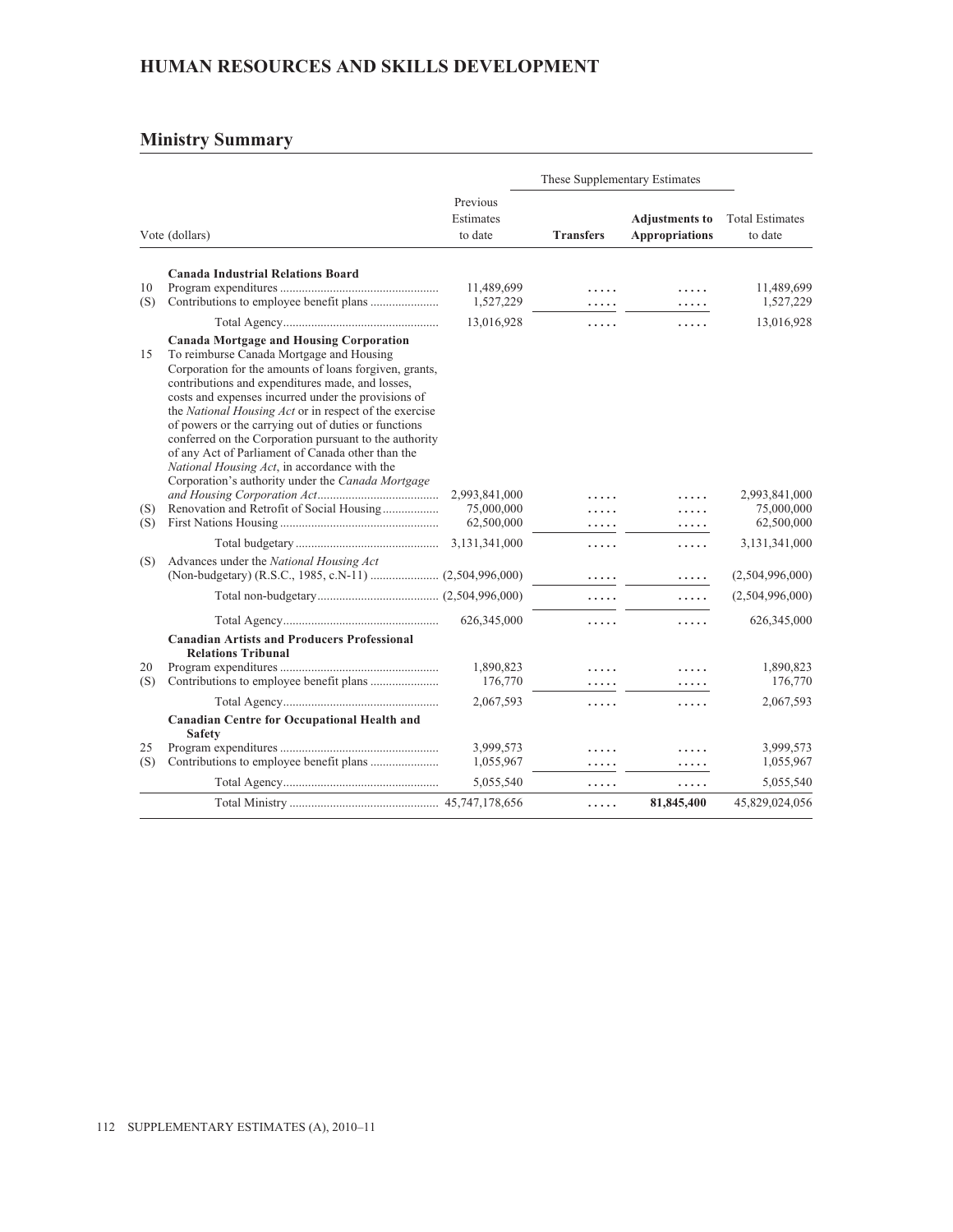# **HUMAN RESOURCES AND SKILLS DEVELOPMENT Department**

### **Explanation of Requirements (thousands of dollars)**

Human Resources and Skills Development requests funds for the following items:

| Funding to implement the Aboriginal Skills and Employment Training Strategy, and<br>the Skills and Partnership Fund to increase Aboriginal participation in the                                                                                                                                                                                                                                                                                                                                                                                                                                                                                                                                                                                                                                                                                                                                                                                                  |        |              |                  |
|------------------------------------------------------------------------------------------------------------------------------------------------------------------------------------------------------------------------------------------------------------------------------------------------------------------------------------------------------------------------------------------------------------------------------------------------------------------------------------------------------------------------------------------------------------------------------------------------------------------------------------------------------------------------------------------------------------------------------------------------------------------------------------------------------------------------------------------------------------------------------------------------------------------------------------------------------------------|--------|--------------|------------------|
| Canadian labour market, ensuring that First Nations, Inuit and Métis people are                                                                                                                                                                                                                                                                                                                                                                                                                                                                                                                                                                                                                                                                                                                                                                                                                                                                                  |        |              |                  |
|                                                                                                                                                                                                                                                                                                                                                                                                                                                                                                                                                                                                                                                                                                                                                                                                                                                                                                                                                                  | 6,805  | 32,500       | 39,305           |
| Funding to provide for the timely assessment and recognition of foreign qualifications                                                                                                                                                                                                                                                                                                                                                                                                                                                                                                                                                                                                                                                                                                                                                                                                                                                                           |        |              |                  |
|                                                                                                                                                                                                                                                                                                                                                                                                                                                                                                                                                                                                                                                                                                                                                                                                                                                                                                                                                                  | 3,420  | 14,850       | 18,270           |
| Funding related to government advertising programs (horizontal item)                                                                                                                                                                                                                                                                                                                                                                                                                                                                                                                                                                                                                                                                                                                                                                                                                                                                                             | 16,750 | .            | 16,750           |
| Funding for the Enabling Accessibility Fund to construct and renovate permanent                                                                                                                                                                                                                                                                                                                                                                                                                                                                                                                                                                                                                                                                                                                                                                                                                                                                                  |        |              |                  |
| structures to be fully accessible to all Canadians with varying abilities                                                                                                                                                                                                                                                                                                                                                                                                                                                                                                                                                                                                                                                                                                                                                                                                                                                                                        | .      | 7,520        | 7,520            |
| <b>These Supplementary Estimates</b>                                                                                                                                                                                                                                                                                                                                                                                                                                                                                                                                                                                                                                                                                                                                                                                                                                                                                                                             | 26,975 | 54,870       | 81,845           |
| <b>Transfer Payments (dollars)</b>                                                                                                                                                                                                                                                                                                                                                                                                                                                                                                                                                                                                                                                                                                                                                                                                                                                                                                                               |        | <b>Voted</b> | <b>Statutory</b> |
| <b>Contributions</b>                                                                                                                                                                                                                                                                                                                                                                                                                                                                                                                                                                                                                                                                                                                                                                                                                                                                                                                                             |        |              |                  |
| Payments to provinces, territories, municipalities, other public bodies, organizations,<br>groups, communities, employers and individuals for the provision of training and/or<br>work experience, the mobilization of community resources, and human resource<br>planning and adjustment measures necessary for the efficient functioning of the<br>Contributions to provincial/territorial governments, band councils, tribal councils,<br>Aboriginal Human Resources Development Agreement holders, municipal<br>governments, not-for-profit organizations, professional associations, business and<br>private sector organizations, consortia, industry groups, unions, regulatory bodies,<br>ad-hoc associations, public health institutions, school boards, universities, colleges,<br>CEGEPs, sector councils, and cross-sectoral councils to support enhanced productivity<br>and competitiveness of Canadian workplaces by supporting investment in and |        | 32,500,000   |                  |
| Contributions to fund construction of capital projects enabling accessibility to all people of                                                                                                                                                                                                                                                                                                                                                                                                                                                                                                                                                                                                                                                                                                                                                                                                                                                                   |        | 14,850,000   |                  |
| varying abilities across Canada, through the Enabling Accessibility Fund                                                                                                                                                                                                                                                                                                                                                                                                                                                                                                                                                                                                                                                                                                                                                                                                                                                                                         |        | 7,520,000    |                  |
| <b>Total Transfer Payments</b>                                                                                                                                                                                                                                                                                                                                                                                                                                                                                                                                                                                                                                                                                                                                                                                                                                                                                                                                   |        | 54,870,000   | .                |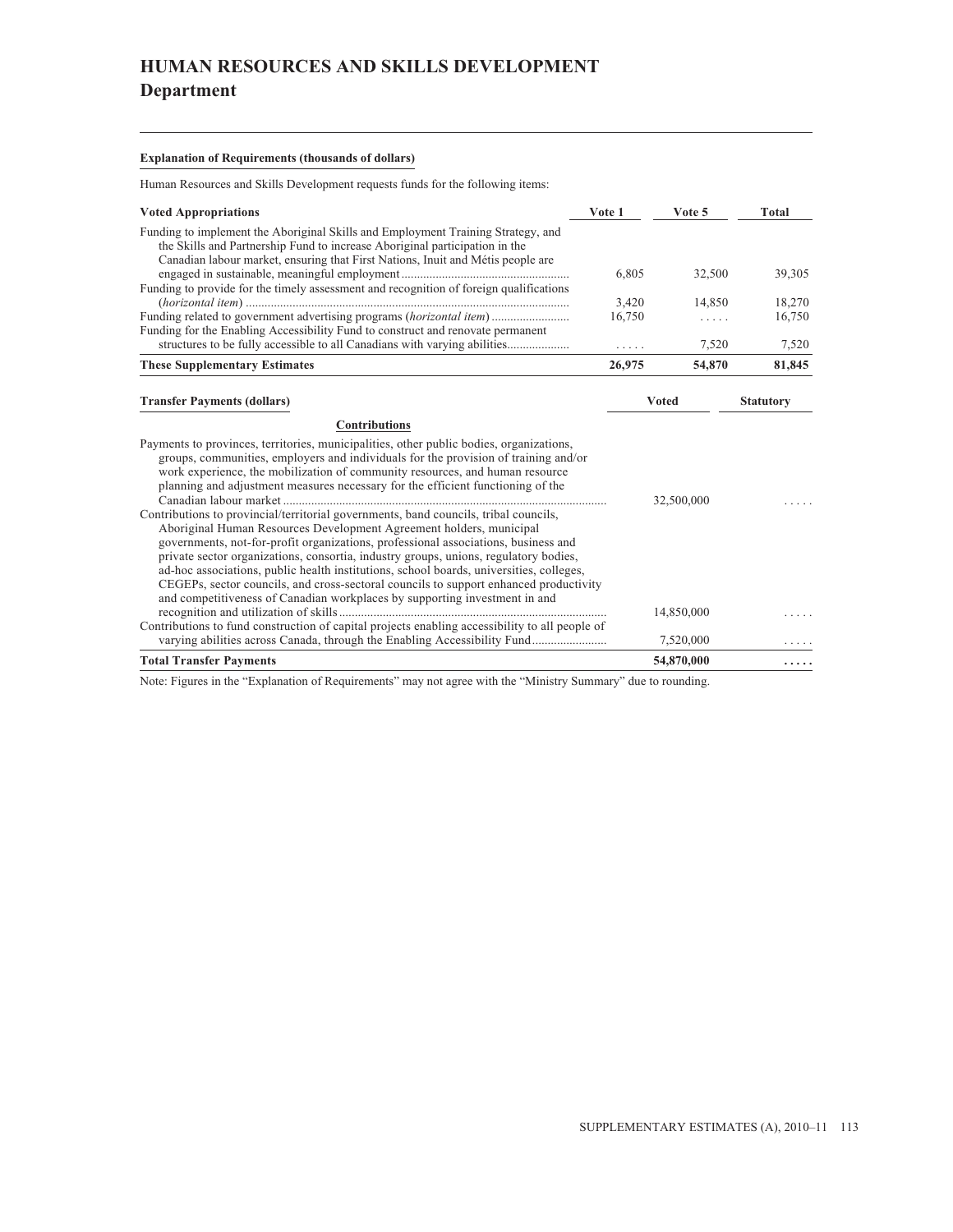### **INDIAN AFFAIRS AND NORTHERN DEVELOPMENT**

### **Ministry Summary**

|    |                                                                                                                 |               | These Supplementary Estimates |                       |                        |
|----|-----------------------------------------------------------------------------------------------------------------|---------------|-------------------------------|-----------------------|------------------------|
|    |                                                                                                                 | Previous      |                               |                       |                        |
|    |                                                                                                                 | Estimates     |                               | <b>Adjustments to</b> | <b>Total Estimates</b> |
|    | Vote (dollars)                                                                                                  | to date       | <b>Transfers</b>              | <b>Appropriations</b> | to date                |
|    |                                                                                                                 |               |                               |                       |                        |
|    | Department                                                                                                      |               |                               |                       |                        |
| 1a | Operating expenditures, and                                                                                     |               |                               |                       |                        |
|    | $(a)$ expenditures on works, buildings and equipment;                                                           |               |                               |                       |                        |
|    | and expenditures and recoverable expenditures in                                                                |               |                               |                       |                        |
|    | respect of services provided and work performed on                                                              |               |                               |                       |                        |
|    | other than federal property;                                                                                    |               |                               |                       |                        |
|    | $(b)$ authority to provide, in respect of Indian and Inuit<br>economic development activities, for the capacity |               |                               |                       |                        |
|    | development for Indian and Inuit and the furnishing                                                             |               |                               |                       |                        |
|    | of materials and equipment;                                                                                     |               |                               |                       |                        |
|    | $(c)$ authority to sell electric power to private                                                               |               |                               |                       |                        |
|    | consumers in remote locations when alternative local                                                            |               |                               |                       |                        |
|    | sources of supply are not available, in accordance                                                              |               |                               |                       |                        |
|    | with terms and conditions approved by the Governor                                                              |               |                               |                       |                        |
|    | in Council; and                                                                                                 |               |                               |                       |                        |
|    | (d) the payment to each member of the Queen's Privy<br>Council for Canada who is a Minister without             |               |                               |                       |                        |
|    | Portfolio or a Minister of State who does not preside                                                           |               |                               |                       |                        |
|    | over a Ministry of State of a salary not to exceed the                                                          |               |                               |                       |                        |
|    | salary paid to Ministers of State who preside over                                                              |               |                               |                       |                        |
|    | Ministries of State under the Salaries Act, as adjusted                                                         |               |                               |                       |                        |
|    | pursuant to the Parliament of Canada Act and pro rata                                                           |               |                               |                       |                        |
|    | for any period of less than a year $-$ To authorize the                                                         |               |                               |                       |                        |
|    | transfer of \$80,369 from National Defence Vote 1,                                                              |               |                               |                       |                        |
|    | Appropriation Act No. 1, 2010–11 for the purposes of<br>this Vote and to provide a further amount of            | 990,160,065   | (10,069,631)                  | 19,739,918            | 999,830,352            |
| 5  | Capital expenditures, and                                                                                       |               |                               |                       |                        |
|    | $(a)$ expenditures on buildings, works, land and                                                                |               |                               |                       |                        |
|    | equipment, the operation, control and ownership of                                                              |               |                               |                       |                        |
|    | which may be transferred to provincial governments                                                              |               |                               |                       |                        |
|    | on terms and conditions approved by the Governor in                                                             |               |                               |                       |                        |
|    | Council, or to Indian bands, groups of Indians or                                                               |               |                               |                       |                        |
|    | individual Indians at the discretion of the Minister of                                                         |               |                               |                       |                        |
|    | Indian Affairs and Northern Development, and such<br>expenditures on other than federal property; and           |               |                               |                       |                        |
|    | $(b)$ authority to make recoverable expenditures in                                                             |               |                               |                       |                        |
|    | amounts not exceeding the shares of provincial                                                                  |               |                               |                       |                        |
|    | governments of expenditures on roads and related                                                                |               |                               |                       |                        |
|    |                                                                                                                 | 6,431,000     |                               |                       | 6,431,000              |
|    | 10a The grants listed in the Estimates and contributions –                                                      |               |                               |                       |                        |
|    | To authorize the transfer of \$10,000,000 from Indian<br>Affairs and Northern Development Vote 1, and           |               |                               |                       |                        |
|    | \$1,564,088 from Health Vote 10, and \$467,995 from                                                             |               |                               |                       |                        |
|    | National Defence Vote 1, Appropriation Act No. 1,                                                               |               |                               |                       |                        |
|    | $2010 - 11$ for the purposes of this Vote and to provide                                                        |               |                               |                       |                        |
|    |                                                                                                                 | 5,994,750,890 | 12,032,083                    | 150,393,817           | 6,157,176,790          |
| 15 | Payments to Canada Post Corporation pursuant to an                                                              |               |                               |                       |                        |
|    | agreement between the Department of Indian Affairs                                                              |               |                               |                       |                        |
|    | and Northern Development and Canada Post                                                                        |               |                               |                       |                        |
|    | Corporation for the purpose of providing Northern                                                               | 47,600,000    |                               |                       | 47,600,000             |
|    | 20a Office of the Federal Interlocutor for Métis and                                                            |               |                               |                       |                        |
|    | non-Status Indians – Operating expenditures                                                                     | 5,527,537     |                               | 3,720,413             | 9,247,950              |
|    | 25a Office of the Federal Interlocutor for Métis and                                                            |               |                               |                       |                        |
|    |                                                                                                                 | 21,939,000    |                               | 8,000,000             | 29,939,000             |

<u> 1989 - Johann Barn, mars ann an t-Amhain Aonaich an t-Aonaich an t-Aonaich ann an t-Aonaich ann an t-Aonaich</u>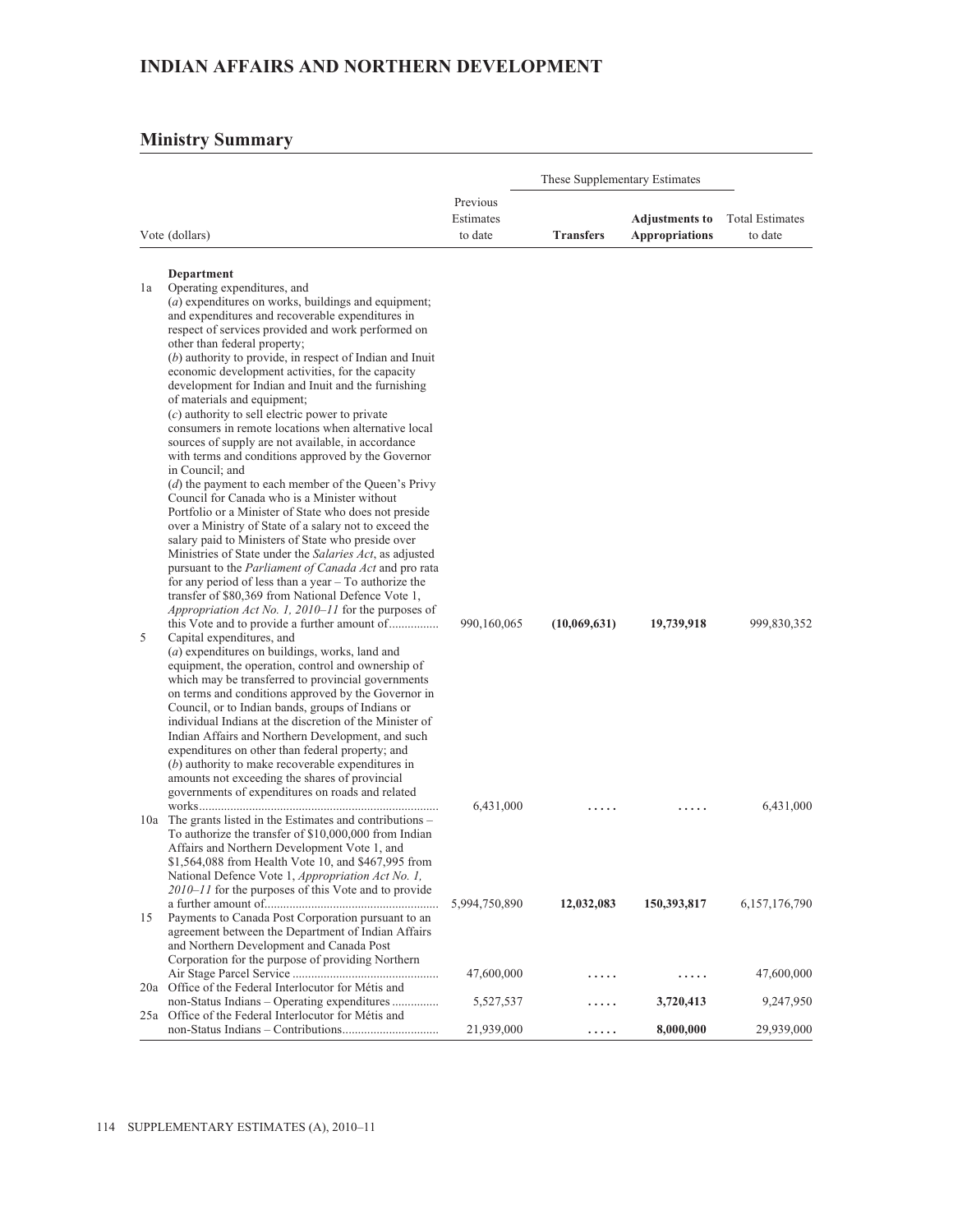# **INDIAN AFFAIRS AND NORTHERN DEVELOPMENT**

### **Ministry Summary**

|            |                                                                                                                                                                                                                                                                                               |                                  | These Supplementary Estimates |                                                |                                   |  |
|------------|-----------------------------------------------------------------------------------------------------------------------------------------------------------------------------------------------------------------------------------------------------------------------------------------------|----------------------------------|-------------------------------|------------------------------------------------|-----------------------------------|--|
|            | Vote (dollars)                                                                                                                                                                                                                                                                                | Previous<br>Estimates<br>to date | <b>Transfers</b>              | <b>Adjustments to</b><br><b>Appropriations</b> | <b>Total Estimates</b><br>to date |  |
| (S)<br>(S) | Minister of Indian Affairs and Northern                                                                                                                                                                                                                                                       | 66,055,729                       |                               |                                                | 66,055,729                        |  |
| (S)        | Development, Federal Interlocutor for Métis and<br>Non-Status Indians and Minister of the Canadian<br>Northern Economic Development Agency - Salary<br>Grants to Aboriginal organizations designated to                                                                                       | 78,649                           | .                             | .                                              | 78,649                            |  |
| (S)        | receive claim settlement payments pursuant to<br>Comprehensive Land Claim Settlement Acts<br>Grant to the Nunatsiavut Government for the                                                                                                                                                      | 67,970,146                       |                               |                                                | 67,970,146                        |  |
| (S)        | implementation of the Labrador Inuit Land Claims<br>Agreement pursuant to the Labrador Inuit Land<br>Liabilities in respect of loan guarantees made to                                                                                                                                        | 17,987,000                       |                               | .                                              | 17,987,000                        |  |
|            | Indians for Housing and Economic Development                                                                                                                                                                                                                                                  | 2,000,000                        | .                             | .                                              | 2,000,000                         |  |
| (S)<br>(S) | Payments to comprehensive claim beneficiaries in                                                                                                                                                                                                                                              | 1,472,000<br>1,400,000           | .                             | .                                              | 1,472,000<br>1,400,000            |  |
| (S)        | Grassy Narrows and Islington Bands Mercury                                                                                                                                                                                                                                                    | 15,000                           | .                             | .                                              | 15,000                            |  |
|            |                                                                                                                                                                                                                                                                                               | 7,223,387,016                    | 1,962,452                     | 181,854,148                                    | 7,407,203,616                     |  |
|            | L30 Loans to native claimants in accordance with terms<br>and conditions approved by the Governor in Council<br>for the purpose of defraying costs related to research,<br>L35 Loans to First Nations in British Columbia for the<br>purpose of supporting their participation in the British | 47,403,000<br>30,400,000         | .                             | .                                              | 47,403,000<br>30,400,000          |  |
|            |                                                                                                                                                                                                                                                                                               | 77,803,000                       | .                             | .                                              | 77,803,000                        |  |
|            |                                                                                                                                                                                                                                                                                               | 7,301,190,016                    | 1,962,452                     | 181,854,148                                    | 7,485,006,616                     |  |
|            | <b>Canadian Northern Economic Development</b><br>Agency                                                                                                                                                                                                                                       |                                  |                               |                                                |                                   |  |
| 40         |                                                                                                                                                                                                                                                                                               | 13,710,015                       | .                             |                                                | 13,710,015                        |  |
| 45<br>(S)  |                                                                                                                                                                                                                                                                                               | 46, 312, 294<br>1,180,455        | .<br>.                        | .                                              | 46, 312, 294<br>1,180,455         |  |
|            |                                                                                                                                                                                                                                                                                               |                                  |                               |                                                | 61,202,764                        |  |
|            |                                                                                                                                                                                                                                                                                               | 61,202,764                       | .                             | .                                              |                                   |  |
| 50<br>(S)  | <b>Canadian Polar Commission</b>                                                                                                                                                                                                                                                              | 938,944<br>76,830                | .<br>.                        | .<br>.                                         | 938,944<br>76,830                 |  |
|            |                                                                                                                                                                                                                                                                                               | 1,015,774                        | .                             | .                                              | 1,015,774                         |  |
| 55         | <b>First Nations Statistical Institute</b><br>Payments to the First Nations Statistical Institute for                                                                                                                                                                                         |                                  |                               |                                                |                                   |  |
|            |                                                                                                                                                                                                                                                                                               | 5,000,000                        | .                             |                                                | 5,000,000                         |  |
|            |                                                                                                                                                                                                                                                                                               | 5,000,000                        | .                             | .                                              | 5,000,000                         |  |

<u> 1989 - Johann Barn, mars ann an t-Amhain Aonaich an t-Aonaich an t-Aonaich ann an t-Aonaich ann an t-Aonaich</u>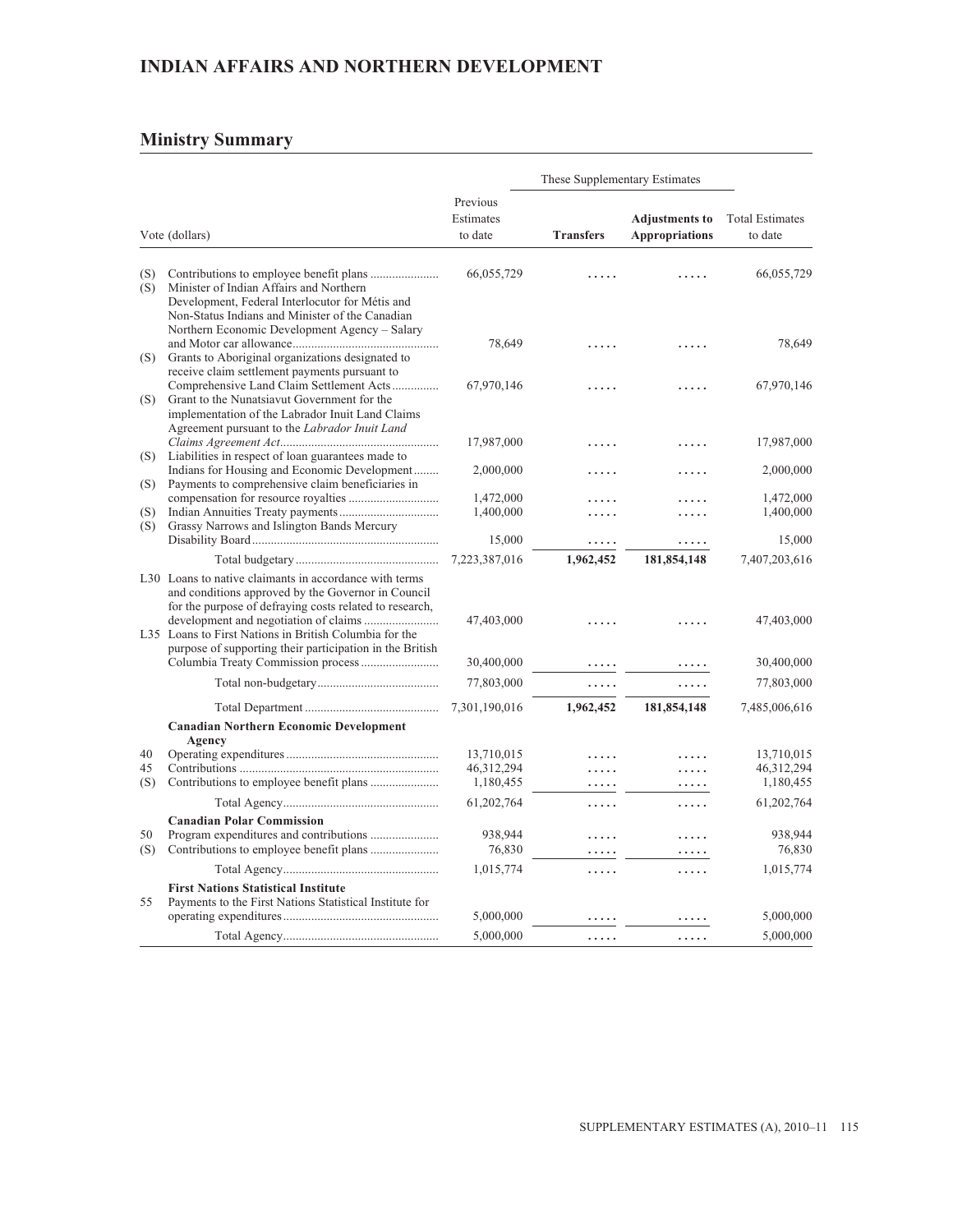### **INDIAN AFFAIRS AND NORTHERN DEVELOPMENT**

### **Ministry Summary**

|           |                                                                                 |                                  | These Supplementary Estimates |                                                |                                   |
|-----------|---------------------------------------------------------------------------------|----------------------------------|-------------------------------|------------------------------------------------|-----------------------------------|
|           | Vote (dollars)                                                                  | Previous<br>Estimates<br>to date | <b>Transfers</b>              | <b>Adjustments to</b><br><b>Appropriations</b> | <b>Total Estimates</b><br>to date |
|           | <b>Indian Residential Schools Truth and</b><br><b>Reconciliation Commission</b> |                                  |                               |                                                |                                   |
| 60<br>(S) |                                                                                 | 14,805,000<br>510,000            | .<br>.                        | .                                              | 14,805,000<br>510,000             |
|           |                                                                                 | 15,315,000                       | .                             | .                                              | 15,315,000                        |
| 65<br>(S) | <b>Registry of the Specific Claims Tribunal</b>                                 | 2,644,830<br>195.332             | .<br>.                        | .<br>.                                         | 2,644,830<br>195,332              |
|           |                                                                                 | 2,840,162                        | .                             | .                                              | 2,840,162                         |
|           |                                                                                 | 7,386,563,716                    | 1,962,452                     | 181,854,148                                    | 7,570,380,316                     |

<u> 1989 - Johann Barbara, martxa alemaniar a</u>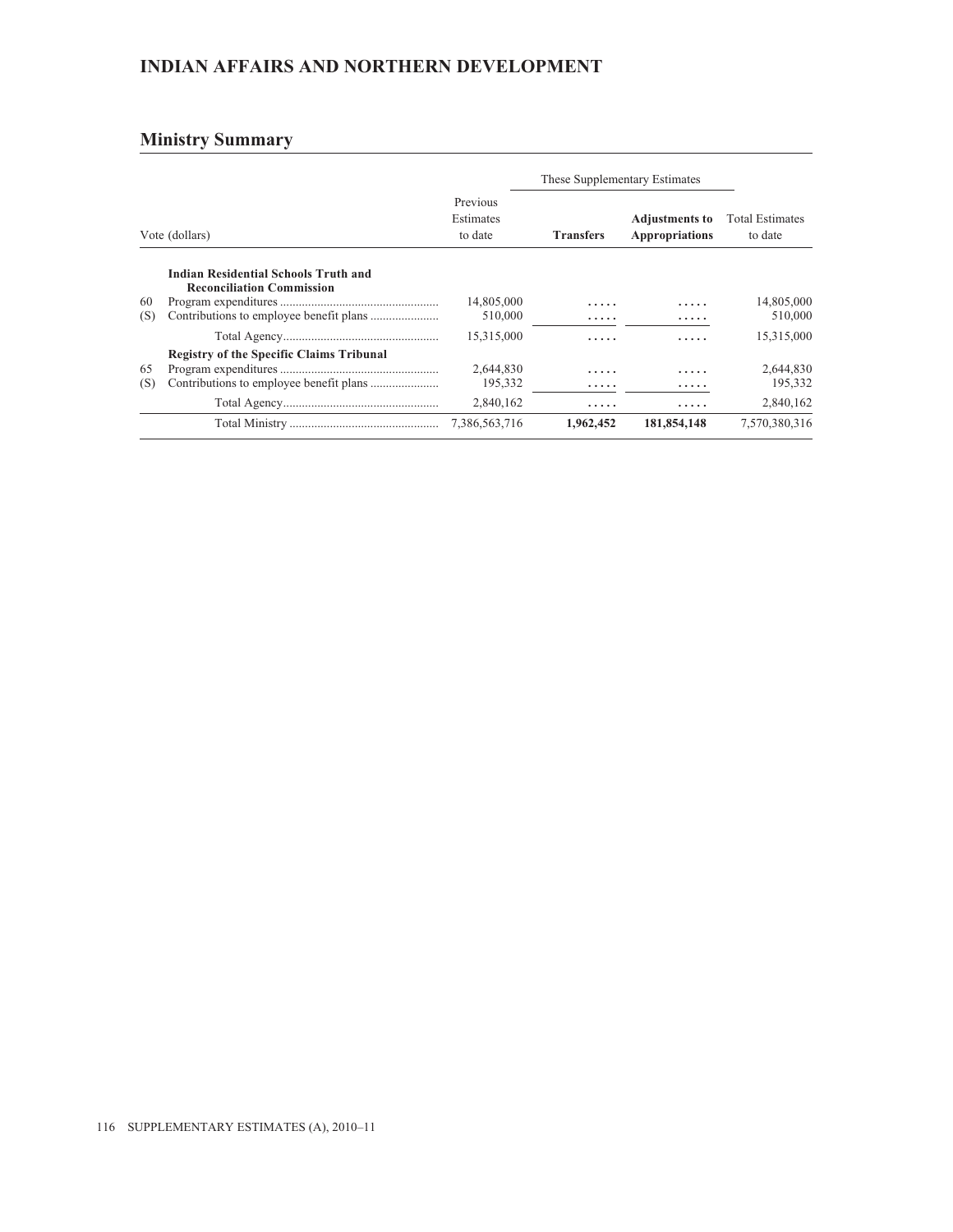# **INDIAN AFFAIRS AND NORTHERN DEVELOPMENT Department**

### **Explanation of Requirements (thousands of dollars)**

Indian Affairs and Northern Development requests funds for the following items:

| <b>Voted Appropriations</b>                                                                                                                                                                                                   | Vote 1   | Vote 10 | Vote 20 | Vote 25  | <b>Total</b> |
|-------------------------------------------------------------------------------------------------------------------------------------------------------------------------------------------------------------------------------|----------|---------|---------|----------|--------------|
| Funding to continue to support the<br>implementation of the First Nations Water and<br>Wastewater Action Plan (horizontal item)<br>Funding to manage Métis and non-status Indian<br>litigation and to implement the proactive | 10,084   | 126,386 | .       |          | 136,470      |
| reconciliation and management of Métis<br>Aboriginal rights (horizontal item)<br>Funding for continued support of the two                                                                                                     | 4,200    |         | 3,720   | 8,000    | 15,920       |
| Labrador Innu communities of Natuashish and<br>Sheshatsiu in building healthy, resilient and<br>Funding for the renewal of financial provisions of                                                                            | 1,123    | 13,699  | .       | .        | 14,822       |
| the Nisga'a Nation Fiscal Financing<br>Funding for implementation of amendments to the                                                                                                                                        | .        | 4,826   | .       | $\cdots$ | 4,826        |
| Indian Oil and Gas Act and to undertake<br>modernization activities of Indian Oil and Gas<br>Funding for First Nations SchoolNet Youth                                                                                        | 2,849    | 850     | .       | .        | 3,699        |
|                                                                                                                                                                                                                               | 100      | 2,500   |         | .        | 2,600        |
| Funding for the construction of new housing units                                                                                                                                                                             | .        | 2,133   | .       | .        | 2,133        |
| Funding to provide mediation services in support<br>of negotiated claims settlements to accelerate<br>the resolution of Canada's Justice At Last:                                                                             |          |         |         |          |              |
|                                                                                                                                                                                                                               | 1,384    | .       | .       | .        | 1,384        |
| <b>Total Voted Appropriations</b>                                                                                                                                                                                             | 19,740   | 150,394 | 3,720   | 8,000    | 181,854      |
| <b>Transfers</b>                                                                                                                                                                                                              |          |         |         |          |              |
| Transfer from Health – For the renewal of<br>financial provisions of the Nisga'a Nation<br>Transfer from National Defence – To provide for                                                                                    |          | 1,257   | .       | 1.1.1    | 1,257        |
| the First Nations management costs related to<br>the clean up of unexploded explosive<br>Transfer from Health $-$ To increase grants to the                                                                                   | 80       | 468     | .       | .        | 548          |
| Sechelt Indian Band pursuant to the Sechelt<br>Indian Band Self-Government Act<br>Internal reallocation of resources - To fund a                                                                                              |          | 307     | .       | $\cdots$ | 307          |
| grant to the First Nations Finance Authority<br>for the purpose of enhancing the Authority's                                                                                                                                  | (10,000) | 10,000  | .       | 1.1.1    |              |
| Transfer to Canadian Heritage - To promote<br>public awareness and community participation                                                                                                                                    |          |         |         |          |              |
|                                                                                                                                                                                                                               | (150)    | .       | .       | .        | (150)        |
| <b>Total Transfers</b>                                                                                                                                                                                                        | (10,070) | 12,032  | .       | .        | 1,962        |
| <b>These Supplementary Estimates</b>                                                                                                                                                                                          | 9,670    | 162,426 | 3,720   | 8,000    | 183,816      |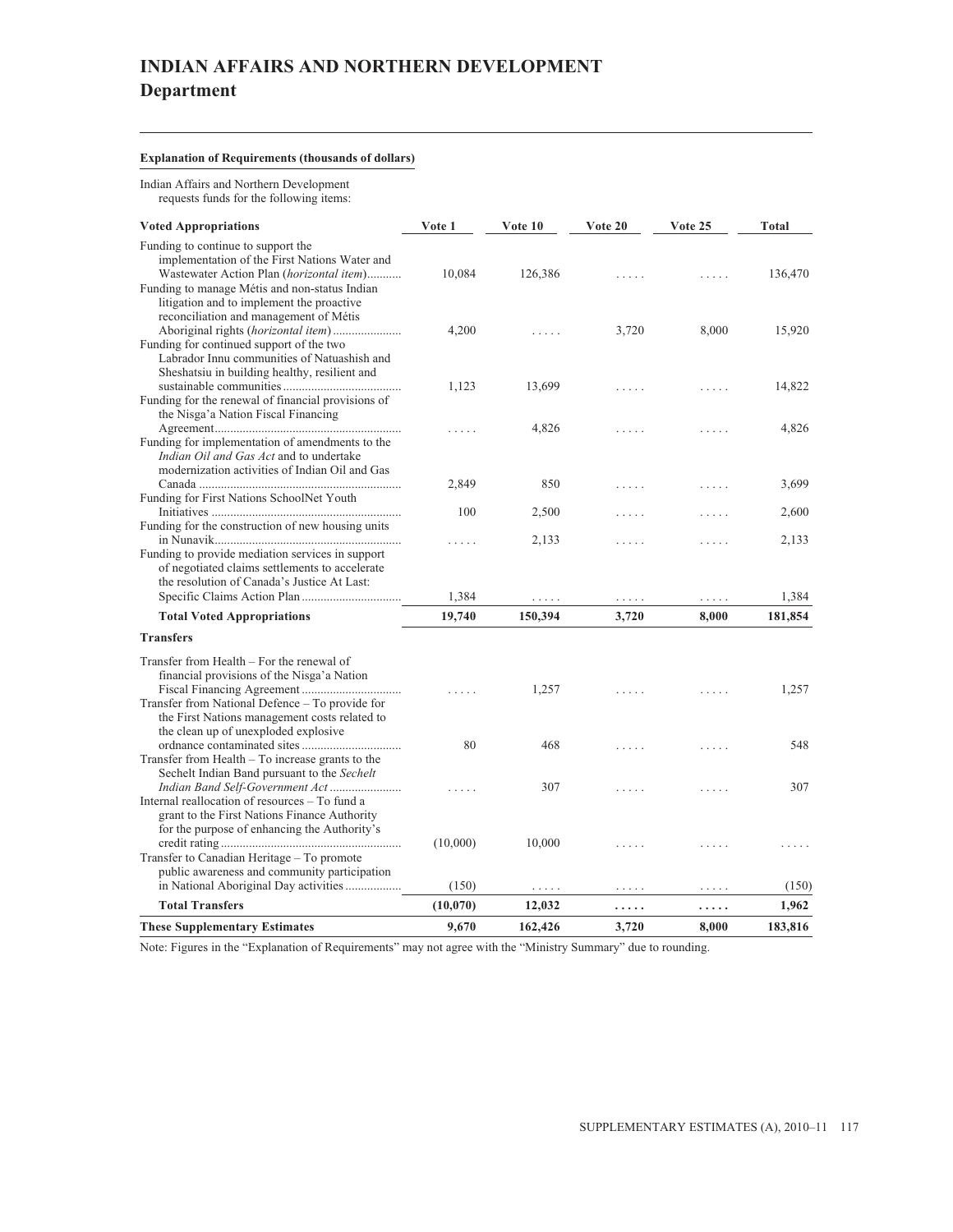# **INDIAN AFFAIRS AND NORTHERN DEVELOPMENT Department**

### **Explanation of Requirements (thousands of dollars)**

| <b>Transfer Payments (dollars)</b>                                                                                                                                                         | <b>Voted</b>                      | <b>Statutory</b> |  |
|--------------------------------------------------------------------------------------------------------------------------------------------------------------------------------------------|-----------------------------------|------------------|--|
| <b>Grants</b>                                                                                                                                                                              |                                   |                  |  |
| Grant to the First Nations Finance Authority for the purpose of enhancing the Authority's<br>Payments to self-governing Aboriginal organizations, pursuant to comprehensive land           | 10,000,000                        |                  |  |
| Grants to the Sechelt Indian Band pursuant to the Sechelt Self-Government Act                                                                                                              | 6,082,788<br>307,000              |                  |  |
| <b>Total Grants</b>                                                                                                                                                                        | 16,389,788                        |                  |  |
| <b>Contributions</b>                                                                                                                                                                       |                                   |                  |  |
| Payments to support Indians, Inuit and Innu for the purpose of supplying public services in                                                                                                | 128,812,971<br>8,000,000          |                  |  |
| Payments to support Indians, Inuit and Innu for the purpose of supplying public services in<br>Payments to support Indians, Inuit and Innu for the purpose of supplying public services in | 7,377,000                         |                  |  |
| Contributions to beneficiaries and various implementing bodies for implementing                                                                                                            | 6,395,000                         |                  |  |
| Contributions for the purpose of consultation and policy development                                                                                                                       | 2, 133, 146<br>850,000<br>467,995 |                  |  |
| <b>Total Contributions</b>                                                                                                                                                                 | 154,036,112                       | .                |  |
| <b>Total Transfer Payments</b>                                                                                                                                                             | 170,425,900                       | .                |  |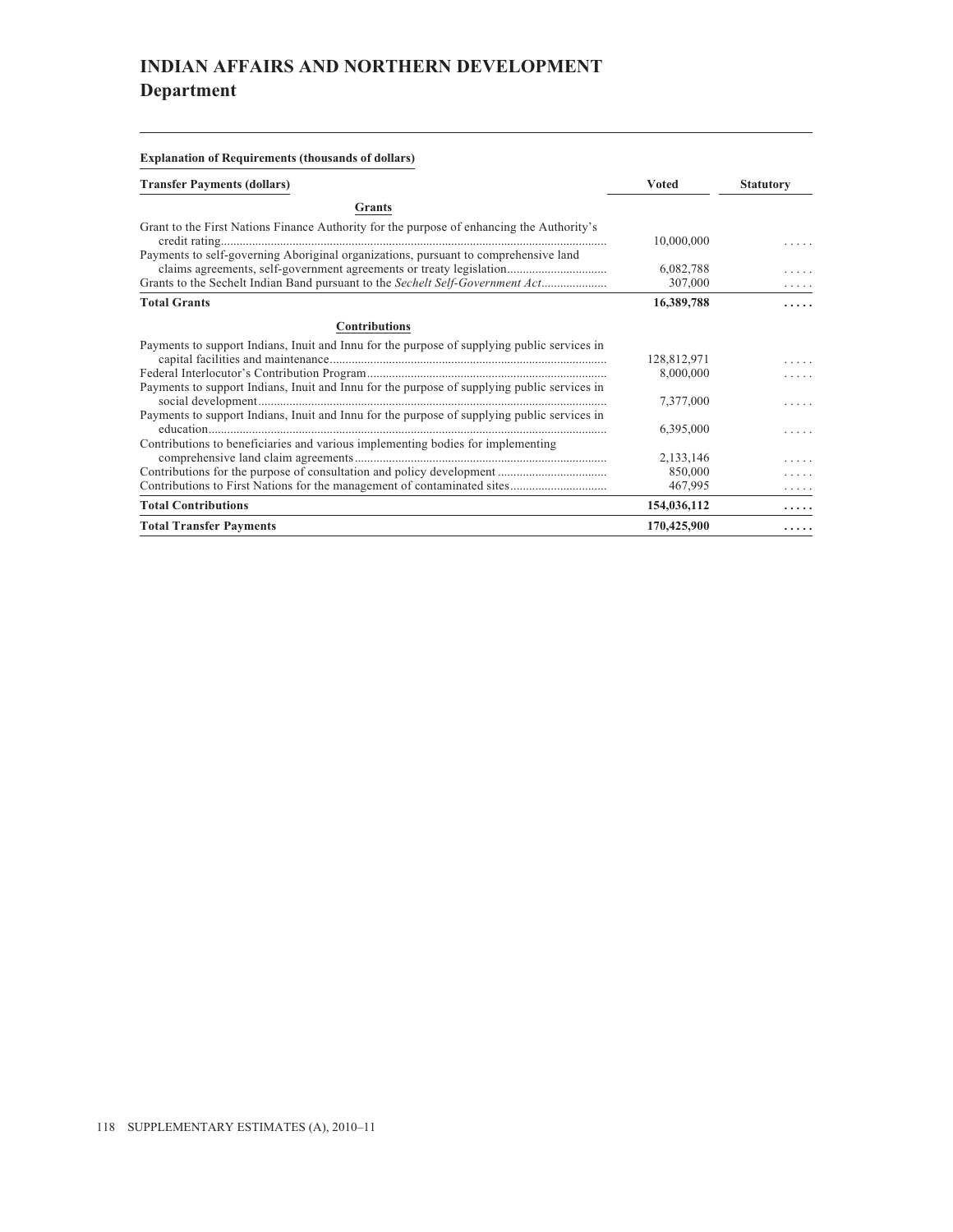|                   |                                                                                                                                                                                                                                                                                                                                                                                                                                                                                                                                                                                                                                                                                                                  |                                  | These Supplementary Estimates |                                                |                                   |
|-------------------|------------------------------------------------------------------------------------------------------------------------------------------------------------------------------------------------------------------------------------------------------------------------------------------------------------------------------------------------------------------------------------------------------------------------------------------------------------------------------------------------------------------------------------------------------------------------------------------------------------------------------------------------------------------------------------------------------------------|----------------------------------|-------------------------------|------------------------------------------------|-----------------------------------|
|                   | Vote (dollars)                                                                                                                                                                                                                                                                                                                                                                                                                                                                                                                                                                                                                                                                                                   | Previous<br>Estimates<br>to date | <b>Transfers</b>              | <b>Adjustments to</b><br><b>Appropriations</b> | <b>Total Estimates</b><br>to date |
|                   | Department                                                                                                                                                                                                                                                                                                                                                                                                                                                                                                                                                                                                                                                                                                       |                                  |                               |                                                |                                   |
| 1a                | Operating expenditures, and pursuant to paragraph<br>$29.1(2)(a)$ of the Financial Administration Act,<br>authority to expend revenue received during the fiscal<br>year related to Communications Research,<br>Bankruptcy and Corporations and from services and<br>regulatory processes, specifically pre-merger<br>notification filings, advance ruling certificates,<br>advisory opinions and photocopies, provided under<br>the Competition Act and the payment to each member<br>of the Queen's Privy Council for Canada who is a<br>Minister without Portfolio or a Minister of State who<br>does not preside over a Ministry of State of a salary<br>not to exceed the salary paid to Ministers of State |                                  |                               |                                                |                                   |
|                   | who preside over Ministries of State under the<br>Salaries Act, as adjusted pursuant to the Parliament of<br>Canada Act and pro rata for any period of less than a                                                                                                                                                                                                                                                                                                                                                                                                                                                                                                                                               |                                  |                               |                                                |                                   |
| 5a                | Capital expenditures $-$ To authorize the transfer of                                                                                                                                                                                                                                                                                                                                                                                                                                                                                                                                                                                                                                                            | 365,255,887                      | (4,451,500)                   | 31,994,428                                     | 392,798,815                       |
|                   | \$3,700,500 from Industry Vote 1, Appropriation Act<br>No. 1, 2010–11 for the purposes of this Vote and to                                                                                                                                                                                                                                                                                                                                                                                                                                                                                                                                                                                                       |                                  |                               |                                                |                                   |
|                   | 10a The grants listed in the Estimates and contributions                                                                                                                                                                                                                                                                                                                                                                                                                                                                                                                                                                                                                                                         | 10,730,000<br>1,294,657,449      | 3,700,500<br>.                | 761,550<br>39,861,814                          | 15,192,050<br>1,334,519,263       |
| (S)<br>(S)<br>(S) | Minister of Industry - Salary and motor car allowance<br>Minister of State (Small Business and Tourism) -                                                                                                                                                                                                                                                                                                                                                                                                                                                                                                                                                                                                        | 53,997,679<br>78,649             | .<br>.                        | .<br>.                                         | 53,997,679<br>78,649              |
| (S)               | Minister of State (Science and Technology) (Federal<br>Economic Development Agency for Southern                                                                                                                                                                                                                                                                                                                                                                                                                                                                                                                                                                                                                  | 2,000                            | .                             | .                                              | 2,000                             |
| (S)               | Contribution under the Knowledge Infrastructure                                                                                                                                                                                                                                                                                                                                                                                                                                                                                                                                                                                                                                                                  | 2,000                            | .                             | .                                              | 2,000                             |
| (S)               | Liabilities under the Canada Small Business                                                                                                                                                                                                                                                                                                                                                                                                                                                                                                                                                                                                                                                                      | 500,000,000                      | .                             | .                                              | 500,000,000                       |
| (S)<br>(S)        | Grant to CANARIE Inc. to operate and develop the                                                                                                                                                                                                                                                                                                                                                                                                                                                                                                                                                                                                                                                                 | 90,200,000<br>43,000,000         | .                             | .                                              | 90,200,000<br>43,000,000          |
|                   | next generation of Canada's Advanced Research                                                                                                                                                                                                                                                                                                                                                                                                                                                                                                                                                                                                                                                                    |                                  |                               |                                                |                                   |
| (S)<br>(S)        | Canadian Intellectual Property Office Revolving Fund<br>Grant to the Perimeter Institute for Theoretical                                                                                                                                                                                                                                                                                                                                                                                                                                                                                                                                                                                                         | 31,000,000<br>13,659,172         | .                             | .                                              | 31,000,000<br>13,659,172          |
| (S)               | Liabilities under the Small Business Loans Act                                                                                                                                                                                                                                                                                                                                                                                                                                                                                                                                                                                                                                                                   | 10,000,000                       | .                             | .                                              | 10,000,000                        |
|                   |                                                                                                                                                                                                                                                                                                                                                                                                                                                                                                                                                                                                                                                                                                                  | 125,000                          |                               | .<br>5,000,000                                 | 125,000<br>5,000,000              |
| <u>(S)</u>        |                                                                                                                                                                                                                                                                                                                                                                                                                                                                                                                                                                                                                                                                                                                  | 2,412,707,836                    | (751,000)                     | 77,617,792                                     | 2,489,574,628                     |
|                   | L15 Payments pursuant to subsection $14(2)$ of the                                                                                                                                                                                                                                                                                                                                                                                                                                                                                                                                                                                                                                                               |                                  |                               |                                                |                                   |
|                   | L20 Loans pursuant to paragraph $14(1)(a)$ of the                                                                                                                                                                                                                                                                                                                                                                                                                                                                                                                                                                                                                                                                | 300,000                          | .                             | .                                              | 300,000                           |
|                   |                                                                                                                                                                                                                                                                                                                                                                                                                                                                                                                                                                                                                                                                                                                  | 500,000                          | .                             |                                                | 500,000                           |
|                   |                                                                                                                                                                                                                                                                                                                                                                                                                                                                                                                                                                                                                                                                                                                  | 800,000                          | .                             |                                                | 800,000                           |
|                   |                                                                                                                                                                                                                                                                                                                                                                                                                                                                                                                                                                                                                                                                                                                  | 2,413,507,836                    | (751,000)                     | 77,617,792                                     | 2,490,374,628                     |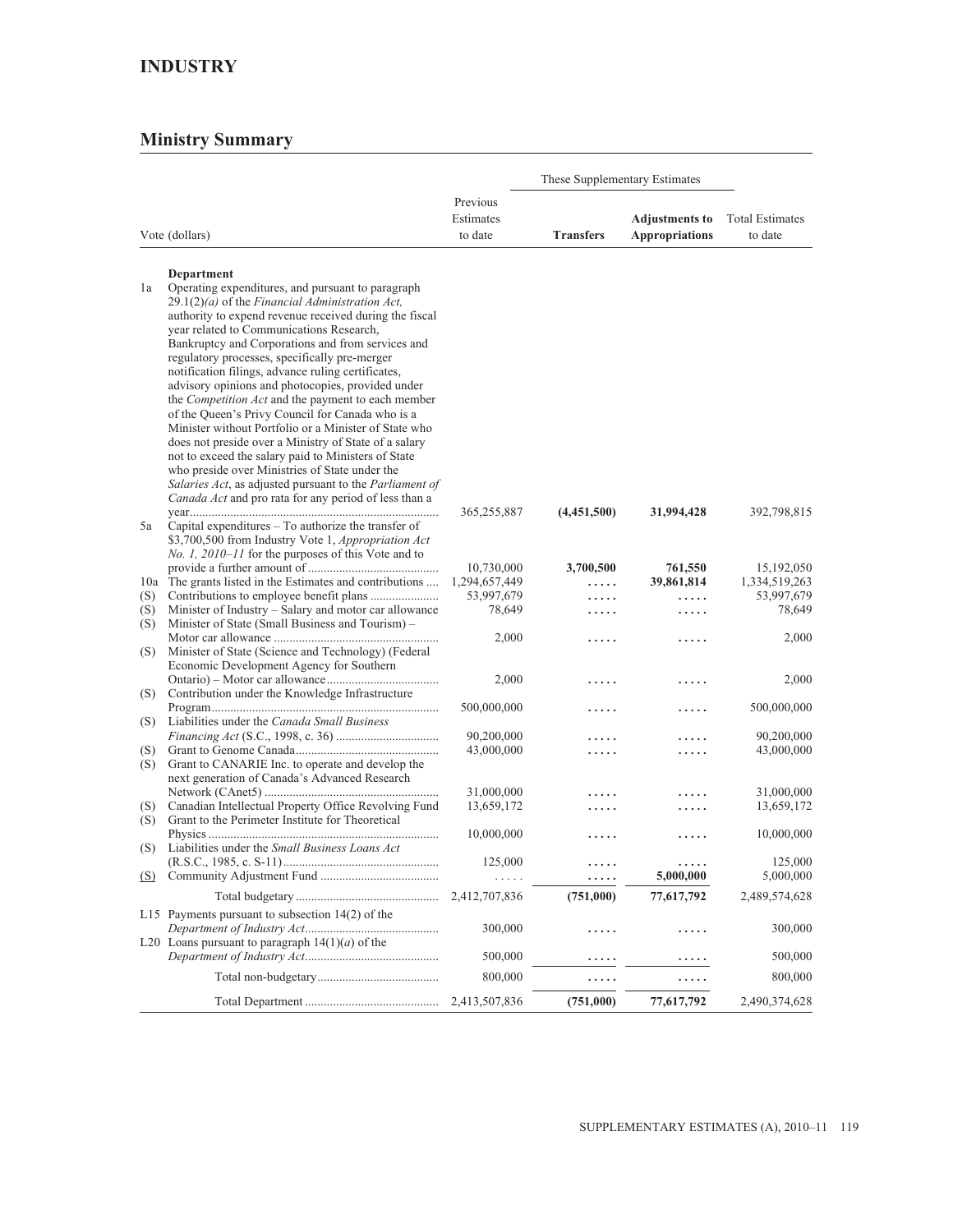### **INDUSTRY**

|                  |                                                                                                                                                                                                                                                                                                                                                                                                                                                  |                                        | These Supplementary Estimates |                                                |                                        |
|------------------|--------------------------------------------------------------------------------------------------------------------------------------------------------------------------------------------------------------------------------------------------------------------------------------------------------------------------------------------------------------------------------------------------------------------------------------------------|----------------------------------------|-------------------------------|------------------------------------------------|----------------------------------------|
|                  | Vote (dollars)                                                                                                                                                                                                                                                                                                                                                                                                                                   | Previous<br>Estimates<br>to date       | <b>Transfers</b>              | <b>Adjustments to</b><br><b>Appropriations</b> | <b>Total Estimates</b><br>to date      |
|                  |                                                                                                                                                                                                                                                                                                                                                                                                                                                  |                                        |                               |                                                |                                        |
| 25<br>30         | <b>Canadian Space Agency</b><br>35a The grants listed in the Estimates and contributions –                                                                                                                                                                                                                                                                                                                                                       | 252, 278, 159<br>81,394,000            | .                             | .                                              | 252,278,159<br>81,394,000              |
| (S)              | To authorize the transfer of \$35,000 from Industry<br>Vote 60, Appropriation Act No. 1, 2010-11 for the                                                                                                                                                                                                                                                                                                                                         | 46,292,000<br>10,792,628               | 35,000<br>.                   | 1<br>.                                         | 46,327,001<br>10,792,628               |
|                  |                                                                                                                                                                                                                                                                                                                                                                                                                                                  | 390,756,787                            | 35,000                        | $\mathbf{1}$                                   | 390,791,788                            |
| 40               | <b>Canadian Tourism Commission</b><br>Payments to the Canadian Tourism Commission                                                                                                                                                                                                                                                                                                                                                                | 100,643,061                            | .                             | .                                              | 100,643,061                            |
|                  |                                                                                                                                                                                                                                                                                                                                                                                                                                                  | 100,643,061                            | .                             | .                                              | 100,643,061                            |
| 45               | <b>Copyright Board</b>                                                                                                                                                                                                                                                                                                                                                                                                                           | 2,817,613                              | .                             | .                                              | 2,817,613                              |
| (S)              |                                                                                                                                                                                                                                                                                                                                                                                                                                                  | 292,844                                | .                             | .                                              | 292,844                                |
|                  |                                                                                                                                                                                                                                                                                                                                                                                                                                                  | 3,110,457                              | .                             | .                                              | 3,110,457                              |
|                  | <b>Federal Economic Development Agency for</b><br><b>Southern Ontario</b>                                                                                                                                                                                                                                                                                                                                                                        |                                        |                               |                                                |                                        |
| 50<br>55a<br>(S) | The grants listed in the Estimates and contributions                                                                                                                                                                                                                                                                                                                                                                                             | 34,010,886<br>469,523,095<br>3,431,296 | .<br>(45,000,000)<br>.        | .<br>.                                         | 34,010,886<br>424,523,095<br>3,431,296 |
|                  |                                                                                                                                                                                                                                                                                                                                                                                                                                                  | 506,965,277                            | (45,000,000)                  | .                                              | 461,965,277                            |
|                  | <b>National Research Council of Canada</b><br>60a Operating expenditures $-$ To authorize the transfer of<br>\$2,250,000 from Industry Vote 55, Appropriation Act<br>No. 1, 2010–11 for the purposes of this Vote and to<br>70a The grants listed in the Estimates and contributions –<br>To authorize the transfer of \$42,750,000 from<br>Industry Vote 55, and \$7,200,000 from Industry Vote<br>60, Appropriation Act No. 1, 2010–11 for the | 361, 304, 501<br>48,115,000            | (4,985,000)<br>.              | 57,212,440<br>3,439,000                        | 413,531,941<br>51,554,000              |
| (S)<br>(S)       | purposes of this Vote and to provide a further amount<br>Spending of revenues pursuant to paragraph $5(1)(e)$ of<br>the National Research Council Act (R.S.C., 1985,                                                                                                                                                                                                                                                                             | 213,048,000<br>45,581,698              | 49,950,000<br>.               | 27,855,800<br>.                                | 290,853,800<br>45,581,698              |
|                  |                                                                                                                                                                                                                                                                                                                                                                                                                                                  | 80,920,000                             | .                             | (3,573,500)                                    | 77,346,500                             |
|                  |                                                                                                                                                                                                                                                                                                                                                                                                                                                  | 748.969.199                            | 44,965,000                    | 84,933,740                                     | 878, 867, 939                          |
|                  | <b>Natural Sciences and Engineering Research</b><br>Council                                                                                                                                                                                                                                                                                                                                                                                      |                                        |                               |                                                |                                        |
| 75<br>80a<br>(S) |                                                                                                                                                                                                                                                                                                                                                                                                                                                  | 42,511,011<br>973,262,500<br>4,424,920 | .<br>(508,000)<br>.           | .<br>.                                         | 42,511,011<br>972,754,500<br>4,424,920 |
|                  |                                                                                                                                                                                                                                                                                                                                                                                                                                                  | 1,020,198,431                          | (508,000)                     | .                                              | 1,019,690,431                          |
| 85<br>(S)        | <b>Registry of the Competition Tribunal</b>                                                                                                                                                                                                                                                                                                                                                                                                      | 1,907,001<br>158,950                   | .                             | .<br>.                                         | 1,907,001<br>158,950                   |
|                  |                                                                                                                                                                                                                                                                                                                                                                                                                                                  | 2,065,951                              | .                             | .                                              | 2,065,951                              |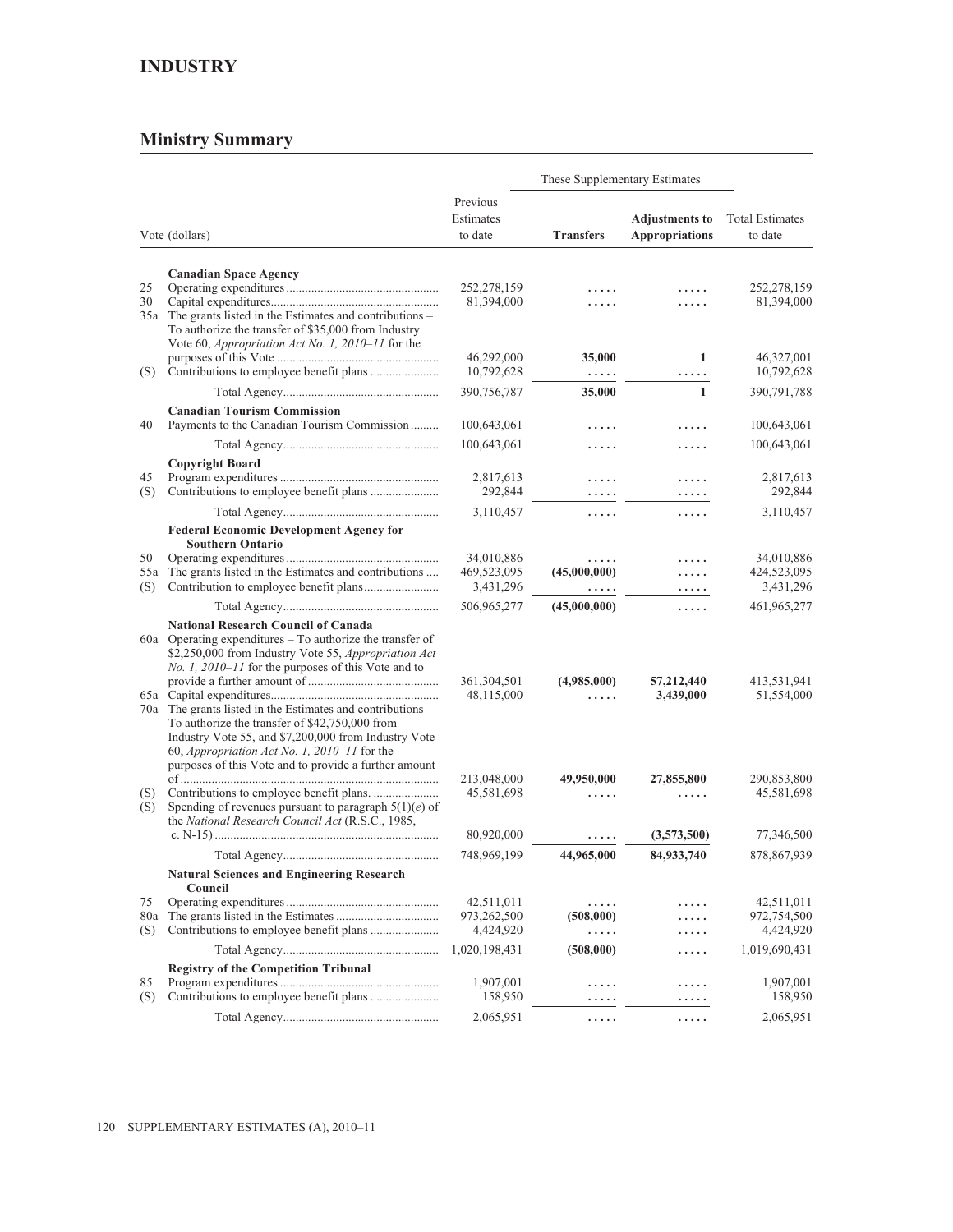### **INDUSTRY**

| Vote (dollars) |                                                                                                                                                                                                           |                                  | These Supplementary Estimates |                                                |                                   |
|----------------|-----------------------------------------------------------------------------------------------------------------------------------------------------------------------------------------------------------|----------------------------------|-------------------------------|------------------------------------------------|-----------------------------------|
|                |                                                                                                                                                                                                           | Previous<br>Estimates<br>to date | <b>Transfers</b>              | <b>Adjustments to</b><br><b>Appropriations</b> | <b>Total Estimates</b><br>to date |
|                | <b>Social Sciences and Humanities Research Council</b>                                                                                                                                                    |                                  |                               |                                                |                                   |
| 90             | 95a The grants listed in the Estimates $-$ To authorize the<br>transfer of \$315,252 from Canadian Heritage Vote 5,<br>Appropriation Act No. 1, 2010–11 for the purposes of                               | 23,651,613                       |                               |                                                | 23,651,613                        |
| (S)            |                                                                                                                                                                                                           | 648,765,000<br>2,500,111         | (574, 748)                    | 1                                              | 648,190,253<br>2,500,111          |
|                |                                                                                                                                                                                                           | 674,916,724                      | (574, 748)                    | 1                                              | 674,341,977                       |
| 100            | <b>Standards Council of Canada</b><br>Payments to the Standards Council of Canada<br>pursuant to section 5 of the Standards Council of                                                                    | 7,129,000                        |                               |                                                | 7,129,000                         |
|                |                                                                                                                                                                                                           | 7,129,000                        |                               |                                                | 7,129,000                         |
| 105            | <b>Statistics Canada</b><br>Program expenditures, contributions and pursuant to<br>paragraph $29.1(2)(a)$ of the Financial Administration<br><i>Act</i> , authority to expend revenue received during the |                                  |                               |                                                |                                   |
|                |                                                                                                                                                                                                           | 491,001,141                      |                               |                                                | 491,001,141                       |
| (S)            |                                                                                                                                                                                                           | 71,731,988                       |                               |                                                | 71,731,988                        |
|                |                                                                                                                                                                                                           | 562,733,129                      | .                             | .                                              | 562,733,129                       |
|                |                                                                                                                                                                                                           | 6,430,995,852                    | (1,833,748)                   | 162,551,534                                    | 6,591,713,638                     |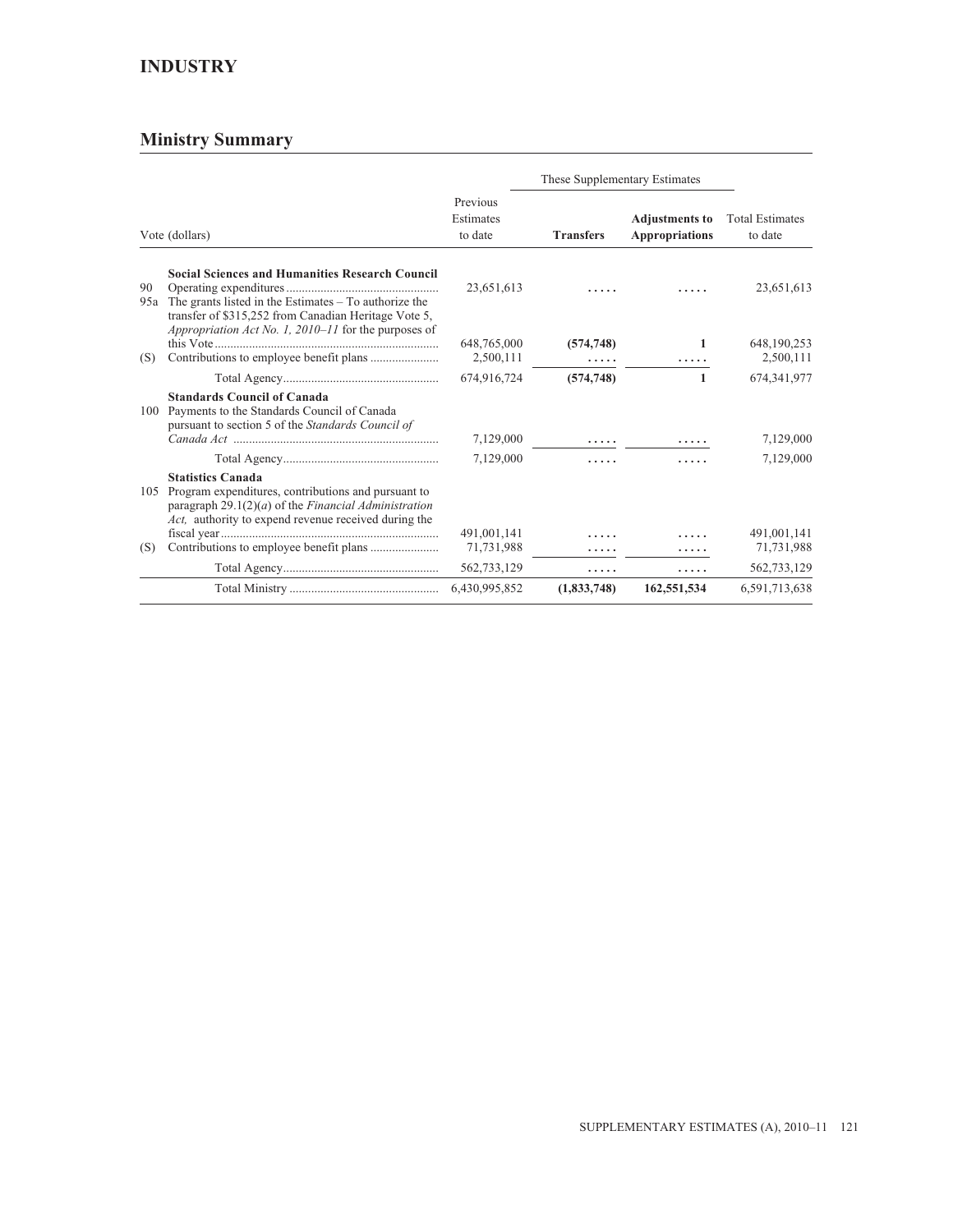### **Explanation of Requirements (thousands of dollars)**

Industry requests funds for the following items:

| <b>Voted Appropriations</b>                                                                                                                                                                   | Vote 1                 | Vote 5 | Vote 10      | <b>Total</b>     |
|-----------------------------------------------------------------------------------------------------------------------------------------------------------------------------------------------|------------------------|--------|--------------|------------------|
| Funding to support strategic investments in innovation under the<br>Technology Partnerships Canada Program and the Strategic                                                                  |                        |        |              |                  |
| Reinvestment of receipts from repayable contributions to support                                                                                                                              |                        |        | 39,862       | 39,862           |
| Funding to implement and enforce legislation concerning unsolicited                                                                                                                           | 27,788                 |        |              | 27,788           |
| commercial email and related online threats (horizontal item)                                                                                                                                 | 2,249                  | 312    |              | 2,561            |
| Funding to complete the upgrade of the Communications Research<br>Centre's electrical distribution system at the Shirley's Bay                                                                | 1,821                  | .      |              | 1,821            |
| Funding for planning and operations related to policing and security                                                                                                                          | .                      | 450    | $\cdots$     | 450              |
|                                                                                                                                                                                               | 136                    | .      | .            | 136              |
| <b>Total Voted Appropriations</b>                                                                                                                                                             | 31,994                 | 762    | 39,862       | 72,618           |
| <b>Statutory Appropriations</b>                                                                                                                                                               |                        |        |              |                  |
| Funding to foster economic development, science and technology<br>initiatives and other measures to promote economic<br>diversification in Canadian communities (Community                    |                        |        |              | 5,000            |
| <b>Total Adjustments to Appropriations</b>                                                                                                                                                    |                        |        |              | 77,618           |
|                                                                                                                                                                                               |                        |        |              |                  |
| <b>Transfers</b>                                                                                                                                                                              |                        |        |              |                  |
| Internal reallocation of resources – To support investments in<br>various capital projects such as modernizing and refitting the<br>C.D. Howe building and implementing and enhancing various |                        |        |              |                  |
| Transfer to Health – To support the Canadian Regulatory System for                                                                                                                            | (3,701)                | 3,701  |              |                  |
| Transfer to Foreign Affairs and International Trade – To provide                                                                                                                              | (150)                  | .      | 1.1.1        | (150)            |
| support to departmental staff located at missions abroad                                                                                                                                      | (601)                  | .      | .            | (601)            |
| <b>Total Transfers</b>                                                                                                                                                                        | (4, 452)               | 3,701  | .            | (751)            |
| <b>These Supplementary Estimates</b>                                                                                                                                                          | 27,542                 | 4,463  | 39,862       | 76,867           |
| <b>Transfer Payments (dollars)</b>                                                                                                                                                            |                        |        | <b>Voted</b> | <b>Statutory</b> |
| <b>Contributions</b>                                                                                                                                                                          |                        |        |              |                  |
| (S) Contributions under the Community Adjustment Fund in Northern Ontario (Budget)                                                                                                            |                        |        | 39,861,814   | 5,000,000        |
| <b>Total Transfer Payments</b>                                                                                                                                                                |                        |        | 39,861,814   | 5,000,000        |
| $\pm$ $\pi$ $\pi$ $\pm$ $\pi$ $\pi$ $\pm$<br>$\cdots$                                                                                                                                         | that any contact their |        |              |                  |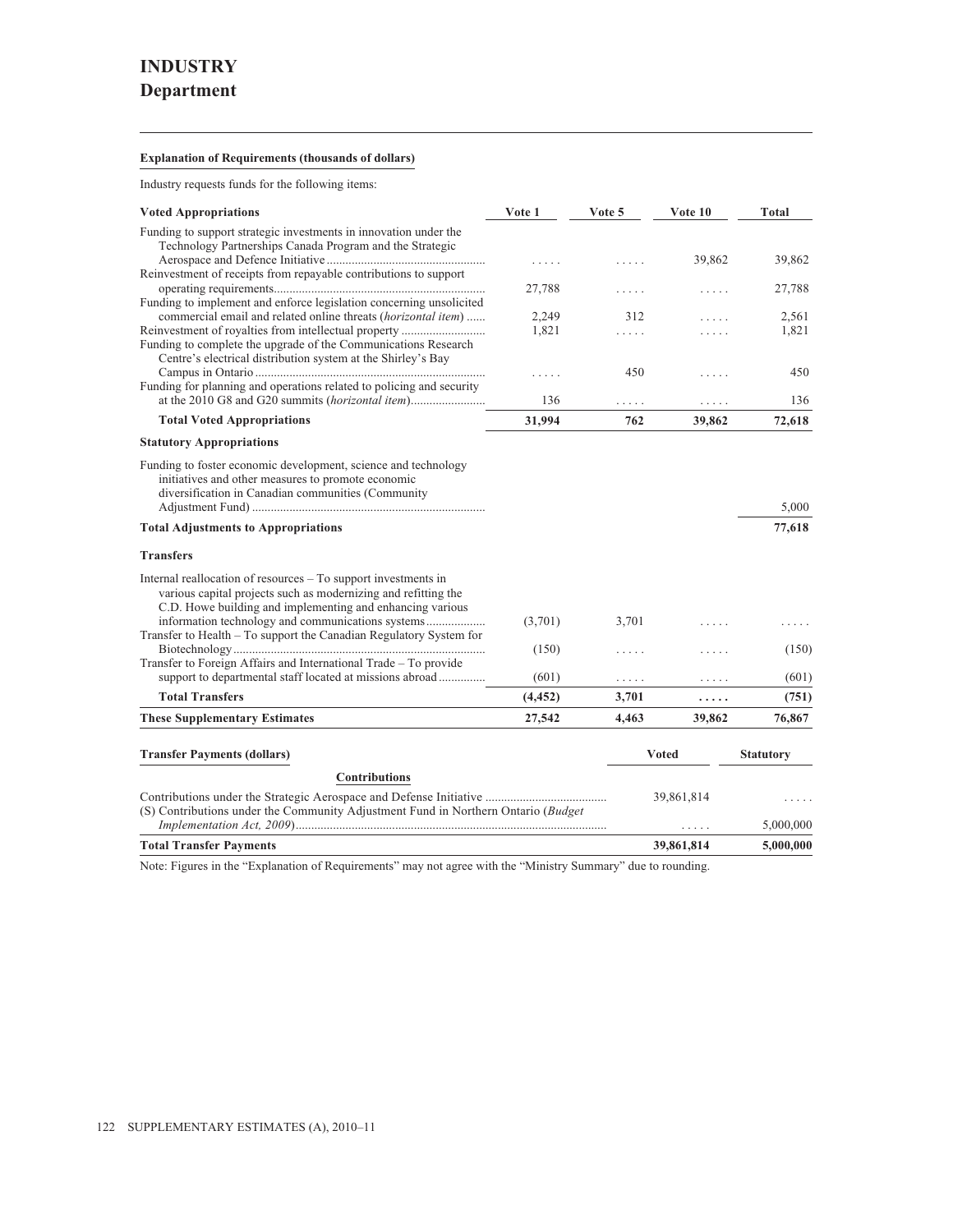### **INDUSTRY Canadian Space Agency**

#### **Explanation of Requirements (thousands of dollars)**

Canadian Space Agency requests funds for the following items:

| <b>Transfers</b>                                                                                                     |        | Vote 35          |
|----------------------------------------------------------------------------------------------------------------------|--------|------------------|
| Transfer from National Research Council of Canada – To support the student travel fund for Canada's participation at |        |                  |
| <b>Transfer Payments (dollars)</b>                                                                                   | Voted  | <b>Statutory</b> |
| <b>Grants</b>                                                                                                        |        |                  |
| Class Grant Program to Support Research, Awareness and Learning in Space Science and                                 | 35,000 | .                |

Note: Figures in the "Explanation of Requirements" may not agree with the "Ministry Summary" due to rounding.

### **Federal Economic Development Agency for Southern Ontario**

#### **Explanation of Requirements (thousands of dollars)**

Federal Economic Development Agency for Southern Ontario – *No additional funding being requested*

| <b>Transfers</b>                                                                                                 | Vote 55  |
|------------------------------------------------------------------------------------------------------------------|----------|
| Transfer to National Research Council of Canada – For the Industrial Research Assistance Program in the Southern | (45,000) |
|                                                                                                                  |          |

Note: Figures in the "Explanation of Requirements" may not agree with the "Ministry Summary" due to rounding.

### **National Research Council of Canada**

### **Explanation of Requirements (thousands of dollars)**

National Research Council of Canada requests funds for the following items:

| <b>Voted Appropriations</b>                                                                                                                                                                                                                                                                                                                                                                             | Vote 60     | Vote 65    | Vote 70         | Total            |
|---------------------------------------------------------------------------------------------------------------------------------------------------------------------------------------------------------------------------------------------------------------------------------------------------------------------------------------------------------------------------------------------------------|-------------|------------|-----------------|------------------|
| Funding for the continuation of the Technology Cluster Initiative<br>which helps regions, communities and businesses build a<br>competitive advantage in targeted science and technology areas<br>Funding to continue base research programs in subatomic physics,<br>materials research, the life sciences and medical therapy, and to<br>maintain the operations of the Tri-University Meson Facility | 57.212<br>. | 3.439<br>. | 2.133<br>25,723 | 62.784<br>25,723 |
| <b>Total Voted Appropriations</b>                                                                                                                                                                                                                                                                                                                                                                       | 57,212      | 3,439      | 27,856          | 88,507           |
| <b>Statutory Appropriations</b>                                                                                                                                                                                                                                                                                                                                                                         |             |            |                 |                  |
| Reduction in revenue mostly due to the current economic climate<br>and the loss of revenue associated with the privatization of part<br>of the Canada Institute for Scientific and Technical Information                                                                                                                                                                                                |             |            |                 | (3,574)          |
| <b>Total Adjustments to Appropriations</b>                                                                                                                                                                                                                                                                                                                                                              |             |            |                 | 84,933           |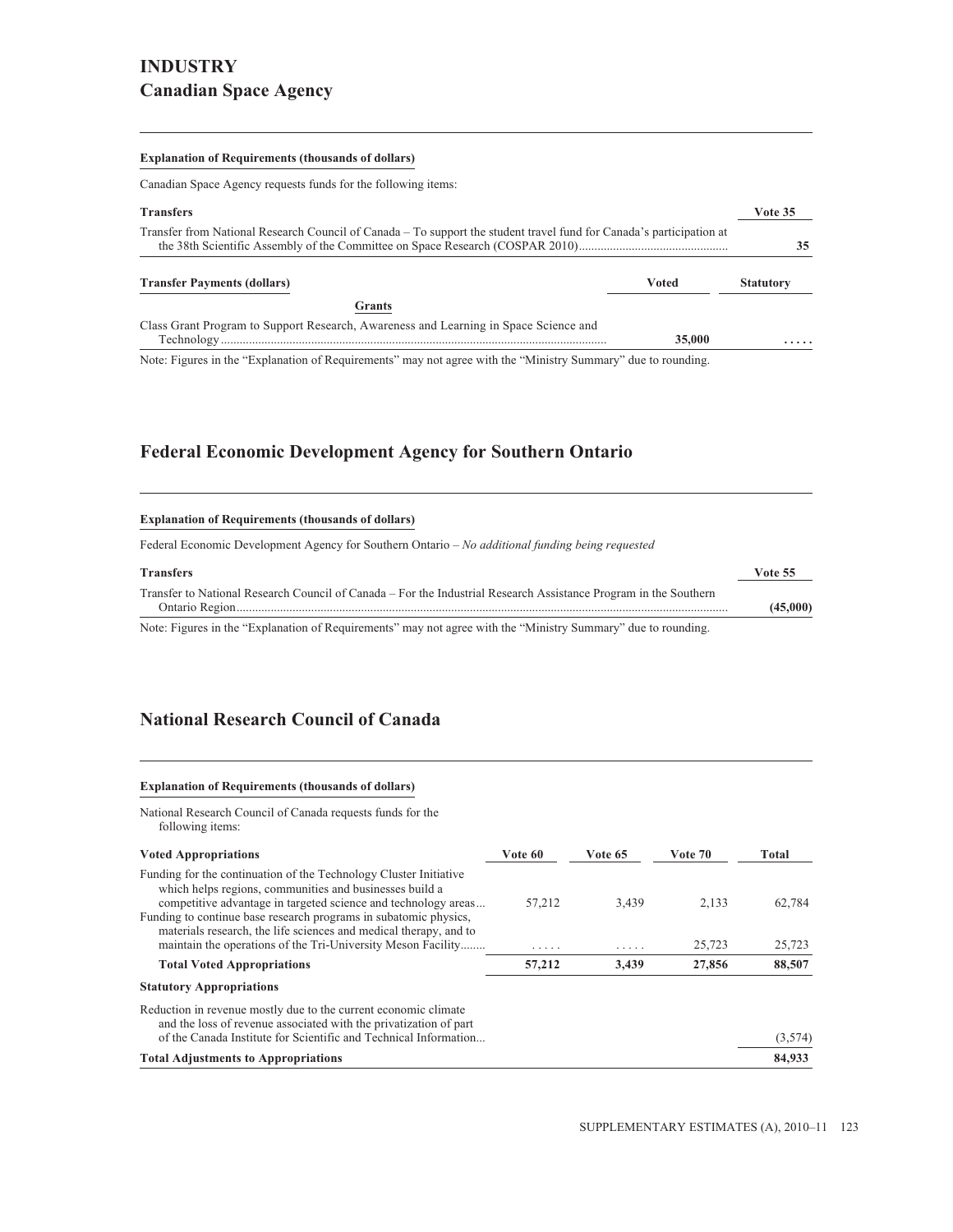### **INDUSTRY National Research Council of Canada**

### **Explanation of Requirements (thousands of dollars)**

| <b>Transfers</b>                                                                   | Vote 60 | Vote 65 | Vote 70      | Total            |
|------------------------------------------------------------------------------------|---------|---------|--------------|------------------|
| Transfer from the Federal Economic Development Agency for                          |         |         |              |                  |
| Southern Ontario – For the Industrial Research Assistance                          |         |         |              |                  |
|                                                                                    | 2,250   | .       | 42,750       | 45,000           |
| Internal reallocation of resources – To provide funding for the                    |         |         |              |                  |
|                                                                                    | (5,300) |         | 5,300        |                  |
| Internal reallocation of resources – To support the privatization of               |         |         |              |                  |
| the Canada Institute for Scientific and Technical Information's                    |         |         |              |                  |
| Research Press Program which is Canada's leading scientific                        |         |         |              |                  |
| Transfer to Canadian Space Agency – To support the student travel                  | (1,900) |         | 1,900        |                  |
| fund for Canada's participation at the 38th Scientific Assembly                    |         |         |              |                  |
| of the Committee on Space Research (COSPAR 2010)                                   | (35)    |         |              | (35)             |
|                                                                                    |         | .       | .            |                  |
| <b>Total Transfers</b>                                                             | (4,985) | .       | 49,950       | 44,965           |
| <b>These Supplementary Estimates</b>                                               | 52,227  | 3,439   | 77,806       | 129,898          |
| <b>Transfer Payments (dollars)</b>                                                 |         |         | <b>Voted</b> | <b>Statutory</b> |
| <b>Contributions</b>                                                               |         |         |              |                  |
| University of Alberta, University of British Columbia, Simon Fraser University and |         |         |              |                  |
|                                                                                    |         |         | 25,723,000   |                  |
|                                                                                    |         |         | 9,132,800    |                  |
|                                                                                    |         |         | 35,750,000   |                  |
|                                                                                    |         |         | 5,300,000    | $\cdots$         |
|                                                                                    |         |         | 1,900,000    | .                |
| <b>Total Transfer Payments</b>                                                     |         |         | 77,805,800   | .                |

Note: Figures in the "Explanation of Requirements" may not agree with the "Ministry Summary" due to rounding.

### **Natural Sciences and Engineering Research Council**

#### **Explanation of Requirements (thousands of dollars)**

Natural Sciences and Engineering Research Council – *No additional funding being requested*

| <b>Transfers</b>                                                                                                | Vote 80       |
|-----------------------------------------------------------------------------------------------------------------|---------------|
| Transfer to National Defence – To support research at the Royal Military College through the University Faculty | 78)           |
|                                                                                                                 | (80)<br>(350) |
| <b>These Supplementary Estimates</b>                                                                            | (508)         |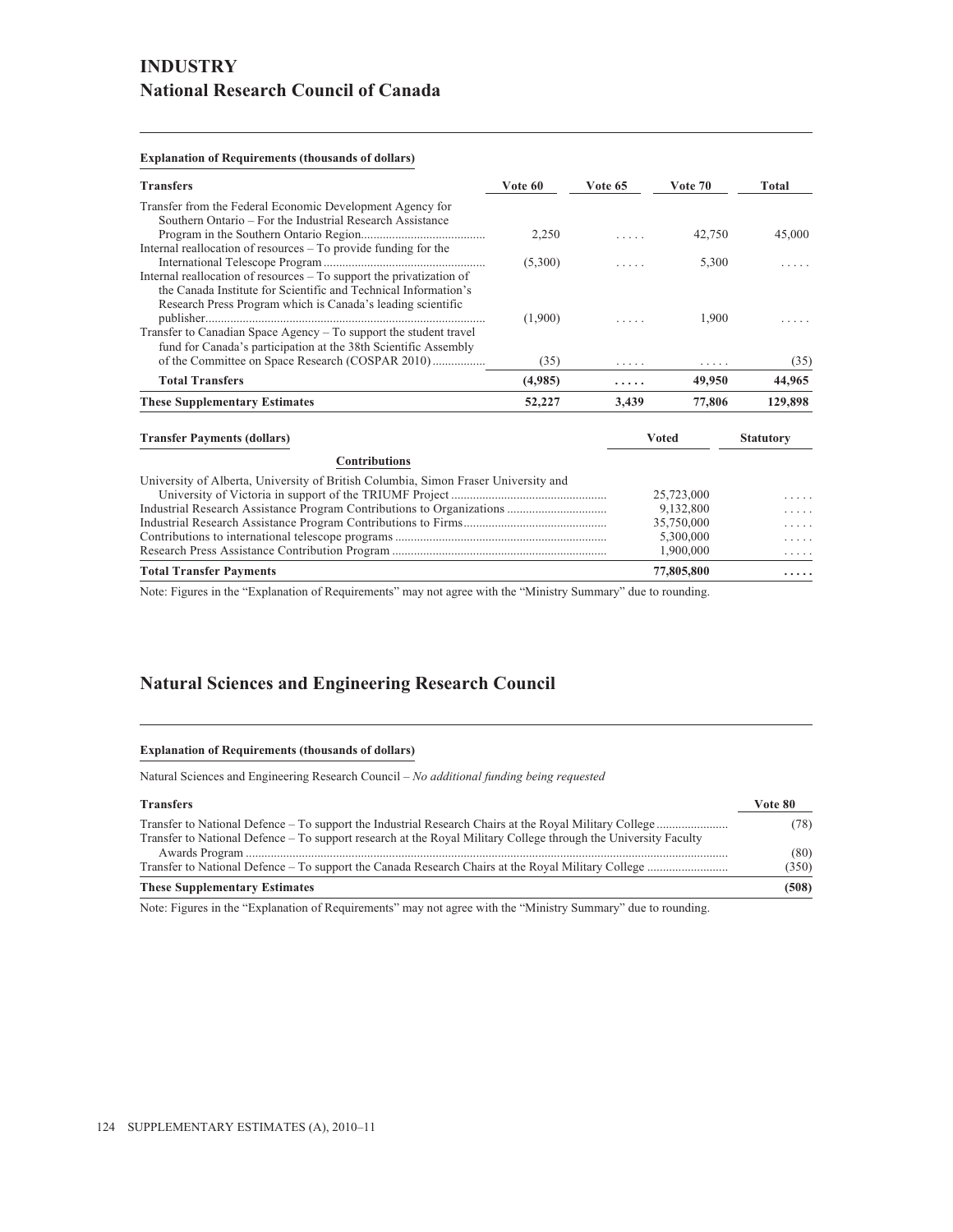### **INDUSTRY Social Sciences and Humanities Research Council**

### **Explanation of Requirements (thousands of dollars)**

Social Sciences and Humanities Research Council requests funds for the following items:

| <b>Transfers</b>                                                                                                  | Vote 95      |
|-------------------------------------------------------------------------------------------------------------------|--------------|
|                                                                                                                   | 315<br>(140) |
| Transfer to National Defence $-$ To support the indirect costs of federally-funded research at the Royal Military | (750)        |
| <b>These Supplementary Estimates</b>                                                                              | (575)        |

| <b>Transfer Payments (dollars)</b>   | Voted      | <b>Statutory</b> |  |
|--------------------------------------|------------|------------------|--|
| <b>Grants</b>                        |            |                  |  |
|                                      | 315.252    | .                |  |
| <b>Total Gross Transfer Payments</b> | 315,252    | .                |  |
|                                      | 890,000    | .                |  |
| <b>Net Transfer Payments</b>         | (574, 748) | .                |  |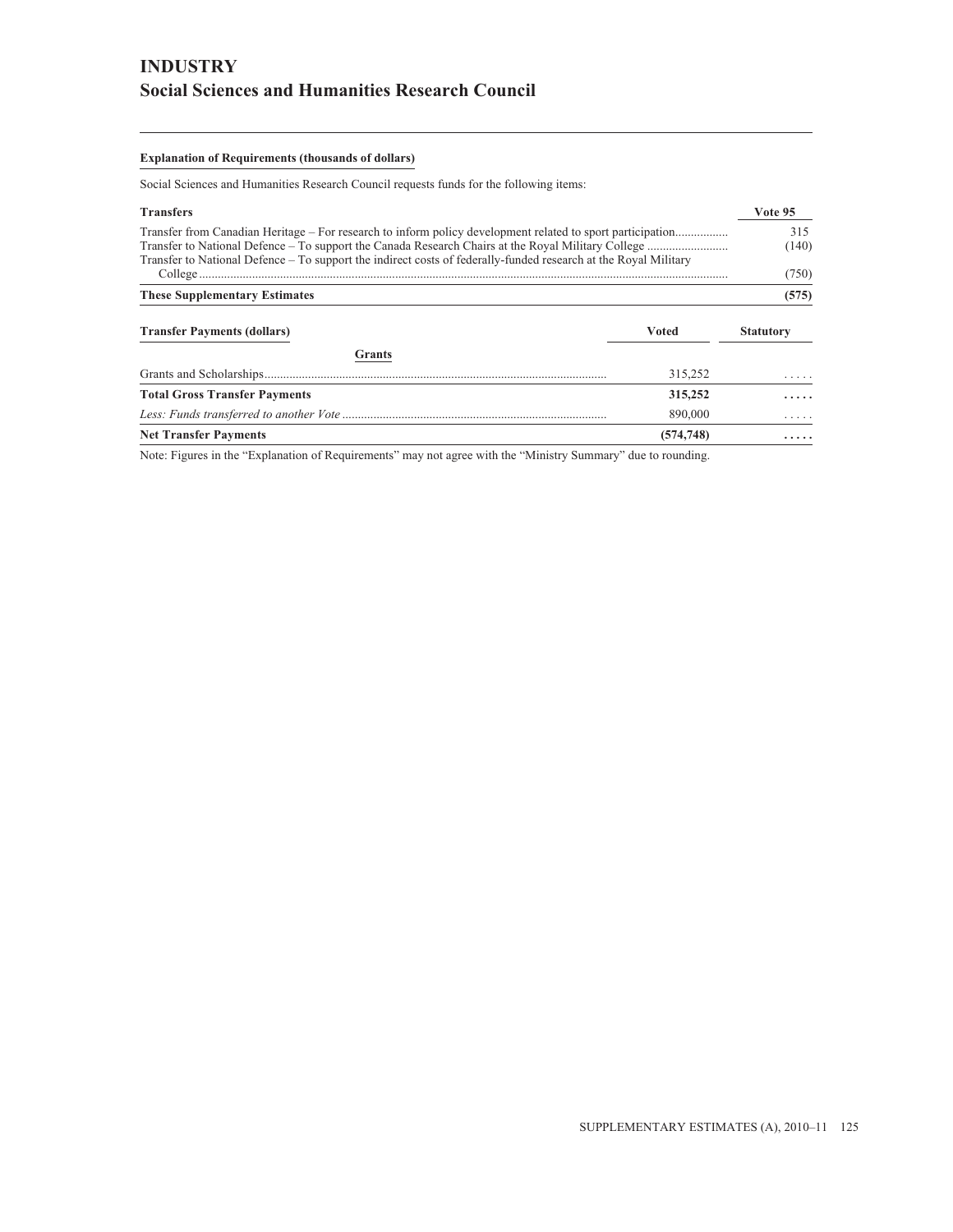### **Ministry Summary**

| These Supplementary Estimates |                                                                                                                                                                                                                                                                                                                                                                                                                                                                                                                                                                                                                                                                                                                                                                                                                                                                                                                      |                                   |                  |                                                |                                   |
|-------------------------------|----------------------------------------------------------------------------------------------------------------------------------------------------------------------------------------------------------------------------------------------------------------------------------------------------------------------------------------------------------------------------------------------------------------------------------------------------------------------------------------------------------------------------------------------------------------------------------------------------------------------------------------------------------------------------------------------------------------------------------------------------------------------------------------------------------------------------------------------------------------------------------------------------------------------|-----------------------------------|------------------|------------------------------------------------|-----------------------------------|
|                               | Vote (dollars)                                                                                                                                                                                                                                                                                                                                                                                                                                                                                                                                                                                                                                                                                                                                                                                                                                                                                                       | Previous<br>Estimates<br>to date  | <b>Transfers</b> | <b>Adjustments to</b><br><b>Appropriations</b> | <b>Total Estimates</b><br>to date |
| 1a                            | Department<br>Operating expenditures, and, pursuant to<br>paragraph $29.1(2)(a)$ of the <i>Financial Administration</i><br>Act, authority to expend revenues received in a fiscal<br>year, and to offset expenditures incurred in the fiscal<br>year, arising from the provision of mandatory legal<br>services to Government departments and agencies and<br>optional services to Crown corporations, non-federal<br>organizations and international organizations<br>provided they are consistent with the Department's<br>mandate and the payment to each member of the<br>Queen's Privy Council for Canada who is a Minister<br>without Portfolio or a Minister of State who does not<br>preside over a Ministry of State of a salary not to<br>exceed the salary paid to Ministers of State who<br>preside over Ministries of State under the Salaries<br>Act, as adjusted pursuant to the Parliament of Canada |                                   |                  |                                                |                                   |
| 5a                            | Act and pro rata for any period of less than a year<br>The grants listed in the Estimates and contributions –<br>To authorize the transfer of \$215,000 from Justice<br>Vote 1, Appropriation Act No. 1, 2010-11 for the<br>purposes of this Vote and to provide a further amount                                                                                                                                                                                                                                                                                                                                                                                                                                                                                                                                                                                                                                    | 258,688,270                       | (215,000)        | 22,310,434                                     | 280,783,704                       |
| (S)<br>(S)                    | Minister of Justice and Attorney General of Canada -                                                                                                                                                                                                                                                                                                                                                                                                                                                                                                                                                                                                                                                                                                                                                                                                                                                                 | 386,880,000<br>66,624,078         | 215,000<br>.     | 2,000,000<br>.                                 | 389,095,000<br>66,624,078         |
|                               |                                                                                                                                                                                                                                                                                                                                                                                                                                                                                                                                                                                                                                                                                                                                                                                                                                                                                                                      | 78,649                            | .                | .                                              | 78,649                            |
|                               |                                                                                                                                                                                                                                                                                                                                                                                                                                                                                                                                                                                                                                                                                                                                                                                                                                                                                                                      | 712,270,997                       | .                | 24,310,434                                     | 736,581,431                       |
| 10<br>(S)                     | <b>Canadian Human Rights Commission</b>                                                                                                                                                                                                                                                                                                                                                                                                                                                                                                                                                                                                                                                                                                                                                                                                                                                                              | 20,110,034<br>2,365,078           | .<br>.           | .                                              | 20,110,034<br>2,365,078           |
|                               |                                                                                                                                                                                                                                                                                                                                                                                                                                                                                                                                                                                                                                                                                                                                                                                                                                                                                                                      | 22,475,112                        | .                | .                                              | 22,475,112                        |
| 15<br>(S)                     | <b>Canadian Human Rights Tribunal</b>                                                                                                                                                                                                                                                                                                                                                                                                                                                                                                                                                                                                                                                                                                                                                                                                                                                                                | 4,115,827<br>394,031              | .<br>.           | .<br>.                                         | 4,115,827<br>394,031              |
| 20                            | <b>Commissioner for Federal Judicial Affairs</b><br>Operating expenditures, remuneration, allowances<br>and expenses for judges, including deputy judges of<br>the Supreme Court of Yukon, the Supreme Court of<br>the Northwest Territories and the Nunavut Court of<br>Justice, not provided for by the <i>Judges Act</i> and,<br>pursuant to paragraph $29.1(2)(a)$ of the <i>Financial</i><br>Administration Act, authority to spend revenues<br>received during the year arising from the provision of                                                                                                                                                                                                                                                                                                                                                                                                          | 4,509,858                         | .                | .                                              | 4,509,858                         |
| 25<br>(S)<br>(S)              | administrative services and judicial training services<br>Canadian Judicial Council – Operating expenditures<br>Judges' salaries, allowances and annuities, annuities<br>to spouses and children of judges and lump sum<br>payments to spouses of judges who die while in office                                                                                                                                                                                                                                                                                                                                                                                                                                                                                                                                                                                                                                     | 8,055,138<br>1,608,450<br>874,098 |                  |                                                | 8,055,138<br>1,608,450<br>874,098 |
|                               |                                                                                                                                                                                                                                                                                                                                                                                                                                                                                                                                                                                                                                                                                                                                                                                                                                                                                                                      | 428,924,000                       | .                | .                                              | 428,924,000                       |
|                               |                                                                                                                                                                                                                                                                                                                                                                                                                                                                                                                                                                                                                                                                                                                                                                                                                                                                                                                      | 439,461,686                       |                  |                                                | 439,461,686                       |

<u> 1989 - Johann Barbara, martxa alemaniar a</u>

L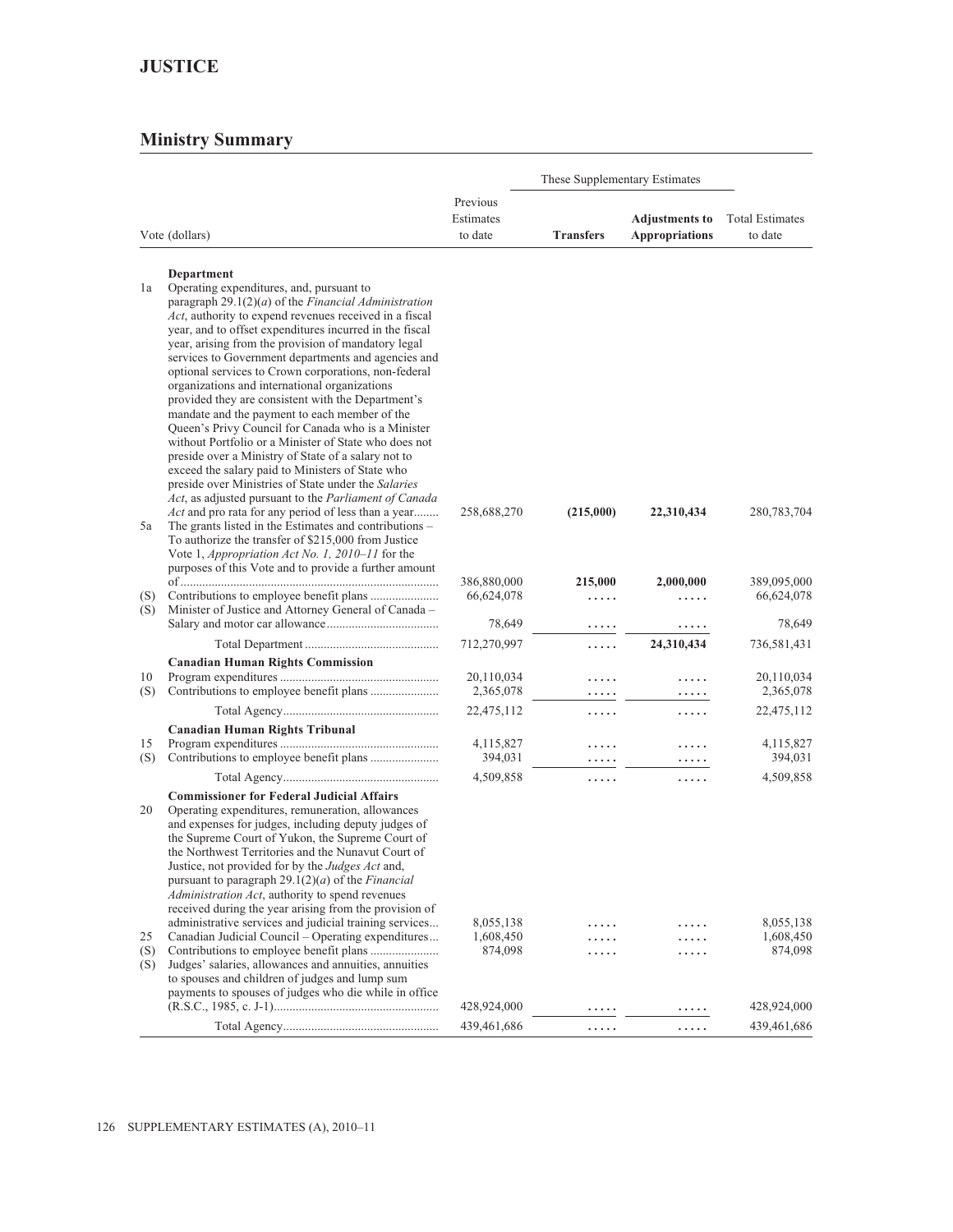# **JUSTICE**

|                  |                                                                                                                                                                                                                                                                                                                                                                                                                                                                                                                                                                                                           |                                  |                  | These Supplementary Estimates                  |                                   |
|------------------|-----------------------------------------------------------------------------------------------------------------------------------------------------------------------------------------------------------------------------------------------------------------------------------------------------------------------------------------------------------------------------------------------------------------------------------------------------------------------------------------------------------------------------------------------------------------------------------------------------------|----------------------------------|------------------|------------------------------------------------|-----------------------------------|
|                  | Vote (dollars)                                                                                                                                                                                                                                                                                                                                                                                                                                                                                                                                                                                            | Previous<br>Estimates<br>to date | <b>Transfers</b> | <b>Adjustments to</b><br><b>Appropriations</b> | <b>Total Estimates</b><br>to date |
|                  | <b>Courts Administration Service</b>                                                                                                                                                                                                                                                                                                                                                                                                                                                                                                                                                                      |                                  |                  |                                                |                                   |
| 30<br>(S)        |                                                                                                                                                                                                                                                                                                                                                                                                                                                                                                                                                                                                           | 53, 333, 242<br>6,375,551        | .                |                                                | 53, 333, 242<br>6,375,551         |
|                  |                                                                                                                                                                                                                                                                                                                                                                                                                                                                                                                                                                                                           | 59,708,793                       | .                | .                                              | 59,708,793                        |
| (S)              | <b>Office of the Director of Public Prosecutions</b><br>35a Program expenditures, and, pursuant to paragraph<br>$29.1(2)(a)$ of the Financial Administration Act,<br>authority to expend revenues received in a fiscal year,<br>and to offset expenditures incurred in the fiscal year,<br>arising from the provision of prosecution and<br>prosecution-related services to Government<br>departments and agencies and optional services to<br>Crown corporations, non-federal organizations and<br>international organizations provided they are<br>consistent with the Office of the Director of Public | 142,862,039<br>16,017,429        | .                | 4,743,997<br>.                                 | 147,606,036<br>16,017,429         |
|                  |                                                                                                                                                                                                                                                                                                                                                                                                                                                                                                                                                                                                           | 158,879,468                      |                  | 4,743,997                                      | 163,623,465                       |
| 40               | Offices of the Information and Privacy<br><b>Commissioners of Canada</b><br>Office of the Information Commissioner of Canada -                                                                                                                                                                                                                                                                                                                                                                                                                                                                            |                                  | .                |                                                |                                   |
| 45               | Office of the Privacy Commissioner of Canada -                                                                                                                                                                                                                                                                                                                                                                                                                                                                                                                                                            | 10,750,062                       |                  |                                                | 10,750,062                        |
| (S)              | Contributions to employee benefit plans                                                                                                                                                                                                                                                                                                                                                                                                                                                                                                                                                                   | 20,099,185<br>3,603,429          | .                |                                                | 20,099,185<br>3,603,429           |
|                  |                                                                                                                                                                                                                                                                                                                                                                                                                                                                                                                                                                                                           | 34,452,676                       | .                | .                                              | 34,452,676                        |
| 50<br>(S)<br>(S) | <b>Supreme Court of Canada</b><br>Judges' salaries, allowances and annuities, annuities<br>to spouses and children of judges and lump sum<br>payments to spouses of judges who die while in office                                                                                                                                                                                                                                                                                                                                                                                                        | 21,631,955<br>2,281,275          |                  |                                                | 21,631,955<br>2,281,275           |
|                  |                                                                                                                                                                                                                                                                                                                                                                                                                                                                                                                                                                                                           | 5,488,000                        |                  |                                                | 5,488,000                         |
|                  |                                                                                                                                                                                                                                                                                                                                                                                                                                                                                                                                                                                                           | 29,401,230                       | .                | .                                              | 29,401,230                        |
|                  |                                                                                                                                                                                                                                                                                                                                                                                                                                                                                                                                                                                                           | 1,461,159,820                    | .                | 29,054,431                                     | 1,490,214,251                     |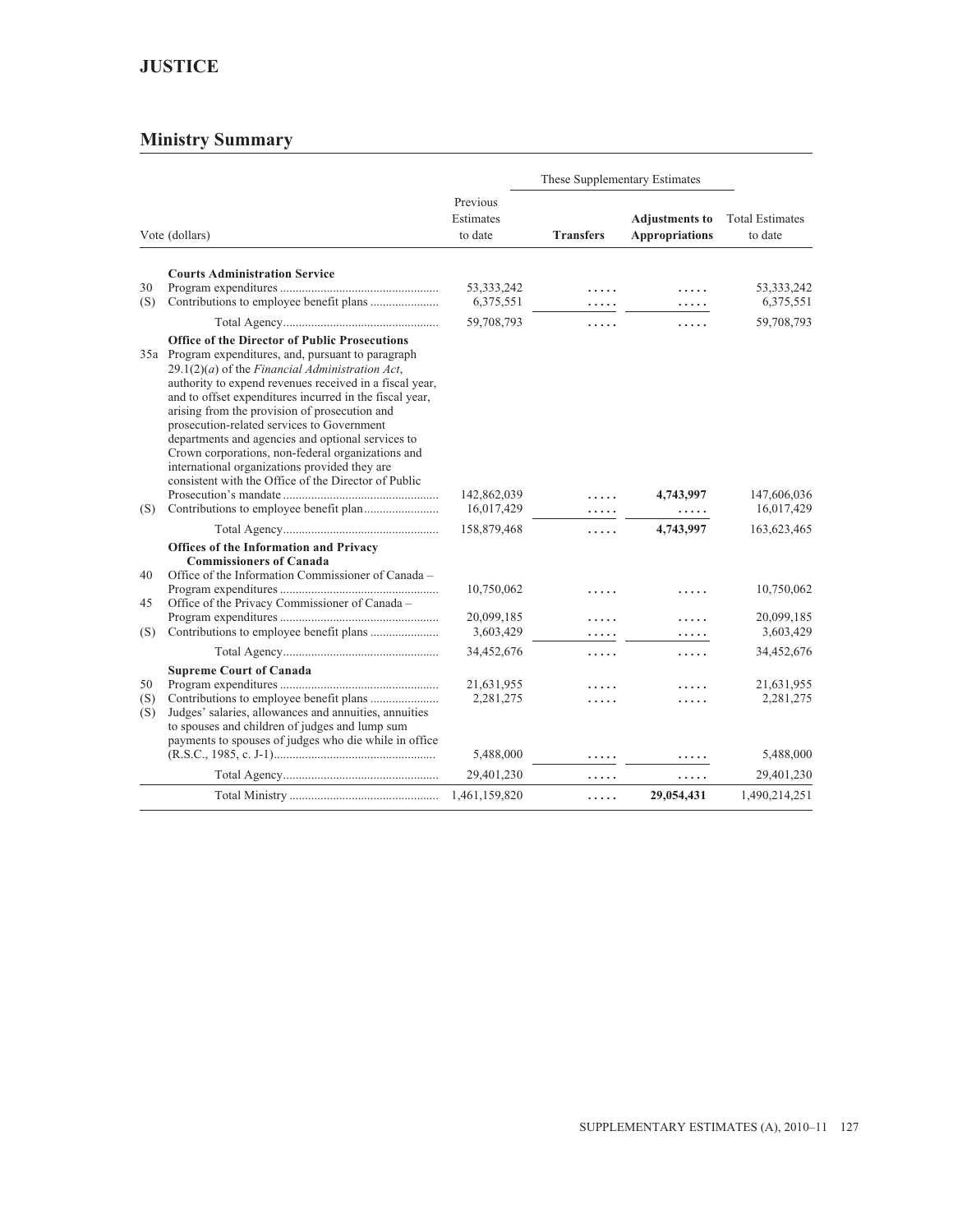# **JUSTICE Department**

### **Explanation of Requirements (thousands of dollars)**

Justice requests funds for the following items:

| <b>Voted Appropriations</b>                                                            | Vote 1          | Vote 5       | <b>Total</b>     |
|----------------------------------------------------------------------------------------|-----------------|--------------|------------------|
| Funding related to government advertising programs <i>(horizontal item)</i>            | 13,719<br>6,000 |              | 13,719<br>6,000  |
| Funding for the Federal Victims of Crime Initiative and the continuation of the Policy | 2,591           | 2,000        | 4,591            |
| <b>Total Voted Appropriations</b>                                                      | 22,310          | 2,000        | 24,310           |
| <b>Transfers</b>                                                                       |                 |              |                  |
| Internal reallocation of resources – Increase contribution funding under the Justice   | (215)           | 215          |                  |
| <b>These Supplementary Estimates</b>                                                   | 22,095          | 2,215        | 24,310           |
| <b>Transfer Payments (dollars)</b>                                                     |                 | <b>Voted</b> | <b>Statutory</b> |
| <b>Grants</b>                                                                          |                 |              |                  |
|                                                                                        |                 | 350,000      |                  |
| <b>Total Grants</b>                                                                    |                 | 350,000      |                  |
| <b>Contributions</b>                                                                   |                 |              |                  |
|                                                                                        |                 | 1,650,000    |                  |
|                                                                                        |                 | 215,000      |                  |
| <b>Total Contributions</b>                                                             |                 | 1,865,000    |                  |
| <b>Total Transfer Payments</b>                                                         |                 | 2,215,000    | .                |

Note: Figures in the "Explanation of Requirements" may not agree with the "Ministry Summary" due to rounding.

### **Office of the Director of Public Prosecutions**

#### **Explanation of Requirements (thousands of dollars)**

Office of the Director of Public Prosecutions requests funds for the following items:

| <b>Voted Appropriations</b>                                                                                    | Vote 35 |
|----------------------------------------------------------------------------------------------------------------|---------|
| Funding to retrieve the proceeds of crime from targeted organized crime entities (Integrated Proceeds of Crime |         |
|                                                                                                                | 4.744   |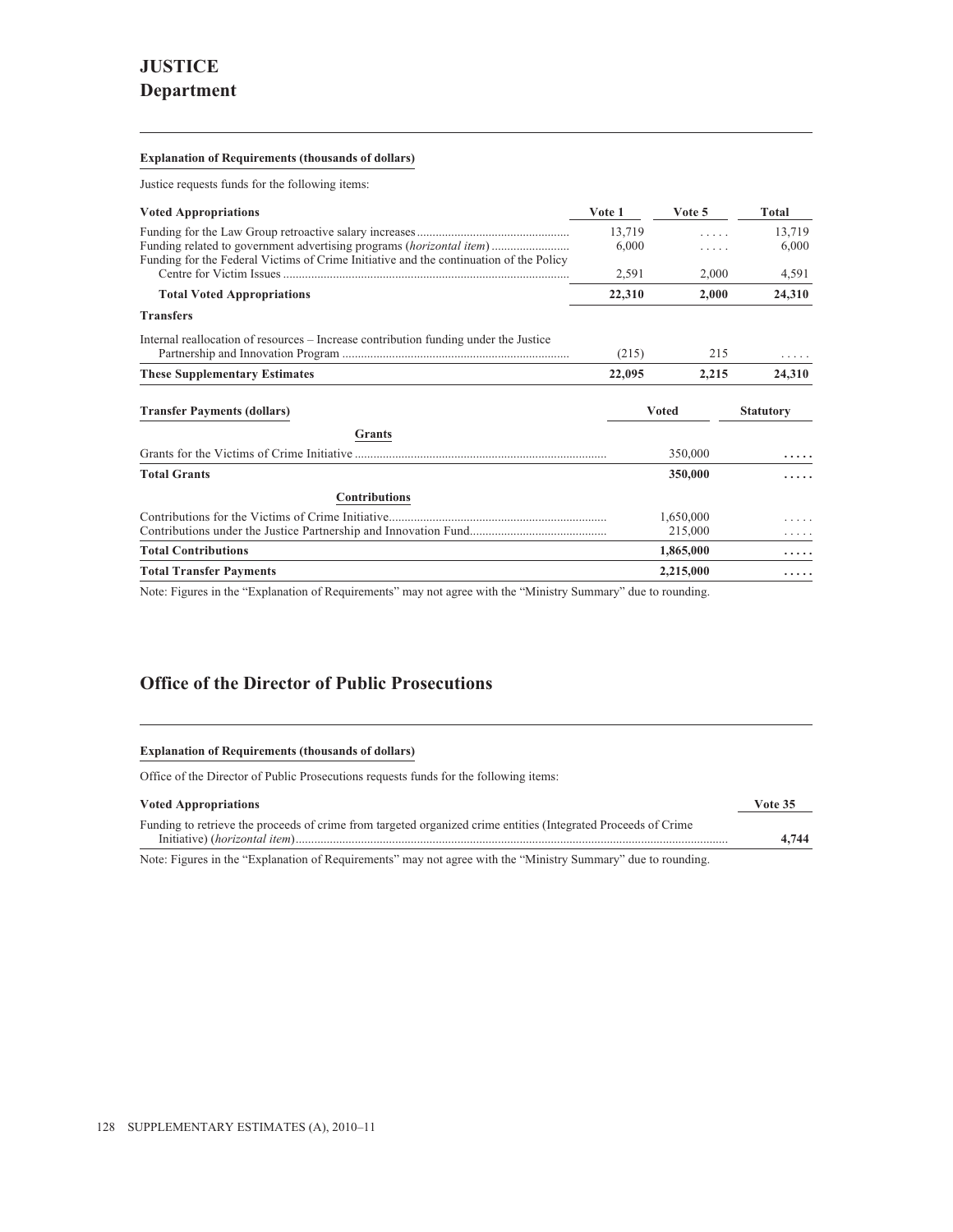### **NATIONAL DEFENCE**

|    |                                                                                                                                                                                                                                                                                                                                                                                                                                                                                                                                                                                                                                                                                                                                                                                                                                                                                                                                                                                                                                                                                                                                                                                                                                                                                                                                                                                                                                                                                                                                                                                                                                                                                             |                                  | These Supplementary Estimates |                                                |                                   |
|----|---------------------------------------------------------------------------------------------------------------------------------------------------------------------------------------------------------------------------------------------------------------------------------------------------------------------------------------------------------------------------------------------------------------------------------------------------------------------------------------------------------------------------------------------------------------------------------------------------------------------------------------------------------------------------------------------------------------------------------------------------------------------------------------------------------------------------------------------------------------------------------------------------------------------------------------------------------------------------------------------------------------------------------------------------------------------------------------------------------------------------------------------------------------------------------------------------------------------------------------------------------------------------------------------------------------------------------------------------------------------------------------------------------------------------------------------------------------------------------------------------------------------------------------------------------------------------------------------------------------------------------------------------------------------------------------------|----------------------------------|-------------------------------|------------------------------------------------|-----------------------------------|
|    | Vote (dollars)                                                                                                                                                                                                                                                                                                                                                                                                                                                                                                                                                                                                                                                                                                                                                                                                                                                                                                                                                                                                                                                                                                                                                                                                                                                                                                                                                                                                                                                                                                                                                                                                                                                                              | Previous<br>Estimates<br>to date | <b>Transfers</b>              | <b>Adjustments to</b><br><b>Appropriations</b> | <b>Total Estimates</b><br>to date |
|    | Department                                                                                                                                                                                                                                                                                                                                                                                                                                                                                                                                                                                                                                                                                                                                                                                                                                                                                                                                                                                                                                                                                                                                                                                                                                                                                                                                                                                                                                                                                                                                                                                                                                                                                  |                                  |                               |                                                |                                   |
| 1a | Operating expenditures and authority for total<br>commitments, subject to allotment by the Treasury<br>Board, of \$29,408,434,518 for the purposes of Votes<br>1, 5 and 10 of the Department regardless of the year<br>in which the payment of those commitments comes<br>due (of which it is estimated that \$9,238,213,000 will<br>come due for payment in future years), authority to<br>make payments from any of those Votes to provinces<br>or municipalities as contributions toward construction<br>done by those bodies, authority, subject to the<br>direction of the Treasury Board, to make recoverable<br>expenditures or advances from any of those Votes in<br>respect of materials supplied to or services performed<br>on behalf of individuals, corporations, outside<br>agencies, other government departments and agencies<br>and other governments and authority to expend<br>revenue, as authorized by the Treasury Board,<br>received during the fiscal year for the purposes of any<br>of those Votes and the payment to each member of<br>the Queen's Privy Council for Canada who is a<br>Minister without Portfolio or a Minister of State who<br>does not preside over a Ministry of State of a salary<br>not to exceed the salary paid to Ministers of State<br>who preside over Ministries of State under the<br>Salaries Act, as adjusted pursuant to the Parliament of<br>Canada Act and pro rata for any period of less than a<br>year – To authorize the transfer of \$890,000 from<br>Industry Vote 95, and \$508,000 from Industry Vote<br>80, <i>Appropriation Act No. 1, 2010–11</i> for the<br>purposes of this Vote and to provide a further amount |                                  |                               |                                                |                                   |
| 5a | 10a The grants listed in the Estimates and contributions,<br>which grants and contributions may include cash<br>payments or, in lieu of payment made to a recipient,<br>the provision of goods or services or of the use of<br>facilities, and which may also include the<br>contributions that may be approved by the Governor<br>in Council in accordance with section 3 of The<br>Defence Appropriation Act, 1950, for provision or<br>transfer of defence equipment or services or supplies<br>or facilities for defence purposes – To authorize the<br>transfer of \$18,386,400 from National Defence Vote<br>5, Appropriation Act No. 1, 2010–11 for the purposes                                                                                                                                                                                                                                                                                                                                                                                                                                                                                                                                                                                                                                                                                                                                                                                                                                                                                                                                                                                                                     | 4,854,571,544                    | 68,636<br>(22,054,400)        | 72,085,067<br>339,422,068                      | 14,720,782,063<br>5,171,939,212   |
|    |                                                                                                                                                                                                                                                                                                                                                                                                                                                                                                                                                                                                                                                                                                                                                                                                                                                                                                                                                                                                                                                                                                                                                                                                                                                                                                                                                                                                                                                                                                                                                                                                                                                                                             | 227, 242, 267                    | 18,386,400                    | 1                                              | 245,628,668                       |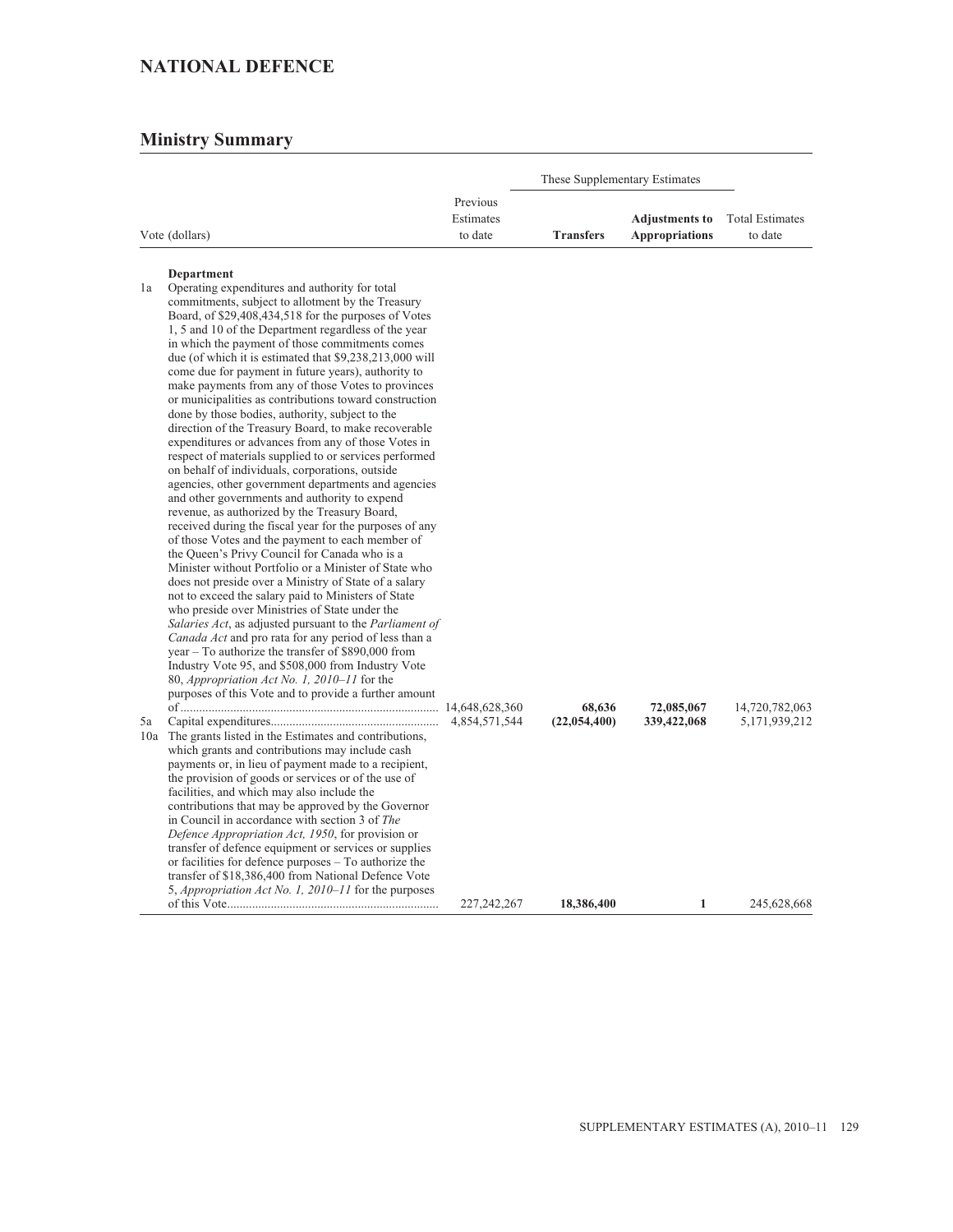### **NATIONAL DEFENCE**

|            |                                                                                                                                                                                                                                                                |                                  | These Supplementary Estimates |                                                |                                   |
|------------|----------------------------------------------------------------------------------------------------------------------------------------------------------------------------------------------------------------------------------------------------------------|----------------------------------|-------------------------------|------------------------------------------------|-----------------------------------|
|            | Vote (dollars)                                                                                                                                                                                                                                                 | Previous<br>Estimates<br>to date | <b>Transfers</b>              | <b>Adjustments to</b><br><b>Appropriations</b> | <b>Total Estimates</b><br>to date |
| (S)<br>(S) | Contributions to employee benefit plans – Members                                                                                                                                                                                                              | 362,592,783                      |                               |                                                | 362,592,783                       |
|            |                                                                                                                                                                                                                                                                | 1,001,715,141                    |                               |                                                | 1,001,715,141                     |
| (S)<br>(S) | Minister of National Defence - Salary and motor car<br>Payments under the Supplementary Retirement                                                                                                                                                             | 78,649                           |                               |                                                | 78,649                            |
|            |                                                                                                                                                                                                                                                                | 5,459,452                        |                               |                                                | 5,459,452                         |
| (S)<br>(S) | Payments under Parts I-IV of the Defence Services<br>Pension Continuation Act (R.S.C., 1970, c. D-3)<br>Payments to dependants of certain members of the<br>Royal Canadian Air Force killed while serving as<br>instructors under the British Commonwealth Air | 1,159,415                        |                               |                                                | 1,159,415                         |
|            | Training Plan ( <i>Appropriation Act No. 4,1968</i> )                                                                                                                                                                                                          | 64,272                           |                               |                                                | 64,272                            |
|            |                                                                                                                                                                                                                                                                |                                  | (3,599,364)                   | 411,507,136                                    | 21,509,419,655                    |
| 15<br>(S)  | <b>Canadian Forces Grievance Board</b>                                                                                                                                                                                                                         | 6,053,383<br>587,755             |                               |                                                | 6,053,383<br>587,755              |
|            |                                                                                                                                                                                                                                                                | 6,641,138                        | .                             |                                                | 6,641,138                         |
| 20<br>(S)  | <b>Military Police Complaints Commission</b>                                                                                                                                                                                                                   | 4,388,419<br>296,879             |                               |                                                | 4,388,419<br>296,879              |
|            |                                                                                                                                                                                                                                                                | 4,685,298                        |                               |                                                | 4,685,298                         |
| 25         | <b>Office of the Communications Security</b><br><b>Establishment Commissioner</b>                                                                                                                                                                              | 1,970,519<br>129,506             |                               |                                                | 1,970,519<br>129,506              |
| (S)        |                                                                                                                                                                                                                                                                | 2,100,025                        |                               |                                                | 2,100,025                         |
|            |                                                                                                                                                                                                                                                                |                                  | .<br>(3,599,364)              | .<br>411,507,136                               | 21,522,846,116                    |
|            |                                                                                                                                                                                                                                                                |                                  |                               |                                                |                                   |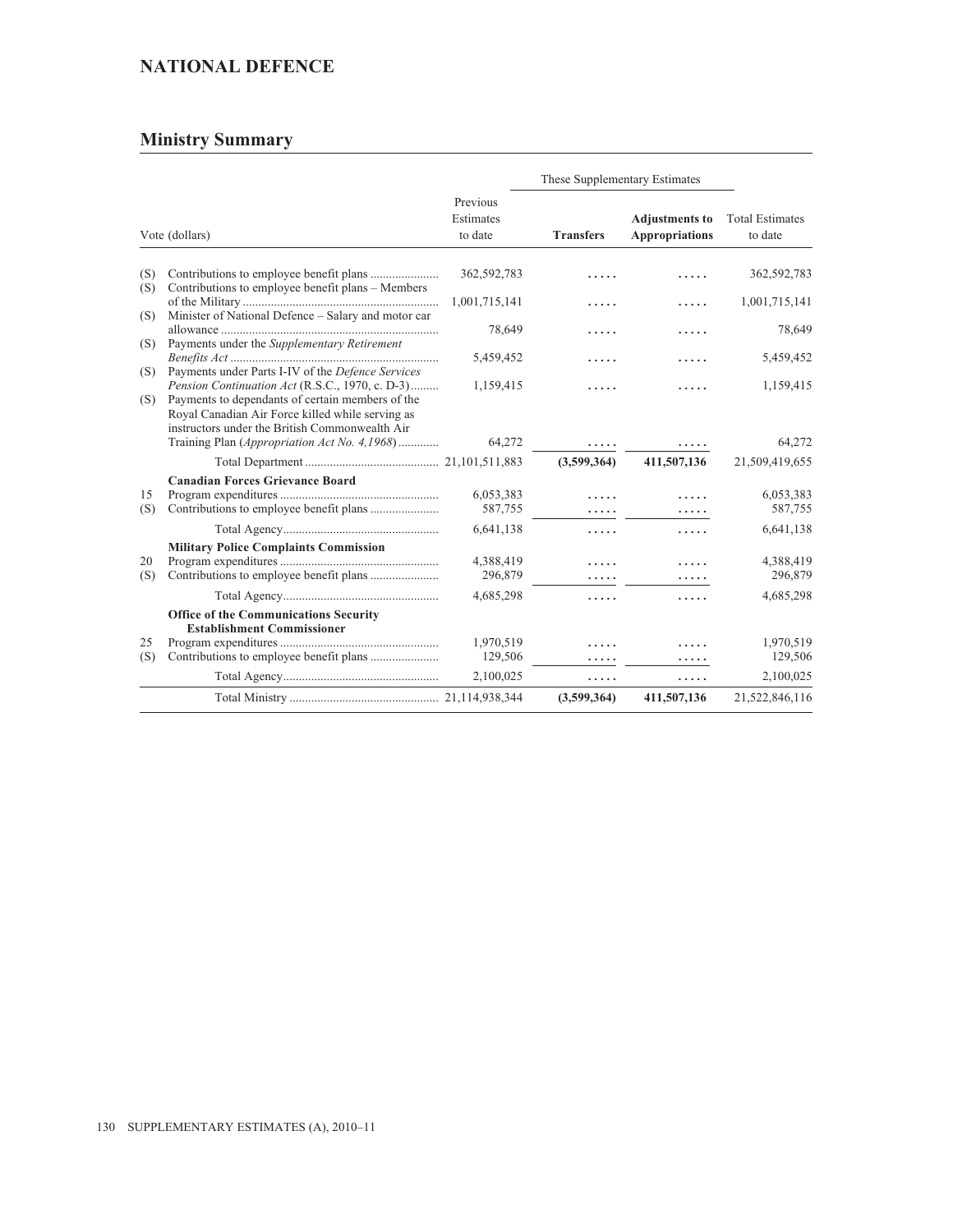# **NATIONAL DEFENCE**

### **Department**

### **Explanation of Requirements (thousands of dollars)**

National Defence requests funds for the following items:

| <b>Voted Appropriations</b>                                              | Vote 1  | Vote 5    | Vote 10      | <b>Total</b>     |
|--------------------------------------------------------------------------|---------|-----------|--------------|------------------|
|                                                                          |         | 338,722   | .            | 338,722          |
| Funding for planning and operations related to policing and security     |         |           |              |                  |
|                                                                          | 62,443  | 700       | .            | 63,143           |
| Funding related to government advertising programs (horizontal           |         |           |              |                  |
|                                                                          | 6,500   | .         | .            | 6,500            |
| Funding to improve financial systems and to support financial            |         |           |              |                  |
| decision-making in the Government of Canada (horizontal item)            | 3,072   | .         | .            | 3,072            |
|                                                                          | 70      | .         | .            | 70               |
| <b>Total Voted Appropriations</b>                                        | 72,085  | 339,422   | .            | 411,507          |
| <b>Transfers</b>                                                         |         |           |              |                  |
| Transfer from Social Sciences and Humanities Research Council -          |         |           |              |                  |
| To support the indirect costs of federally-funded research at the        |         |           |              |                  |
|                                                                          | 750     |           | $\cdots$     | 750              |
| Transfer from Natural Sciences and Engineering Research Council          |         |           |              |                  |
| of Canada (\$350) and Social Sciences and Humanities Research            |         |           |              |                  |
| Council $(\$140)$ – To support the Canada Research Chairs at the         |         |           |              |                  |
|                                                                          | 490     | .         | .            | 490              |
| Transfer from Natural Sciences and Engineering Research Council -        |         |           |              |                  |
| To support research at the Royal Military College through the            |         |           |              |                  |
|                                                                          | 80      | .         | .            | 80               |
| Transfer from Natural Sciences and Engineering Research Council -        |         |           |              |                  |
| To support the Industrial Research Chairs at the Royal Military          |         |           |              |                  |
|                                                                          | 78      | .         | .            | 78               |
| Internal reallocation of resources - For the funding and renewal of      |         |           |              |                  |
|                                                                          | .       | (18, 386) | 18,386       |                  |
| Transfer to Indian Affairs and Northern Development – To provide         |         |           |              |                  |
| for the First Nations management costs related to the clean up of        |         |           |              |                  |
| unexploded explosive ordnance contaminated sites                         | (548)   |           |              | (548)            |
| Transfer to Foreign Affairs and International Trade – To provide         |         |           |              |                  |
| support to departmental staff located at missions abroad                 | (781)   |           |              | (781)            |
| Transfer to Environment (\$630), Canadian Food Inspection Agency         |         |           |              |                  |
| $(\$530)$ and Health $(\$508)$ – For public security initiatives related |         |           |              |                  |
| to the Chemical, Biological, Radiological and Nuclear Research           |         |           |              |                  |
|                                                                          | 1.1.1.1 | (1,668)   | .            | (1,668)          |
| Transfer to Foreign Affairs and International Trade – To fund the        |         |           |              |                  |
| operating expenses of the Pearson Peacekeeping Centre                    | .       | (2,000)   | .            | (2,000)          |
| <b>Total Transfers</b>                                                   | 69      | (22, 054) | 18,386       | (3,599)          |
| <b>These Supplementary Estimates</b>                                     | 72,154  | 317,368   | 18,386       | 407,908          |
| <b>Transfer Payments (dollars)</b>                                       |         |           | <b>Voted</b> | <b>Statutory</b> |
|                                                                          |         |           |              |                  |

| $\frac{1}{2}$                                                                 | , vuu      | 500000001 |
|-------------------------------------------------------------------------------|------------|-----------|
| <b>Grants</b>                                                                 |            |           |
|                                                                               | 25,300     | .         |
| <b>Total Grants</b>                                                           | 25,300     | .         |
| <b>Contributions</b>                                                          |            |           |
| Contributions in Support of the Military Training and Cooperation Program     | 11,400,001 | .         |
| Contribution Program in support of the Search and Rescue New Initiatives Fund | 4,000,000  | .         |
|                                                                               | 2.841.100  | .         |
| Contribution to the Biological and Chemical Defence Review Committee          | 120,000    | .         |
| <b>Total Contributions</b>                                                    | 18,361,101 | .         |
| <b>Total Transfer Payments</b>                                                | 18,386,401 | .         |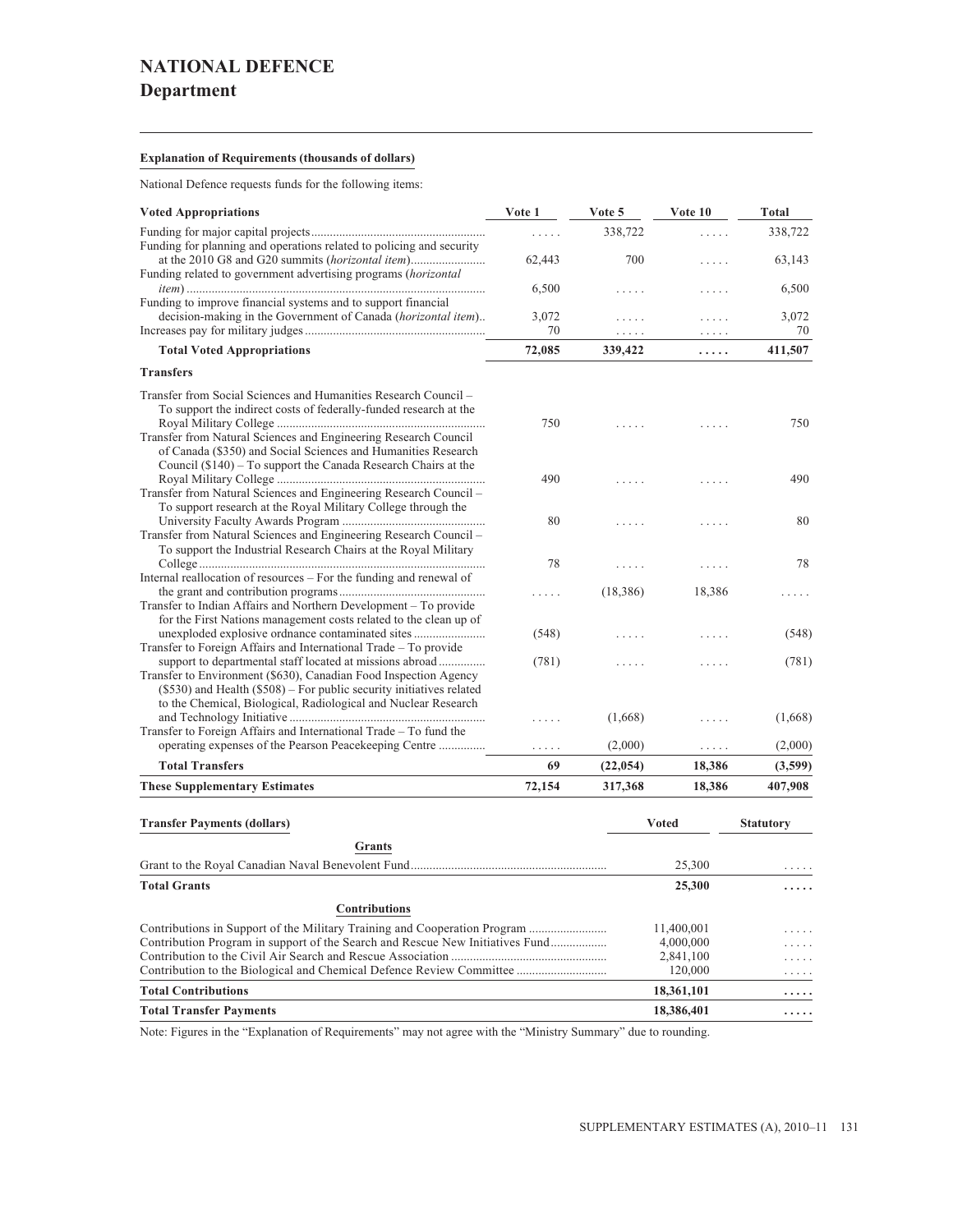### **NATURAL RESOURCES**

|     |                                                                                                                                                                                                                                                                                                                                                                                                                                                                                                                                                                                                                                                                                                                                                                                                                                                                                                                   |                                  | These Supplementary Estimates |                                                |                                   |
|-----|-------------------------------------------------------------------------------------------------------------------------------------------------------------------------------------------------------------------------------------------------------------------------------------------------------------------------------------------------------------------------------------------------------------------------------------------------------------------------------------------------------------------------------------------------------------------------------------------------------------------------------------------------------------------------------------------------------------------------------------------------------------------------------------------------------------------------------------------------------------------------------------------------------------------|----------------------------------|-------------------------------|------------------------------------------------|-----------------------------------|
|     | Vote (dollars)                                                                                                                                                                                                                                                                                                                                                                                                                                                                                                                                                                                                                                                                                                                                                                                                                                                                                                    | Previous<br>Estimates<br>to date | <b>Transfers</b>              | <b>Adjustments to</b><br><b>Appropriations</b> | <b>Total Estimates</b><br>to date |
|     | Department                                                                                                                                                                                                                                                                                                                                                                                                                                                                                                                                                                                                                                                                                                                                                                                                                                                                                                        |                                  |                               |                                                |                                   |
| 1a  | Operating expenditures and, pursuant to paragraph<br>$29.1(2)(a)$ of the Financial Administration Act,<br>authority to expend revenues received during the<br>fiscal year from the sale of forestry and information<br>products; licensing, training and certification<br>activities related to the Explosives Act and Explosives<br>Regulations;, and from research, consultation, testing,<br>analysis, and administration services as part of the<br>departmental operations and the payment to each<br>member of the Queen's Privy Council for Canada<br>who is a Minister without Portfolio or a Minister of<br>State who does not preside over a Ministry of State of<br>a salary not to exceed the salary paid to Ministers of<br>State who preside over Ministries of State under the<br>Salaries Act, as adjusted pursuant to the Parliament of<br>Canada Act and pro rata for any period of less than a |                                  |                               |                                                |                                   |
| 5a  | Capital expenditures – To authorize the transfer of<br>\$902,000 from Natural Resources Vote 1,                                                                                                                                                                                                                                                                                                                                                                                                                                                                                                                                                                                                                                                                                                                                                                                                                   | 805,869,045                      | (1,026,500)                   | 15,878,750                                     | 820, 721, 295                     |
|     | Appropriation Act No. 1, 2010–11 for the purposes of                                                                                                                                                                                                                                                                                                                                                                                                                                                                                                                                                                                                                                                                                                                                                                                                                                                              |                                  |                               |                                                |                                   |
|     |                                                                                                                                                                                                                                                                                                                                                                                                                                                                                                                                                                                                                                                                                                                                                                                                                                                                                                                   | 15,134,000                       | 902,000                       | 1                                              | 16,036,001                        |
| 10  | The grants listed in the Estimates and contributions                                                                                                                                                                                                                                                                                                                                                                                                                                                                                                                                                                                                                                                                                                                                                                                                                                                              | 1,877,635,560                    | .                             | .                                              | 1,877,635,560                     |
| (S) | Minister of Natural Resources - Salary and motor car                                                                                                                                                                                                                                                                                                                                                                                                                                                                                                                                                                                                                                                                                                                                                                                                                                                              | 57,568,179                       | .                             |                                                | 57,568,179                        |
| (S) |                                                                                                                                                                                                                                                                                                                                                                                                                                                                                                                                                                                                                                                                                                                                                                                                                                                                                                                   | 78,649                           |                               |                                                | 78,649                            |
| (S) | Payments to the Newfoundland Offshore Petroleum                                                                                                                                                                                                                                                                                                                                                                                                                                                                                                                                                                                                                                                                                                                                                                                                                                                                   |                                  |                               |                                                |                                   |
| (S) | Payments to the Nova Scotia Offshore Revenue                                                                                                                                                                                                                                                                                                                                                                                                                                                                                                                                                                                                                                                                                                                                                                                                                                                                      | 1,371,238,000                    |                               |                                                | 1,371,238,000                     |
| (S) | Grant to the Canada Foundation for Sustainable                                                                                                                                                                                                                                                                                                                                                                                                                                                                                                                                                                                                                                                                                                                                                                                                                                                                    | 295,300,000                      |                               |                                                | 295,300,000                       |
| (S) | Contribution to the Canada/Newfoundland Offshore                                                                                                                                                                                                                                                                                                                                                                                                                                                                                                                                                                                                                                                                                                                                                                                                                                                                  | 20,000,000                       |                               |                                                | 20,000,000                        |
| (S) | Contribution to the Canada/Nova Scotia Offshore                                                                                                                                                                                                                                                                                                                                                                                                                                                                                                                                                                                                                                                                                                                                                                                                                                                                   | 6,500,000                        |                               |                                                | 6,500,000                         |
| (S) |                                                                                                                                                                                                                                                                                                                                                                                                                                                                                                                                                                                                                                                                                                                                                                                                                                                                                                                   | 3,400,000                        | .                             | .                                              | 3,400,000                         |
|     |                                                                                                                                                                                                                                                                                                                                                                                                                                                                                                                                                                                                                                                                                                                                                                                                                                                                                                                   | 4,452,723,433                    | (124, 500)                    | 15,878,751                                     | 4,468,477,684                     |
|     | <b>Atomic Energy of Canada Limited</b>                                                                                                                                                                                                                                                                                                                                                                                                                                                                                                                                                                                                                                                                                                                                                                                                                                                                            |                                  |                               |                                                |                                   |
|     | 15a Payments to Atomic Energy of Canada Limited for                                                                                                                                                                                                                                                                                                                                                                                                                                                                                                                                                                                                                                                                                                                                                                                                                                                               |                                  |                               |                                                |                                   |
|     |                                                                                                                                                                                                                                                                                                                                                                                                                                                                                                                                                                                                                                                                                                                                                                                                                                                                                                                   | 102,452,000                      | .                             | 300,000,000                                    | 402,452,000                       |
|     |                                                                                                                                                                                                                                                                                                                                                                                                                                                                                                                                                                                                                                                                                                                                                                                                                                                                                                                   | 102,452,000                      |                               | 300,000,000                                    | 402,452,000                       |
|     | <b>Canadian Nuclear Safety Commission</b>                                                                                                                                                                                                                                                                                                                                                                                                                                                                                                                                                                                                                                                                                                                                                                                                                                                                         |                                  |                               |                                                |                                   |
| 20  | Program expenditures, the grants listed in the                                                                                                                                                                                                                                                                                                                                                                                                                                                                                                                                                                                                                                                                                                                                                                                                                                                                    |                                  |                               |                                                |                                   |
| (S) |                                                                                                                                                                                                                                                                                                                                                                                                                                                                                                                                                                                                                                                                                                                                                                                                                                                                                                                   | 40,630,409<br>4,535,819          |                               | .                                              | 40,630,409<br>4,535,819           |
| (S) | Expenditures pursuant to paragraph 29.1(1) of the                                                                                                                                                                                                                                                                                                                                                                                                                                                                                                                                                                                                                                                                                                                                                                                                                                                                 |                                  |                               |                                                |                                   |
|     |                                                                                                                                                                                                                                                                                                                                                                                                                                                                                                                                                                                                                                                                                                                                                                                                                                                                                                                   | 86,255,885                       | .                             | .                                              | 86,255,885                        |
|     |                                                                                                                                                                                                                                                                                                                                                                                                                                                                                                                                                                                                                                                                                                                                                                                                                                                                                                                   | 131,422,113                      | .                             | .                                              | 131,422,113                       |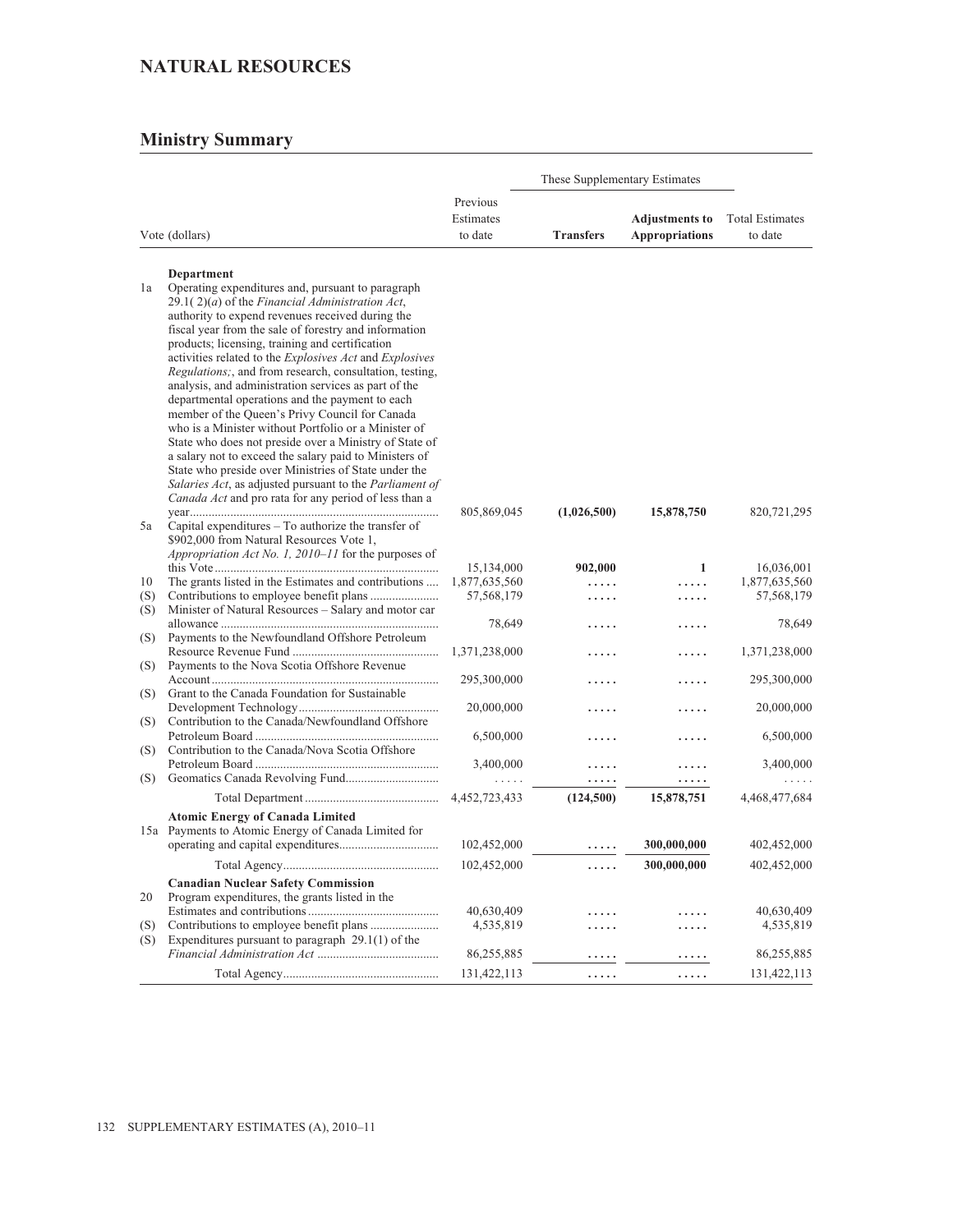# **NATURAL RESOURCES**

|            |                                 |                                  | These Supplementary Estimates |                                         |                                   |  |
|------------|---------------------------------|----------------------------------|-------------------------------|-----------------------------------------|-----------------------------------|--|
|            | Vote (dollars)                  | Previous<br>Estimates<br>to date | <b>Transfers</b>              | <b>Adjustments to</b><br>Appropriations | <b>Total Estimates</b><br>to date |  |
|            | <b>National Energy Board</b>    |                                  |                               |                                         |                                   |  |
| 25a<br>(S) |                                 | 46,205,129<br>6,344,274          | .                             | 7,119,789<br>.                          | 53,324,918<br>6,344,274           |  |
|            |                                 | 52,549,403                       | .                             | 7,119,789                               | 59,669,192                        |  |
| 30<br>(S)  | <b>Northern Pipeline Agency</b> | 1,203,000<br>118,150             | .                             | .<br>.                                  | 1,203,000<br>118,150              |  |
|            |                                 | 1,321,150                        | .                             | .                                       | 1,321,150                         |  |
|            |                                 | 4,740,468,099                    | (124.500)                     | 322,998,540                             | 5,063,342,139                     |  |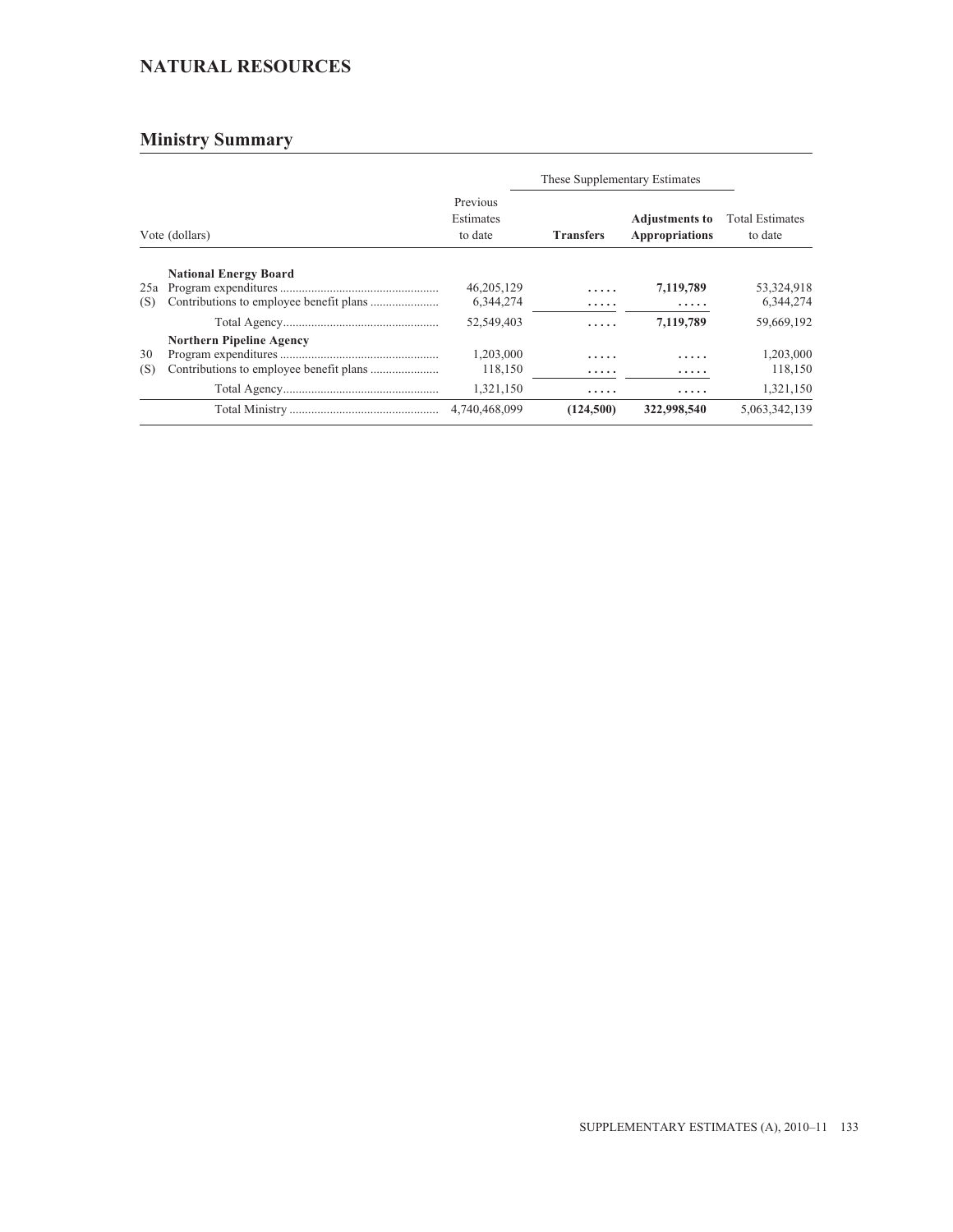### **NATURAL RESOURCES Department**

#### **Explanation of Requirements (thousands of dollars)**

Natural Resources requests funds for the following items:

| <b>Voted Appropriations</b>                                                                                                                                                                                                                                                                                                       | Vote 1  | Vote 5 | <b>Total</b> |
|-----------------------------------------------------------------------------------------------------------------------------------------------------------------------------------------------------------------------------------------------------------------------------------------------------------------------------------|---------|--------|--------------|
| Funding for the Transition Phase of the Port Hope Area Initiative to address<br>regulatory requirements and municipal issues for the clean-up of low-level<br>Funding to procure advisory services and support Natural Resources' operations to<br>advance the next steps in the restructuring process of Atomic Energy of Canada | 11,000  |        | 11,000       |
|                                                                                                                                                                                                                                                                                                                                   | 4,879   | .      | 4,879        |
| <b>Total Voted Appropriations</b>                                                                                                                                                                                                                                                                                                 | 15,879  | .      | 15,879       |
| <b>Transfers</b>                                                                                                                                                                                                                                                                                                                  |         |        |              |
| Internal reallocation of resources – For the modernization of the Natural Resources<br>Transfer to Foreign Affairs and International Trade – To provide support to                                                                                                                                                                | (902)   | 902    |              |
|                                                                                                                                                                                                                                                                                                                                   | (125)   | .      | (125)        |
| <b>Total Transfers</b>                                                                                                                                                                                                                                                                                                            | (1,027) | 902    | (125)        |
| <b>These Supplementary Estimates</b>                                                                                                                                                                                                                                                                                              | 14,852  | 902    | 15,754       |

Note: Figures in the "Explanation of Requirements" may not agree with the "Ministry Summary" due to rounding.

### **Atomic Energy of Canada Limited**

#### **Explanation of Requirements (thousands of dollars)**

Atomic Energy of Canada Limited requests funds for the following items:

| <b>Voted Appropriations</b>                                                                                                                                                                                                       | Vote 15 |
|-----------------------------------------------------------------------------------------------------------------------------------------------------------------------------------------------------------------------------------|---------|
| Funding to meet operational requirements such as ensuring continued isotope production, health and safety upgrades,<br>new build reactor technology development, refurbishment project shortfalls and one-time employee reduction |         |
| costs                                                                                                                                                                                                                             | 300,000 |

Note: Figures in the "Explanation of Requirements" may not agree with the "Ministry Summary" due to rounding.

### **National Energy Board**

| <b>Explanation of Requirements (thousands of dollars)</b><br>National Energy Board requests funds for the following items: |         |
|----------------------------------------------------------------------------------------------------------------------------|---------|
| <b>Voted Appropriations</b>                                                                                                | Vote 25 |
|                                                                                                                            | 7.120   |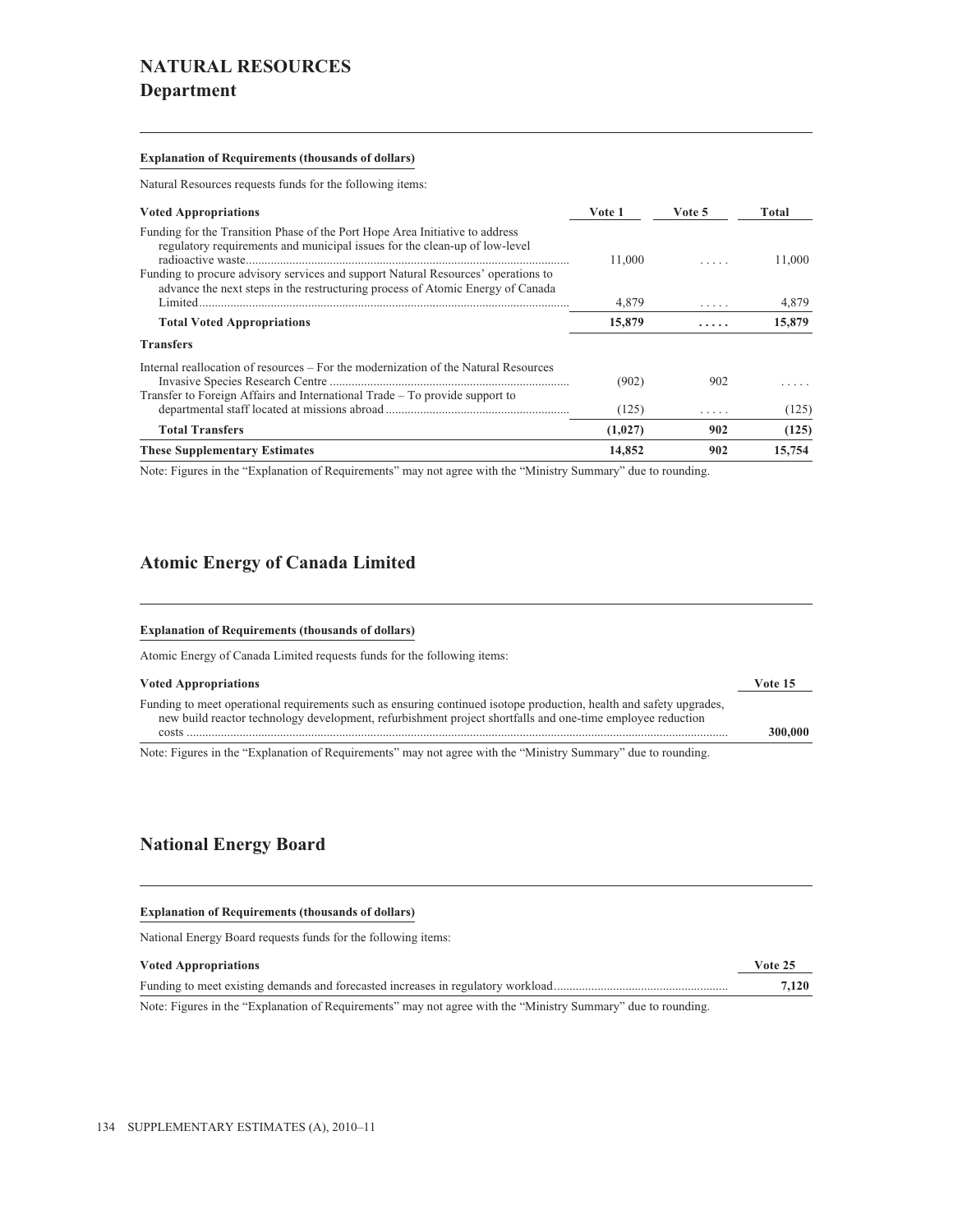# **PRIVY COUNCIL**

|           |                                                                                                                                                                                                                                                                                                                                                                                                                                                                                                       |                           | These Supplementary Estimates |                       |                           |
|-----------|-------------------------------------------------------------------------------------------------------------------------------------------------------------------------------------------------------------------------------------------------------------------------------------------------------------------------------------------------------------------------------------------------------------------------------------------------------------------------------------------------------|---------------------------|-------------------------------|-----------------------|---------------------------|
|           |                                                                                                                                                                                                                                                                                                                                                                                                                                                                                                       | Previous                  |                               |                       |                           |
|           |                                                                                                                                                                                                                                                                                                                                                                                                                                                                                                       | Estimates                 |                               | <b>Adjustments to</b> | <b>Total Estimates</b>    |
|           | Vote (dollars)                                                                                                                                                                                                                                                                                                                                                                                                                                                                                        | to date                   | <b>Transfers</b>              | <b>Appropriations</b> | to date                   |
|           |                                                                                                                                                                                                                                                                                                                                                                                                                                                                                                       |                           |                               |                       |                           |
| 1a        | Department<br>Program expenditures, including operating<br>expenditures of Commissions of Inquiry not<br>otherwise provided for and the operation of the Prime<br>Minister's residence; and the payment to each<br>member of the Queen's Privy Council for Canada<br>who is a Minister without Portfolio or a Minister of<br>State who does not preside over a Ministry of State of<br>a salary not to exceed the salary paid to Ministers of<br>State who preside over Ministries of State under the |                           |                               |                       |                           |
|           | Salaries Act, as adjusted pursuant to the Parliament                                                                                                                                                                                                                                                                                                                                                                                                                                                  |                           |                               |                       |                           |
|           | of Canada Act and pro rata for any period of less than                                                                                                                                                                                                                                                                                                                                                                                                                                                |                           |                               |                       |                           |
| (S)       |                                                                                                                                                                                                                                                                                                                                                                                                                                                                                                       | 129,026,775<br>14,518,870 | (255,000)                     | 13,824,670            | 142,596,445<br>14,518,870 |
| (S)       | Prime Minister – Salary and motor car allowance                                                                                                                                                                                                                                                                                                                                                                                                                                                       | 162,097                   |                               |                       | 162,097                   |
| (S)       | Minister of Intergovernmental Affairs, President of<br>the Queen's Privy Council for Canada and Minister<br>for La Francophonie - Salary and motor car                                                                                                                                                                                                                                                                                                                                                |                           |                               |                       |                           |
|           |                                                                                                                                                                                                                                                                                                                                                                                                                                                                                                       | 78,649                    |                               |                       | 78,649                    |
|           | (S) Leader of the Government in the Senate – Salary and                                                                                                                                                                                                                                                                                                                                                                                                                                               |                           |                               |                       |                           |
|           |                                                                                                                                                                                                                                                                                                                                                                                                                                                                                                       | 78,649                    |                               |                       | 78,649                    |
| (S)       | Leader of the Government in the House of                                                                                                                                                                                                                                                                                                                                                                                                                                                              |                           |                               |                       |                           |
| (S)       | Commons - Salary and motor car allowance<br>Minister of State (Democratic Reform) – Motor car                                                                                                                                                                                                                                                                                                                                                                                                         | 78,649                    |                               |                       | 78,649                    |
| (S)       | Minister of State and Chief Government Whip -                                                                                                                                                                                                                                                                                                                                                                                                                                                         | 2,000                     | .                             | .                     | 2,000                     |
|           |                                                                                                                                                                                                                                                                                                                                                                                                                                                                                                       | 2,000                     |                               | .                     | 2,000                     |
|           |                                                                                                                                                                                                                                                                                                                                                                                                                                                                                                       | 143,947,689               | (255,000)                     | 13,824,670            | 157,517,359               |
|           | Canadian Intergovernmental Conference<br>Secretariat                                                                                                                                                                                                                                                                                                                                                                                                                                                  |                           |                               |                       |                           |
| 5         |                                                                                                                                                                                                                                                                                                                                                                                                                                                                                                       | 6,172,826                 |                               |                       | 6,172,826                 |
| (S)       |                                                                                                                                                                                                                                                                                                                                                                                                                                                                                                       | 442,820                   | .                             |                       | 442,820                   |
|           |                                                                                                                                                                                                                                                                                                                                                                                                                                                                                                       | 6,615,646                 | .                             | .                     | 6,615,646                 |
|           | <b>Canadian Transportation Accident Investigation</b><br>and Safety Board                                                                                                                                                                                                                                                                                                                                                                                                                             |                           |                               |                       |                           |
| 10        |                                                                                                                                                                                                                                                                                                                                                                                                                                                                                                       | 26, 353, 868              |                               |                       | 26, 353, 868              |
| (S)       |                                                                                                                                                                                                                                                                                                                                                                                                                                                                                                       | 3,431,768                 | .                             |                       | 3,431,768                 |
|           |                                                                                                                                                                                                                                                                                                                                                                                                                                                                                                       | 29,785,636                | .                             | .                     | 29,785,636                |
|           | <b>Chief Electoral Officer</b>                                                                                                                                                                                                                                                                                                                                                                                                                                                                        |                           |                               |                       |                           |
| 15<br>(S) |                                                                                                                                                                                                                                                                                                                                                                                                                                                                                                       | 29,567,959<br>5,026,553   |                               |                       | 29,567,959<br>5,026,553   |
| (S)       |                                                                                                                                                                                                                                                                                                                                                                                                                                                                                                       | 86,950,411                |                               |                       | 86,950,411                |
| (S)       |                                                                                                                                                                                                                                                                                                                                                                                                                                                                                                       | 275,800                   | .                             | .                     | 275,800                   |
|           |                                                                                                                                                                                                                                                                                                                                                                                                                                                                                                       | 121,820,723               | .                             | .                     | 121,820,723               |
|           | Office of the Commissioner of Official Languages                                                                                                                                                                                                                                                                                                                                                                                                                                                      |                           |                               |                       |                           |
| 20        |                                                                                                                                                                                                                                                                                                                                                                                                                                                                                                       | 18,429,153                | .                             | .                     | 18,429,153                |
| (S)       |                                                                                                                                                                                                                                                                                                                                                                                                                                                                                                       | 2,185,376                 | .                             | .                     | 2,185,376                 |
|           |                                                                                                                                                                                                                                                                                                                                                                                                                                                                                                       | 20,614,529                | .                             | .                     | 20,614,529                |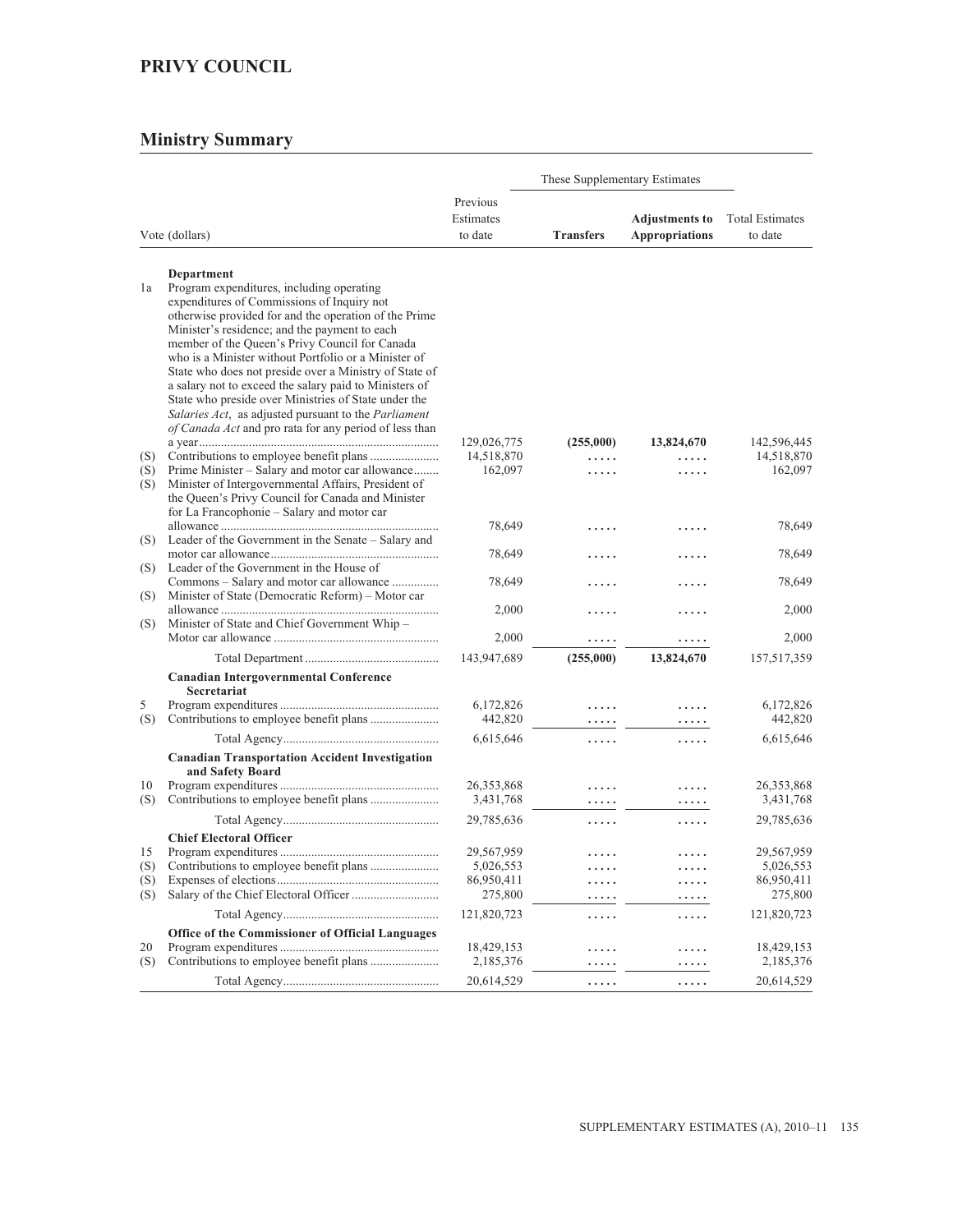# **PRIVY COUNCIL**

|           |                                                   |                                  | These Supplementary Estimates |                                         |                                   |
|-----------|---------------------------------------------------|----------------------------------|-------------------------------|-----------------------------------------|-----------------------------------|
|           | Vote (dollars)                                    | Previous<br>Estimates<br>to date | <b>Transfers</b>              | <b>Adjustments to</b><br>Appropriations | <b>Total Estimates</b><br>to date |
| 25<br>(S) | <b>Public Appointments Commission Secretariat</b> | 945,000<br>118,490               | .<br>.                        | .<br>.                                  | 945,000<br>118,490                |
|           |                                                   | 1,063,490                        | .                             | .                                       | 1,063,490                         |
| 30<br>(S) | <b>Security Intelligence Review Committee</b>     | 2,707,331<br>288.180             | .<br>.                        | .<br>.                                  | 2,707,331<br>288,180              |
|           |                                                   | 2,995,511                        | .                             | .                                       | 2,995,511                         |
|           |                                                   | 326,843,224                      | (255.000)                     | 13,824,670                              | 340,412,894                       |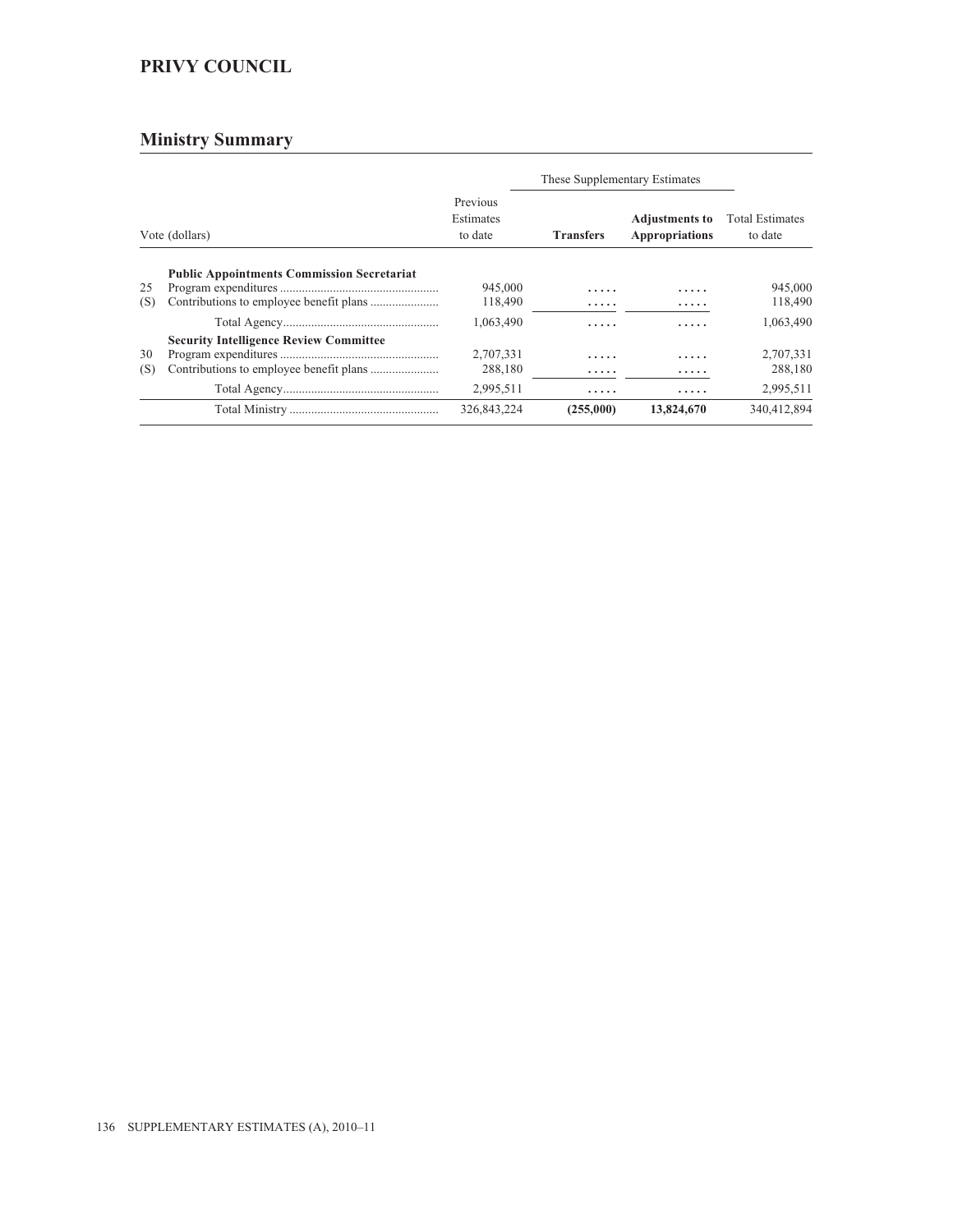# **PRIVY COUNCIL Department**

### **Explanation of Requirements (thousands of dollars)**

Privy Council requests funds for the following items:

| <b>Voted Appropriations</b>                                                                                                                                                                                                          |           | Vote 1           |  |  |
|--------------------------------------------------------------------------------------------------------------------------------------------------------------------------------------------------------------------------------------|-----------|------------------|--|--|
| Funding for the operation of the Commission of Inquiry into the Decline of Sockeye Salmon in the Fraser River<br>Funding for continuing the activities of the Commission of Inquiry into Certain Allegations Respecting Business and |           |                  |  |  |
|                                                                                                                                                                                                                                      |           |                  |  |  |
| <b>Transfers</b>                                                                                                                                                                                                                     |           |                  |  |  |
| Transfer to Foreign Affairs and International Trade – To provide support to departmental staff located at missions<br>$abroad$                                                                                                       |           | (255)            |  |  |
| <b>These Supplementary Estimates</b>                                                                                                                                                                                                 |           | 13,570           |  |  |
| <b>Transfer Payments (dollars)</b>                                                                                                                                                                                                   | Voted     | <b>Statutory</b> |  |  |
| <b>Contributions</b>                                                                                                                                                                                                                 |           |                  |  |  |
| Contribution Program for the Commission of Inquiry into the Decline of Sockeye Salmon                                                                                                                                                | 3,423,200 |                  |  |  |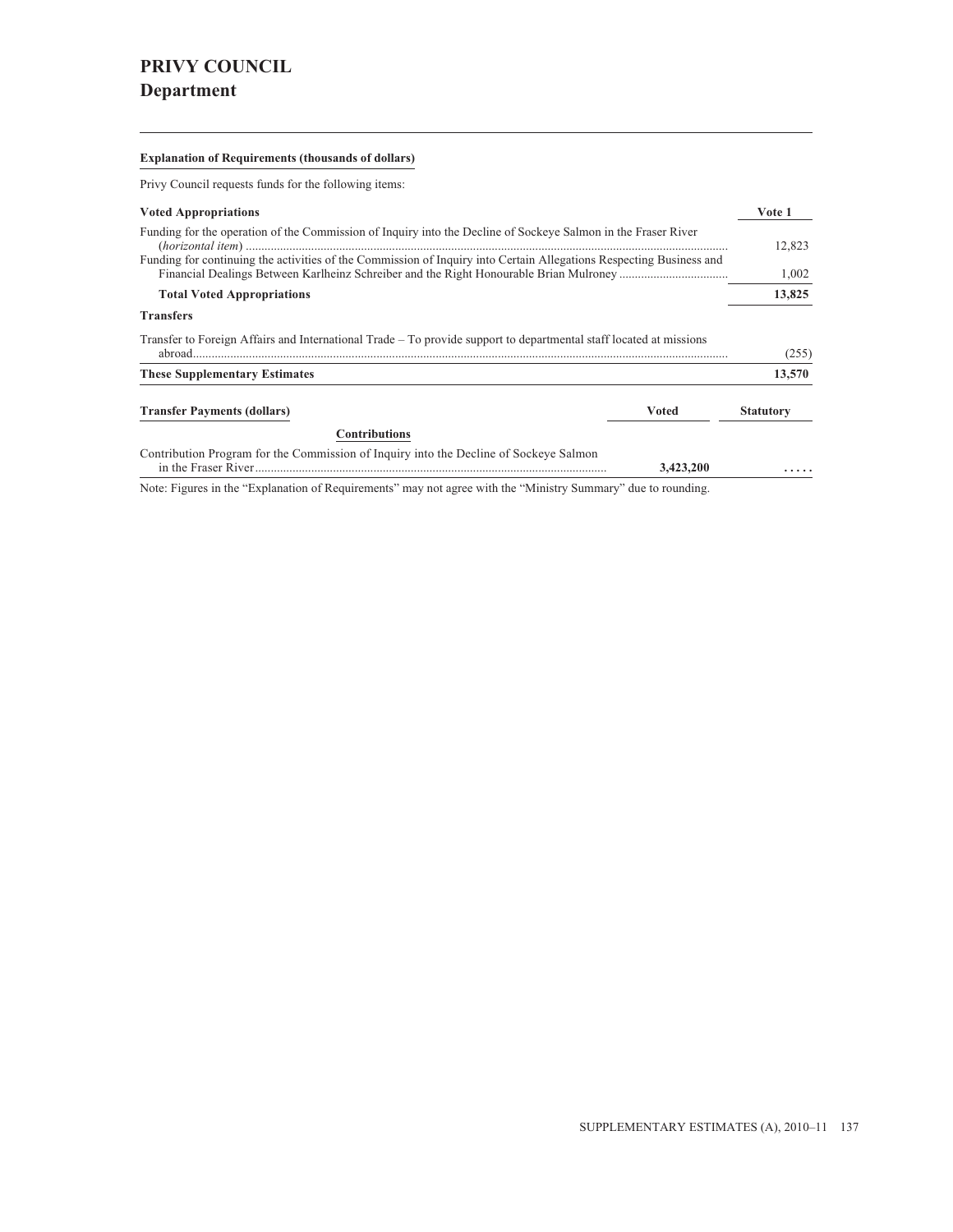### **Ministry Summary**

|                        |                                                                                                                                                                                                                                                                                                                                                                                                                                                                                                                                                                                                                                                                                                                                                                                                                                                                                                |                                           | These Supplementary Estimates   |                                                |                                          |
|------------------------|------------------------------------------------------------------------------------------------------------------------------------------------------------------------------------------------------------------------------------------------------------------------------------------------------------------------------------------------------------------------------------------------------------------------------------------------------------------------------------------------------------------------------------------------------------------------------------------------------------------------------------------------------------------------------------------------------------------------------------------------------------------------------------------------------------------------------------------------------------------------------------------------|-------------------------------------------|---------------------------------|------------------------------------------------|------------------------------------------|
|                        | Vote (dollars)                                                                                                                                                                                                                                                                                                                                                                                                                                                                                                                                                                                                                                                                                                                                                                                                                                                                                 | Previous<br>Estimates<br>to date          | <b>Transfers</b>                | <b>Adjustments to</b><br><b>Appropriations</b> | <b>Total Estimates</b><br>to date        |
| 1a<br>5a<br>(S)<br>(S) | Department<br>Operating expenditures and the payment to each<br>member of the Queen's Privy Council for Canada<br>who is a Minister without Portfolio or a Minister of<br>State who does not preside over a Ministry of State of<br>a salary not to exceed the salary paid to Ministers of<br>State who preside over Ministries of State under the<br>Salaries Act, as adjusted pursuant to the Parliament of<br>Canada Act and pro rata for any period of less than a<br>The grants listed in the Estimates and contributions<br>Minister of Public Safety - Salary and motor car                                                                                                                                                                                                                                                                                                             | 137,733,602<br>289,212,791<br>13,703,682  | (179, 720)<br>(35,000,000)<br>. | 2,092,670<br>265,105,059<br>.                  | 139,646,552<br>519,317,850<br>13,703,682 |
|                        |                                                                                                                                                                                                                                                                                                                                                                                                                                                                                                                                                                                                                                                                                                                                                                                                                                                                                                | 78,649<br>440,728,724                     | .<br>(35, 179, 720)             | .<br>267, 197, 729                             | 78,649<br>672,746,733                    |
|                        | <b>Canada Border Services Agency</b><br>10a Operating expenditures and, pursuant to paragraph<br>$29.1(2)(a)$ of the <i>Financial Administration Act</i> ,<br>authority to expend in the current fiscal year revenues<br>received during the fiscal year related to the border<br>operations of the Canada Border Services Agency:<br>fees for the provision of a service or the use of a<br>facility or for a product, right or privilege; and<br>payments received under contracts entered into by the<br>Agency – To authorize the transfer of $$1,360,532$<br>from Canada Revenue Agency Vote 1, and \$20,000<br>from Foreign Affairs and International Trade Vote 1,<br>Appropriation Act No. 1, 2010–11 for the purposes of<br>15a Capital expenditures – To authorize the transfer of<br>\$2,567,275 from Public Safety and Emergency<br>Preparedness Vote 10, Appropriation Act No. 1, | 1,360,707,529                             | (2, 286, 743)                   | 2,267,406                                      | 1,360,688,192                            |
| (S)                    | $2010 - 11$ for the purposes of this Vote and to provide                                                                                                                                                                                                                                                                                                                                                                                                                                                                                                                                                                                                                                                                                                                                                                                                                                       | 94,980,412<br>163,702,468                 | 2,567,275<br>.                  | 10,144,078<br>.                                | 107,691,765<br>163,702,468               |
|                        |                                                                                                                                                                                                                                                                                                                                                                                                                                                                                                                                                                                                                                                                                                                                                                                                                                                                                                | 1,619,390,409                             | 280,532                         | 12,411,484                                     | 1,632,082,425                            |
| 20a<br>25<br>(S)       | <b>Canadian Security Intelligence Service</b>                                                                                                                                                                                                                                                                                                                                                                                                                                                                                                                                                                                                                                                                                                                                                                                                                                                  | 431, 329, 546<br>31,610,000<br>43,633,223 | (835,000)<br>.<br>.             | 2,162,296<br>.                                 | 432,656,842<br>31,610,000<br>43,633,223  |
|                        |                                                                                                                                                                                                                                                                                                                                                                                                                                                                                                                                                                                                                                                                                                                                                                                                                                                                                                | 506,572,769                               | (835,000)                       | 2,162,296                                      | 507,900,065                              |

<u> 1989 - Johann Barbara, martxa alemaniar a</u>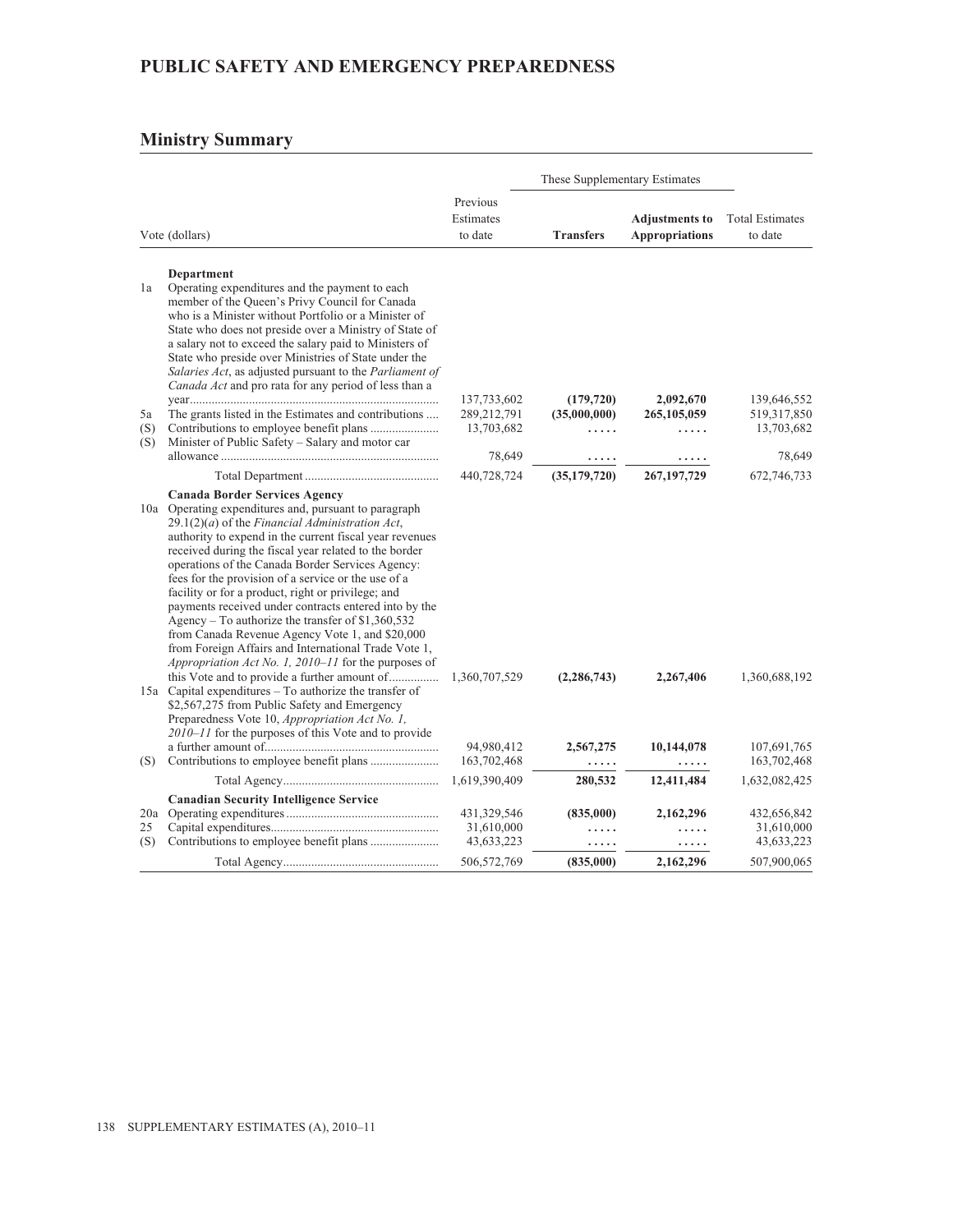### **Ministry Summary**

| These Supplementary Estimates |                                                                                                              |                         |                  |                       |                         |
|-------------------------------|--------------------------------------------------------------------------------------------------------------|-------------------------|------------------|-----------------------|-------------------------|
|                               |                                                                                                              | Previous                |                  |                       |                         |
|                               |                                                                                                              | Estimates               |                  | <b>Adjustments to</b> | <b>Total Estimates</b>  |
|                               | Vote (dollars)                                                                                               | to date                 | <b>Transfers</b> | <b>Appropriations</b> | to date                 |
|                               |                                                                                                              |                         |                  |                       |                         |
| 30                            | <b>Correctional Service</b><br>Operating expenditures, the grants listed in the                              |                         |                  |                       |                         |
|                               | Estimates, contributions, and                                                                                |                         |                  |                       |                         |
|                               | $(a)$ authority to pay into the Inmate Welfare Fund                                                          |                         |                  |                       |                         |
|                               | revenue derived during the year from projects<br>operated by inmates and financed by that Fund;              |                         |                  |                       |                         |
|                               | $(b)$ authority to operate canteens in federal institutions                                                  |                         |                  |                       |                         |
|                               | and to deposit revenue from sales into the Inmate                                                            |                         |                  |                       |                         |
|                               | Welfare Fund:                                                                                                |                         |                  |                       |                         |
|                               | $(c)$ payments, in accordance with terms and<br>conditions prescribed by the Governor in Council, to         |                         |                  |                       |                         |
|                               | or on behalf of discharged inmates who suffer                                                                |                         |                  |                       |                         |
|                               | physical disability caused by participation in normal                                                        |                         |                  |                       |                         |
|                               | program activity in federal institutions, and to                                                             |                         |                  |                       |                         |
|                               | dependants of deceased inmates and ex-inmates<br>whose death resulted from participation in normal           |                         |                  |                       |                         |
|                               | program activity in federal institutions; and                                                                |                         |                  |                       |                         |
|                               | (d) authority for the Minister of Public Safety and                                                          |                         |                  |                       |                         |
|                               | Emergency Preparedness, subject to the approval of                                                           |                         |                  |                       |                         |
|                               | the Governor in Council, to enter into an agreement<br>with any province for the confinement in institutions |                         |                  |                       |                         |
|                               | of that province of any persons sentenced or                                                                 |                         |                  |                       |                         |
|                               | committed to a penitentiary, for compensation for the                                                        |                         |                  |                       |                         |
|                               | maintenance of such persons and for payment in                                                               |                         |                  |                       |                         |
|                               | respect of the construction and related costs of such                                                        | 1,917,993,797           |                  |                       | 1,917,993,797           |
|                               | 35a Capital expenditures, including payments as                                                              |                         |                  |                       |                         |
|                               | contributions to                                                                                             |                         |                  |                       |                         |
|                               | $(a)$ aboriginal communities as defined in section 79 of<br>the Corrections and Conditional Release Act in   |                         |                  |                       |                         |
|                               | connection with the provision of correctional services                                                       |                         |                  |                       |                         |
|                               | pursuant to section 81 of that Act; and                                                                      |                         |                  |                       |                         |
|                               | $(b)$ non-profit organizations involved in community                                                         |                         |                  |                       |                         |
|                               | corrections operations, provinces and municipalities<br>towards construction done by those bodies            | 329,414,000             |                  | 7,896,720             | 337,310,720             |
| (S)                           |                                                                                                              | 212,841,622             | .                | .                     | 212,841,622             |
| (S)                           |                                                                                                              | $\alpha$ is a second    | .                | .                     |                         |
|                               |                                                                                                              | 2,460,249,419           | .                | 7,896,720             | 2,468,146,139           |
|                               | <b>National Parole Board</b>                                                                                 |                         |                  |                       |                         |
|                               | 40a Program expenditures and, pursuant to paragraph                                                          |                         |                  |                       |                         |
|                               | $29.1(2)(a)$ of the Financial Administration Act,<br>authority to expend revenues received in a fiscal year, |                         |                  |                       |                         |
|                               | and to offset expenditures incurred in the fiscal year                                                       |                         |                  |                       |                         |
|                               | arising from the provision of services to process                                                            |                         |                  |                       |                         |
|                               | pardon applications for persons convicted of offences                                                        |                         |                  |                       |                         |
| (S)                           |                                                                                                              | 40,869,455<br>5,537,277 |                  | 1                     | 40,869,456<br>5,537,277 |
|                               |                                                                                                              | 46,406,732              | .                | .<br>1                |                         |
|                               | Office of the Correctional Investigator                                                                      |                         | .                |                       | 46,406,733              |
|                               |                                                                                                              | 3,136,888               | .                | 400,874               | 3,537,762               |
| (S)                           |                                                                                                              | 420,177                 |                  | $\cdots\cdots$        | 420,177                 |
|                               |                                                                                                              | 3,557,065               | .                | 400,874               | 3,957,939               |

<u> 1989 - Johann Stoff, deutscher Stoffen und der Stoffen und der Stoffen und der Stoffen und der Stoffen und der</u>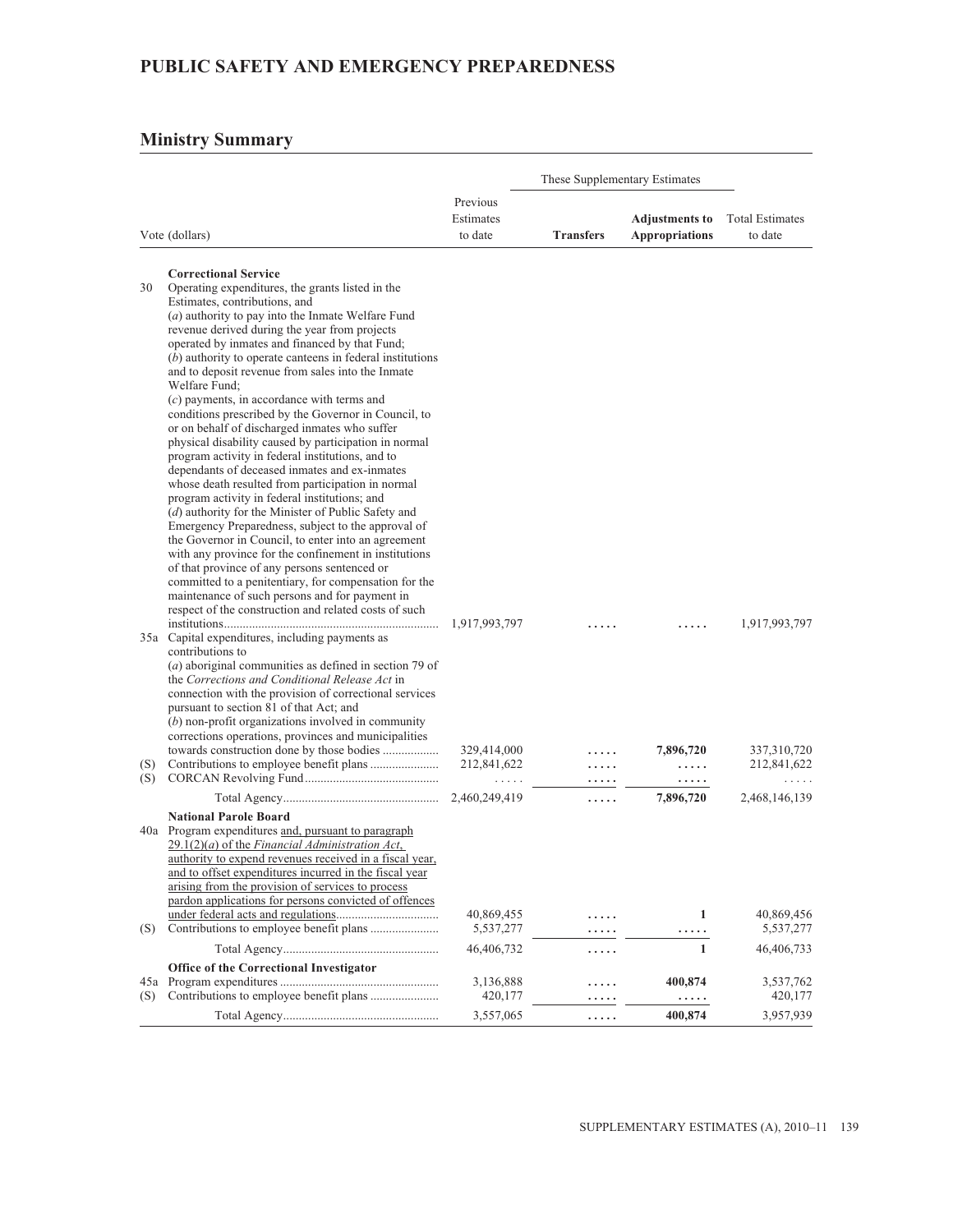### **Ministry Summary**

|            |                                                                                                                                                                                                                                                                                                                                                                                                                         |                                  | These Supplementary Estimates |                                                |                                   |
|------------|-------------------------------------------------------------------------------------------------------------------------------------------------------------------------------------------------------------------------------------------------------------------------------------------------------------------------------------------------------------------------------------------------------------------------|----------------------------------|-------------------------------|------------------------------------------------|-----------------------------------|
|            | Vote (dollars)                                                                                                                                                                                                                                                                                                                                                                                                          | Previous<br>Estimates<br>to date | <b>Transfers</b>              | <b>Adjustments to</b><br><b>Appropriations</b> | <b>Total Estimates</b><br>to date |
|            | <b>Royal Canadian Mounted Police</b><br>50a Operating expenditures and authority to expend<br>revenue received during the fiscal year $-$ To authorize<br>the transfer of \$90,800 from Public Safety and<br>Emergency Preparedness Vote 1, and \$35,000,000<br>from Public Safety and Emergency Preparedness<br>Vote 5, and \$282,300 from Foreign Affairs and<br>International Trade Vote 1, Appropriation Act No. 1, |                                  |                               |                                                |                                   |
| 60         | $2010 - 11$ for the purposes of this Vote and to provide<br>The grants listed in the Estimates and contributions,<br>provided that the amount listed for any grant may be<br>increased or decreased subject to the approval of the                                                                                                                                                                                      | 1,982,870,879<br>287,721,884     | 34,893,100<br>(4,500,000)     | 328,278,760<br>22,090,000                      | 2,346,042,739<br>305, 311, 884    |
| (S)<br>(S) | Pensions and other employee benefits - Members of                                                                                                                                                                                                                                                                                                                                                                       | 102,219,829<br>80,206,045        |                               |                                                | 102,219,829<br>80,206,045         |
| (S)        | Pensions under the Royal Canadian Mounted Police<br>Pension Continuation Act (R.S.C., 1970, c. R-10)                                                                                                                                                                                                                                                                                                                    | 341,931,033<br>19,000,000        |                               |                                                | 341,931,033<br>19,000,000         |
|            |                                                                                                                                                                                                                                                                                                                                                                                                                         | 2,813,949,670                    | 30,393,100                    | 350,368,760                                    | 3,194,711,530                     |
|            | <b>Royal Canadian Mounted Police External Review</b><br>Committee<br>$65a$ Program expenditures – To authorize the transfer of<br>\$480,000 from Public Safety and Emergency<br>Preparedness Vote 50, Appropriation Act No. 1,                                                                                                                                                                                          |                                  |                               |                                                |                                   |
| (S)        |                                                                                                                                                                                                                                                                                                                                                                                                                         | 1,594,163<br>216,884             | 480,000<br>.                  | 1                                              | 2,074,164<br>216,884              |
|            |                                                                                                                                                                                                                                                                                                                                                                                                                         | 1,811,047                        | 480,000                       | 1                                              | 2,291,048                         |
|            | <b>Royal Canadian Mounted Police Public</b><br><b>Complaints Commission</b>                                                                                                                                                                                                                                                                                                                                             |                                  |                               |                                                |                                   |
| 70a<br>(S) | Contributions to employee benefit plans                                                                                                                                                                                                                                                                                                                                                                                 | 4,829,940<br>557,740             |                               | 2,660,673<br>.                                 | 7,490,613<br>557,740              |
|            |                                                                                                                                                                                                                                                                                                                                                                                                                         | 5,387,680                        | .                             | 2,660,673                                      | 8,048,353                         |
|            |                                                                                                                                                                                                                                                                                                                                                                                                                         | 7,898,053,515                    | (4,861,088)                   | 643,098,538                                    | 8,536,290,965                     |

<u> 1989 - Johann Barn, mars and de Brasilian (b. 1989)</u>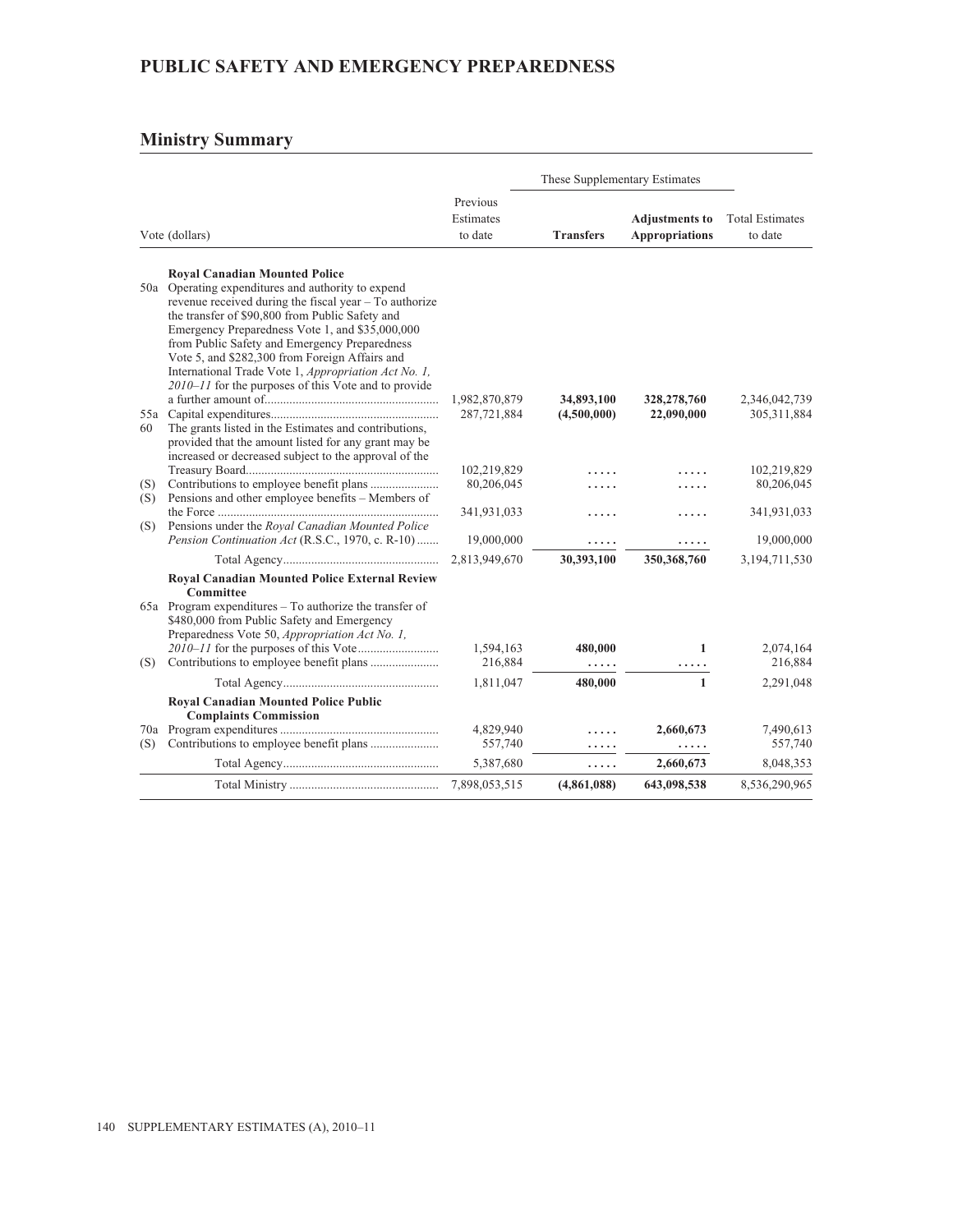# **PUBLIC SAFETY AND EMERGENCY PREPAREDNESS Department**

### **Explanation of Requirements (thousands of dollars)**

Public Safety and Emergency Preparedness requests funds for the following items:

| <b>Voted Appropriations</b>                                                                                                                                                                                                                       | Vote 1 | Vote 5       | <b>Total</b>     |
|---------------------------------------------------------------------------------------------------------------------------------------------------------------------------------------------------------------------------------------------------|--------|--------------|------------------|
| Funding for planning and operations related to policing and security at the 2010 G8                                                                                                                                                               | 1,810  | 260,803      | 262,613          |
| Funds for critical policing infrastructure for the First Nations Policing Program                                                                                                                                                                 | .      | 2,802        | 2,802            |
| Financial assistance to provinces and territories for costs incurred during the                                                                                                                                                                   |        |              |                  |
| repatriation of Canadian evacuees from Haiti following the earthquake                                                                                                                                                                             | .      | 1,500        | 1,500            |
| Funding to retrieve the proceeds of crime from targeted organized crime entities                                                                                                                                                                  | 283    | .            | 283              |
| <b>Total Voted Appropriations</b>                                                                                                                                                                                                                 | 2,093  | 265,105      | 267,198          |
| <b>Transfers</b>                                                                                                                                                                                                                                  |        |              |                  |
| Transfer to Transport – For the creation and operations of an aviation security<br>Transfer to Royal Canadian Mounted Police – To support the Continuity of                                                                                       | (89)   |              | (89)             |
| Constitutional Government Program that establishes the necessary arrangements<br>for the continuity of constitutional government in the event of an emergency<br>Transfer to Royal Canadian Mounted Police – For First Nations community policing | (91)   | .            | (91)             |
|                                                                                                                                                                                                                                                   | .      | (35,000)     | (35,000)         |
| <b>Total Transfers</b>                                                                                                                                                                                                                            | (180)  | (35,000)     | (35, 180)        |
| <b>These Supplementary Estimates</b>                                                                                                                                                                                                              | 1,913  | 230,105      | 232,018          |
| <b>Transfer Payments (dollars)</b>                                                                                                                                                                                                                |        | <b>Voted</b> | <b>Statutory</b> |
| <b>Contributions</b>                                                                                                                                                                                                                              |        |              |                  |
| Contribution Program for the Security Cost Framework Policy in relation to the 2010 G8                                                                                                                                                            |        | 260,802,500  |                  |
| Payments to the provinces, territories, municipalities, Indian band councils and recognized<br>authorities representing Indians on reserve, Indian communities on Crown land and                                                                  |        |              |                  |
|                                                                                                                                                                                                                                                   |        | 2,802,559    |                  |
| Financial assistance to provinces and territories for costs incurred during the repatriation of                                                                                                                                                   |        | 1,500,000    |                  |
| <b>Total Gross Transfer Payments</b>                                                                                                                                                                                                              |        | 265,105,059  |                  |
|                                                                                                                                                                                                                                                   |        | 35,000,000   | .                |

**Net Transfer Payments 230,105,059 .....**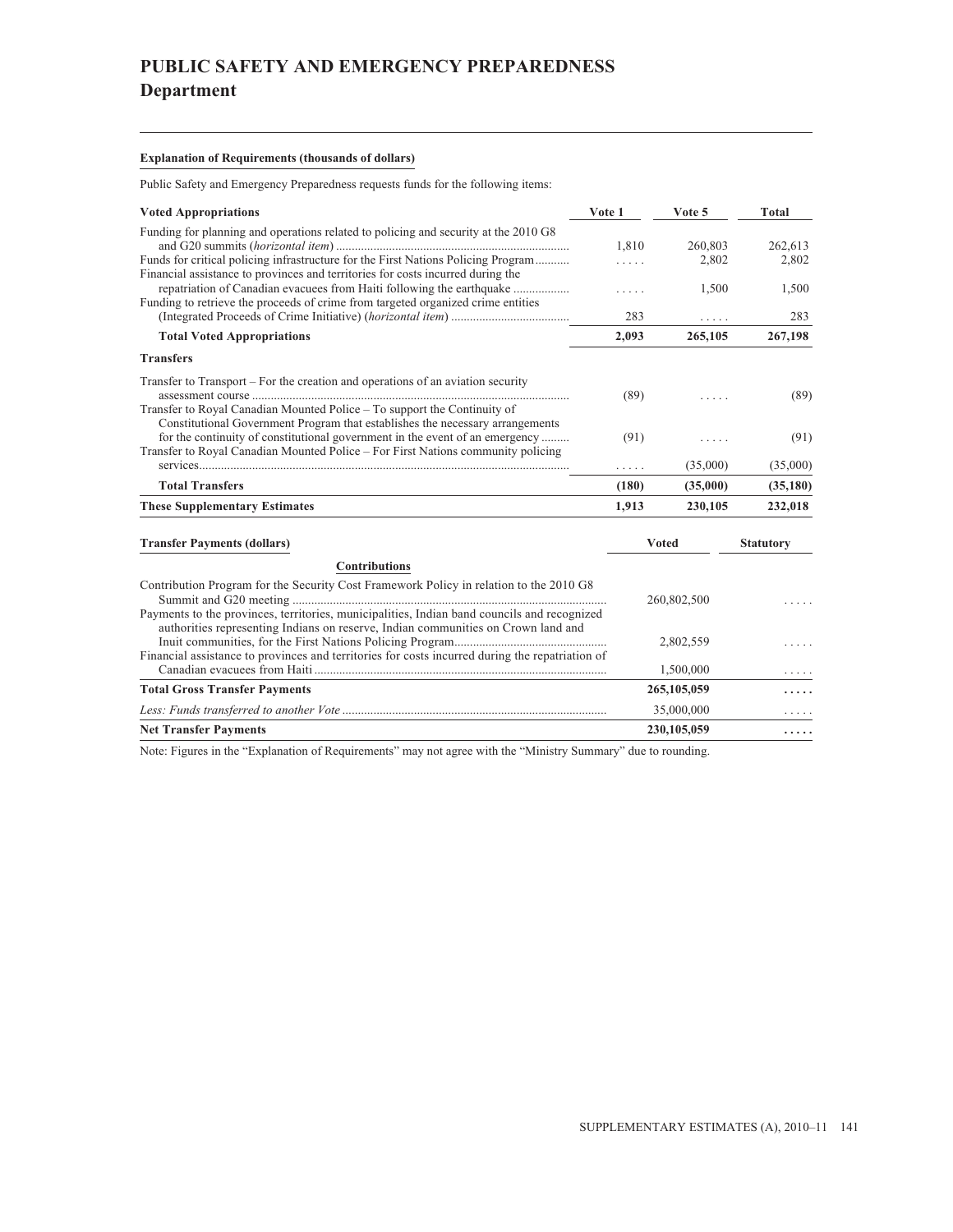### **Canada Border Services Agency**

### **Explanation of Requirements (thousands of dollars)**

Canada Border Services Agency requests funds for the following items:

| <b>Voted Appropriations</b>                                                                                                                                            | Vote 10  | Vote 15 | Total   |
|------------------------------------------------------------------------------------------------------------------------------------------------------------------------|----------|---------|---------|
| Funding for the provision of new housing units at three remote ports of entry in the                                                                                   |          | 7,500   | 7,500   |
| Funding to continue work on the inclusion of biometrics in the temporary visa stream                                                                                   | 433      | 2,644   | 3,077   |
| Funding for planning and operations related to policing and security at the 2010 G8                                                                                    | 997      | .       | 997     |
| Funding for Canada's initial response to the earthquake in Haiti (horizontal item)<br>Funding to retrieve the proceeds of crime from targeted organized crime entities | 545      | .       | 545     |
|                                                                                                                                                                        | 292      | .       | 292     |
| <b>Total Voted Appropriations</b>                                                                                                                                      | 2,267    | 10,144  | 12,411  |
| <b>Transfers</b>                                                                                                                                                       |          |         |         |
| Transfer from Canada Revenue Agency – To improve financial systems and to<br>Internal reallocation of resources – For the Incident Management and Reporting            | 1,361    | .       | 1,361   |
| Transfer to Foreign Affairs and International Trade – To provide support to                                                                                            | (2, 567) | 2,567   |         |
|                                                                                                                                                                        | (1,080)  | .       | (1,080) |
| <b>Total Transfers</b>                                                                                                                                                 | (2,286)  | 2,567   | 281     |
| <b>These Supplementary Estimates</b>                                                                                                                                   | (19)     | 12,711  | 12,692  |

Note: Figures in the "Explanation of Requirements" may not agree with the "Ministry Summary" due to rounding.

### **Canadian Security Intelligence Service**

### **Explanation of Requirements (thousands of dollars)**

Canadian Security Intelligence Service requests funds for the following items:

| <b>Voted Appropriations</b>                                                                                                  | Vote 20 |
|------------------------------------------------------------------------------------------------------------------------------|---------|
| Funding for planning and operations related to policing and security at the 2010 G8 and G20 summits (horizontal              | 2.162   |
| <b>Transfers</b>                                                                                                             |         |
| Transfer to Foreign Affairs and International Trade – To provide support to departmental staff located at missions<br>abroad | (835)   |
| <b>These Supplementary Estimates</b>                                                                                         | 1.327   |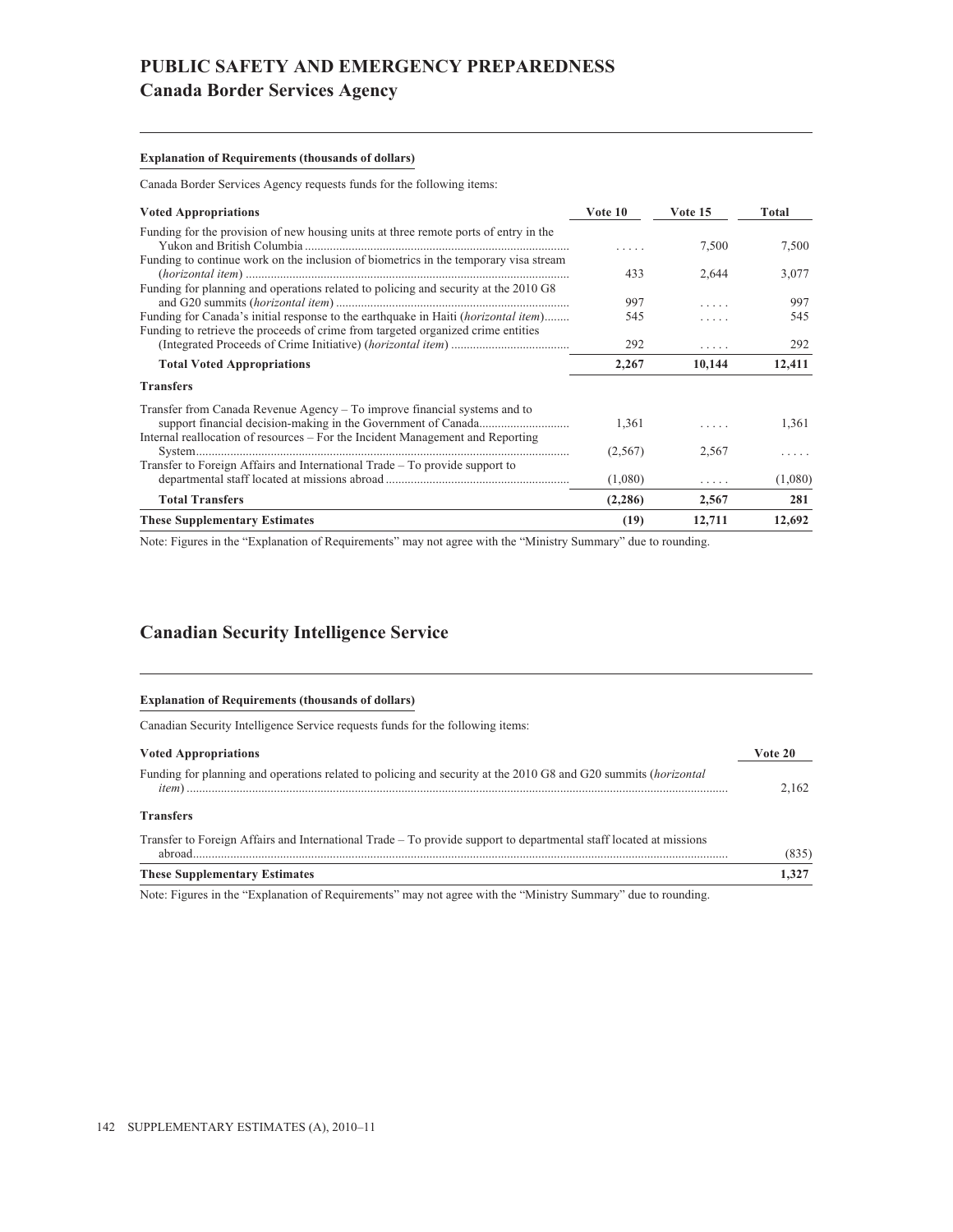# **PUBLIC SAFETY AND EMERGENCY PREPAREDNESS Correctional Service**

#### **Explanation of Requirements (thousands of dollars)**

Correctional Service requests funds for the following items:

| <b>Voted Appropriations</b>                                                                                                                                                                                            | Vote 35 |
|------------------------------------------------------------------------------------------------------------------------------------------------------------------------------------------------------------------------|---------|
| Funding to complete the design and delivery of capital projects including the Regional Psychiatric Centre in<br>Saskatoon, Saskatchewan (\$2,730), Community Correctional Centre in Portsmouth, Ontario (\$2,630), and |         |
|                                                                                                                                                                                                                        | 7.897   |

Note: Figures in the "Explanation of Requirements" may not agree with the "Ministry Summary" due to rounding.

### **National Parole Board**

| <b>Explanation of Requirements (thousands of dollars)</b>                                                                                                                                                                                           |         |
|-----------------------------------------------------------------------------------------------------------------------------------------------------------------------------------------------------------------------------------------------------|---------|
| National Parole Board $-$ <i>No additional funding being requested</i>                                                                                                                                                                              |         |
| <b>Voted Appropriations</b>                                                                                                                                                                                                                         | Vote 40 |
| Pursuant to paragraph $29.1(2)(a)$ of the <i>Financial Administration Act</i> , authority to expend revenues received in a<br>fiscal year, and to offset expenditures incurred in the fiscal year arising from the provision of services to process |         |

### **Office of the Correctional Investigator**

### **Explanation of Requirements (thousands of dollars)**

Office of the Correctional Investigator requests funds for the following items:

| <b>Voted Appropriations</b>                                                                                            | Vote 45 |
|------------------------------------------------------------------------------------------------------------------------|---------|
| Funding to strengthen the capacity to conduct investigations and to address financial and accountability requirements. | 401     |
| Note: Figures in the "Evaluption of Dequirements" may not garee with the "Ministry Summary" due to rounding            |         |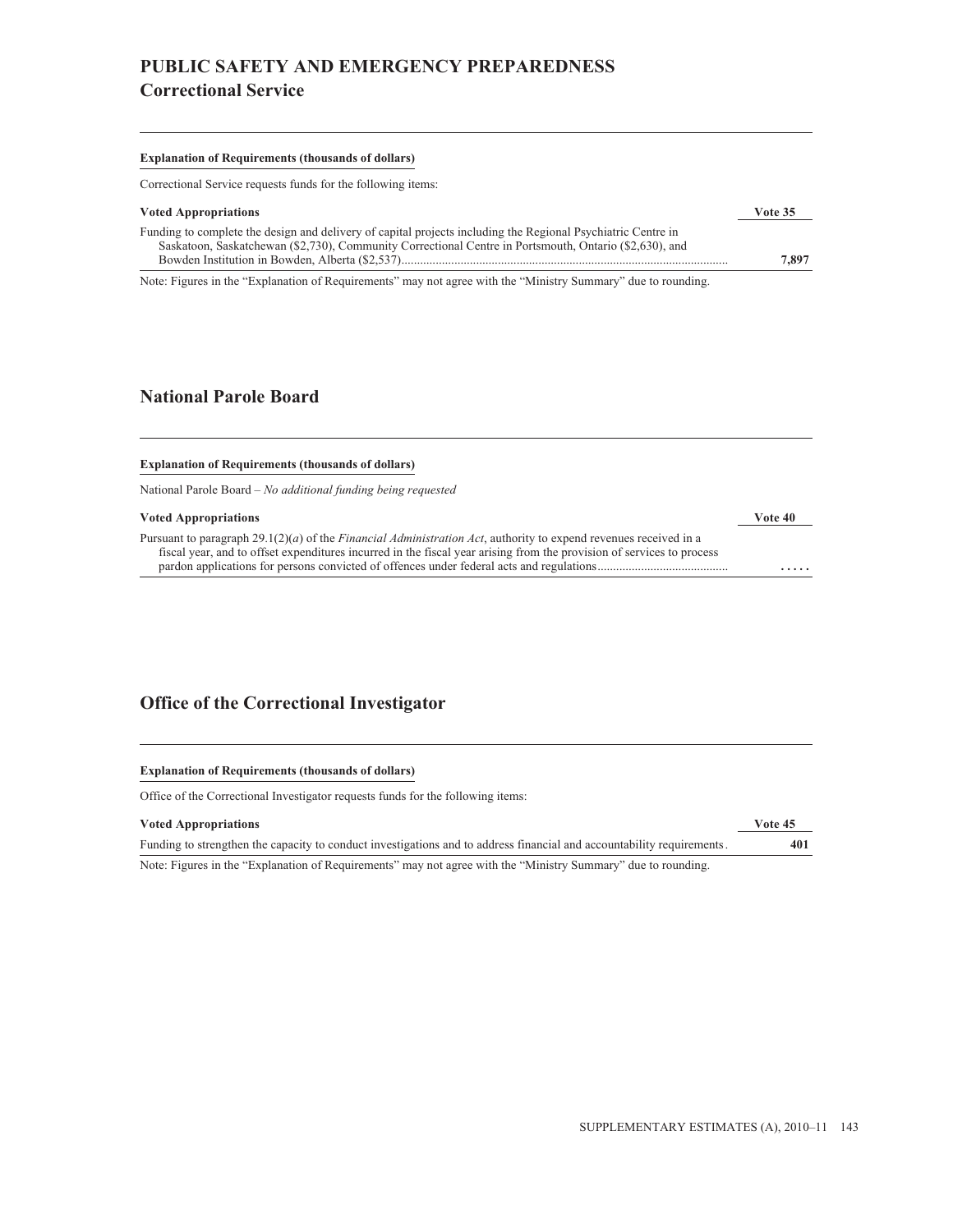# **PUBLIC SAFETY AND EMERGENCY PREPAREDNESS Royal Canadian Mounted Police**

### **Explanation of Requirements (thousands of dollars)**

Royal Canadian Mounted Police requests funds for the following items:

| <b>Voted Appropriations</b>                                                                                                                                             | Vote 50 | Vote 55 | <b>Total</b> |
|-------------------------------------------------------------------------------------------------------------------------------------------------------------------------|---------|---------|--------------|
| Funding for planning and operations related to policing and security at the 2010 G8                                                                                     | 299,605 | 21,875  | 321,480      |
| Funding to retrieve the proceeds of crime from targeted organized crime entities                                                                                        | 12.989  | 215     | 13,204       |
| Funding for Canada's initial response to the earthquake in Haiti (horizontal item)                                                                                      | 11,369  | .       | 11,369       |
| Funding related to government advertising programs ( <i>horizontal item</i> )<br>Funding to continue work on the inclusion of biometrics in the temporary visa stream   | 2,000   | .       | 2,000        |
|                                                                                                                                                                         | 1,707   | .       | 1,707        |
| Funding to manage Métis and non-status Indian litigation and to implement the<br>proactive reconciliation and management of Métis Aboriginal rights ( <i>horizontal</i> |         |         |              |
|                                                                                                                                                                         | 609     | .       | 609          |
| <b>Total Voted Appropriations</b>                                                                                                                                       | 328,279 | 22,090  | 350,369      |
| <b>Transfers</b>                                                                                                                                                        |         |         |              |
| Transfer from Public Safety and Emergency Preparedness – For First Nations                                                                                              | 35,000  | .       | 35,000       |
| Transfer from Foreign Affairs and International Trade – Adjustment to funding                                                                                           |         |         |              |
| previously provided for departmental staff located at missions abroad<br>Transfer from Public Safety and Emergency Preparedness – To support the                        | 282     | .       | 282          |
| Continuity of Constitutional Government Program that establishes the necessary<br>arrangements for the continuity of constitutional government in the event of an       | 91      |         | 91           |
| Transfer to Royal Canadian Mounted Police External Review Committee - For<br>funding received from contract policing partners in support of Royal Canadian              |         |         |              |
|                                                                                                                                                                         | (480)   | .       | (480)        |
| Transfer to Public Works and Government Services – To cover the costs related to the<br>new Royal Canadian Mounted Police headquarters located in Surrey, British       |         |         |              |
|                                                                                                                                                                         | .       | (4,500) | (4,500)      |
| <b>Total Transfers</b>                                                                                                                                                  | 34,893  | (4,500) | 30,393       |
| <b>These Supplementary Estimates</b>                                                                                                                                    | 363,172 | 17,590  | 380,762      |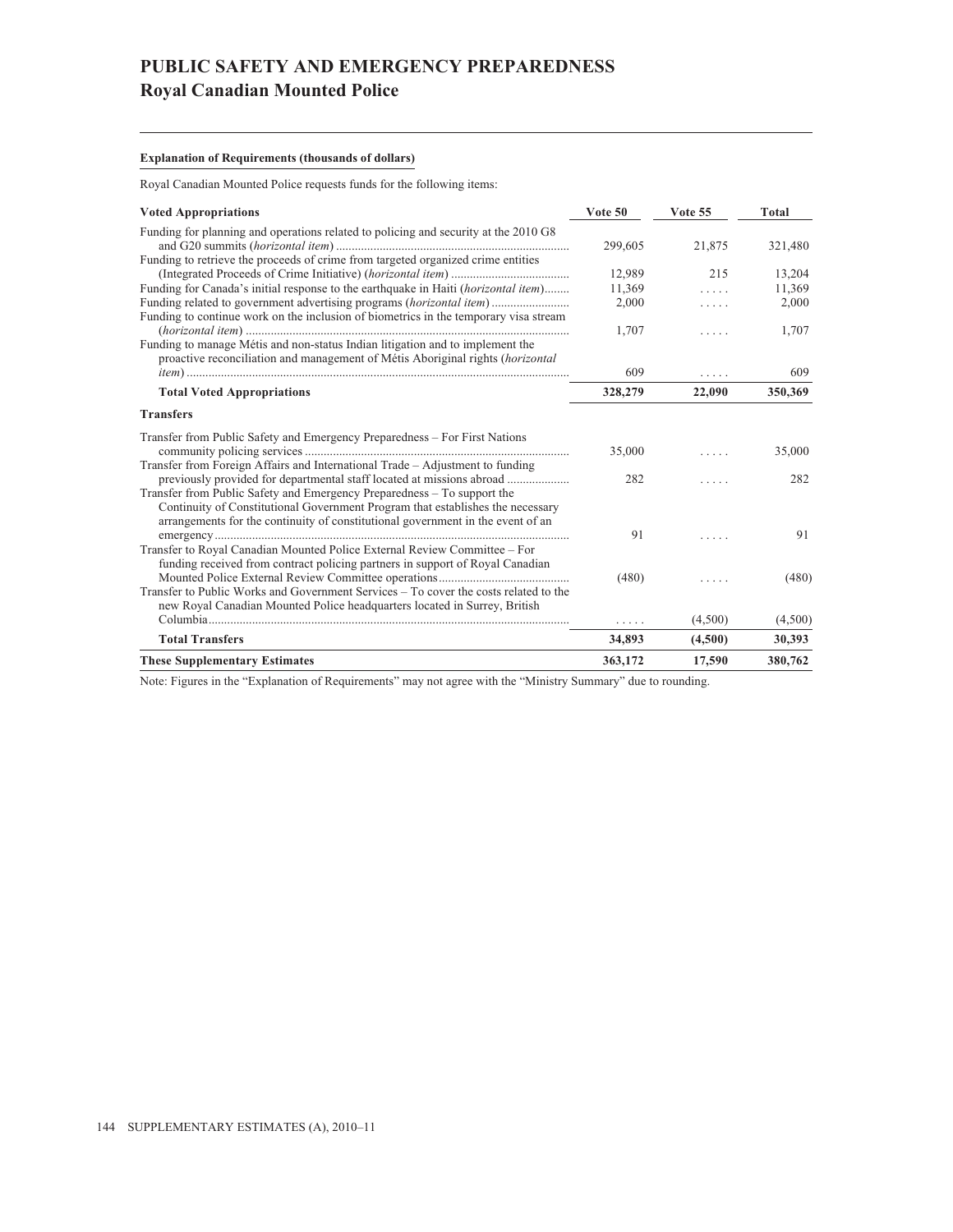# **PUBLIC SAFETY AND EMERGENCY PREPAREDNESS Royal Canadian Mounted Police External Review Committee**

#### **Explanation of Requirements (thousands of dollars)**

Royal Canadian Mounted Police External Review Committee requests funds for the following items:

| <b>Transfers</b>                                                                                                 | Vote 65 |
|------------------------------------------------------------------------------------------------------------------|---------|
| Transfer from Royal Canadian Mounted Police – For funding received from contract policing partners in support of |         |
|                                                                                                                  | 480     |

Note: Figures in the "Explanation of Requirements" may not agree with the "Ministry Summary" due to rounding.

### **Royal Canadian Mounted Police Public Complaints Commission**

| <b>Explanation of Requirements (thousands of dollars)</b>                                          |         |
|----------------------------------------------------------------------------------------------------|---------|
| Royal Canadian Mounted Police Public Complaints Commission requests funds for the following items: |         |
| <b>Voted Appropriations</b>                                                                        | Vote 70 |
|                                                                                                    | 2.661   |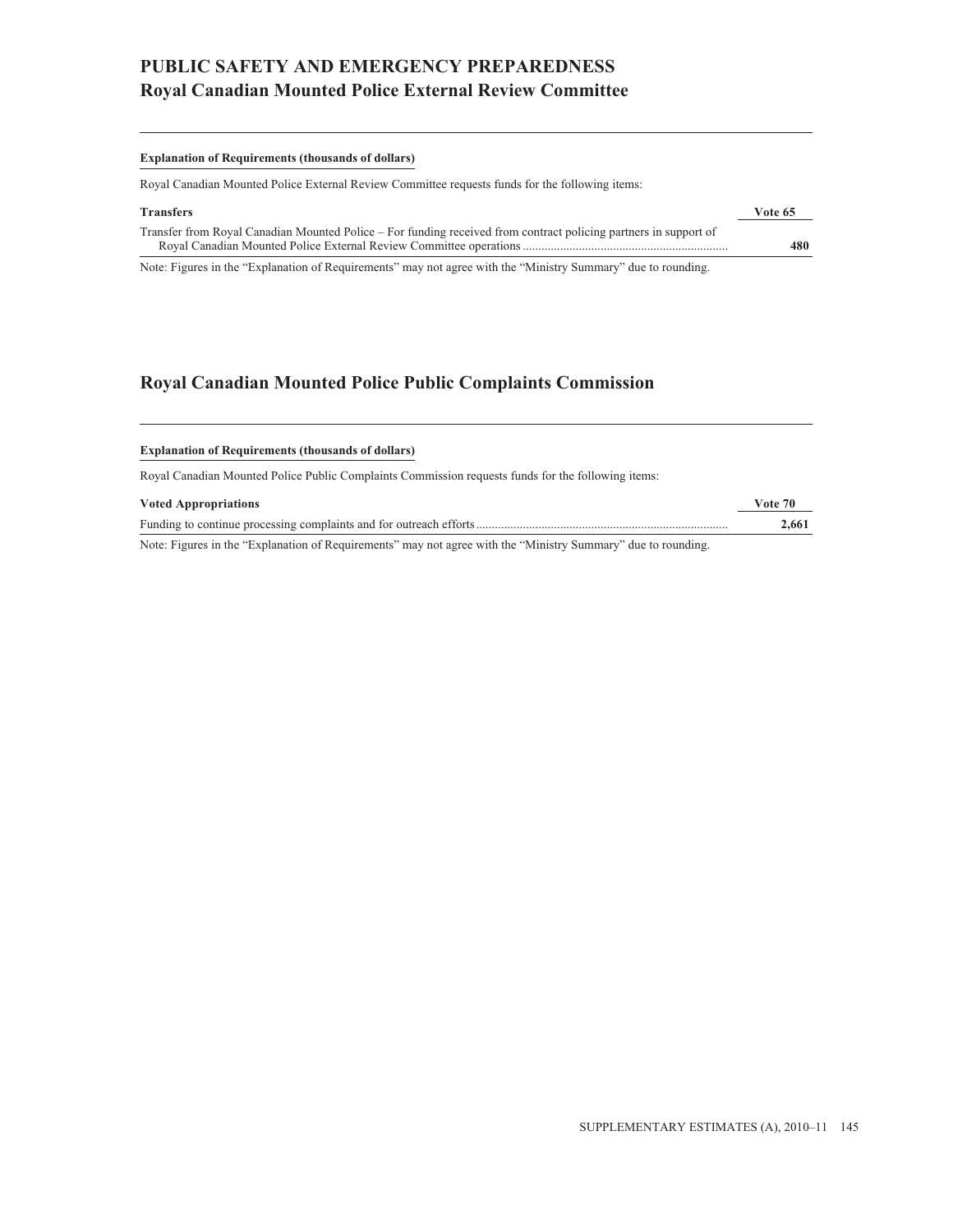## **PUBLIC WORKS AND GOVERNMENT SERVICES**

|            |                                                                                                                                                                                                                                                                                                                                                                                                                                                                                                                                                                                                                                                                                                                                                                                    |                                  | These Supplementary Estimates |                                                |                                   |
|------------|------------------------------------------------------------------------------------------------------------------------------------------------------------------------------------------------------------------------------------------------------------------------------------------------------------------------------------------------------------------------------------------------------------------------------------------------------------------------------------------------------------------------------------------------------------------------------------------------------------------------------------------------------------------------------------------------------------------------------------------------------------------------------------|----------------------------------|-------------------------------|------------------------------------------------|-----------------------------------|
|            | Vote (dollars)                                                                                                                                                                                                                                                                                                                                                                                                                                                                                                                                                                                                                                                                                                                                                                     | Previous<br>Estimates<br>to date | <b>Transfers</b>              | <b>Adjustments to</b><br><b>Appropriations</b> | <b>Total Estimates</b><br>to date |
| 1a         | Operating, contributions and expenditures for the<br>provision of accommodation, common and central<br>services including recoverable expenditures on behalf<br>of the Canada Pension Plan, the <i>Employment</i><br>Insurance Act and the Seized Property Management<br>Act; authority to spend revenues received during the<br>fiscal year arising from accommodation and central<br>and common services in respect of these services and<br>the payment to each member of the Queen's Privy<br>Council for Canada who is a Minister without<br>Portfolio or a Minister of State who does not preside<br>over a Ministry of State of a salary not to exceed the<br>salary paid to Ministers of State who preside over<br>Ministries of State under the Salaries Act, as adjusted |                                  |                               |                                                |                                   |
| 5a         | pursuant to the Parliament of Canada Act and pro rata<br>Capital expenditures including expenditures on works<br>other than federal property and authority to reimburse<br>tenants of federal property for improvements<br>authorized by the Minister of Public Works and<br>Government Services – To authorize the transfer of<br>\$13,826,958 from Public Works and Government<br>Services Vote 1, and \$4,500,000 from Public Safety<br>and Emergency Preparedness Vote 55, Appropriation                                                                                                                                                                                                                                                                                       | 2,300,745,539                    | (16, 149, 252)                | 57,175,210                                     | 2,341,771,497                     |
| 7a         | <i>Act No. 1, 2010–11</i> for the purposes of this Vote<br>Government Telecommunications and Informatics<br>Common Services Revolving Fund – In accordance<br>with Section 12 of the <i>Revolving Funds Act</i> R.S.C.,<br>1985, c. R-8, to amend subsection $5.2(3)$ of the Act,<br>by increasing from \$20,000,000 to \$40,000,000, the<br>amount by which the aggregate of expenditures made<br>for the purpose of the fund may exceed the revenues,                                                                                                                                                                                                                                                                                                                            | 451, 423, 748                    | 18,326,958                    | $\mathbf{1}$                                   | 469,750,707                       |
|            |                                                                                                                                                                                                                                                                                                                                                                                                                                                                                                                                                                                                                                                                                                                                                                                    | .                                |                               | 1                                              |                                   |
| (S)<br>(S) | Minister of Public Works and Government Services -                                                                                                                                                                                                                                                                                                                                                                                                                                                                                                                                                                                                                                                                                                                                 | 87,196,363                       |                               | .                                              | 87,196,363                        |
|            |                                                                                                                                                                                                                                                                                                                                                                                                                                                                                                                                                                                                                                                                                                                                                                                    | 78,649                           |                               |                                                | 78,649                            |
| (S)        |                                                                                                                                                                                                                                                                                                                                                                                                                                                                                                                                                                                                                                                                                                                                                                                    | 10,000,000                       |                               |                                                | 10,000,000                        |
| (S)        |                                                                                                                                                                                                                                                                                                                                                                                                                                                                                                                                                                                                                                                                                                                                                                                    | 3,870,000                        | .                             | .                                              | 3,870,000                         |
| (S)        | Payment in lieu of taxes to municipalities and other                                                                                                                                                                                                                                                                                                                                                                                                                                                                                                                                                                                                                                                                                                                               |                                  |                               |                                                |                                   |
|            |                                                                                                                                                                                                                                                                                                                                                                                                                                                                                                                                                                                                                                                                                                                                                                                    | .                                |                               |                                                |                                   |
| (S)        |                                                                                                                                                                                                                                                                                                                                                                                                                                                                                                                                                                                                                                                                                                                                                                                    | .                                | .                             | .                                              | .                                 |
| (S)        | Consulting and Audit Canada Revolving Fund<br>Telecommunications and Informatics Common                                                                                                                                                                                                                                                                                                                                                                                                                                                                                                                                                                                                                                                                                            | (221, 825)                       |                               | .                                              | (221, 825)                        |
| (S)        |                                                                                                                                                                                                                                                                                                                                                                                                                                                                                                                                                                                                                                                                                                                                                                                    | (742, 540)                       |                               |                                                | (742, 540)                        |
| (S)        | Real Property Disposition Revolving Fund                                                                                                                                                                                                                                                                                                                                                                                                                                                                                                                                                                                                                                                                                                                                           | (9,024,000)                      | .<br>.                        | .<br>.                                         | (9,024,000)                       |
|            |                                                                                                                                                                                                                                                                                                                                                                                                                                                                                                                                                                                                                                                                                                                                                                                    |                                  |                               |                                                |                                   |
|            |                                                                                                                                                                                                                                                                                                                                                                                                                                                                                                                                                                                                                                                                                                                                                                                    | 2,843,325,934                    | 2,177,706                     | 57, 175, 212                                   | 2,902,678,852                     |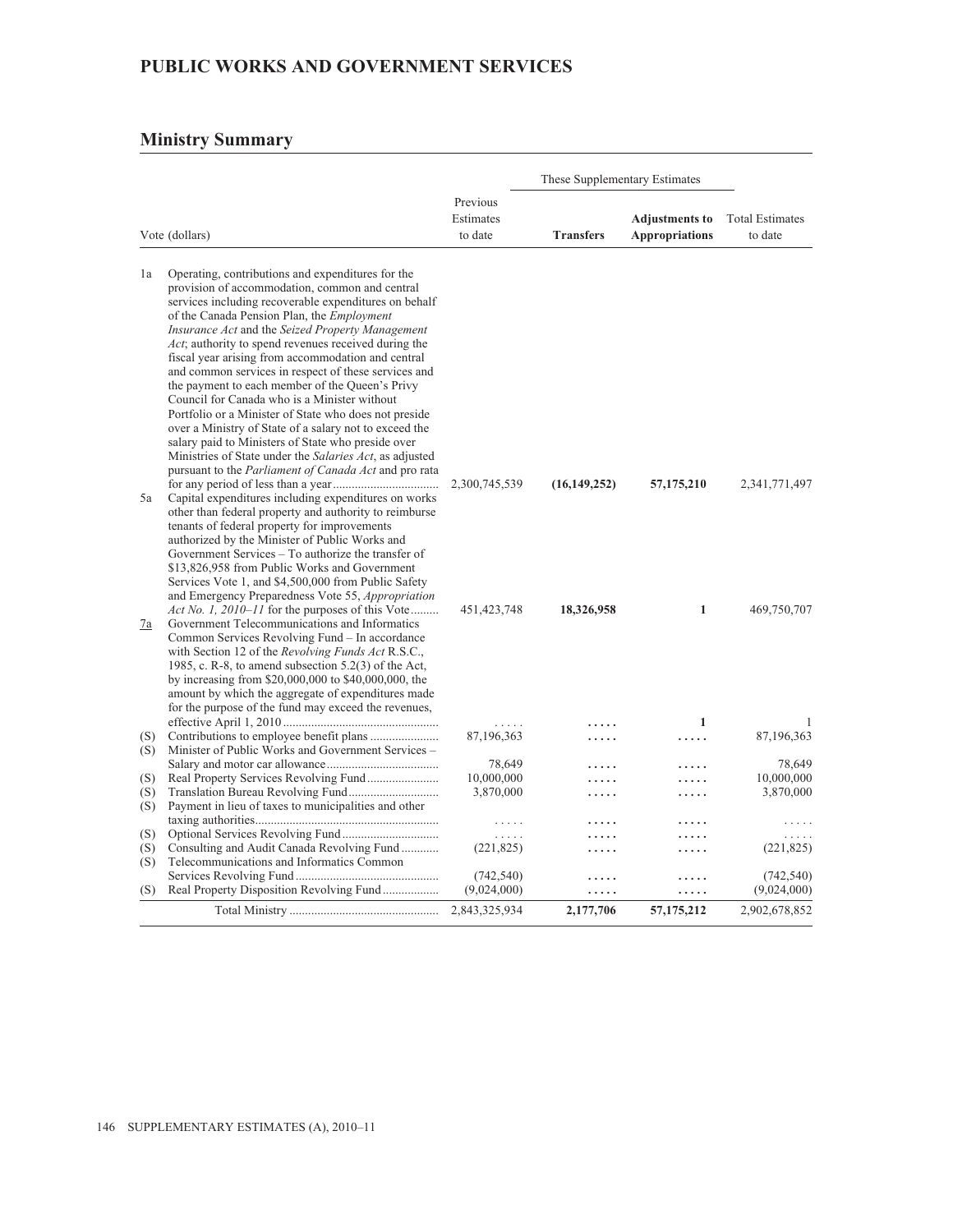### **PUBLIC WORKS AND GOVERNMENT SERVICES**

#### **Explanation of Requirements (thousands of dollars)**

Public Works and Government Services requests funds for the following items:

| <b>Voted Appropriations</b>                                                                                                                                                                                                                                                                                                                                                                                                                         | Vote 1          | Vote 5 | Vote 7 | <b>Total</b> |
|-----------------------------------------------------------------------------------------------------------------------------------------------------------------------------------------------------------------------------------------------------------------------------------------------------------------------------------------------------------------------------------------------------------------------------------------------------|-----------------|--------|--------|--------------|
| Funding for the organization of the 2010 G20 Summit in Toronto                                                                                                                                                                                                                                                                                                                                                                                      | 29,235          | .      | .      | 29,235       |
| Funding for the estimated cost of additional office accommodation<br>provided to government departments and agencies<br>Funding to retrieve the proceeds of crime from targeted organized                                                                                                                                                                                                                                                           | 24,614          | .      | .      | 24,614       |
| crime entities (Integrated Proceeds of Crime Initiative)<br>Funding for hosting and organizing the 2010 G8 Summit in                                                                                                                                                                                                                                                                                                                                | 1,401           | .      | .      | 1,401        |
| Funding to improve financial systems and to support financial                                                                                                                                                                                                                                                                                                                                                                                       | 1,000           | .      | .      | 1,000        |
| decision-making in the Government of Canada (horizontal item)<br>Government Telecommunications and Informatics Common<br>Services Revolving Fund – In accordance with Section 12 of the<br>Revolving Funds Act R.S.C., 1985, c. R-8, to amend subsection<br>$5.2(3)$ of the Act, by increasing from \$20,000,000 to<br>\$40,000,000, the amount by which the aggregate of expenditures<br>made for the purpose of the fund may exceed the revenues, | 925<br>$\cdots$ | .      | .      | 925          |
| <b>Total Voted Appropriations</b>                                                                                                                                                                                                                                                                                                                                                                                                                   | 57,175          | .      | .      | 57,175       |
| <b>Transfers</b>                                                                                                                                                                                                                                                                                                                                                                                                                                    |                 |        |        |              |
| Transfer from Royal Canadian Mounted Police - To cover the costs<br>related to the new Royal Canadian Mounted Police headquarters<br>Internal reallocation of resources – For construction and fit-up for a<br>new building for the RCMP and to cover the cost of the RCMP                                                                                                                                                                          | 1.1.1.1         | 4,500  |        | 4,500        |
| Transfer to Canadian Food Inspection Agency (\$1,716) and<br>Agriculture and Agri-Food (\$606) – Adjustment of funding<br>previously provided for the fit-up of the new headquarters<br>complex for Agriculture and Agri-Food and the Canadian Food                                                                                                                                                                                                 | (13,827)        | 13,827 |        |              |
|                                                                                                                                                                                                                                                                                                                                                                                                                                                     | (2,322)         | .      | .      | (2,322)      |
| <b>Total Transfers</b>                                                                                                                                                                                                                                                                                                                                                                                                                              | (16, 149)       | 18,327 | .      | 2,178        |
| <b>These Supplementary Estimates</b>                                                                                                                                                                                                                                                                                                                                                                                                                | 41,026          | 18,327 | .      | 59,353       |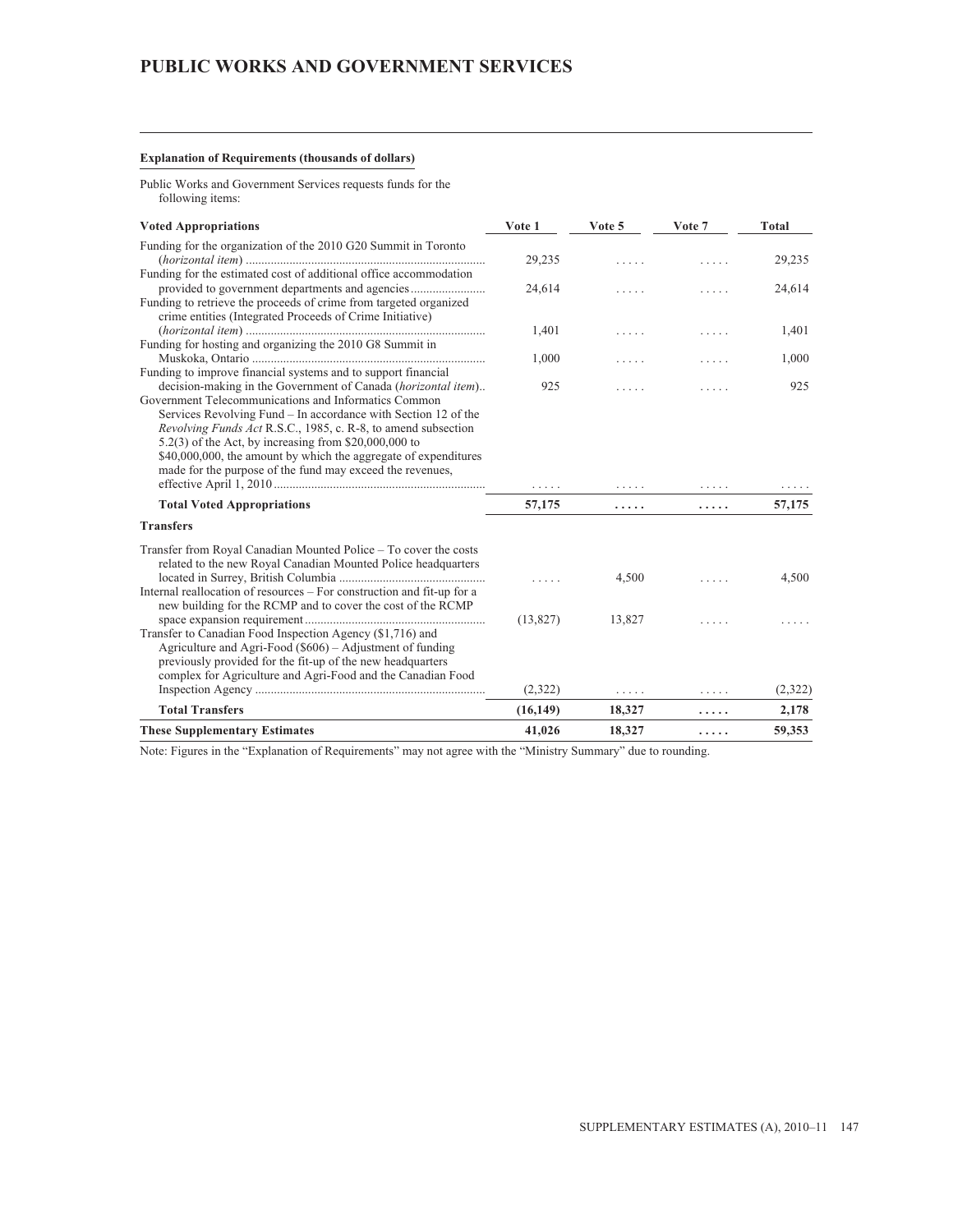|     |                                                                                                                                                                                                                                                                                                                                                                                                                                                                                                                                                                                                                                                                                                                                                                                                       |                                  | These Supplementary Estimates |                                                |                                   |
|-----|-------------------------------------------------------------------------------------------------------------------------------------------------------------------------------------------------------------------------------------------------------------------------------------------------------------------------------------------------------------------------------------------------------------------------------------------------------------------------------------------------------------------------------------------------------------------------------------------------------------------------------------------------------------------------------------------------------------------------------------------------------------------------------------------------------|----------------------------------|-------------------------------|------------------------------------------------|-----------------------------------|
|     | Vote (dollars)                                                                                                                                                                                                                                                                                                                                                                                                                                                                                                                                                                                                                                                                                                                                                                                        | Previous<br>Estimates<br>to date | <b>Transfers</b>              | <b>Adjustments to</b><br><b>Appropriations</b> | <b>Total Estimates</b><br>to date |
|     | Department                                                                                                                                                                                                                                                                                                                                                                                                                                                                                                                                                                                                                                                                                                                                                                                            |                                  |                               |                                                |                                   |
| 1a  | Operating expenditures, and<br>$(a)$ authority to make expenditures on other than<br>federal property in the course of or arising out of the<br>exercise of jurisdiction in aeronautics;<br>$(b)$ authority for the payment of commissions for<br>revenue collection pursuant to the Aeronautics Act;<br>(c) pursuant to paragraph $29.1(2)(a)$ of the Federal<br>Administration Act, authority to expend revenue<br>recovered during the fiscal year; and<br>(d) the payment to each member of the Queen's Privy<br>Council for Canada who is a Minister without<br>Portfolio or a Minister of State who does not preside<br>over a Ministry of State of a salary not to exceed the<br>salary paid to Ministers of State who preside over<br>Ministries of State under the Salaries Act, as adjusted |                                  |                               |                                                |                                   |
|     | pursuant to the Parliament of Canada Act and pro rata                                                                                                                                                                                                                                                                                                                                                                                                                                                                                                                                                                                                                                                                                                                                                 |                                  |                               |                                                |                                   |
|     | for any period of less than a year $-$ To authorize the<br>transfer of \$88,920 from Public Safety and                                                                                                                                                                                                                                                                                                                                                                                                                                                                                                                                                                                                                                                                                                |                                  |                               |                                                |                                   |
|     | Emergency Preparedness Vote 1, Appropriation Act                                                                                                                                                                                                                                                                                                                                                                                                                                                                                                                                                                                                                                                                                                                                                      |                                  |                               |                                                |                                   |
|     | No. 1, 2010–11 for the purposes of this Vote and to                                                                                                                                                                                                                                                                                                                                                                                                                                                                                                                                                                                                                                                                                                                                                   | 612,522,037                      | 13,920                        | 1,220,634                                      | 613,756,591                       |
| 5   | Capital expenditures including contributions to                                                                                                                                                                                                                                                                                                                                                                                                                                                                                                                                                                                                                                                                                                                                                       |                                  |                               |                                                |                                   |
|     | provinces or municipalities or local or private<br>authorities towards construction done by those bodies.                                                                                                                                                                                                                                                                                                                                                                                                                                                                                                                                                                                                                                                                                             | 221, 127, 382                    |                               |                                                | 221, 127, 382                     |
| 10  | The grants listed in the Estimates and contributions                                                                                                                                                                                                                                                                                                                                                                                                                                                                                                                                                                                                                                                                                                                                                  | 840,112,907                      | .                             |                                                | 840,112,907                       |
| (S) |                                                                                                                                                                                                                                                                                                                                                                                                                                                                                                                                                                                                                                                                                                                                                                                                       | 69,557,658                       | .                             | .                                              | 69,557,658                        |
| (S) | Minister of Transport, Infrastructure and<br>Communities – Salary and motor car allowance                                                                                                                                                                                                                                                                                                                                                                                                                                                                                                                                                                                                                                                                                                             | 78,649                           |                               |                                                | 78,649                            |
| (S) |                                                                                                                                                                                                                                                                                                                                                                                                                                                                                                                                                                                                                                                                                                                                                                                                       | 2,000                            | .                             | .                                              | 2,000                             |
| (S) | Payments in respect of St. Lawrence Seaway                                                                                                                                                                                                                                                                                                                                                                                                                                                                                                                                                                                                                                                                                                                                                            |                                  |                               |                                                |                                   |
|     | agreements under the Canada Marine Act                                                                                                                                                                                                                                                                                                                                                                                                                                                                                                                                                                                                                                                                                                                                                                |                                  |                               |                                                |                                   |
| (S) | Northumberland Strait Crossing Subsidy Payment                                                                                                                                                                                                                                                                                                                                                                                                                                                                                                                                                                                                                                                                                                                                                        | 62,800,000                       | .                             | .                                              | 62,800,000                        |
|     | under the Northumberland Strait Crossing Act (S.C.,                                                                                                                                                                                                                                                                                                                                                                                                                                                                                                                                                                                                                                                                                                                                                   |                                  |                               |                                                |                                   |
| (S) | Payments to the Canadian National Railway                                                                                                                                                                                                                                                                                                                                                                                                                                                                                                                                                                                                                                                                                                                                                             | 57,771,301                       |                               |                                                | 57,771,301                        |
|     | Company in respect of the termination of the<br>collection of tolls on the Victoria Bridge, Montreal                                                                                                                                                                                                                                                                                                                                                                                                                                                                                                                                                                                                                                                                                                  |                                  |                               |                                                |                                   |
|     | and for rehabilitation work on the roadway portion of<br>the Bridge (Vote 107, Appropriation Act No. 5, 1963,                                                                                                                                                                                                                                                                                                                                                                                                                                                                                                                                                                                                                                                                                         |                                  |                               |                                                |                                   |
|     |                                                                                                                                                                                                                                                                                                                                                                                                                                                                                                                                                                                                                                                                                                                                                                                                       | 3,300,000                        | .                             | .                                              | 3,300,000                         |
|     |                                                                                                                                                                                                                                                                                                                                                                                                                                                                                                                                                                                                                                                                                                                                                                                                       | 1,867,271,934                    | 13,920                        | 1,220,634                                      | 1,868,506,488                     |
|     | <b>Canada Post Corporation</b>                                                                                                                                                                                                                                                                                                                                                                                                                                                                                                                                                                                                                                                                                                                                                                        |                                  |                               |                                                |                                   |
| 15  | Payments to the Canada Post Corporation for special                                                                                                                                                                                                                                                                                                                                                                                                                                                                                                                                                                                                                                                                                                                                                   |                                  |                               |                                                |                                   |
| 20  | In accordance with section 28 of the Canada Post                                                                                                                                                                                                                                                                                                                                                                                                                                                                                                                                                                                                                                                                                                                                                      | 22,210,000                       |                               |                                                | 22,210,000                        |
|     | Corporation Act and section 101 and subsection<br>127(3) of the Financial Administration Act, to<br>authorize the Canada Post Corporation to borrow<br>otherwise than from the Crown not exceeding from<br>time to time an aggregate outstanding amount of<br>\$2,500,000,000 in accordance with terms and                                                                                                                                                                                                                                                                                                                                                                                                                                                                                            |                                  |                               |                                                |                                   |
|     | conditions approved by the Minister of Finance                                                                                                                                                                                                                                                                                                                                                                                                                                                                                                                                                                                                                                                                                                                                                        | $\mathbf{1}$                     |                               |                                                | 1                                 |
|     |                                                                                                                                                                                                                                                                                                                                                                                                                                                                                                                                                                                                                                                                                                                                                                                                       | 22,210,001                       |                               |                                                | 22,210,001                        |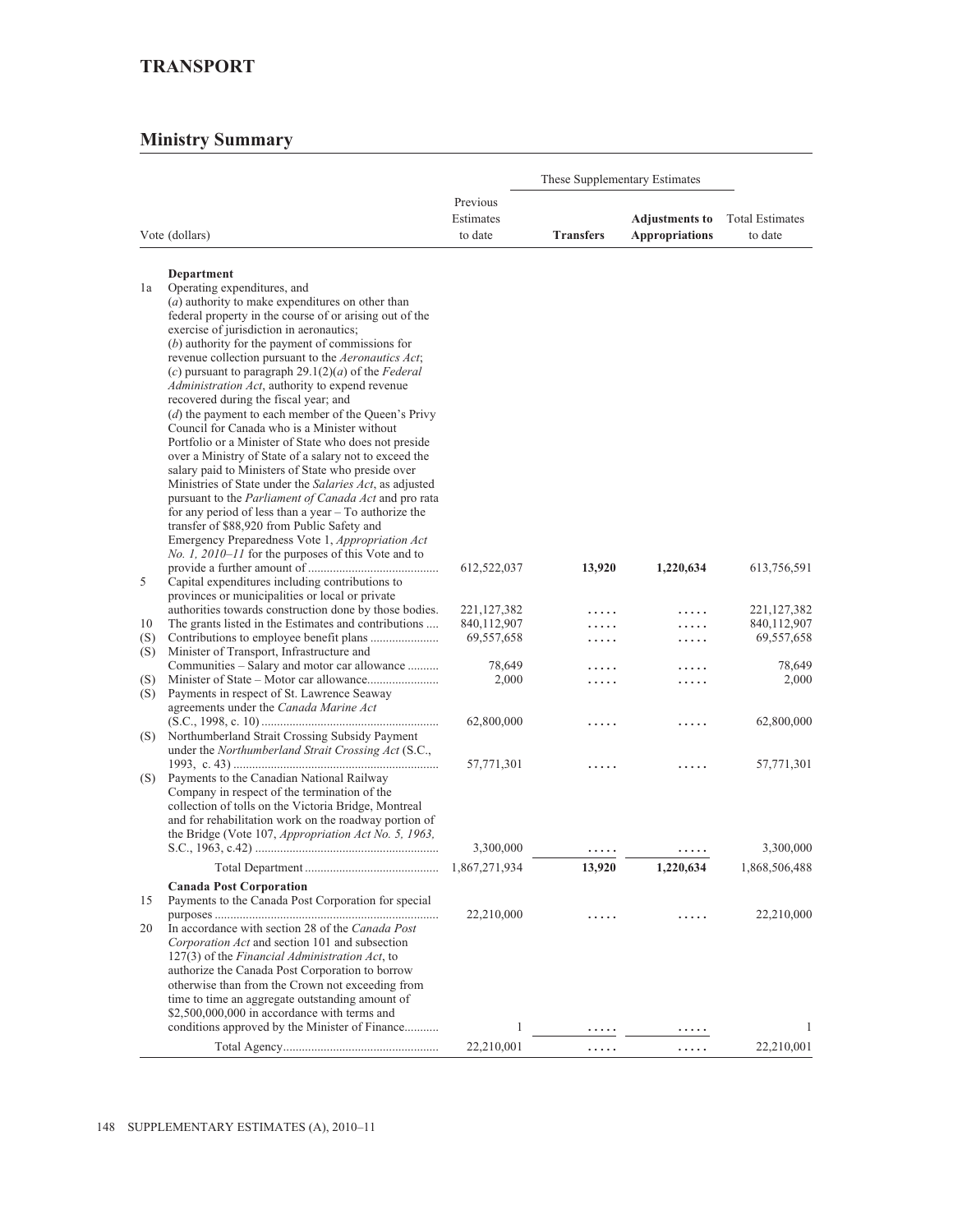|                         |                                                                                                                                                                                                                                                                                                                                                                                                                                                                                                                                                                                                                                                               |                                                           | These Supplementary Estimates  |                                                |                                                           |
|-------------------------|---------------------------------------------------------------------------------------------------------------------------------------------------------------------------------------------------------------------------------------------------------------------------------------------------------------------------------------------------------------------------------------------------------------------------------------------------------------------------------------------------------------------------------------------------------------------------------------------------------------------------------------------------------------|-----------------------------------------------------------|--------------------------------|------------------------------------------------|-----------------------------------------------------------|
|                         | Vote (dollars)                                                                                                                                                                                                                                                                                                                                                                                                                                                                                                                                                                                                                                                | Previous<br>Estimates<br>to date                          | <b>Transfers</b>               | <b>Adjustments to</b><br><b>Appropriations</b> | <b>Total Estimates</b><br>to date                         |
|                         | <b>Canadian Air Transport Security Authority</b>                                                                                                                                                                                                                                                                                                                                                                                                                                                                                                                                                                                                              |                                                           |                                |                                                |                                                           |
|                         | 25a Payments to the Canadian Air Transport Security<br>Authority for operating and capital expenditures                                                                                                                                                                                                                                                                                                                                                                                                                                                                                                                                                       | 243,556,000                                               | .                              | 350,999,399                                    | 594,555,399                                               |
|                         |                                                                                                                                                                                                                                                                                                                                                                                                                                                                                                                                                                                                                                                               | 243,556,000                                               | .                              | 350,999,399                                    | 594,555,399                                               |
| 30<br>(S)               | <b>Canadian Transportation Agency</b>                                                                                                                                                                                                                                                                                                                                                                                                                                                                                                                                                                                                                         | 23,922,843<br>3,387,393                                   | .<br>.                         |                                                | 23,922,843<br>3,387,393                                   |
|                         |                                                                                                                                                                                                                                                                                                                                                                                                                                                                                                                                                                                                                                                               | 27,310,236                                                | .                              | .                                              | 27,310,236                                                |
|                         | <b>Federal Bridge Corporation Limited</b>                                                                                                                                                                                                                                                                                                                                                                                                                                                                                                                                                                                                                     |                                                           |                                |                                                |                                                           |
| 35                      | Payments to the Federal Bridge Corporation Limited                                                                                                                                                                                                                                                                                                                                                                                                                                                                                                                                                                                                            | 55,639,000                                                | .                              | .                                              | 55,639,000                                                |
|                         | Marine Atlantic Inc.                                                                                                                                                                                                                                                                                                                                                                                                                                                                                                                                                                                                                                          | 55,639,000                                                | .                              | .                                              | 55,639,000                                                |
|                         | 40a Payments to Marine Atlantic Inc. in respect of<br>(a) the costs of the management of the Company,<br>payments for capital purposes and for transportation<br>activities including the following water transportation<br>services pursuant to contracts with Her Majesty:<br>Newfoundland ferries and terminals; and<br>(b) payments made by the Company of the costs<br>incurred for the provision of early retirement benefits,<br>severance and other benefits where such costs result<br>from employee cutbacks or the discontinuance or<br>reduction of a service - To authorize the transfer of<br>\$9,240,000 from Transport Vote 60, Appropriation |                                                           |                                |                                                |                                                           |
|                         | Act No. 1, 2010–11 for the purposes of this Vote                                                                                                                                                                                                                                                                                                                                                                                                                                                                                                                                                                                                              | 108,202,000                                               | 9,240,000                      | 1                                              | 117,442,001                                               |
|                         |                                                                                                                                                                                                                                                                                                                                                                                                                                                                                                                                                                                                                                                               | 108,202,000                                               | 9,240,000                      | $\mathbf{1}$                                   | 117,442,001                                               |
| 45                      | <b>National Capital Commission</b><br>Payments to the National Capital Commission for<br>50a Payments to the National Capital Commission for<br>capital expenditures - To authorize the transfer of<br>\$45,650,000 from Transport Vote 60, Appropriation<br>Act No. 1, 2010–11 for the purposes of this Vote                                                                                                                                                                                                                                                                                                                                                 | 83,172,909<br>34,188,000                                  | 45,650,000                     | 1                                              | 83,172,909<br>79,838,001                                  |
|                         |                                                                                                                                                                                                                                                                                                                                                                                                                                                                                                                                                                                                                                                               | 117,360,909                                               | 45,650,000                     | $\mathbf{1}$                                   | 163,010,910                                               |
|                         | Office of Infrastructure of Canada                                                                                                                                                                                                                                                                                                                                                                                                                                                                                                                                                                                                                            |                                                           |                                |                                                |                                                           |
| 55<br>60a<br>(S)<br>(S) |                                                                                                                                                                                                                                                                                                                                                                                                                                                                                                                                                                                                                                                               | 56, 131, 378<br>6,685,292,209<br>5,156,445<br>874,498,759 | .<br>(149, 387, 000)<br>.<br>. | 26,714,974<br>.<br>.                           | 56, 131, 378<br>6,562,620,183<br>5,156,445<br>874,498,759 |
| (S)<br>(S)<br>(S)       | Provincial – Territorial Infrastructure Base Funding<br>Building Canada Fund Communities Component Top                                                                                                                                                                                                                                                                                                                                                                                                                                                                                                                                                        | 240,000,000<br>186,334,000                                |                                |                                                | 240,000,000<br>186,334,000                                |
|                         |                                                                                                                                                                                                                                                                                                                                                                                                                                                                                                                                                                                                                                                               | 135,245,089                                               | .                              | .                                              | 135,245,089                                               |
|                         |                                                                                                                                                                                                                                                                                                                                                                                                                                                                                                                                                                                                                                                               | 8,182,657,880                                             | (149, 387, 000)                | 26,714,974                                     | 8,059,985,854                                             |
| 65                      | Old Port of Montreal Corporation Inc.<br>Payments to the Old Port of Montreal Corporation                                                                                                                                                                                                                                                                                                                                                                                                                                                                                                                                                                     |                                                           |                                |                                                |                                                           |
|                         | Inc. For operating and capital expenditures                                                                                                                                                                                                                                                                                                                                                                                                                                                                                                                                                                                                                   | 28,073,000                                                |                                |                                                | 28,073,000                                                |
|                         |                                                                                                                                                                                                                                                                                                                                                                                                                                                                                                                                                                                                                                                               | 28,073,000                                                | .                              | .                                              | 28,073,000                                                |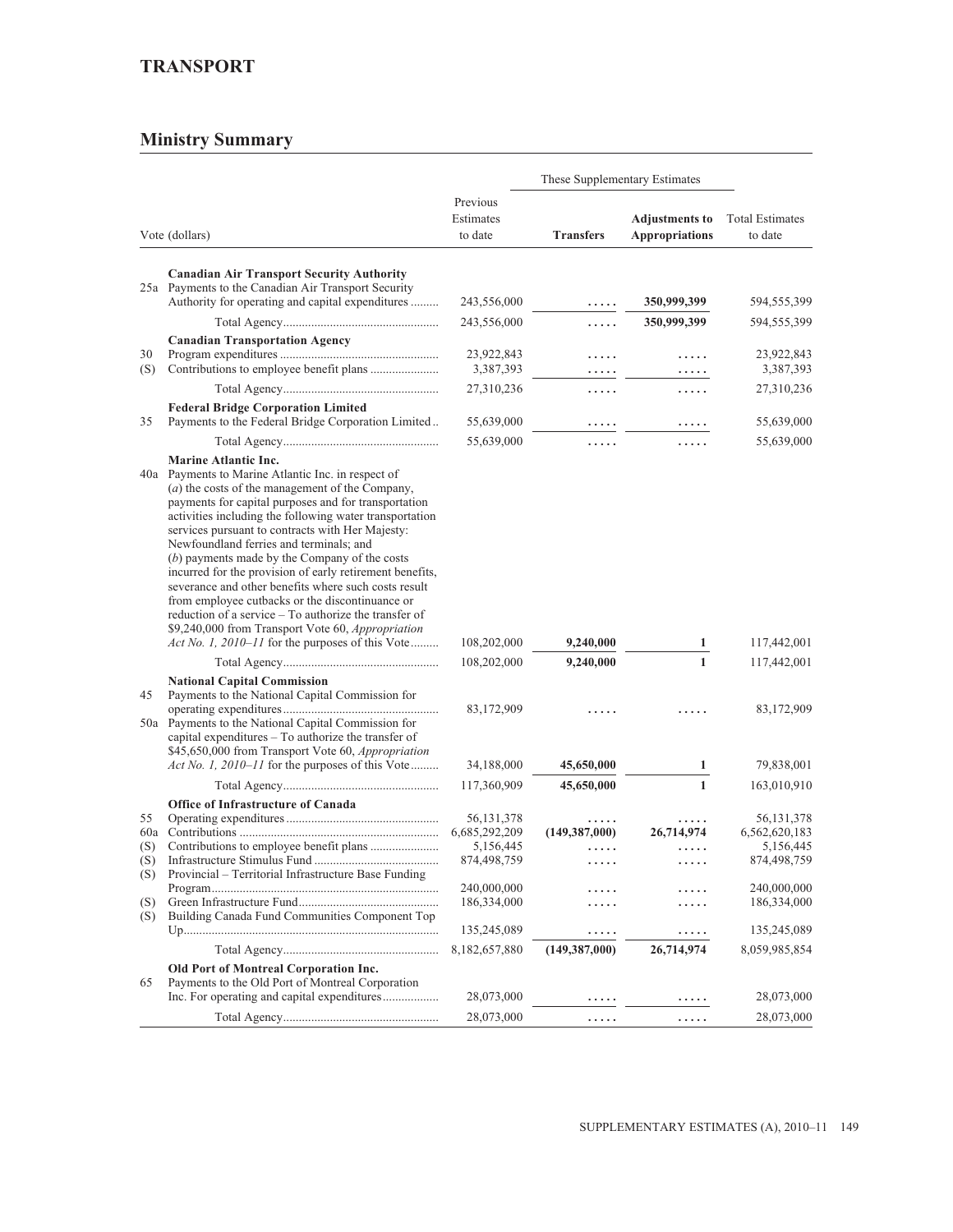|           |                                                                                                                                                                                                                                                                                                                                                                                                                                                                                                                                                                                 |                                  | These Supplementary Estimates |                                                |                                   |
|-----------|---------------------------------------------------------------------------------------------------------------------------------------------------------------------------------------------------------------------------------------------------------------------------------------------------------------------------------------------------------------------------------------------------------------------------------------------------------------------------------------------------------------------------------------------------------------------------------|----------------------------------|-------------------------------|------------------------------------------------|-----------------------------------|
|           | Vote (dollars)                                                                                                                                                                                                                                                                                                                                                                                                                                                                                                                                                                  | Previous<br>Estimates<br>to date | <b>Transfers</b>              | <b>Adjustments to</b><br><b>Appropriations</b> | <b>Total Estimates</b><br>to date |
|           | The Jacques Cartier and Champlain Bridges                                                                                                                                                                                                                                                                                                                                                                                                                                                                                                                                       |                                  |                               |                                                |                                   |
|           | Incorporated<br>70a Payments to the Jacques Cartier and Champlain<br>Bridges Inc. to be applied in payment of the excess of<br>the expenditures over the revenues of the Corporation<br>(exclusive of depreciation on capital structures and<br>reserves) in the operation of the Jacques Cartier,<br>Champlain and Honoré Mercier Bridges, a portion of<br>the Bonaventure Autoroute, the Pont-Champlain<br>Jetty, and Melocheville Tunnel, Montreal - To<br>authorize the transfer of \$31,800,000 from Transport<br>Vote 60, <i>Appropriation Act No. 1, 2010–11</i> for the | 60,558,000                       | 31,800,000                    | 1                                              | 92,358,001                        |
|           |                                                                                                                                                                                                                                                                                                                                                                                                                                                                                                                                                                                 | 60,558,000                       | 31,800,000                    | 1                                              | 92,358,001                        |
| 75<br>(S) | <b>Transportation Appeal Tribunal of Canada</b>                                                                                                                                                                                                                                                                                                                                                                                                                                                                                                                                 | 1,292,701<br>123,879             |                               |                                                | 1,292,701<br>123,879              |
|           |                                                                                                                                                                                                                                                                                                                                                                                                                                                                                                                                                                                 | 1,416,580                        |                               |                                                | 1,416,580                         |
|           | VIA Rail Canada Inc.<br>80a Payments to VIA Rail Canada Inc. in respect of the<br>costs of the management of the Company, payments<br>for capital purposes and payments for the provision of<br>rail passenger services in Canada in accordance with<br>contracts entered into pursuant to subparagraph $(c)(i)$<br>of Transport Vote 52d, Appropriation Act No. 1,                                                                                                                                                                                                             |                                  |                               |                                                |                                   |
|           |                                                                                                                                                                                                                                                                                                                                                                                                                                                                                                                                                                                 | 523,721,000                      |                               | 26,800,000                                     | 550,521,000                       |
|           |                                                                                                                                                                                                                                                                                                                                                                                                                                                                                                                                                                                 | 523,721,000                      | .                             | 26,800,000                                     | 550,521,000                       |
|           |                                                                                                                                                                                                                                                                                                                                                                                                                                                                                                                                                                                 |                                  | (62, 683, 080)                | 405,735,010                                    | 11,581,028,470                    |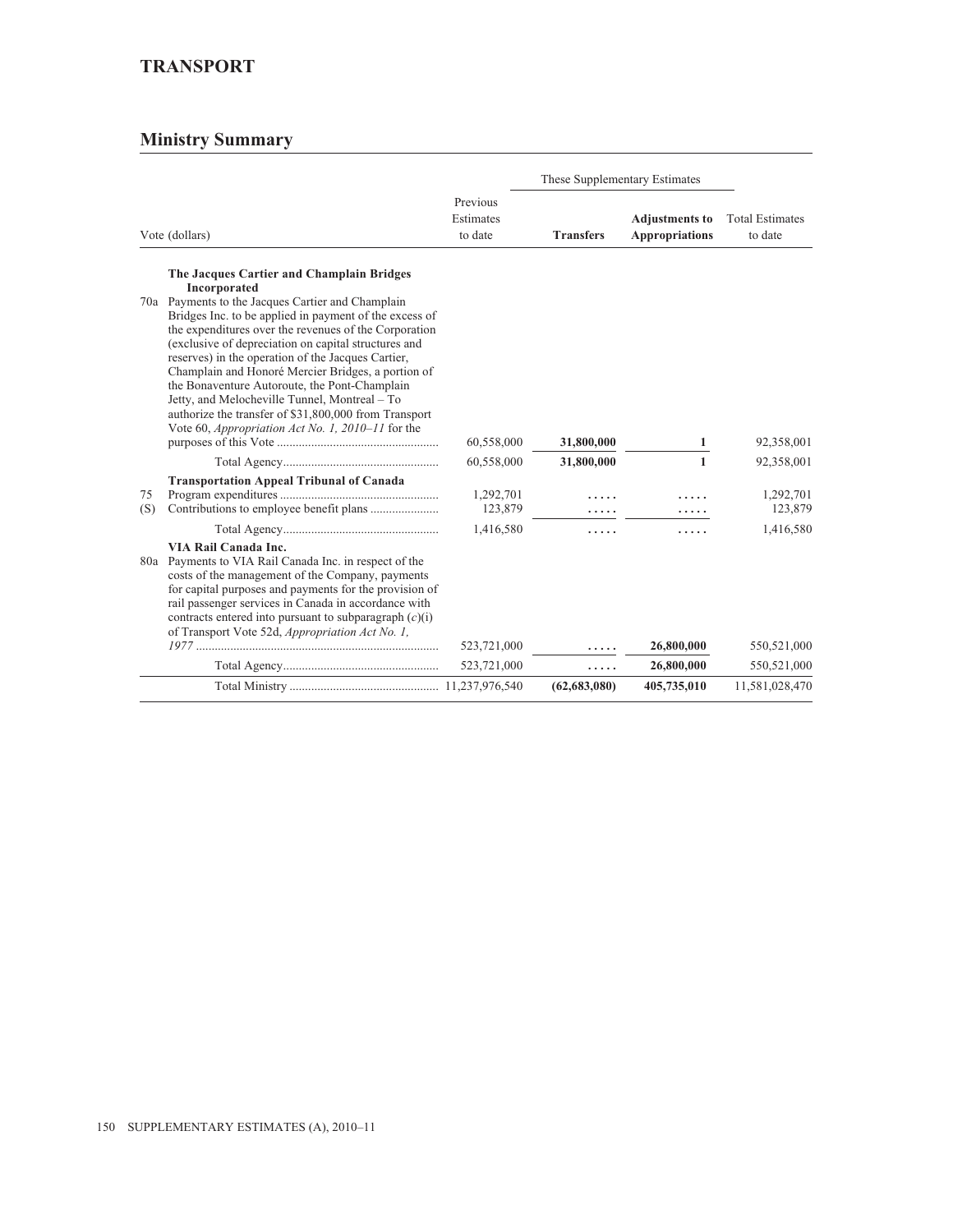#### **Explanation of Requirements (thousands of dollars)**

Transport requests funds for the following items:

| <b>Voted Appropriations</b>                                                                                                                                                                                                          | Vote 1 |
|--------------------------------------------------------------------------------------------------------------------------------------------------------------------------------------------------------------------------------------|--------|
| Funding for planning and operations related to policing and security at the 2010 G8 and G20 summits (horizontal<br>Funding to implement the new GO Transit Project under the Building Canada Fund to improve service and reliability | 637    |
|                                                                                                                                                                                                                                      | 583    |
| <b>Total Voted Appropriations</b>                                                                                                                                                                                                    | 1.220  |
| <b>Transfers</b>                                                                                                                                                                                                                     |        |
| Transfer from Public Safety and Emergency Preparedness – For the creation and operations of an aviation security                                                                                                                     | 89     |
| Transfer to Fisheries and Oceans – To support the Canadian Chair in Marine Environmental Protection at the World                                                                                                                     | (75)   |
| <b>Total Transfers</b>                                                                                                                                                                                                               | 14     |
| <b>These Supplementary Estimates</b>                                                                                                                                                                                                 | 1.234  |

Note: Figures in the "Explanation of Requirements" may not agree with the "Ministry Summary" due to rounding.

### **Canadian Air Transport Security Authority**

#### **Explanation of Requirements (thousands of dollars)**

Canadian Air Transport Security Authority requests funds for the following items:

| <b>Voted Appropriations</b>                                                                                             | Vote 25 |
|-------------------------------------------------------------------------------------------------------------------------|---------|
| Funding for planning and operations related to policing and security at the 2010 G8 and G20 summits ( <i>horizontal</i> | 350,600 |
| $item)$                                                                                                                 | 399     |
| <b>These Supplementary Estimates</b>                                                                                    | 350.999 |

Note: Figures in the "Explanation of Requirements" may not agree with the "Ministry Summary" due to rounding.

### **Marine Atlantic Inc.**

# **Explanation of Requirements (thousands of dollars)** Marine Atlantic Inc. requests funds for the following items: **Transfers Vote 40** Transfer from Office of Infrastructure of Canada – For dock repairs at the North Sydney ferry terminal in Nova Scotia ............................................................................................................................................................................ **9,240**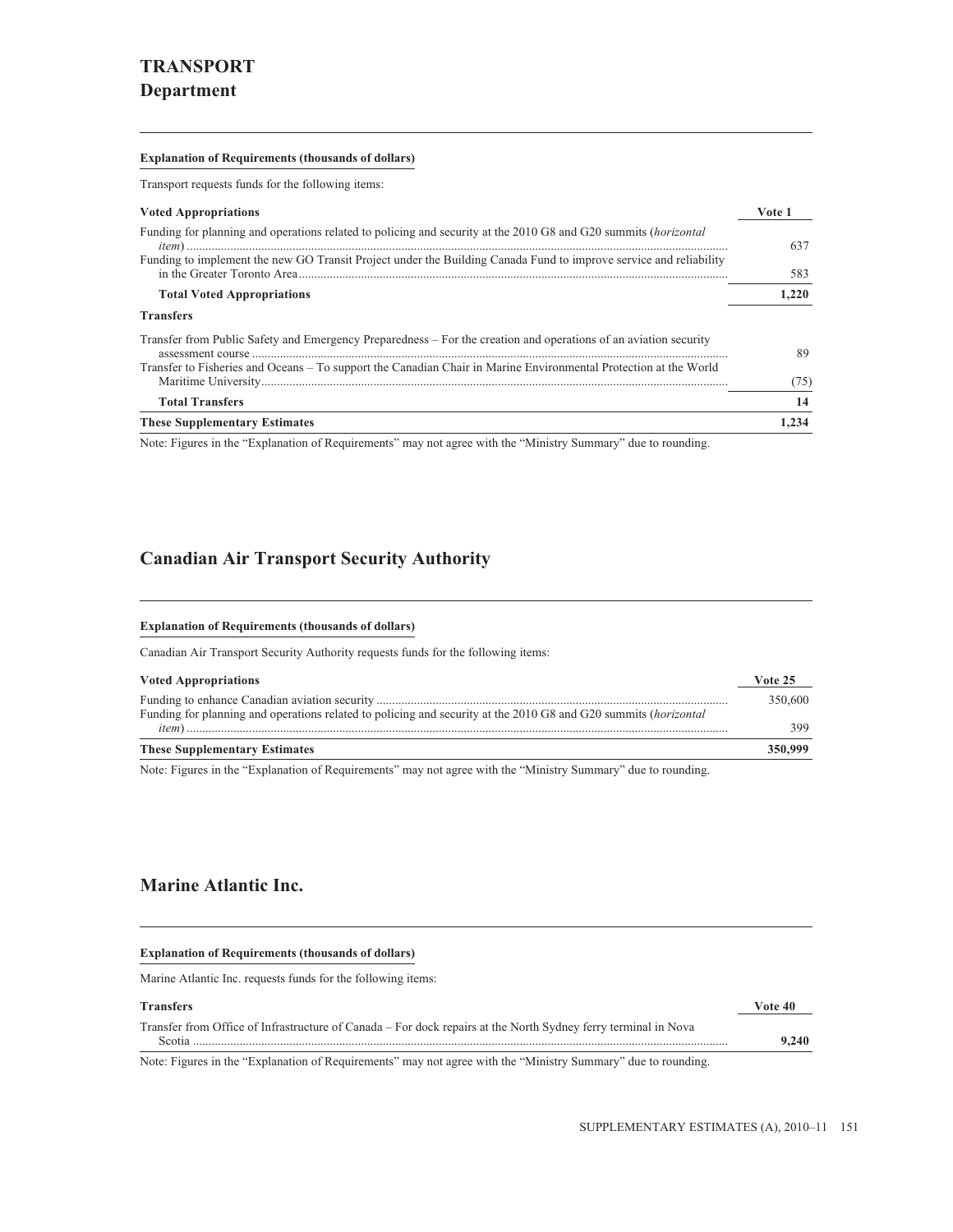#### **Explanation of Requirements (thousands of dollars)**

National Capital Commission requests funds for the following items:

| <b>Transfers</b>                                                                                                      | Vote 50 |
|-----------------------------------------------------------------------------------------------------------------------|---------|
| Transfer from Office of Infrastructure of Canada – For the rehabilitation, upgrade and replacement of various capital |         |
|                                                                                                                       | 45,650  |
|                                                                                                                       |         |

Note: Figures in the "Explanation of Requirements" may not agree with the "Ministry Summary" due to rounding.

### **Office of Infrastructure of Canada**

#### **Explanation of Requirements (thousands of dollars)**

Office of Infrastructure of Canada requests funds for the following items:

| <b>Voted Appropriations</b>                                                                                                                                                                                                           | Vote 60          |
|---------------------------------------------------------------------------------------------------------------------------------------------------------------------------------------------------------------------------------------|------------------|
| Funding for the Canadian Strategic Infrastructure Fund relating to investments in public infrastructure projects<br>Funding for the Canada Strategic Infrastructure Fund to support the construction of a wastewater treatment lagoon | 14,076<br>10,000 |
|                                                                                                                                                                                                                                       | 2,639            |
| <b>Total Voted Appropriations</b>                                                                                                                                                                                                     | 26,715           |
| <b>Transfers</b>                                                                                                                                                                                                                      |                  |
| Transfer to The Jacques Cartier and Champlain Bridges Incorporated – To support the operations, regular                                                                                                                               | (9,240)          |
|                                                                                                                                                                                                                                       | (31,800)         |
| Transfer to the National Capital Commission – For the rehabilitation, upgrade and replacement of various capital                                                                                                                      | (45,650)         |
| Transfer to Parks Canada Agency – To support improvements and upgrades in national historic sites and national                                                                                                                        |                  |
|                                                                                                                                                                                                                                       | (62, 697)        |
| <b>Total Transfers</b>                                                                                                                                                                                                                | (149, 387)       |
| <b>These Supplementary Estimates</b>                                                                                                                                                                                                  | (122, 672)       |
| <b>Transfer Payments (dollars)</b><br><b>Voted</b>                                                                                                                                                                                    | <b>Statutory</b> |
| <b>Contributions</b>                                                                                                                                                                                                                  |                  |

| <b>Net Transfer Payments</b>         | (122,672,026) | . |
|--------------------------------------|---------------|---|
|                                      | 149,387,000   | . |
| <b>Total Gross Transfer Payments</b> | 26,714,974    | . |
|                                      | 10,000,000    | . |
|                                      | 16,714,974    | . |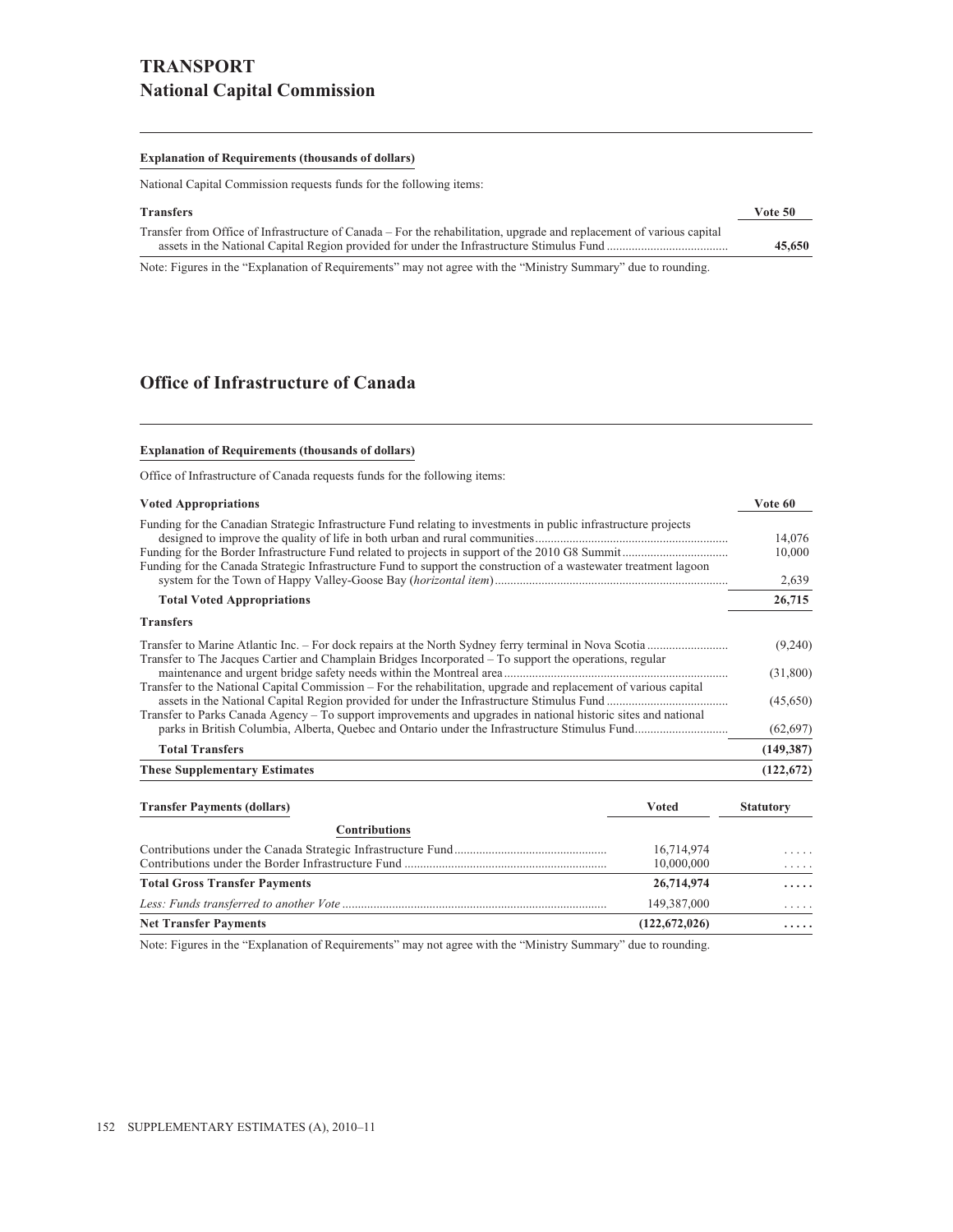#### **Explanation of Requirements (thousands of dollars)**

The Jacques Cartier and Champlain Bridges Incorporated requests funds for the following items:

| <b>Transfers</b>                                                                                                    | Vote 70 |
|---------------------------------------------------------------------------------------------------------------------|---------|
| Transfer from Office of Infrastructure of Canada – To support the operations, regular maintenance and urgent bridge |         |
|                                                                                                                     | 31,800  |

Note: Figures in the "Explanation of Requirements" may not agree with the "Ministry Summary" due to rounding.

### **VIA Rail Canada Inc.**

#### **Explanation of Requirements (thousands of dollars)**

VIA Rail Canada Inc. requests funds for the following items:

#### **Voted Appropriations Vote 80**

| Funding for infrastructure improvements to increase train frequencies in the Quebec City – Windsor Corridor and for |        |
|---------------------------------------------------------------------------------------------------------------------|--------|
|                                                                                                                     | 26,800 |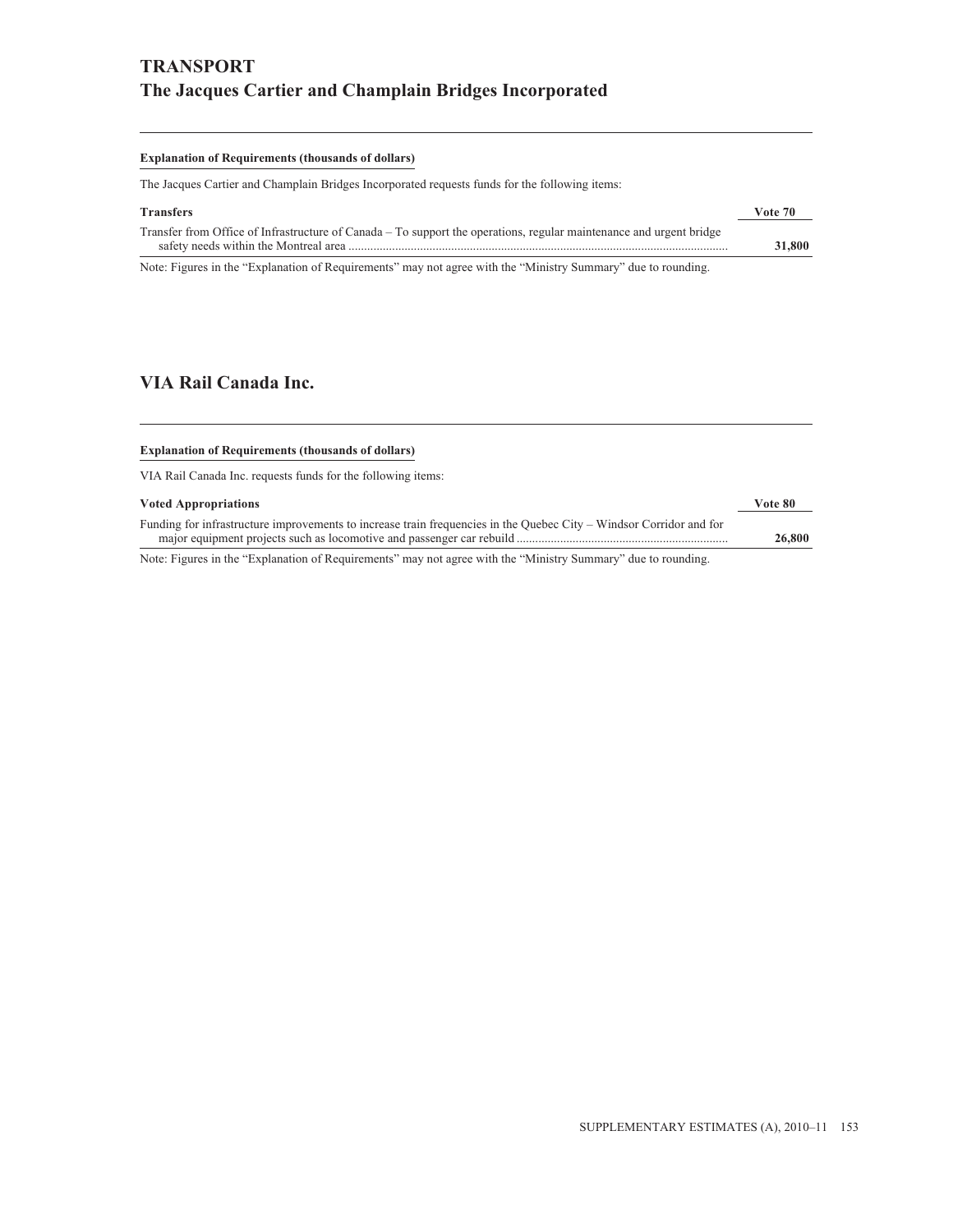### **TREASURY BOARD**

|    |                                                                                                                                                                                                                                                                                                                                                                                                                                                                                                                                                                                                                                                                                                                                                                                       |                                  | These Supplementary Estimates |                                                |                                   |
|----|---------------------------------------------------------------------------------------------------------------------------------------------------------------------------------------------------------------------------------------------------------------------------------------------------------------------------------------------------------------------------------------------------------------------------------------------------------------------------------------------------------------------------------------------------------------------------------------------------------------------------------------------------------------------------------------------------------------------------------------------------------------------------------------|----------------------------------|-------------------------------|------------------------------------------------|-----------------------------------|
|    | Vote (dollars)                                                                                                                                                                                                                                                                                                                                                                                                                                                                                                                                                                                                                                                                                                                                                                        | Previous<br>Estimates<br>to date | <b>Transfers</b>              | <b>Adjustments to</b><br><b>Appropriations</b> | <b>Total Estimates</b><br>to date |
|    | Secretariat                                                                                                                                                                                                                                                                                                                                                                                                                                                                                                                                                                                                                                                                                                                                                                           |                                  |                               |                                                |                                   |
| 1a | Program expenditures and the payment to each<br>member of the Queen's Privy Council for Canada<br>who is a Minister without Portfolio or a Minister of<br>State who does not preside over a Ministry of State of<br>a salary not to exceed the salary paid to Ministers of<br>State who preside over Ministries of State under the<br>Salaries Act, as adjusted pursuant to the Parliament of<br>Canada Act and pro rata for any period of less than a<br>year and authority to expend revenues received during<br>the fiscal year arising from activities of the Treasury<br>Board Secretariat – To authorize the transfer of<br>\$144,458 from Fisheries and Oceans Vote 1,<br>Appropriation Act No. 1, 2010–11 for the purposes of<br>this Vote and to provide a further amount of | 236,591,045                      | 144,458                       | 3,440,000                                      | 240, 175, 503                     |
| 5  | Government Contingencies – Subject to the approval<br>of the Treasury Board, to supplement other<br>appropriations and to provide for miscellaneous,<br>urgent or unforeseen expenditures not otherwise<br>provided for, including grants and contributions not<br>listed in the Estimates and the increase of the amount<br>of grants listed in these, where those expenditures are<br>within the legal mandate of a government<br>organization, and authority to re-use any sums<br>allotted and repaid to this appropriation from other                                                                                                                                                                                                                                            |                                  |                               |                                                |                                   |
|    | 10a Government-Wide Initiatives – Subject to the<br>approval of the Treasury Board, to supplement other<br>appropriations in support of the implementation of<br>strategic management initiatives in the public service                                                                                                                                                                                                                                                                                                                                                                                                                                                                                                                                                               | 750,000,000                      |                               |                                                | 750,000,000                       |
| 20 | Public Service Insurance – Payments, in respect of<br>insurance, pension or benefit programs or other<br>arrangements, or in respect of the administration of<br>such programs, or arrangements, including premiums,<br>contributions, benefits, fees and other expenditures,<br>made in respect of the public service or any part<br>thereof and for such other persons, as Treasury Board<br>determines, and authority to expend any revenues or<br>other amounts received in respect of such programs or<br>arrangements to offset any such expenditures in<br>respect of such programs or arrangements and to<br>provide for the return to certain employees of their<br>share of the premium reduction under                                                                     | 6,215,000                        |                               | 2,867,893                                      | 9,082,893                         |
| 25 | subsection 96(3) of the <i>Employment Insurance Act</i><br>Operating Budget Carry Forward – Subject to the<br>approval of the Treasury Board, to supplement other<br>appropriations for the operating budget carry forward                                                                                                                                                                                                                                                                                                                                                                                                                                                                                                                                                            | 2,223,793,511                    |                               |                                                | 2,223,793,511                     |
|    | 30a Paylist Requirements – Subject to the approval of the<br>Treasury Board, to supplement other appropriations<br>for requirements related to parental and maternity<br>allowances, entitlements on cessation of service or<br>employment and adjustments made to terms and<br>conditions of service or employment of the Federal<br>public administration including members of the Royal<br>Canadian Mounted Police and the Canadian Forces,<br>where these have not been provided from Vote 15,                                                                                                                                                                                                                                                                                    | 1,200,000,000                    | .                             |                                                | 1,200,000,000                     |
|    |                                                                                                                                                                                                                                                                                                                                                                                                                                                                                                                                                                                                                                                                                                                                                                                       | 500,000,000                      | .                             | 100,000,000                                    | 600,000,000                       |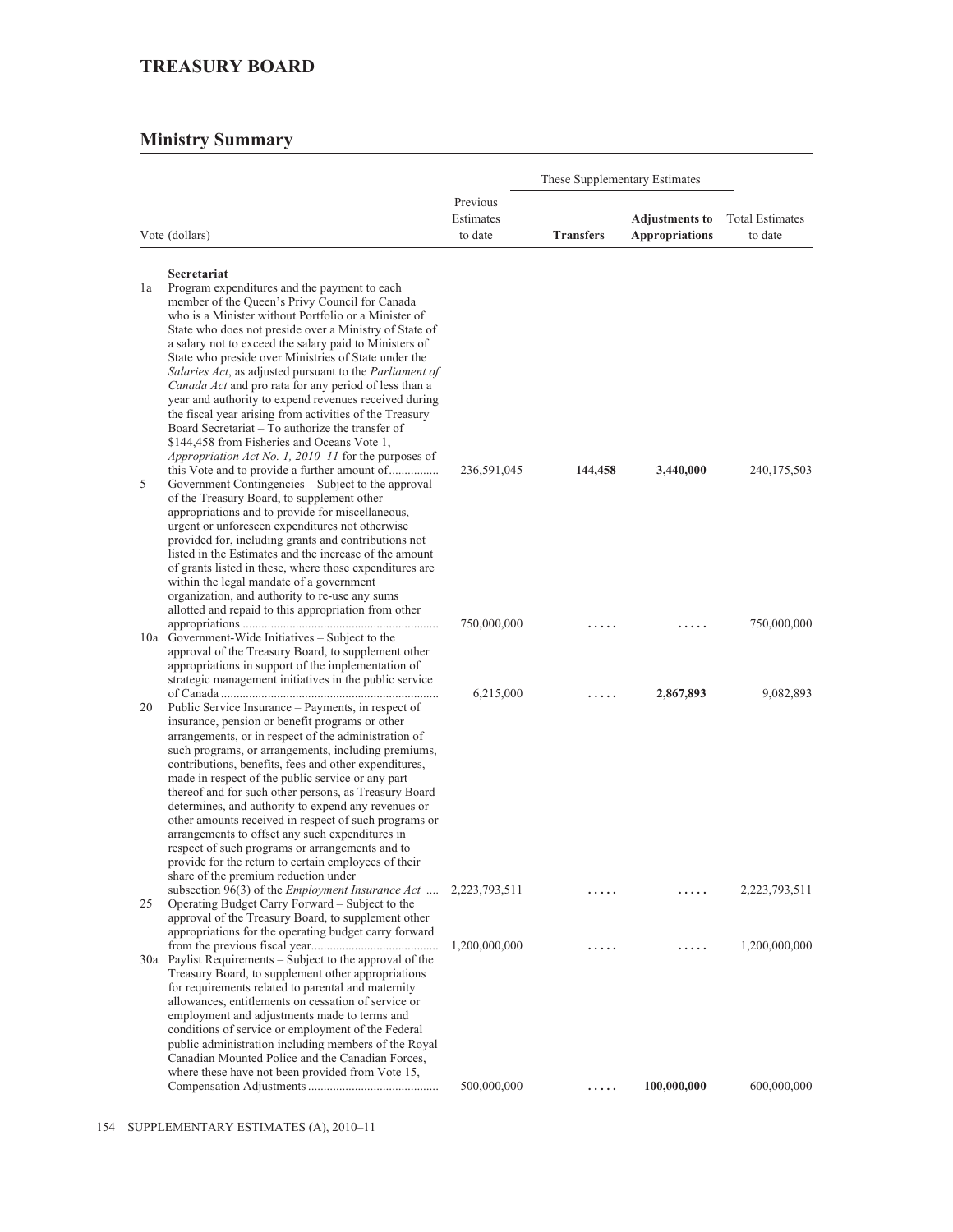### **TREASURY BOARD**

| Vote (dollars)   |                                                                                                                                             |                                       | These Supplementary Estimates |                                                |                                       |
|------------------|---------------------------------------------------------------------------------------------------------------------------------------------|---------------------------------------|-------------------------------|------------------------------------------------|---------------------------------------|
|                  |                                                                                                                                             | Previous<br>Estimates<br>to date      | <b>Transfers</b>              | <b>Adjustments to</b><br><b>Appropriations</b> | <b>Total Estimates</b><br>to date     |
| (S)<br>(S)       | President of the Treasury Board and Minister for the<br>Asia-Pacific Gateway – Salary and motor car                                         | 29,591,684                            |                               |                                                | 29,591,684                            |
| (S)              | Payments under the Public Service Pension                                                                                                   | 78,649                                |                               |                                                | 78,649                                |
|                  |                                                                                                                                             | 20,000                                |                               |                                                | 20,000                                |
|                  |                                                                                                                                             | 4,946,289,889                         | 144,458                       | 106,307,893                                    | 5,052,742,240                         |
| 35<br>(S)<br>(S) | <b>Canada School of Public Service</b><br>Spending of revenues pursuant to subsection $18(2)$ of<br>the Canada School of Public Service Act | 56,214,046<br>6,477,030<br>50,000,000 |                               |                                                | 56,214,046<br>6,477,030<br>50,000,000 |
|                  |                                                                                                                                             | 112,691,076                           |                               |                                                | 112,691,076                           |
| 40<br>(S)        | Office of the Commissioner of Lobbying                                                                                                      | 4,203,072<br>422,122                  |                               |                                                | 4,203,072<br>422,122                  |
|                  | <b>Office of the Public Sector Integrity</b><br>Commissioner                                                                                | 4,625,194                             |                               |                                                | 4,625,194                             |
| 45<br>(S)        |                                                                                                                                             | 6,033,000<br>505,240                  |                               |                                                | 6,033,000<br>505,240                  |
|                  |                                                                                                                                             | 6,538,240                             |                               |                                                | 6,538,240                             |
|                  |                                                                                                                                             | 5,070,144,399                         | 144,458                       | 106,307,893                                    | 5,176,596,750                         |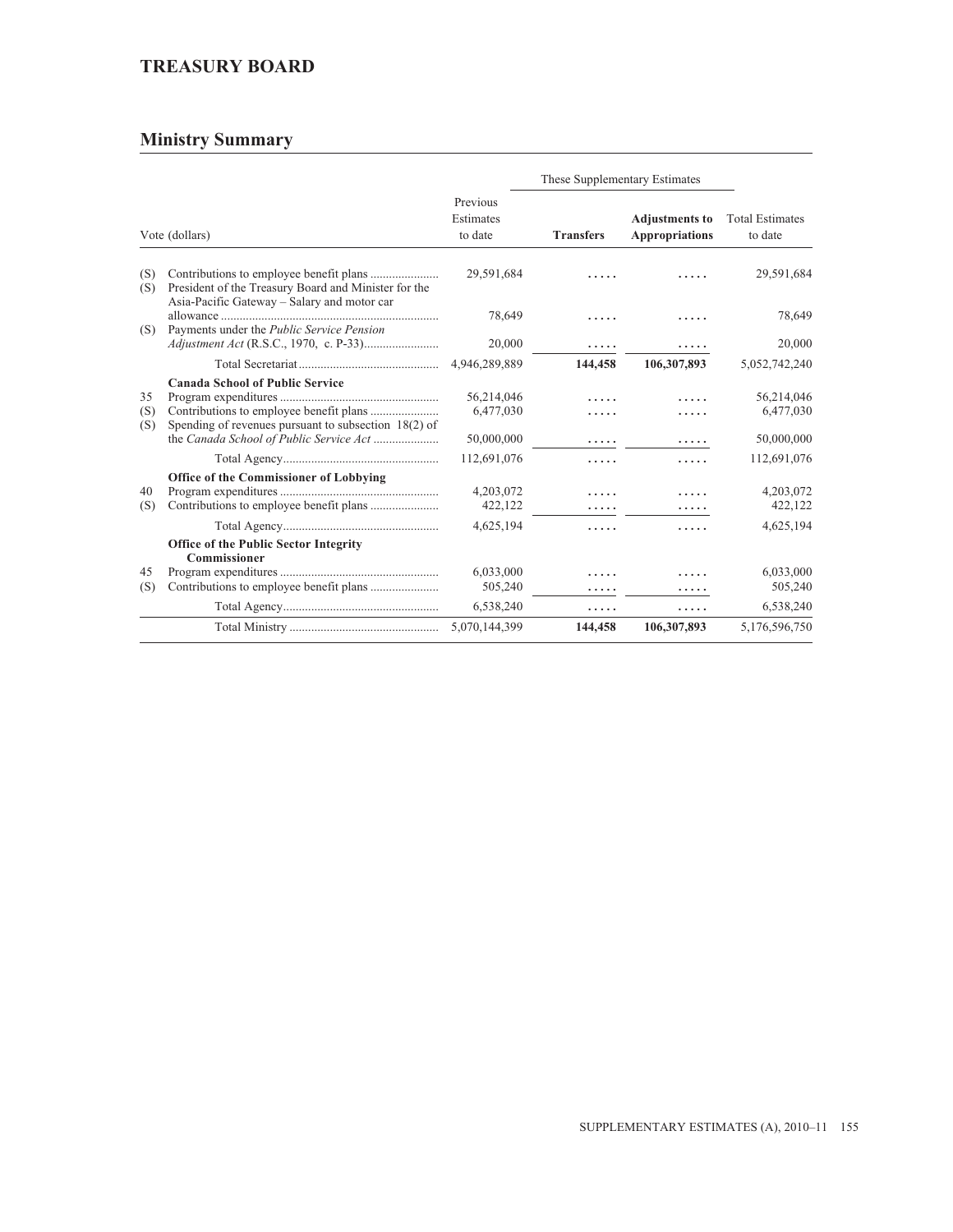### **TREASURY BOARD Secretariat**

#### **Explanation of Requirements (thousands of dollars)**

Treasury Board Secretariat requests funds for the following items:

|                                                                                                                                                                                                                                                                         |        | Centrally-<br>managed | Centrally-<br>managed |         |
|-------------------------------------------------------------------------------------------------------------------------------------------------------------------------------------------------------------------------------------------------------------------------|--------|-----------------------|-----------------------|---------|
| <b>Voted Appropriations</b>                                                                                                                                                                                                                                             | Vote 1 | Vote 10               | Vote 30               | Total   |
| Paylist Requirements – Funding for allocations to departments and<br>agencies for parental and maternity allowances and payments of<br>severance benefits and vacation pay upon termination of service<br>Funding to improve financial systems and to support financial |        | .                     | 100,000               | 100,000 |
| decision-making in the Government of Canada ( <i>horizontal item</i> )<br>Funding to implement a new approach to leadership development                                                                                                                                 | 3,440  | .                     | .                     | 3,440   |
| across the Federal Public Service                                                                                                                                                                                                                                       | .      | 2,868                 | .                     | 2,868   |
| <b>Total Voted Appropriations</b>                                                                                                                                                                                                                                       | 3,440  | 2,868                 | 100,000               | 106,308 |
| <b>Transfers</b>                                                                                                                                                                                                                                                        |        |                       |                       |         |
| Transfer from Fisheries and Oceans – To support the National                                                                                                                                                                                                            | 144    | .                     | .                     | 144     |
| <b>These Supplementary Estimates</b>                                                                                                                                                                                                                                    | 3,584  | 2.868                 | 100,000               | 106,452 |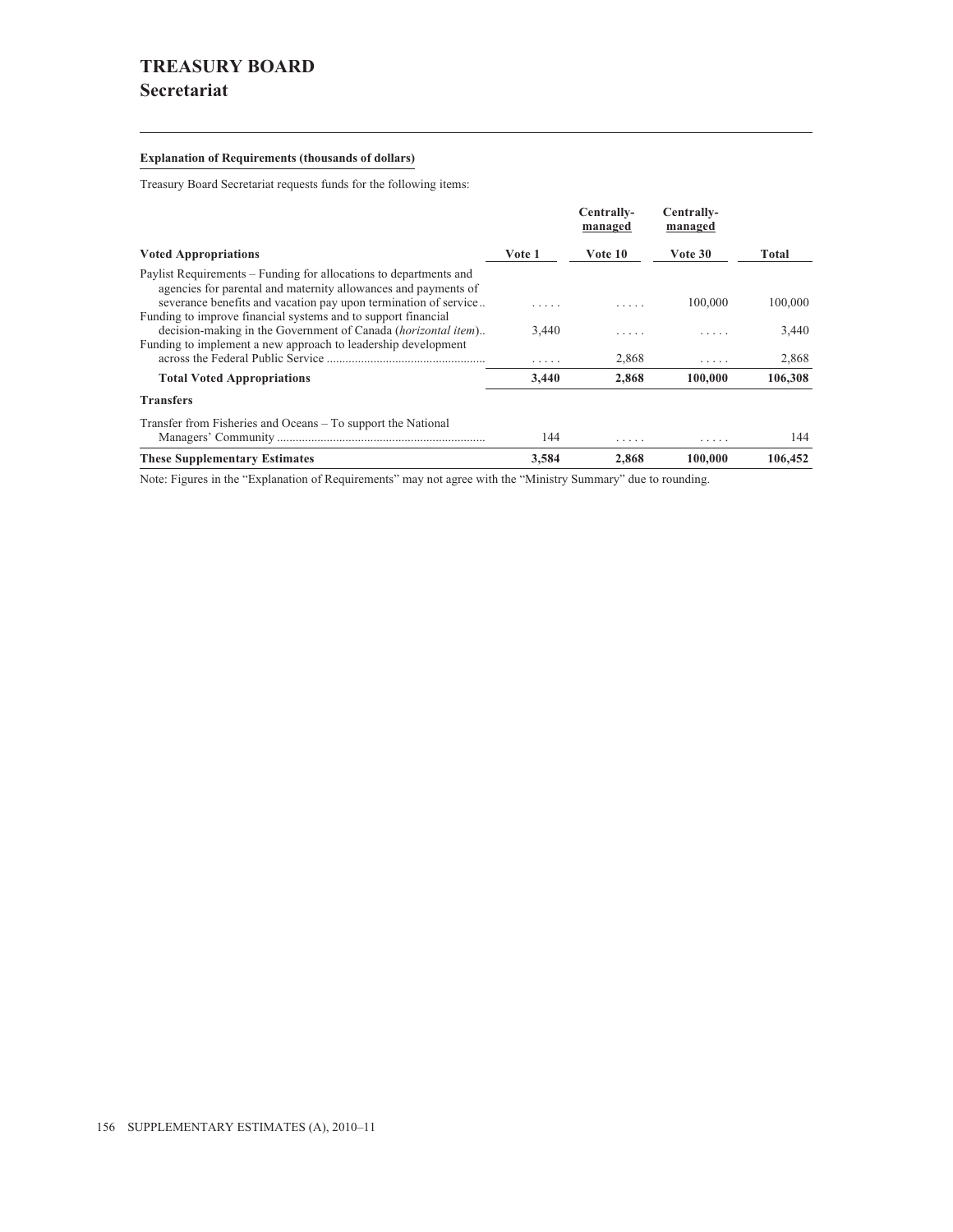# **VETERANS AFFAIRS**

| Vote (dollars) |                                                                                                                                                                                                                                                                                                                                                                                                                                                                                                                                                                                                                                                                                                                                                                                                                                                                                                                                                                                                                                                                                                                                                                                                                                                                                                                                                                                                                                     |                                  | These Supplementary Estimates |                                                |                                   |
|----------------|-------------------------------------------------------------------------------------------------------------------------------------------------------------------------------------------------------------------------------------------------------------------------------------------------------------------------------------------------------------------------------------------------------------------------------------------------------------------------------------------------------------------------------------------------------------------------------------------------------------------------------------------------------------------------------------------------------------------------------------------------------------------------------------------------------------------------------------------------------------------------------------------------------------------------------------------------------------------------------------------------------------------------------------------------------------------------------------------------------------------------------------------------------------------------------------------------------------------------------------------------------------------------------------------------------------------------------------------------------------------------------------------------------------------------------------|----------------------------------|-------------------------------|------------------------------------------------|-----------------------------------|
|                |                                                                                                                                                                                                                                                                                                                                                                                                                                                                                                                                                                                                                                                                                                                                                                                                                                                                                                                                                                                                                                                                                                                                                                                                                                                                                                                                                                                                                                     | Previous<br>Estimates<br>to date | <b>Transfers</b>              | <b>Adjustments to</b><br><b>Appropriations</b> | <b>Total Estimates</b><br>to date |
| 1a<br>5        | Operating expenditures, upkeep of property, including<br>engineering and other investigatory planning<br>expenses that do not add tangible value to real<br>property, taxes, insurance and maintenance of public<br>utilities; to authorize, subject to the approval of the<br>Governor in Council, necessary remedial work on<br>properties constructed under individual firm price<br>contracts and sold under the Veterans' Land Act<br>(R.S.C., 1970, c.V-4), to correct defects for which<br>neither the veteran nor the contractor can be held<br>financially responsible, and such other work on other<br>properties as may be required to protect the interest of<br>the Director therein and the payment to each member<br>of the Queen's Privy Council for Canada who is a<br>Minister without Portfolio or a Minister of State who<br>does not preside over a Ministry of State of a salary<br>not to exceed the salary paid to Ministers of State<br>who preside over Ministries of State under the<br><i>Salaries Act</i> , as adjusted pursuant to the <i>Parliament of</i><br>Canada Act and pro rata for any period of less than a<br>year – To authorize the transfer of \$274,100 from<br>Foreign Affairs and International Trade Vote 1,<br><i>Appropriation Act No. 1, 2010–11</i> for the purposes of<br>this Vote and to provide a further amount of<br>The grants listed in the Estimates and contributions, | 930,168,103                      | 274,100                       | 3,414,000                                      | 933,856,203                       |
|                | provided that the amount listed for any grant may be<br>increased or decreased subject to the approval of the                                                                                                                                                                                                                                                                                                                                                                                                                                                                                                                                                                                                                                                                                                                                                                                                                                                                                                                                                                                                                                                                                                                                                                                                                                                                                                                       | 2,432,508,000                    |                               |                                                | 2,432,508,000                     |
| 10             | Veterans Review and Appeal Board – Operating                                                                                                                                                                                                                                                                                                                                                                                                                                                                                                                                                                                                                                                                                                                                                                                                                                                                                                                                                                                                                                                                                                                                                                                                                                                                                                                                                                                        |                                  |                               |                                                |                                   |
|                |                                                                                                                                                                                                                                                                                                                                                                                                                                                                                                                                                                                                                                                                                                                                                                                                                                                                                                                                                                                                                                                                                                                                                                                                                                                                                                                                                                                                                                     | 9,943,839                        |                               |                                                | 9,943,839                         |
| (S)<br>(S)     | Minister of Veterans Affairs and Minister of State                                                                                                                                                                                                                                                                                                                                                                                                                                                                                                                                                                                                                                                                                                                                                                                                                                                                                                                                                                                                                                                                                                                                                                                                                                                                                                                                                                                  | 41,209,711                       |                               |                                                | 41,209,711                        |
|                | (Agriculture) – Salary and motor car allowance                                                                                                                                                                                                                                                                                                                                                                                                                                                                                                                                                                                                                                                                                                                                                                                                                                                                                                                                                                                                                                                                                                                                                                                                                                                                                                                                                                                      | 78,649                           |                               |                                                | 78.649                            |
| (S)            | Veterans Insurance Actuarial Liability Adjustment                                                                                                                                                                                                                                                                                                                                                                                                                                                                                                                                                                                                                                                                                                                                                                                                                                                                                                                                                                                                                                                                                                                                                                                                                                                                                                                                                                                   | 175,000                          |                               | .                                              | 175,000                           |
| (S)            | Repayments under section 15 of the War Service<br>Grants Act of compensating adjustments made in                                                                                                                                                                                                                                                                                                                                                                                                                                                                                                                                                                                                                                                                                                                                                                                                                                                                                                                                                                                                                                                                                                                                                                                                                                                                                                                                    |                                  |                               |                                                |                                   |
|                | accordance with the terms of the Veterans' Land Act                                                                                                                                                                                                                                                                                                                                                                                                                                                                                                                                                                                                                                                                                                                                                                                                                                                                                                                                                                                                                                                                                                                                                                                                                                                                                                                                                                                 |                                  |                               |                                                |                                   |
| (S)            | Returned Soldiers Insurance Actuarial Liability                                                                                                                                                                                                                                                                                                                                                                                                                                                                                                                                                                                                                                                                                                                                                                                                                                                                                                                                                                                                                                                                                                                                                                                                                                                                                                                                                                                     | 10,000                           |                               |                                                | 10,000                            |
|                |                                                                                                                                                                                                                                                                                                                                                                                                                                                                                                                                                                                                                                                                                                                                                                                                                                                                                                                                                                                                                                                                                                                                                                                                                                                                                                                                                                                                                                     | 10,000                           |                               |                                                | 10,000                            |
| (S)            | Re-Establishment Credits under section 8 of the War                                                                                                                                                                                                                                                                                                                                                                                                                                                                                                                                                                                                                                                                                                                                                                                                                                                                                                                                                                                                                                                                                                                                                                                                                                                                                                                                                                                 |                                  |                               |                                                |                                   |
|                |                                                                                                                                                                                                                                                                                                                                                                                                                                                                                                                                                                                                                                                                                                                                                                                                                                                                                                                                                                                                                                                                                                                                                                                                                                                                                                                                                                                                                                     | 2,000                            | .                             | .                                              | 2,000                             |
|                |                                                                                                                                                                                                                                                                                                                                                                                                                                                                                                                                                                                                                                                                                                                                                                                                                                                                                                                                                                                                                                                                                                                                                                                                                                                                                                                                                                                                                                     | 3,414,105,302                    | 274,100                       | 3,414,000                                      | 3,417,793,402                     |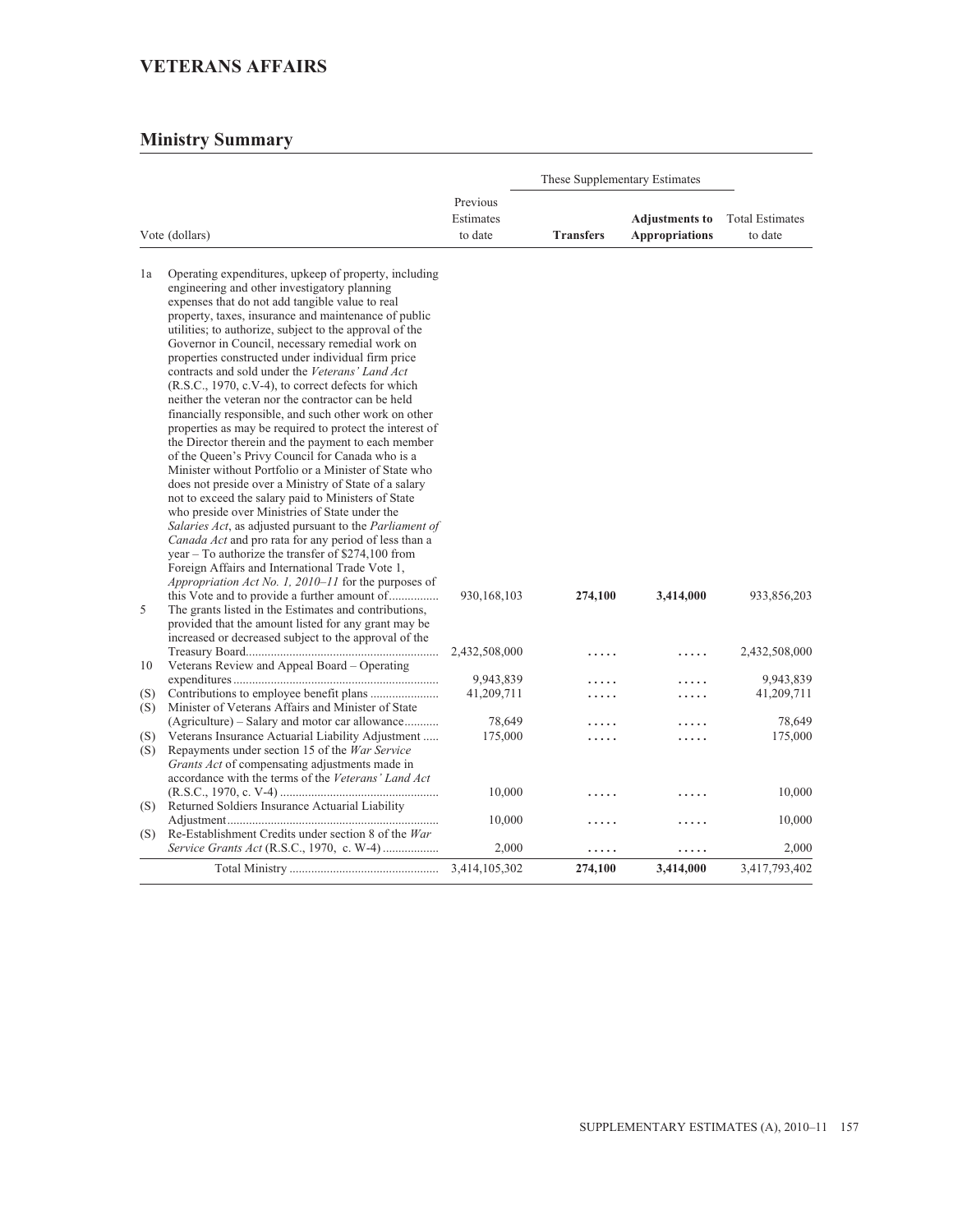### **VETERANS AFFAIRS**

| <b>Explanation of Requirements (thousands of dollars)</b>                                                          |        |
|--------------------------------------------------------------------------------------------------------------------|--------|
| Veterans Affairs requests funds for the following items:                                                           |        |
| <b>Voted Appropriations</b>                                                                                        | Vote 1 |
|                                                                                                                    | 3.414  |
| <b>Transfers</b>                                                                                                   |        |
| Transfer from Foreign Affairs and International Trade – Adjustment to funding previously provided for departmental | 274    |
| <b>These Supplementary Estimates</b>                                                                               | 3.688  |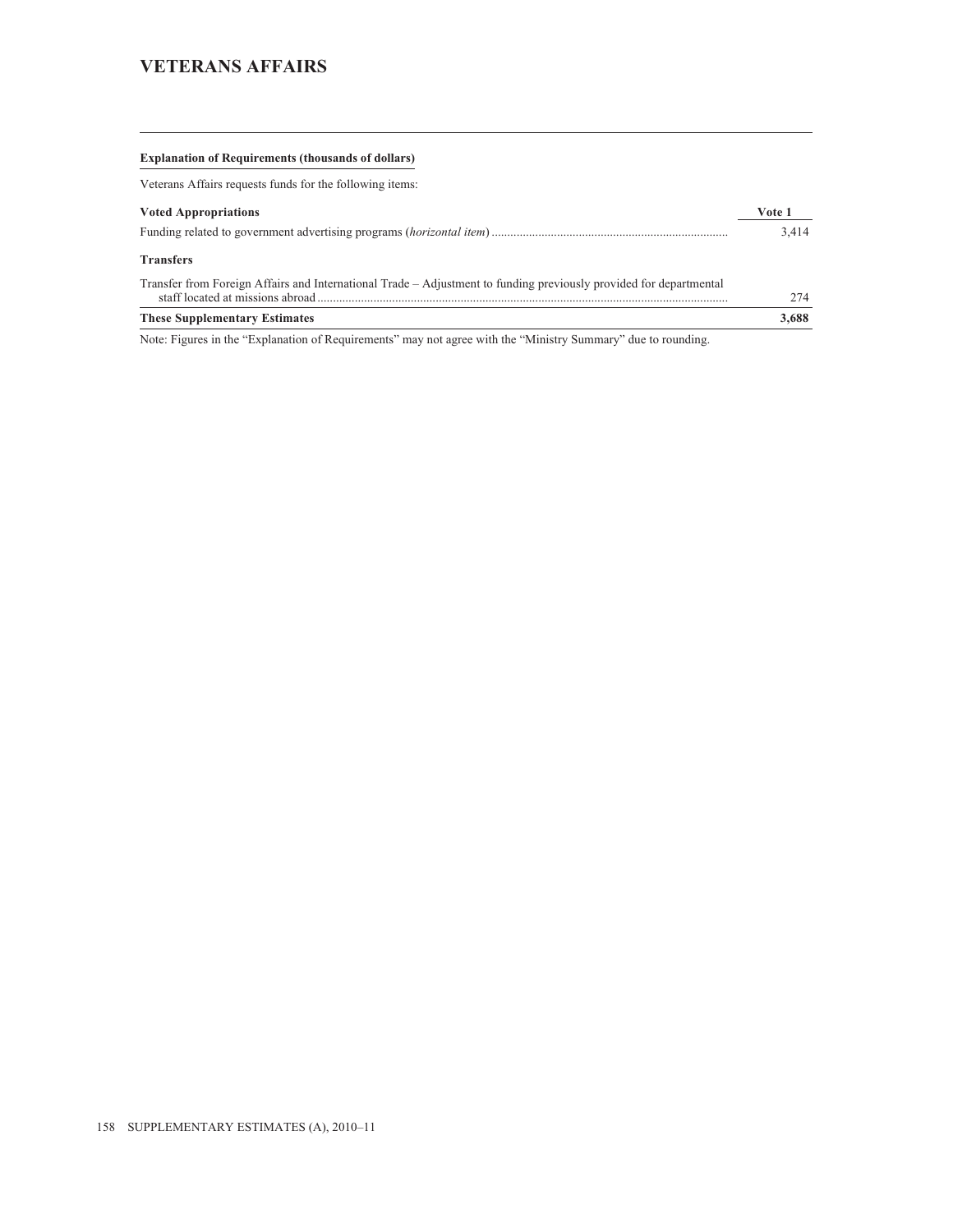# **WESTERN ECONOMIC DIVERSIFICATION**

|                                     |                                                                                                                                                                                                                                                                                                                                                                                                                                                                                                                         |                                                            | These Supplementary Estimates |                                                |                                                                 |
|-------------------------------------|-------------------------------------------------------------------------------------------------------------------------------------------------------------------------------------------------------------------------------------------------------------------------------------------------------------------------------------------------------------------------------------------------------------------------------------------------------------------------------------------------------------------------|------------------------------------------------------------|-------------------------------|------------------------------------------------|-----------------------------------------------------------------|
| Vote (dollars)                      |                                                                                                                                                                                                                                                                                                                                                                                                                                                                                                                         | Previous<br>Estimates<br>to date                           | <b>Transfers</b>              | <b>Adjustments to</b><br><b>Appropriations</b> | <b>Total Estimates</b><br>to date                               |
| 1<br>5a<br>(S)<br>(S)<br><u>(S)</u> | Operating expenditures and the payment to each<br>member of the Queen's Privy Council for Canada<br>who is a Minister without Portfolio or a Minister of<br>State who does not preside over a Ministry of State of<br>a salary not to exceed the salary paid to Ministers of<br>State who preside over Ministries of State under the<br>Salaries Act, as adjusted pursuant to the Parliament of<br><i>Canada Act</i> and pro rata for any period of less than a<br>The grants listed in the Estimates and contributions | 54,894,794<br>368,188,923<br>5,872,702<br>2.000<br>1.1.1.1 | .<br>.<br>.                   | .<br>9,193,971<br>.<br>13,500,000              | 54,894,794<br>377, 382, 894<br>5,872,702<br>2,000<br>13,500,000 |
|                                     |                                                                                                                                                                                                                                                                                                                                                                                                                                                                                                                         | 428,958,419                                                | .                             | 22,693,971                                     | 451,652,390                                                     |